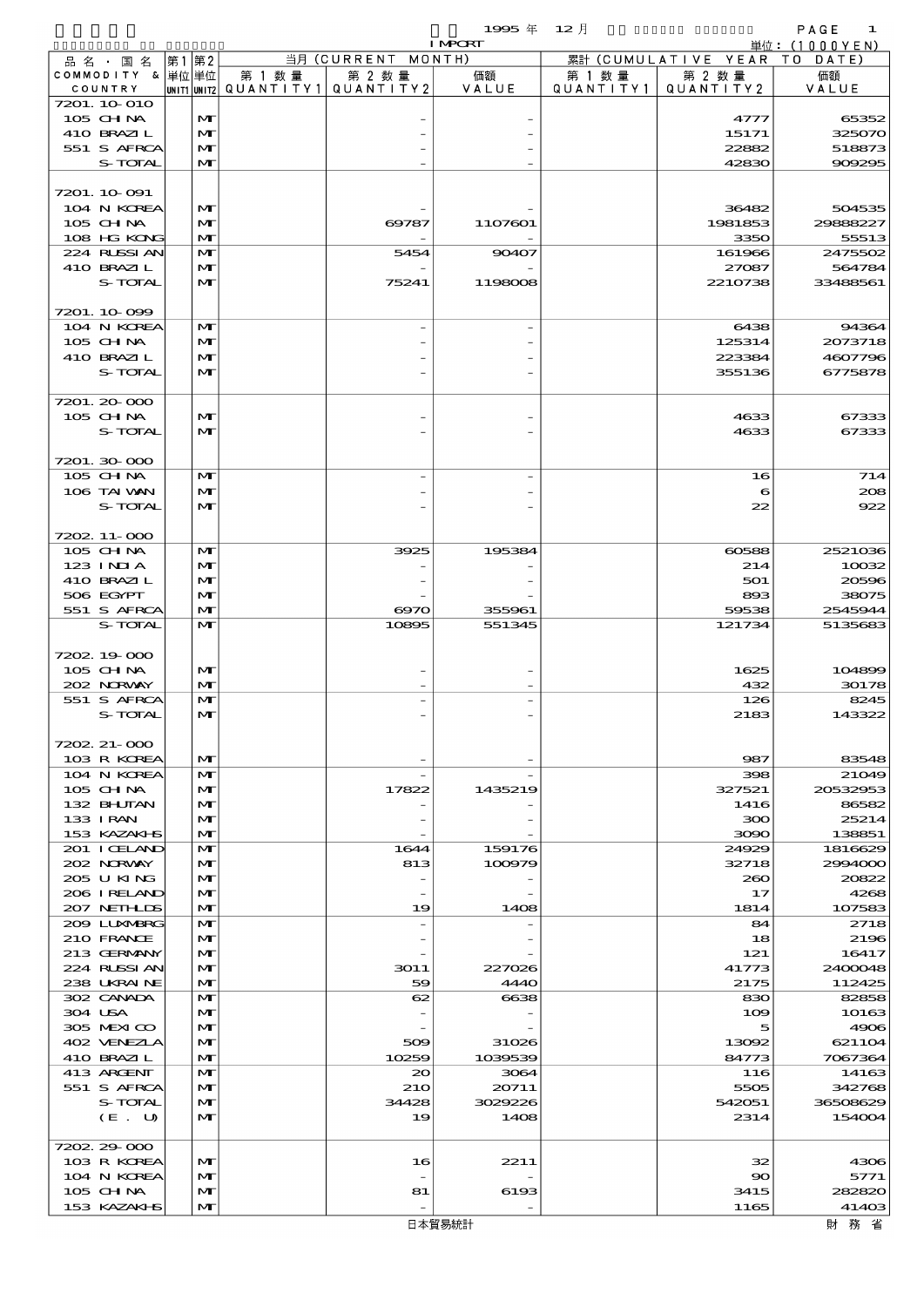|                  |    |              |                     |                       | <b>I MPCRT</b> |           |                        | 単位: (1000YEN) |
|------------------|----|--------------|---------------------|-----------------------|----------------|-----------|------------------------|---------------|
| 品名・国名            | 第1 | 第2           |                     | 当月 (CURRENT MONTH)    |                |           | 累計 (CUMULATIVE YEAR TO | DATE)         |
| COMMODITY & 単位単位 |    |              | 第 1 数量              | 第 2 数量                | 価額             | 第 1 数 量   | 第 2 数量                 | 価額            |
| COUNTRY          |    | UNIT1 UNIT2  | QUANTITY1 QUANTITY2 |                       | VALUE          | QUANTITY1 | QUANTITY 2             | VALUE         |
| 7202 29 000      |    |              |                     |                       |                |           |                        |               |
| 202 NORWAY       |    | M            |                     | 85                    | 10255          |           | 1477                   | 166622        |
| 206 I RELAND     |    | $\mathbf{M}$ |                     | 22                    | 4776           |           | 33                     | 7179          |
| 210 FRANCE       |    | M            |                     | 78                    | 12294          |           | 560                    | 85678         |
| 224 RUSSI AN     |    | $\mathbf{M}$ |                     |                       |                |           | 724                    | 23754         |
| 304 USA          |    | M            |                     | 100                   | 14994          |           | 1431                   | 176113        |
| 410 BRAZIL       |    | M            |                     | 900                   | 82726          |           | 5314                   | 362360        |
| 506 EGYPT        |    | M            |                     |                       |                |           | 407                    | 15759         |
| 551 S AFRCA      |    | M            |                     | 100                   | 13109          |           | 456                    | 52864         |
| S-TOTAL          |    | M            |                     | 1382                  | 146558         |           | 15104                  | 1224629       |
| (E. U)           |    | M            |                     | 100                   | 17070          |           | 593                    | 92857         |
|                  |    |              |                     |                       |                |           |                        |               |
| 7202 30 000      |    |              |                     |                       |                |           |                        |               |
| 105 CHNA         |    | M            |                     | 5785                  | 322236         |           | 78590                  | 3547669       |
| 117 PHLPIN       |    | M            |                     |                       |                |           | 1000                   | 43923         |
| $123$ INIA       |    | M            |                     |                       |                |           | 5440                   | 266819        |
| 157 GEORGIA      |    | M            |                     |                       |                |           | 3170                   | 134474        |
| 202 NORWAY       |    | M            |                     |                       |                |           | 468                    | 44406         |
| 218 SPAIN        |    | M            |                     | 36                    | 3914           |           | 236                    | 23145         |
| 224 RUSSIAN      |    | M            |                     |                       |                |           | 494                    | 17499         |
| 238 UKRAINE      |    | M            |                     |                       |                |           | 58940                  | 2626303       |
| 402 VENEZIA      |    | M            |                     | 372                   | 18865          |           | 662                    | 29789         |
| 410 BRAZIL       |    | M            |                     | 5202                  | 309999         |           | 18561                  | 969039        |
| 551 S AFRCA      |    | M            |                     | 2531                  | 152275         |           | 47164                  | 2319478       |
| 601 ALSTRAL      |    | M            |                     |                       |                |           | 25785                  | 1304692       |
| S-TOTAL          |    | M            |                     | 13926                 | 807289         |           | 240510                 | 11327236      |
| (E. U)           |    | M            |                     | 36                    | 3914           |           | 236                    | 23145         |
|                  |    |              |                     |                       |                |           |                        |               |
| 7202. 41-000     |    |              |                     |                       |                |           |                        |               |
| 105 CHNA         |    | M            |                     | 11688                 | 1150391        |           | 153597                 | 12186575      |
| 117 PHLPIN       |    | M            |                     | 970                   | 88477          |           | 22807                  | 1737600       |
| $123$ INIA       |    | M            |                     | 4473                  | 419166         |           | 80798                  | 5354295       |
| 133 I RAN        |    | M            |                     |                       |                |           | 7033                   | 539911        |
| 153 KAZAKI B     |    | M            |                     |                       |                |           | 18242                  | 1405247       |
| 203 SWIDEN       |    | M            |                     |                       |                |           | 89                     | 11224         |
| 207 NETHLIS      |    | M            |                     |                       |                |           | 5538                   | 357063        |
| 200 LUNABRG      |    | M            |                     |                       |                |           | 100                    | 8644          |
| 222 FINAND       |    | M            |                     |                       |                |           | 5505                   | 272381        |
| 224 RUSSI AN     |    | M            |                     | $\boldsymbol{\infty}$ | 5658           |           | 28717                  | 2191474       |
| 229 ALBAN A      |    | M            |                     |                       |                |           | 4500                   | 269983        |
| 231 ROMANIA      |    | M            |                     |                       |                |           | 161                    | 15874         |
| 246 SLOVAK       |    | M            |                     |                       |                |           | 1442                   | 103403        |
| 410 BRAZIL       |    | $\mathbf{M}$ |                     |                       |                |           | 3498                   | 183491        |
| 545 MDZANBQ      |    | M            |                     |                       |                |           | 4056                   | 225414        |
| 549 ZNBABVE      |    | M            |                     | 8742                  | 905976         |           | 62862                  | 4497742       |
| 551 S AFRCA      |    | M            |                     | 14963                 | 1210802        |           | 381325                 | 20711604      |
| S-TOTAL          |    | M            |                     | 40896                 | 3780470        |           | 780270                 | 50071925      |
| (E. U)           |    | M            |                     |                       |                |           | 11232                  | 649312        |
|                  |    |              |                     |                       |                |           |                        |               |
| 7202 49 000      |    |              |                     |                       |                |           |                        |               |
| 105 CH NA        |    | M            |                     | 118                   | 18549          |           | 10503                  | 1186325       |
| 153 KAZAKI B     |    | M            |                     |                       |                |           | 510                    | 27178         |
| 205 U KING       |    | M            |                     |                       |                |           | 140                    | 13362         |
| 207 NETHLIDS     |    | M            |                     |                       |                |           | 528                    | 64993         |
| 208 BELGI UM     |    | M            |                     |                       |                |           | 123                    | 15971         |
| 213 GERMANY      |    | M            |                     | 34                    | 11937          |           | 979                    | 272505        |
| 215 SWIZLD       |    | M            |                     |                       |                |           | 100                    | 11030         |
| 224 RUSSIAN      |    | M            |                     |                       |                |           | 9298                   | 894705        |
| 549 ZMBABMZ      |    | M            |                     | 654                   | 105102         |           | 10818                  | 1304491       |
| 551 S AFRCA      |    | M            |                     | 524                   | 74777          |           | 12449                  | 1218836       |
| S-TOTAL          |    | M            |                     | 1330                  | 210365         |           | 45448                  | 5009396       |
| (E. U)           |    | $\mathbf{M}$ |                     | 34                    | 11937          |           | 1770                   | 366831        |
|                  |    |              |                     |                       |                |           |                        |               |
| 7202 50 000      |    |              |                     |                       |                |           |                        |               |
| 105 CH NA        |    | M            |                     |                       |                |           | 6476                   | 444724        |
| 549 ZMBABMZ      |    | M            |                     | 215                   | 16062          |           | 4795                   | 316401        |
| 551 S AFRCA      |    | M            |                     |                       |                |           | 1937                   | 124916        |
| <b>S-TOTAL</b>   |    | M            |                     | 215                   | 16062          |           | 13208                  | 886041        |
|                  |    |              |                     |                       |                |           |                        |               |
| 7202 60 010      |    |              |                     |                       |                |           |                        |               |
| 118 I NDSI A     |    | M            |                     | 1103                  | 174490         |           | 11037                  | 1621195       |
| 618 NEWALD       |    | M            |                     | 4524                  | 1113490        |           | 36614                  | 7928865       |
| S-TOTAL          |    | M            |                     | 5627                  | 1287980        |           | 47651                  | 9550060       |
|                  |    |              |                     |                       |                |           |                        |               |

7202.60-090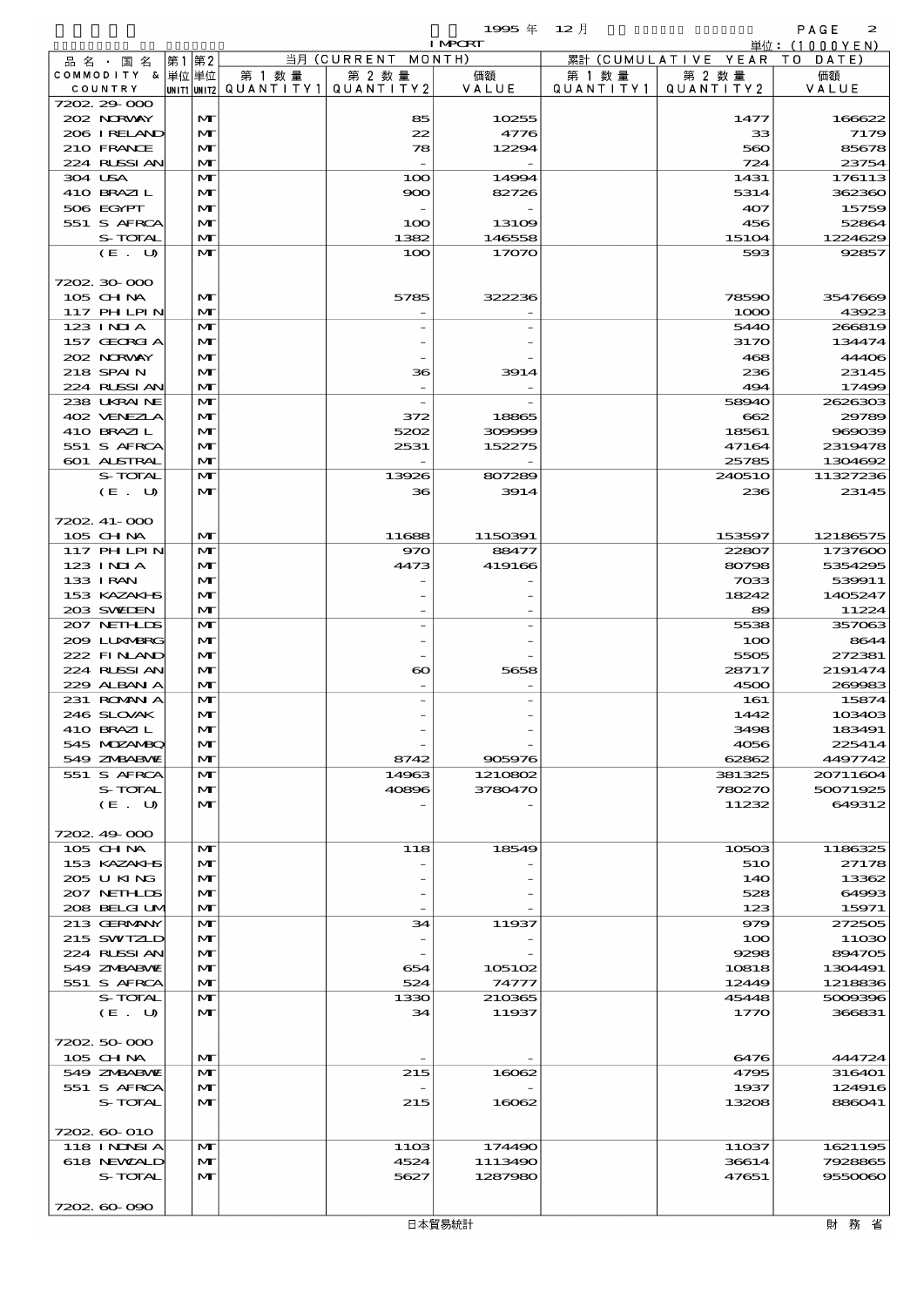|                               |      |                              |                                       |                          | $19905 \text{ } \#$ | $12$ 月    |                                                  | PAGE<br>з                 |
|-------------------------------|------|------------------------------|---------------------------------------|--------------------------|---------------------|-----------|--------------------------------------------------|---------------------------|
|                               |      |                              |                                       | 当月 (CURRENT MONTH)       | <b>I MPORT</b>      |           | 累計 (CUMULATIVE YEAR)                             | 単位: (1000YEN)<br>TO DATE) |
| 品 名 ・ 国 名<br>COMMODITY & 単位単位 | 第1第2 |                              | 第 1 数量                                | 第 2 数量                   | 価額                  | 第 1 数 量   | 第 2 数量                                           | 価額                        |
| COUNTRY                       |      |                              | unit1 unit2  QUANT   TY1  QUANT   TY2 |                          | VALUE               | QUANTITY1 | QUANTITY 2                                       | VALUE                     |
| 7202.60-090                   |      |                              |                                       |                          |                     |           |                                                  |                           |
| 207 NETHLIS                   |      | M                            |                                       |                          |                     |           | 471                                              | 175299                    |
| 208 BELGI UM<br>224 RUSSIAN   |      | $\mathbf{M}$<br>$\mathbf{M}$ |                                       |                          |                     |           | 91                                               | 40185                     |
| 244 MACHION                   |      | $\mathbf{M}$                 |                                       | 13                       | 8660                |           | 6700<br>520                                      | 2676611<br>152121         |
| 304 USA                       |      | M                            |                                       | 198                      | 82282               |           | 633                                              | 265462                    |
| 323 DOMNICA                   |      | M                            |                                       | 784                      | 253789              |           | 7852                                             | 2362567                   |
| 401 COLMBIA                   |      | $\mathbf{M}$                 |                                       | 121                      | 43886               |           | 2854                                             | 907650                    |
| S-TOTAL                       |      | M                            |                                       | 1116                     | 388617              |           | 19121                                            | 6579895                   |
| (E. U)                        |      | $\mathbf{M}$                 |                                       |                          |                     |           | 562                                              | 215484                    |
|                               |      |                              |                                       |                          |                     |           |                                                  |                           |
| 7202.70-000                   |      |                              |                                       |                          |                     |           |                                                  |                           |
| 105 CH NA<br>106 TAI WAN      |      | M<br>M                       |                                       | 98                       | 82506               |           | 896<br>з                                         | 1304428<br>4261           |
| 203 SWIEN                     |      | M                            |                                       |                          |                     |           | $\infty$                                         | 33908                     |
| 205 U KING                    |      | M                            |                                       |                          |                     |           | 18                                               | 34364                     |
| 207 NETHLIS                   |      | M                            |                                       |                          |                     |           | $\infty$                                         | 22240                     |
| 213 GERMANY                   |      | $\mathbf{M}$                 |                                       |                          |                     |           | $\boldsymbol{\mathcal{A}}$                       | 6827                      |
| 220 I TALY                    |      | M                            |                                       |                          |                     |           | $\infty$                                         | 20863                     |
| 224 RUSSIAN                   |      | M                            |                                       |                          |                     |           | $\infty$                                         | 20007                     |
| 225 ALSTRIA                   |      | M                            |                                       |                          |                     |           | 41                                               | 34962                     |
| 304 USA                       |      | M                            |                                       | 17                       | 12590               |           | 346                                              | 462278                    |
| 409 CHLE<br>S-TOTAL           |      | $\mathbf{M}$<br>M            |                                       | 51<br>166                | 44359<br>139455     |           | 734<br>2122                                      | 933464<br>2877602         |
| (E. U)                        |      | $\mathbf{M}$                 |                                       |                          |                     |           | 123                                              | 153164                    |
|                               |      |                              |                                       |                          |                     |           |                                                  |                           |
| 7202 80 010                   |      |                              |                                       |                          |                     |           |                                                  |                           |
| 105 CHNA                      |      | M                            |                                       |                          |                     |           | 366                                              | 153812                    |
| 207 NETHLIS                   |      | M                            |                                       |                          |                     |           | 39                                               | 18270                     |
| 213 GERMANY                   |      | M                            |                                       |                          |                     |           | $\boldsymbol{z}$                                 | 2360                      |
| 224 RUSSIAN                   |      | M                            |                                       |                          |                     |           | 246                                              | 77931                     |
| 225 ALSTRIA                   |      | M<br>$\mathbf{M}$            |                                       |                          |                     |           | 19                                               | 8427                      |
| S-TOTAL<br>(E. U)             |      | M                            |                                       |                          |                     |           | 672<br>$\boldsymbol{\infty}$                     | 260800<br>29057           |
|                               |      |                              |                                       |                          |                     |           |                                                  |                           |
| 7202.91-000                   |      |                              |                                       |                          |                     |           |                                                  |                           |
| 203 SWIEN                     |      | M                            |                                       |                          |                     |           | 34                                               | 11635                     |
| 205 U KING                    |      | $\mathbf{M}$                 |                                       | 82                       | 24985               |           | 2101                                             | 614941                    |
| 207 NEIHLIS                   |      | M                            |                                       |                          |                     |           | 40                                               | 10894                     |
| 210 FRANCE                    |      | M                            |                                       |                          |                     |           | 17                                               | 22960                     |
| 213 GERMANY<br>224 RUSSIAN    |      | M<br>M                       |                                       |                          | 101071              |           | $\boldsymbol{\infty}$                            | 21438                     |
| 238 UKRAINE                   |      | M                            |                                       |                          |                     |           | 3268<br>100                                      | 913262<br>27134           |
| S-TOTAL                       |      | M                            |                                       | 358                      | 126056              |           | 5620                                             | 1622264                   |
| (E. U)                        |      | M                            |                                       | 82                       | 24985               |           | 2252                                             | 681868                    |
|                               |      |                              |                                       |                          |                     |           |                                                  |                           |
| 7202.92-000                   |      |                              |                                       |                          |                     |           |                                                  |                           |
| 105 CH NA                     |      | M                            |                                       |                          |                     |           | 202                                              | 244574                    |
| 207 NETHLIS                   |      | M                            |                                       |                          |                     |           | 6                                                | 2065                      |
| 213 GERMANY<br>220 I TALY     |      | M<br>M                       |                                       |                          |                     |           | $\boldsymbol{\infty}$<br>$\overline{\mathbf{z}}$ | 79392<br>8321             |
| 224 RUSSI AN                  |      | M                            |                                       | 19                       | 15784               |           | 158                                              | 118182                    |
| 225 ALSTRIA                   |      | M                            |                                       |                          |                     |           | 146                                              | <b>143310</b>             |
| 245 CZECH                     |      | M                            |                                       | 20                       | 22661               |           | 635                                              | 568089                    |
| 304 USA                       |      | M                            |                                       | $\overline{\phantom{a}}$ |                     |           | з                                                | 2818                      |
| 551 S AFRCA                   |      | M                            |                                       |                          |                     |           | 119                                              | 131270                    |
| S-TOTAL                       |      | M                            |                                       | 39                       | 38445               |           | 1336                                             | 1298021                   |
| (E. U)                        |      | $\mathbf{M}$                 |                                       |                          |                     |           | 219                                              | 233088                    |
| 7202.93-000                   |      |                              |                                       |                          |                     |           |                                                  |                           |
| 105 CH NA                     |      | M                            |                                       |                          |                     |           | $\boldsymbol{\infty}$                            | 50304                     |
| 205 U KING                    |      | M                            |                                       |                          |                     |           | з                                                | 3512                      |
| 208 BELGI UM                  |      | M                            |                                       |                          |                     |           | 15                                               | 43203                     |
| 213 GERMANY                   |      | M                            |                                       | O                        | 1332                |           | 5                                                | 15111                     |
| 302 CANADA                    |      | M                            |                                       | 50                       | 46707               |           | 460                                              | 390725                    |
| 304 USA                       |      | M                            |                                       |                          |                     |           | 19                                               | 15431                     |
| 410 BRAZIL                    |      | M                            |                                       | 146                      | 127834              |           | 4489                                             | 3694085                   |
| S-TOTAL                       |      | M<br>M                       |                                       | 196                      | 175873              |           | 5051<br>23                                       | 4212371<br>61826          |
| (E. U)                        |      |                              |                                       | O                        | 1332                |           |                                                  |                           |
| 7202.99-010                   |      |                              |                                       |                          |                     |           |                                                  |                           |
| 105 CHNA                      |      | M                            |                                       | 871                      | 70332               |           | 12643                                            | 581580                    |
| 153 KAZAKI B                  |      | M                            |                                       |                          |                     |           | 120                                              | 6521                      |
| 207 NETHLIS                   |      | M                            |                                       |                          |                     |           | 100                                              | 5335                      |
| 213 GERMANY                   |      | M                            |                                       |                          |                     |           | $\boldsymbol{\infty}$                            | 3717                      |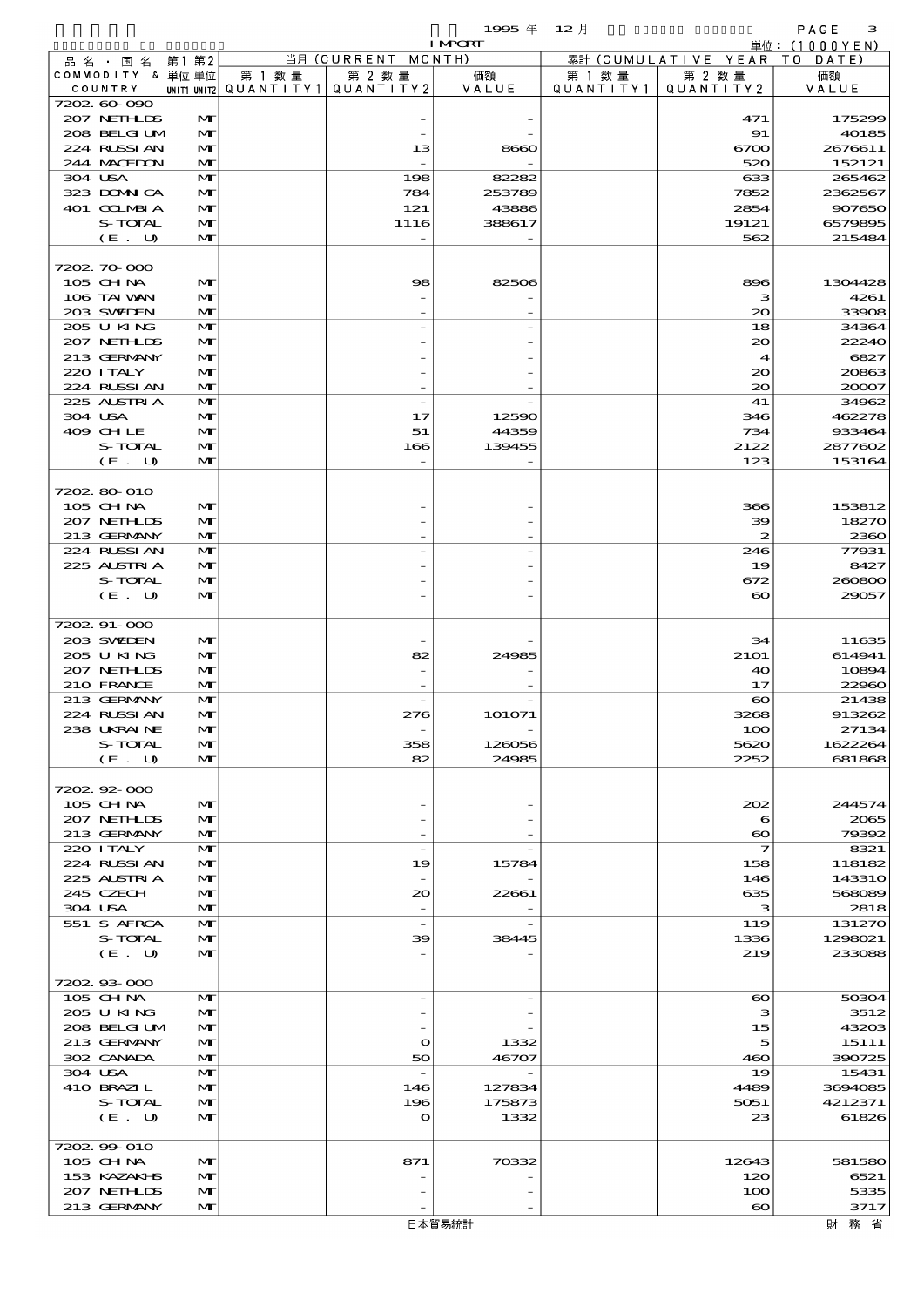$1995 \# 12$   $\frac{1}{2}$ 

|  |                        |              |        |                                       | <b>I MPORT</b>  |           |                              | 単位: $(1000YEN)$   |
|--|------------------------|--------------|--------|---------------------------------------|-----------------|-----------|------------------------------|-------------------|
|  | 品名・国名                  | 第1第2         |        | 当月 (CURRENT MONTH)                    |                 |           | 累計 (CUMULATIVE YEAR TO DATE) |                   |
|  | COMMODITY & 単位単位       |              | 第 1 数量 | 第 2 数量                                | 価額              | 第 1 数 量   | 第 2 数量                       | 価額                |
|  | COUNTRY                |              |        | UNIT1 UNIT2  QUANT   TY1  QUANT   TY2 | VALUE           | QUANTITY1 | QUANTITY 2                   | VALUE             |
|  | 7202.99-010<br>304 USA | $\mathbf{M}$ |        |                                       |                 |           | 24                           | 1822              |
|  | S-TOTAL                | $\mathbf{M}$ |        | 871                                   | 70332           |           | 12947                        | 598975            |
|  | (E. U)                 | $\mathbf{M}$ |        |                                       |                 |           | 160                          | 9052              |
|  |                        |              |        |                                       |                 |           |                              |                   |
|  | 7202.99-090            |              |        |                                       |                 |           |                              |                   |
|  | 103 R KOREA            | M            |        |                                       |                 |           | 54                           | 7956              |
|  | 105 CHNA               | $\mathbf{M}$ |        | 355                                   | 66815           |           | 3173                         | 445950            |
|  | 202 NRWAY              | $\mathbf{M}$ |        | $\overline{\phantom{a}}$              |                 |           | 63                           | 7203              |
|  | 205 U KING             | $\mathbf{M}$ |        | 25                                    | 10944           |           | 179                          | 45993             |
|  | 206 IRELAND            | $\mathbf{M}$ |        |                                       |                 |           | 2                            | 375               |
|  | 207 NETHLIS            | M            |        |                                       |                 |           | 1                            | 321               |
|  | 208 BELGI UM           | $\mathbf{M}$ |        |                                       |                 |           | 6                            | 10286             |
|  | 210 FRANCE             | $\mathbf{M}$ |        | 228                                   | 52281           |           | 2144                         | 457216            |
|  | 213 GERMANY            | $\mathbf{M}$ |        | 34                                    | 5756            |           | 669                          | 102494            |
|  | 220 I TALY             | $\mathbf{M}$ |        |                                       |                 |           | 50                           | 5702              |
|  | 224 RUSSIAN            | $\mathbf{M}$ |        |                                       |                 |           | 64                           | 125530            |
|  | 304 USA                | $\mathbf{M}$ |        | 20                                    | 13954           |           | 84                           | 68572             |
|  | 410 BRAZIL             | $\mathbf{M}$ |        | 346                                   | 45161           |           | 7647                         | 886873            |
|  | 413 ARCENT             | $\mathbf{M}$ |        |                                       |                 |           | 312                          | 37532             |
|  | S-TOTAL                | $\mathbf{M}$ |        | 1008                                  | 194911          |           | 14448                        | 2202003           |
|  | (E. U)                 | $\mathbf{M}$ |        | 287                                   | 68981           |           | 3051                         | 622387            |
|  |                        |              |        |                                       |                 |           |                              |                   |
|  | 7203 10 000            |              |        |                                       |                 |           |                              |                   |
|  | 113 MALYSIA            | $\mathbf{M}$ |        | 16545                                 | 175392          |           | 53722                        | 470581            |
|  | 118 I NJNSI A          | $\mathbf{M}$ |        |                                       |                 |           | 16702                        | 71419             |
|  | 305 MEXICO             | $\mathbf{M}$ |        |                                       |                 |           | <b>41010</b>                 | 161872            |
|  | 402 VENEZLA            | $\mathbf{M}$ |        |                                       |                 |           | 1732                         | 30248             |
|  | S-TOTAL                | $\mathbf{M}$ |        | 16545                                 | 175392          |           | 113166                       | 734120            |
|  |                        |              |        |                                       |                 |           |                              |                   |
|  | 720390-000             |              |        |                                       |                 |           |                              |                   |
|  | 302 CANADA             | $\mathbf{M}$ |        |                                       |                 |           | $\mathbf o$                  | 4280              |
|  | S-TOTAL                | $\mathbf{M}$ |        |                                       |                 |           | $\bullet$                    | 4280              |
|  |                        |              |        |                                       |                 |           |                              |                   |
|  | 7204 10 000            |              |        |                                       |                 |           |                              |                   |
|  | 105 CHNA               | $\mathbf{M}$ |        |                                       |                 |           | 122                          | 3378              |
|  | 213 GERMANY            | $\mathbf{M}$ |        |                                       |                 |           | 7                            | 338               |
|  | 304 USA                | $\mathbf{M}$ |        |                                       |                 |           | 38                           | 493               |
|  | 612 FIJI               | $\mathbf{M}$ |        |                                       |                 |           | 199                          | 2450              |
|  | S-TOTAL                | $\mathbf{M}$ |        |                                       |                 |           | 366                          | 6659              |
|  | (E. U)                 | $\mathbf{M}$ |        |                                       |                 |           | 7                            | 338               |
|  |                        |              |        |                                       |                 |           |                              |                   |
|  | 7204 21-000            |              |        |                                       |                 |           |                              |                   |
|  | 103 R KOREA            | M            |        | 1356                                  | 137093          |           | 18170                        | 1713627           |
|  | 105 CH NA              | $\mathbf{M}$ |        | 391                                   | 39472           |           | 5427                         | 547436            |
|  | 106 TAI VAN            | $\mathbf{M}$ |        | 3484                                  | 285759          |           | 47826                        | 4404924           |
|  | 108 HG KONG            | $\mathbf{M}$ |        | 1453                                  | 153283          |           | 39449                        | 3882138           |
|  | 111 THAILND            | $\mathbf{M}$ |        | 1354                                  | 124900          |           | 26169                        | 2372264           |
|  | 112 SNGAPOR            | M            |        | 575                                   | 54839           |           | 7479                         | 744036            |
|  | 113 MALYSIA            | $\mathbf{M}$ |        | 278                                   | 29466           |           | 4770                         | 446218            |
|  | 117 PHLPIN             | M            |        | 241                                   | 24045           |           | 3612                         | 333594            |
|  | <b>118 INNSIA</b>      | $\mathbf{M}$ |        | 1090                                  | 84454           |           | 8965                         | 737651            |
|  | 125 SRILANK            | $\mathbf{M}$ |        |                                       |                 |           | 41                           | 3889              |
|  | 133 I RAN              | M            |        |                                       |                 |           | 151                          | 12467             |
|  | 137 SU ARAB            | $\mathbf{M}$ |        |                                       |                 |           | 670                          | 70375             |
|  | 138 KUWAIT             | M            |        |                                       |                 |           | 77                           | 7496              |
|  | 147 U ARB E            | M            |        |                                       |                 |           | 239                          | 22391             |
|  | 205 U KING             | $\mathbf{M}$ |        | 1                                     | 1751            |           | 46                           | 12104             |
|  | 213 GERMANY            | M            |        |                                       |                 |           | 51                           | 6192              |
|  | 220 I TALY             | $\mathbf{M}$ |        |                                       |                 |           | 35                           | 1334              |
|  | 232 BULGAR             | M            |        | 19                                    | 2453            |           | 36                           | 4026              |
|  | 302 CANADA             | $\mathbf{M}$ |        |                                       |                 |           | 636                          | 67808             |
|  | 304 USA                | $\mathbf{M}$ |        | 1766                                  | 219721          |           | 31898                        | 3232838           |
|  | 305 MEXICO             | $\mathbf{M}$ |        | 401                                   | 31944           |           | 4991                         | 393114            |
|  | 312 PANAMA             | $\mathbf{M}$ |        | 9                                     | 304             |           | $\boldsymbol{\Theta}$        | 304               |
|  | 326 N ANII L           | M            |        | $\overline{a}$                        |                 |           | 84                           | 7264              |
|  | 506 EGYPT              | $\mathbf{M}$ |        |                                       |                 |           | 78                           | 5996              |
|  | 551 S AFRCA            | $\mathbf{M}$ |        | 190                                   | 21418           |           | 2224                         | 253223            |
|  | 601 ALSTRAL            | M            |        | 628                                   | 54111           |           | 11523                        | 1005470           |
|  | 606 NEWELD<br>S-TOTAL  | $\mathbf{M}$ |        | 361                                   | 37926           |           | 4069                         | 401071            |
|  |                        | M            |        | 13597<br>-1                           | 1302939<br>1751 |           | 218725<br>132                | 20689250<br>19630 |
|  | (E. U)                 | M            |        |                                       |                 |           |                              |                   |
|  | 7204.29-000            |              |        |                                       |                 |           |                              |                   |
|  | 103 R KOREA            | $\mathbf{M}$ |        | 49                                    | 9216            |           | 434                          | 84842             |
|  |                        |              |        |                                       |                 |           |                              |                   |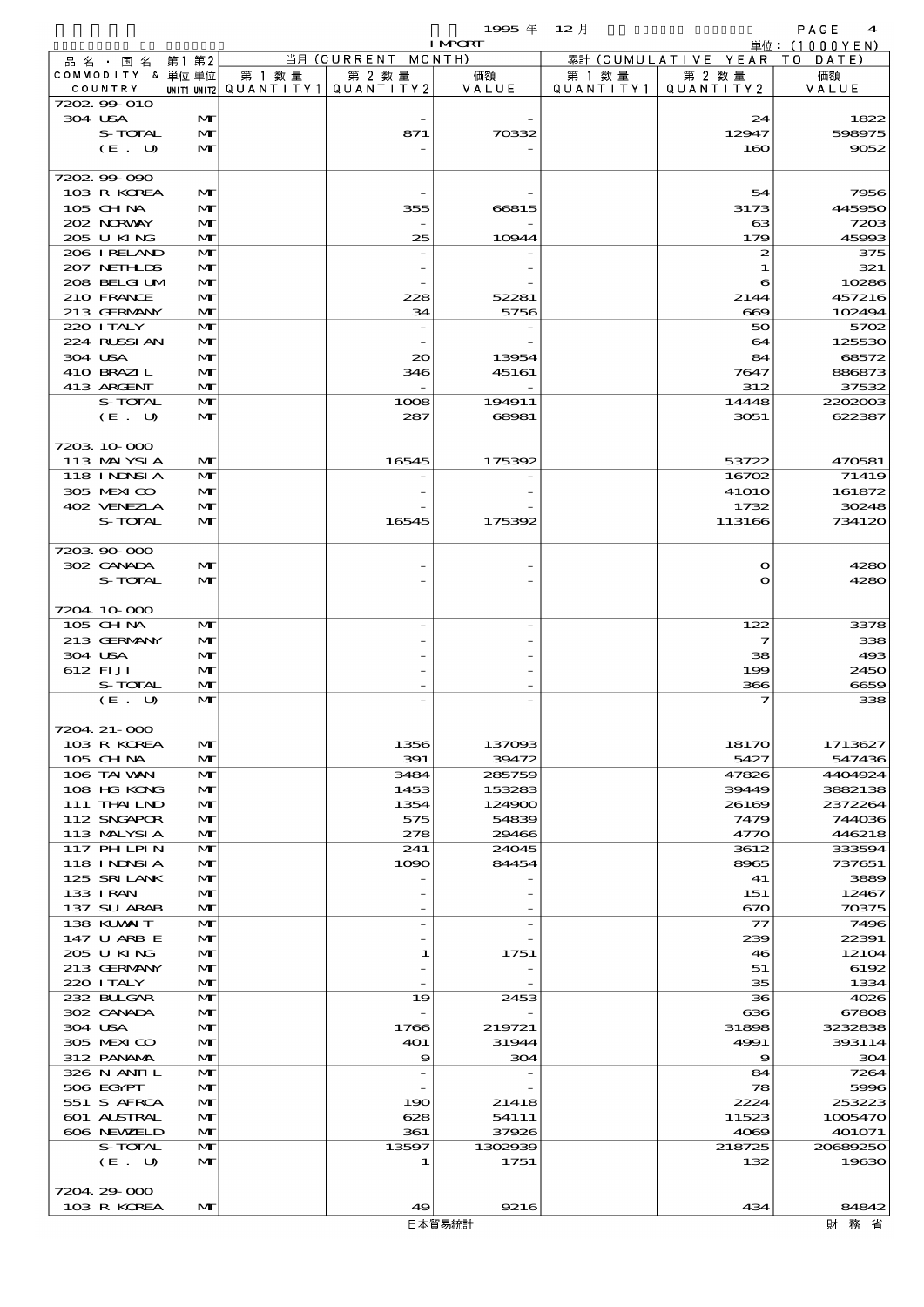$1995$  年  $12$  月 5 5

|                                  |      |                   |        |                                       | <b>I MPCRT</b> |           |                               | 単位: (1000YEN)   |
|----------------------------------|------|-------------------|--------|---------------------------------------|----------------|-----------|-------------------------------|-----------------|
| 品 名 ・ 国 名                        | 第1第2 |                   |        | 当月 (CURRENT MONTH)                    |                |           | 累計 (CUMULATIVE YEAR TO DATE)  |                 |
| COMMODITY & 単位単位                 |      |                   | 第 1 数量 | 第 2 数量                                | 価額             | 第 1 数 量   | 第 2 数量                        | 価額              |
| COUNTRY<br>7204.29-000           |      |                   |        | UNIT1 UNIT2  QUANT   TY1  QUANT   TY2 | VALUE          | QUANTITY1 | QUANTITY 2                    | VALUE           |
| 104 N KOREA                      |      | M                 |        |                                       |                |           | 855                           | 19040           |
| 105 CHNA                         |      | $\mathbf{M}$      |        | 26                                    | 8144           |           | 124                           | 47869           |
| 106 TAI VAN                      |      | $\mathbf{M}$      |        | 41                                    | 12082          |           | 948                           | 229589          |
| 108 HG KONG                      |      | $\mathbf{M}$      |        | 80                                    | 21981          |           | 797                           | 273434          |
| 111 THAILND                      |      | $\mathbf{M}$      |        |                                       |                |           | 45                            | 9256            |
| 112 SNGAPOR                      |      | M                 |        | 59                                    | 15314          |           | 543                           | 133102          |
| 113 MALYSIA                      |      | $\mathbf{M}$      |        |                                       |                |           | 181                           | 55277           |
| 117 PHLPIN                       |      | $\mathbf{M}$      |        | 44                                    | 480            |           | 44                            | 480             |
| 118 I NDSI A                     |      | $\mathbf{M}$      |        |                                       |                |           | 529                           | 21612           |
| 123 INIA<br>205 U KING           |      | $\mathbf{M}$<br>M |        | $\overline{\phantom{a}}$<br>20        |                |           | 43<br>304                     | 21125<br>232296 |
| 207 NETHLIS                      |      | M                 |        |                                       | 3356           |           | $\infty$                      | 15465           |
| 213 GERMANY                      |      | $\mathbf{M}$      |        | 61                                    | 4406           |           | 67                            | 8286            |
| 224 RUSSI AN                     |      | $\mathbf{M}$      |        |                                       |                |           | 1                             | 1768            |
| 304 USA                          |      | $\mathbf{M}$      |        | 168                                   | 43495          |           | 3198                          | 327870          |
| 601 ALSTRAL                      |      | M                 |        |                                       |                |           | 597                           | 17360           |
| 606 NEWELD                       |      | $\mathbf{M}$      |        |                                       |                |           | 151                           | 2577            |
| S-TOTAL                          |      | $\mathbf{M}$      |        | 548                                   | 118474         |           | 8881                          | 1501248         |
| (E. U)                           |      | $\mathbf{M}$      |        | 81                                    | 7762           |           | 391                           | 256047          |
|                                  |      |                   |        |                                       |                |           |                               |                 |
| 7204. 41-000                     |      |                   |        |                                       |                |           |                               |                 |
| 112 SNGAPOR<br><b>117 PHLPIN</b> |      | M<br>$\mathbf{M}$ |        |                                       |                |           | 10<br>36                      | 636<br>426      |
| 224 RUSSI AN                     |      | $\mathbf{M}$      |        |                                       |                |           | 944                           | 14231           |
| 304 USA                          |      | $\mathbf{M}$      |        |                                       |                |           | 29                            | 5249            |
| S-TOTAL                          |      | M                 |        |                                       |                |           | 1019                          | 20542           |
|                                  |      |                   |        |                                       |                |           |                               |                 |
| 7204.49-000                      |      |                   |        |                                       |                |           |                               |                 |
| 103 R KOREA                      |      | M                 |        |                                       |                |           | 19                            | 5986            |
| 104 N KOREA                      |      | $\mathbf{M}$      |        |                                       |                |           | 34389                         | 401323          |
| 105 CH NA                        |      | M                 |        |                                       |                |           | 8548                          | 130463          |
| 106 TAI VAN                      |      | $\mathbf{M}$      |        | 17                                    | 799            |           | 12297                         | 162213          |
| 108 HG KONG                      |      | $\mathbf{M}$      |        | 249                                   | 109079         |           | 45841                         | 1384602         |
| 111 THAILND                      |      | $\mathbf{M}$      |        | 13                                    | 283            |           | 13                            | 283             |
| 112 SNGAPOR                      |      | $\mathbf{M}$      |        |                                       |                |           | $\boldsymbol{\infty}$         | 1535            |
| <b>117 PHLPIN</b><br>202 NORWAY  |      | M<br>$\mathbf{M}$ |        | з                                     | 357            |           | 2740<br>148                   | 41312<br>622    |
| 205 U KING                       |      | $\mathbf{M}$      |        |                                       |                |           | 21593                         | 368967          |
| 213 GERMANY                      |      | $\mathbf{M}$      |        | 2                                     | 1355           |           | 32477                         | 447106          |
| 224 RUSSI AN                     |      | $\mathbf{M}$      |        | 2250                                  | 38086          |           | 27480                         | 398428          |
| 304 USA                          |      | M                 |        |                                       |                |           | 638479                        | 10778686        |
| 312 PANAMA                       |      | $\mathbf{M}$      |        |                                       | ణా             |           | 2011                          | 5384            |
| 410 BRAZIL                       |      | M                 |        |                                       |                |           | 2                             | 1825            |
| 507 SUDAN                        |      | M                 |        |                                       |                |           | 10290                         | 205184          |
| 515 LIBERIA                      |      | $\mathbf{M}$      |        | 474                                   | 1985           |           | 540                           | 2245            |
| 551 S AFRCA                      |      | M                 |        |                                       |                |           | 65645                         | 1042486         |
| 601 ALSTRAL                      |      | M                 |        |                                       |                |           | 66326                         | 1115012         |
| 612 FIJI<br>618 NEWALD           |      | M<br>M            |        |                                       |                |           | 153<br>6285                   | 1868<br>87296   |
| 620 GLAM                         |      | $\mathbf{M}$      |        |                                       |                |           | $\bf{e}\bf{s}$                | 675             |
| 627 MARIANA                      |      | M                 |        |                                       |                |           | $\infty$                      | 205             |
| S-TOTAL                          |      | M                 |        | 3242                                  | 152571         |           | 975431                        | 16583706        |
| (E. U)                           |      | $\mathbf{M}$      |        | 2                                     | 1355           |           | 54070                         | 816073          |
|                                  |      |                   |        |                                       |                |           |                               |                 |
| 7204 50 010                      |      |                   |        |                                       |                |           |                               |                 |
| 106 TAI VAN                      |      | M                 |        |                                       |                |           | $\boldsymbol{\infty}$         | 22008           |
| S-TOTAL                          |      | M                 |        |                                       |                |           | $\infty$                      | 22008           |
|                                  |      |                   |        |                                       |                |           |                               |                 |
| 7204.50-020                      |      |                   |        |                                       |                |           |                               |                 |
| 103 R KOREA                      |      | M                 |        | 492                                   | 24613          |           | 3887                          | 182251          |
| 213 GERMANY<br>304 USA           |      | M<br>M            |        |                                       |                |           | 170                           | 11038<br>4302   |
| S-TOTAL                          |      | $\mathbf{M}$      |        | 492                                   | 24613          |           | $\boldsymbol{\infty}$<br>4123 | 197591          |
| (E U)                            |      | $\mathbf{M}$      |        |                                       |                |           | 170                           | 11038           |
|                                  |      |                   |        |                                       |                |           |                               |                 |
| 7205.10.000                      |      |                   |        |                                       |                |           |                               |                 |
| 103 R KOREA                      |      | M                 |        | 184                                   | 12112          |           | 1129                          | 66982           |
| 105 CH NA                        |      | M                 |        | ဆာ                                    | 15037          |           | 1426                          | 74601           |
| 111 THAILND                      |      | M                 |        |                                       |                |           | 62                            | 3093            |
| 203 SWIDEN                       |      | $\mathbf{M}$      |        | $\overline{a}$                        |                |           | $\mathbf o$                   | 317             |
| 205 U KING                       |      | M                 |        |                                       |                |           | $\mathbf o$                   | 630             |
| 213 GERMANY                      |      | M                 |        | 1                                     | 2600           |           | 1                             | 3585            |
| 218 SPAIN                        |      | M                 |        |                                       |                |           | 229                           | 15514           |
| 220 I TALY                       |      | $\mathbf{M}$      |        | 41                                    | 2904           |           | 165                           | 10719           |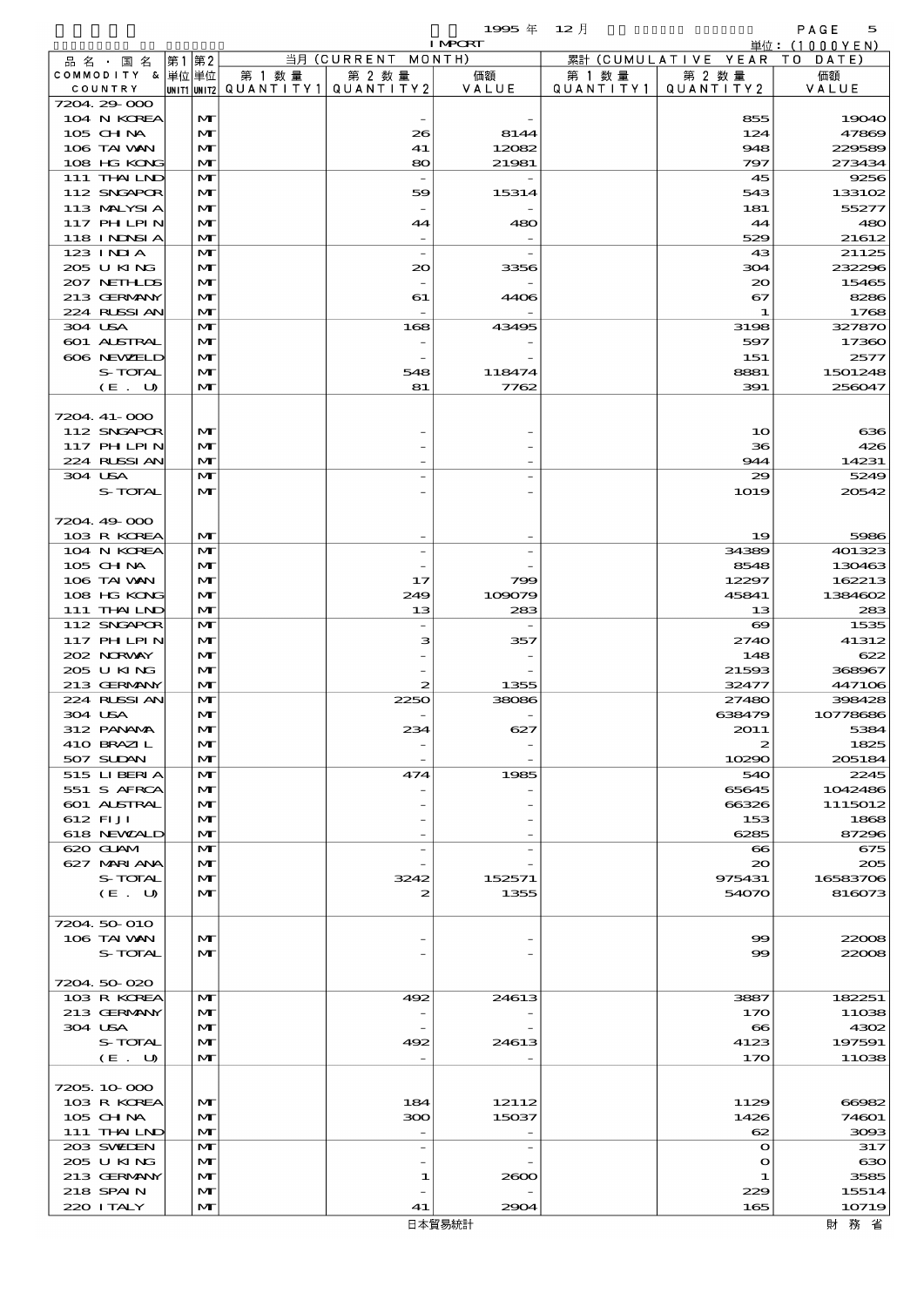$1995 \nsubseteq 12 \nexists$ 

| <b>I MPORT</b>            |      |                              |                                          |                          |                                                      |         | 単位: (1000YEN)                |                   |
|---------------------------|------|------------------------------|------------------------------------------|--------------------------|------------------------------------------------------|---------|------------------------------|-------------------|
| 品名・国名                     | 第1第2 |                              |                                          | 当月 (CURRENT MONTH)       |                                                      |         | 累計 (CUMULATIVE YEAR TO DATE) |                   |
| COMMODITY & 単位単位          |      |                              | 第 1 数量                                   | 第 2 数量                   | 価額                                                   | 第 1 数 量 | 第 2 数量                       | 価額                |
| COUNTRY<br>7205.10.000    |      |                              | UNIT1  UNIT2   QUANT I TY1   QUANT I TY2 |                          | VALUE                                                |         | QUANTITY1   QUANTITY2        | VALUE             |
| 234 TURKEY                |      | M                            |                                          |                          |                                                      |         | 36                           | 1975              |
| 304 USA                   |      | $\mathbf{M}$                 |                                          | 57                       | 4014                                                 |         | 4098                         | 260021            |
| 410 BRAZIL                |      | M                            |                                          |                          |                                                      |         | 40                           | 2314              |
| 551 S AFRCA               |      | M                            |                                          | 40                       | 1803                                                 |         | 577                          | 29895             |
| S-TOTAL                   |      | $\mathbf{M}$                 |                                          | 623                      | 38470                                                |         | 7763                         | 469646            |
| (E. U)                    |      | M                            |                                          | 42                       | 5504                                                 |         | 395                          | 30765             |
| 7205, 21-010              |      |                              |                                          |                          |                                                      |         |                              |                   |
| 106 TAI VAN               |      | M                            |                                          |                          |                                                      |         | 12                           | 2220              |
| 203 SWIEN                 |      | $\mathbf{M}$                 |                                          | 316                      | 60168                                                |         | 6100                         | 1208353           |
| 213 GERMANY               |      | M                            |                                          |                          |                                                      |         | 21                           | 4624              |
| 304 USA                   |      | M                            |                                          |                          |                                                      |         | 8                            | 6848              |
| S-TOTAL                   |      | M                            |                                          | 316                      | $\omega$ <sub>168</sub>                              |         | 6141                         | 1222045           |
| (E. U)                    |      | M                            |                                          | 316                      | 60168                                                |         | 6121                         | 1212977           |
|                           |      |                              |                                          |                          |                                                      |         |                              |                   |
| 7205, 21-090<br>105 CH NA |      | $\mathbf{M}$                 |                                          | 18                       | 789                                                  |         | 36                           | 1419              |
| 203 SWIEN                 |      | M                            |                                          | 12                       | 2475                                                 |         | 485                          | 88343             |
| 205 U KING                |      | M                            |                                          |                          |                                                      |         | $\circ$                      | 586               |
| 207 NETHLIS               |      | $\mathbf{M}$                 |                                          | $\overline{\phantom{a}}$ | $\overline{\phantom{m}}$                             |         | $\mathbf o$                  | 2992              |
| 208 BELGI UM              |      | M                            |                                          | з                        | 2873                                                 |         | 48                           | 31811             |
| 213 GERMANY               |      | $\mathbf{M}$                 |                                          | 42                       | 4220                                                 |         | 482                          | 44207             |
| 218 SPAIN                 |      | M                            |                                          |                          |                                                      |         | 5                            | 2405              |
| 302 CANADA                |      | M                            |                                          |                          |                                                      |         | $\bullet$                    | 1342              |
| 304 USA                   |      | $\mathbf{M}$                 |                                          | 73                       | 364078                                               |         | 1241                         | 4376567           |
| S-TOTAL<br>(E. U)         |      | M<br>$\mathbf{M}$            |                                          | 148<br>57                | 374435<br>9568                                       |         | 2297<br>1020                 | 4549672<br>170344 |
|                           |      |                              |                                          |                          |                                                      |         |                              |                   |
| 7205.29-000               |      |                              |                                          |                          |                                                      |         |                              |                   |
| 103 R KOREA               |      | $\mathbf{M}$                 |                                          | 52                       | 3127                                                 |         | 490                          | 32866             |
| 105 CH NA                 |      | $\mathbf{M}$                 |                                          | $\bf{8}$                 | 4234                                                 |         | 773                          | 32432             |
| 106 TAI VAN               |      | $\mathbf{M}$                 |                                          |                          |                                                      |         | 22                           | 2016              |
| 203 SWIDEN                |      | M                            |                                          | 1868                     | 130009                                               |         | 29186                        | 2121374           |
| 205 U KING                |      | $\mathbf{M}$                 |                                          | 14                       | 4144                                                 |         | 143                          | 35729             |
| 2009 LUXMBRG              |      | $\mathbf{M}$                 |                                          | 63                       | 3672                                                 |         | $_{\rm \alpha}$              | 3672              |
| 213 GERMANY<br>215 SWIZLD |      | $\mathbf{M}$<br>$\mathbf{M}$ |                                          | з<br>$\bullet$           | 5529<br>207                                          |         | 383<br>$\bullet$             | 128374<br>207     |
| 218 SPAIN                 |      | M                            |                                          | 41                       | 2441                                                 |         | 256                          | 15283             |
| 220 I TALY                |      | M                            |                                          |                          |                                                      |         | 20                           | 1350              |
| 302 CANADA                |      | $\mathbf{M}$                 |                                          | 36                       | 3132                                                 |         | 472                          | 40264             |
| 304 USA                   |      | M                            |                                          | <b>1O1</b>               | 38312                                                |         | 1258                         | 461043            |
| 410 BRAZIL                |      | M                            |                                          |                          |                                                      |         | $\infty$                     | 4372              |
| S-TOTAL                   |      | M                            |                                          | 2274                     | 194807                                               |         | 33128                        | 2878982           |
| (E. U)                    |      | $\mathbf{M}$                 |                                          | 1989                     | 145795                                               |         | 30051                        | 2305782           |
| 7206 10 010               |      |                              |                                          |                          |                                                      |         |                              |                   |
| 103 R KOREA               |      | $\mathbf{M}$                 |                                          |                          |                                                      |         | 1209                         | 58522             |
| 213 GERMANY               |      | M                            |                                          |                          |                                                      |         | 54                           | 4138              |
| 304 USA                   |      | M                            |                                          |                          |                                                      |         | 352                          | 37844             |
| S-TOTAL                   |      | M                            |                                          |                          | $\overline{\phantom{0}}$                             |         | 1615                         | 100504            |
| (E. U)                    |      | $\mathbf{M}$                 |                                          |                          |                                                      |         | 54                           | 4138              |
|                           |      |                              |                                          |                          |                                                      |         |                              |                   |
| 7206.10-020               |      |                              |                                          |                          |                                                      |         |                              |                   |
| 213 GERMANY<br>S-TOTAL    |      | $\mathbf{M}$<br>M            |                                          |                          | $\overline{\phantom{0}}$<br>$\overline{\phantom{0}}$ |         | 1<br>1                       | 853<br>853        |
| (E. U)                    |      | $\mathbf{M}$                 |                                          |                          |                                                      |         | 1                            | 853               |
|                           |      |                              |                                          |                          |                                                      |         |                              |                   |
| 7206 90 010               |      |                              |                                          |                          |                                                      |         |                              |                   |
| 103 R KOREA               |      | $\mathbf{M}$                 |                                          | 34                       | 3203                                                 |         | 364                          | 33300             |
| 112 SNGAPOR               |      | M                            |                                          |                          |                                                      |         | $\mathbf{\Omega}$            | 314               |
| 203 SWIDEN                |      | M                            |                                          |                          |                                                      |         | 10                           | 408               |
| 304 USA                   |      | M                            |                                          | 30                       | 5372                                                 |         | 550                          | 89389             |
| S-TOTAL<br>(E. U)         |      | M<br>M                       |                                          | 64                       | 8575                                                 |         | 924<br>10                    | 123411<br>408     |
|                           |      |                              |                                          |                          |                                                      |         |                              |                   |
| 7207. 11-010              |      |                              |                                          |                          |                                                      |         |                              |                   |
| 103 R KOREA               |      | $\mathbf{M}$                 |                                          | 12141                    | 333485                                               |         | 24247                        | 629662            |
| 104 N KOREA               |      | M                            |                                          |                          |                                                      |         | 275                          | 5537              |
| 105 CH NA                 |      | $\mathbf{M}$                 |                                          |                          |                                                      |         | 104741                       | 2435662           |
| 106 TAI VAN               |      | M                            |                                          |                          | $\overline{a}$                                       |         | 616                          | 24147             |
| 107 MONGOL                |      | M                            |                                          |                          |                                                      |         | 1995                         | 46717             |
| 118 INNSI A               |      | $\mathbf{M}$                 |                                          |                          |                                                      |         | 10415                        | 308002            |

 $133 \text{ IRAN}$   $\boxed{|\mathbf{M}|}$  -  $\boxed{|\mathbf{M}|}$  15009 378258 205 U KING  $\begin{array}{|c|c|c|c|c|c|}\n\hline\n & \text{MT} & \text{MT} & \text{26} & \text{22} & \text{22} & \text{22} & \text{22} \\
\hline\n & \text{26} & \text{22} & \text{22} & \text{22} & \text{22} & \text{22} \\
\hline\n & \text{26} & \text{22} & \text{22} & \text{22} & \text{22} & \text{22} \\
\hline\n & \text{26} & \text{22} & \text{22} & \text{22} & \text{22} & \text{$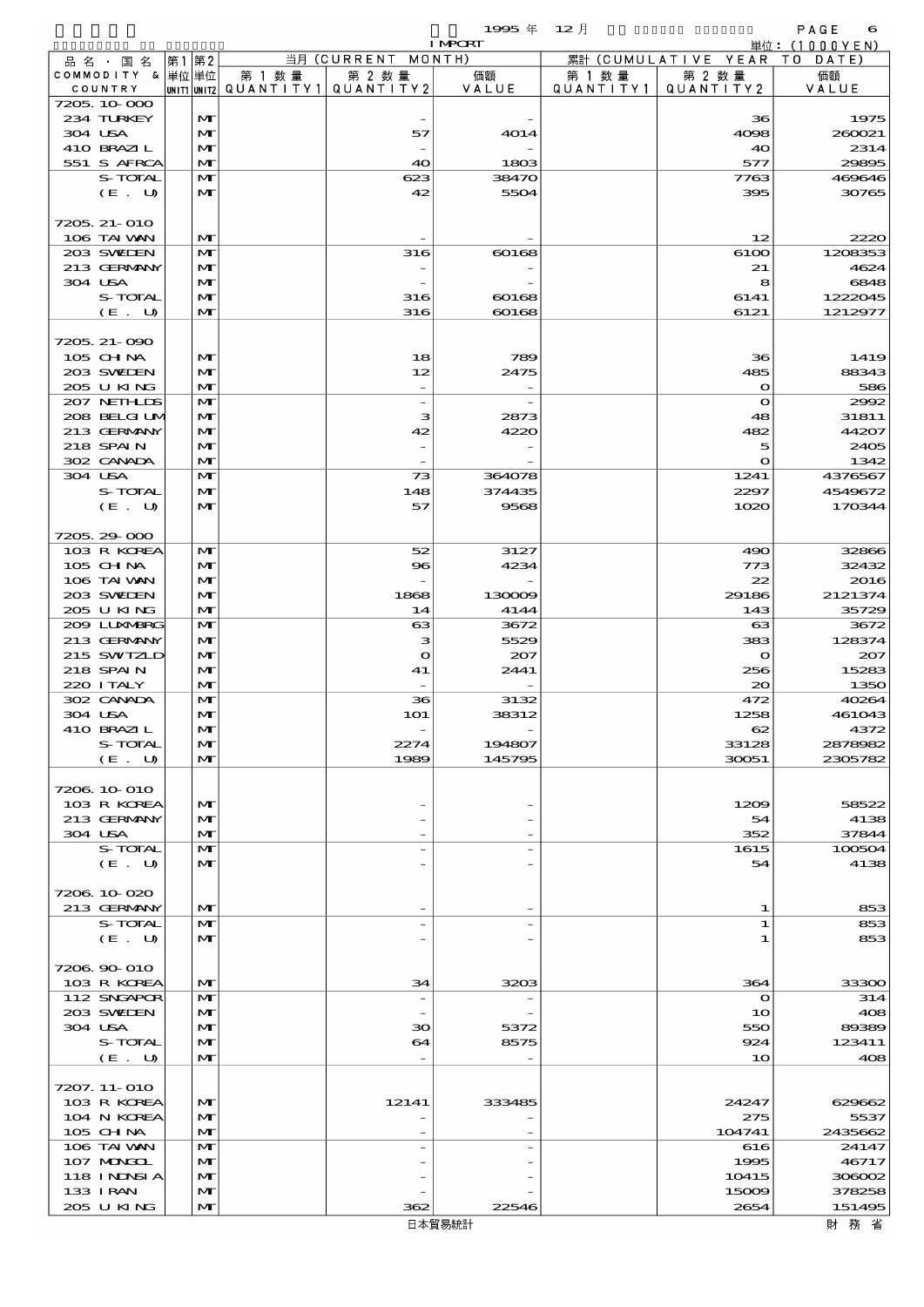$1995 \& 12 \rightarrow$ 

|         |                                 |      |                              |        |                                       | <b>I MPORT</b>   |           |                              | 単位: (1000YEN)    |
|---------|---------------------------------|------|------------------------------|--------|---------------------------------------|------------------|-----------|------------------------------|------------------|
|         | 品名・国名                           | 第1第2 |                              |        | 当月 (CURRENT MONTH)                    |                  |           | 累計 (CUMULATIVE YEAR TO DATE) |                  |
|         | COMMODITY & 単位単位                |      |                              | 第 1 数量 | 第 2 数量                                | 価額               | 第 1 数 量   | 第 2 数量                       | 価額               |
|         | COUNTRY                         |      |                              |        | UNIT1 UNIT2  QUANT I TY1  QUANT I TY2 | VALUE            | QUANTITY1 | QUANTITY 2                   | VALUE            |
|         | 7207. 11-010<br>208 BELGI UM    |      | $\mathbf{M}$                 |        |                                       |                  |           | 57                           | 3945             |
|         | 213 GERMANY                     |      | $\mathbf{M}$                 |        |                                       |                  |           | 225                          | 16551            |
|         | 224 RLSSIAN                     |      | $\mathbf{M}$                 |        |                                       |                  |           | 7835                         | 179680           |
|         | 234 TURKEY                      |      | $\mathbf{M}$                 |        |                                       |                  |           | 55175                        | 1454669          |
| 304 USA |                                 |      | $\mathbf{M}$                 |        | 25                                    | 1932             |           | 438                          | 30318            |
|         | 410 BRAZIL                      |      | M                            |        |                                       |                  |           | 45853                        | 1301348          |
|         | S-TOTAL                         |      | $\mathbf{M}$                 |        | 12528                                 | 357963           |           | 269535                       | 6963991          |
|         | (E. U)                          |      | $\mathbf{M}$                 |        | 362                                   | 22546            |           | 2936                         | 171991           |
|         |                                 |      |                              |        |                                       |                  |           |                              |                  |
|         | 7207. 11-090<br>103 R KOREA     |      | $\mathbf{M}$                 |        |                                       |                  |           | 31                           | 2675             |
|         | 105 CHNA                        |      | M                            |        |                                       |                  |           | 14286                        | 305856           |
| 304 USA |                                 |      | M                            |        | 8                                     | 816              |           | 8                            | 816              |
|         | S-TOTAL                         |      | $\mathbf{M}$                 |        | 8                                     | 816              |           | 14325                        | 309347           |
|         |                                 |      |                              |        |                                       |                  |           |                              |                  |
|         | 7207. 12-010                    |      |                              |        |                                       |                  |           |                              |                  |
|         | 103 R KOREA                     |      | $\mathbf{M}$                 |        | 22272                                 | 642721           |           | 114191                       | 3686158          |
|         | 105 CHNA                        |      | M                            |        |                                       |                  |           | 3462                         | 86301            |
|         | 225 ALSTRIA                     |      | $\mathbf{M}$                 |        |                                       |                  |           | 43                           | 1538             |
|         | 238 UKRAINE<br>410 BRAZIL       |      | $\mathbf{M}$<br>M            |        |                                       |                  |           | 294                          | 7130<br>317411   |
|         | S-TOTAL                         |      | $\mathbf{M}$                 |        | 8056<br>30328                         | 285108<br>927829 |           | 8857<br>126847               | 4098538          |
|         | (E. U)                          |      | $\mathbf{M}$                 |        |                                       |                  |           | 43                           | 1538             |
|         |                                 |      |                              |        |                                       |                  |           |                              |                  |
|         | 7207.12-090                     |      |                              |        |                                       |                  |           |                              |                  |
|         | 103 R KOREA                     |      | $\mathbf{M}$                 |        |                                       |                  |           | 42                           | 3639             |
|         | 105 CHNA                        |      | M                            |        |                                       |                  |           | 3052                         | 76085            |
|         | 210 FRANCE                      |      | $\mathbf{M}$                 |        |                                       |                  |           | $\mathbf o$                  | 407              |
|         | 220 I TALY                      |      | $\mathbf{M}$                 |        | 10238                                 | 361984           |           | 92072                        | 3008892          |
| 304 USA |                                 |      | M                            |        |                                       |                  |           | з                            | 274              |
|         | S-TOTAL                         |      | $\mathbf{M}$<br>$\mathbf{M}$ |        | 10238                                 | 361984<br>361984 |           | 95169                        | 3089297          |
|         | (E. U)                          |      |                              |        | 10238                                 |                  |           | 92072                        | 3009299          |
|         | 7207.19-000                     |      |                              |        |                                       |                  |           |                              |                  |
|         | 105 CHNA                        |      | $\mathbf{M}$                 |        |                                       |                  |           | 1005                         | 28863            |
| 304 USA |                                 |      | $\mathbf{M}$                 |        |                                       |                  |           | 18                           | 1279             |
|         | S-TOTAL                         |      | $\mathbf{M}$                 |        |                                       |                  |           | 1023                         | 30142            |
|         |                                 |      |                              |        |                                       |                  |           |                              |                  |
|         | 7207. 20-011                    |      |                              |        |                                       |                  |           |                              |                  |
|         | 103 R KOREA                     |      | $\mathbf{M}$                 |        | 2997                                  | 80674            |           | 7502                         | 189214           |
|         | 104 N KOREA                     |      | $\mathbf{M}$                 |        |                                       |                  |           | 228                          | 4594             |
|         | 105 CHNA<br>213 GERMANY         |      | M<br>M                       |        |                                       |                  |           | 5336<br>211                  | 128113<br>19832  |
|         | 234 TURKEY                      |      | $\mathbf{M}$                 |        |                                       |                  |           | 3419                         | 87215            |
| 304 USA |                                 |      | M                            |        |                                       |                  |           | 18                           | 1775             |
|         | S-TOTAL                         |      | $\mathbf{M}$                 |        | 2997                                  | 80674            |           | 16714                        | 430743           |
|         | (E. U)                          |      | $\mathbf{M}$                 |        |                                       |                  |           | 211                          | 19832            |
|         |                                 |      |                              |        |                                       |                  |           |                              |                  |
|         | 7207. 20-012                    |      |                              |        |                                       |                  |           |                              |                  |
|         | 103 R KOREA                     |      | $\mathbf{M}$                 |        | 574                                   | 15020            |           | 1447                         | 49270            |
|         | S-TOTAL                         |      | $\mathbf{M}$                 |        | 574                                   | 15020            |           | 1447                         | 49270            |
|         | 7207. 20-019                    |      |                              |        |                                       |                  |           |                              |                  |
|         | 103 R KOREA                     |      | $\mathbf{M}$                 |        |                                       |                  |           | 222                          | 19504            |
|         | S-TOTAL                         |      | $\mathbf{M}$                 |        |                                       |                  |           | 222                          | 19504            |
|         |                                 |      |                              |        |                                       |                  |           |                              |                  |
|         | 7207.20-020                     |      |                              |        |                                       |                  |           |                              |                  |
| 304 USA |                                 |      | M                            |        |                                       |                  |           | 91                           | 4656             |
|         | S-TOTAL                         |      | $\mathbf{M}$                 |        |                                       |                  |           | 91                           | 4656             |
|         |                                 |      |                              |        |                                       |                  |           |                              |                  |
|         | 7208 11-010                     |      |                              |        |                                       |                  |           |                              |                  |
|         | 103 R KOREA                     |      | M                            |        |                                       |                  |           | 129                          | 5956             |
|         | <b>118 INNSIA</b><br>205 U KING |      | M<br>$\mathbf{M}$            |        | 3209                                  | 166942           |           | 27045<br>1178                | 1280415<br>48532 |
| 304 USA |                                 |      | M                            |        | $\overline{\phantom{a}}$              |                  |           | 477                          | 27165            |
|         | S-TOTAL                         |      | M                            |        | 3209                                  | 166942           |           | 28829                        | 1362068          |
|         | (E. U)                          |      | M                            |        |                                       |                  |           | 1178                         | 48532            |
|         |                                 |      |                              |        |                                       |                  |           |                              |                  |
|         | 7208 12 011                     |      |                              |        |                                       |                  |           |                              |                  |
|         | 103 R KOREA                     |      | M                            |        | 78                                    | 3108             |           | 585                          | 25282            |
|         | 105 CHNA                        |      | $\mathbf{M}$                 |        |                                       |                  |           | 1217                         | 45390            |
|         | <b>118 INNSIA</b>               |      | $\mathbf{M}$                 |        |                                       |                  |           | 3585                         | 142571           |
|         | 302 CANADA                      |      | $\mathbf{M}$                 |        |                                       |                  |           | $\blacktriangleleft$         | 205              |

304 USA  $\left|\begin{array}{ccc} \sqrt{2} & \sqrt{2} & \sqrt{2} \\ \sqrt{2} & \sqrt{2} & \sqrt{2} \end{array}\right|$  2 873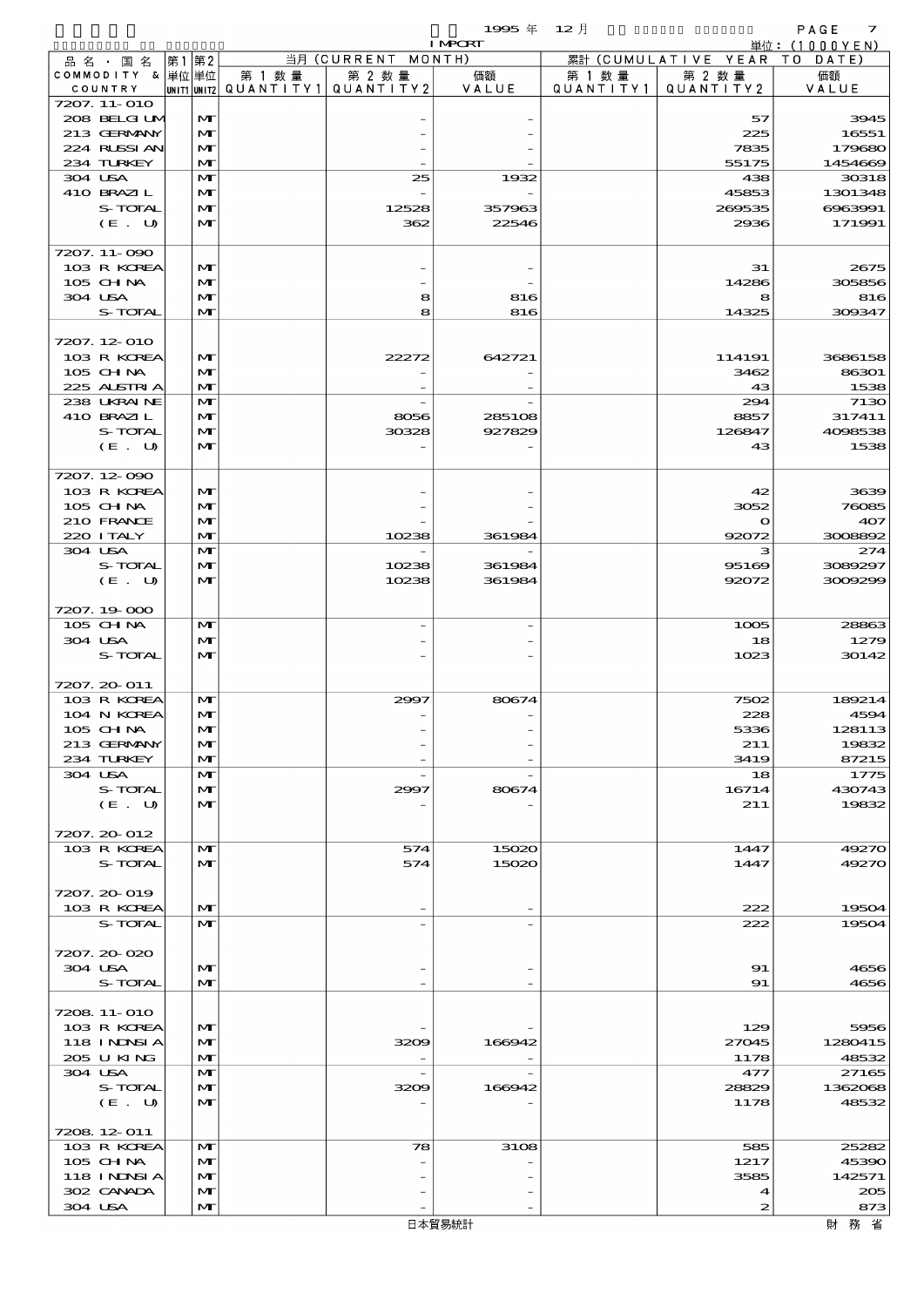$1995 \nleftrightarrow 12 \nparallel$  PAGE 8

|                                  |                              |        |                                          | <b>I MPORT</b> |           |                              | 単位: (1000YEN)     |
|----------------------------------|------------------------------|--------|------------------------------------------|----------------|-----------|------------------------------|-------------------|
| 品名・国名                            | 第1第2                         |        | 当月 (CURRENT MONTH)                       |                |           | 累計 (CUMULATIVE YEAR TO DATE) |                   |
| COMMODITY & 単位単位                 |                              | 第 1 数量 | 第 2 数量                                   | 価額             | 第 1 数量    | 第 2 数量                       | 価額                |
| COUNTRY                          |                              |        | UNIT1  UNIT2   QUANT I TY1   QUANT I TY2 | VALUE          | QUANTITY1 | QUANTITY 2                   | VALUE             |
| 7208 12-011<br>601 ALSTRAL       | $\mathbf{M}$                 |        |                                          |                |           | 3059                         | 118335            |
| 606 NEWELD                       | $\mathbf{M}$                 |        |                                          |                |           | 181                          | 6670              |
| S-TOTAL                          | $\mathbf{M}$                 |        | 78                                       | 3108           |           | 8633                         | 339326            |
|                                  |                              |        |                                          |                |           |                              |                   |
| 7208 12 019                      |                              |        |                                          |                |           |                              |                   |
| 103 R KOREA                      | $\mathbf{M}$                 |        |                                          |                |           | 362                          | 15241             |
| 105 CHNA                         | M                            |        |                                          |                |           | 1141                         | 42886             |
| 118 INNSI A                      | M<br>$\mathbf{M}$            |        |                                          |                |           | 2553                         | 94065             |
| 227 H.NGARY<br>410 BRAZIL        | $\mathbf{M}$                 |        |                                          |                |           | 57<br>44                     | 2074<br>1915      |
| 601 ALSTRAL                      | M                            |        |                                          |                |           | 2036                         | 81433             |
| 606 NEWELD                       | $\mathbf{M}$                 |        |                                          |                |           | 105                          | 3904              |
| S-TOTAL                          | $\mathbf{M}$                 |        |                                          |                |           | 6298                         | 241518            |
|                                  |                              |        |                                          |                |           |                              |                   |
| 7208 13 010                      |                              |        |                                          |                |           |                              |                   |
| 103 R KOREA                      | $\mathbf{M}$                 |        | 1665                                     | 63418          |           | 20465                        | 852679            |
| 105 CHNA                         | M                            |        | 1467                                     | 50644          |           | 7041                         | 261471            |
| 106 TAI VAN<br><b>118 INNSIA</b> | M<br>$\mathbf{M}$            |        |                                          |                |           | 74<br>2135                   | 3084<br>88607     |
| 123 INIA                         | $\mathbf{M}$                 |        | 39                                       | 1678           |           | 1450                         | 60761             |
| 225 ALSTRIA                      | M                            |        |                                          |                |           | 57                           | 2435              |
| 304 USA                          | $\mathbf{M}$                 |        |                                          |                |           | 94                           | 8031              |
| 410 BRAZIL                       | M                            |        | 40                                       | 1867           |           | 371                          | 17558             |
| 601 ALSTRAL                      | $\mathbf{M}$                 |        |                                          |                |           | 8890                         | 343139            |
| 606 NEWELD                       | $\mathbf{M}$                 |        |                                          |                |           | 53                           | 1980              |
| S-TOTAL                          | M                            |        | 3211                                     | 117607         |           | 40630                        | 1639745           |
| (E. U)                           | $\mathbf{M}$                 |        |                                          |                |           | 57                           | 2435              |
| 7208 13 020                      |                              |        |                                          |                |           |                              |                   |
| 123 INIA                         | $\mathbf{M}$                 |        |                                          |                |           | 3611                         | 135197            |
| S-TOTAL                          | $\mathbf{M}$                 |        |                                          |                |           | 3611                         | 135197            |
|                                  |                              |        |                                          |                |           |                              |                   |
| 7208 14 010                      |                              |        |                                          |                |           |                              |                   |
| 103 R KOREA                      | $\mathbf{M}$                 |        | 23664                                    | 919670         |           | 279656                       | 11547564          |
| 105 CHNA                         | $\mathbf{M}$                 |        | 808                                      | 31759          |           | 6748                         | 256373            |
| 106 TAI VAN                      | $\mathbf{M}$                 |        | 14471                                    | 564946         |           | 183846                       | 7502690           |
| 111 THAILND<br>117 PH LPIN       | $\mathbf{M}$<br>$\mathbf{M}$ |        |                                          |                |           | 33<br>з                      | 1490<br>272       |
| <b>118 INNSIA</b>                | $\mathbf{M}$                 |        |                                          |                |           | 739                          | 33627             |
| 123 INIA                         | $\mathbf{M}$                 |        | 1966                                     | 78916          |           | 6320                         | 251073            |
| 203 SWIEN                        | $\mathbf{M}$                 |        |                                          |                |           | 34                           | 2834              |
| 205 U KING                       | $\mathbf{M}$                 |        |                                          |                |           | $\mathcal{I}$                | 2583              |
| 225 ALSTRIA                      | M                            |        |                                          |                |           | 18                           | 773               |
| 227 HNGARY                       | M                            |        |                                          |                |           | 9998                         | 358991            |
| 402 VENEZIA                      | M                            |        |                                          |                |           | 4658                         | 170336            |
| 410 BRAZIL<br>551 S AFRCA        | $\mathbf{M}$<br>M            |        | 6665                                     | 238885         |           | 27134<br>56                  | 1061723<br>2321   |
| 601 ALSTRAL                      | M                            |        |                                          |                |           | 25627                        | 977542            |
| 606 NEWELD                       | $\mathbf{M}$                 |        |                                          |                |           | 3448                         | 138231            |
| S-TOTAL                          | M                            |        | 47574                                    | 1834176        |           | 548325                       | 22308423          |
| (E. U)                           | M                            |        |                                          |                |           | 59                           | 6190              |
|                                  |                              |        |                                          |                |           |                              |                   |
| 7208 14 020                      |                              |        |                                          |                |           |                              |                   |
| 103 R KOREA                      | M                            |        |                                          |                |           | 718                          | 30535             |
| $123$ INIA<br>304 USA            | M<br>$\mathbf{M}$            |        |                                          |                |           | 1254                         | 46963<br>3261     |
| 410 BRAZIL                       | M                            |        |                                          |                |           | 5<br>687                     | 27970             |
| 606 NEWELD                       | M                            |        |                                          |                |           | 45                           | 1596              |
| S-TOTAL                          | $\mathbf{M}$                 |        |                                          |                |           | 2709                         | 110325            |
|                                  |                              |        |                                          |                |           |                              |                   |
| 7208 21-000                      |                              |        |                                          |                |           |                              |                   |
| 103 R KOREA                      | M                            |        | 2178                                     | 82942          |           | 21524                        | 859588            |
| 104 N KOREA                      | $\mathbf{M}$                 |        |                                          |                |           | 1005                         | 24714             |
| 105 CH NA                        | M                            |        | 226                                      | 7471           |           | 11725                        | 400192            |
| 106 TAI VAN<br>118 I NINSI A     | M<br>$\mathbf{M}$            |        | 791<br>2016                              | 29590<br>96573 |           | 3002<br>73471                | 119102<br>2937661 |
| 123 INIA                         | M                            |        |                                          |                |           | 1397                         | 55333             |
| 2005 U KING                      | M                            |        |                                          |                |           | 14125                        | 563413            |
| 224 RLSSI AN                     | M                            |        |                                          |                |           | 311                          | 10354             |
| 227 HNGARY                       | M                            |        |                                          |                |           | 344                          | 11839             |
| 231 ROMANIA                      | $\mathbf{M}$                 |        |                                          |                |           | 369                          | 14217             |
| 234 TURKEY                       | M                            |        |                                          |                |           | 1121                         | 39761             |
| 246 SLOVAK                       | M                            |        |                                          |                |           | 398                          | 12553             |
| 304 USA                          | M                            |        | 1127                                     | 48977          |           | 32879                        | 1401433           |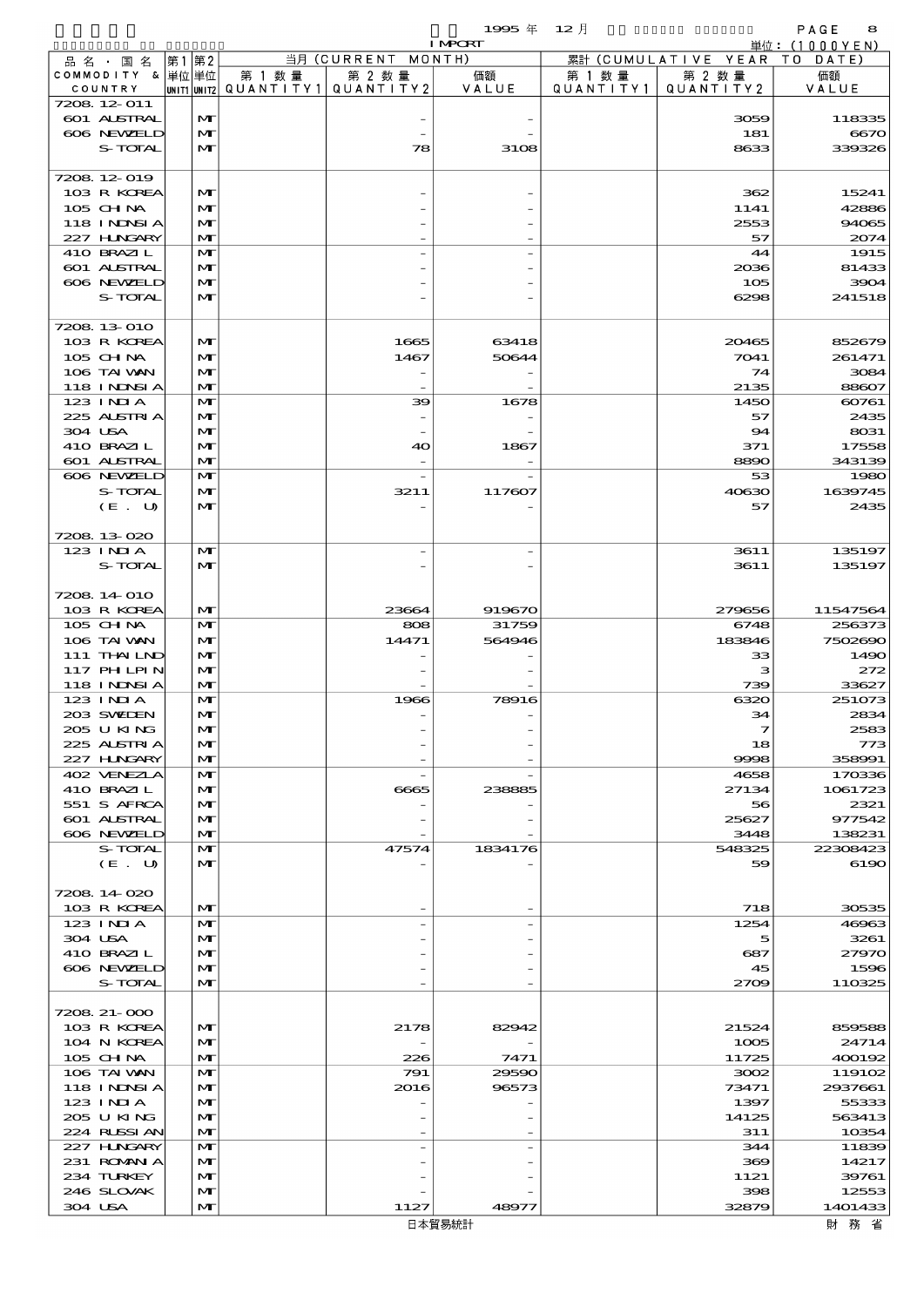$1995 \nsubseteq 12 \nexists$ 

|                           |                   |                                       |                    | <b>I MPCRT</b> |           |                              | 単位: (1000YEN)     |
|---------------------------|-------------------|---------------------------------------|--------------------|----------------|-----------|------------------------------|-------------------|
| 品名・国名                     | 第1第2              |                                       | 当月 (CURRENT MONTH) |                |           | 累計 (CUMULATIVE YEAR TO DATE) |                   |
| COMMODITY & 単位単位          |                   | 第 1 数量                                | 第 2 数量             | 価額             | 第 1 数 量   | 第 2 数量                       | 価額                |
| COUNTRY                   |                   | UNIT1 UNIT2  QUANT   TY1  QUANT   TY2 |                    | VALUE          | QUANTITY1 | QUANTITY 2                   | VALUE             |
| 7208 21-000               |                   |                                       |                    |                |           |                              |                   |
| 305 MEXICO                | M                 |                                       |                    |                |           | 801                          | 33721             |
| 402 VENEZLA               | M                 |                                       |                    |                |           | 3005                         | 106664            |
| 410 BRAZIL<br>551 S AFRCA | M                 |                                       | 1312               | 44984          |           | 5051<br>1257                 | 195065<br>49083   |
| 601 ALSTRAL               | M<br>$\mathbf{M}$ |                                       |                    |                |           | 501                          | 20685             |
| 606 NEWELD                | M                 |                                       |                    |                |           | 1479                         | 56712             |
| S-TOTAL                   | M                 |                                       | 7650               | 310537         |           | 173765                       | 6912090           |
| (E. U)                    | $\mathbf{M}$      |                                       |                    |                |           | 14125                        | 563413            |
|                           |                   |                                       |                    |                |           |                              |                   |
| 7208 22 010               |                   |                                       |                    |                |           |                              |                   |
| 103 R KOREA               | M                 |                                       | 3690               | 141244         |           | 35538                        | 1468650           |
| 105 CHNA                  | M                 |                                       | 3731               | 127798         |           | 79295                        | 2756013           |
| 106 TAI WAN               | M                 |                                       | 457                | 19782          |           | 4706                         | 203414            |
| <b>118 INNSIA</b>         | M                 |                                       |                    |                |           | 5592                         | 211404            |
| 123 INIA                  | $\mathbf{M}$      |                                       |                    |                |           | 1964                         | 68088             |
| 224 RUSSI AN              | M                 |                                       |                    |                |           | 2525                         | 83876             |
| 227 H.NGARY               | M                 |                                       |                    |                |           | 3722                         | 128238            |
| 231 ROMANIA<br>234 TURKEY | M<br>M            |                                       |                    |                |           | $\cos 1$<br>11294            | 224613<br>395323  |
| 246 SLOVAK                | $\mathbf{M}$      |                                       |                    |                |           | 3451                         | 110439            |
| 304 USA                   | M                 |                                       |                    |                |           | 32844                        | 1265702           |
| 305 MEXICO                | M                 |                                       |                    |                |           | 2659                         | 111987            |
| 402 VENEZIA               | M                 |                                       |                    |                |           | 6306                         | 229286            |
| 410 BRAZIL                | M                 |                                       | 1009               | 34583          |           | 10871                        | 430653            |
| 551 S AFRCA               | $\mathbf{M}$      |                                       |                    |                |           | 1200                         | 47885             |
| 601 ALSTRAL               | M                 |                                       |                    |                |           | 6881                         | 269859            |
| 606 NEWELD                | M                 |                                       |                    |                |           | 12049                        | 455597            |
| S-TOTAL                   | M                 |                                       | 8887               | 323407         |           | 226978                       | 8461027           |
|                           |                   |                                       |                    |                |           |                              |                   |
| 720822-090                |                   |                                       |                    |                |           |                              |                   |
| 103 R KOREA               | M                 |                                       | 4380               | 165972         |           | 41953                        | 1694223           |
| 104 N KOREA               | M                 |                                       |                    |                |           | 2941                         | 72319             |
| 105 CH NA<br>106 TAI WAN  | M<br>M            |                                       | 2595<br>2311       | 87289<br>87976 |           | 25868<br>4538                | 903588<br>177910  |
| <b>118 INNSIA</b>         | $\mathbf{M}$      |                                       |                    |                |           | 10864                        | 413014            |
| $123$ INIA                | M                 |                                       |                    |                |           | 1315                         | 51415             |
| 224 RUSSI AN              | M                 |                                       |                    |                |           | 632                          | 21031             |
| 227 H.NGARY               | M                 |                                       |                    |                |           | 1579                         | 54139             |
| 231 ROMANIA               | M                 |                                       |                    |                |           | 440                          | 16969             |
| 234 TURKEY                | $\mathbf{M}$      |                                       |                    |                |           | 2503                         | 89211             |
| 246 SLOVAK                | M                 |                                       |                    |                |           | 1332                         | 42963             |
| 304 USA                   | $\mathbf{M}$      |                                       | 615                | 32133          |           | 33607                        | 1276790           |
| 305 MEXICO                | M                 |                                       |                    |                |           | 1678                         | 70749             |
| 402 VENEZIA               | M                 |                                       |                    |                |           | 7067                         | 252747            |
| 410 BRAZIL                | M                 |                                       | 2064               | 71997          |           | 6890                         | 267630            |
| 551 S AFRCA               | M                 |                                       |                    |                |           | 2162                         | 85460             |
| 601 ALSTRAL               | M                 |                                       |                    |                |           | 1853                         | 71128             |
| 606 NEWELD<br>S-TOTAL     | M<br>M            |                                       | 148<br>12113       | 5017<br>450384 |           | 8522<br>155744               | 325254<br>5886540 |
|                           |                   |                                       |                    |                |           |                              |                   |
| 7208 23 000               |                   |                                       |                    |                |           |                              |                   |
| 103 R KOREA               | M                 |                                       | 21563              | 858099         |           | 234280                       | 10125295          |
| 105 CH NA                 | M                 |                                       | 8832               | 307362         |           | 123216                       | 4343130           |
| 106 TAI VAN               | M                 |                                       | 1250               | 51468          |           | 16818                        | 698842            |
| <b>118 INNSIA</b>         | M                 |                                       |                    |                |           | 7267                         | 275249            |
| 123 INIA                  | M                 |                                       |                    |                |           | 7094                         | 245748            |
| 213 GERMANY               | M                 |                                       |                    |                |           | 15                           | 1199              |
| 224 RUSSI AN              | M                 |                                       |                    |                |           | 7797                         | 258032            |
| 227 HNGARY                | M                 |                                       |                    |                |           | 3602                         | 130276            |
| 231 ROMANIA               | M                 |                                       |                    |                |           | 4295                         | 161843            |
| 234 TURKEY                | M                 |                                       |                    |                |           | 22197                        | 781917            |
| 246 SLOVAK<br>304 USA     | M<br>M            |                                       |                    |                |           | 4165<br>29932                | 135425<br>1155528 |
| 305 MEXICO                | M                 |                                       |                    |                |           | 5837                         | 245741            |
| 402 VENEZIA               | M                 |                                       |                    |                |           | $\cos\!4$                    | 224667            |
| 410 BRAZIL                | M                 |                                       | 5885               | 215519         |           | 44379                        | 1857186           |
| 551 S AFRCA               | M                 |                                       |                    |                |           | 3179                         | 128210            |
| 601 ALSTRAL               | M                 |                                       | 743                | 27054          |           | 21975                        | 854862            |
| 606 NEWELD                | M                 |                                       | 14                 | 547            |           | 40460                        | 1587615           |
| S-TOTAL                   | M                 |                                       | 38287              | 1460049        |           | 582592                       | 23210765          |
| (E. U)                    | $\mathbf{M}$      |                                       |                    |                |           | 15                           | 1199              |
|                           |                   |                                       |                    |                |           |                              |                   |

 $103 \text{ R KOREA}$   $|\text{M}|$   $|$   $38857$   $1602153$   $|$   $406954$   $18029678$ 

7208.24-000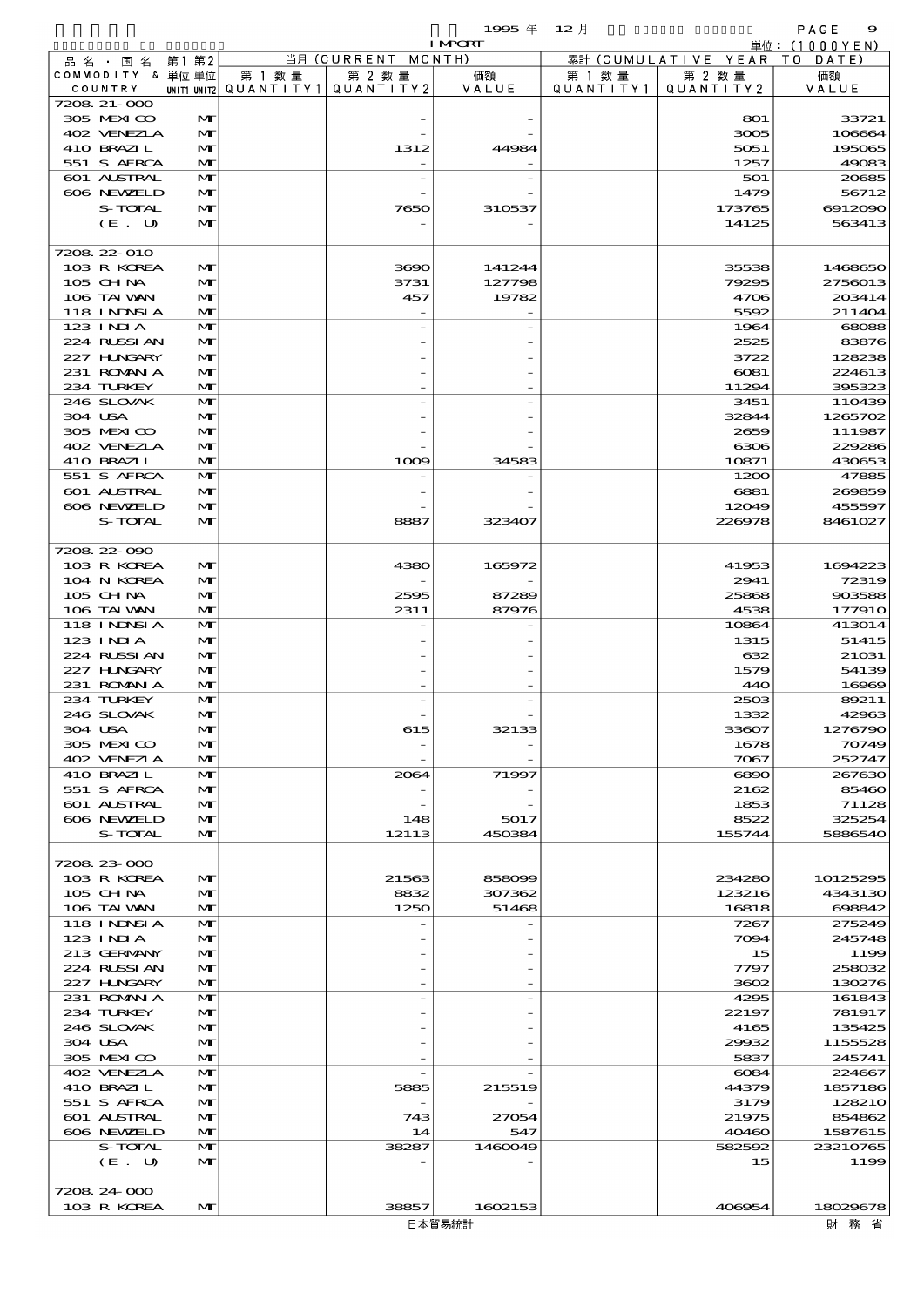$1995 \nsubseteq 12 \nexists$ 

|                            |      |                              |                                       |                          | <b>I MPORT</b> |        |                              | 単位: (1000YEN)    |
|----------------------------|------|------------------------------|---------------------------------------|--------------------------|----------------|--------|------------------------------|------------------|
| 品名・国名                      | 第1第2 |                              |                                       | 当月 (CURRENT MONTH)       |                |        | 累計 (CUMULATIVE YEAR TO DATE) |                  |
| COMMODITY & 単位単位           |      |                              | 第 1 数量                                | 第 2 数量                   | 価額             | 第 1 数量 | 第 2 数量                       | 価額               |
| COUNTRY                    |      |                              | UNIT1 UNIT2  QUANT   TY1  QUANT   TY2 |                          | VALUE          |        | QUANTITY1   QUANTITY2        | VALUE            |
| 7208 24 000                |      |                              |                                       |                          |                |        |                              |                  |
| 105 CH NA                  |      | M                            |                                       | 2501                     | 90735          |        | 17177                        | 632585           |
| 106 TAI VAN                |      | M                            |                                       | 7648                     | 313679         |        | 66902                        | 2845100          |
| $123$ INIA                 |      | $\mathbf{M}$                 |                                       |                          |                |        | 7117                         | 246492           |
| 205 U KING                 |      | $\mathbf{M}$                 |                                       |                          |                |        | 14                           | 1219             |
| 224 RUSSIAN                |      | $\mathbf{M}$                 |                                       |                          |                |        | 2726                         | 90486            |
| 227 HNGARY                 |      | M                            |                                       |                          |                |        | 5424                         | 215265           |
| 231 ROMAN A<br>234 TURKEY  |      | M                            |                                       |                          |                |        | 3400                         | 131669           |
| 246 SLOVAK                 |      | $\mathbf{M}$<br>$\mathbf{M}$ |                                       |                          |                |        | 5262<br>7080                 | 183402<br>230854 |
| 304 USA                    |      | $\mathbf{M}$                 |                                       | 587                      | 23105          |        | 77060                        | 3021551          |
| 305 MEXICO                 |      | M                            |                                       |                          |                |        | 4835                         | 203611           |
| 402 VENEZLA                |      | M                            |                                       |                          |                |        | 2755                         | 101773           |
| 410 BRAZIL                 |      | $\mathbf{M}$                 |                                       | 10098                    | 370400         |        | 30543                        | 1248409          |
| 551 S AFRCA                |      | $\mathbf{M}$                 |                                       |                          |                |        | 20031                        | 835226           |
| 601 ALSTRAL                |      | $\mathbf{M}$                 |                                       | 12471                    | 450546         |        | 78925                        | 2971166          |
| 606 NEWELD                 |      | M                            |                                       | 73                       | 2768           |        | 16726                        | 648770           |
| S-TOTAL                    |      | M                            |                                       | 72235                    | 2853386        |        | 752911                       | 31637256         |
| (E. U)                     |      | $\mathbf{M}$                 |                                       |                          |                |        | 14                           | 1219             |
|                            |      |                              |                                       |                          |                |        |                              |                  |
| 7208 31-020                |      |                              |                                       |                          |                |        |                              |                  |
| 213 GERMANY                |      | M                            |                                       |                          |                |        | 1                            | 1914             |
| 304 USA                    |      | M                            |                                       |                          |                |        | 18                           | 1375             |
| S-TOTAL                    |      | $\mathbf{M}$                 |                                       |                          |                |        | 19                           | 3289             |
| (E. U)                     |      | $\mathbf{M}$                 |                                       |                          |                |        | 1                            | 1914             |
|                            |      |                              |                                       |                          |                |        |                              |                  |
| 7208 32 011                |      |                              |                                       |                          |                |        |                              |                  |
| 103 R KOREA                |      | $\mathbf{M}$                 |                                       | 1426                     | 67345          |        | 15097                        | 757040           |
| $105$ CHNA                 |      | M                            |                                       | 505                      | 21012          |        | 7153                         | 231860           |
| 106 TAI VAN                |      | $\mathbf{M}$                 |                                       | 58                       | 3100           |        | 3352                         | 165497           |
| 108 HG KONG                |      | $\mathbf{M}$                 |                                       |                          |                |        | з                            | 220              |
| 111 THAILND                |      | M                            |                                       | 61                       | 4952           |        | 61                           | 4952             |
| 118 INNSI A                |      | M                            |                                       |                          |                |        | 252                          | 10193            |
| $123$ INIA                 |      | $\mathbf{M}$                 |                                       |                          |                |        | 524                          | 18223            |
| 203 SWIDEN                 |      | $\mathbf{M}$                 |                                       |                          |                |        | 768                          | 39179            |
| 213 GERMANY                |      | $\mathbf{M}$                 |                                       | 24                       | 1608           |        | 105                          | 6419             |
| 220 I TALY                 |      | M                            |                                       |                          |                |        | 4069                         | 132309           |
| 238 UKRAINE                |      | M                            |                                       | 1434                     | 52715          |        | 1444                         | 53035            |
| 410 BRAZIL                 |      | $\mathbf{M}$                 |                                       | 400                      | 18442          |        | 1254                         | 60278            |
| <b>601 ALSTRAL</b>         |      | $\mathbf{M}$                 |                                       |                          |                |        | 25360                        | 969069           |
| S-TOTAL                    |      | M                            |                                       | 3908                     | 169174         |        | 59442                        | 2448274          |
| (E. U)                     |      | M                            |                                       | 24                       | 1608           |        | 4942                         | 177907           |
|                            |      |                              |                                       |                          |                |        |                              |                  |
| 7208 32 019                |      |                              |                                       |                          |                |        |                              |                  |
| 103 R KOREA                |      | M<br>$\mathbf{M}$            |                                       |                          |                |        | 27                           | 1884             |
| 105 CH NA                  |      |                              |                                       | 598<br>58                | 25164          |        | 598                          | 25164            |
| 106 TAI WAN<br>108 HG KONG |      | M<br>M                       |                                       |                          | 3113           |        | 135<br>128                   | 7360<br>9122     |
| 111 THAILND                |      | $\mathbf{M}$                 |                                       | 8                        | 720            |        | 8                            | 720              |
| 118 INNSI A                |      | $\mathbf{M}$                 |                                       |                          |                |        | 6                            | 252              |
| 213 GERMANY                |      | M                            |                                       | 225                      | 17589          |        | 649                          | 47938            |
| 220 I TALY                 |      | M                            |                                       |                          |                |        | 376                          | 12879            |
| 410 BRAZIL                 |      | M                            |                                       |                          |                |        | 33                           | 1611             |
| S-TOTAL                    |      | M                            |                                       | 889                      | 46586          |        | 1960                         | 106930           |
| (E. U)                     |      | M                            |                                       | 225                      | 17589          |        | 1025                         | 60817            |
|                            |      |                              |                                       |                          |                |        |                              |                  |
| 7208 32 021                |      |                              |                                       |                          |                |        |                              |                  |
| 103 R KOREA                |      | M                            |                                       |                          |                |        | $_{\rm \alpha}$              | 3104             |
| $105$ CHNA                 |      | M                            |                                       |                          |                |        | 465                          | 15090            |
| 106 TAI VAN                |      | M                            |                                       |                          |                |        | 142                          | 7072             |
| 203 SWIDEN                 |      | M                            |                                       |                          |                |        | 922                          | 46132            |
| S-TOTAL                    |      | M                            |                                       |                          |                |        | 1592                         | 71398            |
| (E. U)                     |      | $\mathbf{M}$                 |                                       |                          |                |        | 922                          | 46132            |
|                            |      |                              |                                       |                          |                |        |                              |                  |
| 7208 32 029                |      |                              |                                       |                          |                |        |                              |                  |
| 105 CHNA                   |      | M                            |                                       | $\overline{\phantom{a}}$ |                |        | 613                          | 20071            |
| S-TOTAL                    |      | $\mathbf{M}$                 |                                       |                          |                |        | 613                          | 20071            |
|                            |      |                              |                                       |                          |                |        |                              |                  |
| 7208 33 010                |      |                              |                                       |                          |                |        |                              |                  |
| 103 R KOREA                |      | M                            |                                       | 450                      | 19367          |        | 3267                         | 154356           |
| 105 CH NA                  |      | M                            |                                       |                          |                |        | 3791                         | 119784           |
| 106 TAI VAN                |      | M                            |                                       | 67                       | 2836           |        | 1789                         | 82423            |
| 118 I NINSI A              |      | M                            |                                       |                          |                |        | 151                          | 6221             |
| $123$ INIA                 |      | M                            |                                       |                          |                |        | 349                          | 11375            |
| 203 SVELEN                 |      | M                            |                                       |                          |                |        | 121                          | 9124             |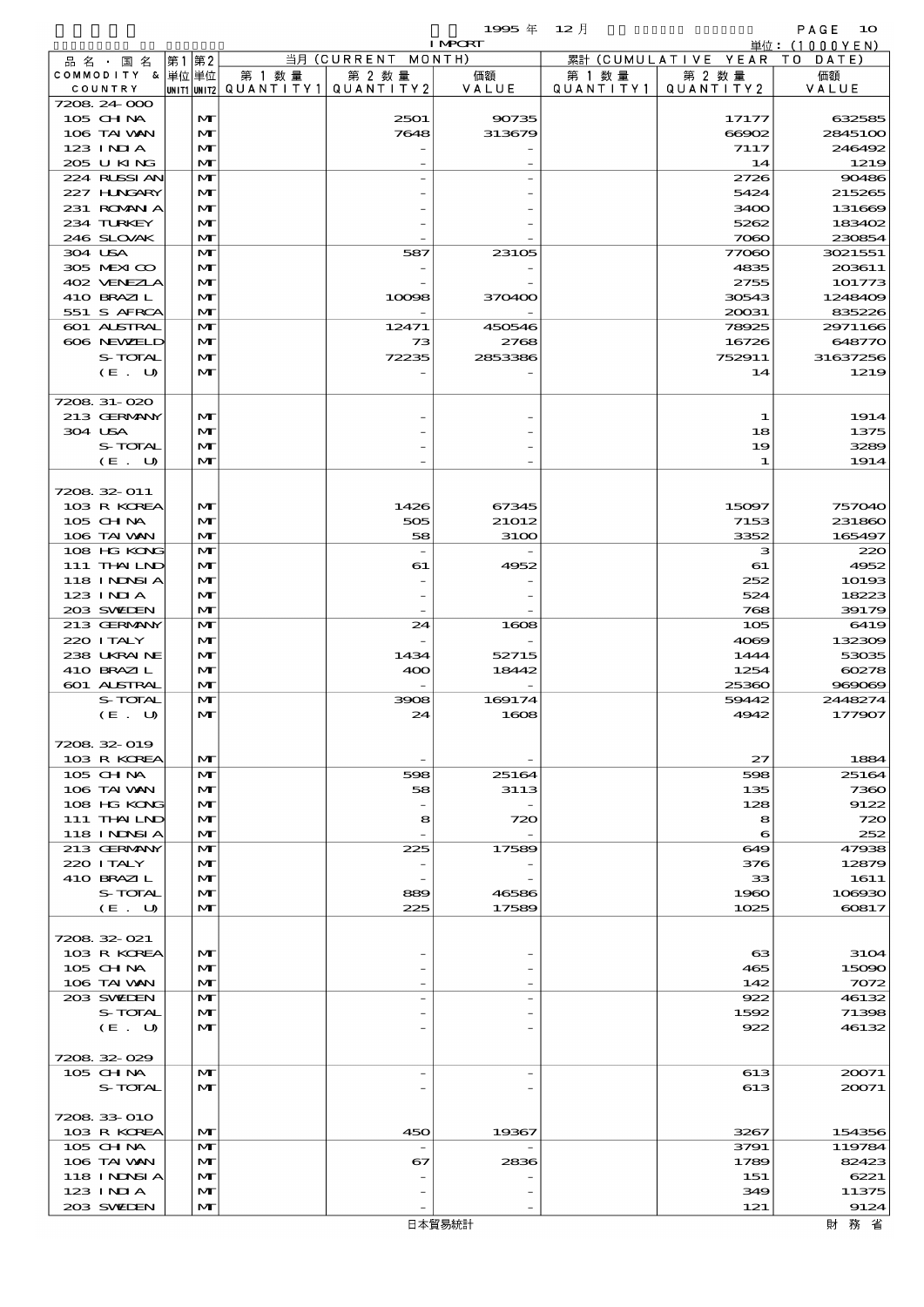$1995 \text{ } \# \text{ } 12 \text{ } \frac{1}{2}$  PAGE 11

|         |                            |                              |        |                                          | <b>I MPORT</b>   |           |                              | 単位: (1000YEN)     |
|---------|----------------------------|------------------------------|--------|------------------------------------------|------------------|-----------|------------------------------|-------------------|
|         | 品名・国名                      | 第1 第2                        |        | 当月 (CURRENT MONTH)                       |                  |           | 累計 (CUMULATIVE YEAR TO DATE) |                   |
|         | COMMODITY & 単位単位           |                              | 第 1 数量 | 第 2 数量                                   | 価額               | 第 1 数量    | 第 2 数量                       | 価額                |
|         | COUNTRY<br>7208 33 010     |                              |        | UNIT1  UNIT2   QUANT I TY1   QUANT I TY2 | VALUE            | QUANTITY1 | QUANTITY 2                   | VALUE             |
|         | 220 I TALY                 | $\mathbf{M}$                 |        |                                          |                  |           | 527                          | 17144             |
|         | 238 UKRAINE                | $\mathbf{M}$                 |        | 1633                                     | 62001            |           | 1995                         | 73063             |
| 304 USA |                            | $\mathbf{M}$                 |        |                                          |                  |           | 2                            | 233               |
|         | 410 BRAZIL                 | $\mathbf{M}$                 |        | 247                                      | 10442            |           | 2981                         | 130915            |
|         | 601 ALSTRAL                | $\mathbf{M}$                 |        |                                          |                  |           | 4628                         | 177020            |
|         | S-TOTAL                    | $\mathbf{M}$                 |        | 2397                                     | 94646            |           | 19601                        | 781658            |
|         | (E. U)                     | $\mathbf{M}$                 |        |                                          |                  |           | 648                          | 26268             |
|         |                            |                              |        |                                          |                  |           |                              |                   |
|         | 7208 33 020<br>103 R KOREA | $\mathbf{M}$                 |        | 183                                      | 8394             |           | $\infty$                     | 33650             |
|         | 106 TAI VAN                | $\mathbf{M}$                 |        |                                          |                  |           | 125                          | 5621              |
|         | 203 SWIEN                  | $\mathbf{M}$                 |        |                                          |                  |           | 411                          | 21199             |
|         | 213 GERMANY                | $\mathbf{M}$                 |        |                                          |                  |           | 7                            | 440               |
|         | 215 SWIZLD                 | $\mathbf{M}$                 |        |                                          |                  |           | $\bullet$                    | 801               |
|         | S-TOTAL                    | $\mathbf{M}$                 |        | 183                                      | 8394             |           | 1239                         | 61711             |
|         | (E. U)                     | $\mathbf{M}$                 |        |                                          |                  |           | 418                          | 21639             |
|         |                            |                              |        |                                          |                  |           |                              |                   |
|         | 7208 34 010                |                              |        |                                          |                  |           |                              |                   |
|         | 103 R KOREA<br>105 CH NA   | M<br>$\mathbf{M}$            |        | 17                                       | 1207             |           | 65<br>$\boldsymbol{z}$       | 4251<br>643       |
|         | 203 SWIEN                  | $\mathbf{M}$                 |        |                                          |                  |           | 101                          | 7950              |
|         | 213 GERMANY                | $\mathbf{M}$                 |        | 5                                        | 1135             |           | $\overline{\mathbf{z}}$      | 1887              |
|         | 304 USA                    | $\mathbf{M}$                 |        |                                          |                  |           | 4                            | 490               |
|         | S-TOTAL                    | $\mathbf{M}$                 |        | 22                                       | 2342             |           | 179                          | 15221             |
|         | (E. U)                     | $\mathbf{M}$                 |        | 5                                        | 1135             |           | 108                          | 9837              |
|         |                            |                              |        |                                          |                  |           |                              |                   |
|         | 7208 34 020                |                              |        |                                          |                  |           |                              |                   |
|         | 103 R KOREA                | $\mathbf{M}$                 |        |                                          |                  |           | $\mathbf o$                  | 267               |
|         | S-TOTAL                    | $\mathbf{M}$                 |        |                                          |                  |           | $\Omega$                     | 267               |
|         | 7208 35 010                |                              |        |                                          |                  |           |                              |                   |
|         | 103 R KOREA                | $\mathbf{M}$                 |        | 23                                       | 956              |           | 1192                         | 53352             |
|         | 105 CHNA                   | $\mathbf{M}$                 |        |                                          |                  |           | 1                            | 330               |
| 304 USA |                            | $\mathbf{M}$                 |        |                                          |                  |           | 19                           | 3232              |
|         | S-TOTAL                    | $\mathbf{M}$                 |        | 23                                       | 956              |           | 1212                         | 56914             |
|         |                            |                              |        |                                          |                  |           |                              |                   |
|         | 7208 35 020                |                              |        |                                          |                  |           |                              |                   |
|         | 203 SWIEN                  | $\mathbf{M}$                 |        |                                          |                  |           | 18                           | 11OO              |
|         | 213 GERMANY                | $\mathbf{M}$                 |        |                                          |                  |           | 8                            | 534               |
|         | S-TOTAL<br>(E. U)          | $\mathbf{M}$<br>$\mathbf{M}$ |        |                                          |                  |           | 26<br>26                     | 1634<br>1634      |
|         |                            |                              |        |                                          |                  |           |                              |                   |
|         | 7208 42 010                |                              |        |                                          |                  |           |                              |                   |
|         | 103 R KOREA                | $\mathbf{M}$                 |        | 22825                                    | 1008243          |           | 251650                       | 11152645          |
|         | 105 CH NA                  | $\mathbf{M}$                 |        | 38600                                    | 1259654          |           | 321517                       | 10247960          |
|         | 106 TAI VAN                | $\mathbf{M}$                 |        | 1685                                     | 72920            |           | 58814                        | 2571259           |
|         | 118 I NJNSI A              | $\mathbf{M}$                 |        |                                          |                  |           | 12447                        | 506300            |
|         | $123$ INIA                 | $\mathbf{M}$                 |        | 11185                                    | 429256           |           | 89045                        | 2983690           |
|         | 208 BELGI UM               | $\mathbf{M}$                 |        |                                          |                  |           | $\mathbf{o}$                 | 31O               |
|         | 210 FRANCE<br>213 GERMANY  | M<br>$\mathbf{M}$            |        |                                          |                  |           | 8<br>2                       | 1134<br>3863      |
|         | 220 I TALY                 | $\mathbf{M}$                 |        |                                          |                  |           | 1816                         | 58930             |
|         | 224 RUSSI AN               | $\mathbf{M}$                 |        | 9800                                     | 303871           |           | 134027                       | 3816324           |
|         | 231 ROMANIA                | $\mathbf{M}$                 |        |                                          |                  |           | 26040                        | 911200            |
|         | 234 TURKEY                 | M                            |        | $\overline{\phantom{a}}$                 |                  |           | 105                          | 3635              |
|         | 238 UKRAINE                | $\mathbf{M}$                 |        | 7967                                     | 316601           |           | 43896                        | 1566665           |
|         | 304 USA                    | $\mathbf{M}$                 |        |                                          |                  |           | 36                           | 5015              |
|         | 410 BRAZIL                 | $\mathbf{M}$                 |        | 5390                                     | 228437           |           | 63771                        | 2669242           |
|         | <b>601 ALSTRAL</b>         | $\mathbf{M}$                 |        | $\bullet$                                | 2369             |           | 2087                         | 79790             |
|         | S-TOTAL<br>(E. U)          | M<br>$\mathbf{M}$            |        | 97518                                    | 3621351          |           | 1005261<br>1826              | 36577962<br>64237 |
|         |                            |                              |        |                                          |                  |           |                              |                   |
|         | 7208 42 090                |                              |        |                                          |                  |           |                              |                   |
|         | 103 R KOREA                | $\mathbf{M}$                 |        | 176                                      | 8185             |           | 8672                         | 356667            |
|         | 105 CH NA                  | $\mathbf{M}$                 |        | 97                                       | 3448             |           | 12343                        | 419980            |
|         | 106 TAI VAN                | $\mathbf{M}$                 |        | 448                                      | 20036            |           | 11552                        | 524187            |
|         | 118 I NINSI A              | $\mathbf{M}$                 |        |                                          |                  |           | 1630                         | 65097             |
|         | 220 I TALY                 | $\mathbf{M}$                 |        |                                          |                  |           | 318                          | 10886             |
|         | 304 USA                    | $\mathbf{M}$                 |        |                                          |                  |           | 19                           | 1970              |
|         | 410 BRAZIL<br>S-TOTAL      | $\mathbf{M}$<br>$\mathbf{M}$ |        | 2929<br>3650                             | 141247<br>172916 |           | 16974<br>51508               | 822448<br>2201235 |
|         | (E. U)                     | $\mathbf{M}$                 |        |                                          |                  |           | 318                          | 10886             |
|         |                            |                              |        |                                          |                  |           |                              |                   |
|         | 7208 43 010                |                              |        |                                          |                  |           |                              |                   |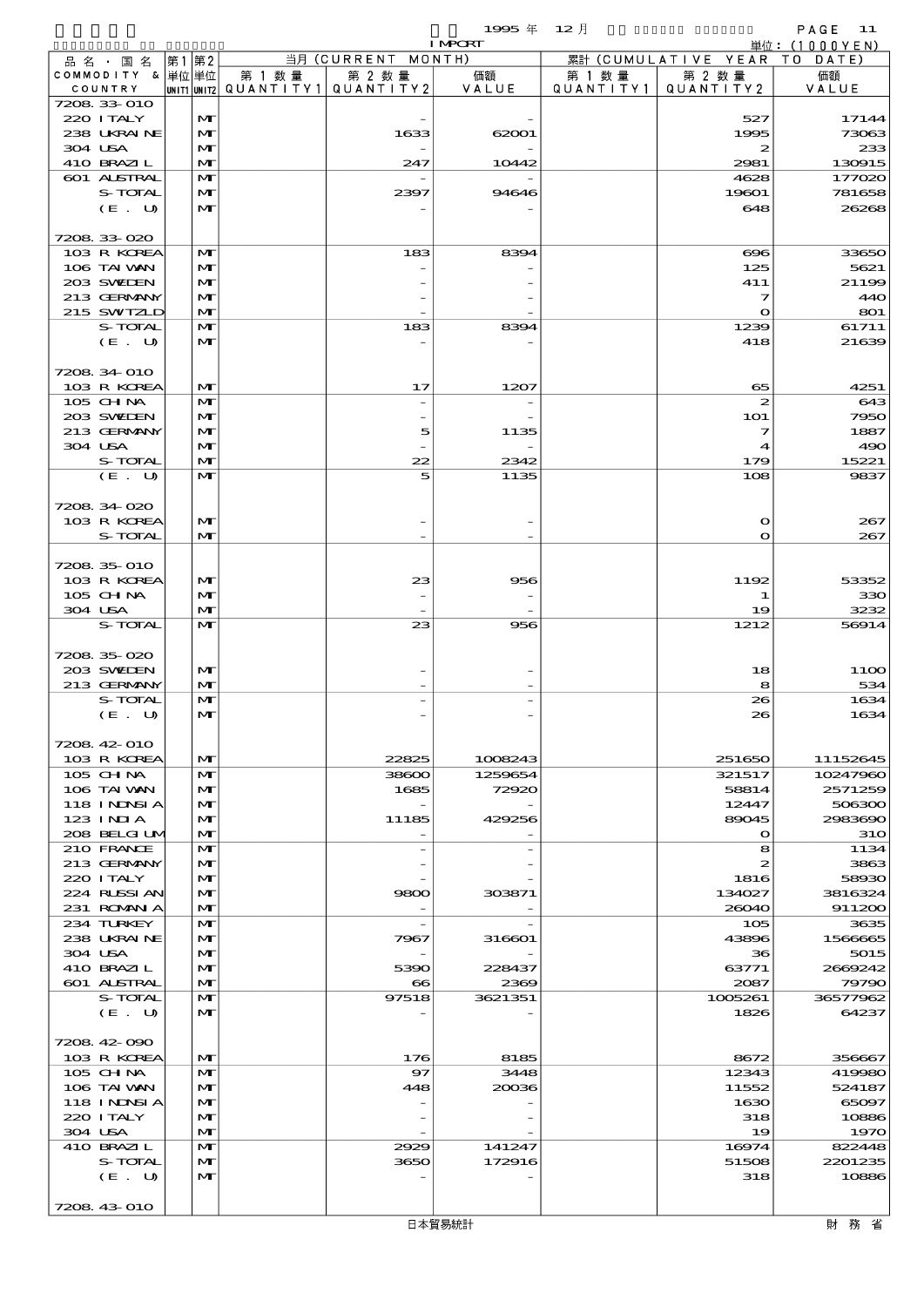$1995 \nless 12 \nless 12$ 

|         |                   |       |              |                                       |                    | <b>I MPORT</b> |         |                              | 単位: (1000YEN) |
|---------|-------------------|-------|--------------|---------------------------------------|--------------------|----------------|---------|------------------------------|---------------|
|         | 品 名 ・ 国 名         | 第1 第2 |              |                                       | 当月 (CURRENT MONTH) |                |         | 累計 (CUMULATIVE YEAR TO DATE) |               |
|         | COMMODITY & 単位単位  |       |              | 第 1 数量                                | 第 2 数量             | 価額             | 第 1 数 量 | 第 2 数量                       | 価額            |
|         | COUNTRY           |       |              | UNIT1 UNIT2  QUANT I TY1  QUANT I TY2 |                    | VALUE          |         | QUANTITY1   QUANTITY2        | VALUE         |
|         | 7208 43 010       |       |              |                                       |                    |                |         |                              |               |
|         | 103 R KOREA       |       | M            |                                       | 238                | 9904           |         | 2119                         | 93613         |
|         | 105 CHNA          |       | M            |                                       |                    |                |         | 1259                         | 46525         |
|         | 106 TAI VAN       |       | M            |                                       |                    |                |         | 635                          | 29439         |
|         | 224 RLSSI AN      |       | $\mathbf{M}$ |                                       |                    |                |         | $\infty$                     | 16836         |
|         | 234 TURKEY        |       | M            |                                       |                    |                |         | 10 <sub>3</sub>              | 3571          |
| 304 USA |                   |       | M            |                                       |                    |                |         | 1                            | 1070          |
|         | 410 BRAZIL        |       | M            |                                       |                    |                |         | 1478                         | 61471         |
|         | S-TOTAL           |       | $\mathbf{M}$ |                                       | 238                | 9904           |         | 6294                         | 252525        |
|         |                   |       |              |                                       |                    |                |         |                              |               |
|         | 7208 43 090       |       |              |                                       |                    |                |         |                              |               |
|         | 103 R KOREA       |       | M            |                                       | 4015               | 162784         |         | 44167                        | 1820429       |
|         | 105 CH NA         |       | M            |                                       | 226                | 7391           |         | 43156                        | 1355981       |
|         | 106 TAI VAN       |       | M            |                                       | 634                | 27057          |         | 17346                        | 760693        |
|         | <b>118 INNSIA</b> |       | M            |                                       |                    |                |         | 1999                         | 78963         |
|         | 123 INIA          |       | $\mathbf{M}$ |                                       | 223                | 8874           |         | 2645                         | 89817         |
|         | 220 I TALY        |       | M            |                                       |                    |                |         | 489                          | 15899         |
|         | 224 RUSSI AN      |       | M            |                                       |                    |                |         | $\infty$                     | 170034        |
|         | 231 ROMAN A       |       | M            |                                       |                    |                |         | 11106                        | 382133        |
|         | 234 TURKEY        |       | $\mathbf{M}$ |                                       |                    |                |         | 107                          | 3699          |
|         | 238 UKRAINE       |       | M            |                                       | 2623               | 108060         |         | 15586                        | 646490        |
| 304 USA |                   |       | M            |                                       |                    |                |         | 26                           | 2906          |
|         | 410 BRAZIL        |       | M            |                                       | 1435               | $\infty$       |         | 22819                        | 968582        |
|         | 601 ALSTRAL       |       | $\mathbf{M}$ |                                       | 10                 | 365            |         | 395                          | 15294         |
|         | S-TOTAL           |       | M            |                                       | 9166               | 375240         |         | 165910                       | 6310920       |
|         | (E. U)            |       | $\mathbf{M}$ |                                       |                    |                |         | 489                          | 15899         |
|         |                   |       |              |                                       |                    |                |         |                              |               |
|         | 7208 44 000       |       |              |                                       |                    |                |         |                              |               |
|         | 103 R KOREA       |       | M            |                                       | 303                | 12500          |         | 5572                         | 249496        |
|         | 105 CH NA         |       | $\mathbf{M}$ |                                       |                    |                |         | 193                          | 9883          |
|         | 106 TAI VAN       |       | $\mathbf{M}$ |                                       |                    |                |         | 1416                         | 65805         |
|         | 210 FRANCE        |       | M            |                                       |                    |                |         | 7                            | 1039          |
|         | 225 ALSTRIA       |       | M            |                                       |                    |                |         | 1                            | 876           |
| 304 USA |                   |       | M            |                                       |                    |                |         | 5                            | 2498          |
|         | 606 NEWELD        |       | $\mathbf{M}$ |                                       |                    |                |         | 224                          | 8774          |
|         | S-TOTAL           |       | $\mathbf{M}$ |                                       | 308                | 12500          |         | 7418                         | 338371        |
|         | (E. U)            |       | M            |                                       |                    |                |         | 8                            | 1915          |
|         |                   |       |              |                                       |                    |                |         |                              |               |
|         | 7208 45 000       |       |              |                                       |                    |                |         |                              |               |
|         | 103 R KOREA       |       | M            |                                       | 53                 | 2207           |         | 4429                         | 183968        |
|         | 105 CH NA         |       | M            |                                       |                    |                |         | 4                            | 278           |
|         | 106 TAI VAN       |       | M            |                                       |                    |                |         | 827                          | 37675         |
|         | 118 I NDSI A      |       | M            |                                       |                    |                |         | ∩                            | 863           |
|         | 205 U KING        |       | M            |                                       |                    |                |         | 27                           | 20832         |
|         | 220 I TALY        |       | M            |                                       |                    |                |         | 1                            | 491           |
|         | 302 CANADA        |       | $\mathbf{M}$ |                                       |                    |                |         | 5                            | 582           |
| 304 USA |                   |       | M            |                                       |                    |                |         | 25                           | 7937          |
|         | 606 NEWELD        |       | M            |                                       |                    |                |         | 124                          | 4861          |
|         | S-TOTAL           |       | $\mathbf{M}$ |                                       | 53                 | 2207           |         | 5442                         | 257487        |
|         | (E. U)            |       | M            |                                       |                    |                |         | 28                           | 21323         |
|         |                   |       |              |                                       |                    |                |         |                              |               |
|         | 7208 90 000       |       |              |                                       |                    |                |         |                              |               |
|         | 203 SWIDEN        |       | $\mathbf{M}$ |                                       |                    |                |         | 1                            | 9871          |
| 304 USA |                   |       | M            |                                       |                    |                |         | 20                           | 13112         |
|         | S-TOTAL           |       | M            |                                       |                    |                |         | 21                           | 22983         |
|         | (E. U)            |       | M            |                                       |                    |                |         | 1                            | 9871          |
|         |                   |       |              |                                       |                    |                |         |                              |               |
|         | 7209. 11-010      |       |              |                                       |                    |                |         |                              |               |
|         | 106 TAI VAN       |       | M            |                                       |                    |                |         | 16                           | 907           |
| 304 USA |                   |       | M            |                                       |                    |                |         | $\mathbf o$                  | 220           |
|         | S-TOTAL           |       | $\mathbf{M}$ |                                       |                    |                |         | 16                           | 1127          |
|         |                   |       |              |                                       |                    |                |         |                              |               |
|         | 7209.11-020       |       |              |                                       |                    |                |         |                              |               |
|         | 106 TAI VAN       |       | M            |                                       |                    |                |         | 25                           | 1777          |
| 304 USA |                   |       | M            |                                       | $\bullet$          | 460            |         | 6                            | 2913          |
|         | S-TOTAL           |       | $\mathbf{M}$ |                                       | O                  | 460            |         | 31                           | 4690          |
|         |                   |       |              |                                       |                    |                |         |                              |               |
|         | 7209.12-010       |       |              |                                       |                    |                |         |                              |               |
|         | 103 R KOREA       |       | M            |                                       | 221                | 10477          |         | 3025                         | 162880        |
|         | 105 CH NA         |       | M            |                                       |                    |                |         | 929                          | 45748         |
|         | 106 TAI VAN       |       | M            |                                       |                    |                |         | 1243                         | 66096         |
|         | 205 U KING        |       | M            |                                       |                    |                |         | 11                           | 4006          |
|         | 213 GERMANY       |       | M            |                                       |                    |                |         | 2                            | 685           |
|         | 302 CANADA        |       | M            |                                       |                    |                |         | 8                            | 486           |
| 304 USA |                   |       | M            |                                       | 8                  | 979            |         | 363                          | 26525         |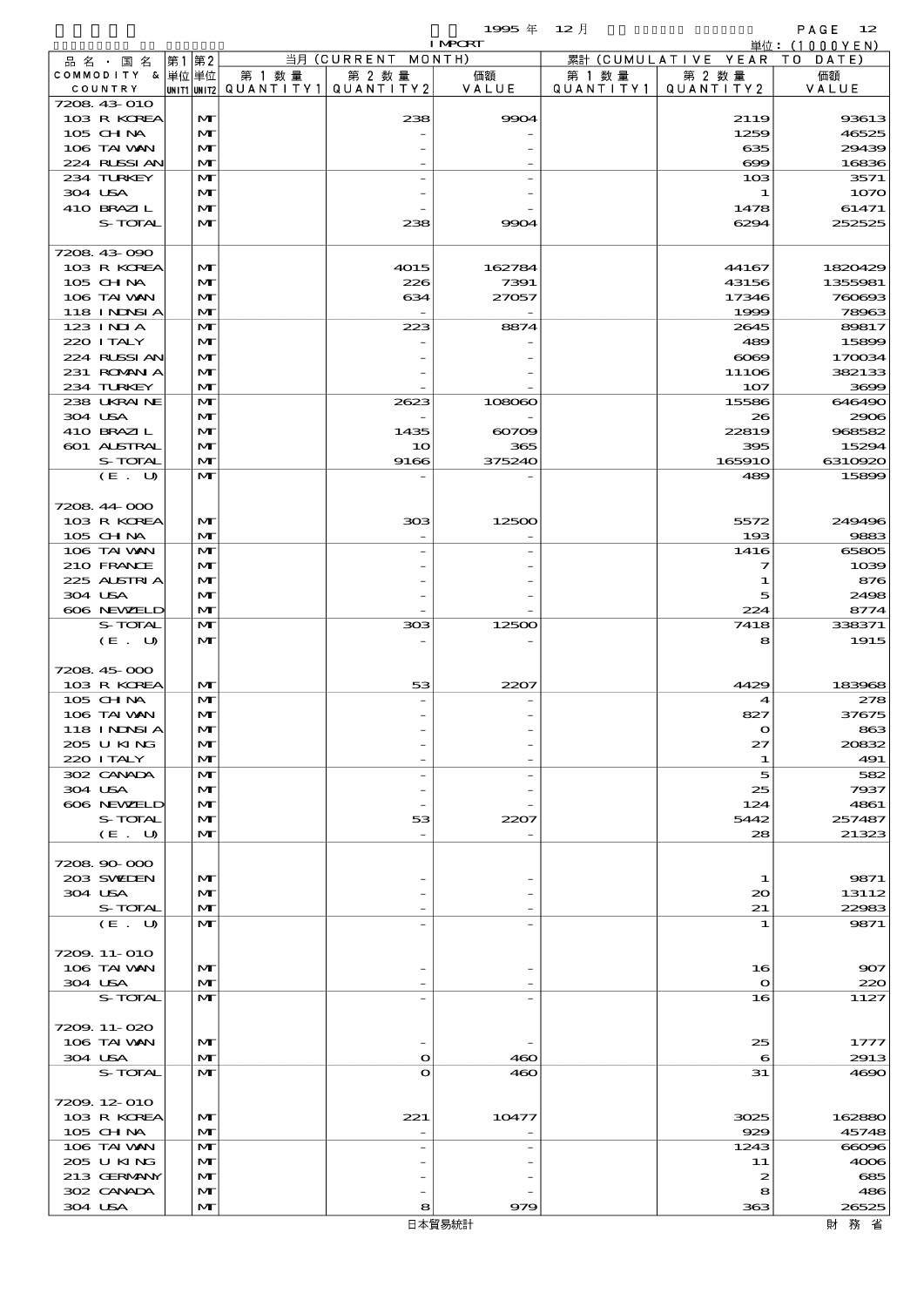|                             |      |                              |                                       |                          | 1995 $#$        | $12$ 月    |                                 | PAGE<br>- 13      |
|-----------------------------|------|------------------------------|---------------------------------------|--------------------------|-----------------|-----------|---------------------------------|-------------------|
| 品名・国名                       | 第1第2 |                              |                                       | 当月 (CURRENT MONTH)       | <b>I MPCRT</b>  |           | 累計 (CUMULATIVE YEAR TO DATE)    | 単位: $(1000YEN)$   |
| COMMODITY & 単位単位            |      |                              | 第 1 数量                                | 第 2 数量                   | 価額              | 第 1 数 量   | 第 2 数量                          | 価額                |
| COUNTRY                     |      |                              | unit1 unit2  Q∪ANT   TY1  Q∪ANT   TY2 |                          | VALUE           | QUANTITY1 | QUANTITY 2                      | VALUE             |
| 7209.12-010                 |      |                              |                                       |                          |                 |           |                                 |                   |
| 601 ALSTRAL<br>606 NEWELD   |      | $\mathbf{M}$<br>$\mathbf{M}$ |                                       |                          |                 |           | 9<br>151                        | 766<br>7647       |
| S-TOTAL                     |      | $\mathbf{M}$                 |                                       | 229                      | 11456           |           | 5741                            | 314839            |
| (E. U)                      |      | $\mathbf{M}$                 |                                       |                          |                 |           | 13                              | 4691              |
|                             |      |                              |                                       |                          |                 |           |                                 |                   |
| 7209.12-020                 |      |                              |                                       |                          |                 |           |                                 |                   |
| 106 TAI VAN                 |      | M                            |                                       |                          |                 |           | 53                              | 3780              |
| 304 USA<br>S-TOTAL          |      | M<br>$\mathbf{M}$            |                                       |                          |                 |           | 1<br>54                         | 1240<br>5020      |
|                             |      |                              |                                       |                          |                 |           |                                 |                   |
| 7209, 13 010                |      |                              |                                       |                          |                 |           |                                 |                   |
| 103 R KOREA                 |      | M                            |                                       | 115                      | 6067            |           | 1318                            | 70062             |
| $105$ CHNA                  |      | $\mathbf{M}$                 |                                       |                          |                 |           | 615                             | 30709             |
| 106 TAI VAN                 |      | $\mathbf{M}$                 |                                       |                          |                 |           | 2882                            | 151325            |
| 210 FRANCE<br>213 GERMANY   |      | M<br>$\mathbf{M}$            |                                       |                          |                 |           | 17<br>5                         | 1476<br>2112      |
| 304 USA                     |      | M                            |                                       |                          |                 |           | <b>1510</b>                     | 105306            |
| S-TOTAL                     |      | $\mathbf{M}$                 |                                       | 115                      | 6067            |           | 6347                            | 360990            |
| (E. U)                      |      | $\mathbf{M}$                 |                                       | $\overline{\phantom{0}}$ |                 |           | 22                              | 3588              |
|                             |      |                              |                                       |                          |                 |           |                                 |                   |
| 7209.13-020                 |      |                              |                                       |                          |                 |           |                                 |                   |
| 103 R KOREA                 |      | M                            |                                       |                          |                 |           | 12                              | 686               |
| 304 USA<br>S-TOTAL          |      | M<br>$\mathbf{M}$            |                                       |                          |                 |           | 1<br>13                         | 207<br>893        |
|                             |      |                              |                                       |                          |                 |           |                                 |                   |
| 7209.14-010                 |      |                              |                                       |                          |                 |           |                                 |                   |
| 103 R KOREA                 |      | M                            |                                       | 1804                     | 86240           |           | 2512                            | 121463            |
| 106 TAI VAN                 |      | M                            |                                       |                          |                 |           | 24                              | 1347              |
| 213 GERMANY                 |      | $\mathbf{M}$                 |                                       | $\overline{\phantom{0}}$ |                 |           | 537                             | 119565            |
| 304 USA                     |      | M                            |                                       | 17                       | 2342            |           | 34                              | 5793              |
| S-TOTAL<br>(E. U)           |      | M<br>M                       |                                       | 1821                     | 88582           |           | 3107<br>537                     | 248168<br>119565  |
|                             |      |                              |                                       |                          |                 |           |                                 |                   |
| 7209 21-000                 |      |                              |                                       |                          |                 |           |                                 |                   |
| 103 R KOREA                 |      | $\mathbf{M}$                 |                                       | 266                      | 13613           |           | 8043                            | 432600            |
| 105 CHNA                    |      | $\mathbf{M}$                 |                                       |                          |                 |           | 31                              | 1791              |
| 106 TAI VAN                 |      | $\mathbf{M}$                 |                                       | 585                      | 33443           |           | 9845                            | 560458            |
| 304 USA<br>606 NEWELD       |      | $\mathbf{M}$<br>M            |                                       |                          |                 |           | 598<br>51                       | 33898<br>2675     |
| S-TOTAL                     |      | $\mathbf{M}$                 |                                       | 851                      | 47056           |           | 18568                           | 1031422           |
|                             |      |                              |                                       |                          |                 |           |                                 |                   |
| 7209.22-000                 |      |                              |                                       |                          |                 |           |                                 |                   |
| 103 R KOREA                 |      | M                            |                                       | <b>23410</b>             | 1180392         |           | 307849                          | 16273057          |
| 105 CH NA                   |      | $\mathbf{M}$                 |                                       |                          |                 |           | 6015                            | 269501            |
| 106 TAI WAN<br>118 I NDSI A |      | M<br>M                       |                                       | 7237                     | 376488          |           | 111063<br>1353                  | 5925090<br>72031  |
| 220 I TALY                  |      | M                            |                                       |                          |                 |           | 1                               | 764               |
| 302 CANADA                  |      | $\mathbf{M}$                 |                                       |                          |                 |           | 11                              | 767               |
| 304 USA                     |      | M                            |                                       |                          |                 |           | 11545                           | 630929            |
| 606 NEWELD                  |      | M                            |                                       |                          |                 |           | 8948                            | 440534            |
| S-TOTAL                     |      | M                            |                                       | 30647                    | 1556880         |           | 446785                          | 23612673          |
| $(E_U U)$                   |      | M                            |                                       |                          |                 |           | 1                               | 764               |
| 7209.23-000                 |      |                              |                                       |                          |                 |           |                                 |                   |
| 103 R KOREA                 |      | M                            |                                       | 23964                    | 1229344         |           | 324308                          | 17305377          |
| 105 CH NA                   |      | M                            |                                       |                          |                 |           | 4053                            | 185005            |
| 106 TAI VAN                 |      | M                            |                                       | 5801                     | 296410          |           | 86567                           | 4635404           |
| <b>118 INDSIA</b>           |      | $\mathbf{M}$                 |                                       |                          |                 |           | 258                             | 12717             |
| 205 U KING<br>207 NETHLIS   |      | $\mathbf{M}$<br>M            |                                       |                          |                 |           | $\mathbf o$<br>$\boldsymbol{4}$ | 732<br>1499       |
| 304 USA                     |      | $\mathbf{M}$                 |                                       |                          |                 |           | 10831                           | 595794            |
| 606 NEWELD                  |      | M                            |                                       |                          |                 |           | 5272                            | 261135            |
| S-TOTAL                     |      | $\mathbf{M}$                 |                                       | 29765                    | 1525754         |           | 431293                          | 22997663          |
| (E. U)                      |      | $\mathbf{M}$                 |                                       |                          |                 |           | 4                               | 2231              |
|                             |      |                              |                                       |                          |                 |           |                                 |                   |
| 7209.24 000                 |      |                              |                                       |                          |                 |           |                                 |                   |
| 103 R KOREA<br>106 TAI WAN  |      | M<br>M                       |                                       | 2186<br>389              | 110396<br>21004 |           | 46231<br>4579                   | 2047176<br>249632 |
| 210 FRANCE                  |      | $\mathbf{M}$                 |                                       | $\overline{\phantom{a}}$ |                 |           | 1                               | 2299              |
| 213 GERMANY                 |      | M                            |                                       | 1                        | 1221            |           | 1                               | 1653              |
| S-TOTAL                     |      | $\mathbf{M}$                 |                                       | 2576                     | 132621          |           | 50812                           | 2300760           |
| (E. U)                      |      | M                            |                                       | 1                        | 1221            |           | 2                               | 3952              |
|                             |      |                              |                                       |                          |                 |           |                                 |                   |
| 7209. 31-010                |      |                              |                                       |                          |                 |           |                                 |                   |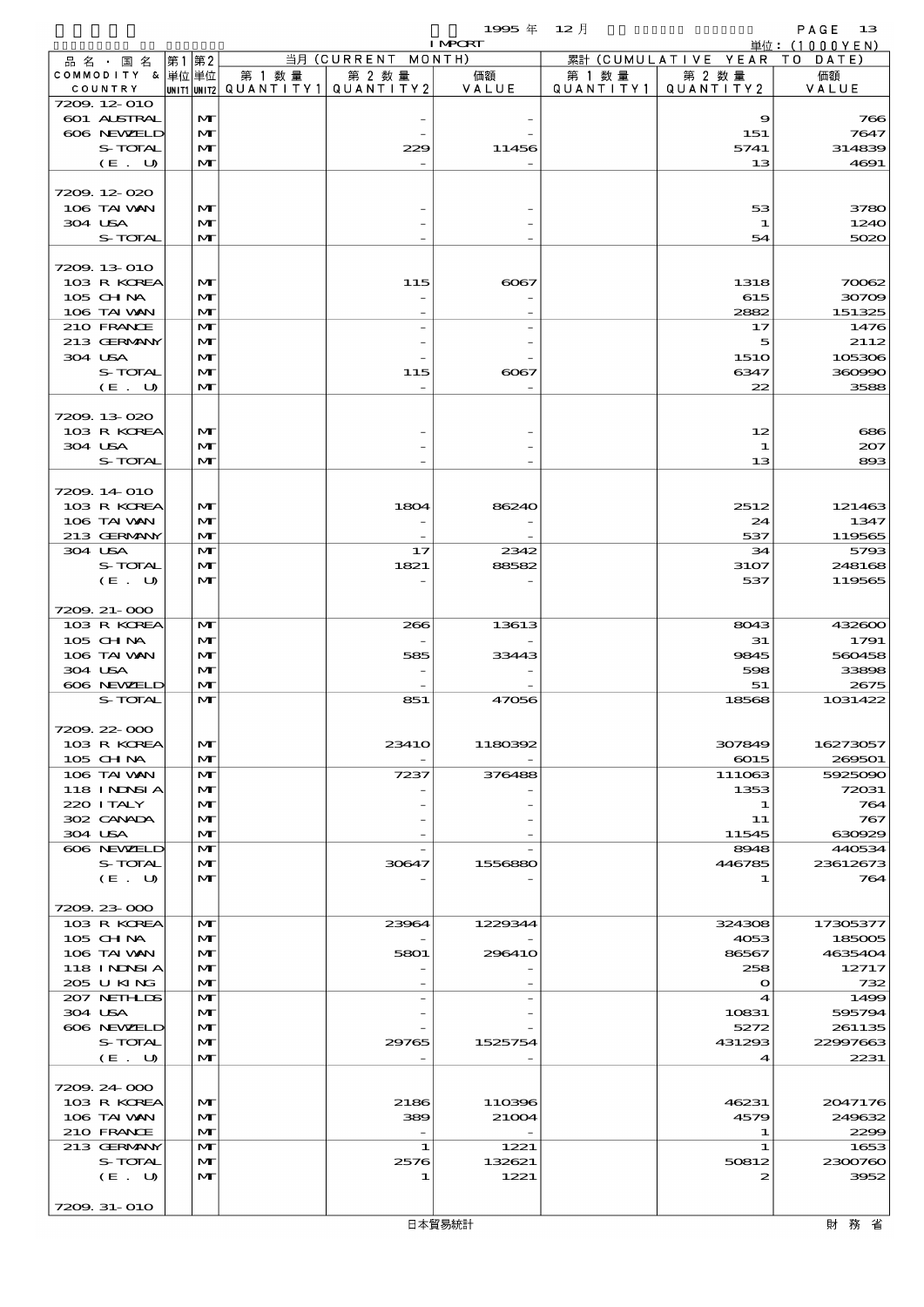$1995 \nrightarrow 12 \nmid$   $PAGE \nrightarrow 14$ 

|                             |  |                              |        |                                                  | <b>I MPORT</b>           |                      |                                           | 単位: $(1000YEN)$  |
|-----------------------------|--|------------------------------|--------|--------------------------------------------------|--------------------------|----------------------|-------------------------------------------|------------------|
| 品名・国名                       |  | 第1第2                         |        | 当月 (CURRENT MONTH)                               |                          |                      | 累計 (CUMULATIVE YEAR TO DATE)              |                  |
| COMMODITY & 単位単位<br>COUNTRY |  |                              | 第 1 数量 | 第 2 数量<br> UNIT1 UNIT2  QUANT   TY1  QUANT   TY2 | 価額<br>VALUE              | 第 1 数 量<br>QUANTITY1 | 第 2 数量<br>QUANTITY 2                      | 価額<br>VALUE      |
| 7209. 31-010                |  |                              |        |                                                  |                          |                      |                                           |                  |
| 203 SWIEN                   |  | M                            |        |                                                  |                          |                      | 42                                        | 3014             |
| 304 USA                     |  | $\mathbf{M}$                 |        | 29                                               | 1653                     |                      | 124                                       | 7195             |
| S-TOTAL                     |  | M                            |        | 29                                               | 1653                     |                      | 166                                       | 10209            |
| (E. U)                      |  | $\mathbf{M}$                 |        |                                                  |                          |                      | 42                                        | 3014             |
| 7209. 31-020                |  |                              |        |                                                  |                          |                      |                                           |                  |
| 203 SWIEN                   |  | $\mathbf{M}$                 |        | 47                                               | 7165                     |                      | 47                                        | 7165             |
| S-TOTAL                     |  | $\mathbf{M}$                 |        | 47                                               | 7165                     |                      | 47                                        | 7165             |
| (E. U)                      |  | M                            |        | 47                                               | 7165                     |                      | 47                                        | 7165             |
|                             |  |                              |        |                                                  |                          |                      |                                           |                  |
| 7209.32-010<br>103 R KOREA  |  | $\mathbf{M}$                 |        |                                                  |                          |                      | 52                                        | 2774             |
| 105 CHNA                    |  | $\mathbf{M}$                 |        |                                                  |                          |                      | 10                                        | 1267             |
| 203 SWIEN                   |  | $\mathbf{M}$                 |        |                                                  |                          |                      | 15                                        | 4380             |
| 210 FRANCE                  |  | M                            |        | $\mathbf o$                                      | 488                      |                      | $\mathbf{o}$                              | 488              |
| 213 GERMANY                 |  | M                            |        |                                                  |                          |                      | 9                                         | 672              |
| 302 CANADA                  |  | $\mathbf{M}$                 |        | 2                                                | 304                      |                      | $\boldsymbol{z}$                          | 304              |
| 304 USA<br>S-TOTAL          |  | $\mathbf{M}$<br>M            |        | з<br>5                                           | 1257<br>2049             |                      | 28<br>116                                 | 3548<br>13433    |
| (E. U)                      |  | $\mathbf{M}$                 |        | $\mathbf o$                                      | 488                      |                      | 24                                        | 5540             |
|                             |  |                              |        |                                                  |                          |                      |                                           |                  |
| 7209.33-010                 |  |                              |        |                                                  |                          |                      |                                           |                  |
| 105 CHNA                    |  | $\mathbf{M}$                 |        |                                                  |                          |                      | 1                                         | 234              |
| 203 SWIEN                   |  | $\mathbf{M}$                 |        |                                                  |                          |                      | з                                         | 290              |
| 207 NETHLIS<br>304 USA      |  | M<br>M                       |        |                                                  |                          |                      | 12<br>13                                  | 4643<br>4665     |
| S-TOTAL                     |  | $\mathbf{M}$                 |        |                                                  |                          |                      | 29                                        | 9832             |
| (E. U)                      |  | $\mathbf{M}$                 |        |                                                  |                          |                      | 15                                        | 4933             |
|                             |  |                              |        |                                                  |                          |                      |                                           |                  |
| 7209. 41-000                |  |                              |        |                                                  |                          |                      |                                           |                  |
| 106 TAI VAN                 |  | $\mathbf{M}$                 |        |                                                  |                          |                      | 16                                        | 951              |
| 108 HG KONG<br>304 USA      |  | $\mathbf{M}$<br>$\mathbf{M}$ |        | 2                                                | $\infty$                 |                      | $\boldsymbol{z}$<br>$\boldsymbol{\infty}$ | $\infty$<br>7412 |
| 410 BRAZIL                  |  | M                            |        |                                                  |                          |                      | 785                                       | 34256            |
| S-TOTAL                     |  | $\mathbf{M}$                 |        | 2                                                | $\boldsymbol{\infty}$    |                      | 863                                       | 43228            |
|                             |  |                              |        |                                                  |                          |                      |                                           |                  |
| 7209.42-000                 |  |                              |        |                                                  |                          |                      |                                           |                  |
| 103 R KOREA                 |  | $\mathbf{M}$                 |        |                                                  |                          |                      | 1517                                      | 80673            |
| 105 CHNA<br>106 TAI VAN     |  | $\mathbf{M}$<br>M            |        |                                                  |                          |                      | 635                                       | 29860<br>41797   |
| 203 SWIEN                   |  | M                            |        |                                                  |                          |                      | 724<br>18                                 | 9042             |
| 205 U KING                  |  | $\mathbf{M}$                 |        |                                                  |                          |                      | 47                                        | 3709             |
| 213 GERMANY                 |  | M                            |        |                                                  |                          |                      | з                                         | 343              |
| 302 CANADA                  |  | M                            |        |                                                  |                          |                      | 6                                         | 833              |
| 304 USA                     |  | $\mathbf{M}$                 |        | 1                                                | 276                      |                      | $30^{\circ}$                              | 9031             |
| S-TOTAL                     |  | M                            |        | 1                                                | 276                      |                      | 2980                                      | 175288           |
| (E. U)                      |  | $\mathbf{M}$                 |        |                                                  |                          |                      | $\mathbf{68}$                             | 13094            |
| 7209.43.000                 |  |                              |        |                                                  |                          |                      |                                           |                  |
| 103 R KOREA                 |  | M                            |        | $\overline{a}$                                   | $\overline{\phantom{m}}$ |                      | 1484                                      | 79985            |
| 105 CHNA                    |  | $\mathbf{M}$                 |        |                                                  |                          |                      | 217                                       | 10488            |
| 106 TAI VAN                 |  | $\mathbf{M}$                 |        |                                                  |                          |                      | 746                                       | 41069            |
| 203 SWIEN                   |  | $\mathbf{M}$                 |        |                                                  |                          |                      | 4                                         | 402              |
| 205 U KING<br>225 ALSTRIA   |  | M<br>$\mathbf{M}$            |        | $\overline{a}$                                   | $\overline{\phantom{m}}$ |                      | 51<br>з                                   | 5190<br>245      |
| 302 CANADA                  |  | M                            |        |                                                  |                          |                      | з                                         | 211              |
| 304 USA                     |  | $\mathbf{M}$                 |        | 12                                               | 967                      |                      | 121                                       | 22428            |
| 551 S AFRCA                 |  | $\mathbf{M}$                 |        |                                                  |                          |                      | 7                                         | 1367             |
| S-TOTAL                     |  | M                            |        | 12                                               | 967                      |                      | 2636                                      | 161385           |
| (E. U)                      |  | $\mathbf{M}$                 |        | $\overline{a}$                                   |                          |                      | 58                                        | 5837             |
| 7209.44 000                 |  |                              |        |                                                  |                          |                      |                                           |                  |
| 106 TAI VAN                 |  | $\mathbf{M}$                 |        |                                                  |                          |                      | 15                                        | 854              |
| 304 USA                     |  | M                            |        |                                                  |                          |                      | $\mathbf{z}$                              | 2546             |
| S-TOTAL                     |  | $\mathbf{M}$                 |        |                                                  |                          |                      | 17                                        | 3400             |
|                             |  |                              |        |                                                  |                          |                      |                                           |                  |
| 7209.90-000                 |  |                              |        |                                                  |                          |                      |                                           |                  |
| 203 SWIDEN<br>205 U KING    |  | $\mathbf{M}$<br>$\mathbf{M}$ |        | 10                                               | 18516                    |                      | 62                                        | 123633<br>1206   |
| S-TOTAL                     |  | $\mathbf{M}$                 |        | 10                                               | 18516                    |                      | 5<br>67                                   | 124839           |
| (E. U)                      |  | $\mathbf{M}$                 |        | 10                                               | 18516                    |                      | 67                                        | 124839           |
|                             |  |                              |        |                                                  |                          |                      |                                           |                  |
| 7210 11 000                 |  |                              |        |                                                  |                          |                      |                                           |                  |
| 111 THAIND                  |  | M                            |        |                                                  |                          |                      | 15                                        | 1122             |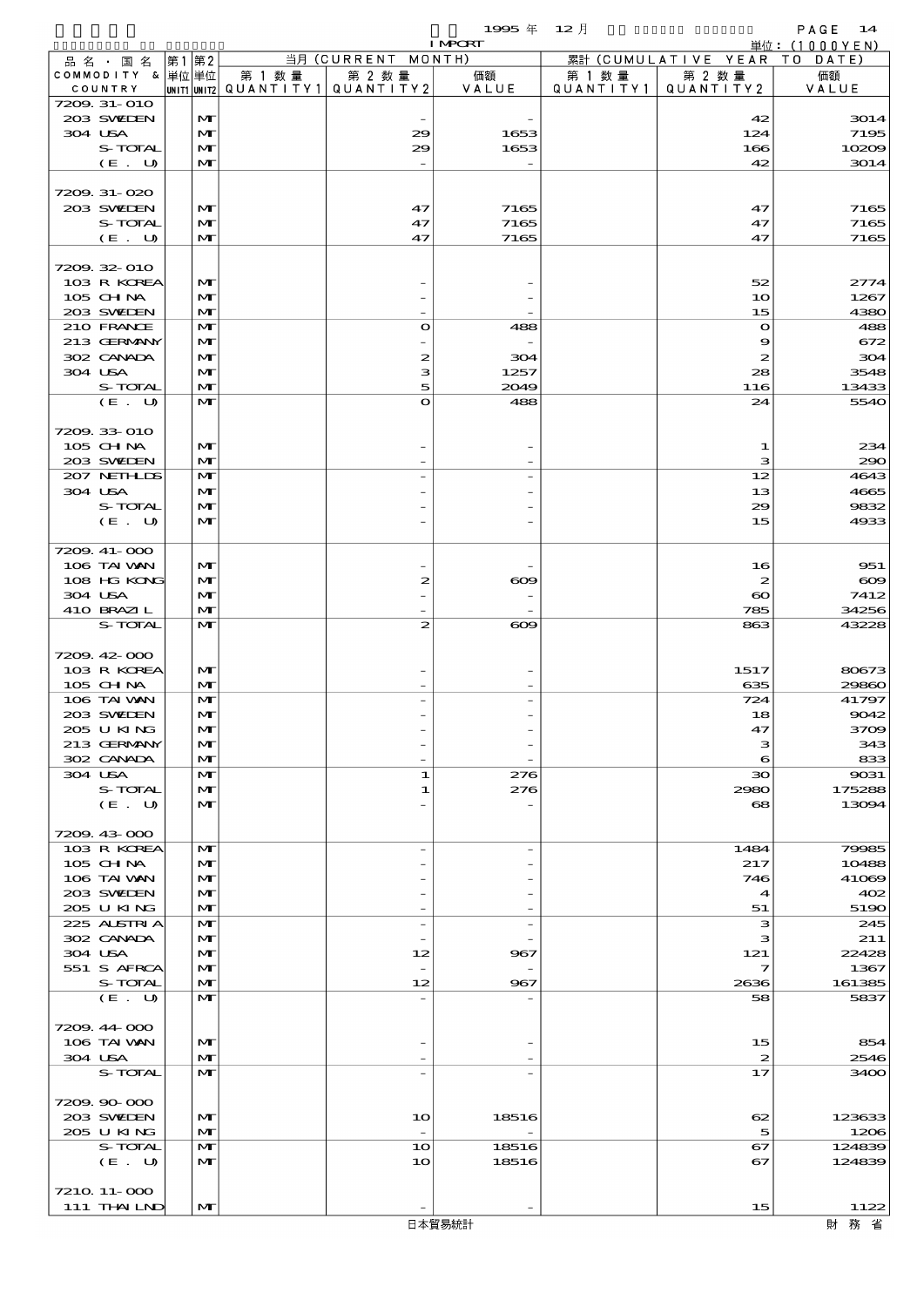$1995 \nless 12 \nless 12$ 

|                             |                              |        |                                                  | <b>I MPORT</b>        |                      |                               | 単位: (1000 Y E N) |
|-----------------------------|------------------------------|--------|--------------------------------------------------|-----------------------|----------------------|-------------------------------|------------------|
| 品名・国名                       | 第1第2                         |        | 当月 (CURRENT MONTH)                               |                       |                      | 累計 (CUMULATIVE YEAR TO DATE)  |                  |
| COMMODITY & 単位単位<br>COUNTRY |                              | 第 1 数量 | 第 2 数量<br> unit1 unit2  QUANT   TY1  QUANT   TY2 | 価額<br>VALUE           | 第 1 数 量<br>QUANTITY1 | 第 2 数量<br>QUANTITY 2          | 価額<br>VALUE      |
| 7210 11-000                 |                              |        |                                                  |                       |                      |                               |                  |
| 210 FRANCE                  | $\mathbf{M}$                 |        |                                                  |                       |                      | 13                            | 767              |
| 304 USA<br>S-TOTAL          | $\mathbf{M}$<br>$\mathbf{M}$ |        |                                                  |                       |                      | $\overline{\mathbf{z}}$<br>35 | 2169<br>4058     |
| (E. U)                      | M                            |        |                                                  |                       |                      | 13                            | 767              |
|                             |                              |        |                                                  |                       |                      |                               |                  |
| 7210 12 000                 |                              |        |                                                  |                       |                      |                               |                  |
| 103 R KOREA<br>$105$ CHNA   | $\mathbf{M}$<br>$\mathbf{M}$ |        | 1650                                             | 144444                |                      | 17284<br>18                   | 1594816<br>3275  |
| 106 TAI VAN                 | $\mathbf{M}$                 |        | 145                                              | 12704                 |                      | 4352                          | 346570           |
| 108 HG KONG                 | $\mathbf{M}$                 |        |                                                  |                       |                      | 46                            | 3407             |
| 111 THAILND                 | M                            |        |                                                  |                       |                      | 611                           | 50160            |
| 304 USA<br>S-TOTAL          | M<br>$\mathbf{M}$            |        | 1795                                             | 157148                |                      | 39<br>22350                   | 3827<br>2002055  |
|                             |                              |        |                                                  |                       |                      |                               |                  |
| 7210 31-010                 |                              |        |                                                  |                       |                      |                               |                  |
| 103 R KOREA                 | $\mathbf{M}$                 |        | 16                                               | 1272                  |                      | 1342                          | 90669            |
| 105 CH NA<br>106 TAI WAN    | M<br>M                       |        |                                                  |                       |                      | 220<br>16                     | 13081<br>11O7    |
| 113 MALYSIA                 | $\mathbf{M}$                 |        | 6                                                | 3260                  |                      | 6                             | 3260             |
| 203 SWIDEN                  | $\mathbf{M}$                 |        |                                                  |                       |                      | 153                           | 13438            |
| 205 U KING                  | $\mathbf{M}$                 |        | 2                                                | 479                   |                      | 89                            | 6933             |
| 208 BELGI UM<br>210 FRANCE  | $\mathbf{M}$<br>M            |        |                                                  |                       |                      | 128<br>76                     | 22556<br>12380   |
| 213 GERMANY                 | M                            |        |                                                  |                       |                      | 74                            | $\cos$           |
| 302 CANADA                  | M                            |        | 8                                                | $\boldsymbol{\alpha}$ |                      | 24                            | 7651             |
| 304 USA                     | $\mathbf{M}$                 |        | з                                                | 971                   |                      | 564                           | 137041           |
| 410 BRAZIL                  | $\mathbf{M}$                 |        |                                                  |                       |                      | 5                             | 2336             |
| S-TOTAL<br>(E. U)           | M<br>M                       |        | 35<br>2                                          | 6590<br>479           |                      | 2697<br>520                   | 316460<br>61315  |
|                             |                              |        |                                                  |                       |                      |                               |                  |
| 7210 31-020                 |                              |        |                                                  |                       |                      |                               |                  |
| 103 R KOREA                 | $\mathbf{M}$                 |        |                                                  |                       |                      | $\infty$                      | 6065             |
| 106 TAI VAN<br>205 U KING   | $\mathbf{M}$<br>$\mathbf{M}$ |        |                                                  |                       |                      | 115<br>1                      | 7948<br>3030     |
| 304 USA                     | M                            |        | $\overline{\phantom{a}}$                         |                       |                      | 36                            | 5535             |
| 606 NEWELD                  | $\mathbf{M}$                 |        | 62                                               | 9473                  |                      | 62                            | 9473             |
| S-TOTAL                     | $\mathbf{M}$                 |        | 62                                               | 9473                  |                      | 312                           | 32051            |
| (E. U)                      | $\mathbf{M}$                 |        |                                                  |                       |                      | 1                             | 3030             |
| 721039000                   |                              |        |                                                  |                       |                      |                               |                  |
| 103 R KOREA                 | $\mathbf{M}$                 |        | 9810                                             | 601605                |                      | 152775                        | 10246805         |
| 105 CH NA                   | МI                           |        |                                                  |                       |                      | 411                           | 24744            |
| 106 TAI VAN<br>113 MALYSIA  | M<br>M                       |        |                                                  |                       |                      | 229<br>11                     | 16934<br>850     |
| 203 SWIDEN                  | $\mathbf{M}$                 |        |                                                  |                       |                      | 13                            | 5549             |
| 205 U KING                  | M                            |        |                                                  |                       |                      | 88                            | 22113            |
| 207 NETHLIS<br>208 BELGI UM | M                            |        |                                                  |                       |                      | 18                            | 6598             |
| 210 FRANCE                  | $\mathbf{M}$<br>M            |        |                                                  |                       |                      | з<br>21                       | 1159<br>7822     |
| 213 GERMANY                 | $\mathbf{M}$                 |        |                                                  |                       |                      | 116                           | 12270            |
| 218 SPAIN                   | M                            |        |                                                  |                       |                      | з                             | 498              |
| 302 CANADA                  | M<br>$\mathbf{M}$            |        | 5                                                | 384                   |                      | 9                             | 1540<br>181855   |
| 304 USA<br>410 BRAZIL       | M                            |        | 26                                               | 4081                  |                      | 1111<br>9                     | 3178             |
| S-TOTAL                     | $\mathbf{M}$                 |        | 9841                                             | 606070                |                      | 154817                        | 10531915         |
| (E. U)                      | M                            |        |                                                  |                       |                      | 262                           | 56009            |
|                             |                              |        |                                                  |                       |                      |                               |                  |
| 7210 49 000<br>103 R KOREA  | $\mathbf{M}$                 |        | 17417                                            | 1029708               |                      | 259364                        | 16043927         |
| $105$ CHNA                  | M                            |        | $\overline{\phantom{a}}$                         |                       |                      | $\infty$                      | 45865            |
| 106 TAI VAN                 | M                            |        | 767                                              | 43483                 |                      | <b>2310</b>                   | 136160           |
| 108 HG KONG                 | M<br>M                       |        | 14                                               | 2128                  |                      | 146<br>37                     | 17326            |
| 203 SWIDEN<br>205 U KING    | M                            |        | 2                                                | 1155                  |                      | 373                           | 4878<br>57336    |
| 207 NETHLIS                 | $\mathbf{M}$                 |        |                                                  |                       |                      | 2                             | 284              |
| 210 FRANCE                  | M                            |        |                                                  |                       |                      | 32                            | 10345            |
| 213 GERMANY                 | M                            |        |                                                  |                       |                      | 1392                          | 71718            |
| 302 CANADA<br>304 USA       | M<br>M                       |        | 144                                              | 18746                 |                      | 6<br>334                      | 402<br>57158     |
| 410 BRAZIL                  | $\mathbf{M}$                 |        |                                                  |                       |                      | 1                             | 413              |
| 601 ALSTRAL                 | M                            |        |                                                  |                       |                      | 4315                          | 257937           |
| S-TOTAL                     | M                            |        | 18344                                            | 1095220               |                      | 269221                        | 16703749         |
| (E. U)                      | M                            |        | 2                                                | 1155                  |                      | 1836                          | 144561           |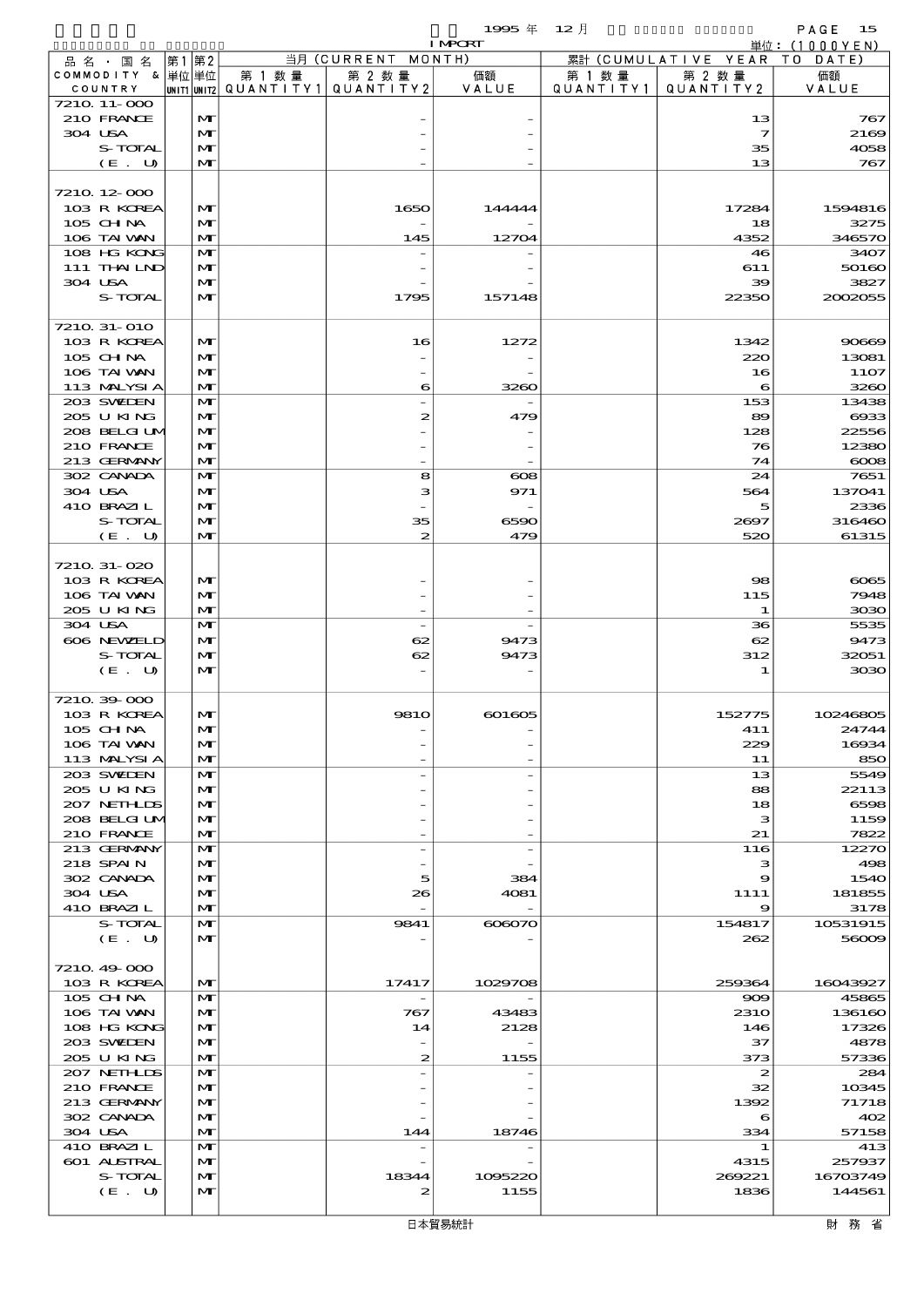$1995 \nrightarrow \text{ } 12 \text{ } \frac{1}{2}$ 

|                            |                              |                                          |                    | <b>I MPORT</b> |           |                              | 単位: (1000YEN)    |
|----------------------------|------------------------------|------------------------------------------|--------------------|----------------|-----------|------------------------------|------------------|
| 品 名 ・ 国 名                  | 第1第2                         |                                          | 当月 (CURRENT MONTH) |                |           | 累計 (CUMULATIVE YEAR TO DATE) |                  |
| COMMODITY & 単位単位           |                              | 第 1 数量                                   | 第 2 数量             | 価額             | 第 1 数量    | 第 2 数量                       | 価額               |
| COUNTRY<br>7210 50 000     |                              | UNIT1  UNIT2   QUANT I TY1   QUANT I TY2 |                    | VALUE          | QUANTITY1 | QUANTITY 2                   | VALUE            |
| 103 R KOREA                | M                            |                                          | 677                | 52458          |           | 2939                         | 230644           |
| 106 TAI VAN                | $\mathbf{M}$                 |                                          |                    |                |           | 853                          | 62741            |
| 111 THAILND                | $\mathbf{M}$                 |                                          |                    |                |           | 120                          | 9545             |
| 304 USA                    | $\mathbf{M}$                 |                                          |                    |                |           | $\mathbf{o}$                 | 316              |
| S-TOTAL                    | $\mathbf{M}$                 |                                          | 677                | 52458          |           | 3912                         | 303246           |
|                            |                              |                                          |                    |                |           |                              |                  |
| 7210 60 000<br>103 R KOREA | $\mathbf{M}$                 |                                          | 1617               | 129332         |           | 20604                        | 1702155          |
| 213 GERMANY                | $\mathbf{M}$                 |                                          | 528                | 51259          |           | 8095                         | 784650           |
| 304 USA                    | $\mathbf{M}$                 |                                          |                    |                |           | 1                            | 282              |
| S-TOTAL                    | M                            |                                          | 2145               | 180591         |           | 28700                        | 2487087          |
| (E. U)                     | $\mathbf{M}$                 |                                          | 528                | 51259          |           | 8095                         | 784650           |
|                            |                              |                                          |                    |                |           |                              |                  |
| 7210 70 000                |                              |                                          |                    |                |           |                              |                  |
| 103 R KOREA<br>106 TAI VAN | M<br>$\mathbf{M}$            |                                          | 377<br>109         | 43512<br>15046 |           | 5344<br>927                  | 498698<br>108296 |
| 111 THAILND                | $\mathbf{M}$                 |                                          |                    |                |           | 21                           | 7353             |
| 203 SWIEN                  | $\mathbf{M}$                 |                                          | 144                | 26681          |           | 1113                         | 179219           |
| 205 UKING                  | $\mathbf{M}$                 |                                          |                    |                |           | 40                           | 9636             |
| 207 NETHLIS                | $\mathbf{M}$                 |                                          |                    |                |           | 18                           | 4854             |
| 213 GERMANY                | M                            |                                          |                    |                |           | 1                            | 427              |
| 222 FINAND                 | $\mathbf{M}$                 |                                          |                    |                |           | 10                           | 1582             |
| 304 USA                    | $\mathbf{M}$                 |                                          | 10                 | 4308           |           | 202                          | 74331            |
| S-TOTAL<br>(E. U)          | $\mathbf{M}$<br>$\mathbf{M}$ |                                          | 640                | 89547          |           | 7676                         | 884396<br>195718 |
|                            |                              |                                          | 144                | 26681          |           | 1182                         |                  |
| 7210 90 010                |                              |                                          |                    |                |           |                              |                  |
| 103 R KOREA                | $\mathbf{M}$                 |                                          |                    |                |           | 102                          | 9744             |
| 213 GERMANY                | $\mathbf{M}$                 |                                          |                    |                |           | 123                          | 52463            |
| 225 ALSTRIA                | $\mathbf{M}$                 |                                          | 13                 | 2614           |           | 13                           | 2614             |
| 304 USA                    | M                            |                                          | 86                 | 30925          |           | 1339                         | 418986           |
| S-TOTAL                    | $\mathbf{M}$                 |                                          | 99                 | 33539          |           | 1577                         | 483807           |
| (E. U)                     | $\mathbf{M}$                 |                                          | 13                 | 2614           |           | 136                          | 55077            |
| 7210 90 020                |                              |                                          |                    |                |           |                              |                  |
| 304 USA                    | $\mathbf{M}$                 |                                          |                    |                |           | $\boldsymbol{4}$             | 2013             |
| S-TOTAL                    | $\mathbf{M}$                 |                                          |                    |                |           | 4                            | 2013             |
|                            |                              |                                          |                    |                |           |                              |                  |
| 7211.12-010                |                              |                                          |                    |                |           |                              |                  |
| 213 GERMANY                | M                            |                                          |                    |                |           | 67                           | 4314             |
| 304 USA<br>S-TOTAL         | $\mathbf{M}$<br>$\mathbf{M}$ |                                          |                    |                |           | 19<br>86                     | 1712<br>$\cos$   |
| (E U)                      | M                            |                                          |                    |                |           | 67                           | 4314             |
|                            |                              |                                          |                    |                |           |                              |                  |
| 7211.12-020                |                              |                                          |                    |                |           |                              |                  |
| 105 CH NA                  | $\mathbf{M}$                 |                                          |                    |                |           | $\mathbf{\Omega}$            | 218              |
| 205 U KING                 | $\mathbf{M}$                 |                                          |                    |                |           | з                            | 316              |
| S-TOTAL                    | M                            |                                          |                    |                |           | з                            | 534              |
| (E. U)                     | $\mathbf{M}$                 |                                          |                    |                |           | з                            | 316              |
| 7211.19 010                |                              |                                          |                    |                |           |                              |                  |
| 103 R KOREA                | $\mathbf{M}$                 |                                          |                    |                |           | 9                            | 513              |
| 113 MALYSIA                | $\mathbf{M}$                 |                                          |                    |                |           | 9                            | 598              |
| 213 GERMANY                | $\mathbf{M}$                 |                                          |                    |                |           | $\bullet$                    | 455              |
| 302 CANADA                 | $\mathbf{M}$                 |                                          |                    |                |           | 6                            | 707              |
| 304 USA<br>S-TOTAL         | $\mathbf{M}$                 |                                          |                    |                |           | 229                          | 22194            |
| (E. U)                     | $\mathbf{M}$<br>$\mathbf{M}$ |                                          |                    |                |           | 253<br>$\mathbf o$           | 24467<br>455     |
|                            |                              |                                          |                    |                |           |                              |                  |
| 7211.19-020                |                              |                                          |                    |                |           |                              |                  |
| 106 TAI VAN                | $\mathbf{M}$                 |                                          |                    |                |           | $\mathbf o$                  | 556              |
| 203 SWIEN                  | M                            |                                          |                    |                |           | 18                           | 5611             |
| 304 USA                    | M                            |                                          |                    |                |           | $\boldsymbol{z}$             | 1373             |
| S-TOTAL<br>(E. U)          | $\mathbf{M}$<br>$\mathbf{M}$ |                                          |                    |                |           | 20<br>18                     | 7540<br>5611     |
|                            |                              |                                          |                    |                |           |                              |                  |
| 7211.22-000                |                              |                                          |                    |                |           |                              |                  |
| 103 R KOREA                | $\mathbf{M}$                 |                                          |                    |                |           | <b>310</b>                   | 12098            |
| 302 CANADA                 | $\mathbf{M}$                 |                                          |                    |                |           | з                            | 225              |
| 304 USA                    | $\mathbf{M}$                 |                                          | $\bullet$          | 683            |           | $\mathbf o$                  | 683              |
| S-TOTAL                    | $\mathbf{M}$                 |                                          | O                  | 683            |           | 313                          | 13006            |
| 7211.29-000                |                              |                                          |                    |                |           |                              |                  |
| 103 R KOREA                | $\mathbf{M}$                 |                                          |                    |                |           | 112                          | 12999            |
|                            |                              |                                          |                    |                |           |                              |                  |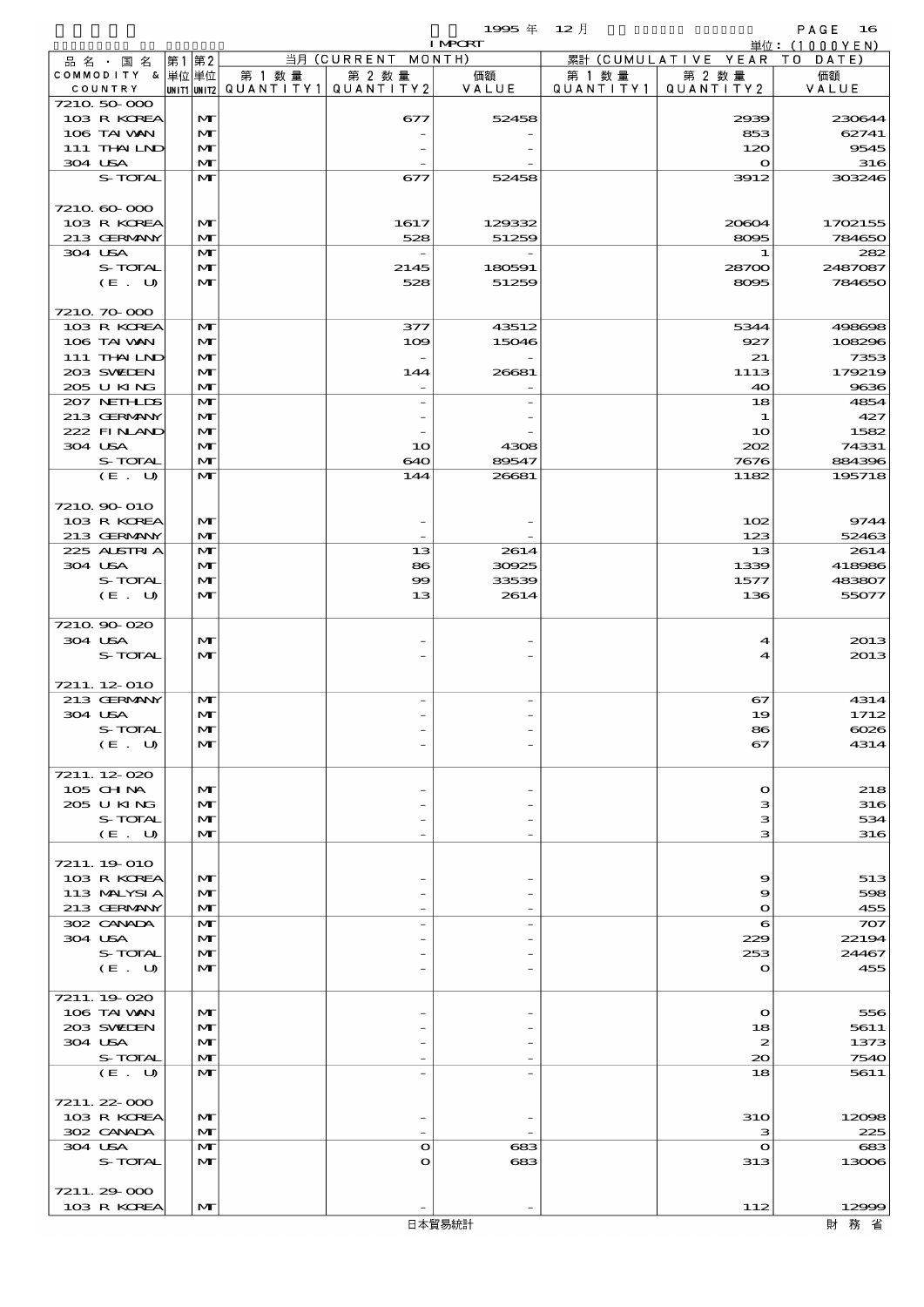$1995 \nrightarrow 12 \nrightarrow 12$ 

|                             |                   |        |                                                  | <b>I MPCRT</b>                   |                     |                              | 単位: (1000 Y E N) |
|-----------------------------|-------------------|--------|--------------------------------------------------|----------------------------------|---------------------|------------------------------|------------------|
| 品 名 ・ 国 名                   | 第1第2              |        | 当月 (CURRENT MONTH)                               |                                  |                     | 累計 (CUMULATIVE YEAR TO DATE) |                  |
| COMMODITY & 単位単位<br>COUNTRY |                   | 第 1 数量 | 第 2 数量<br> UNIT1 UNIT2  QUANT   TY1  QUANT   TY2 | 価額<br>VALUE                      | 第 1 数量<br>QUANTITY1 | 第 2 数量<br>QUANTITY 2         | 価額<br>VALUE      |
| 7211.29-000                 |                   |        |                                                  |                                  |                     |                              |                  |
| 106 TAI VAN                 | M                 |        |                                                  |                                  |                     | 20                           | 9232             |
| 111 THAILND                 | $\mathbf{M}$      |        |                                                  |                                  |                     | 1                            | 640              |
| 117 PH LPIN                 | M                 |        |                                                  |                                  |                     | 2                            | 301              |
| 205 U KING<br>213 GERMANY   | M<br>$\mathbf{M}$ |        |                                                  |                                  |                     | 1<br>1                       | 1681<br>3215     |
| 302 CANADA                  | M                 |        |                                                  |                                  |                     | 6                            | 531              |
| 304 USA                     | M                 |        | з                                                | 1659                             |                     | 218                          | 25357            |
| S-TOTAL                     | M                 |        | з                                                | 1659                             |                     | 361                          | 53956            |
| (E. U)                      | $\mathbf{M}$      |        |                                                  |                                  |                     | $\boldsymbol{z}$             | 4896             |
|                             |                   |        |                                                  |                                  |                     |                              |                  |
| 7211.30 010<br>103 R KOREA  | M                 |        | 185                                              | 12281                            |                     | 1420                         | 98369            |
| 106 TAI VAN                 | M                 |        |                                                  |                                  |                     | 5                            | 352              |
| 111 THAILND                 | $\mathbf{M}$      |        |                                                  |                                  |                     | $\boldsymbol{z}$             | 501              |
| 112 SNGAPOR                 | M                 |        |                                                  |                                  |                     | 31                           | 2959             |
| 203 SWIEN                   | M                 |        |                                                  |                                  |                     | 12                           | 1427             |
| 213 GERMANY<br>304 USA      | $\mathbf{M}$      |        | 8                                                | 972<br>8045                      |                     | 8                            | 972              |
| S-TOTAL                     | $\mathbf{M}$<br>M |        | 29<br>222                                        | 21298                            |                     | 346<br>1824                  | 117668<br>222248 |
| (E. U)                      | $\mathbf{M}$      |        | 8                                                | 972                              |                     | $\infty$                     | 2399             |
|                             |                   |        |                                                  |                                  |                     |                              |                  |
| 7211.30-020                 |                   |        |                                                  |                                  |                     |                              |                  |
| 103 R KOREA                 | $\mathbf{M}$      |        | 10                                               | 3885                             |                     | 184                          | 29648            |
| 106 TAI VAN                 | $\mathbf{M}$      |        | 40                                               | 11765                            |                     | 270                          | 83785            |
| 113 MALYSIA<br>203 SWIEN    | M<br>M            |        | $\mathbf{\Omega}$<br>22                          | 1076<br>18094                    |                     | $\mathbf o$<br>375           | 1076<br>235593   |
| 205 U KING                  | M                 |        | 43                                               | 11489                            |                     | 339                          | 98340            |
| 206 IRELAND                 | M                 |        |                                                  |                                  |                     | 4                            | 2240             |
| 213 GERMANY                 | $\mathbf{M}$      |        | 25                                               | 6073                             |                     | 86                           | 58389            |
| 304 USA                     | $\mathbf{M}$      |        | $\overline{\phantom{a}}$                         |                                  |                     | 8                            | 5044             |
| S-TOTAL                     | M                 |        | 14O                                              | 52382                            |                     | 1266                         | 514115           |
| (E. U)                      | M                 |        | $\infty$                                         | 35656                            |                     | 804                          | 394562           |
| 7211. 41-000                |                   |        |                                                  |                                  |                     |                              |                  |
| 103 R KOREA                 | M                 |        | 56                                               | 3954                             |                     | 329                          | 21603            |
| 105 CH NA                   | M                 |        |                                                  |                                  |                     | 24                           | 1783             |
| 203 SWIEN                   | $\mathbf{M}$      |        |                                                  |                                  |                     | $\mathbf{o}$                 | 200              |
| 205 UKING                   | $\mathbf{M}$      |        | O                                                | 248                              |                     | $\mathbf o$                  | 248              |
| 210 FRANCE<br>213 GERMANY   | $\mathbf{M}$<br>M |        |                                                  |                                  |                     | $\mathbf o$<br>з             | 296<br>814       |
| 220 I TALY                  | M                 |        |                                                  |                                  |                     | 2                            | 1254             |
| 302 CANADA                  | $\mathbf{M}$      |        |                                                  |                                  |                     |                              | 974              |
| 304 USA                     | M                 |        | 4                                                | 1845                             |                     | 50                           | 6347             |
| 601 ALSTRAL                 | M                 |        |                                                  |                                  |                     | $\mathbf{o}$                 | 214              |
| S-TOTAL                     | M                 |        | $\boldsymbol{\infty}$                            | 6047                             |                     | 414                          | 33742            |
| (E. U)                      | M                 |        | $\bullet$                                        | 248                              |                     | 5                            | 2821             |
| 7211.49-000                 |                   |        |                                                  |                                  |                     |                              |                  |
| 103 R KOREA                 | M                 |        | 86                                               | 6375                             |                     | 495                          | 33729            |
| 105 CH NA                   | M                 |        |                                                  |                                  |                     | 34                           | 2115             |
| 106 TAI VAN                 | M                 |        |                                                  |                                  |                     | 23                           | 7864             |
| 108 HG KONG                 | M                 |        |                                                  |                                  |                     | 65                           | 4155             |
| 203 SWIEN<br>205 U KING     | M<br>M            |        | $\mathbf o$                                      | 922                              |                     | 19                           | 42145            |
| 213 GERMANY                 | M                 |        | 11<br>$\overline{\phantom{a}}$                   | 4637<br>$\overline{\phantom{a}}$ |                     | 176<br>11O                   | 47920<br>25049   |
| 225 ALSTRIA                 | M                 |        | 19                                               | 5730                             |                     | 57                           | 16357            |
| 304 USA                     | M                 |        | 13                                               | 1766                             |                     | 57                           | 14785            |
| S-TOTAL                     | $\mathbf{M}$      |        | 129                                              | 19430                            |                     | 1036                         | 194119           |
| (E. U)                      | $\mathbf{M}$      |        | $30^{\circ}$                                     | 11289                            |                     | 362                          | 131471           |
|                             |                   |        |                                                  |                                  |                     |                              |                  |
| 7211.90 000<br>103 R KOREA  | M                 |        | 448                                              | 28996                            |                     | 3525                         | 202468           |
| 106 TAI VAN                 | M                 |        | 9                                                | 3330                             |                     | 39                           | 16575            |
| 111 THAILND                 | M                 |        | 2                                                | $\boldsymbol{\infty}$            |                     | $\boldsymbol{z}$             | $\infty$         |
| 112 SNGAPOR                 | $\mathbf{M}$      |        | $\overline{\phantom{a}}$                         | $\overline{\phantom{0}}$         |                     | $\boldsymbol{\infty}$        | 5874             |
| 203 SWIEN                   | M                 |        | 28                                               | 18912                            |                     | 437                          | 319592           |
| 205 U KING                  | M                 |        | 25                                               | 8586                             |                     | 85                           | 24526            |
| 213 GERMANY<br>304 USA      | M<br>M            |        | 11<br>$\mathbf{o}$                               | 9747<br>$\infty$                 |                     | 48<br>12                     | 41894<br>6504    |
| S-TOTAL                     | M                 |        | 523                                              | 70961                            |                     | 4218                         | 618128           |
| (E. U)                      | $\mathbf{M}$      |        | 64                                               | 37245                            |                     | 570                          | 386012           |
|                             |                   |        |                                                  |                                  |                     |                              |                  |
| 7212 10 000                 |                   |        |                                                  |                                  |                     |                              |                  |
| 105 CHNA                    | M                 |        |                                                  |                                  |                     | 1                            | 276              |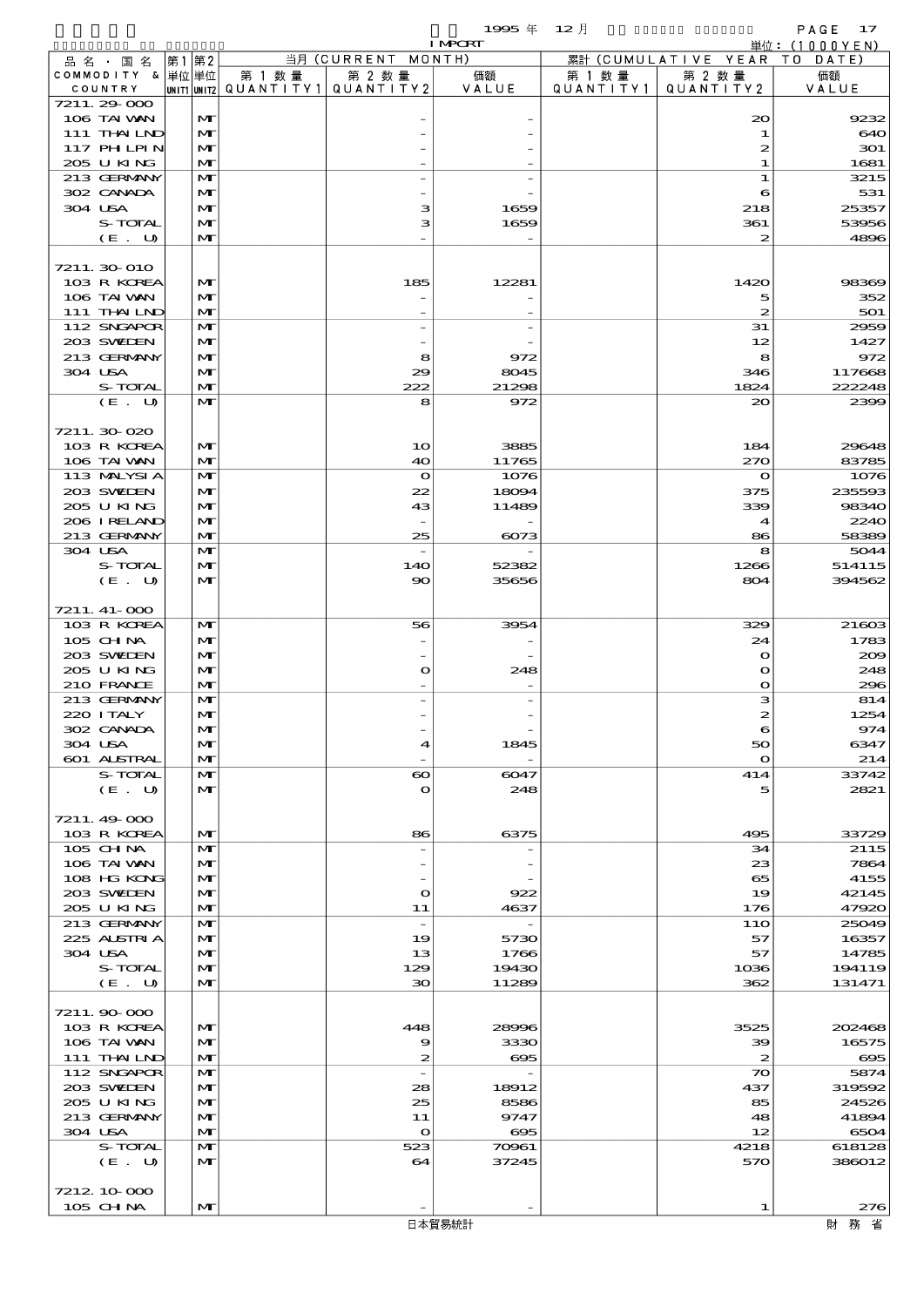$1995 \nrightarrow \text{ } 12 \text{ } \frac{1}{2}$ 

|                             |              |        |                                                  | <b>I MPORT</b> |                     |                              | 単位: (1000YEN)  |
|-----------------------------|--------------|--------|--------------------------------------------------|----------------|---------------------|------------------------------|----------------|
| 品名・国名                       | 第1 第2        |        | 当月 (CURRENT MONTH)                               |                |                     | 累計 (CUMULATIVE YEAR TO DATE) |                |
| COMMODITY & 単位単位<br>COUNTRY |              | 第 1 数量 | 第 2 数量<br> UNIT1 UNIT2  QUANT   TY1  QUANT   TY2 | 価額<br>VALUE    | 第 1 数量<br>QUANTITY1 | 第 2 数量<br>QUANTITY 2         | 価額<br>VALUE    |
| 7212 10 000                 |              |        |                                                  |                |                     |                              |                |
| 106 TAI VAN                 | M            |        | 140                                              | 13320          |                     | 1198                         | 98341          |
| 111 THAILND                 | $\mathbf{M}$ |        |                                                  |                |                     | 108                          | 10733          |
| 205 U KING                  | M            |        |                                                  |                |                     | 5                            | 2460           |
| 304 USA                     | M            |        |                                                  |                |                     | $\infty$                     | 2444           |
| S-TOTAL<br>(E. U)           | M<br>M       |        | 140                                              | 13320          |                     | 1332<br>5                    | 114254<br>2460 |
|                             |              |        |                                                  |                |                     |                              |                |
| 7212 21-010                 |              |        |                                                  |                |                     |                              |                |
| 103 R KOREA                 | M            |        |                                                  |                |                     | 106                          | 7059           |
| 105 CH NA                   | M            |        |                                                  |                |                     | 11                           | 1024           |
| 106 TAI VAN<br>208 BELGI UM | M<br>M       |        |                                                  |                |                     | 82<br>$\mathbf{\Omega}$      | 6425<br>208    |
| 304 USA                     | M            |        | O                                                | 301            |                     | 119                          | 30194          |
| S-TOTAL                     | M            |        | O                                                | 301            |                     | 318                          | <b>44910</b>   |
| (E. U)                      | $\mathbf{M}$ |        |                                                  |                |                     | $\mathbf o$                  | 208            |
|                             |              |        |                                                  |                |                     |                              |                |
| 7212 21-020                 |              |        |                                                  |                |                     |                              |                |
| 304 USA<br>S-TOTAL          | M<br>M       |        |                                                  |                |                     | $\mathbf o$<br>$\mathbf{o}$  | 279<br>279     |
|                             |              |        |                                                  |                |                     |                              |                |
| 7212 29 000                 |              |        |                                                  |                |                     |                              |                |
| 103 R KOREA                 | M            |        |                                                  |                |                     | 39                           | 2396           |
| 105 CH NA                   | M            |        |                                                  |                |                     | 18                           | 2165           |
| 111 THAILND                 | M            |        |                                                  |                |                     | 18                           | 1985           |
| 113 MALYSIA<br>205 U KING   | M<br>M       |        |                                                  |                |                     | 12<br>$\bullet$              | 1004<br>752    |
| 302 CANADA                  | M            |        |                                                  |                |                     | 5                            | 296            |
| 304 USA                     | M            |        |                                                  |                |                     | 41                           | 6682           |
| S-TOTAL                     | M            |        |                                                  |                |                     | 133                          | 15280          |
| (E. U)                      | $\mathbf{M}$ |        |                                                  |                |                     | $\mathbf o$                  | 752            |
|                             |              |        |                                                  |                |                     |                              |                |
| 7212 30 000<br>103 R KOREA  | M            |        | 47                                               | 2558           |                     | 2513                         | 137176         |
| 106 TAI VAN                 | M            |        |                                                  |                |                     | 57                           | 4174           |
| 108 HG KONG                 | $\mathbf{M}$ |        |                                                  |                |                     | 56                           | 7406           |
| 112 SNGAPOR                 | M            |        |                                                  |                |                     | $\mathbf{\Omega}$            | 275            |
| 203 SWIDEN                  | M            |        |                                                  |                |                     | 13                           | 1633           |
| 205 U KING                  | M            |        |                                                  |                |                     | 16                           | 1353           |
| 210 FRANCE<br>304 USA       | M<br>M       |        | 5                                                | 835            |                     | $\mathbf{\Omega}$<br>7       | 206<br>3584    |
| 601 ALSTRAL                 | M            |        |                                                  |                |                     | 54                           | 4321           |
| S-TOTAL                     | мı           |        |                                                  | 3393           |                     | 2716                         | 160128         |
| (E. U)                      | M            |        |                                                  |                |                     | 29                           | 3192           |
|                             |              |        |                                                  |                |                     |                              |                |
| 7212 40 000<br>103 R KOREA  | M            |        | 17                                               | 2585           |                     | 827                          | 139654         |
| 105 CH NA                   | M            |        |                                                  |                |                     | 18                           | 976            |
| 111 THAILND                 | M            |        |                                                  |                |                     | $\boldsymbol{z}$             | 1619           |
| $123$ INIA                  | M            |        | $\bullet$                                        | 297            |                     | $\mathbf{o}$                 | 512            |
| 203 SWIDEN                  | M            |        | $_{\infty}$                                      | 4661           |                     | 185                          | 32809          |
| 205 U KING                  | M            |        | 144                                              | 38469          |                     | 765                          | 200003         |
| 213 GERMANY<br>302 CANADA   | M<br>M       |        | 145                                              | 17885          |                     | 31<br>799                    | 30608<br>88731 |
| 304 USA                     | M            |        | 4                                                | 2384           |                     | 73                           | 25943          |
| 601 ALSTRAL                 | M            |        | $\overline{\phantom{a}}$                         |                |                     | $\boldsymbol{\infty}$        | $\cos z$       |
| S-TOTAL                     | M            |        | 330                                              | 66281          |                     | 2770                         | 526977         |
| (E. U)                      | M            |        | 164                                              | 43130          |                     | 981                          | 263510         |
|                             |              |        |                                                  |                |                     |                              |                |
| 7212 50 000<br>103 R KOREA  | M            |        | 53                                               | 5159           |                     | 197                          | 18634          |
| 105 CHNA                    | M            |        |                                                  |                |                     | 33                           | 6726           |
| 111 THAILND                 | M            |        |                                                  |                |                     | 9                            | 1707           |
| 203 SWIDEN                  | M            |        |                                                  |                |                     | 1                            | 733            |
| 205 U KING                  | M            |        | 12                                               | 3370           |                     | 108                          | 28654          |
| 213 GERMANY                 | M            |        | $\overline{\phantom{a}}$                         |                |                     | 50                           | 30755          |
| 304 USA<br>601 ALSTRAL      | M<br>M       |        | 100                                              | 13241          |                     | 119<br>362                   | 37391<br>47275 |
| S-TOTAL                     | M            |        | 165                                              | 21770          |                     | 879                          | 171875         |
| (E. U)                      | M            |        | 12                                               | 3370           |                     | 159                          | 60142          |
|                             |              |        |                                                  |                |                     |                              |                |
| 7212 60 010                 |              |        |                                                  |                |                     |                              |                |
| $123$ INIA                  | M            |        |                                                  |                |                     | 2                            | 1168           |
| 213 GERMANY<br>304 USA      | M<br>M       |        | 15                                               | 8784           |                     | 30<br>63                     | 18025<br>40838 |
|                             |              |        |                                                  |                |                     |                              |                |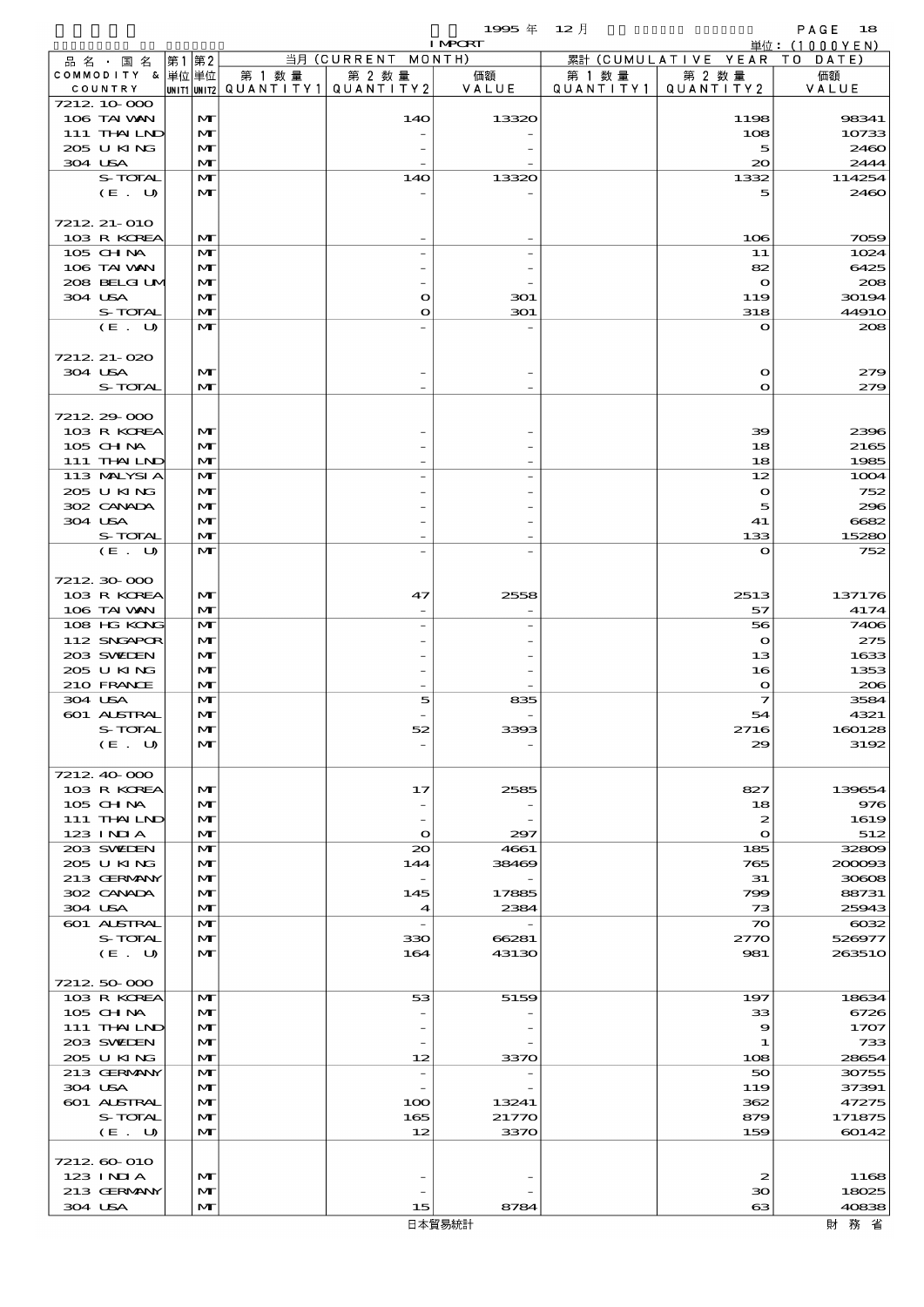$1995 \nrightarrow \text{ } 12 \text{ } \frac{1}{2}$ 

|                             |                   |        |                                                  | <b>I MPORT</b> |                     |                              | 単位: (1000YEN)        |
|-----------------------------|-------------------|--------|--------------------------------------------------|----------------|---------------------|------------------------------|----------------------|
| 品 名 ・ 国 名                   | 第1 第2             |        | 当月 (CURRENT MONTH)                               |                |                     | 累計 (CUMULATIVE YEAR TO DATE) |                      |
| COMMODITY & 単位単位<br>COUNTRY |                   | 第 1 数量 | 第 2 数量<br> UNIT1 UNIT2  QUANT   TY1  QUANT   TY2 | 価額             | 第 1 数量<br>QUANTITY1 | 第 2 数量<br>QUANTITY2          | 価額                   |
| 7212 60 010                 |                   |        |                                                  | VALUE          |                     |                              | VALUE                |
| <b>601 ALSTRAL</b>          | M                 |        |                                                  |                |                     | 2                            | 1079                 |
| S-TOTAL                     | $\mathbf{M}$      |        | 15                                               | 8784           |                     | 97                           | 6111O                |
| (E. U)                      | $\mathbf{M}$      |        |                                                  |                |                     | 30                           | 18025                |
|                             |                   |        |                                                  |                |                     |                              |                      |
| 7212000<br>213 GERMANY      | M                 |        |                                                  |                |                     | 1                            | 937                  |
| 304 USA                     | $\mathbf{M}$      |        |                                                  |                |                     | $\mathbf{\Omega}$            | 290                  |
| S-TOTAL                     | M                 |        |                                                  |                |                     | 1                            | 1227                 |
| $(E_U U)$                   | $\mathbf{M}$      |        |                                                  |                |                     | 1                            | 937                  |
|                             |                   |        |                                                  |                |                     |                              |                      |
| 7213 10 000                 |                   |        |                                                  |                |                     |                              |                      |
| 220 I TALY                  | M                 |        |                                                  |                |                     | $\mathbf{o}$                 | 313                  |
| 304 USA                     | M                 |        |                                                  |                |                     | O                            | 208                  |
| S-TOTAL<br>(E. U)           | M<br>$\mathbf{M}$ |        |                                                  |                |                     | O<br>O                       | 521<br>313           |
|                             |                   |        |                                                  |                |                     |                              |                      |
| 7213 31-010                 |                   |        |                                                  |                |                     |                              |                      |
| 103 R KOREA                 | M                 |        | 1808                                             | 74574          |                     | 31563                        | 1336944              |
| $105$ CHNA                  | M                 |        |                                                  |                |                     | 12571                        | 380477               |
| 106 TAI VAN                 | $\mathbf{M}$      |        |                                                  |                |                     | 468                          | 26774                |
| 111 THAILND                 | M                 |        |                                                  |                |                     | 5                            | 406                  |
| <b>118 INNSI A</b>          | M                 |        |                                                  |                |                     | 568                          | 19760                |
| $123$ INIA<br>137 SU ARAB   | M<br>$\mathbf{M}$ |        | 1225                                             | 45313          |                     | 11404<br>2882                | 361916<br>89971      |
| 210 FRANCE                  | M                 |        |                                                  |                |                     | 940                          | 27875                |
| 234 TURKEY                  | M                 |        | 501                                              | 16679          |                     | 17217                        | 518981               |
| 245 CZECH                   | M                 |        |                                                  |                |                     | 13196                        | 377693               |
| 305 MEXICO                  | M                 |        |                                                  |                |                     | 30553                        | 1004923              |
| 410 BRAZIL                  | M                 |        |                                                  |                |                     | 19100                        | 575279               |
| S-TOTAL                     | $\mathbf{M}$      |        | 3534                                             | 136566         |                     | 140467                       | 4720999              |
| (E. U)                      | M                 |        |                                                  |                |                     | 940                          | 27875                |
| 7213 31-090                 |                   |        |                                                  |                |                     |                              |                      |
| 103 R KOREA                 | M                 |        | 121                                              | 5090           |                     | 4506                         | 192037               |
| 105 CHNA                    | $\mathbf{M}$      |        | $\overline{\phantom{0}}$                         |                |                     | 80779                        | 2241328              |
| 118 I NDSI A                | M                 |        |                                                  |                |                     | 585                          | 19859                |
| 123 INIA                    | M                 |        | 6219                                             | 229797         |                     | 38776                        | 1261233              |
| 137 SU ARAB                 | M                 |        |                                                  |                |                     | 11579                        | 361436               |
| 210 FRANCE                  | M                 |        |                                                  |                |                     | 5310                         | 157262               |
| 234 TURKEY                  | M                 |        | 8505                                             | 283099         |                     | 113525                       | 3429376              |
| 245 CZECH<br>305 MEXICO     | M<br>мŀ           |        |                                                  |                |                     | 2061<br>1523                 | 59861<br>53630       |
| 410 BRAZIL                  | M                 |        |                                                  |                |                     | 3387                         | 102445               |
| S-TOTAL                     | M                 |        | 14845                                            | 517986         |                     | 262031                       | 7878467              |
| (E. U)                      | M                 |        |                                                  |                |                     | <b>5310</b>                  | 157262               |
|                             |                   |        |                                                  |                |                     |                              |                      |
| 7213 39 000                 |                   |        |                                                  |                |                     |                              |                      |
| 103 R KOREA                 | M                 |        |                                                  |                |                     | 857                          | 35885                |
| 137 SU ARAB                 | M                 |        |                                                  |                |                     | 497                          | 15523                |
| 304 USA<br>S-TOTAL          | M<br>M            |        |                                                  |                |                     | $\infty$<br>1384             | 2202<br><b>53610</b> |
|                             |                   |        |                                                  |                |                     |                              |                      |
| 7213 41-000                 |                   |        |                                                  |                |                     |                              |                      |
| 103 R KOREA                 | M                 |        | 148                                              | 6858           |                     | 3786                         | 178936               |
| S-TOTAL                     | M                 |        | 148                                              | 6858           |                     | 3786                         | 178936               |
|                             |                   |        |                                                  |                |                     |                              |                      |
| 7213 49 000                 |                   |        |                                                  |                |                     |                              |                      |
| 103 R KOREA<br>213 GERMANY  | M                 |        |                                                  |                |                     | 288                          | 16303                |
| 304 USA                     | M<br>M            |        |                                                  |                |                     | 11<br>$\mathbf{\Omega}$      | 968<br>$\alpha$      |
| S-TOTAL                     | M                 |        |                                                  |                |                     | 299                          | 17964                |
| (E. U)                      | M                 |        |                                                  |                |                     | 11                           | 968                  |
|                             |                   |        |                                                  |                |                     |                              |                      |
| 7213 50 000                 |                   |        |                                                  |                |                     |                              |                      |
| 103 R KOREA                 | M                 |        | 1916                                             | 90175          |                     | 22423                        | 1079885              |
| 118 I NDSI A                | M                 |        |                                                  |                |                     | 399                          | 15808                |
| 123 INIA<br>302 CANADA      | M<br>M            |        |                                                  |                |                     | з                            | 211<br>4580          |
| 304 USA                     | M                 |        |                                                  |                |                     | 16<br>14                     | 4198                 |
| S-TOTAL                     | M                 |        | 1916                                             | 90175          |                     | 22855                        | 1104682              |
|                             |                   |        |                                                  |                |                     |                              |                      |
| 7214 10 000                 |                   |        |                                                  |                |                     |                              |                      |
| 103 R KOREA                 | MГ                |        | 816                                              | 48334          |                     | 4599                         | 286612               |
| 105 CHNA                    | M                 |        |                                                  |                |                     | 185                          | 9276                 |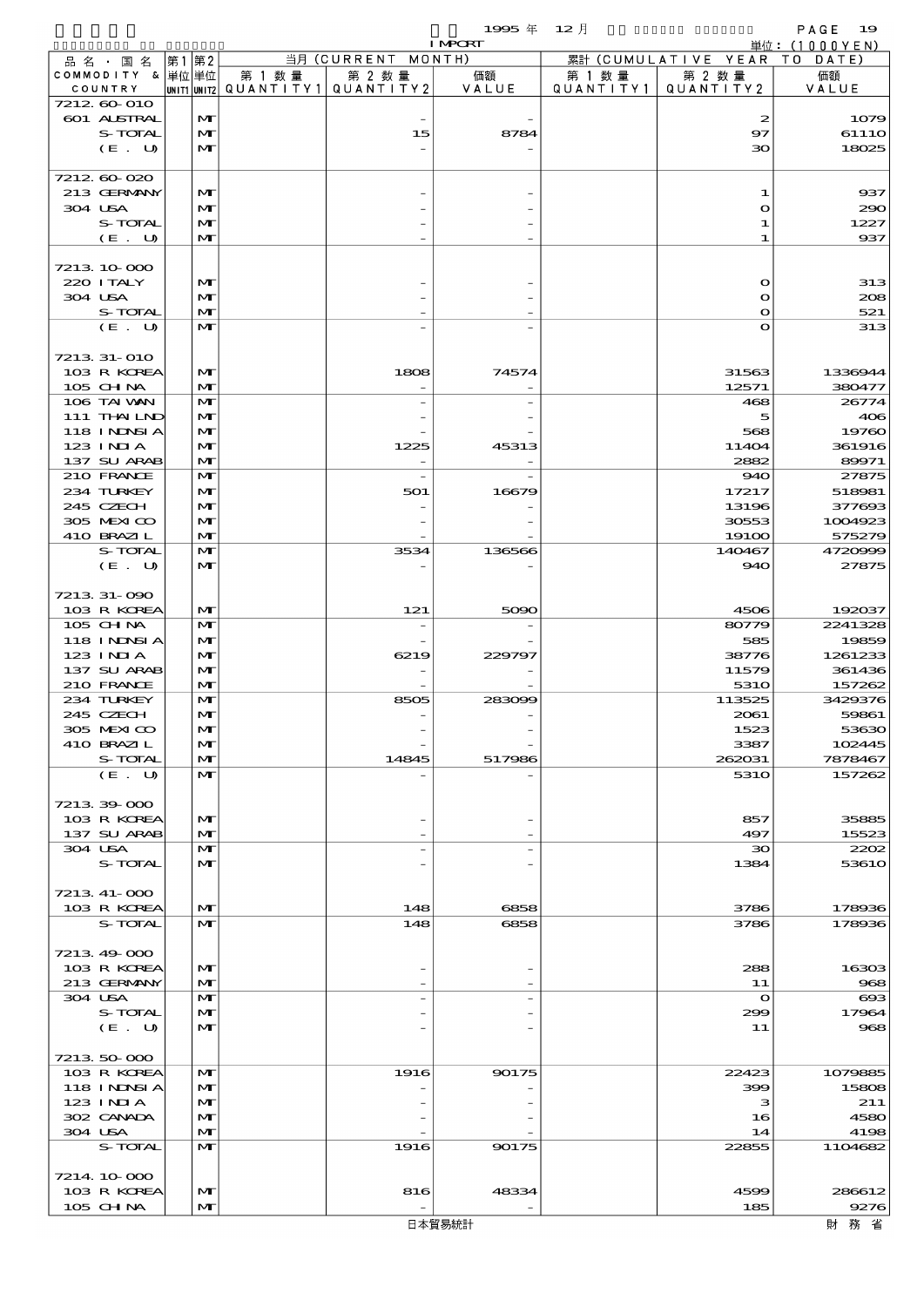|                            |    |                   |                                       |                     | 1995年          | $12$ 月    |                            | PAGE<br>$\infty$        |
|----------------------------|----|-------------------|---------------------------------------|---------------------|----------------|-----------|----------------------------|-------------------------|
| 品名・国名                      | 第1 | 第2                |                                       | 当月 (CURRENT MONTH)  | <b>I MPORT</b> |           | 累計 (CUMULATIVE YEAR TO     | 単位: $(1000YEN)$<br>DATE |
| COMMODITY & 単位単位           |    |                   | 第 1 数量                                | 第 2 数量              | 価額             | 第 1 数 量   | 第 2 数量                     | 価額                      |
| COUNTRY                    |    |                   | UNIT1 UNIT2  QUANT   TY1  QUANT   TY2 |                     | VALUE          | QUANTITY1 | QUANTITY 2                 | VALUE                   |
| 7214 10 000<br>304 USA     |    | M                 |                                       | $\mathbf{\Omega}$   | 613            |           | $\mathbf o$                | 613                     |
| S-TOTAL                    |    | $\mathbf{M}$      |                                       | 816                 | 48947          |           | 4784                       | 296501                  |
|                            |    |                   |                                       |                     |                |           |                            |                         |
| 7214 20 000                |    |                   |                                       |                     |                |           |                            |                         |
| 103 R KOREA<br>106 TAI VAN |    | M<br>$\mathbf{M}$ |                                       |                     |                |           | 329<br>168                 | 10186<br><b>7510</b>    |
| S-TOTAL                    |    | $\mathbf{M}$      |                                       |                     |                |           | 497                        | 17696                   |
|                            |    |                   |                                       |                     |                |           |                            |                         |
| 7214 40 000                |    |                   |                                       |                     |                |           |                            |                         |
| 103 R KOREA<br>$105$ CHNA  |    | M<br>M            |                                       | 259                 | 11234          |           | 1452<br>28                 | 62852<br>1196           |
| 106 TAI VAN                |    | $\mathbf{M}$      |                                       |                     |                |           | 184                        | 9134                    |
| 205 U KING                 |    | M                 |                                       |                     |                |           | 18                         | 1330                    |
| 213 GERMANY                |    | M                 |                                       |                     |                |           | 19                         | 2760                    |
| 220 I TALY<br>304 USA      |    | $\mathbf{M}$<br>M |                                       | $\overline{a}$<br>2 | $\infty$       |           | 2<br>6                     | 649<br>2398             |
| S-TOTAL                    |    | $\mathbf{M}$      |                                       | 261                 | 11839          |           | 1709                       | 80319                   |
| (E. U)                     |    | M                 |                                       |                     |                |           | 39                         | 4739                    |
|                            |    |                   |                                       |                     |                |           |                            |                         |
| 7214 50 000<br>103 R KOREA |    | M                 |                                       | 541                 | 22674          |           | 10726                      | 483205                  |
| 105 CHNA                   |    | $\mathbf{M}$      |                                       |                     |                |           | 71                         | 2956                    |
| 106 TAI VAN                |    | M                 |                                       | 19                  | 1320           |           | 121                        | 6496                    |
| 131 NEPAL<br>213 GERMANY   |    | M<br>$\mathbf{M}$ |                                       |                     |                |           | $\bullet$<br>$\mathbf o$   | 1534<br>2570            |
| 220 I TALY                 |    | $\mathbf{M}$      |                                       |                     |                |           | 4                          | 1061                    |
| 304 USA                    |    | $\mathbf{M}$      |                                       |                     |                |           | $\mathbf o$                | 854                     |
| 551 S AFRCA                |    | $\mathbf{M}$      |                                       |                     |                |           | 394                        | 19256                   |
| S-TOTAL<br>(E. U)          |    | M<br>$\mathbf{M}$ |                                       | 560                 | 23994          |           | 11316<br>4                 | 517932<br>3631          |
|                            |    |                   |                                       |                     |                |           |                            |                         |
| 7214 60 000                |    |                   |                                       |                     |                |           |                            |                         |
| 105 CHNA                   |    | M                 |                                       |                     |                |           | $\infty$                   | 2503                    |
| 225 ALSTRIA<br>304 USA     |    | M<br>$\mathbf{M}$ |                                       | $\mathbf o$         | 230            |           | 15<br>$\mathbf{o}$         | 2522<br>488             |
| 551 S AFRCA                |    | $\mathbf{M}$      |                                       |                     |                |           | ങ                          | 29466                   |
| S-TOTAL                    |    | $\mathbf{M}$      |                                       | $\mathbf o$         | 230            |           | 638                        | 34979                   |
| (E. U)                     |    | M                 |                                       |                     |                |           | 15                         | 2522                    |
| 7215 10 000                |    |                   |                                       |                     |                |           |                            |                         |
| 103 R KOREA                |    | M                 |                                       |                     |                |           | 51                         | 3549                    |
| 304 USA                    |    | M                 |                                       |                     |                |           | 4                          | 913                     |
| S-TOTAL                    |    | M                 |                                       |                     |                |           | 55                         | 4462                    |
| 7215, 20-000               |    |                   |                                       |                     |                |           |                            |                         |
| 103 R KOREA                |    | $\mathbf{M}$      |                                       | 100                 | 6568           |           | 568                        | 39125                   |
| 105 CH NA                  |    | M                 |                                       |                     |                |           | 1551                       | 7891                    |
| 205 U KING<br>213 GERMANY  |    | M<br>M            |                                       |                     |                |           | 106                        | 12638                   |
| 304 USA                    |    | $\mathbf{M}$      |                                       | з                   | 426            |           | 19<br>9                    | 3030<br>2220            |
| S-TOTAL                    |    | M                 |                                       | 103                 | 6004           |           | 2253                       | 64904                   |
| (E. U)                     |    | $\mathbf{M}$      |                                       |                     |                |           | 125                        | 15668                   |
| 7215 30 000                |    |                   |                                       |                     |                |           |                            |                         |
| 103 R KOREA                |    | M                 |                                       | 45                  | 2949           |           | 469                        | 34686                   |
| 106 TAI VAN                |    | M                 |                                       | 18                  | 2127           |           | 229                        | 20702                   |
| 205 U KING                 |    | M                 |                                       |                     |                |           | 24                         | 3086                    |
| 213 GERMANY<br>304 USA     |    | M<br>M            |                                       |                     |                |           | 1<br>27                    | 237<br>3176             |
| S-TOTAL                    |    | M                 |                                       | 63                  | 5076           |           | 750                        | 61887                   |
| (E. U)                     |    | $\mathbf{M}$      |                                       |                     |                |           | 25                         | 3323                    |
| 7215, 40 000               |    |                   |                                       |                     |                |           |                            |                         |
| 106 TAI VAN                |    | M                 |                                       | 17                  | 2014           |           | 240                        | 25827                   |
| 203 SWIDEN                 |    | M                 |                                       | 1                   | 555            |           | 1                          | 1038                    |
| 304 USA                    |    | M                 |                                       |                     |                |           | 2                          | 477                     |
| S-TOTAL<br>(E. U)          |    | M<br>M            |                                       | 18<br>1             | 2569<br>555    |           | 243<br>1                   | 27342<br>1038           |
|                            |    |                   |                                       |                     |                |           |                            |                         |
| 7215, 90 010               |    |                   |                                       |                     |                |           |                            |                         |
| 103 R KOREA                |    | $\mathbf{M}$      |                                       | $\infty$            | 1423           |           | 49                         | 3870                    |
| 111 THAILND<br>205 U KING  |    | M<br>M            |                                       | O                   | 392            |           | $\mathbf o$<br>$\mathbf o$ | 392<br>482              |
| 207 NETHLIS                |    | $\mathbf{M}$      |                                       |                     |                |           | $\mathbf o$                | 841                     |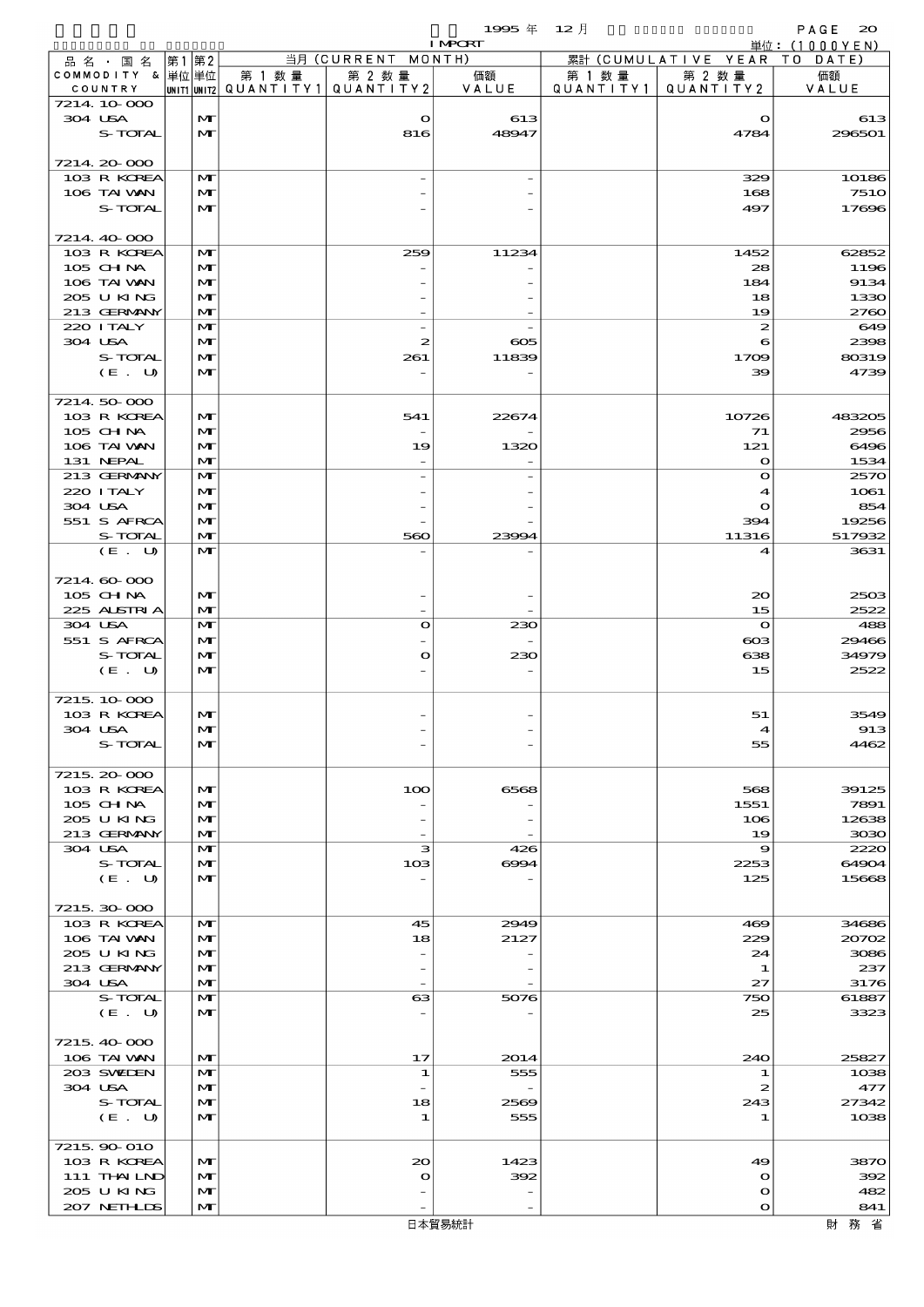|                  |          |              |        |                                           | 1995年<br><b>I MPCRT</b>  | $12$ 月    |                            | PAGE<br>21<br>単位:(1000YEN) |
|------------------|----------|--------------|--------|-------------------------------------------|--------------------------|-----------|----------------------------|----------------------------|
| 品名・国名            | 第2<br>第1 |              |        | 当月 (CURRENT                               | MONTH)                   |           | 累計 (CUMULATIVE YEAR        | T O<br>DATE)               |
| COMMODITY & 単位単位 |          |              | 第 1 数量 | 第 2 数量                                    | 価額                       | 第 1 数 量   | 第 2 数量                     | 価額                         |
| COUNTRY          |          |              |        | UNIT1 UNIT2   QUANT I TY 1   QUANT I TY 2 | VALUE                    | QUANTITY1 | QUANTITY 2                 | VALUE                      |
| 7215 90 010      |          |              |        |                                           |                          |           |                            |                            |
| 208 BELGIUM      |          | $\mathbf{M}$ |        |                                           |                          |           | 18                         | 13195                      |
| 210 FRANCE       |          | $\mathbf{M}$ |        | $\boldsymbol{\infty}$                     | 15265                    |           | 488                        | 102344                     |
| 220 I TALY       |          | $\mathbf{M}$ |        |                                           |                          |           | 49                         | 6478                       |
| 304 USA          |          | $\mathbf{M}$ |        |                                           |                          |           | $\boldsymbol{\mathcal{A}}$ | 2157                       |
| S-TOTAL          |          | M            |        | 80                                        | 17080                    |           | $\cos$                     | 129759                     |
| (E. U)           |          | $\mathbf{M}$ |        | $\boldsymbol{\infty}$                     | 15265                    |           | 555                        | 123340                     |
| 7215 90 020      |          |              |        |                                           |                          |           |                            |                            |
| 205 U KING       |          | $\mathbf{M}$ |        | $\mathbf o$                               | 241                      |           | $\mathbf o$                | 998                        |
| 213 GERMANY      |          | $\mathbf{M}$ |        | $\overline{\phantom{0}}$                  | $\overline{\phantom{a}}$ |           | $\bullet$                  | 1342                       |
| 220 I TALY       |          | $\mathbf{M}$ |        |                                           |                          |           | $\Omega$                   | 384                        |
| 304 USA          |          | $\mathbf{M}$ |        | $\mathbf o$                               | 388                      |           | $\Omega$                   | 4851                       |
| S-TOTAL          |          | $\mathbf{M}$ |        | $\bullet$                                 | 629                      |           | $\mathbf{o}$               | 7575                       |
| (E. U)           |          | $\mathbf{M}$ |        | $\bullet$                                 | 241                      |           | $\Omega$                   | 2724                       |
|                  |          |              |        |                                           |                          |           |                            |                            |
| 7216 10 000      |          |              |        |                                           |                          |           |                            |                            |
| 103 R KOREA      |          | M            |        | 29                                        | 1515                     |           | 1293                       | 56224                      |
| S-TOTAL          |          | $\mathbf{M}$ |        | 29                                        | 1515                     |           | 1293                       | 56224                      |
|                  |          |              |        |                                           |                          |           |                            |                            |
| 7216 21-000      |          |              |        |                                           |                          |           |                            |                            |
| 103 R KOREA      |          | $\mathbf{M}$ |        |                                           |                          |           | 37                         | 2488                       |
| $105$ CHNA       |          | $\mathbf{M}$ |        | 4                                         | 665                      |           | 120                        | 9047                       |
| 106 TAI VAN      |          | $\mathbf{M}$ |        |                                           |                          |           | $\infty$                   | 3483                       |
| S-TOTAL          |          | $\mathbf{M}$ |        | 4                                         | 665                      |           | 256                        | 15018                      |
|                  |          |              |        |                                           |                          |           |                            |                            |
| 7216 22 000      |          |              |        |                                           |                          |           |                            |                            |
| 302 CANADA       |          | M            |        |                                           |                          |           | 17                         | 1002                       |
| S-TOTAL          |          | $\mathbf{M}$ |        |                                           |                          |           | 17                         | 1002                       |
| 7216 31-000      |          |              |        |                                           |                          |           |                            |                            |
| $105$ CHNA       |          | $\mathbf{M}$ |        |                                           |                          |           | 50                         | 2811                       |
| 205 U KING       |          | $\mathbf{M}$ |        |                                           |                          |           | 24                         | 1717                       |
| S-TOTAL          |          | $\mathbf{M}$ |        |                                           |                          |           | 74                         | 4528                       |
| (E. U)           |          | $\mathbf{M}$ |        |                                           |                          |           | 24                         | 1717                       |
|                  |          |              |        |                                           |                          |           |                            |                            |
| 7216 33 010      |          |              |        |                                           |                          |           |                            |                            |
| 103 R KOREA      |          | M            |        |                                           |                          |           | 506                        | 19481                      |
| S-TOTAL          |          | $\mathbf{M}$ |        |                                           |                          |           | 506                        | 19481                      |
|                  |          |              |        |                                           |                          |           |                            |                            |
| 7216 33 090      |          |              |        |                                           |                          |           |                            |                            |
| 103 R KOREA      |          | $\mathbf{M}$ |        |                                           |                          |           | 1372                       | 44430                      |
| 208 BELGI UM     |          | M            |        |                                           |                          |           | 26                         | 2063                       |
| 209 LUNABRG      |          | $\mathbf{M}$ |        |                                           |                          |           | 4261                       | 230642                     |
| 213 GERMANY      |          | $\mathbf{M}$ |        |                                           |                          |           | 34                         | 5903                       |
| S-TOTAL          |          | $\mathbf{M}$ |        |                                           | $\overline{\phantom{a}}$ |           | 5693                       | 283038                     |
| (E. U)           |          | $\mathbf{M}$ |        |                                           |                          |           | 4321                       | 238608                     |
|                  |          |              |        |                                           |                          |           |                            |                            |
| 7216 40 000      |          |              |        |                                           |                          |           |                            |                            |
| 103 R KOREA      |          | $\mathbf{M}$ |        |                                           |                          |           | 1086                       | 41993                      |
| 106 TAI VAN      |          | $\mathbf{M}$ |        | $\overline{\phantom{a}}$                  | $\overline{\phantom{a}}$ |           | 16                         | 1408                       |
| 302 CANADA       |          | M            |        | 76                                        | 5220                     |           | 1774                       | 116887                     |
| S-TOTAL          |          | $\mathbf{M}$ |        | 76                                        | 5220                     |           | 2876                       | 160288                     |
| 7216 50 000      |          |              |        |                                           |                          |           |                            |                            |
| 103 R KOREA      |          | M            |        | 29                                        | 11OO                     |           | 423                        | 22626                      |
| $105$ CHNA       |          | $\mathbf{M}$ |        |                                           |                          |           | 39                         | 2567                       |
| 205 U KING       |          | $\mathbf{M}$ |        | 72                                        | 5628                     |           | 879                        | 62140                      |
| 213 GERMANY      |          | $\mathbf{M}$ |        | 119                                       | 12123                    |           | 701                        | 84689                      |
| 225 ALSTRIA      |          | $\mathbf{M}$ |        | $\overline{\phantom{a}}$                  |                          |           | $\overline{\mathbf{z}}$    | 2525                       |
| 304 USA          |          | M            |        | $\overline{\phantom{a}}$                  |                          |           | 19                         | 1947                       |
| S-TOTAL          |          | $\mathbf{M}$ |        | 220                                       | 18851                    |           | 2068                       | 176494                     |
| (E. U)           |          | $\mathbf{M}$ |        | 191                                       | 17751                    |           | 1587                       | 149354                     |
|                  |          |              |        |                                           |                          |           |                            |                            |
| 7216 60 000      |          |              |        |                                           |                          |           |                            |                            |
| 103 R KOREA      |          | M            |        | $\overline{\phantom{a}}$                  | $\qquad \qquad -$        |           | 7942                       | 328813                     |
| 106 TAI VAN      |          | $\mathbf{M}$ |        | 2                                         | 278                      |           | 105                        | 17050                      |
| 111 THAILND      |          | $\mathbf{M}$ |        |                                           |                          |           | 18                         | 2314                       |
| 205 U KING       |          | $\mathbf{M}$ |        | 12                                        | 3819                     |           | 11O                        | 31523                      |
| 213 GERMANY      |          | $\mathbf{M}$ |        | $\boldsymbol{4}$                          | 8804                     |           | 55                         | 29647                      |
| 302 CANADA       |          | $\mathbf{M}$ |        | $\overline{\phantom{a}}$                  |                          |           | з                          | 468                        |
| 304 USA          |          | M            |        |                                           |                          |           | 72                         | 4615                       |
| S-TOTAL          |          | M            |        | 18                                        | 12901                    |           | 8305                       | 414430                     |
| (E. U)           |          | $\mathbf{M}$ |        | 16                                        | 12623                    |           | 165                        | 61170                      |
|                  |          |              |        |                                           |                          |           |                            |                            |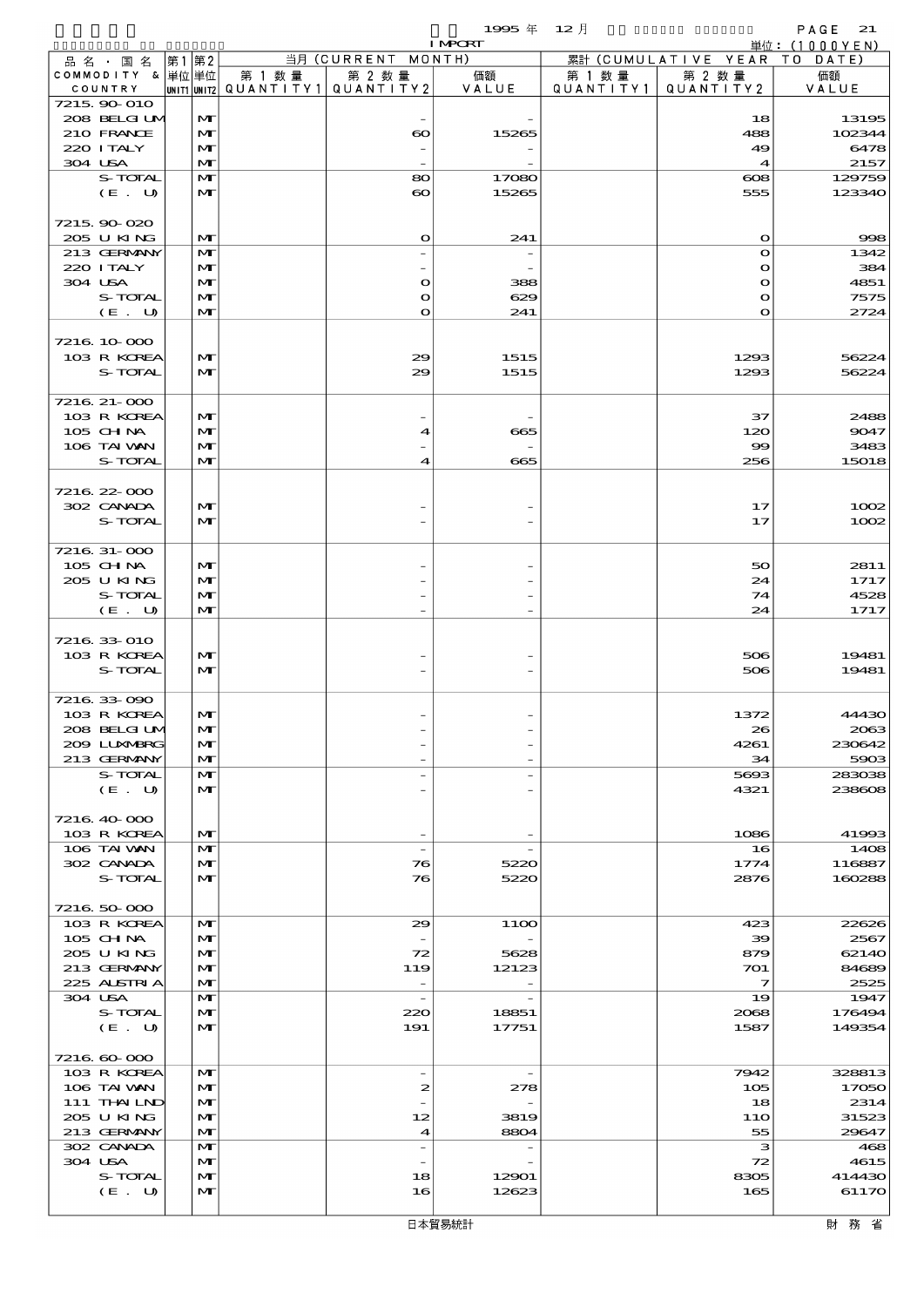$1995 \nsubseteq 12 \nexists$ 

|                            |                   |        |                                       | <b>I MPORT</b> |           |                              | 単位: (1000YEN)    |
|----------------------------|-------------------|--------|---------------------------------------|----------------|-----------|------------------------------|------------------|
| 品名・国名                      | 第1 第2             |        | 当月 (CURRENT MONTH)                    |                |           | 累計 (CUMULATIVE YEAR TO DATE) |                  |
| COMMODITY & 単位単位           |                   | 第 1 数量 | 第 2 数量                                | 価額             | 第 1 数 量   | 第 2 数量                       | 価額               |
| COUNTRY<br>7216.90-000     |                   |        | UNIT1 UNIT2  QUANT I TY1  QUANT I TY2 | VALUE          | QUANTITY1 | QUANTITY 2                   | VALUE            |
| 103 R KOREA                | M                 |        |                                       |                |           | 112                          | 9449             |
| 205 U KING                 | $\mathbf{M}$      |        |                                       |                |           | 34                           | 3380             |
| 304 USA                    | M                 |        | $\mathbf o$                           | 550            |           | $\mathbf{o}$                 | 1590             |
| S-TOTAL                    | M                 |        | $\mathbf{o}$                          | 550            |           | 146                          | 14419            |
| (E. U)                     | M                 |        |                                       |                |           | 34                           | 3380             |
|                            |                   |        |                                       |                |           |                              |                  |
| 7217. 11-000               |                   |        |                                       |                |           |                              |                  |
| 103 R KOREA                | M                 |        | 72                                    | 4945           |           | 2081                         | 117992           |
| 105 CHNA                   | M                 |        | 36                                    | 1859           |           | 186                          | 9284             |
| 106 TAI VAN<br>112 SNGAPOR | M<br>$\mathbf{M}$ |        | 134                                   | 9894           |           | 1528<br>8                    | 108328<br>1807   |
| 118 I NDSI A               | M                 |        |                                       |                |           | 3402                         | 128478           |
| 208 BELGI UM               | $\mathbf{M}$      |        |                                       |                |           | 10                           | 572              |
| 210 FRANCE                 | M                 |        |                                       |                |           | 1                            | 1720             |
| 213 GERMANY                | M                 |        |                                       |                |           | 10                           | 5134             |
| 220 I TALY                 | M                 |        |                                       |                |           | 1                            | 1073             |
| 304 USA                    | $\mathbf{M}$      |        |                                       |                |           | 4                            | 1229             |
| 410 BRAZIL                 | M                 |        |                                       |                |           | з                            | 486              |
| 601 ALSTRAL                | M                 |        |                                       |                |           | 18                           | 1311             |
| S-TOTAL<br>(E. U)          | M<br>M            |        | 242                                   | 16698          |           | 7252<br>22                   | 377414<br>8499   |
|                            |                   |        |                                       |                |           |                              |                  |
| 7217.12-010                |                   |        |                                       |                |           |                              |                  |
| 103 R KOREA                | M                 |        | 378                                   | 36223          |           | 6019                         | 555379           |
| 105 CHNA                   | $\mathbf{M}$      |        |                                       |                |           | 1102                         | 113433           |
| 106 TAI VAN                | M                 |        | 62                                    | 4994           |           | $\infty$                     | 57200            |
| 205 U KING                 | $\mathbf{M}$      |        | 28                                    | 3454           |           | 501                          | 54843            |
| 208 BELGI UM               | $\mathbf{M}$      |        |                                       |                |           | 18                           | 4251             |
| 210 FRANCE                 | $\mathbf{M}$      |        | 26                                    | 5126           |           | 243                          | 47276            |
| 238 UKRAINE                | M                 |        |                                       |                |           | 10                           | 985              |
| S-TOTAL                    | M                 |        | 494                                   | 49797          |           | 8500                         | 833367           |
| (E. U)                     | $\mathbf{M}$      |        | 54                                    | 8580           |           | 762                          | 106370           |
| 7217.12-090                |                   |        |                                       |                |           |                              |                  |
| 103 R KOREA                | M                 |        | 1013                                  | 72053          |           | 12887                        | 908463           |
| 105 CHNA                   | M                 |        |                                       |                |           | 57                           | 5163             |
| 106 TAI VAN                | M                 |        | 727                                   | 47942          |           | 6858                         | 412042           |
| 137 SU ARAB                | $\mathbf{M}$      |        |                                       |                |           | 18                           | 905              |
| 205 U KING                 | M                 |        |                                       |                |           | 352                          | 29826            |
| 208 BELGI UM               | M                 |        |                                       |                |           | 143                          | 9255             |
| 210 FRANCE                 | M                 |        |                                       |                |           | 13                           | 1380             |
| 304 USA                    | мŀ                |        |                                       | 3784           |           | $\infty$                     | 3512             |
| 551 S AFRCA<br>601 ALSTRAL | M<br>M            |        | 37<br>892                             | 56922          |           | 1982<br>11314                | 177115<br>652505 |
| S-TOTAL                    | M                 |        | 2669                                  | 180701         |           | 33684                        | 2200166          |
| (E. U)                     | $\mathbf{M}$      |        |                                       |                |           | 508                          | 40461            |
|                            |                   |        |                                       |                |           |                              |                  |
| 7217.13-010                |                   |        |                                       |                |           |                              |                  |
| 304 USA                    | $\mathbf{M}$      |        | $\bullet$                             | 665            |           | $\Omega$                     | 1336             |
| S-TOTAL                    | $\mathbf{M}$      |        | $\Omega$                              | 665            |           | $\Omega$                     | 1336             |
|                            |                   |        |                                       |                |           |                              |                  |
| 7217.13-020                |                   |        |                                       |                |           |                              |                  |
| 103 R KOREA                | M                 |        | 7                                     | 1305           |           | 26                           | 4607             |
| 105 CHNA<br>106 TAI VAN    | $\mathbf{M}$<br>M |        | 17                                    | 2543           |           | 34<br>55                     | 3015<br>7859     |
| 111 THAILND                | M                 |        | 287                                   | 33969          |           | 3002                         | 398677           |
| S-TOTAL                    | $\mathbf{M}$      |        | 311                                   | 37817          |           | 3117                         | 414158           |
|                            |                   |        |                                       |                |           |                              |                  |
| 7217.13-090                |                   |        |                                       |                |           |                              |                  |
| 103 R KOREA                | M                 |        | 21                                    | 12463          |           | $ \cos$                      | 267228           |
| 105 CH NA                  | $\mathbf{M}$      |        |                                       |                |           | 1 <sub>O</sub>               | 954              |
| 106 TAI VAN                | $\mathbf{M}$      |        | 38                                    | 25040          |           | 530                          | 349667           |
| 112 SNGAPOR                | $\mathbf{M}$      |        | $\boldsymbol{\mathcal{A}}$            | 779            |           | 32                           | $\cos$           |
| 210 FRANCE<br>213 GERMANY  | $\mathbf{M}$<br>M |        | $\overline{\phantom{a}}$              |                |           | $\boldsymbol{z}$<br>1        | 2971<br>2013     |
| 304 USA                    | M                 |        | 1 <sub>O</sub>                        | 5035           |           | 56                           | 23652            |
| S-TOTAL                    | M                 |        | 73                                    | 43317          |           | 1234                         | 652578           |
| (E. U)                     | $\mathbf{M}$      |        |                                       |                |           | з                            | 4984             |
|                            |                   |        |                                       |                |           |                              |                  |
| 7217.19000                 |                   |        |                                       |                |           |                              |                  |
| 103 R KOREA                | M                 |        |                                       |                |           | 1                            | 2227             |
| 105 CHNA                   | $\mathbf{M}$      |        |                                       |                |           | 4                            | 1163             |
| 106 TAI VAN                | $\mathbf{M}$      |        |                                       |                |           | 87                           | 22957            |
| 113 MALYSIA                | $\mathbf{M}$      |        |                                       |                |           | 21                           | 1670             |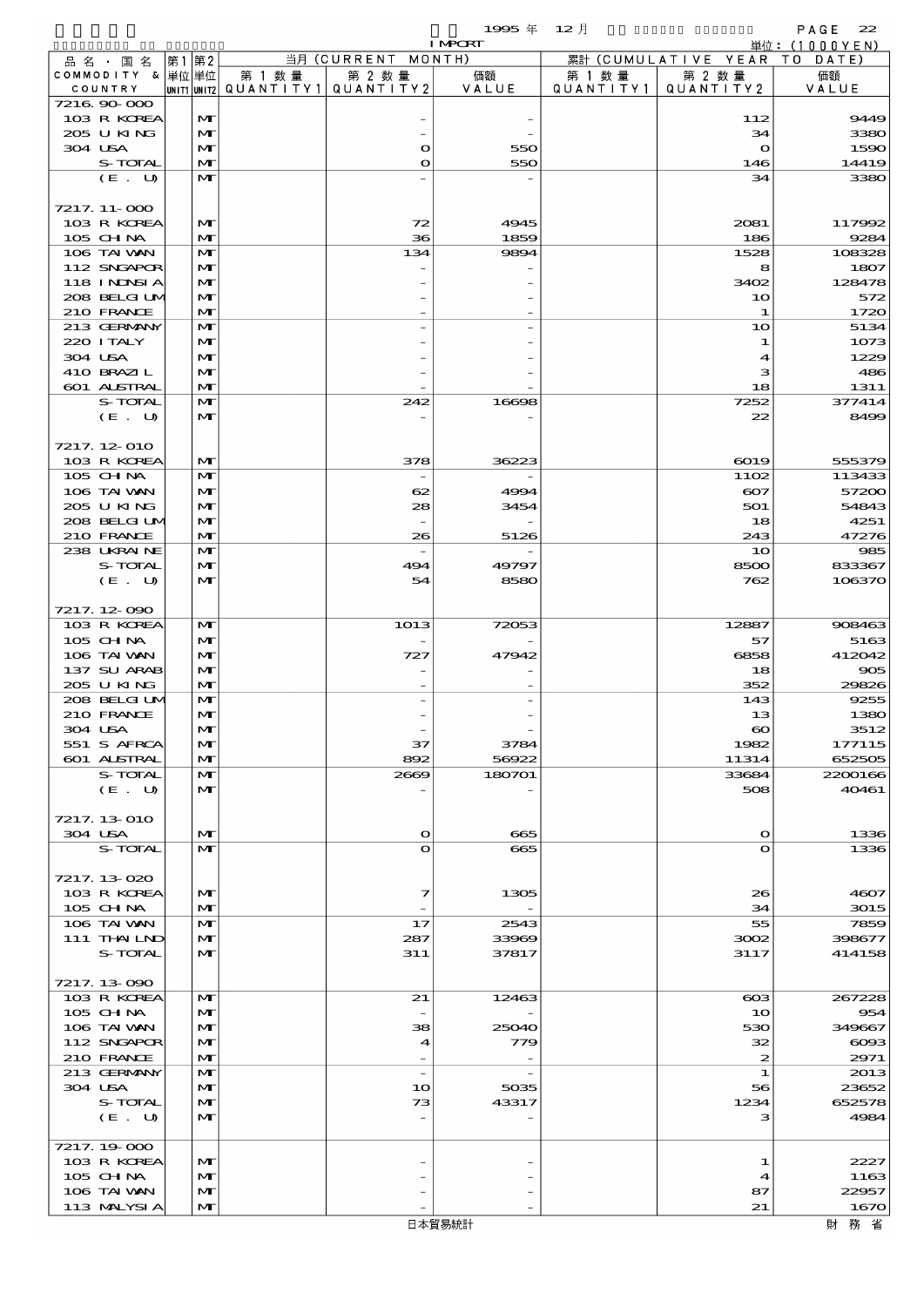|                               |      |                              |                                       |                          | 1995 $#$       | $12$ 月    |                               | PAGE<br>23                  |
|-------------------------------|------|------------------------------|---------------------------------------|--------------------------|----------------|-----------|-------------------------------|-----------------------------|
|                               | 第1第2 |                              |                                       | 当月 (CURRENT MONTH)       | <b>I MPCRT</b> |           | 累計 (CUMULATIVE YEAR           | 単位:(1000YEN)<br>T O<br>DATE |
| 品 名 ・ 国 名<br>COMMODITY & 単位単位 |      |                              | 第 1 数 量                               | 第 2 数量                   | 価額             | 第 1 数 量   | 第 2 数量                        | 価額                          |
| COUNTRY                       |      |                              | unit1 unit2  QUANT   TY1  QUANT   TY2 |                          | VALUE          | QUANTITY1 | QUANTITY2                     | VALUE                       |
| 7217.19.000                   |      |                              |                                       |                          |                |           |                               |                             |
| 205 U KING<br>208 BELGI UM    |      | $\mathbf{M}$<br>$\mathbf{M}$ |                                       | 2<br>O                   | 2141<br>204    |           | 67<br>$\overline{\mathbf{z}}$ | 50640<br>2131               |
| 213 GERMANY                   |      | $\mathbf{M}$                 |                                       |                          |                |           | $\mathbf o$                   | 1012                        |
| 220 I TALY                    |      | $\mathbf{M}$                 |                                       |                          |                |           | 5                             | 950                         |
| 304 USA                       |      | $\mathbf{M}$                 |                                       | $\overline{\phantom{a}}$ |                |           | $\mathbf{o}$                  | 418                         |
| S-TOTAL                       |      | M                            |                                       | 2<br>$\mathbf{z}$        | 2345           |           | 192                           | 83168<br>54733              |
| (E. U)                        |      | M                            |                                       |                          | 2345           |           | 79                            |                             |
| 7217. 21-000                  |      |                              |                                       |                          |                |           |                               |                             |
| 103 R KOREA                   |      | M                            |                                       | $\overline{\phantom{a}}$ |                |           | 130                           | 11021                       |
| 105 CHNA                      |      | $\mathbf{M}$                 |                                       |                          |                |           | 23                            | 1045                        |
| 106 TAI VAN<br>220 I TALY     |      | $\mathbf{M}$<br>$\mathbf{M}$ |                                       | 18<br>29                 | 1208           |           | 431<br>29                     | 26011<br>2303               |
| 304 USA                       |      | $\mathbf{M}$                 |                                       |                          | 2303           |           | $\boldsymbol{z}$              | 206                         |
| S-TOTAL                       |      | $\mathbf{M}$                 |                                       | 47                       | 3511           |           | 615                           | 40586                       |
| (E. U)                        |      | $\mathbf{M}$                 |                                       | 29                       | 2303           |           | 29                            | 2303                        |
|                               |      |                              |                                       |                          |                |           |                               |                             |
| 7217.22-000<br>103 R KOREA    |      | M                            |                                       |                          |                |           | 232                           | 17352                       |
| 113 MALYSIA                   |      | $\mathbf{M}$                 |                                       | $\overline{\phantom{a}}$ |                |           | 1                             | 1650                        |
| 205 U KING                    |      | M                            |                                       | 504                      | 43382          |           | 4334                          | 364602                      |
| 208 BELGI UM                  |      | $\mathbf{M}$                 |                                       | $\overline{\phantom{a}}$ |                |           | 249                           | 22611                       |
| 210 FRANCE                    |      | $\mathbf{M}$                 |                                       | 38                       | 5861           |           | 46                            | 6613                        |
| 213 GERMANY<br>304 USA        |      | $\mathbf{M}$<br>$\mathbf{M}$ |                                       | 1                        | 615            |           | з<br>22                       | 2383<br>4555                |
| 551 S AFRCA                   |      | $\mathbf{M}$                 |                                       |                          |                |           | $\infty$                      | 1022                        |
| 606 NEWELD                    |      | $\mathbf{M}$                 |                                       |                          |                |           | 5                             | 637                         |
| S-TOTAL                       |      | $\mathbf{M}$                 |                                       | 543                      | 49858          |           | 4912                          | 421425                      |
| (E. U)                        |      | $\mathbf{M}$                 |                                       | 543                      | 49858          |           | 4632                          | 396209                      |
| 7217.23-000                   |      |                              |                                       |                          |                |           |                               |                             |
| 103 R KOREA                   |      | $\mathbf{M}$                 |                                       |                          |                |           | 5                             | 2595                        |
| 205 U KING                    |      | $\mathbf{M}$                 |                                       |                          |                |           | 10                            | 2240                        |
| 304 USA                       |      | $\mathbf{M}$                 |                                       |                          |                |           | $\mathbf{o}$                  | 275                         |
| S-TOTAL                       |      | $\mathbf{M}$                 |                                       |                          |                |           | 15                            | 51 <sub>10</sub>            |
| (E. U)                        |      | $\mathbf{M}$                 |                                       |                          |                |           | 10                            | 2240                        |
| 7217.29-000                   |      |                              |                                       |                          |                |           |                               |                             |
| 106 TAI VAN                   |      | $\mathbf{M}$                 |                                       |                          |                |           | 14                            | 3248                        |
| 304 USA                       |      | $\mathbf{M}$                 |                                       |                          |                |           | 8                             | 2445                        |
| S-TOTAL                       |      | $\mathbf{M}$                 |                                       |                          |                |           | 22                            | 5693                        |
| 7217. 31-000                  |      |                              |                                       |                          |                |           |                               |                             |
| 103 R KOREA                   |      | M                            |                                       | $\boldsymbol{\infty}$    | 56062          |           | 9504                          | 792625                      |
| 105 CH NA                     |      | M                            |                                       | $\overline{\phantom{a}}$ |                |           | 16                            | 936                         |
| 106 TAI WAN                   |      | M                            |                                       | 100                      | $\cos$         |           | 1504                          | 96611                       |
| 111 THAILND<br>118 INNSI A    |      | $\mathbf{M}$                 |                                       |                          |                |           | 6                             | 1519                        |
| 203 SWIDEN                    |      | M<br>M                       |                                       | 17<br>$\equiv$           | 1709           |           | 51<br>$\mathbf{o}$            | 4593<br>668                 |
| 205 U KING                    |      | M                            |                                       | 162                      | 20779          |           | 2072                          | 247980                      |
| 208 BELGI UM                  |      | M                            |                                       | 6                        | 1220           |           | 11                            | 2717                        |
| 213 GERMANY                   |      | $\mathbf{M}$                 |                                       | $\mathbf o$              | 1132           |           | 28                            | 24361                       |
| 304 USA<br>S-TOTAL            |      | M<br>M                       |                                       | 979                      | 87810          |           | 57<br>13249                   | 6533<br>1178543             |
| (E. U)                        |      | M                            |                                       | 168                      | 23131          |           | 2111                          | 275726                      |
|                               |      |                              |                                       |                          |                |           |                               |                             |
| 7217.32-000                   |      |                              |                                       |                          |                |           |                               |                             |
| 103 R KOREA                   |      | $\mathbf{M}$                 |                                       | 35                       | 2936           |           | 730                           | 67642                       |
| 106 TAI VAN<br>205 U KING     |      | M<br>M                       |                                       | $\equiv$<br>1013         | 85154          |           | 19<br>7095                    | 1152<br>557781              |
| 210 FRANCE                    |      | M                            |                                       | 17                       | 1741           |           | 17                            | 1741                        |
| 213 GERMANY                   |      | $\mathbf{M}$                 |                                       |                          |                |           | 1                             | 672                         |
| S-TOTAL                       |      | M                            |                                       | 1065                     | 89831          |           | 7862                          | 628988                      |
| (E. U)                        |      | $\mathbf{M}$                 |                                       | 1030                     | 86895          |           | 7113                          | 560194                      |
| 7217.33.000                   |      |                              |                                       |                          |                |           |                               |                             |
| 103 R KOREA                   |      | M                            |                                       | 617                      | 65064          |           | 7582                          | 774788                      |
| 106 TAI VAN                   |      | M                            |                                       |                          |                |           | 2                             | 1487                        |
| <b>118 INNSIA</b>             |      | M                            |                                       | $\mathbf{o}$             | 1240           |           | $\mathbf{o}$                  | 2774                        |
| 205 U KING                    |      | M                            |                                       | 22                       | 4230           |           | 338                           | 52888                       |
| 213 GERMANY<br>220 I TALY     |      | M<br>M                       |                                       |                          |                |           | 1<br>184                      | 1220<br>29251               |
| 304 USA                       |      | M                            |                                       |                          |                |           | 4                             | 3195                        |
| S-TOTAL                       |      | M                            |                                       | 639                      | 70534          |           | 8111                          | 865603                      |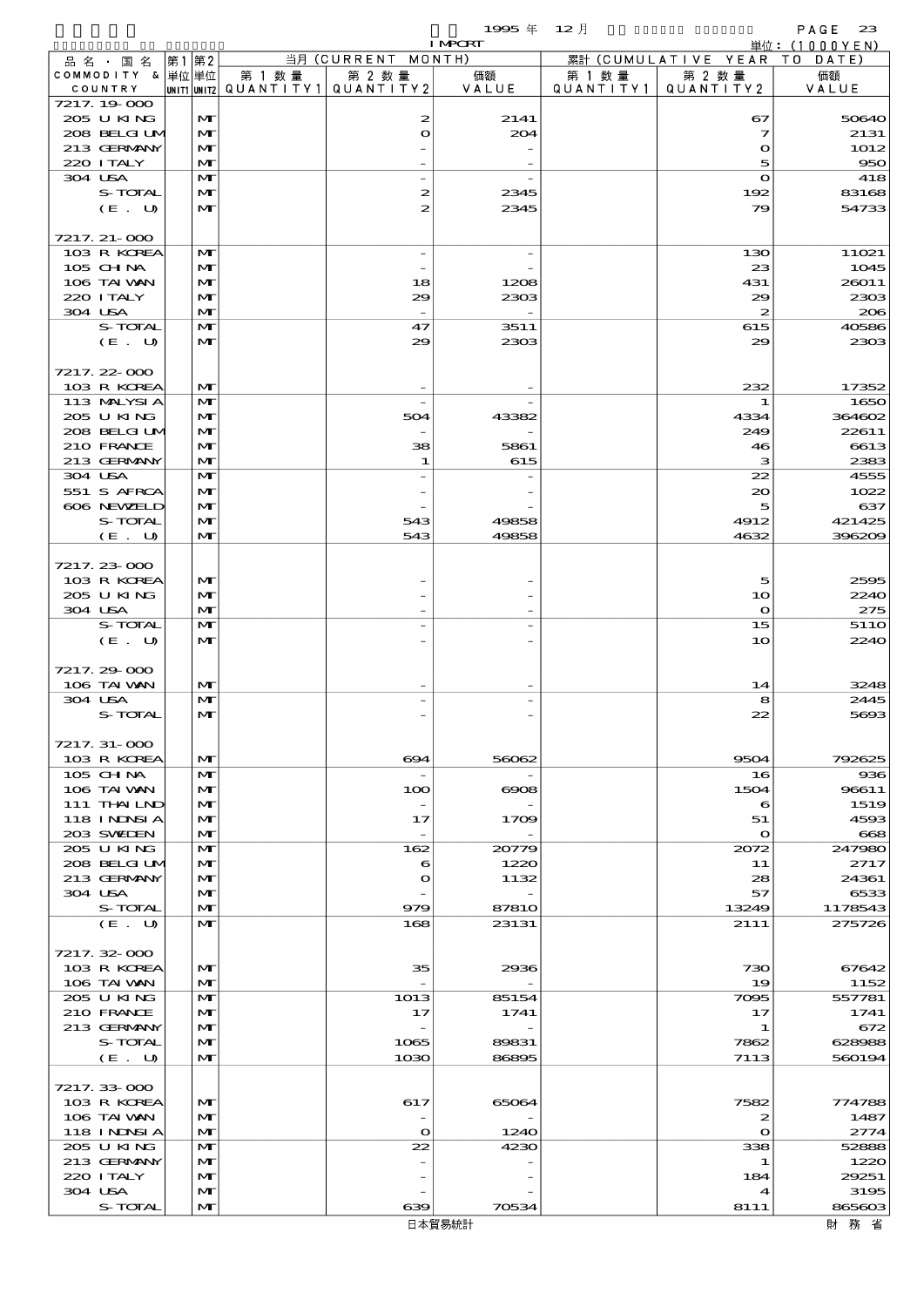$1995 \nleftrightarrow 12 \nparallel$  PAGE 24

|                    |    |                   |        |                                       | <b>I MPORT</b>                              |         |                              | .<br>単位: (1000YEN) |
|--------------------|----|-------------------|--------|---------------------------------------|---------------------------------------------|---------|------------------------------|--------------------|
| 品名 · 国名            | 第1 | 第2                |        | 当月 (CURRENT MONTH)                    |                                             |         | 累計 (CUMULATIVE YEAR TO DATE) |                    |
| COMMODITY & 単位単位   |    |                   | 第 1 数量 | 第 2 数量                                | 価額                                          | 第 1 数 量 | 第 2 数量                       | 価額                 |
| COUNTRY            |    |                   |        | UNIT1 UNIT2  QUANT   TY1  QUANT   TY2 | VALUE                                       |         | QUANTITY1   QUANTITY2        | VALUE              |
| 7217.33-000        |    |                   |        |                                       |                                             |         |                              |                    |
| (E. U)             |    | $\mathbf{M}$      |        | 22                                    | 4230                                        |         | 523                          | 83359              |
|                    |    |                   |        |                                       |                                             |         |                              |                    |
| 7217.39-000        |    |                   |        |                                       |                                             |         |                              |                    |
| 103 R KOREA        |    | M                 |        |                                       |                                             |         | 5                            | 330                |
| 106 TAI VAN        |    | M                 |        |                                       |                                             |         | 1                            | 771                |
| 108 HG KONG        |    | M                 |        |                                       |                                             |         | з                            | 2241               |
| 118 I NDSI A       |    | M                 |        |                                       |                                             |         | $\mathbf{o}$                 | 2341               |
| 203 SWIEN          |    | $\mathbf{M}$      |        | 13                                    | 1883                                        |         | 82                           | 10828              |
| 205 U KING         |    | M                 |        |                                       |                                             |         | $\boldsymbol{z}$             | 1515               |
| 208 BELGI UM       |    | $\mathbf{M}$      |        | $\overline{\phantom{a}}$              |                                             |         | 2                            | 2088               |
| 2009 LUNABRG       |    | M                 |        | $\boldsymbol{z}$                      | 1862                                        |         | 7                            | 5225               |
| 213 GERMANY        |    | $\mathbf{M}$      |        |                                       |                                             |         | 18                           | 5811               |
| 304 USA<br>S-TOTAL |    | M<br>$\mathbf{M}$ |        | 15                                    | 5485                                        |         | 55<br>175                    | 20119              |
| (E. U)             |    | $\mathbf{M}$      |        | 30<br>15                              | 9230<br>3745                                |         | 111                          | 51269<br>25467     |
|                    |    |                   |        |                                       |                                             |         |                              |                    |
| 7218 10 000        |    |                   |        |                                       |                                             |         |                              |                    |
| 105 CHNA           |    | M                 |        |                                       |                                             |         | 8                            | 1080               |
| 106 TAI VAN        |    | M                 |        |                                       |                                             |         | 2043                         | 288597             |
| 205 U KING         |    | $\mathbf{M}$      |        | $\bullet$                             | 365                                         |         | 13                           | 1361O              |
| 304 USA            |    | M                 |        | з                                     | 763                                         |         | 53                           | 43914              |
| S-TOTAL            |    | $\mathbf{M}$      |        | з                                     | 1128                                        |         | 2117                         | 347201             |
| (E. U)             |    | $\mathbf{M}$      |        | O                                     | 365                                         |         | 13                           | 1361O              |
|                    |    |                   |        |                                       |                                             |         |                              |                    |
| 7218 90 000        |    |                   |        |                                       |                                             |         |                              |                    |
| 106 TAI VAN        |    | $\mathbf{M}$      |        | 3962                                  | $\alpha$ $\alpha$ $\alpha$ $\alpha$ $\beta$ |         | 36394                        | 4681479            |
| $111$ THAILND      |    | M                 |        |                                       |                                             |         | 33                           | 1713               |
| $123$ INIA         |    | $\mathbf{M}$      |        |                                       |                                             |         | 208                          | 38664              |
| 203 SWIEN          |    | M                 |        |                                       |                                             |         | 27                           | 5744               |
| 208 BELGI UM       |    | $\mathbf{M}$      |        | $\mathbf{o}$                          | 548                                         |         | $\bullet$                    | 548                |
| 218 SPAIN          |    | $\mathbf{M}$      |        |                                       |                                             |         | 17                           | 3564               |
| 222 FINAND         |    | M                 |        |                                       |                                             |         | з                            | 878                |
| 304 USA            |    | M                 |        | 479                                   | 110946                                      |         | 479                          | 113027             |
| S-TOTAL            |    | $\mathbf{M}$      |        | 4441                                  | 711588                                      |         | 37161                        | 4845617            |
| (E. U)             |    | $\mathbf{M}$      |        | $\mathbf{o}$                          | 548                                         |         | 47                           | 10734              |
|                    |    |                   |        |                                       |                                             |         |                              |                    |
| 7219.11-000        |    |                   |        |                                       |                                             |         |                              |                    |
| 304 USA            |    | M                 |        |                                       |                                             |         | 2                            | 10325              |
| S-TOTAL            |    | $\mathbf{M}$      |        |                                       |                                             |         | 2                            | 10325              |
|                    |    |                   |        |                                       |                                             |         |                              |                    |
| 7219, 12, 000      |    |                   |        |                                       |                                             |         |                              |                    |
| 103 R KOREA        |    | M                 |        | 41                                    | 7915                                        |         | 489                          | 90340              |
| 213 GERMANY        |    | M                 |        |                                       |                                             |         | $\mathbf o$                  | ഓ                  |
| 222 FINAND         |    | M                 |        | 57                                    | 11045                                       |         | 296                          | 59238              |
| 304 USA            |    | M                 |        | $\overline{\phantom{a}}$              |                                             |         | $\mathbf o$                  | 305                |
| S-TOTAL            |    | M                 |        | $\infty$                              | 18960                                       |         | 785                          | 150513             |
| (E. U)             |    | M                 |        | 57                                    | 11045                                       |         | 296                          | 59868              |
|                    |    |                   |        |                                       |                                             |         |                              |                    |
| 7219.13-000        |    |                   |        |                                       |                                             |         |                              |                    |
| 103 R KOREA        |    | M                 |        | 52                                    | 9972                                        |         | 7512                         | 1186795            |
| 222 FINAND         |    | $\mathbf{M}$      |        | $\boldsymbol{\infty}$                 | 14627                                       |         | 857                          | 191253             |
| S-TOTAL            |    | M                 |        | 121                                   | 24599                                       |         | 8369                         | 1378048            |
| (E. U)             |    | M                 |        | $\boldsymbol{\infty}$                 | 14627                                       |         | 857                          | 191253             |
|                    |    |                   |        |                                       |                                             |         |                              |                    |
| 7219 14 000        |    |                   |        |                                       |                                             |         |                              |                    |
| 103 R KOREA        |    | M                 |        |                                       |                                             |         | 90                           | 21425              |
| 203 SWIDEN         |    | M                 |        |                                       |                                             |         | $\mathbf o$                  | 6953               |
| 213 GERMANY        |    | M                 |        |                                       |                                             |         | 1                            | 8165               |
| 304 USA            |    | M                 |        |                                       |                                             |         | 9                            | 2414               |
| S-TOTAL            |    | $\mathbf{M}$      |        |                                       |                                             |         | 100                          | 38957              |
| (E. U)             |    | $\mathbf{M}$      |        |                                       |                                             |         | 1                            | 15118              |
|                    |    |                   |        |                                       |                                             |         |                              |                    |
| 7219 21-000        |    |                   |        |                                       |                                             |         |                              |                    |
| 103 R KOREA        |    | M                 |        |                                       |                                             |         | 109                          | 26015              |
| 203 SWIDEN         |    | $\mathbf{M}$      |        |                                       |                                             |         | 5                            | 5872               |
| 210 FRANCE         |    | M                 |        |                                       |                                             |         | <b>1O1</b>                   | 27361              |
| 213 GERMANY        |    | M                 |        |                                       |                                             |         | 4                            | 2430               |
| 304 USA            |    | $\mathbf{M}$      |        | 1                                     | 1988                                        |         | 18                           | 26321              |
| S-TOTAL            |    | M                 |        | 1                                     | 1988                                        |         | 237                          | 87999              |
| (E. U)             |    | M                 |        |                                       |                                             |         | 11O                          | 35663              |
|                    |    |                   |        |                                       |                                             |         |                              |                    |
| 7219 22 000        |    |                   |        |                                       |                                             |         |                              |                    |
| 103 R KOREA        |    | $\mathbf{M}$      |        |                                       |                                             |         | 18                           | 3932               |
| 203 SWIEN          |    | M                 |        |                                       |                                             |         | 24                           | 7500               |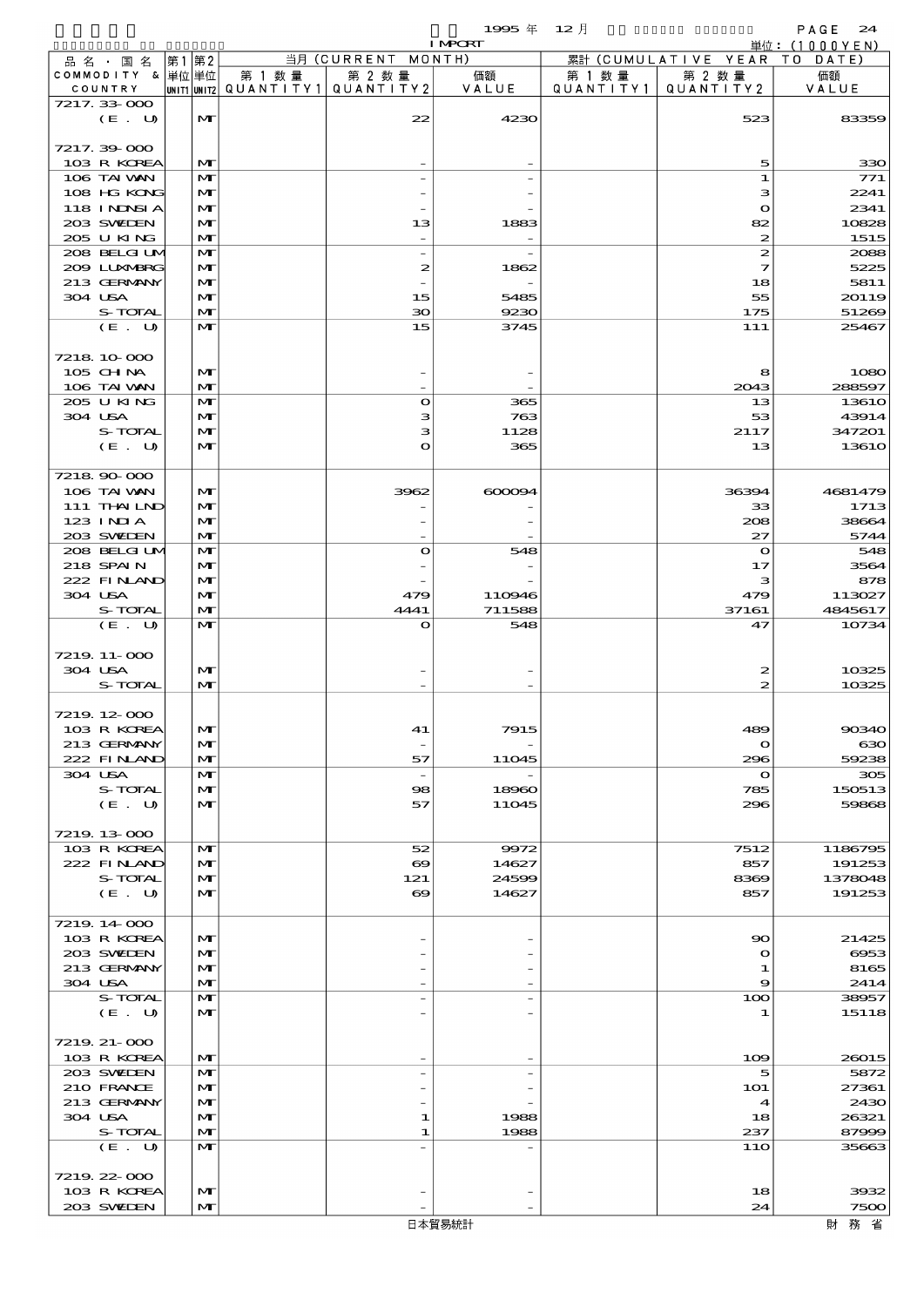|                             |                   |        |                                                  | <b>I MPORT</b> |                              |                                      | 単位: $(1000YEN)$ |
|-----------------------------|-------------------|--------|--------------------------------------------------|----------------|------------------------------|--------------------------------------|-----------------|
| 品名・国名                       | 第1 第2             |        | 当月 (CURRENT MONTH)                               |                |                              | 累計 (CUMULATIVE YEAR TO DATE)         |                 |
| COMMODITY & 単位単位<br>COUNTRY |                   | 第 1 数量 | 第 2 数量<br> UNIT1 UNIT2  QUANT   TY1  QUANT   TY2 | 価額<br>VALUE    | 第 1 数 量<br>Q U A N T I T Y 1 | 第 2 数量<br>QUANTITY 2                 | 価額<br>VALUE     |
| 7219 22 000                 |                   |        |                                                  |                |                              |                                      |                 |
| 205 U KING                  | M                 |        |                                                  |                |                              | $\mathbf{\Omega}$                    | 1425            |
| 210 FRANCE                  | $\mathbf{M}$      |        |                                                  |                |                              | 75                                   | 22542           |
| 222 FINAND                  | M                 |        |                                                  |                |                              | 49                                   | 11183           |
| 304 USA                     | M                 |        |                                                  |                |                              | $\mathcal I$                         | 13023           |
| S-TOTAL<br>(E. U)           | M<br>M            |        |                                                  |                |                              | 173<br>148                           | 59605<br>42650  |
|                             |                   |        |                                                  |                |                              |                                      |                 |
| 7219 23 000                 |                   |        |                                                  |                |                              |                                      |                 |
| 210 FRANCE                  | M                 |        |                                                  |                |                              | 24                                   | 4847            |
| 222 FINAND                  | M                 |        | $\overline{\phantom{a}}$                         |                |                              | 53                                   | 1141O           |
| 304 USA<br>S-TOTAL          | M                 |        | $\mathbf o$<br>$\mathbf{o}$                      | 916            |                              | $\mathbf{o}$                         | 2613            |
| (E. U)                      | M<br>$\mathbf{M}$ |        |                                                  | 916            |                              | $\tau\tau$<br>77                     | 18870<br>16257  |
|                             |                   |        |                                                  |                |                              |                                      |                 |
| 7219 24 000                 |                   |        |                                                  |                |                              |                                      |                 |
| 105 CHNA                    | MГ                |        |                                                  |                |                              | 5                                    | 2200            |
| 157 GEORGIA                 | M                 |        | 1                                                | 4516           |                              | 1                                    | 4516            |
| 203 SWIEN                   | M                 |        | 2                                                | 18927          |                              | 2                                    | 21340           |
| 213 GERMANY<br>225 ALSTRIA  | M<br>M            |        | $\bullet$                                        | 256            |                              | $\mathbf o$<br>8                     | 256<br>25499    |
| 304 USA                     | M                 |        | $\bullet$                                        | 3012           |                              | 2                                    | 23514           |
| S-TOTAL                     | M                 |        | з                                                | 26711          |                              | 18                                   | 77325           |
| (E. U)                      | $\mathbf{M}$      |        | 2                                                | 19183          |                              | 10                                   | 47095           |
|                             |                   |        |                                                  |                |                              |                                      |                 |
| 7219 31-000                 |                   |        |                                                  |                |                              |                                      |                 |
| 106 TAI VAN                 | M                 |        |                                                  |                |                              | з                                    | 2215            |
| 112 SNGAPOR                 | M                 |        |                                                  |                |                              | 34                                   | 9360            |
| 203 SWIEN                   | M                 |        | 13                                               | 7203           |                              | $\overline{\textbf{5}}$              | 50883           |
| 205 U KING<br>222 FINAND    | M<br>M            |        | $\overline{a}$                                   |                |                              | 1<br>190                             | 3419<br>41471   |
| 225 ALSTRIA                 | M                 |        |                                                  |                |                              | $\mathbf o$                          | 1108            |
| 304 USA                     | M                 |        | $\bullet$                                        | 522            |                              | 2                                    | 8742            |
| S-TOTAL                     | M                 |        | 13                                               | 7725           |                              | 325                                  | 117198          |
| (E. U)                      | M                 |        | 13                                               | 7203           |                              | 286                                  | 96881           |
|                             |                   |        |                                                  |                |                              |                                      |                 |
| 7219 32 000                 |                   |        |                                                  |                |                              |                                      |                 |
| 103 R KOREA                 | M                 |        | 12                                               | 2747           |                              | 323                                  | 69989           |
| 203 SWIEN<br>208 BELGI UM   | M<br>M            |        | 7<br>$\mathbf{o}$                                | 1998<br>533    |                              | $\boldsymbol{\infty}$<br>$\mathbf o$ | 19476<br>533    |
| 222 FINAND                  | M                 |        | 62                                               | 14705          |                              | 1244                                 | 289377          |
| 304 USA                     | M                 |        | 1                                                | 2718           |                              | 4                                    | 13532           |
| S-TOTAL                     | мı                |        | 82                                               | 22701          |                              | 1631                                 | 392907          |
| (E. U)                      | M                 |        | $\boldsymbol{\infty}$                            | 17236          |                              | 1304                                 | 309336          |
|                             |                   |        |                                                  |                |                              |                                      |                 |
| 7219 33 000                 |                   |        |                                                  |                |                              |                                      | 897015          |
| 103 R KOREA<br>$105$ CHNA   | M<br>M            |        | 234                                              | 53796          |                              | 3907<br>83                           | 24239           |
| 106 TAI VAN                 | M                 |        |                                                  |                |                              | 21                                   | 7453            |
| 203 SWIEN                   | M                 |        | 29                                               | 10339          |                              | 134                                  | 89050           |
| 205 U KING                  | M                 |        |                                                  |                |                              | $\mathbf o$                          | 280             |
| 207 NETHLIS                 | M                 |        |                                                  |                |                              | 21                                   | 5242            |
| 210 FRANCE                  | M                 |        |                                                  |                |                              | $\bullet$                            | 308             |
| 213 GERMANY                 | M                 |        | 1                                                | 1273           |                              | $\boldsymbol{\infty}$                | 29811           |
| 218 SPAIN<br>222 FINLAND    | M<br>M            |        | 102                                              | 22801          |                              | 20<br>2785                           | 3354<br>651377  |
| 225 ALSTRIA                 | M                 |        |                                                  |                |                              | 8                                    | 22571           |
| 304 USA                     | M                 |        | 8                                                | 5015           |                              | 17                                   | 42355           |
| 601 ALSTRAL                 | M                 |        |                                                  |                |                              | $\mathbf o$                          | 1833            |
| S-TOTAL                     | M                 |        | 374                                              | 93224          |                              | 7065                                 | 1774863         |
| (E. U)                      | M                 |        | 132                                              | 34413          |                              | 3037                                 | 801968          |
|                             |                   |        |                                                  |                |                              |                                      |                 |
| 7219 34 000                 |                   |        |                                                  |                |                              |                                      |                 |
| 103 R KOREA<br>105 CH NA    | M<br>M            |        | 274                                              | 73049          |                              | 5727<br>18                           | 1451604<br>5453 |
| 106 TAI VAN                 | M                 |        | $\overline{a}$                                   |                |                              | 36                                   | 10100           |
| 112 SNGAPOR                 | M                 |        | 1                                                | 617            |                              | $\infty$                             | 5452            |
| 113 MALYSIA                 | $\mathbf{M}$      |        |                                                  |                |                              | з                                    | <b>1310</b>     |
| 203 SWIDEN                  | M                 |        |                                                  |                |                              | 16                                   | 7706            |
| 205 U KING                  | M                 |        |                                                  |                |                              | $\mathbf{o}$                         | 493             |
| 207 NETHLIDS                | M                 |        | $\overline{a}$                                   |                |                              | 4                                    | 1637            |
| 213 GERMANY                 | M                 |        |                                                  |                |                              | 34                                   | 9776            |
| 222 FINAND<br>225 ALSTRIA   | M<br>M            |        | 17                                               | 4730           |                              | 1032<br>1                            | 254575<br>3596  |
| 304 USA                     | $\mathbf{M}$      |        | $\bullet$                                        | 634            |                              | 6                                    | 23198           |
|                             |                   |        |                                                  |                |                              |                                      |                 |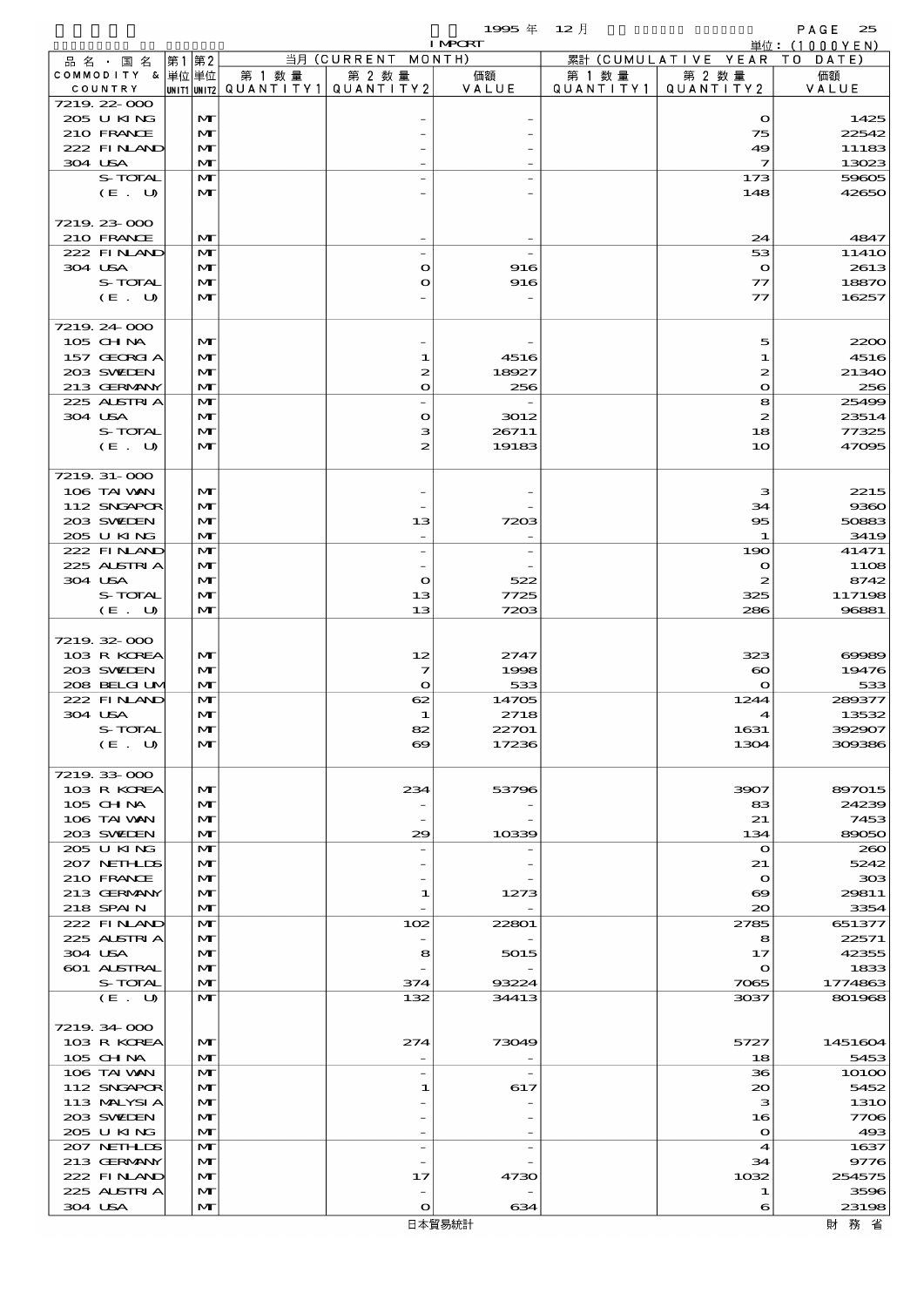$1995 \nleftrightarrow \n\begin{array}{ccc}\n12 & 12 & 0\n\end{array}$ 

|                            |    |                              |                                       |                      | <b>I MPORT</b> |           |                              | .<br>単位: $(1000YEN)$ |
|----------------------------|----|------------------------------|---------------------------------------|----------------------|----------------|-----------|------------------------------|----------------------|
| 品名 · 国名                    | 第1 | 第2                           |                                       | 当月 (CURRENT MONTH)   |                |           | 累計 (CUMULATIVE YEAR TO DATE) |                      |
| COMMODITY & 単位単位           |    |                              | 第 1 数量                                | 第 2 数量               | 価額             | 第 1 数量    | 第 2 数量                       | 価額                   |
| COUNTRY                    |    |                              | UNIT1 UNIT2  QUANT   TY1  QUANT   TY2 |                      | VALUE          | QUANTITY1 | QUANTITY 2                   | VALUE                |
| 7219 34 000<br>S-TOTAL     |    | M                            |                                       | 292                  | 79030          |           | 6897                         | 1774900              |
| (E. U)                     |    | $\mathbf{M}$                 |                                       | 17                   | 4730           |           | 1087                         | 277783               |
|                            |    |                              |                                       |                      |                |           |                              |                      |
| 7219 35 000                |    |                              |                                       |                      |                |           |                              |                      |
| 103 R KOREA                |    | $\mathbf{M}$                 |                                       |                      |                |           | 227                          | 66377                |
| 304 USA                    |    | M                            |                                       | $\Omega$             | 1491           |           | 45                           | 43401                |
| S-TOTAL                    |    | $\mathbf{M}$                 |                                       | $\mathbf{\Omega}$    | 1491           |           | 272                          | 109778               |
|                            |    |                              |                                       |                      |                |           |                              |                      |
| 7219.90.000                |    |                              |                                       |                      |                |           |                              |                      |
| 105 CHNA<br>106 TAI VAN    |    | M<br>M                       |                                       |                      |                |           | 7<br>$\bullet$               | 5184<br>631          |
| 203 SWEDEN                 |    | $\mathbf{M}$                 |                                       | 1                    | 7218           |           | 14                           | 95280                |
| 205 U KING                 |    | M                            |                                       |                      |                |           | $\bullet$                    | 853                  |
| 213 GERMANY                |    | $\mathbf{M}$                 |                                       |                      |                |           | $\mathbf o$                  | 4077                 |
| 220 I TALY                 |    | $\mathbf{M}$                 |                                       | 2                    | 4446           |           | 5                            | 20765                |
| 304 USA                    |    | M                            |                                       | $\bullet$            | 321            |           | 26                           | 18564                |
| S-TOTAL                    |    | $\mathbf{M}$                 |                                       | з                    | 11985          |           | 52                           | 145354               |
| (E. U)                     |    | $\mathbf{M}$                 |                                       | з                    | 11664          |           | 19                           | 120975               |
|                            |    |                              |                                       |                      |                |           |                              |                      |
| 7220 11-000<br>225 ALSTRIA |    | M                            |                                       | 38                   | 68577          |           | 38                           | 68577                |
| 304 USA                    |    | M                            |                                       | $\mathbf o$          | 332            |           | 1                            | 2617                 |
| 313 CANAL Z                |    | M                            |                                       |                      |                |           | O                            | 587                  |
| 601 ALSTRAL                |    | $\mathbf{M}$                 |                                       |                      |                |           | 1                            | 369                  |
| S-TOTAL                    |    | $\mathbf{M}$                 |                                       | 38                   | 68909          |           | 40                           | 72150                |
| (E. U)                     |    | $\mathbf{M}$                 |                                       | 38                   | 68577          |           | 38                           | 68577                |
|                            |    |                              |                                       |                      |                |           |                              |                      |
| 7220 12 000                |    |                              |                                       |                      |                |           |                              |                      |
| 205 U KING                 |    | M                            |                                       |                      |                |           | $\infty$                     | 1716                 |
| 210 FRANCE                 |    | M                            |                                       |                      |                |           | $\boldsymbol{z}$             | 1000                 |
| 213 GERMANY<br>215 SWIZLD  |    | $\mathbf{M}$<br>M            |                                       | $\bullet$            | 1662           |           | 5<br>1                       | 60363                |
| 304 USA                    |    | M                            |                                       | $\bullet$            | 1826           |           | 6                            | 1156<br>38663        |
| S-TOTAL                    |    | $\mathbf{M}$                 |                                       | $\mathbf{o}$         | 3488           |           | 914                          | 102898               |
| (E. U)                     |    | $\mathbf{M}$                 |                                       | $\bullet$            | 1662           |           | 907                          | 63079                |
|                            |    |                              |                                       |                      |                |           |                              |                      |
| 7220.20-000                |    |                              |                                       |                      |                |           |                              |                      |
| 103 R KOREA                |    | M                            |                                       | 1                    | 497            |           | 19                           | 2994                 |
| 106 TAI VAN                |    | M                            |                                       |                      |                |           | 62                           | 17453                |
| 111 THAILND                |    | M                            |                                       |                      |                |           | $\bullet$                    | 628                  |
| 112 SNGAPOR                |    | $\mathbf{M}$<br>$\mathbf{M}$ |                                       | $\bullet$            | 1626           |           | з                            | 9551                 |
| 113 MALYSIA<br>203 SWIDEN  |    | $\mathbf{M}$                 |                                       | 37                   | 1398<br>26161  |           | 1020                         | 2105<br>554246       |
| 205 U KING                 |    | M                            |                                       | з                    | 2691           |           | 5                            | 5355                 |
| 210 FRANCE                 |    | M                            |                                       |                      |                |           | $\mathbf o$                  | 863                  |
| 213 GERMANY                |    | M                            |                                       | $\bullet$            | 344            |           | $\mathbf o$                  | 811                  |
| 222 FINAND                 |    | M                            |                                       |                      |                |           | 77                           | 19387                |
| 225 ALSTRIA                |    | M                            |                                       |                      |                |           | 15                           | 13157                |
| 245 CZECH                  |    | M                            |                                       |                      |                |           | 4                            | 5136                 |
| 304 USA                    |    | M                            |                                       | $\boldsymbol{z}$     | 4662           |           | 75                           | 84162                |
| S-TOTAL                    |    | M                            |                                       | 43                   | 37379          |           | 1287                         | 715848               |
| (E. U)                     |    | M                            |                                       | 40                   | 29196          |           | 1117                         | 593819               |
| 7220.90-000                |    |                              |                                       |                      |                |           |                              |                      |
| 203 SWIEN                  |    | $\mathbf{M}$                 |                                       | 1 <sub>O</sub>       | 20307          |           | 278                          | 385339               |
| 205 U KING                 |    | M                            |                                       |                      |                |           | $\mathbf o$                  | 1012                 |
| 208 BELGI UM               |    | M                            |                                       |                      |                |           | $\mathbf o$                  | 357                  |
| 213 GERMANY                |    | M                            |                                       | $\bullet$            | 338            |           | O                            | 2893                 |
| 302 CANADA                 |    | M                            |                                       |                      |                |           | $\mathbf{o}$                 | 1133                 |
| 304 USA                    |    | M                            |                                       | 19                   | 23316          |           | 368                          | 377544               |
| 305 MEXICO                 |    | M                            |                                       |                      |                |           | $\mathbf o$                  | 390                  |
| S-TOTAL<br>(E. U)          |    | M<br>M                       |                                       | 29<br>1 <sub>O</sub> | 43961<br>20645 |           | 646<br>278                   | 768668<br>389601     |
|                            |    |                              |                                       |                      |                |           |                              |                      |
| 7221.000000                |    |                              |                                       |                      |                |           |                              |                      |
| 103 R KOREA                |    | M                            |                                       | 245                  | 55848          |           | 4433                         | 1003841              |
| 106 TAI VAN                |    | M                            |                                       |                      |                |           | 105                          | 27755                |
| 123 INIA                   |    | M                            |                                       |                      |                |           | 2                            | 407                  |
| 203 SWIEN                  |    | M                            |                                       | 16                   | 4768           |           | 249                          | 72786                |
| 210 FRANCE                 |    | M                            |                                       | 18                   | 4333           |           | 183                          | 44856                |
| 304 USA                    |    | M                            |                                       |                      |                |           | $\mathbf o$                  | 763                  |
| S-TOTAL<br>(E. U)          |    | M<br>M                       |                                       | 279<br>34            | 64949<br>9101  |           | 4972<br>432                  | 1150408<br>117642    |
|                            |    |                              |                                       |                      |                |           |                              |                      |
|                            |    |                              |                                       |                      |                |           |                              |                      |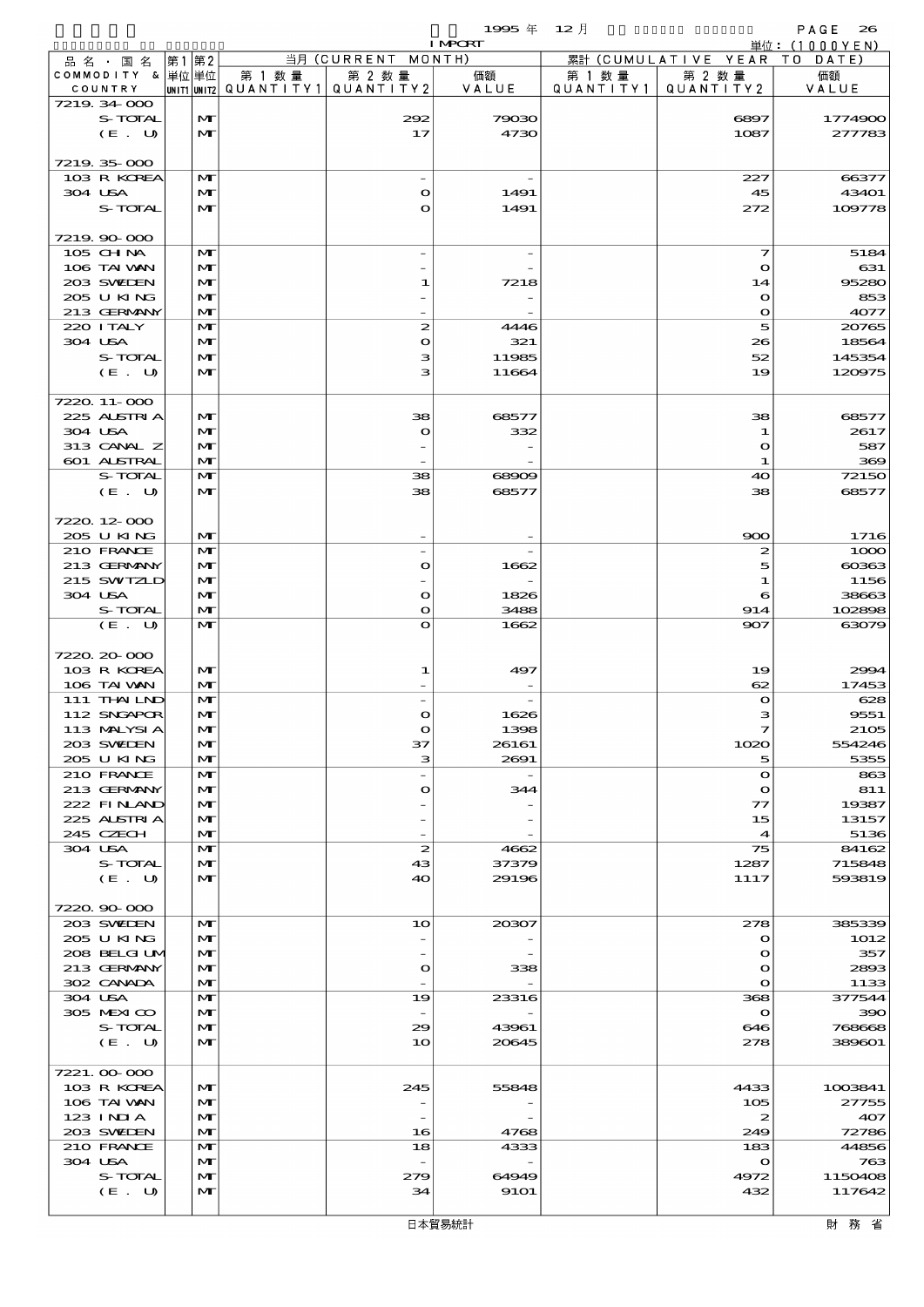|         |                             |       |                   |        |                                                  | <b>I MPORT</b>  |                      |                              | 単位: (1000YEN)    |
|---------|-----------------------------|-------|-------------------|--------|--------------------------------------------------|-----------------|----------------------|------------------------------|------------------|
|         | 品 名 ・ 国 名                   | 第1 第2 |                   |        | 当月 (CURRENT MONTH)                               |                 |                      | 累計 (CUMULATIVE YEAR TO DATE) |                  |
|         | COMMODITY & 単位単位<br>COUNTRY |       |                   | 第 1 数量 | 第 2 数量<br> UNIT1 UNIT2  QUANT I TY1  QUANT I TY2 | 価額<br>VALUE     | 第 1 数 量<br>QUANTITY1 | 第 2 数量<br>QUANTITY 2         | 価額<br>VALUE      |
|         | 7222.10.000                 |       |                   |        |                                                  |                 |                      |                              |                  |
|         | 103 R KOREA                 |       | M                 |        | 329                                              | 86175           |                      | 1395                         | 355911           |
|         | 105 CH NA                   |       | M                 |        |                                                  |                 |                      | 23                           | 5346             |
|         | 106 TAI VAN                 |       | M                 |        | 37                                               | 10340           |                      | 175                          | 46812            |
|         | 203 SWIEN                   |       | M                 |        | 78                                               | 18514           |                      | 860                          | 219052           |
|         | 205 U KING<br>213 GERMANY   |       | M<br>M            |        | $\mathbf o$                                      | 686             |                      | 38<br>1                      | 26765<br>2646    |
|         | 220 I TALY                  |       | M                 |        |                                                  |                 |                      | -1                           | 759              |
|         | 302 CANADA                  |       | M                 |        |                                                  |                 |                      | $\mathbf o$                  | 382              |
| 304 USA |                             |       | M                 |        | 9                                                | 15656           |                      | 52                           | 102979           |
|         | S-TOTAL                     |       | M                 |        | 453                                              | 131371          |                      | 2545                         | 760652           |
|         | (E. U)                      |       | M                 |        | 78                                               | 19200           |                      | 900                          | 249222           |
|         | 7222.20.000                 |       |                   |        |                                                  |                 |                      |                              |                  |
|         | 103 R KOREA                 |       | M                 |        | 17                                               | 3872            |                      | 364                          | 96000            |
|         | 105 CHNA                    |       | M                 |        |                                                  |                 |                      | з                            | 1133             |
|         | 106 TAI VAN                 |       | M                 |        |                                                  |                 |                      | 18                           | 8781             |
|         | 108 HG KONG                 |       | M                 |        |                                                  |                 |                      | $\blacktriangleleft$         | 1247             |
|         | 113 MALYSIA                 |       | M                 |        |                                                  |                 |                      | 1                            | 233              |
|         | 123 INIA                    |       | M                 |        |                                                  |                 |                      | -1                           | 256              |
|         | 203 SWIEN                   |       | M                 |        | 27                                               | 17836           |                      | 167                          | 100529           |
|         | 205 U KING<br>210 FRANCE    |       | M<br>M            |        | 19                                               | 10182           |                      | 19<br>48                     | 14227<br>15763   |
|         | 213 GERMANY                 |       | M                 |        |                                                  |                 |                      | $\mathbf o$                  | 1211             |
| 304 USA |                             |       | M                 |        | $\mathbf{o}$                                     | 3524            |                      | 8                            | 46514            |
|         | S-TOTAL                     |       | M                 |        | $\boldsymbol{\alpha}$                            | 35414           |                      | 633                          | 285894           |
|         | (E. U)                      |       | M                 |        | 46                                               | 28018           |                      | 234                          | 131730           |
|         |                             |       |                   |        |                                                  |                 |                      |                              |                  |
|         | 7222.30.000                 |       |                   |        |                                                  |                 |                      |                              |                  |
|         | 103 R KOREA<br>105 CHNA     |       | M<br>M            |        |                                                  |                 |                      | 535<br>10 <sub>3</sub>       | 115234<br>21528  |
|         | 108 HG KONG                 |       | M                 |        |                                                  |                 |                      | $\mathbf{o}$                 | 277              |
|         | 203 SWIEN                   |       | M                 |        | 8                                                | 4339            |                      | 647                          | 130228           |
|         | 205 U KING                  |       | M                 |        |                                                  |                 |                      | 2                            | 2784             |
|         | 213 GERMANY                 |       | M                 |        |                                                  |                 |                      | $\mathbf o$                  | 212              |
| 304 USA |                             |       | M                 |        | $\mathbf{1}$                                     | 7114            |                      | 5                            | 39334            |
|         | S-TOTAL                     |       | M                 |        | 9                                                | 11453           |                      | 1292                         | 309597           |
|         | (E. U)                      |       | M                 |        | 8                                                | 4339            |                      | 649                          | 133224           |
|         | 7222.40.000                 |       |                   |        |                                                  |                 |                      |                              |                  |
|         | 103 R KOREA                 |       | M                 |        | <b>1O1</b>                                       | 25773           |                      | 679                          | 169630           |
|         | 210 FRANCE                  |       | M                 |        |                                                  |                 |                      | 1                            | 556              |
|         | 213 GERMANY                 |       | мŀ                |        |                                                  |                 |                      | ∩                            | 284              |
|         | 215 SWIZLD<br>225 ALSTRIA   |       | M<br>M            |        |                                                  |                 |                      | $\mathbf o$<br>з             | 296<br>4414      |
| 304 USA |                             |       | M                 |        |                                                  |                 |                      | 4                            | 5024             |
|         | S-TOTAL                     |       | M                 |        | <b>1O1</b>                                       | 25773           |                      | 687                          | 180204           |
|         | (E. U)                      |       | M                 |        |                                                  |                 |                      | 4                            | 5254             |
|         |                             |       |                   |        |                                                  |                 |                      |                              |                  |
|         | 7223000000                  |       |                   |        |                                                  |                 |                      |                              |                  |
|         | 103 R KOREA<br>105 CH NA    |       | $\mathbf{M}$<br>M |        | 445<br>221                                       | 135157<br>64089 |                      | 2661<br>2388                 | 945242<br>648467 |
|         | 106 TAI VAN                 |       | M                 |        | 95                                               | 30825           |                      | <b>1310</b>                  | 428887           |
|         | 108 HG KONG                 |       | M                 |        |                                                  |                 |                      | 17                           | 4797             |
|         | 111 THAILND                 |       | M                 |        | 206                                              | 74929           |                      | 1996                         | 683765           |
|         | 117 PHLPIN                  |       | M                 |        |                                                  |                 |                      | 1                            | 986              |
|         | 123 INIA                    |       | M                 |        |                                                  |                 |                      | 10                           | 3650             |
|         | 203 SWIDEN<br>205 U KING    |       | M<br>M            |        | 14<br>$\mathbf o$                                | 28470<br>385    |                      | 320<br>9                     | 573182<br>4603   |
|         | 207 NETHLIS                 |       | M                 |        |                                                  |                 |                      | 18                           | 6286             |
|         | 208 BELGI UM                |       | M                 |        | $\bullet$                                        | 366             |                      | 5                            | 35808            |
|         | 210 FRANCE                  |       | M                 |        |                                                  |                 |                      | 14                           | 7724             |
|         | 213 GERMANY                 |       | M                 |        | $\bullet$                                        | 5770            |                      | 177                          | 160707           |
|         | 218 SPAIN                   |       | M                 |        |                                                  |                 |                      | $\mathbf o$                  | 547              |
|         | 220 I TALY                  |       | M                 |        |                                                  |                 |                      | $\blacktriangleleft$         | 360              |
| 304 USA | S-TOTAL                     |       | M<br>M            |        | $\bullet$<br>981                                 | 4929<br>344920  |                      | 35<br>8965                   | 92137<br>3597148 |
|         | (E. U)                      |       | $\mathbf{M}$      |        | 14                                               | 34991           |                      | 547                          | 789217           |
|         |                             |       |                   |        |                                                  |                 |                      |                              |                  |
|         | 7224.10.010                 |       |                   |        |                                                  |                 |                      |                              |                  |
|         | 208 BELGI UM                |       | KG                |        | $\overline{\phantom{a}}$                         |                 |                      | 835                          | 4209             |
| 304 USA |                             |       | KC                |        | 2404                                             | 1069            |                      | 37165                        | 9030             |
|         | S-TOTAL<br>(E. U)           |       | KС<br>KC          |        | 2404                                             | 1069            |                      | 38000<br>835                 | 13239<br>4209    |
|         |                             |       |                   |        |                                                  |                 |                      |                              |                  |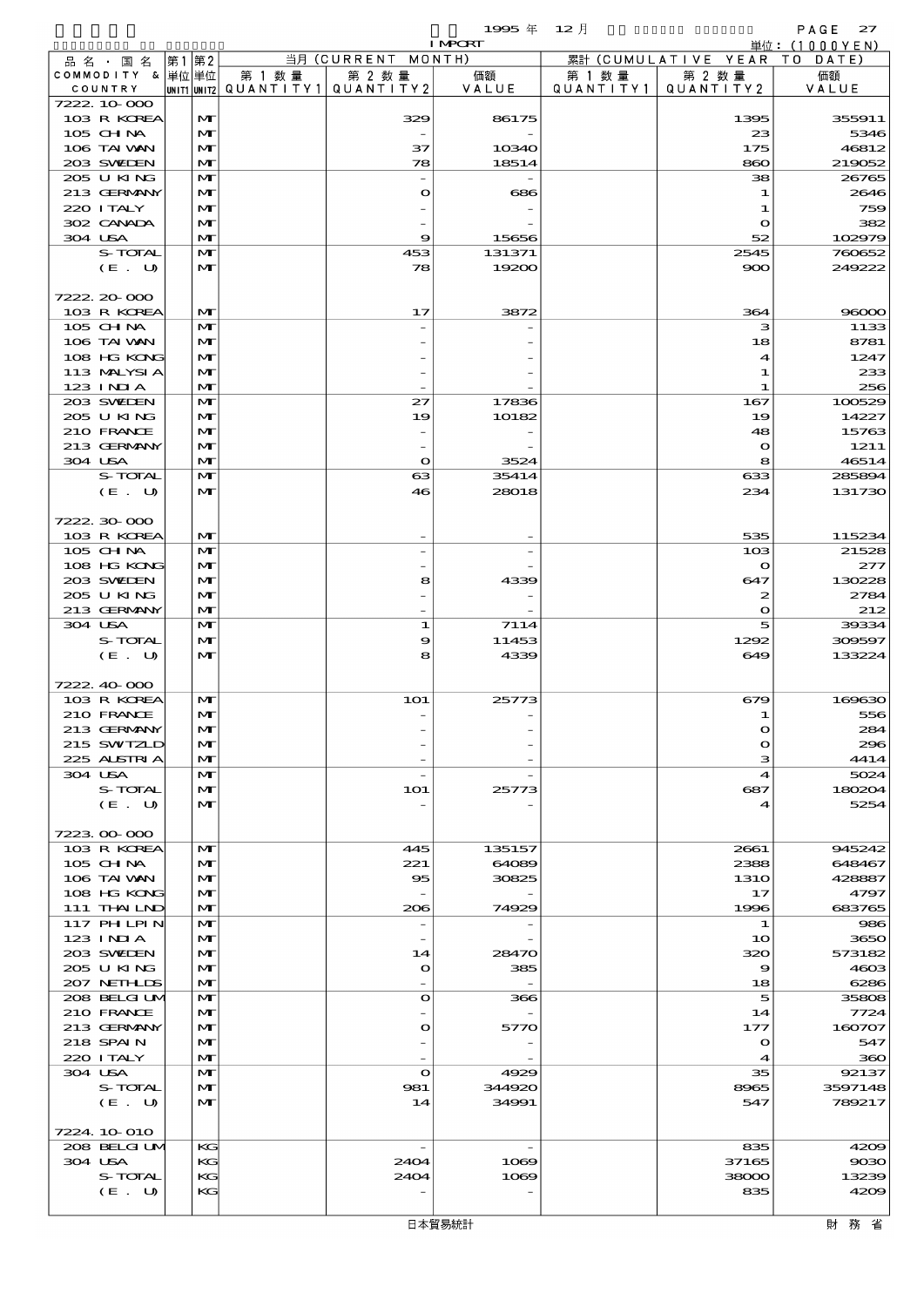|                               |      |                              |                          |                               | 1995年                    | $12$ 月    |                              | PAGE<br>28                     |
|-------------------------------|------|------------------------------|--------------------------|-------------------------------|--------------------------|-----------|------------------------------|--------------------------------|
|                               |      |                              |                          | 当月 (CURRENT MONTH)            | <b>I MPCRT</b>           |           | 累計 (CUMULATIVE YEAR          | 単位: $(1000YEN)$<br>DATE<br>T O |
| 品 名 ・ 国 名<br>COMMODITY & 単位単位 | 第1第2 |                              | 第 1 数 量                  | 第 2 数量                        | 価額                       | 第 1 数 量   | 第 2 数量                       | 価額                             |
| COUNTRY                       |      |                              | unit1 unit2  Q∪ANT   TY1 | QUANTITY2                     | VALUE                    | QUANTITY1 | QUANTITY2                    | VALUE                          |
| 7224 10 030<br>103 R KOREA    |      |                              |                          |                               |                          |           |                              |                                |
| 106 TAI VAN                   |      | M<br>$\mathbf{M}$            |                          | з<br>18                       | 253<br>1179              |           | з<br>111                     | 253<br>7336                    |
| 304 USA                       |      | $\mathbf{M}$                 |                          |                               |                          |           | $\mathbf o$                  | 6073                           |
| S-TOTAL                       |      | $\mathbf{M}$                 |                          | 21                            | 1432                     |           | 114                          | 13662                          |
| 7224.90-010                   |      |                              |                          |                               |                          |           |                              |                                |
| 203 SWILEN                    |      | KG                           |                          |                               |                          |           | 166                          | 563                            |
| S-TOTAL                       |      | KG                           |                          |                               |                          |           | 166                          | 563                            |
| (E. U)                        |      | KG                           |                          |                               |                          |           | 166                          | 563                            |
| 7224.90-020                   |      |                              |                          |                               |                          |           |                              |                                |
| 203 SWILEN                    |      | M                            |                          |                               |                          |           | 1                            | 914                            |
| 205 U KING                    |      | M                            |                          |                               |                          |           | $\mathbf o$                  | 235                            |
| S-TOTAL                       |      | $\mathbf{M}$                 |                          |                               |                          |           | 1                            | 1149                           |
| (E. U)                        |      | $\mathbf{M}$                 |                          |                               |                          |           | 1                            | 1149                           |
| 7224 90 030                   |      |                              |                          |                               |                          |           |                              |                                |
| 103 R KOREA                   |      | M                            |                          | 54                            | 3083                     |           | 198                          | 11346                          |
| 205 U KING                    |      | $\mathbf{M}$                 |                          |                               |                          |           | 26                           | 10324                          |
| 225 ALSTRIA<br>304 USA        |      | $\mathbf{M}$<br>M            |                          | $\overline{\phantom{a}}$      | $\overline{\phantom{a}}$ |           | $\mathbf{o}$<br>$\mathbf{o}$ | 823<br>1689                    |
| 410 BRAZIL                    |      | $\mathbf{M}$                 |                          | O                             | 338                      |           | $\mathbf{o}$                 | 338                            |
| S-TOTAL                       |      | $\mathbf{M}$                 |                          | 54                            | 3421                     |           | 224                          | 24520                          |
| (E. U)                        |      | $\mathbf{M}$                 |                          |                               |                          |           | 26                           | 11147                          |
| 7225, 10 010                  |      |                              |                          |                               |                          |           |                              |                                |
| 103 R KOREA                   |      | M                            |                          | <b>1O1</b>                    | 15864                    |           | 988                          | 147649                         |
| 213 GERMANY                   |      | $\mathbf{M}$                 |                          | 19                            | 3549                     |           | 354                          | 58329                          |
| 223 POLAND                    |      | $\mathbf{M}$                 |                          |                               |                          |           | 27                           | 4095                           |
| S-TOTAL                       |      | $\mathbf{M}$                 |                          | 120                           | 19413                    |           | 1369                         | 210073                         |
| (E. U)                        |      | $\mathbf{M}$                 |                          | 19                            | 3549                     |           | 354                          | 58329                          |
| 7225 10 090                   |      |                              |                          |                               |                          |           |                              |                                |
| 103 R KOREA                   |      | $\mathbf{M}$                 |                          | 488                           | 30820                    |           | 6965                         | 508494                         |
| 106 TAI VAN                   |      | $\mathbf{M}$                 |                          | $\overline{\phantom{0}}$      |                          |           | 589                          | 39090                          |
| 210 FRANCE<br>213 GERMANY     |      | $\mathbf{M}$<br>$\mathbf{M}$ |                          | 106                           | 11668                    |           | 580<br>1183                  | 67586<br>135236                |
| 224 RUSSI AN                  |      | M                            |                          | $\overline{\phantom{a}}$      |                          |           | 181                          | 23600                          |
| S-TOTAL                       |      | $\mathbf{M}$                 |                          | 594                           | 42488                    |           | 9498                         | 774006                         |
| (E. U)                        |      | $\mathbf{M}$                 |                          | 106                           | 11668                    |           | 1763                         | 202822                         |
| 7225, 20-000                  |      |                              |                          |                               |                          |           |                              |                                |
| 208 BELGI UM                  |      | KG                           |                          |                               |                          |           | 3736                         | 3091                           |
| 210 FRANCE                    |      | KG                           |                          | 300                           | 288                      |           | 1808                         | 2649                           |
| 213 GERMANY<br>225 ALSTRIA    |      | KG                           |                          | $\overline{\phantom{a}}$      | $\overline{\phantom{a}}$ |           | 630                          | 1396                           |
| S-TOTAL                       |      | KG<br>KG                     |                          | 300                           | 288                      |           | 3151<br>9325                 | 2741<br>9877                   |
| (E. U)                        |      | KG                           |                          | 300                           | 288                      |           | 9325                         | 9877                           |
|                               |      |                              |                          |                               |                          |           |                              |                                |
| 7225.30-020<br>203 SWIDEN     |      | M                            |                          |                               |                          |           | 19                           | 2328                           |
| 205 U KING                    |      | $\mathbf{M}$                 |                          |                               |                          |           | 29                           | 3004                           |
| 304 USA                       |      | M                            |                          |                               |                          |           | 1                            | 2620                           |
| S-TOTAL                       |      | M                            |                          |                               |                          |           | 49                           | 7952                           |
| (E. U)                        |      | $\mathbf{M}$                 |                          |                               |                          |           | 48                           | 5332                           |
| 7225, 40-010                  |      |                              |                          |                               |                          |           |                              |                                |
| 213 GERMANY                   |      | $\mathbf{M}$                 |                          |                               |                          |           | 12                           | 1918                           |
| 225 ALSTRIA                   |      | M                            |                          |                               |                          |           | $\infty$                     | 7075                           |
| S-TOTAL<br>(E. U)             |      | $\mathbf{M}$<br>$\mathbf{M}$ |                          | $\overline{\phantom{0}}$      | $\overline{\phantom{a}}$ |           | 32<br>32                     | 8993<br>8993                   |
|                               |      |                              |                          |                               |                          |           |                              |                                |
| 7225, 40-020                  |      |                              |                          |                               |                          |           |                              |                                |
| 203 SVELEN                    |      | M                            |                          | 431                           | 45493                    |           | 5782                         | 597885                         |
| 205 U KING<br>213 GERMANY     |      | $\mathbf{M}$<br>M            |                          | $\overline{\phantom{a}}$<br>4 | 3485                     |           | 281<br>23                    | 74495<br>19411                 |
| 304 USA                       |      | $\mathbf{M}$                 |                          | $\mathbf o$                   | 830                      |           | 463                          | 118266                         |
| S-TOTAL                       |      | M                            |                          | 435                           | 49808                    |           | 6549                         | 810057                         |
| (E. U)                        |      | M                            |                          | 435                           | 48978                    |           | $\cos$                       | 691791                         |
| 7225, 50-010                  |      |                              |                          |                               |                          |           |                              |                                |
| 203 SWIEN                     |      | M                            |                          | O                             | 348                      |           | з                            | 2089                           |
| S-TOTAL                       |      | M                            |                          | O                             | 348                      |           | з                            | 2089                           |
| (E. U)                        |      | M                            |                          | $\mathbf o$                   | 348                      |           | з                            | 2089                           |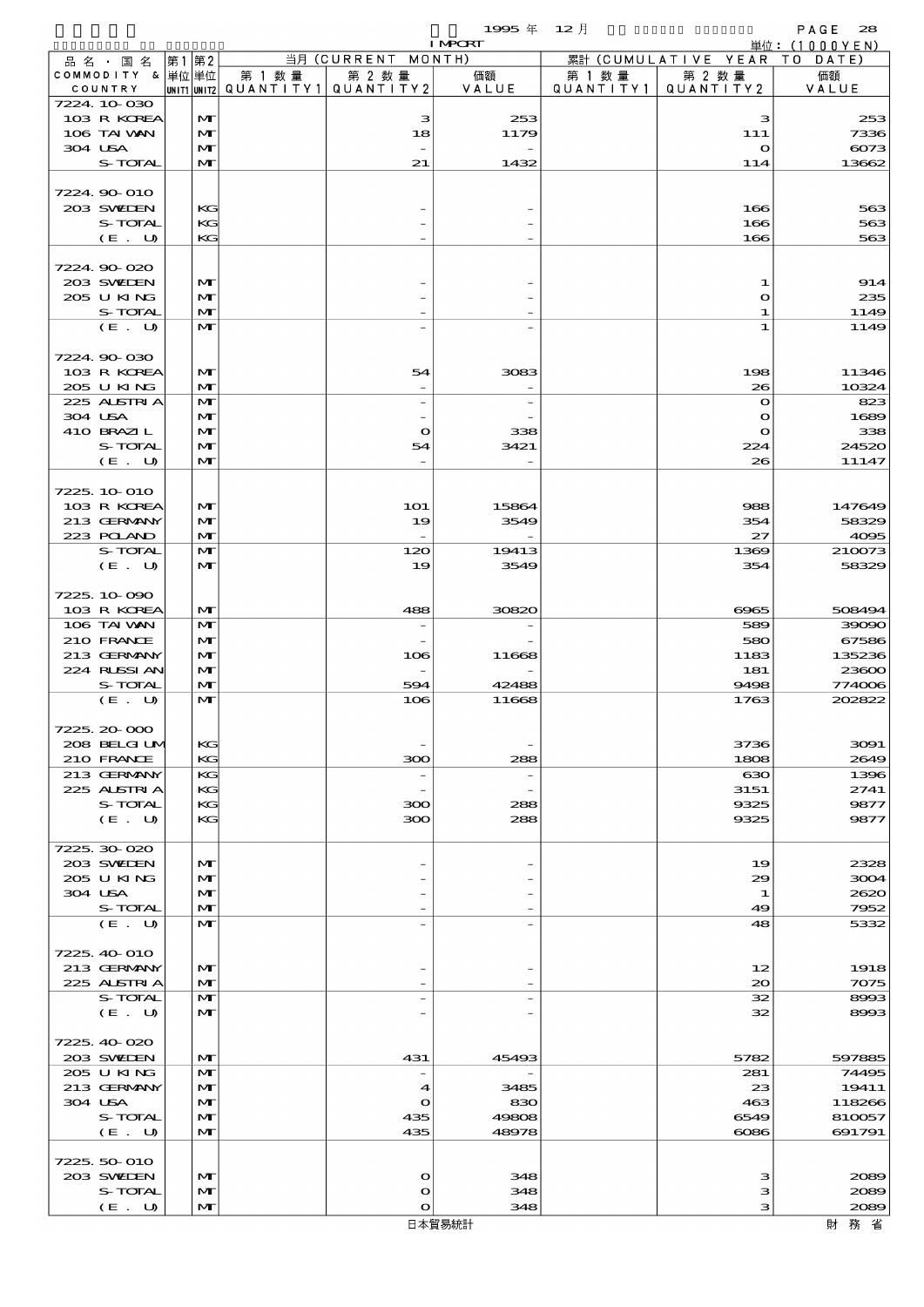|                            |                   |        |                                                  | <b>I MPORT</b> |        |                                 | 単位: (1000YEN)  |
|----------------------------|-------------------|--------|--------------------------------------------------|----------------|--------|---------------------------------|----------------|
| 品 名 ・ 国 名                  | 第1 第2             |        | 当月 (CURRENT MONTH)                               |                |        | 累計 (CUMULATIVE YEAR TO DATE)    |                |
| COMMODITY & 単位単位           |                   | 第 1 数量 | 第 2 数量<br> UNIT1 UNIT2  Q∪ANT   TY1  Q∪ANT   TY2 | 価額<br>VALUE    | 第 1 数量 | 第 2 数量<br>QUANTITY1   QUANTITY2 | 価額             |
| COUNTRY<br>7225.50-020     |                   |        |                                                  |                |        |                                 | VALUE          |
| 203 SWIEN                  | M                 |        | 1                                                | 355            |        | 16                              | 4501           |
| 210 FRANCE                 | M                 |        |                                                  |                |        | $\bullet$                       | 591            |
| 213 GERMANY                | $\mathbf{M}$      |        |                                                  |                |        | 28                              | 11602          |
| 223 POLAND                 | M                 |        |                                                  |                |        | $\boldsymbol{4}$                | 732            |
| 304 USA                    | $\mathbf{M}$      |        | 1                                                | 1009           |        | 27                              | 24738          |
| 601 ALSTRAL                | M                 |        |                                                  |                |        | 1                               | 581            |
| S-TOTAL                    | M                 |        | 2                                                | 1364           |        | 76                              | 42745          |
| (E. U)                     | $\mathbf{M}$      |        | 1                                                | 355            |        | 44                              | 16694          |
| 7225.90-020                |                   |        |                                                  |                |        |                                 |                |
| 304 USA                    | $\mathbf{M}$      |        |                                                  |                |        | $\mathbf o$                     | $\infty$       |
| S-TOTAL                    | $\mathbf{M}$      |        |                                                  |                |        | $\mathbf{o}$                    | $\infty$       |
|                            |                   |        |                                                  |                |        |                                 |                |
| 7225.90-030                |                   |        |                                                  |                |        |                                 |                |
| 213 GERMANY                | $\mathbf{M}$      |        |                                                  |                |        | 5                               | 477            |
| 222 FINAND<br>304 USA      | M<br>$\mathbf{M}$ |        | $\mathbf o$                                      | 1033           |        | $\mathbf o$<br>$\bullet$        | 268<br>3954    |
| 601 ALSTRAL                | $\mathbf{M}$      |        |                                                  |                |        | 2                               | 998            |
| S-TOTAL                    | M                 |        | $\mathbf o$                                      | 1033           |        | 7                               | 5697           |
| (E. U)                     | $\mathbf{M}$      |        |                                                  |                |        | 5                               | 745            |
|                            |                   |        |                                                  |                |        |                                 |                |
| 7226 10 010                |                   |        |                                                  |                |        |                                 |                |
| 207 NETHLIS                | $\mathbf{M}$      |        |                                                  |                |        | 83                              | 15849          |
| 210 FRANCE                 | M                 |        | 125                                              | 25170          |        | 1755                            | 329282         |
| 213 GERMANY                | $\mathbf{M}$      |        | 118                                              | 21162          |        | 2081                            | 384738         |
| 223 POLAND<br>224 RLSSIAN  | M<br>M            |        | 263<br>$\overline{\phantom{a}}$                  | 44922          |        | 1785<br>1                       | 270331<br>864  |
| 410 BRAZIL                 | $\mathbf{M}$      |        |                                                  |                |        | 2                               | 629            |
| S-TOTAL                    | M                 |        | 506                                              | 91254          |        | 5707                            | 1001693        |
| (E. U)                     | $\mathbf{M}$      |        | 243                                              | 46332          |        | 3919                            | 729869         |
|                            |                   |        |                                                  |                |        |                                 |                |
| 7226.10.090                |                   |        |                                                  |                |        |                                 |                |
| 103 R KOREA                | $\mathbf{M}$      |        | 85                                               | 12105          |        | 1363                            | 162498         |
| 106 TAI VAN                | M                 |        |                                                  |                |        | 129                             | 13624          |
| 111 THAILND                | $\mathbf{M}$      |        |                                                  |                |        | 8                               | 1481           |
| 112 SNGAPOR<br>213 GERMANY | M<br>M            |        |                                                  |                |        | 29<br>75                        | 2972<br>8113   |
| 304 USA                    | $\mathbf{M}$      |        |                                                  |                |        | 1                               | 2293           |
| S-TOTAL                    | M                 |        | 85                                               | 12105          |        | 1605                            | 190981         |
| (E. U)                     | M                 |        |                                                  |                |        | 75                              | 8113           |
|                            |                   |        |                                                  |                |        |                                 |                |
| 7226.20-000                |                   |        |                                                  |                |        |                                 |                |
| 203 SWIEN                  | KG                |        | 2801                                             | 8835           |        | 27948                           | 61569          |
| 225 ALSTRIA                | KG                |        |                                                  |                |        | 9141                            | 6760           |
| S-TOTAL                    | KG<br>КC          |        | 2801<br>2801                                     | 8835<br>8835   |        | 37089<br>37089                  | 68329<br>68329 |
| (E. U)                     |                   |        |                                                  |                |        |                                 |                |
| 7226.91-010                |                   |        |                                                  |                |        |                                 |                |
| 213 GERMANY                | M                 |        | 5                                                | 5380           |        | 5                               | 5380           |
| 304 USA                    | $\mathbf{M}$      |        | $\overline{\phantom{a}}$                         |                |        | $\bullet$                       | 294            |
| S-TOTAL                    | M                 |        | 5                                                | 5380           |        | 5                               | 5674           |
| (E. U)                     | M                 |        | 5                                                | 5380           |        | 5                               | 5380           |
|                            |                   |        |                                                  |                |        |                                 |                |
| 7226.91-020<br>103 R KOREA | M                 |        | $\overline{\phantom{a}}$                         |                |        | 8                               | 2589           |
| 203 SWIDEN                 | M                 |        |                                                  |                |        | $\mathbf o$                     | 1172           |
| 205 U KING                 | M                 |        | 16                                               | 1780           |        | 36                              | 4026           |
| 213 GERMANY                | M                 |        | 4                                                | 2386           |        | 10                              | 11672          |
| 304 USA                    | M                 |        |                                                  |                |        | 1                               | 8221           |
| S-TOTAL                    | M                 |        | $\infty$                                         | 4166           |        | 55                              | 27680          |
| (E. U)                     | $\mathbf{M}$      |        | $\infty$                                         | 4166           |        | 46                              | 16870          |
|                            |                   |        |                                                  |                |        |                                 |                |
| 7226.92-010<br>106 TAI VAN | M                 |        |                                                  |                |        | 59                              | 19476          |
| 203 SWIDEN                 | M                 |        | 12                                               | 7829           |        | 129                             | 82998          |
| S-TOTAL                    | M                 |        | 12                                               | 7829           |        | 188                             | 102474         |
| (E. U)                     | M                 |        | 12                                               | 7829           |        | 129                             | 82998          |
|                            |                   |        |                                                  |                |        |                                 |                |
| 7226.92-020                |                   |        |                                                  |                |        |                                 |                |
| 103 R KOREA                | M                 |        | $\overline{a}$                                   | $\overline{a}$ |        | 145                             | 8738           |
| 105 CHNA                   | M                 |        |                                                  |                |        | 13                              | 3190           |
| 106 TAI VAN<br>108 HG KONG | M<br>M            |        |                                                  |                |        | з<br>4                          | 527<br>4192    |
| 112 SNGAPOR                | M                 |        |                                                  |                |        | 33                              | 3020           |
|                            |                   |        |                                                  |                |        |                                 |                |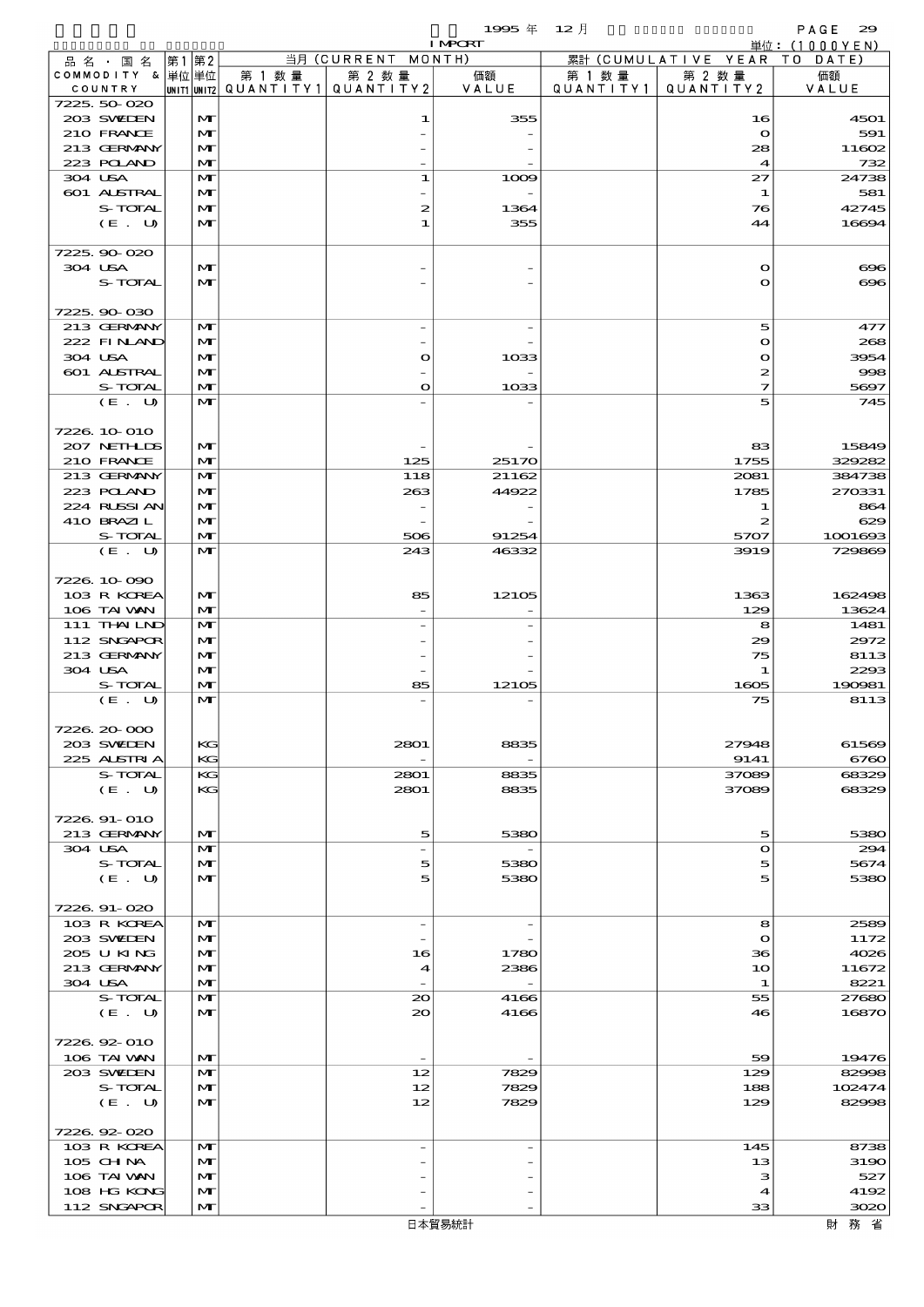$1995 \nless 12 \nless 12$ 

|                              |                              |        |                                                  | <b>I MPORT</b> |         |                                 | 単位: (1000YEN)  |
|------------------------------|------------------------------|--------|--------------------------------------------------|----------------|---------|---------------------------------|----------------|
| 品名・国名                        | 第1 第2                        |        | 当月 (CURRENT MONTH)                               |                |         | 累計 (CUMULATIVE YEAR TO DATE)    |                |
| COMMODITY & 単位 単位<br>COUNTRY |                              | 第 1 数量 | 第 2 数量<br> UNIT1 UNIT2  QUANT   TY1  QUANT   TY2 | 価額<br>VALUE    | 第 1 数 量 | 第 2 数量<br>QUANTITY1   QUANTITY2 | 価額<br>VALUE    |
| 7226.92-020                  |                              |        |                                                  |                |         |                                 |                |
| 203 SWIDEN                   | $\mathbf{M}$                 |        | 16                                               | 12416          |         | 166                             | 138407         |
| 210 FRANCE                   | $\mathbf{M}$                 |        |                                                  |                |         | 1                               | 2229           |
| 213 GERMANY                  | $\mathbf{M}$                 |        | 5                                                | 2407           |         | 246                             | 40198          |
| 215 SWIZLD                   | $\mathbf{M}$                 |        |                                                  |                |         | $\mathbf{o}$                    | 1823           |
| 223 POLAND<br>225 ALSTRIA    | $\mathbf{M}$<br>M            |        |                                                  |                |         | 54<br>$\mathbf o$               | 8675<br>2129   |
| 304 USA                      | $\mathbf{M}$                 |        | з                                                | 6765           |         | 94                              | 76891          |
| S-TOTAL                      | $\mathbf{M}$                 |        | 24                                               | 21588          |         | 759                             | 290019         |
| (E. U)                       | $\mathbf{M}$                 |        | 21                                               | 14823          |         | 413                             | 182963         |
|                              |                              |        |                                                  |                |         |                                 |                |
| 7226.99-010                  |                              |        |                                                  |                |         |                                 |                |
| 210 FRANCE<br>220 I TALY     | KG<br>KG                     |        |                                                  |                |         | 6111                            | 16340<br>338   |
| 304 USA                      | KG                           |        | 2353                                             | 5513           |         | 507<br>75804                    | 181614         |
| S-TOTAL                      | KG                           |        | 2353                                             | 5513           |         | 82422                           | 198292         |
| $(E_U U)$                    | KG                           |        |                                                  |                |         | 6618                            | 16678          |
|                              |                              |        |                                                  |                |         |                                 |                |
| 7226.99-020                  |                              |        |                                                  |                |         |                                 |                |
| 111 THAILND                  | $\mathbf{M}$                 |        | 1                                                | 1004           |         | 1                               | 1004           |
| 205 U KING<br>225 ALSTRIA    | $\mathbf{M}$                 |        |                                                  |                |         | 19                              | 10389          |
| 304 USA                      | $\mathbf{M}$<br>$\mathbf{M}$ |        |                                                  |                |         | 2<br>$\boldsymbol{\infty}$      | 2866<br>62531  |
| S-TOTAL                      | $\mathbf{M}$                 |        | 1                                                | 1004           |         | 88                              | 76790          |
| (E. U)                       | $\mathbf{M}$                 |        |                                                  |                |         | 21                              | 13255          |
|                              |                              |        |                                                  |                |         |                                 |                |
| 7226.99-030                  |                              |        |                                                  |                |         |                                 |                |
| 203 SWIEN                    | $\mathbf{M}$                 |        |                                                  |                |         | 1                               | 4575           |
| 207 NETHLIS                  | $\mathbf{M}$                 |        |                                                  |                |         | 40                              | 5705           |
| 208 BELGI UM                 | $\mathbf{M}$                 |        |                                                  |                |         | 109                             | 15643          |
| 210 FRANCE<br>213 GERMANY    | $\mathbf{M}$<br>$\mathbf{M}$ |        | 158                                              | 21638          |         | 1423<br>57                      | 204186<br>6682 |
| 225 ALSTRIA                  | $\mathbf{M}$                 |        |                                                  |                |         | $\boldsymbol{4}$                | 5538           |
| 304 USA                      | $\mathbf{M}$                 |        | $\mathbf o$                                      | 613            |         | 7                               | 7333           |
| S-TOTAL                      | $\mathbf{M}$                 |        | 158                                              | 22251          |         | 1641                            | 249662         |
| (E. U)                       | $\mathbf{M}$                 |        | 158                                              | 21638          |         | 1634                            | 242329         |
|                              |                              |        |                                                  |                |         |                                 |                |
| 7227.10.000                  |                              |        |                                                  |                |         |                                 |                |
| 213 GERMANY<br>S-TOTAL       | KG<br>KG                     |        |                                                  |                |         | 8438<br>8438                    | 11806<br>11806 |
| (E. U)                       | KG                           |        |                                                  |                |         | 8438                            | 11806          |
|                              |                              |        |                                                  |                |         |                                 |                |
| 7227.90-020                  |                              |        |                                                  |                |         |                                 |                |
| 103 R KOREA                  | $\mathbf{M}$                 |        | 504                                              | 26077          |         | 5274                            | 284049         |
| 106 TAI VAN                  | $\mathbf{M}$                 |        |                                                  |                |         | 196                             | 10154          |
| 304 USA                      | M                            |        | 5                                                | 822            |         | 79                              | 11603          |
| S-TOTAL                      | $\mathbf{M}$                 |        | 509                                              | 26899          |         | 5549                            | 305806         |
| 7228 10 000                  |                              |        |                                                  |                |         |                                 |                |
| 103 R KOREA                  | KG                           |        |                                                  |                |         | 880                             | 618            |
| 106 TAI VAN                  | KG                           |        |                                                  |                |         | 1137                            | 4256           |
| 112 SNGAPOR                  | KG                           |        | 3521                                             | 4061           |         | 69274                           | 80064          |
| 157 GEORGIA                  | KG                           |        |                                                  |                |         | 15776                           | 16436          |
| 203 SWIDEN                   | KG                           |        | 4948                                             | 15995          |         | 58259                           | 137714         |
| 210 FRANCE<br>213 GERMANY    | KG<br>KG                     |        | 12960                                            | 15128<br>786   |         | 152383<br>7592                  | 144220         |
| 220 I TALY                   | KG                           |        | 1022                                             |                |         | 1069                            | 6393<br>2196   |
| 225 ALSTRIA                  | KG                           |        | 237                                              | 218            |         | 923                             | $\infty$       |
| 304 USA                      | КG                           |        | 13667                                            | 19195          |         | 189663                          | 240231         |
| 410 BRAZIL                   | KG                           |        |                                                  |                |         | 100280                          | 64644          |
| S-TOTAL                      | KG                           |        | 36355                                            | 55383          |         | 597236                          | 697468         |
| (E. U)                       | KG                           |        | 19167                                            | 32127          |         | 220226                          | 291219         |
|                              |                              |        |                                                  |                |         |                                 |                |
| 7228 30 010<br>103 R KOREA   | M                            |        |                                                  |                |         | 6                               | 2437           |
| 105 CHNA                     | $\mathbf{M}$                 |        | 7                                                | 1061           |         | 59                              | 8647           |
| 106 TAI VAN                  | $\mathbf{M}$                 |        |                                                  |                |         | $\mathbf o$                     | 489            |
| 203 SWIDEN                   | $\mathbf{M}$                 |        |                                                  |                |         | 5                               | 1527           |
| 213 GERMANY                  | M                            |        |                                                  |                |         | 42                              | 10167          |
| 225 ALSTRIA                  | $\mathbf{M}$                 |        |                                                  |                |         | $\mathbf{o}$                    | 233            |
| 304 USA                      | $\mathbf{M}$                 |        |                                                  |                |         | 55                              | 17873          |
| 410 BRAZIL                   | M                            |        |                                                  |                |         | $\boldsymbol{4}$                | 5807           |
| S-TOTAL<br>(E. U)            | $\mathbf{M}$<br>M            |        | 7                                                | 1061           |         | 171<br>47                       | 47180<br>11927 |
|                              |                              |        |                                                  |                |         |                                 |                |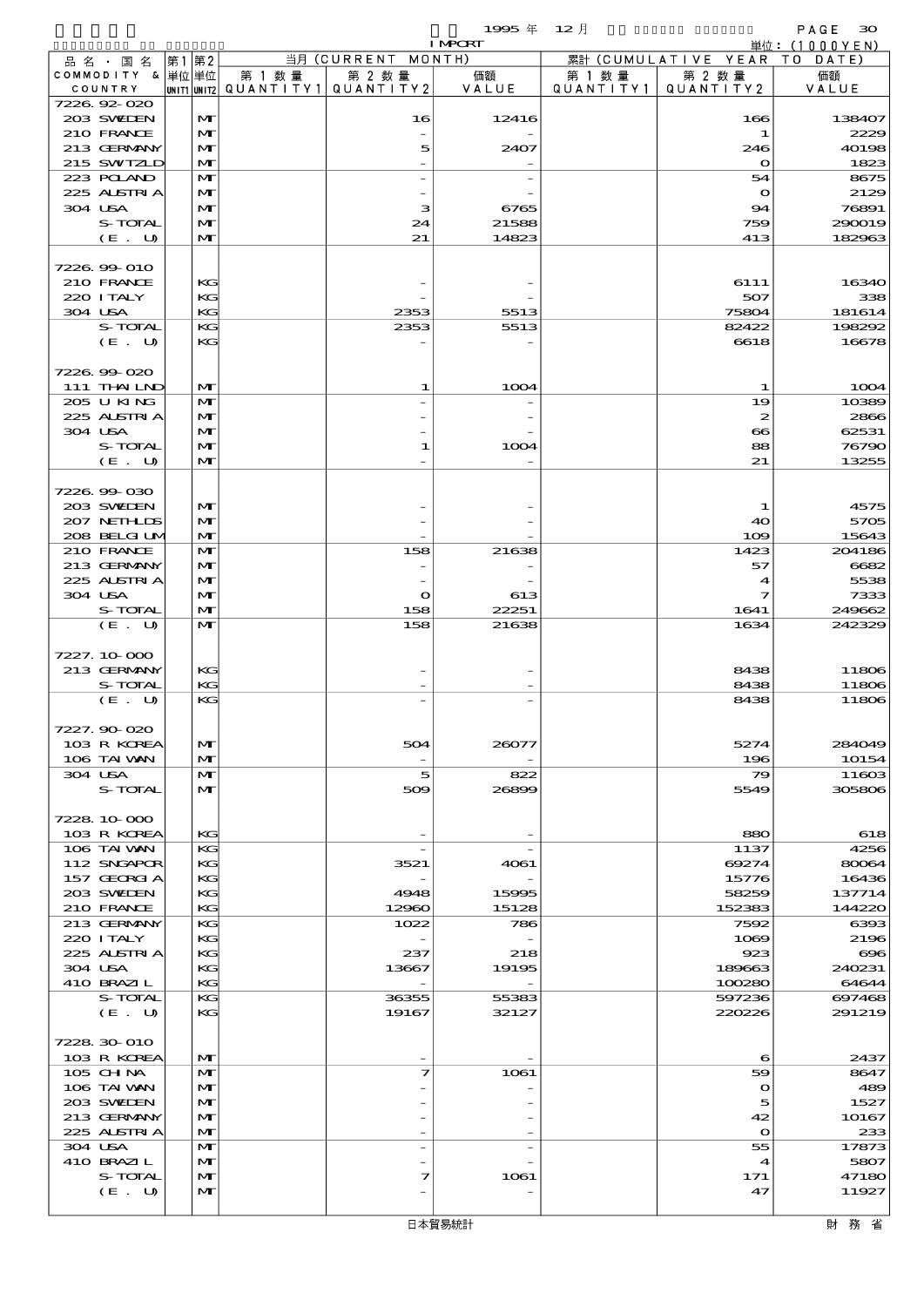$1995 \nleftrightarrow \n\begin{array}{ccc}\n12 & 12 & 12\n\end{array}$ 

|                             |       |                              |        |                                                  | <b>I MPCRT</b> |        |                                 | 単位: (1000YEN)  |
|-----------------------------|-------|------------------------------|--------|--------------------------------------------------|----------------|--------|---------------------------------|----------------|
| 品名・国名                       | 第1 第2 |                              |        | 当月 (CURRENT MONTH)                               |                |        | 累計 (CUMULATIVE YEAR TO DATE)    |                |
| COMMODITY & 単位単位<br>COUNTRY |       |                              | 第 1 数量 | 第 2 数量<br> UNIT1 UNIT2  QUANT I TY1  QUANT I TY2 | 価額<br>VALUE    | 第 1 数量 | 第 2 数量<br>QUANTITY1   QUANTITY2 | 価額<br>VALUE    |
| 7228 30 020                 |       |                              |        |                                                  |                |        |                                 |                |
| 103 R KOREA                 |       | M                            |        | 1312                                             | 74811          |        | 8462                            | 473466         |
| 105 CHNA                    |       | $\mathbf{M}$                 |        | $\infty$                                         | 2749           |        | 543                             | 29042          |
| 106 TAI VAN                 |       | $\mathbf{M}$                 |        |                                                  |                |        | 44                              | 1908           |
| $123$ INIA                  |       | $\mathbf{M}$                 |        | 321                                              | 19575          |        | 980                             | 55877          |
| 203 SWIEN<br>205 U KING     |       | M<br>M                       |        | 57                                               | 6197           |        | 20<br>426                       | 1502<br>40187  |
| 210 FRANCE                  |       | $\mathbf{M}$                 |        |                                                  |                |        | 92                              | 9150           |
| 213 GERMANY                 |       | M                            |        |                                                  |                |        | 180                             | 22939          |
| 225 ALSTRIA                 |       | $\mathbf{M}$                 |        | $\bullet$                                        | 370            |        | $\mathbf{o}$                    | 786            |
| 304 USA                     |       | $\mathbf{M}$                 |        |                                                  |                |        | 29                              | 20837          |
| 410 BRAZIL                  |       | $\mathbf{M}$                 |        | 115                                              | 6813           |        | 181                             | 11080          |
| S-TOTAL                     |       | M                            |        | 1825                                             | 110515         |        | 10957                           | 666774         |
| (E. U)                      |       | $\mathbf{M}$                 |        | 57                                               | 6567           |        | 718                             | 74564          |
| 7228 40 010                 |       |                              |        |                                                  |                |        |                                 |                |
| 103 R KOREA                 |       | M                            |        |                                                  |                |        | 1                               | 643            |
| S-TOTAL                     |       | M                            |        |                                                  |                |        | $\mathbf 1$                     | 643            |
|                             |       |                              |        |                                                  |                |        |                                 |                |
| 7228 40 020                 |       |                              |        |                                                  |                |        |                                 |                |
| 103 R KOREA<br>224 RUSSI AN |       | $\mathbf{M}$<br>M            |        | 122                                              | 9118           |        | 610<br>477                      | 54163<br>26846 |
| 601 ALSTRAL                 |       | $\mathbf{M}$                 |        |                                                  |                |        | 2                               | 224            |
| S-TOTAL                     |       | $\mathbf{M}$                 |        | 122                                              | 9118           |        | 1089                            | 81233          |
|                             |       |                              |        |                                                  |                |        |                                 |                |
| 7228 50 010                 |       |                              |        |                                                  |                |        |                                 |                |
| 203 SWIEN                   |       | M                            |        | 19                                               | 9496           |        | 134                             | 66732          |
| 304 USA<br>S-TOTAL          |       | $\mathbf{M}$<br>$\mathbf{M}$ |        | 19                                               | 9496           |        | $\bullet$<br>134                | 2709<br>69441  |
| (E. U)                      |       | $\mathbf{M}$                 |        | 19                                               | 9496           |        | 134                             | 66732          |
|                             |       |                              |        |                                                  |                |        |                                 |                |
| 7228 50 020                 |       |                              |        |                                                  |                |        |                                 |                |
| 103 R KOREA                 |       | $\mathbf{M}$                 |        |                                                  |                |        | 67                              | 5655           |
| 105 CHNA                    |       | $\mathbf{M}$                 |        |                                                  |                |        | 5                               | 436            |
| 106 TAI VAN<br>203 SWIDEN   |       | M<br>M                       |        | 23                                               | 15727          |        | 4<br>51                         | 679<br>29832   |
| 205 U KING                  |       | M                            |        |                                                  |                |        | 34                              | 2306           |
| 207 NETHLIS                 |       | M                            |        |                                                  |                |        | $\mathbf{\Omega}$               | 505            |
| 304 USA                     |       | $\mathbf{M}$                 |        | 1                                                | <b>31O1</b>    |        | 12                              | 22301          |
| S-TOTAL                     |       | M                            |        | 24                                               | 18828          |        | 173                             | 61714          |
| (E. U)                      |       | M                            |        | 23                                               | 15727          |        | 85                              | 32643          |
| 7228 60 010                 |       |                              |        |                                                  |                |        |                                 |                |
| 111 THAILND                 |       | M                            |        | 1                                                | 1452           |        | 1                               | 1452           |
| 203 SWIEN                   |       | M                            |        |                                                  |                |        | 1                               | 1756           |
| 213 GERMANY                 |       | M                            |        |                                                  |                |        | 2                               | 1311           |
| 304 USA                     |       | M                            |        |                                                  |                |        | $\bullet$                       | 842            |
| S-TOTAL<br>(E. U)           |       | M<br>$\mathbf{M}$            |        | 1                                                | 1452           |        | 4<br>з                          | 5361<br>3067   |
|                             |       |                              |        |                                                  |                |        |                                 |                |
| 7228.60-020                 |       |                              |        |                                                  |                |        |                                 |                |
| 105 CHNA                    |       | M                            |        | з                                                | 471            |        | 78                              | 8721           |
| 205 U KING                  |       | M                            |        | 16                                               | 1494           |        | 352                             | 27695          |
| 210 FRANCE                  |       | $\mathbf{M}$                 |        |                                                  |                |        | $\mathbf o$                     | 504            |
| 213 GERMANY<br>304 USA      |       | M<br>$\mathbf{M}$            |        | $\overline{\phantom{0}}$<br>$\mathbf{o}$         | 3117           |        | $\mathbf{\Omega}$<br>6          | 1798<br>23761  |
| 601 ALSTRAL                 |       | M                            |        |                                                  |                |        | $\bullet$                       | 1955           |
| S-TOTAL                     |       | M                            |        | 19                                               | 5082           |        | 436                             | 64434          |
| (E. U)                      |       | $\mathbf{M}$                 |        | 16                                               | 1494           |        | 352                             | 29997          |
|                             |       |                              |        |                                                  |                |        |                                 |                |
| 7228 70 010<br>304 USA      |       | M                            |        |                                                  |                |        | 6                               | 1795           |
| S-TOTAL                     |       | $\mathbf{M}$                 |        |                                                  |                |        | 6                               | 1795           |
|                             |       |                              |        |                                                  |                |        |                                 |                |
| 7228 70 020                 |       |                              |        |                                                  |                |        |                                 |                |
| 103 R KOREA                 |       | $\mathbf{M}$                 |        | $\overline{\phantom{a}}$                         |                |        | ЗО                              | 1785           |
| 106 TAI VAN<br>205 U KING   |       | M                            |        |                                                  |                |        | $\infty$                        | 11346          |
| 304 USA                     |       | M<br>M                       |        | 129                                              | 8830           |        | <b>1910</b><br>$\mathbf o$      | 120580<br>717  |
| S-TOTAL                     |       | M                            |        | 129                                              | 8830           |        | 1970                            | 134428         |
| (E. U)                      |       | M                            |        | 129                                              | 8830           |        | <b>1910</b>                     | 120580         |
|                             |       |                              |        |                                                  |                |        |                                 |                |
| 7228 80 000<br>203 SWIEN    |       | M                            |        |                                                  | 9761           |        | 460                             | 111292         |
| 206 IRELAND                 |       | M                            |        | 38                                               |                |        | 11                              | 9552           |
|                             |       |                              |        |                                                  |                |        |                                 |                |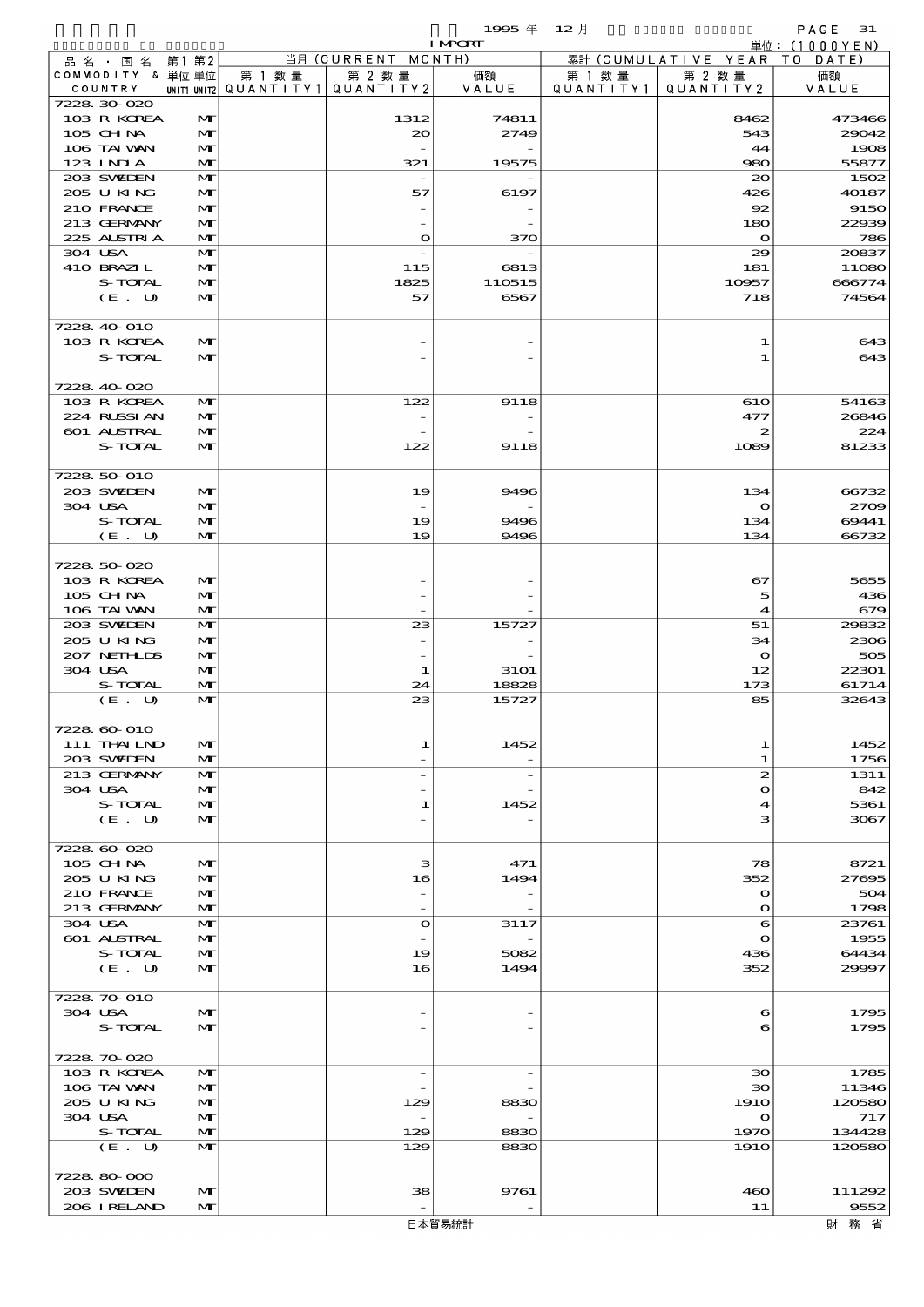|                             |                              |        |                                                     | <b>I MPCRT</b>           |                     |                              | 単位: (1000YEN)    |
|-----------------------------|------------------------------|--------|-----------------------------------------------------|--------------------------|---------------------|------------------------------|------------------|
| 品 名 ・ 国 名                   | 第1第2                         |        | 当月 (CURRENT MONTH)                                  |                          |                     | 累計 (CUMULATIVE YEAR TO DATE) |                  |
| COMMODITY & 単位単位<br>COUNTRY |                              | 第 1 数量 | 第 2 数量<br> UNIT1  UNIT2   QUANT   TY1   QUANT   TY2 | 価額<br>VALUE              | 第 1 数量<br>QUANTITY1 | 第 2 数量<br>QUANTITY 2         | 価額<br>VALUE      |
| 7228 80 000                 |                              |        |                                                     |                          |                     |                              |                  |
| 210 FRANCE                  | M                            |        | $\mathbf{\Omega}$                                   | 8893                     |                     | 6                            | 38775            |
| S-TOTAL<br>(E. U)           | $\mathbf{M}$<br>$\mathbf{M}$ |        | 38<br>38                                            | 18654<br>18654           |                     | 477<br>477                   | 159619<br>159619 |
|                             |                              |        |                                                     |                          |                     |                              |                  |
| 7229.10.000                 |                              |        |                                                     |                          |                     |                              |                  |
| 103 R KOREA                 | KG                           |        |                                                     |                          |                     | 1776                         | 853              |
| 203 SWIEN<br>S-TOTAL        | KG<br>KG                     |        | 348<br>348                                          | 859<br>859               |                     | 6733<br>8509                 | 10480            |
| (E. U)                      | KG                           |        | 348                                                 | 859                      |                     | 6733                         | 11333<br>10480   |
|                             |                              |        |                                                     |                          |                     |                              |                  |
| 7229.20-000                 |                              |        |                                                     |                          |                     |                              |                  |
| 106 TAI VAN<br>S-TOTAL      | M<br>$\mathbf{M}$            |        |                                                     |                          |                     | $\infty$<br>95               | 12346<br>12346   |
|                             |                              |        |                                                     |                          |                     |                              |                  |
| 7229.90-010                 |                              |        |                                                     |                          |                     |                              |                  |
| 103 R KOREA                 | M                            |        |                                                     |                          |                     | 4                            | 1008             |
| 203 SWIEN                   | $\mathbf{M}$                 |        |                                                     |                          |                     | $\bullet$                    | $\infty$         |
| 304 USA<br>S-TOTAL          | $\mathbf{M}$<br>M            |        |                                                     |                          |                     | $\boldsymbol{z}$<br>6        | 500<br>2116      |
| (E. U)                      | $\mathbf{M}$                 |        |                                                     |                          |                     | $\mathbf o$                  | $\infty$         |
|                             |                              |        |                                                     |                          |                     |                              |                  |
| 7229.90-020                 |                              |        |                                                     |                          |                     |                              |                  |
| 103 R KOREA<br>105 CH NA    | $\mathbf{M}$<br>$\mathbf{M}$ |        | 3019<br>36                                          | 389266<br>3723           |                     | 33813<br>214                 | 4375073<br>21974 |
| 106 TAI VAN                 | M                            |        | 666                                                 | <b>77610</b>             |                     | 7870                         | 908899           |
| 108 HG KONG                 | M                            |        |                                                     |                          |                     | $\mathbf o$                  | 249              |
| 111 THAILND                 | $\mathbf{M}$                 |        | 20                                                  | 2570                     |                     | 14O                          | 16353            |
| 203 SWIEN<br>205 U KING     | $\mathbf{M}$<br>$\mathbf{M}$ |        |                                                     |                          |                     | 8<br>24                      | 1182<br>3181     |
| 207 NETHLIS                 | $\mathbf{M}$                 |        |                                                     |                          |                     | $\mathbf 1$                  | 23505            |
| 210 FRANCE                  | M                            |        |                                                     |                          |                     | 12                           | 6411             |
| 213 GERMANY                 | $\mathbf{M}$                 |        |                                                     |                          |                     | 10                           | 13964            |
| 217 PORTUGL                 | $\mathbf{M}$                 |        | 19                                                  | 2264                     |                     | 278                          | 32495            |
| 220 I TALY<br>234 TURKEY    | $\mathbf{M}$<br>$\mathbf{M}$ |        | 280                                                 | 29624                    |                     | 4240<br>17                   | 448428<br>1709   |
| 304 USA                     | M                            |        | 46                                                  | 6243                     |                     | $\cos$                       | 96288            |
| 410 BRAZIL                  | $\mathbf{M}$                 |        |                                                     |                          |                     | 10                           | 1147             |
| 541 KENYA                   | $\mathbf{M}$                 |        |                                                     |                          |                     | 15                           | 2011             |
| 601 ALSTRAL<br>606 NEWELD   | $\mathbf{M}$<br>$\mathbf{M}$ |        |                                                     |                          |                     | $\mathbf o$<br>$\mathbf 1$   | 327<br>776       |
| S-TOTAL                     | M                            |        | 4086                                                | 511300                   |                     | 47256                        | 5953972          |
| (E. U)                      | $\mathbf{M}$                 |        | 299                                                 | 31888                    |                     | 4573                         | 529166           |
|                             |                              |        |                                                     |                          |                     |                              |                  |
| 7301. 10 010<br>103 R KOREA | M                            |        | $\qquad \qquad -$                                   | $\overline{\phantom{0}}$ |                     | $\Omega$                     | 512              |
| 304 USA                     | $\mathbf{M}$                 |        |                                                     |                          |                     | $\Omega$                     | 236              |
| S-TOTAL                     | $\mathbf{M}$                 |        |                                                     |                          |                     | $\bullet$                    | 748              |
|                             |                              |        |                                                     |                          |                     |                              |                  |
| 7301.10.020<br>103 R KOREA  | M                            |        | 13335                                               | 735162                   |                     | 64892                        | 3819871          |
| 2009 LUXNERG                | M                            |        |                                                     |                          |                     | 5480                         | 344210           |
| S-TOTAL                     | M                            |        | 13335                                               | 735162                   |                     | 70372                        | 4164081          |
| (E. U)                      | M                            |        |                                                     |                          |                     | 5480                         | <b>344210</b>    |
| 7301. 20-000                |                              |        |                                                     |                          |                     |                              |                  |
| 103 R KOREA                 | $\mathbf{M}$                 |        | 56                                                  | 2971                     |                     | 183                          | 8585             |
| 213 GERMANY                 | $\mathbf{M}$                 |        |                                                     |                          |                     | $\Omega$                     | 217              |
| S-TOTAL                     | $\mathbf{M}$                 |        | 56                                                  | 2971                     |                     | 183                          | 8802             |
| (E. U)                      | $\mathbf{M}$                 |        |                                                     |                          |                     | $\mathbf{o}$                 | 217              |
| 7302 10 000                 |                              |        |                                                     |                          |                     |                              |                  |
| 103 R KOREA                 | M                            |        | 159                                                 | 10379                    |                     | 2156                         | 134351           |
| $105$ CHNA                  | $\mathbf{M}$                 |        | $\overline{\phantom{a}}$                            |                          |                     | 25                           | 3228             |
| 203 SWIEN                   | M                            |        |                                                     |                          |                     | $\boldsymbol{z}$             | 297              |
| 205 U KING<br>208 BELGI UM  | $\mathbf{M}$<br>M            |        | $\Omega$                                            | 381                      |                     | 19<br>1 <sub>O</sub>         | 2857<br>1427     |
| 200 LUNABRG                 | M                            |        | 17                                                  | 2233                     |                     | 331                          | 41567            |
| 210 FRANCE                  | $\mathbf{M}$                 |        |                                                     |                          |                     | 16                           | 9043             |
| 213 GERMANY                 | M                            |        | 2                                                   | 595                      |                     | 161                          | 18584            |
| 304 USA                     | M                            |        | $\overline{\phantom{a}}$                            |                          |                     | 16                           | 3320             |
| S-TOTAL<br>(E. U)           | M<br>M                       |        | 178<br>19                                           | 13588<br>3209            |                     | 2736<br>539                  | 214674<br>73775  |
|                             |                              |        |                                                     |                          |                     |                              |                  |
| 7302 20 000                 |                              |        |                                                     |                          |                     |                              |                  |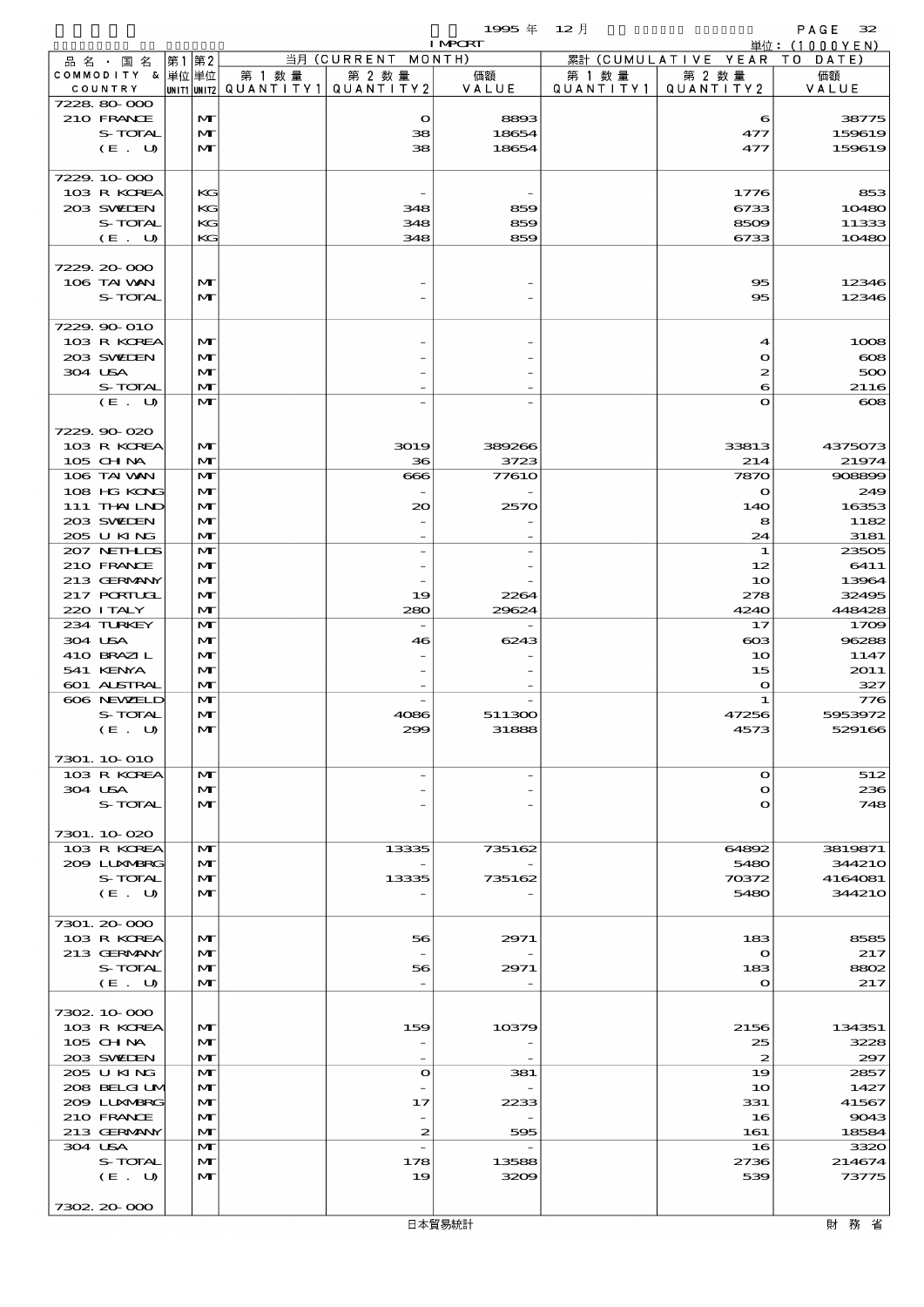|                            |      |                              |        |                                                 | <b>I MPORT</b>        |         |                              | <u> 単位:(1000YEN)</u> |
|----------------------------|------|------------------------------|--------|-------------------------------------------------|-----------------------|---------|------------------------------|----------------------|
| 品 名 ・ 国 名                  | 第1第2 |                              |        | 当月 (CURRENT MONTH)                              |                       |         | 累計 (CUMULATIVE YEAR TO DATE) |                      |
| COMMODITY & 単位単位           |      |                              | 第 1 数量 | 第 2 数量                                          | 価額                    | 第 1 数 量 | 第 2 数量                       | 価額                   |
| COUNTRY                    |      |                              |        | $ $ UNIT1 $ $ UNIT2 $ $ QUANTITY1 $ $ QUANTITY2 | VALUE                 |         | QUANTITY1   QUANTITY2        | VALUE                |
| 7302 20 000<br>103 R KOREA |      | M                            |        |                                                 |                       |         | з                            | 733                  |
| 117 PHLPIN                 |      | $\mathbf{M}$                 |        |                                                 |                       |         | 165                          | 16326                |
| S-TOTAL                    |      | $\mathbf{M}$                 |        |                                                 |                       |         | 168                          | 17059                |
|                            |      |                              |        |                                                 |                       |         |                              |                      |
| 7302.40.000                |      |                              |        |                                                 |                       |         |                              |                      |
| 210 FRANCE                 |      | M                            |        |                                                 |                       |         | 1                            | 461                  |
| 304 USA                    |      | M                            |        |                                                 |                       |         | $\mathbf{\Omega}$            | 1029                 |
| S-TOTAL                    |      | $\mathbf{M}$                 |        |                                                 |                       |         | 1                            | 1490                 |
| (E. U)                     |      | M                            |        |                                                 |                       |         | 1                            | 461                  |
|                            |      |                              |        |                                                 |                       |         |                              |                      |
| 7302 90 000                |      |                              |        |                                                 |                       |         |                              |                      |
| 103 R KOREA                |      | M                            |        | 18                                              | 3024                  |         | 322                          | 53674                |
| 105 CH NA<br>106 TAI VAN   |      | $\mathbf{M}$<br>$\mathbf{M}$ |        | 8                                               | 2076                  |         | 59<br>$\infty$               | 11752<br>7991        |
| 112 SNGAPOR                |      | $\mathbf{M}$                 |        | $\mathbf{1}$                                    | 1324                  |         | з                            | 2654                 |
| 205 U KING                 |      | M                            |        | $\mathbf o$                                     | 253                   |         | 1103                         | 413082               |
| 208 BELGI UM               |      | M                            |        |                                                 |                       |         | 1                            | 2417                 |
| 210 FRANCE                 |      | $\mathbf{M}$                 |        |                                                 |                       |         | 127                          | 32129                |
| 213 GERMANY                |      | M                            |        | 13                                              | 14670                 |         | 64                           | 30703                |
| 302 CANADA                 |      | M                            |        |                                                 |                       |         | 1                            | 3166                 |
| 304 USA                    |      | M                            |        |                                                 |                       |         | 160                          | 32126                |
| 601 ALSTRAL                |      | M                            |        |                                                 |                       |         | 45                           | $\alpha$             |
| S-TOTAL                    |      | $\mathbf{M}$                 |        | 40                                              | 21347                 |         | 1954                         | 596627               |
| (E. U)                     |      | M                            |        | 13                                              | 14923                 |         | 1295                         | 478331               |
|                            |      |                              |        |                                                 |                       |         |                              |                      |
| 7303 00 000<br>103 R KOREA |      | $\mathbf{M}$                 |        |                                                 |                       |         | 16                           | 4318                 |
| 105 CH NA                  |      | M                            |        |                                                 |                       |         | 130                          | 12822                |
| 106 TAI VAN                |      | $\mathbf{M}$                 |        |                                                 |                       |         | 7                            | 3153                 |
| 112 SNGAPOR                |      | $\mathbf{M}$                 |        | $\overline{a}$                                  |                       |         | 2                            | 3044                 |
| 113 MALYSIA                |      | M                            |        | 51                                              | 6175                  |         | 170                          | 1980 <sub>2</sub>    |
| 205 U KING                 |      | M                            |        |                                                 |                       |         | 13                           | 6441                 |
| 210 FRANCE                 |      | $\mathbf{M}$                 |        |                                                 |                       |         | $\overline{\mathbf{z}}$      | 10866                |
| 213 GERMANY                |      | $\mathbf{M}$                 |        |                                                 |                       |         | $\bullet$                    | 345                  |
| 220 I TALY                 |      | M                            |        |                                                 |                       |         | з                            | 3294                 |
| 302 CANADA                 |      | M                            |        |                                                 |                       |         | 2                            | 2212                 |
| 304 USA                    |      | M                            |        | $\mathbf{\Omega}$                               | 341                   |         | 35                           | 8446                 |
| 601 ALSTRAL                |      | $\mathbf{M}$                 |        |                                                 |                       |         | 16                           | 2048                 |
| S-TOTAL                    |      | $\mathbf{M}$                 |        | 51                                              | 6516                  |         | 401                          | 76791                |
| (E. U)                     |      | $\mathbf{M}$                 |        |                                                 |                       |         | 23                           | 20946                |
| 7304 10 010                |      |                              |        |                                                 |                       |         |                              |                      |
| 213 GERMANY                |      | M                            |        |                                                 |                       |         | $\mathbf o$                  | 420                  |
| S-TOTAL                    |      | M                            |        |                                                 |                       |         | $\mathbf o$                  | 420                  |
| (E. U)                     |      | M                            |        |                                                 |                       |         | $\mathbf o$                  | 420                  |
|                            |      |                              |        |                                                 |                       |         |                              |                      |
| 7304 10 020                |      |                              |        |                                                 |                       |         |                              |                      |
| 103 R KOREA                |      | M                            |        | 157                                             | 7002                  |         | 535                          | 23999                |
| 112 SNGAPOR                |      | $\mathbf{M}$                 |        | $\overline{\phantom{a}}$                        |                       |         | 29                           | 2635                 |
| 215 SWIZLD                 |      | $\mathbf{M}$                 |        | $\overline{\phantom{a}}$                        |                       |         | $\mathbf o$                  | 5623                 |
| 220 I TALY                 |      | M                            |        |                                                 |                       |         | $\mathbf o$                  | 682                  |
| 304 USA<br>S-TOTAL         |      | M<br>M                       |        | $\bullet$                                       | 282                   |         | 1                            | 849<br>33788         |
| (E. U)                     |      | $\mathbf{M}$                 |        | 157                                             | 7284                  |         | 565<br>$\mathbf{o}$          | 682                  |
|                            |      |                              |        |                                                 |                       |         |                              |                      |
| 7304 20 010                |      |                              |        |                                                 |                       |         |                              |                      |
| 112 SNGAPOR                |      | $\mathbf{M}$                 |        |                                                 |                       |         | з                            | 283                  |
| 304 USA                    |      | M                            |        |                                                 |                       |         | 9                            | 2356                 |
| S-TOTAL                    |      | M                            |        |                                                 |                       |         | 12                           | 2639                 |
|                            |      |                              |        |                                                 |                       |         |                              |                      |
| 7304.20-020                |      |                              |        |                                                 |                       |         |                              |                      |
| 112 SNGAPOR                |      | M                            |        |                                                 |                       |         | 24                           | 2146                 |
| 304 USA                    |      | M                            |        | $\mathbf o$                                     | 318                   |         | 82                           | 23470                |
| S-TOTAL                    |      | $\mathbf{M}$                 |        | $\mathbf o$                                     | 318                   |         | 106                          | 25616                |
| 7304. 20-040               |      |                              |        |                                                 |                       |         |                              |                      |
| 112 SNGAPOR                |      | M                            |        | 16                                              | $\boldsymbol{\infty}$ |         | 54                           | 4465                 |
| 224 RUSSI AN               |      | M                            |        |                                                 |                       |         | $\mathbf o$                  | 316                  |
| 304 USA                    |      | M                            |        |                                                 |                       |         | 67                           | 9141                 |
| 601 ALSTRAL                |      | M                            |        | $\overline{\phantom{a}}$                        |                       |         | з                            | 1440                 |
| S-TOTAL                    |      | M                            |        | 16                                              | 694                   |         | 124                          | 15362                |
|                            |      |                              |        |                                                 |                       |         |                              |                      |
| 7304 31-010                |      |                              |        |                                                 |                       |         |                              |                      |
| 213 GERMANY                |      | $\mathbf{M}$                 |        | 105                                             | 24311                 |         | 966                          | 199316               |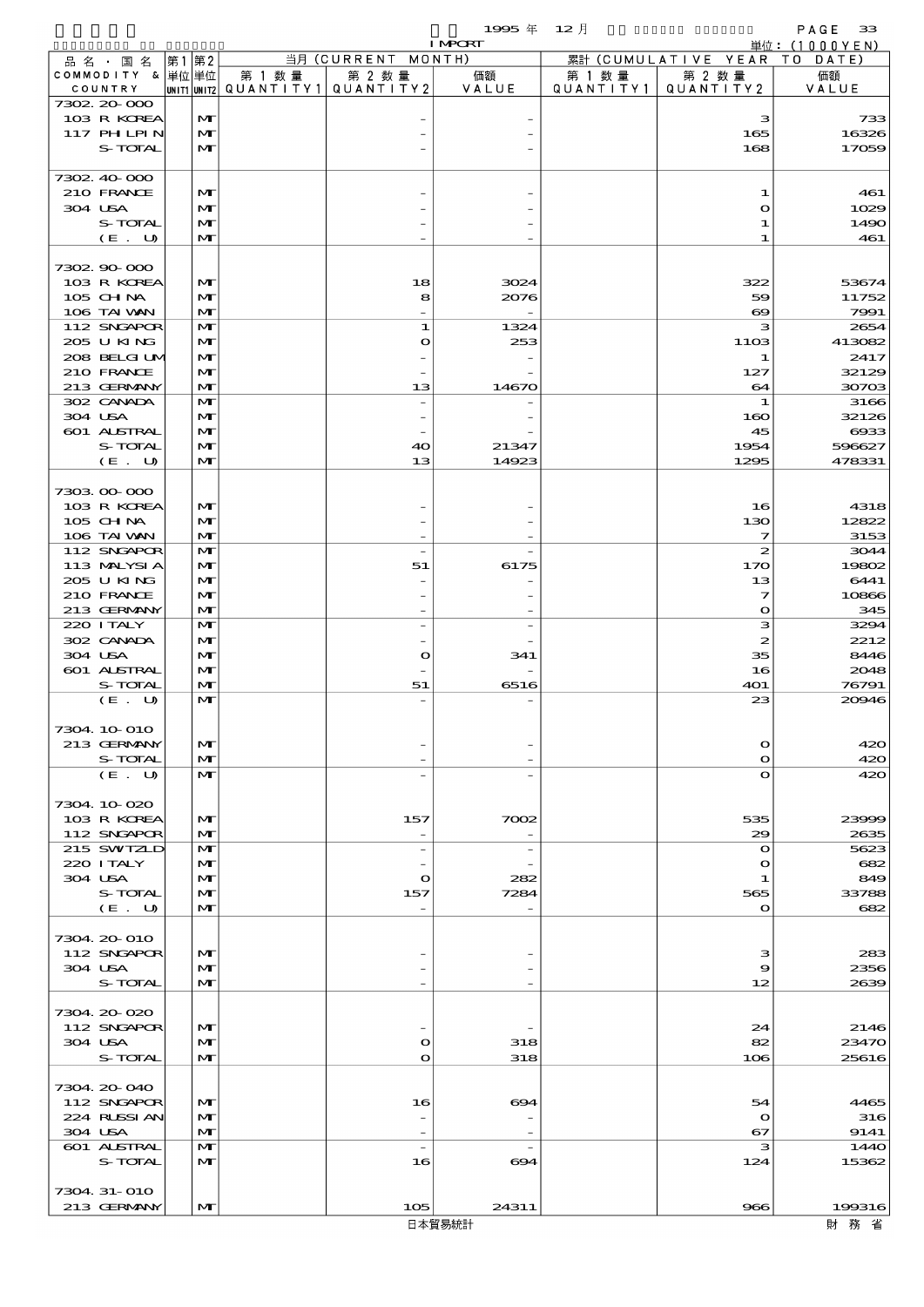|                            |                              |                                       |                                 | 1995年          | $12$ 月    |                           | PAGE<br>34                  |
|----------------------------|------------------------------|---------------------------------------|---------------------------------|----------------|-----------|---------------------------|-----------------------------|
| 品 名 ・ 国 名                  | 第1 第2                        |                                       | 当月 (CURRENT MONTH)              | <b>I MPCRT</b> |           | 累計 (CUMULATIVE YEAR       | 単位:(1000YEN)<br>T O<br>DATE |
| COMMODITY & 単位単位           |                              | 第 1 数量                                | 第 2 数量                          | 価額             | 第 1 数 量   | 第 2 数量                    | 価額                          |
| COUNTRY<br>7304 31-010     |                              | unit1 unit2  Q∪ANT   TY1  Q∪ANT   TY2 |                                 | VALUE          | QUANTITY1 | QUANTITY2                 | VALUE                       |
| S-TOTAL                    | $\mathbf{M}$                 |                                       | 105                             | 24311          |           | 966                       | 199316                      |
| (E. U)                     | $\mathbf{M}$                 |                                       | 105                             | 24311          |           | 966                       | 199316                      |
| 7304.31-020                |                              |                                       |                                 |                |           |                           |                             |
| 103 R KOREA                | M                            |                                       | 24                              | 3040           |           | 120                       | 15800                       |
| 105 CHNA                   | $\mathbf{M}$                 |                                       | 15                              | 2619           |           | 231                       | 35057                       |
| 106 TAI VAN<br>118 INNSI A | $\mathbf{M}$<br>$\mathbf{M}$ |                                       |                                 |                |           | 44                        | 4307<br>1237                |
| 203 SWIEN                  | $\mathbf{M}$                 |                                       |                                 |                |           | 1<br>$\boldsymbol{z}$     | 1530                        |
| 207 NETHLIS                | $\mathbf{M}$                 |                                       | $\overline{\phantom{0}}$        |                |           | $\boldsymbol{z}$          | 4353                        |
| 210 FRANCE<br>213 GERMANY  | $\mathbf{M}$<br>M            |                                       |                                 |                |           | 17<br>$\boldsymbol{4}$    | 17193<br>10617              |
| 245 CZECH                  | M                            |                                       | 87                              | 19964          |           | 161                       | 28642                       |
| 304 USA                    | $\mathbf{M}$                 |                                       | $\mathbf o$                     | 342            |           | 177                       | 55861                       |
| 413 ARGENT<br>S-TOTAL      | $\mathbf{M}$<br>$\mathbf{M}$ |                                       | $\overline{\phantom{0}}$<br>126 | 25965          |           | $\boldsymbol{4}$<br>763   | 421<br>175018               |
| (E. U)                     | $\mathbf{M}$                 |                                       |                                 |                |           | 25                        | 33693                       |
|                            |                              |                                       |                                 |                |           |                           |                             |
| 7304.39-010<br>302 CANADA  | M                            |                                       |                                 |                |           | $\mathbf o$               | 306                         |
| 304 USA                    | $\mathbf{M}$                 |                                       | 81                              | 18802          |           | 97                        | 20252                       |
| 551 S AFRCA                | M                            |                                       |                                 |                |           | $\mathbf o$               | 433                         |
| S-TOTAL                    | $\mathbf{M}$                 |                                       | 81                              | 18802          |           | 97                        | 20991                       |
| 7304.39-020                |                              |                                       |                                 |                |           |                           |                             |
| 103 R KOREA<br>105 CHNA    | $\mathbf{M}$<br>$\mathbf{M}$ |                                       | 221                             | 20163          |           | 591<br>647                | 44751<br>55859              |
| 106 TAI VAN                | $\mathbf{M}$                 |                                       | $\overline{\phantom{0}}$<br>54  | 9744           |           | 580                       | 109963                      |
| 112 SNGAPOR                | $\mathbf{M}$                 |                                       |                                 |                |           | $\mathbf o$               | 420                         |
| 117 PHLPIN                 | M                            |                                       | $\overline{\phantom{0}}$        |                |           | $\boldsymbol{z}$          | 397                         |
| 203 SWIDEN<br>205 U KING   | $\mathbf{M}$<br>M            |                                       | 8                               | 2954           |           | 100<br>$\mathbf o$        | 23831<br>6077               |
| 207 NETHLIS                | $\mathbf{M}$                 |                                       |                                 |                |           | $\mathbf o$               | 408                         |
| 210 FRANCE<br>213 GERMANY  | $\mathbf{M}$<br>$\mathbf{M}$ |                                       | 15<br>51                        | 6514<br>10258  |           | 15<br>168                 | 6514<br>32934               |
| 215 SWIZLD                 | $\mathbf{M}$                 |                                       | $\mathbf o$                     | 239            |           | $\mathbf{o}$              | 239                         |
| 218 SPAIN                  | M                            |                                       |                                 |                |           | 46                        | 3469                        |
| 220 I TALY<br>224 RUSSIAN  | M<br>$\mathbf{M}$            |                                       | 147                             | 8664           |           | 166<br>147                | 18273<br>8664               |
| 231 ROMNA                  | M                            |                                       |                                 |                |           | $\boldsymbol{z}$          | <b>1O11</b>                 |
| 246 SLOVAK<br>302 CANADA   | $\mathbf{M}$<br>M            |                                       |                                 |                |           | 64                        | 9435<br>2668                |
| 304 USA                    | M                            |                                       | 54                              | 6830           |           | $\mathbf o$<br>232        | 41552                       |
| S-TOTAL                    | M                            |                                       | 550                             | 65366          |           | 2760                      | 366465                      |
| (E. U)                     | $\mathbf{M}$                 |                                       | 74                              | 19726          |           | 495                       | 91506                       |
| 7304. 41-020               |                              |                                       |                                 |                |           |                           |                             |
| 103 R KOREA                | $\mathbf{M}$                 |                                       | 43                              | 34521          |           | 460                       | 307737                      |
| 105 CHNA<br>111 THAILND    | $\mathbf{M}$<br>$\mathbf{M}$ |                                       | 1                               | 1466           |           | $\boldsymbol{z}$<br>172   | 987<br>138877               |
| 112 SNGAPOR                | $\mathbf{M}$                 |                                       |                                 |                |           | 7                         | 4356                        |
| 113 MALYSIA<br>202 NRWAY   | M<br>M                       |                                       |                                 |                |           | 9<br>$\mathbf o$          | 1975<br>2232                |
| 203 SVELEN                 | $\mathbf{M}$                 |                                       | 6                               | 8948           |           | 51                        | 82563                       |
| 205 U KING                 | $\mathbf{M}$                 |                                       | $\mathbf o$                     | 386            |           | 6                         | 17341                       |
| 208 BELGI UM<br>210 FRANCE | $\mathbf{M}$<br>$\mathbf{M}$ |                                       |                                 |                |           | з<br>$\mathbf o$          | 1790<br>1890                |
| 213 GERMANY                | $\mathbf{M}$                 |                                       | O                               | 759            |           | $\mathbf o$               | 3164                        |
| 215 SWIZLD<br>220 I TALY   | M                            |                                       | $\overline{\phantom{0}}$        |                |           | $\bullet$<br>$\mathbf{o}$ | 4247                        |
| 245 CZECH                  | M<br>$\mathbf{M}$            |                                       |                                 |                |           | 133                       | 568<br>26760                |
| 304 USA                    | M                            |                                       | $\mathbf o$                     | 11633          |           | 67                        | 197029                      |
| S-TOTAL<br>(E. U)          | M<br>$\mathbf{M}$            |                                       | 50<br>6                         | 57713<br>10093 |           | 910<br>$\infty$           | 791516<br>107316            |
|                            |                              |                                       |                                 |                |           |                           |                             |
| 7304 49 010                |                              |                                       |                                 |                |           |                           |                             |
| 106 TAI VAN<br>304 USA     | $\mathbf{M}$<br>$\mathbf{M}$ |                                       |                                 |                |           | 10<br>$\mathbf o$         | 3373<br>1251                |
| S-TOTAL                    | $\mathbf{M}$                 |                                       |                                 |                |           | 10                        | 4624                        |
| 7304 49 020                |                              |                                       |                                 |                |           |                           |                             |
| 103 R KOREA                | $\mathbf{M}$                 |                                       | 4                               | 2399           |           | 27                        | 13167                       |
| 105 CH NA                  | $\mathbf{M}$                 |                                       |                                 |                |           | 10                        | 5784                        |
| 106 TAI VAN                | M                            |                                       | $\mathbf o$                     | 259            |           | $\boldsymbol{4}$          | 4863                        |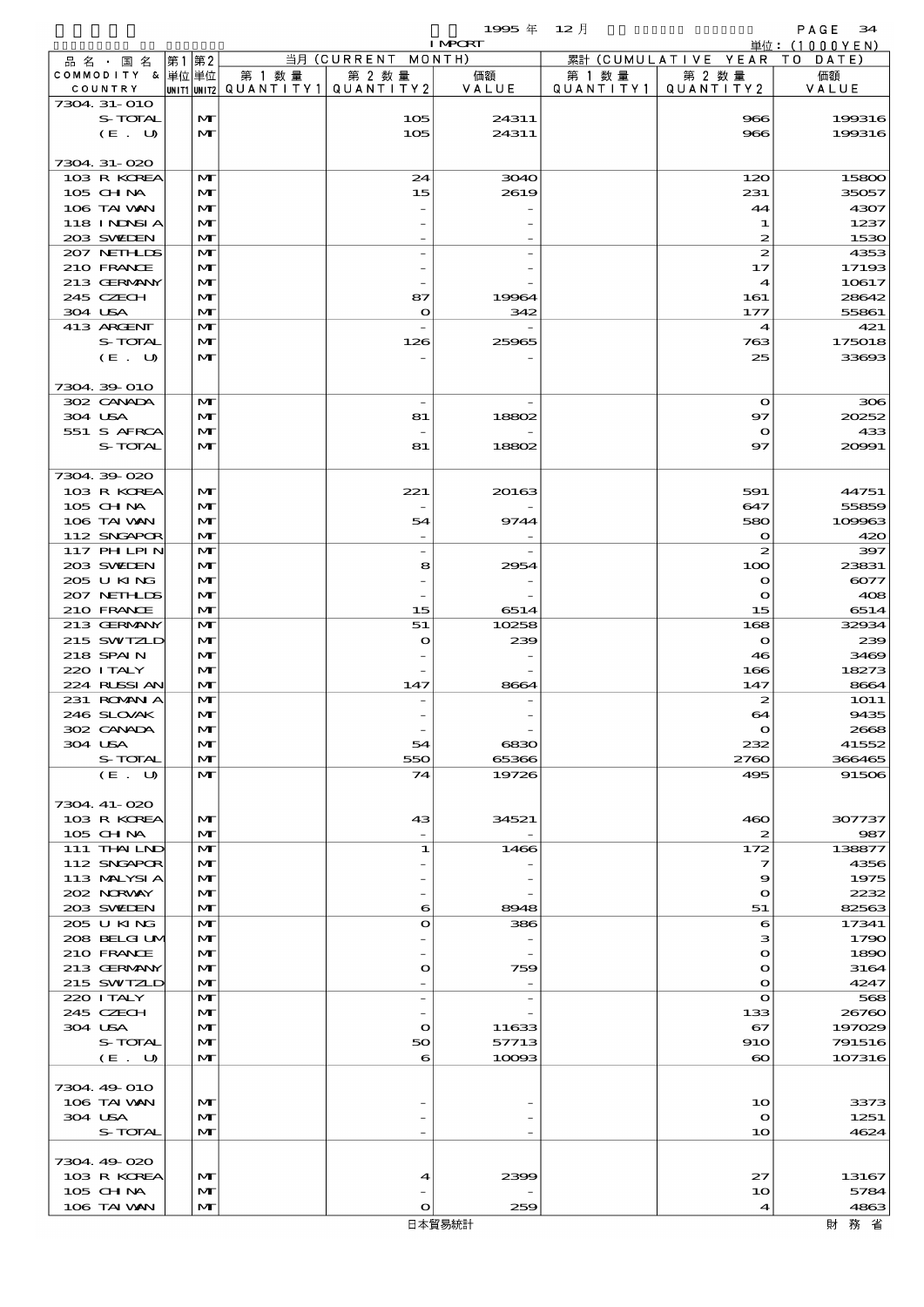|                            |      |              |                          |                          | 1995年                           | $12$ 月    |                              | PAGE<br>35                              |
|----------------------------|------|--------------|--------------------------|--------------------------|---------------------------------|-----------|------------------------------|-----------------------------------------|
| 品名・国名                      | 第1第2 |              |                          | 当月 (CURRENT MONTH)       | <b>I MPCRT</b>                  |           | 累計 (CUMULATIVE YEAR)         | $\dot{\Xi}$ 位: (1000YEN)<br>T O<br>DATE |
| COMMODITY & 単位単位           |      |              | 第 1 数量                   | 第 2 数量                   | 価額                              | 第 1 数量    | 第 2 数量                       | 価額                                      |
| COUNTRY                    |      |              | unit1 unit2  Q∪ANT   TY1 | QUANTITY 2               | VALUE                           | QUANTITY1 | QUANTITY2                    | VALUE                                   |
| 7304 49 020<br>111 THAILND |      | M            |                          |                          |                                 |           | 22                           | 17758                                   |
| 113 MALYSIA                |      | M            |                          |                          |                                 |           | $\bullet$                    | 254                                     |
| 202 NRWAY                  |      | M            |                          |                          |                                 |           | $\mathbf{o}$                 | 461                                     |
| 203 SWIEN<br>205 U KING    |      | M            |                          | 180                      | 104032                          |           | 1211                         | 717793                                  |
| 208 BELGI UM               |      | M<br>M       |                          | $\overline{\phantom{0}}$ |                                 |           | 6<br>$\bullet$               | 10305<br>217                            |
| 210 FRANCE                 |      | M            |                          | O                        | 267                             |           | $\infty$                     | 16049                                   |
| 213 GERMANY                |      | M            |                          | O                        | 452                             |           | $\mathbf o$                  | 2611                                    |
| 218 SPAIN<br>220 I TALY    |      | M<br>M       |                          | $\overline{\phantom{a}}$ |                                 |           | 125<br>14                    | 51350<br>9235                           |
| 304 USA                    |      | M            |                          | $\bullet$                | 2142                            |           | 29                           | 76202                                   |
| S-TOTAL                    |      | M            |                          | 184                      | 109551                          |           | 1468                         | 926049                                  |
| (E. U)                     |      | $\mathbf{M}$ |                          | 180                      | 104751                          |           | 1376                         | 807560                                  |
| 7304.51-020                |      |              |                          |                          |                                 |           |                              |                                         |
| 205 U KING                 |      | M            |                          | O                        | 3997                            |           | $\mathbf o$                  | 20547                                   |
| 207 NETHLIS                |      | M            |                          |                          |                                 |           | 290                          | 41370                                   |
| 213 GERMANY<br>225 ALSTRIA |      | M<br>M       |                          |                          |                                 |           | з<br>$\mathbf{o}$            | 856<br>356                              |
| 245 CZECH                  |      | M            |                          | $\overline{\phantom{0}}$ |                                 |           | 176                          | 28790                                   |
| 304 USA                    |      | M            |                          | $\mathbf o$              | 1941                            |           | 16                           | 48030                                   |
| S-TOTAL                    |      | M            |                          | O                        | 5938                            |           | 485                          | 139949                                  |
| (E. U)                     |      | M            |                          | O                        | 3997                            |           | 293                          | 63129                                   |
| 7304 59 010                |      |              |                          |                          |                                 |           |                              |                                         |
| 210 FRANCE                 |      | M            |                          |                          |                                 |           | 8                            | 133218                                  |
| 304 USA<br>S-TOTAL         |      | M<br>M       |                          |                          |                                 |           | 1<br>9                       | 1024<br>134242                          |
| (E. U)                     |      | M            |                          |                          |                                 |           | 8                            | 133218                                  |
|                            |      |              |                          |                          |                                 |           |                              |                                         |
| 7304 59 020                |      |              |                          |                          |                                 |           |                              |                                         |
| 103 R KOREA<br>205 U KING  |      | M<br>M       |                          | 366<br>8                 | 28106<br>5021                   |           | 2234<br>342                  | 155945<br>119525                        |
| 210 FRANCE                 |      | M            |                          | 164                      | 88370                           |           | 505                          | 233105                                  |
| 213 GERMANY                |      | M            |                          | $\overline{\phantom{a}}$ |                                 |           | 71                           | 13991                                   |
| 220 I TALY                 |      | M            |                          |                          |                                 |           | 190                          | 23585                                   |
| 304 USA<br>S-TOTAL         |      | M<br>M       |                          | 1<br>539                 | 279<br>121776                   |           | 10<br>3352                   | 13935<br>560086                         |
| (E. U)                     |      | M            |                          | 172                      | 93391                           |           | 1108                         | 390206                                  |
|                            |      |              |                          |                          |                                 |           |                              |                                         |
| 7304.90-010<br>203 SWIEN   |      | M            |                          | 7                        | 8270                            |           | 78                           | 112604                                  |
| 205 U KING                 |      | M            |                          |                          |                                 |           | $\mathbf o$                  | 692                                     |
| 206 I RELAND               |      | M            |                          | з                        | 3814                            |           | 18                           | 1461O                                   |
| 210 FRANCE<br>302 CANADA   |      | M            |                          | ${\bf 1}$                | 1015                            |           | $\boldsymbol{z}$<br>30       | 241 <sub>O</sub><br>24552               |
| 304 USA                    |      | M<br>M       |                          | 2                        | 1961                            |           | $\mathbf o$                  | $\infty$                                |
| 409 CHLE                   |      | M            |                          | O                        | 221                             |           | o                            | 221                                     |
| 410 BRAZIL                 |      | M            |                          | $\overline{\phantom{0}}$ |                                 |           | 1                            | 991                                     |
| S-TOTAL<br>(E. U)          |      | M<br>M       |                          | 13<br>11                 | 15281<br>13099                  |           | 129<br>98                    | 156680<br>130316                        |
|                            |      |              |                          |                          |                                 |           |                              |                                         |
| 7304.90.020                |      |              |                          |                          |                                 |           |                              |                                         |
| 304 USA<br>S-TOTAL         |      | M<br>M       |                          | $\overline{\phantom{a}}$ |                                 |           | $\mathbf{o}$<br>$\mathbf{o}$ | 870<br>870                              |
|                            |      |              |                          |                          |                                 |           |                              |                                         |
| 7304.90-030                |      |              |                          |                          |                                 |           |                              |                                         |
| 103 R KOREA                |      | M            |                          |                          |                                 |           | $\Omega$                     | 973                                     |
| 106 TAI VAN<br>210 FRANCE  |      | M<br>M       |                          | $\overline{\phantom{0}}$ | $\overline{\phantom{0}}$        |           | 2<br>$\mathbf{o}$            | 1540<br>6100                            |
| 213 GERMANY                |      | M            |                          |                          |                                 |           | O                            | 1040                                    |
| 304 USA                    |      | M            |                          | O                        | 543                             |           | O                            | 6344                                    |
| S-TOTAL<br>(E. U)          |      | M<br>M       |                          | O                        | 543                             |           | 2<br>$\mathbf o$             | 15997<br>7140                           |
|                            |      |              |                          |                          |                                 |           |                              |                                         |
| 7304.90-040                |      |              |                          |                          |                                 |           |                              |                                         |
| 103 R KOREA                |      | M            |                          | 9                        | 709                             |           | 11                           | 2396                                    |
| 205 U KING<br>208 BELGI UM |      | M<br>M       |                          | O                        | 334<br>$\overline{\phantom{0}}$ |           | $\mathbf{o}$<br>$\bullet$    | 2480<br>269                             |
| 210 FRANCE                 |      | M            |                          | $\overline{\phantom{0}}$ | $\overline{\phantom{0}}$        |           | з                            | 1734                                    |
| 213 GERMANY                |      | M            |                          |                          |                                 |           | 31                           | 17887                                   |
| 304 USA                    |      | M            |                          |                          |                                 |           | 581                          | 17201                                   |
| S-TOTAL<br>(E. U)          |      | M<br>M       |                          | 9<br>$\mathbf o$         | 1043<br>334                     |           | 626<br>34                    | 41967<br>22370                          |
|                            |      |              |                          |                          |                                 |           |                              |                                         |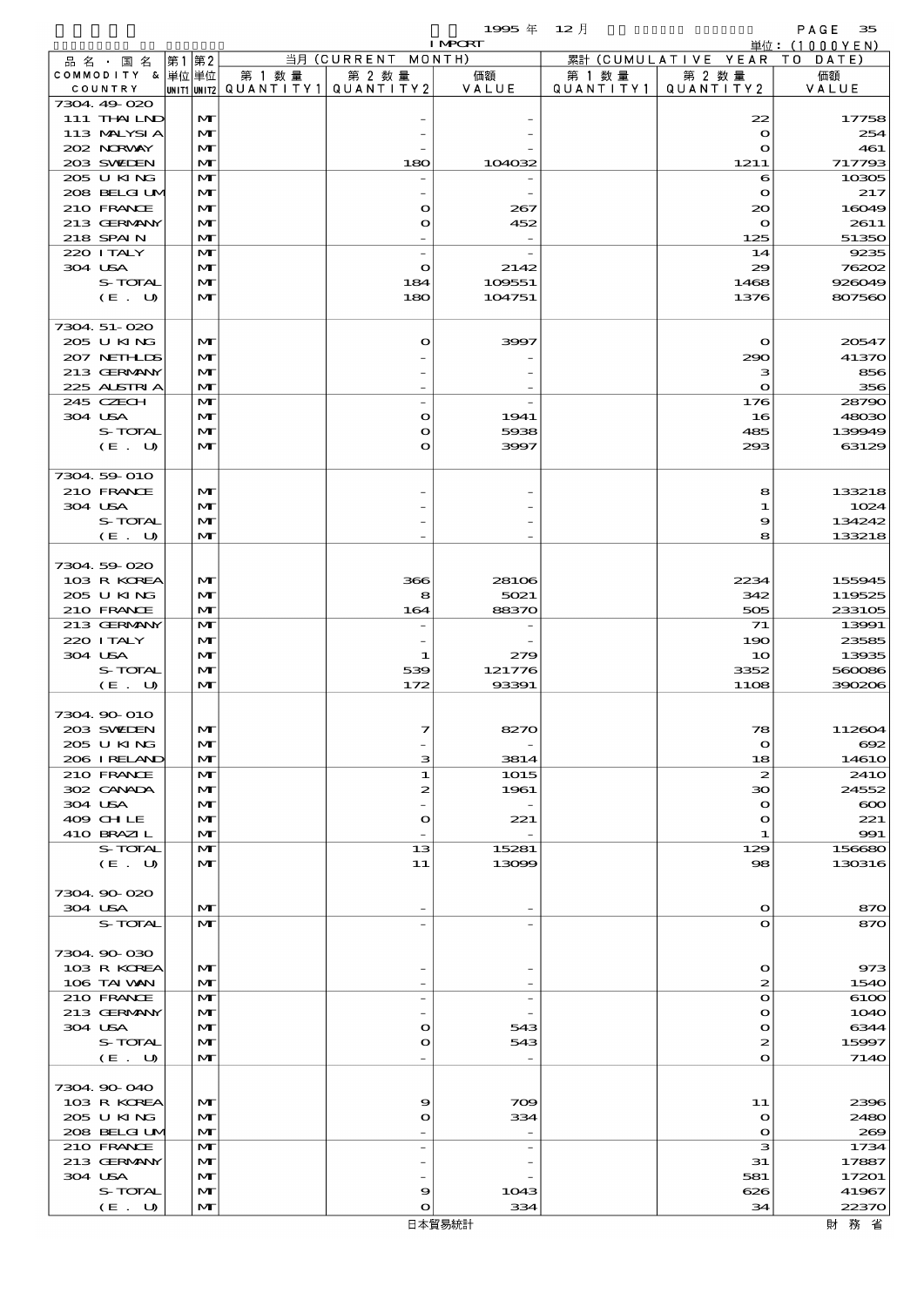|                           |      |                              |        |                                 | <b>I MPCRT</b> |        |                                      | 単位: (1000YEN)    |
|---------------------------|------|------------------------------|--------|---------------------------------|----------------|--------|--------------------------------------|------------------|
| 品名・国名                     | 第1第2 |                              |        | 当月 (CURRENT MONTH)              |                |        | 累計 (CUMULATIVE YEAR TO DATE)         |                  |
| COMMODITY & 単位単位          |      |                              | 第 1 数量 | 第 2 数量                          | 価額<br>VALUE    | 第 1 数量 | 第 2 数量<br>QUANTITY1   QUANTITY2      | 価額               |
| COUNTRY<br>7305, 12-020   |      |                              |        | UNIT1 UNIT2 QUANTITY1 QUANTITY2 |                |        |                                      | VALUE            |
| <b>601 ALSTRAL</b>        |      | $\mathbf{M}$                 |        |                                 |                |        | 2                                    | 1841             |
| S-TOTAL                   |      | $\mathbf{M}$                 |        |                                 |                |        | $\boldsymbol{z}$                     | 1841             |
|                           |      |                              |        |                                 |                |        |                                      |                  |
| 7305, 19 010              |      |                              |        |                                 |                |        |                                      |                  |
| 215 SWIZLD<br>S-TOTAL     |      | M<br>$\mathbf{M}$            |        |                                 |                |        | $\boldsymbol{z}$<br>$\boldsymbol{z}$ | 280<br>280       |
|                           |      |                              |        |                                 |                |        |                                      |                  |
| 7305, 31-020              |      |                              |        |                                 |                |        |                                      |                  |
| 103 R KOREA               |      | $\mathbf{M}$                 |        | 45                              | 2321           |        | 1905                                 | 107486           |
| 105 CH NA                 |      | $\mathbf{M}$                 |        |                                 |                |        | 1                                    | 764              |
| 117 PHLPIN                |      | M                            |        |                                 |                |        | $\boldsymbol{z}$                     | 556              |
| 220 I TALY                |      | $\mathbf{M}$                 |        |                                 |                |        | 13                                   | 2858             |
| S-TOTAL                   |      | $\mathbf{M}$                 |        | 45                              | 2321           |        | 1921                                 | 111664           |
| (E. U)                    |      | $\mathbf{M}$                 |        |                                 |                |        | 13                                   | 2858             |
| 7305, 39-010              |      |                              |        |                                 |                |        |                                      |                  |
| 210 FRANCE                |      | $\mathbf{M}$                 |        |                                 |                |        | 11                                   | 17652            |
| S-TOTAL                   |      | $\mathbf{M}$                 |        |                                 |                |        | 11                                   | 17652            |
| (E. U)                    |      | $\mathbf{M}$                 |        |                                 |                |        | 11                                   | 17652            |
|                           |      |                              |        |                                 |                |        |                                      |                  |
| 7305.39-020               |      |                              |        |                                 |                |        |                                      |                  |
| 103 R KOREA               |      | $\mathbf{M}$                 |        |                                 |                |        | <b>31O</b>                           | 16882            |
| 118 INNSI A<br>S-TOTAL    |      | $\mathbf{M}$<br>$\mathbf{M}$ |        | 1030<br>1030                    | 93644<br>93644 |        | 2744<br>3054                         | 249996<br>266878 |
|                           |      |                              |        |                                 |                |        |                                      |                  |
| 7306 10 010               |      |                              |        |                                 |                |        |                                      |                  |
| 103 R KOREA               |      | $\mathbf{M}$                 |        |                                 |                |        | 1                                    | 1143             |
| S-TOTAL                   |      | $\mathbf{M}$                 |        |                                 |                |        | 1                                    | 1143             |
|                           |      |                              |        |                                 |                |        |                                      |                  |
| 7306 10 020               |      |                              |        |                                 |                |        |                                      |                  |
| 105 CHNA                  |      | $\mathbf{M}$                 |        |                                 |                |        | 19                                   | 792              |
| S-TOTAL                   |      | $\mathbf{M}$                 |        |                                 |                |        | 19                                   | 792              |
| 7306 20 010               |      |                              |        |                                 |                |        |                                      |                  |
| 302 CANADA                |      | $\mathbf{M}$                 |        |                                 |                |        | $\bf{1}$                             | 1146             |
| 304 USA                   |      | $\mathbf{M}$                 |        |                                 |                |        | 11                                   | 5317             |
| S-TOTAL                   |      | $\mathbf{M}$                 |        |                                 |                |        | 12                                   | 6463             |
|                           |      |                              |        |                                 |                |        |                                      |                  |
| 7306 30 011               |      |                              |        |                                 |                |        |                                      |                  |
| 103 R KOREA               |      | $\mathbf{M}$                 |        | 513                             | 31796          |        | 7493                                 | 447911           |
| 304 USA<br>S-TOTAL        |      | $\mathbf{M}$<br>$\mathbf{M}$ |        | $\bullet$<br>513                | 852<br>32648   |        | $\mathbf{\Omega}$<br>7493            | 1993<br>449904   |
|                           |      |                              |        |                                 |                |        |                                      |                  |
| 7306 30 019               |      |                              |        |                                 |                |        |                                      |                  |
| 103 R KOREA               |      | M                            |        | 3848                            | 188033         |        | 46236                                | 2108134          |
| 111 THAILND               |      | $\mathbf{M}$                 |        |                                 |                |        | 1                                    | 949              |
| 112 SNGAPOR               |      | M                            |        |                                 |                |        | $\boldsymbol{z}$                     | 624              |
| 117 PHLPIN                |      | M                            |        |                                 |                |        | зо                                   | 10047            |
| 204 DENMARK               |      | $\mathbf{M}$                 |        |                                 |                |        | 21                                   | 7599<br>581      |
| 213 GERMANY<br>245 CZECH  |      | M<br>M                       |        |                                 |                |        | $\mathbf o$<br>7                     | 2863             |
| S-TOTAL                   |      | $\mathbf{M}$                 |        | 3848                            | 188033         |        | 46297                                | 2130797          |
| (E. U)                    |      | $\mathbf{M}$                 |        |                                 |                |        | 21                                   | 8180             |
|                           |      |                              |        |                                 |                |        |                                      |                  |
| 7306 30 021               |      |                              |        |                                 |                |        |                                      |                  |
| 103 R KOREA               |      | $\mathbf{M}$                 |        | 6992                            | 404356         |        | 65976                                | 3795693          |
| 106 TAI VAN               |      | $\mathbf{M}$                 |        |                                 |                |        | 18                                   | 3528             |
| 108 HG KONG<br>S-TOTAL    |      | M<br>$\mathbf{M}$            |        |                                 | 404356         |        | 58                                   | 5857             |
|                           |      |                              |        | 6992                            |                |        | 66052                                | 3805078          |
| 7306 30 029               |      |                              |        |                                 |                |        |                                      |                  |
| 103 R KOREA               |      | M                            |        | 4278                            | 210475         |        | 55676                                | 2655442          |
| 106 TAI VAN               |      | M                            |        |                                 |                |        | 1911                                 | 97655            |
| 111 THAILND               |      | $\mathbf{M}$                 |        | 98                              | 7302           |        | 1321                                 | 81830            |
| 113 MALYSIA               |      | $\mathbf{M}$                 |        |                                 |                |        | 48                                   | 3530             |
| 117 PHLPIN                |      | $\mathbf{M}$                 |        |                                 |                |        | 7                                    | 1639             |
| 213 GERMANY<br>220 I TALY |      | $\mathbf{M}$<br>M            |        |                                 |                |        | 1                                    | 673<br>434       |
| 304 USA                   |      | $\mathbf{M}$                 |        | $\mathbf o$                     | 357            |        | $\mathbf o$<br>1                     | 2485             |
| S-TOTAL                   |      | M                            |        | 4376                            | 218134         |        | 58965                                | 2843688          |
| (E. U)                    |      | $\mathbf{M}$                 |        |                                 |                |        | 1                                    | <b>11O7</b>      |
|                           |      |                              |        |                                 |                |        |                                      |                  |
| 7306 30 090               |      |                              |        |                                 |                |        |                                      |                  |
| 103 R KOREA               |      | $\mathbf{M}$                 |        | 155                             | 14934          |        | 1706                                 | 108308           |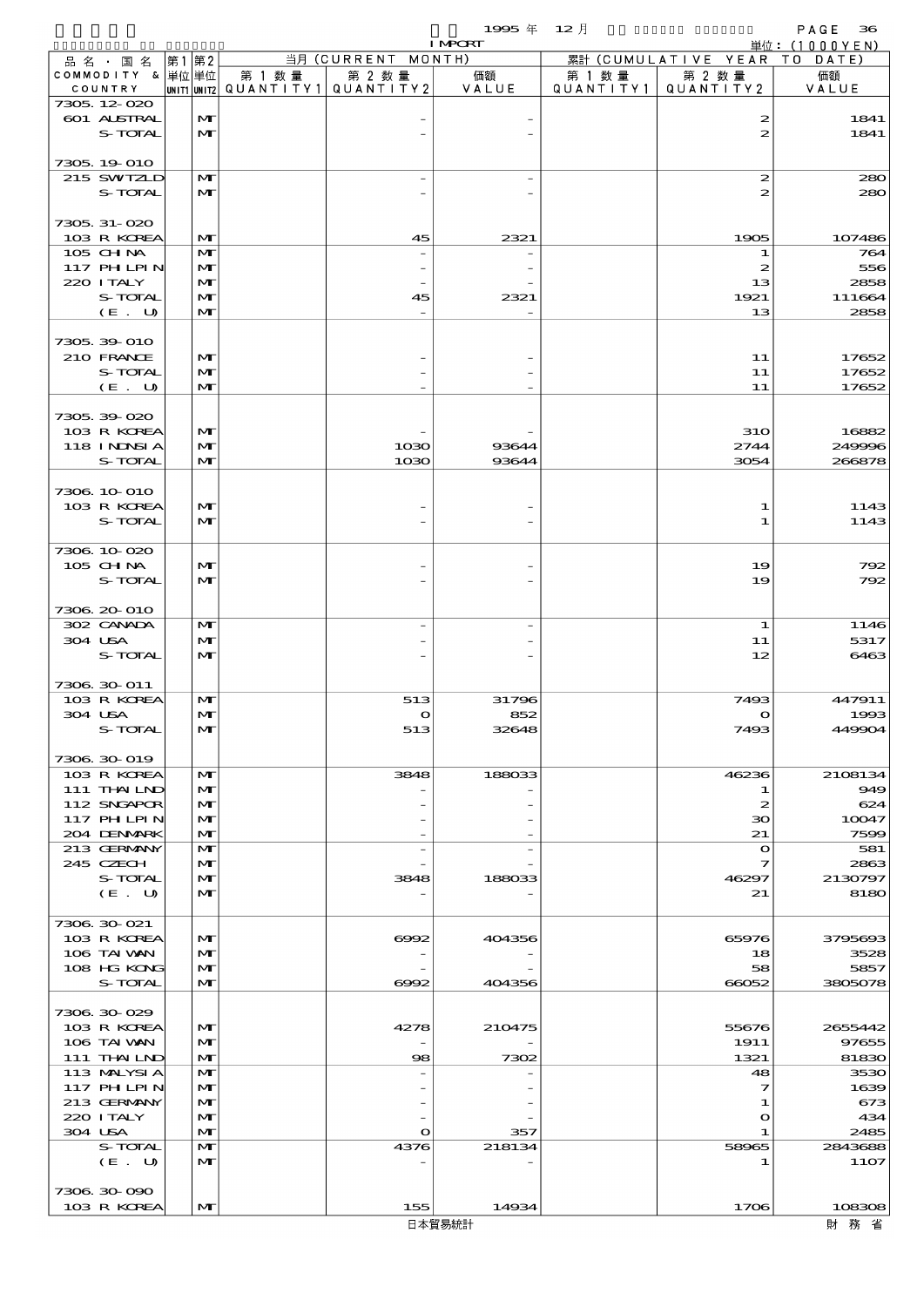|                            |       |                              |                                          |                                | 1995 $#$       | $12$ 月    |                                  | PAGE 37          |
|----------------------------|-------|------------------------------|------------------------------------------|--------------------------------|----------------|-----------|----------------------------------|------------------|
|                            |       |                              |                                          |                                | <b>I MPCRT</b> |           |                                  | 単位:(1000YEN)     |
| 品名・国名<br>COMMODITY & 単位単位  | 第1 第2 |                              | 第 1 数量                                   | 当月 (CURRENT MONTH)<br>第 2 数量   | 価額             | 第 1 数量    | 累計 (CUMULATIVE YEAR TO<br>第 2 数量 | DATE<br>価額       |
| COUNTRY                    |       |                              | UNIT1 UNIT2  QUANT I TY 1   QUANT I TY 2 |                                | VALUE          | QUANTITY1 | QUANTITY2                        | VALUE            |
| 7306.30-090                |       |                              |                                          |                                |                |           |                                  |                  |
| 105 CHNA                   |       | $\mathbf{M}$                 |                                          |                                |                |           | 43                               | 2394             |
| 106 TAI VAN                |       | $\mathbf{M}$                 |                                          | 19                             | <b>4040</b>    |           | 127                              | 23966            |
| 111 THAILND<br>113 MALYSIA |       | $\mathbf{M}$<br>$\mathbf{M}$ |                                          | 1497                           | 135630         |           | 21661<br>26                      | 1709661<br>1660  |
| <b>118 INNSIA</b>          |       | $\mathbf{M}$                 |                                          |                                |                |           | 4                                | 222              |
| 203 SWIDEN                 |       | $\mathbf{M}$                 |                                          |                                |                |           | 6                                | 3816             |
| 205 U KING                 |       | $\mathbf{M}$                 |                                          |                                |                |           | $\mathbf{\Omega}$                | 263              |
| 207 NETHLIS                |       | $\mathbf{M}$                 |                                          |                                |                |           | 4                                | 842              |
| 210 FRANCE                 |       | M                            |                                          |                                |                |           | $\mathbf{o}$                     | 658              |
| 213 GERMANY                |       | M                            |                                          |                                |                |           | $\mathbf{o}$                     | 280              |
| 304 USA<br>S-TOTAL         |       | $\mathbf{M}$<br>$\mathbf{M}$ |                                          | 1671                           | 154604         |           | 59<br>23636                      | 10711<br>1862781 |
| (E. U)                     |       | $\mathbf{M}$                 |                                          |                                |                |           | 10                               | 5859             |
|                            |       |                              |                                          |                                |                |           |                                  |                  |
| 7306.40-000                |       |                              |                                          |                                |                |           |                                  |                  |
| 103 R KOREA                |       | $\mathbf{M}$                 |                                          | 189                            | 59339          |           | 1668                             | 508326           |
| 105 CH NA                  |       | $\mathbf{M}$                 |                                          |                                |                |           | 68                               | 22740            |
| 106 TAI VAN                |       | $\mathbf{M}$                 |                                          | 14                             | 5891           |           | 97                               | 31124            |
| 111 THAILND                |       | M                            |                                          | 174                            | 73729          |           | 2171                             | 918230           |
| 112 SNGAPOR<br>113 MALYSIA |       | M<br>$\mathbf{M}$            |                                          | 63<br>$\overline{\phantom{a}}$ | 22299          |           | 716<br>37                        | 237470<br>11533  |
| 118 INNSI A                |       | $\mathbf{M}$                 |                                          | 56                             | 20287          |           | 348                              | 110882           |
| 203 SWIEN                  |       | $\mathbf{M}$                 |                                          | $\mathbf o$                    | 1853           |           | 21                               | 55912            |
| 204 DENMARK                |       | M                            |                                          | $\mathbf o$                    | 1080           |           | $\mathbf{o}$                     | 4221             |
| 208 BELGI UM               |       | M                            |                                          |                                |                |           | 1                                | 238              |
| 210 FRANCE                 |       | $\mathbf{M}$                 |                                          |                                |                |           | 27                               | 48798            |
| 213 GERMANY                |       | $\mathbf{M}$                 |                                          |                                |                |           | $\mathbf{o}$                     | 803              |
| 220 I TALY                 |       | $\mathbf{M}$                 |                                          | O                              | 559            |           | $\mathbf o$                      | 1761             |
| 302 CANADA<br>304 USA      |       | $\mathbf{M}$<br>M            |                                          | $\mathbf{o}$                   | 1896           |           | $\mathbf{o}$<br><b>1O1</b>       | 524<br>106555    |
| 601 ALSTRAL                |       | $\mathbf{M}$                 |                                          | 6                              | 3335           |           | 76                               | 48041            |
| S-TOTAL                    |       | $\mathbf{M}$                 |                                          | 502                            | 190248         |           | 5331                             | 2107158          |
| (E. U)                     |       | $\mathbf{M}$                 |                                          | O                              | 3472           |           | 49                               | 111733           |
|                            |       |                              |                                          |                                |                |           |                                  |                  |
| 7306.50-000                |       |                              |                                          |                                |                |           |                                  |                  |
| 103 R KOREA                |       | $\mathbf{M}$                 |                                          |                                |                |           | 4                                | 5527             |
| 105 CHNA<br>203 SWIEN      |       | $\mathbf{M}$                 |                                          |                                |                |           | 591                              | 118299           |
| 210 FRANCE                 |       | $\mathbf{M}$<br>M            |                                          |                                |                |           | $\mathbf o$<br>$\mathbf{o}$      | 314<br>456       |
| 213 GERMANY                |       | M                            |                                          |                                |                |           | $\mathbf{o}$                     | 1152             |
| 304 USA                    |       | $\mathbf{M}$                 |                                          |                                |                |           | n                                | 3793             |
| 601 ALSTRAL                |       | $\mathbf{M}$                 |                                          |                                |                |           | 1                                | 2097             |
| S-TOTAL                    |       | $\mathbf{M}$                 |                                          |                                |                |           | 596                              | 131638           |
| (E. U)                     |       | $\mathbf{M}$                 |                                          |                                |                |           | $\mathbf o$                      | 1922             |
| 7306.60-010                |       |                              |                                          |                                |                |           |                                  |                  |
| 103 R KOREA                |       | $\mathbf{M}$                 |                                          |                                |                |           | 237                              | 12075            |
| 105 CH NA                  |       | $\mathbf{M}$                 |                                          |                                |                |           | 20                               | 1168             |
| 220 I TALY                 |       | $\mathbf{M}$                 |                                          |                                |                |           | $\mathbf{o}$                     | 427              |
| S-TOTAL                    |       | M                            |                                          |                                |                |           | 257                              | 13670            |
| (E. U)                     |       | $\mathbf{M}$                 |                                          |                                |                |           | $\mathbf{o}$                     | 427              |
|                            |       |                              |                                          |                                |                |           |                                  |                  |
| 7306.60-021                |       | $\mathbf{M}$                 |                                          |                                |                |           |                                  |                  |
| 103 R KOREA<br>205 U KING  |       | M                            |                                          | 2056                           | 91603          |           | 20168<br>7                       | 907985<br>905    |
| 304 USA                    |       | $\mathbf{M}$                 |                                          | 29                             | 5793           |           | 29                               | 5793             |
| S-TOTAL                    |       | $\mathbf{M}$                 |                                          | 2085                           | 97396          |           | 20204                            | 914683           |
| (E. U)                     |       | $\mathbf{M}$                 |                                          |                                |                |           |                                  | 905              |
|                            |       |                              |                                          |                                |                |           |                                  |                  |
| 7306.60-029                |       |                              |                                          |                                |                |           |                                  |                  |
| 103 R KOREA                |       | $\mathbf{M}$                 |                                          | 1828                           | 94779          |           | 15218                            | 765225           |
| 105 CH NA<br>106 TAI VAN   |       | $\mathbf{M}$<br>$\mathbf{M}$ |                                          |                                |                |           | 10<br>440                        | 2417<br>23117    |
| 113 MALYSIA                |       | $\mathbf{M}$                 |                                          |                                |                |           | 6                                | 617              |
| 205 U KING                 |       | M                            |                                          |                                |                |           | 18                               | 2759             |
| 213 GERMANY                |       | $\mathbf{M}$                 |                                          | 30                             | 5035           |           | 33                               | 5646             |
| 220 I TALY                 |       | M                            |                                          |                                |                |           | $\mathbf o$                      | 538              |
| 304 USA                    |       | $\mathbf{M}$                 |                                          |                                |                |           | $\mathbf o$                      | 231              |
| S-TOTAL                    |       | $\mathbf{M}$                 |                                          | 1858                           | 99814          |           | 15725                            | 800550           |
| (E. U)                     |       | $\mathbf{M}$                 |                                          | 30                             | 5035           |           | 51                               | 8943             |
| 7306.90-010                |       |                              |                                          |                                |                |           |                                  |                  |
| 210 FRANCE                 |       | $\mathbf{M}$                 |                                          |                                |                |           | з                                | 4903             |
| 213 GERMANY                |       | $\mathbf{M}$                 |                                          |                                |                |           | $\mathbf o$                      | 2305             |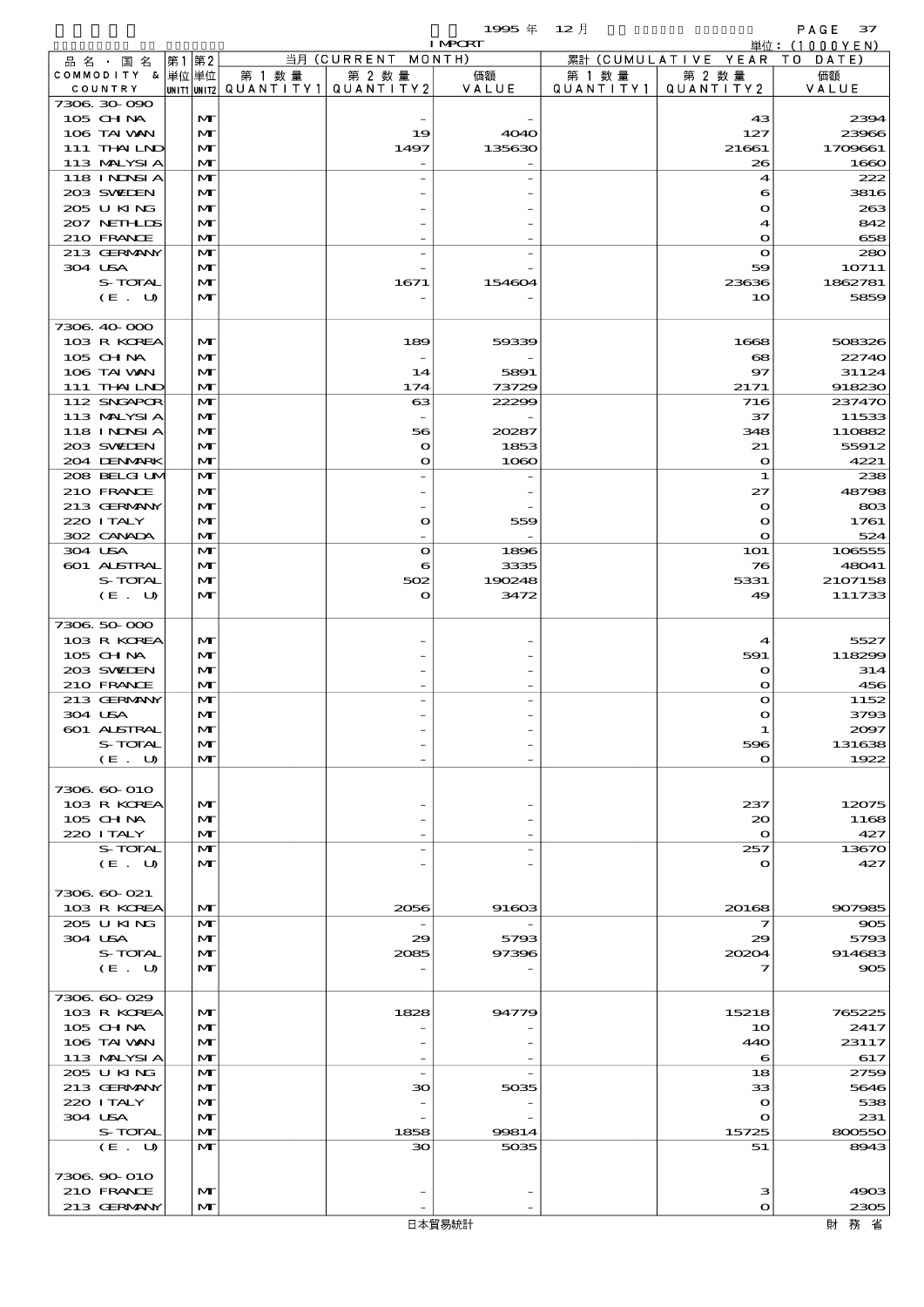$\begin{array}{cc}\n& \text{PAGE} & \text{38} \\
\downarrow \text{\'et}: & (1000 \text{YEN})\n\end{array}$ 

| 12月<br>1995 年 |  |
|---------------|--|
|---------------|--|

|                            |                   |                                       |                   | 単位:(1000YEN)  |         |                        |                 |
|----------------------------|-------------------|---------------------------------------|-------------------|---------------|---------|------------------------|-----------------|
| 品 名 ・ 国 名                  | 第1第2              |                                       | 当月 (CURRENT       | MONTH)        |         | 累計 (CUMULATIVE YEAR TO | DATE)           |
| COMMODITY & 单位单位           |                   | 第 1 数 量                               | 第 2 数量            | 価額            | 第 1 数 量 | 第 2 数量                 | 価額              |
| COUNTRY                    |                   | UNIT1 UNIT2  QUANT   TY1  QUANT   TY2 |                   | VALUE         |         | QUANTITY1   QUANTITY2  | VALUE           |
| 7306.90-010                |                   |                                       |                   |               |         |                        |                 |
| 215 SWIZLD                 | M                 |                                       |                   |               |         | $\mathbf{o}$           | 532             |
| 304 USA                    | $\mathbf{M}$      |                                       | $\mathbf o$       | 863           |         | $\mathbf{o}$           | 2456            |
| S-TOTAL                    | $\mathbf{M}$      |                                       | $\mathbf{o}$      | 863           |         | з                      | 10196           |
| (E. U)                     | $\mathbf{M}$      |                                       |                   |               |         | з                      | 7208            |
|                            |                   |                                       |                   |               |         |                        |                 |
| 7306.90-020                |                   |                                       |                   |               |         |                        |                 |
| 103 R KOREA                | M                 |                                       | 440               | 23341         |         | 2878                   | 178400          |
| 105 CH NA<br>106 TAI VAN   | M<br>$\mathbf{M}$ |                                       |                   |               |         | з<br>2                 | 1376<br>1289    |
| 113 MALYSIA                | $\mathbf{M}$      |                                       |                   |               |         | $\mathbf{o}$           | 2614            |
| 203 SWIEN                  | M                 |                                       |                   |               |         | 12                     | 5278            |
| 205 U KING                 | M                 |                                       |                   |               |         | $\bullet$              | 1081            |
| 210 FRANCE                 | $\mathbf{M}$      |                                       |                   |               |         | $\bullet$              | 232             |
| 213 GERMANY                | $\mathbf{M}$      |                                       |                   |               |         | $\boldsymbol{z}$       | 16251           |
| 215 SWIZLD                 | $\mathbf{M}$      |                                       |                   |               |         | $\mathbf{o}$           | 2689            |
| 220 I TALY                 | M                 |                                       |                   |               |         | $\mathbf o$            | 654             |
| 222 FINAND                 | M                 |                                       |                   |               |         | $\mathbf{o}$           | 243             |
| 225 ALSTRIA                | $\mathbf{M}$      |                                       |                   |               |         | $\bullet$              | 462             |
| 304 USA                    | $\mathbf{M}$      |                                       | $\mathbf{\Omega}$ | 448           |         | 746                    | 40253           |
| S-TOTAL                    | $\mathbf{M}$      |                                       | 440               | 23789         |         | 3643                   | 250822          |
| (E. U)                     | M                 |                                       |                   |               |         | 14                     | 24201           |
|                            |                   |                                       |                   |               |         |                        |                 |
| 7307. 11-000               |                   |                                       |                   |               |         |                        |                 |
| 103 R KOREA                | KG                |                                       | 31178             | 6217          |         | 646524                 | 83944           |
| 105 CHNA                   | KG                |                                       | 698085            | 73088         |         | 6276698                | 612257          |
| 106 TAI VAN                | KG                |                                       | 299365            | 48708         |         | 3801474                | 571413          |
| 111 THAILND                | KG                |                                       | 70328             | 6335          |         | 705632                 | 81981           |
| 112 SNGAPOR                | KG                |                                       | 12036             | 2428          |         | 134437                 | 26881           |
| 113 MALYSIA                | KG                |                                       |                   |               |         | 6753                   | 1730            |
| 118 I NDSI A               | KG                |                                       |                   |               |         | 327475                 | 32860           |
| 203 SVELEN                 | KG                |                                       |                   |               |         | $\bf{8}$               | 1083            |
| 205 U KING                 | KG                |                                       |                   |               |         | 2412                   | 7552            |
| 206 IRELAND                | KG<br>KG          |                                       |                   |               |         | 1211                   | 1084            |
| 207 NETHLIS<br>213 GERMANY | KG                |                                       |                   |               |         | 29981                  | 22440<br>11716  |
| 215 SWIZLD                 | KG                |                                       |                   |               |         | 29172<br>14884         | 15067           |
| 304 USA                    | KG                |                                       | 968               | 392           |         | 60298                  | 47048           |
| S-TOTAL                    | KG                |                                       | 1111960           | 137168        |         | 12037047               | 1517056         |
| (E. U)                     | KG                |                                       |                   |               |         | 62872                  | 43875           |
|                            |                   |                                       |                   |               |         |                        |                 |
| 7307.19.000                |                   |                                       |                   |               |         |                        |                 |
| 103 R KOREA                | $\mathbf{K}$      |                                       | 181365            | 38811         |         | 1845753                | 356357          |
| $105$ CHNA                 | KG                |                                       | 270834            | 21261         |         | 3290105                | 230569          |
| 106 TAI VAN                | KG                |                                       | 14044             | 17877         |         | 225839                 | 182761          |
| 111 THAILND                | KG                |                                       |                   |               |         | 78160                  | 21723           |
| 113 MALYSIA                | KG                |                                       |                   |               |         | 86                     | 202             |
| 123 INIA                   | KG                |                                       | 16466             | 2355          |         | 134758                 | 20758           |
| 127 BANCLA                 | KG                |                                       |                   |               |         | <b>1150</b>            | 507             |
| 143 ISRAEL                 | KG                |                                       |                   |               |         | 38193                  | 13456           |
| 202 NRWAY                  | KG                |                                       |                   |               |         | 275                    | 694             |
| 203 SWIDEN                 | KG                |                                       |                   |               |         | 1393                   | 1856            |
| 204 DENMARK                | KG                |                                       | 1073              | 1540          |         | 35174                  | 51279           |
| 205 U KING                 | KG                |                                       |                   |               |         | 349                    | 816             |
| 210 FRANCE                 | KG                |                                       |                   |               |         | 126                    | 1206            |
| 213 GERMANY                | KG                |                                       | $\infty$          | 251           |         | 4240                   | 16733           |
| 215 SWIZLD                 | KG                |                                       |                   |               |         | 65                     | 236             |
| 220 I TALY                 | KG                |                                       | 545               | 1337          |         | 7622                   | 9159            |
| 225 ALSTRIA                | KG<br>KG          |                                       |                   |               |         | 45                     | 513             |
| 304 USA<br>S-TOTAL         | KG                |                                       | 13353<br>497750   | 7220<br>90652 |         | 120504<br>5783837      | 85711<br>994536 |
| (E. U)                     | KG                |                                       | 1688              | 3128          |         | 48949                  | 81562           |
|                            |                   |                                       |                   |               |         |                        |                 |
| 7307. 21-000               |                   |                                       |                   |               |         |                        |                 |
| 103 R KOREA                | KG                |                                       | 5158              | 3218          |         | 171868                 | 35481           |
| 105 CH NA                  | KG                |                                       | 301015            | 74213         |         | 2100604                | 377187          |
| 106 TAI VAN                | KG                |                                       | 9776              | 2657          |         | 185281                 | 77719           |
| 108 HG KONG                | KG                |                                       |                   |               |         | 355                    | 248             |
| 111 THAILND                | KG                |                                       |                   |               |         | 11OO                   | 1219            |
| 112 SNGAPOR                | KG                |                                       |                   |               |         | 267                    | 553             |
| 113 MALYSIA                | KG                |                                       |                   |               |         | 495                    | $\mathbf{946}$  |
| 117 PH LPIN                | КG                |                                       | 17026             | 8175          |         | 116079                 | 43762           |
| 118 INDSIA                 | KG                |                                       |                   |               |         | 19583                  | 4431            |
| 123 INIA                   | KG                |                                       | 113               | 604           |         | 20415                  | 15240           |
| 147 U ARB E                | KG                |                                       |                   |               |         | 100                    | 230             |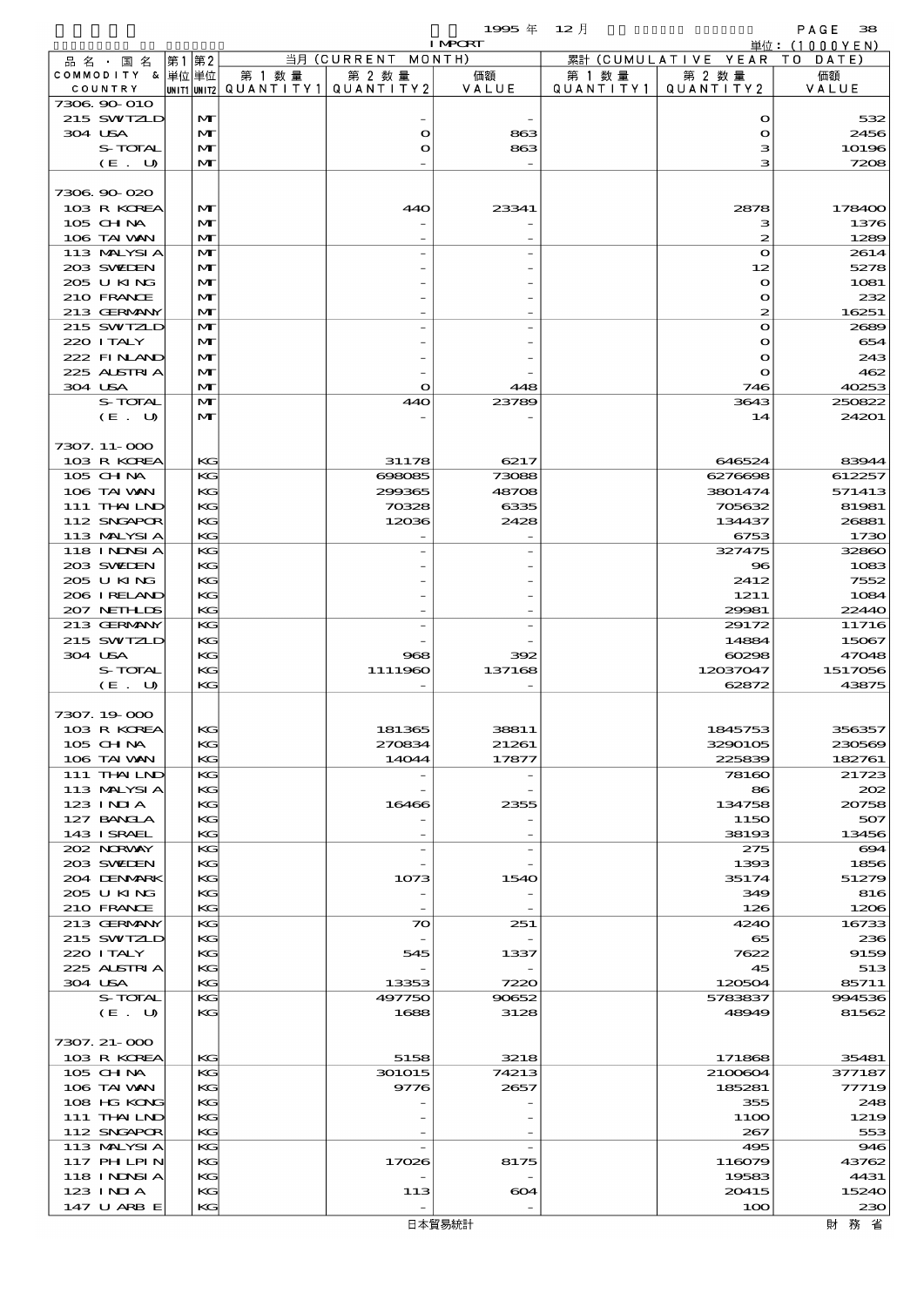|                             |          |                                     |                      | $19905 \text{ } \#$ | $12$ 月               |                         | PAGE<br>39         |
|-----------------------------|----------|-------------------------------------|----------------------|---------------------|----------------------|-------------------------|--------------------|
|                             |          |                                     |                      | <b>I MPCRT</b>      |                      |                         | 単位: (1000YEN)      |
| 品名・国名                       | 第1 第2    |                                     | 当月 (CURRENT          | MONTH)              |                      | 累計 (CUMULATIVE YEAR)    | DATE<br>T O        |
| COMMODITY & 単位単位<br>COUNTRY |          | 第 1 数 量<br>UNIT1 UNIT2  Q∪ANT   TY1 | 第 2 数量<br>QUANTITY 2 | 価額<br>VALUE         | 第 1 数 量<br>QUANTITY1 | 第 2 数量<br>QUANTITY2     | 価額<br>VALUE        |
| 7307. 21-000                |          |                                     |                      |                     |                      |                         |                    |
| 202 NORWAY                  | KG       |                                     |                      |                     |                      | 1956                    | 7909               |
| 203 SWIDEN                  | KG       |                                     | 94                   | 682                 |                      | 349                     | 1389               |
| 204 DENMARK                 | KG       |                                     | 192                  | 1249                |                      | 1074                    | 5575               |
| 205 U KING                  | KG       |                                     | 1235                 | 3405                |                      | 1683                    | 8855               |
| 207 NETHLIS<br>210 FRANCE   | KG<br>KG |                                     | 24                   |                     |                      | 369                     | 2368               |
| 213 GERMANY                 | KG       |                                     | 108                  | 14O1<br>2133        |                      | 11240<br>6733           | 24268<br>28649     |
| 215 SWIZLD                  | KG       |                                     | 80                   | 141O                |                      | 902                     | 12548              |
| 218 SPAIN                   | KG       |                                     |                      |                     |                      | 2324                    | 399                |
| 220 I TALY                  | KG       |                                     | 561                  | <b>11O4</b>         |                      | 19074                   | 26619              |
| 225 ALSTRIA                 | KG       |                                     |                      |                     |                      | 195                     | 1117               |
| 304 USA                     | KG       |                                     | 394                  | 6349                |                      | 15784                   | 76328              |
| 601 ALSTRAL                 | KG       |                                     | $\infty$             | 204                 |                      | 630                     | 1026               |
| S-TOTAL                     | KG       |                                     | 335846               | 106804              |                      | 2678460                 | 754066             |
| (E. U)                      | $K$ $G$  |                                     | 2214                 | 9974                |                      | 43041                   | 99239              |
| 7307.22-000                 |          |                                     |                      |                     |                      |                         |                    |
| 103 R KOREA                 | KG       |                                     |                      |                     |                      | 11651                   | 5155               |
| 104 N KOREA                 | KG       |                                     | 1414                 | 2340                |                      | 17442                   | 28960              |
| $105$ CHNA                  | KG       |                                     | 6606                 | 5554                |                      | 41854                   | 32197              |
| 106 TAI VAN                 | KG       |                                     | 45320                | 47224               |                      | 500511                  | 508681             |
| 108 HG KONG                 | KG       |                                     |                      |                     |                      | 140                     | 3147               |
| 110 VI EINAM                | KG       |                                     |                      |                     |                      | 3205                    | 2559               |
| 111 THAILND                 | KG       |                                     | 21943                | 14039               |                      | 125565                  | 82694              |
| 112 SNGAPOR                 | KG       |                                     |                      |                     |                      | 119                     | 802                |
| 143 I SRAEL<br>203 SWIEN    | KG<br>KG |                                     |                      |                     |                      | 5<br>ങ                  | 506<br>1430        |
| 205 U KING                  | KG       |                                     | 135                  | 2145                |                      | 1575                    | 23977              |
| 208 BELGI UM                | KG       |                                     |                      |                     |                      | 76                      | 486                |
| 210 FRANCE                  | KG       |                                     |                      |                     |                      | 92                      | 484                |
| 213 GERMANY                 | KG       |                                     | 328                  | 969                 |                      | 1388                    | 7295               |
| 215 SWIZLD                  | KG       |                                     | 7923                 | 77415               |                      | 60722                   | 634019             |
| 220 I TALY                  | KG       |                                     |                      |                     |                      | 12423                   | 21524              |
| 225 ALSTRIA                 | KG       |                                     |                      |                     |                      | 100                     | 491                |
| 302 CANADA                  | KG       |                                     |                      |                     |                      | $\boldsymbol{4}$        | 583                |
| 304 USA<br>S-TOTAL          | KG<br>KG |                                     | 19732<br>103401      | 322300<br>471986    |                      | 177566<br>954531        | 2691345<br>4046335 |
| (E. U)                      | KG       |                                     | 463                  | 3114                |                      | 15747                   | 55687              |
|                             |          |                                     |                      |                     |                      |                         |                    |
| 7307.23-000                 |          |                                     |                      |                     |                      |                         |                    |
| 103 R KOREA                 | KG       |                                     | 624                  | 1383                |                      | 224819                  | 56552              |
| 104 N KOREA                 | KG       |                                     |                      |                     |                      | 2786                    | 1558               |
| 105 CHNA                    | KG       |                                     |                      |                     |                      | 3966                    | 2475               |
| 106 TAI VAN                 | KG<br>KG |                                     | 3260                 | 450                 |                      | 63144<br>$\infty$       | 43263              |
| 108 HG KONG<br>111 THAILND  | KG       |                                     | 207018               | 110500              |                      | 1727956                 | 1161<br>889408     |
| 112 SNGAPOR                 | КG       |                                     |                      |                     |                      | 4368                    | 1168               |
| 113 MALYSIA                 | KG       |                                     | 5337                 | 4681                |                      | 47427                   | 51294              |
| 203 SWIDEN                  | KG       |                                     |                      |                     |                      | $\infty$                | 208                |
| 204 DENMARK                 | KG       |                                     |                      |                     |                      | 30                      | 816                |
| 205 U KING                  | KG       |                                     |                      |                     |                      | 441                     | 3819               |
| 210 FRANCE                  | КG       |                                     | 100                  | 376                 |                      | 320                     | 1560               |
| 213 GERMANY<br>215 SWIZLD   | KG<br>KG |                                     |                      |                     |                      | 683<br>213              | 4678<br>14O1       |
| 218 SPAIN                   | KG       |                                     |                      |                     |                      | 29                      | 305                |
| 220 I TALY                  | KG       |                                     | 1517                 | 1679                |                      | 15965                   | 22273              |
| 225 ALSTRIA                 | КG       |                                     |                      |                     |                      | 166                     | 954                |
| 304 USA                     | KG       |                                     | 475                  | 10446               |                      | 11356                   | 46276              |
| <b>601 ALSTRAL</b>          | KG       |                                     |                      |                     |                      | $\overline{\mathbf{z}}$ | 216                |
| S-TOTAL                     | KG       |                                     | 218331               | 129515              |                      | 2103766                 | 1129335            |
| (E. U)                      | KG       |                                     | 1617                 | 2055                |                      | 17654                   | 34613              |
|                             |          |                                     |                      |                     |                      |                         |                    |
| 7307.29-000<br>103 R KOREA  | KG       |                                     | 5416                 | 1907                |                      | 44119                   | 22451              |
| 104 N KOREA                 | KG       |                                     | <b>41O</b>           | 646                 |                      | 4906                    | 8492               |
| $105$ CHNA                  | KG       |                                     | 54421                | 26649               |                      | 295800                  | 179906             |
| 106 TAI VAN                 | KG       |                                     | 79553                | 96245               |                      | 852396                  | 975258             |
| 108 HG KONG                 | KG       |                                     | 70                   | 1320                |                      | 169                     | 3936               |
| 110 VIEINAM                 | КG       |                                     | 8613                 | 11417               |                      | 10399                   | 12792              |
| 111 THAILND                 | KG       |                                     | 33789                | 21036               |                      | 268860                  | 156371             |
| 112 SNGAPOR                 | KG       |                                     |                      |                     |                      | 1490                    | 7145               |
| 113 MALYSIA                 | KG       |                                     |                      |                     |                      | <b>11O4</b>             | 925                |

113 MALYSIA KG - - 1104 925 127 BANGLA  $\begin{array}{|c|c|c|c|c|c|c|c|} \hline \end{array}$  7353 4766 4766 32732 32161  $143$  ISRAEL KG  $\overline{SC}$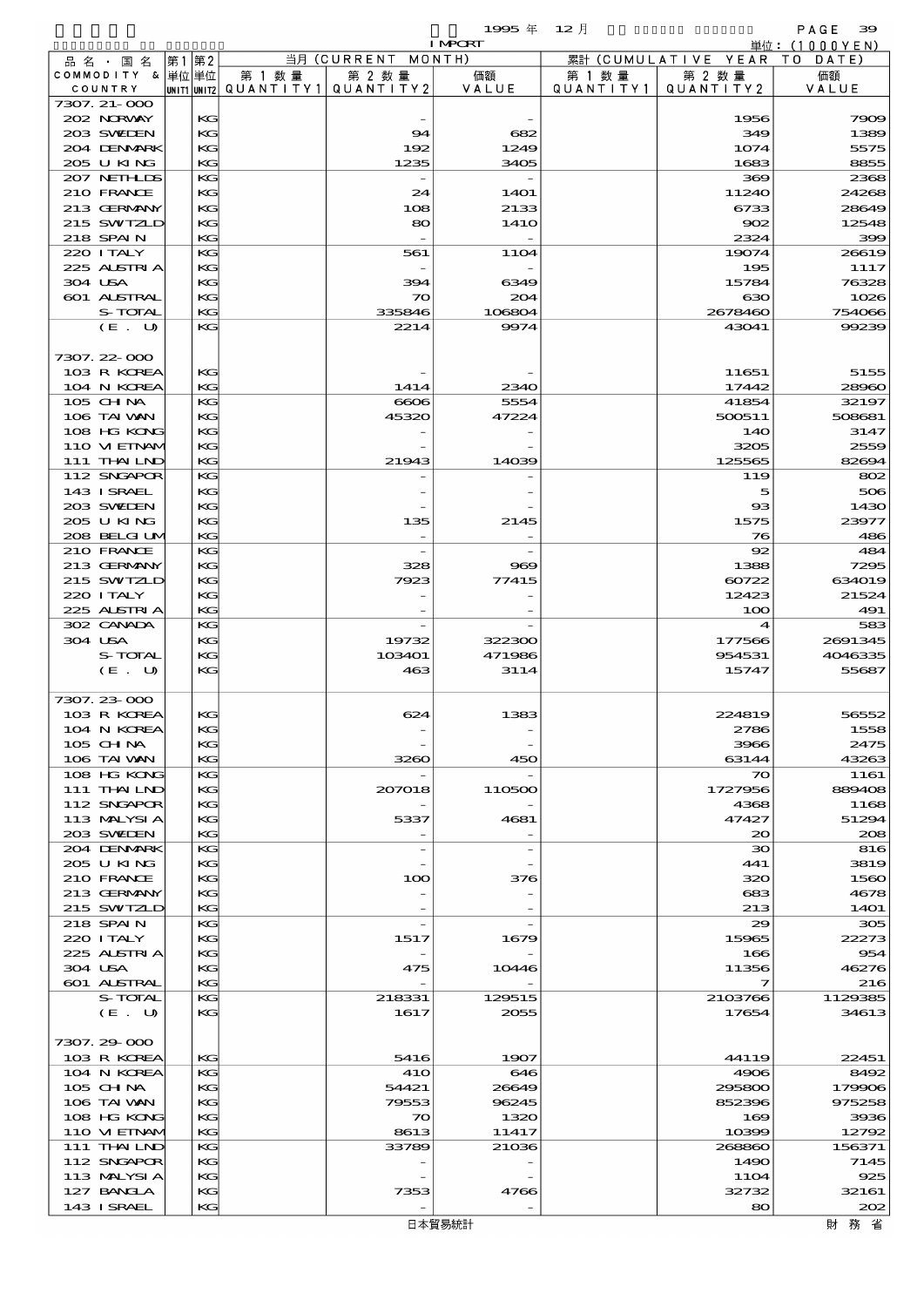$1995 \& 12 \&$ 

|                            |    |          |                                         |                          | <b>I MPORT</b> |                   |                              | 単位: (1000YEN)      |
|----------------------------|----|----------|-----------------------------------------|--------------------------|----------------|-------------------|------------------------------|--------------------|
| 品名・国名                      | 第1 | 第2       |                                         | 当月 (CURRENT MONTH)       |                |                   | 累計 (CUMULATIVE YEAR TO DATE) |                    |
| COMMODITY & 単位単位           |    |          | 第 1 数量                                  | 第 2 数量                   | 価額             | 第 1 数 量           | 第 2 数量                       | 価額                 |
| COUNTRY                    |    |          | UNIT1 UNIT2   QUANT   TY1   QUANT   TY2 |                          | VALUE          | Q U A N T I T Y 1 | QUANTITY 2                   | VALUE              |
| 7307.29-000<br>202 NORWAY  |    | KG       |                                         |                          |                |                   | 1405                         | 2769               |
| 203 SWIEN                  |    | KG       |                                         | 112                      | 1345           |                   | 4773                         | 20993              |
| 204 DENMARK                |    | KG       |                                         | 270                      | 924            |                   | 1925                         | 9564               |
| 205 U KING                 |    | KG       |                                         | 445                      | 5608           |                   | 17207                        | 38622              |
| 206 IRELAND                |    | KG       |                                         |                          |                |                   | 458                          | 364                |
| 207 NETHLIS                |    | KG       |                                         |                          |                |                   | $\infty$                     | 2834               |
| 208 BELGI UM               |    | KG       |                                         |                          |                |                   | 662                          | 446                |
| 210 FRANCE                 |    | KG<br>KG |                                         | 224                      | 1146           |                   | 1323                         | 7776               |
| 213 GERMANY<br>215 SWIZLD  |    | KG       |                                         | 656<br><b>31O</b>        | 1577<br>5622   |                   | 4470<br>2096                 | 28713<br>31172     |
| 220 I TALY                 |    | KG       |                                         |                          |                |                   | 21987                        | 21955              |
| 222 FINAND                 |    | KG       |                                         |                          |                |                   | 367                          | 2787               |
| 225 ALSTRIA                |    | KG       |                                         |                          |                |                   | 62                           | 720                |
| 302 CANADA                 |    | KG       |                                         | 52                       | 735            |                   | 952                          | 4343               |
| 304 USA                    |    | KG       |                                         | 11385                    | 65342          |                   | 107465                       | 715134             |
| 601 ALSTRAL                |    | KG       |                                         |                          |                |                   | 124                          | 774                |
| 606 NEWELD<br>S-TOTAL      |    | KС<br>KG |                                         |                          | 246285         |                   | 170<br>1678121               | 344<br>2288949     |
| (E. U)                     |    | KG       |                                         | 203079<br>1707           | 10800          |                   | 53854                        | 134774             |
|                            |    |          |                                         |                          |                |                   |                              |                    |
| 7307.91-000                |    |          |                                         |                          |                |                   |                              |                    |
| 103 R KOREA                |    | KG       |                                         | 433601                   | 53042          |                   | 5430047                      | 715181             |
| 105 CH NA                  |    | KG       |                                         | 1455561                  | 141935         |                   | 19452315                     | 1785544            |
| 106 TAI VAN                |    | KG       |                                         | 77172                    | 20593          |                   | 865880                       | 175066             |
| 111 THAILND                |    | KG       |                                         | 66471                    | 9239           |                   | 1257149                      | 13100 <sub>2</sub> |
| 112 SNGAPOR                |    | KG<br>KG |                                         |                          |                |                   | 13594                        | 21420              |
| 113 MALYSIA<br>117 PH LPIN |    | KG       |                                         | 15                       | 225            |                   | 55335<br>85                  | 26455<br>1049      |
| 118 I NDSI A               |    | KG       |                                         | 18818                    | 4038           |                   | 247872                       | 34683              |
| $123$ INIA                 |    | KG       |                                         | 333                      | 366            |                   | 10133                        | 3407               |
| 203 SWIDEN                 |    | KG       |                                         | 85                       | 468            |                   | 2767                         | 14833              |
| 204 DENMARK                |    | KG       |                                         |                          |                |                   | 659                          | 2769               |
| 205 U KING                 |    | KG       |                                         | 486                      | 1199           |                   | 5620                         | 28404              |
| 206 I RELAND               |    | KG       |                                         |                          |                |                   | 120                          | 928                |
| 207 NETHLIS<br>210 FRANCE  |    | KG       |                                         | 5                        | 836            |                   | 259                          | 3423               |
| 213 GERMANY                |    | KG<br>KG |                                         | 189                      | 2437           |                   | 6487<br>8935                 | 2632<br>33209      |
| 215 SWIZLD                 |    | KG       |                                         | 523                      | 1332           |                   | 523                          | 1332               |
| 218 SPAIN                  |    | KG       |                                         |                          |                |                   | 15                           | 2037               |
| 220 I TALY                 |    | KG       |                                         | 18318                    | 10821          |                   | 118521                       | 58156              |
| 225 ALSTRIA                |    | KG       |                                         |                          |                |                   | $\boldsymbol{\infty}$        | 672                |
| 245 CZECH                  |    | KG       |                                         |                          |                |                   | 215                          | 270                |
| 302 CANADA                 |    | КG       |                                         |                          |                |                   | 12                           | 245                |
| 304 USA<br>410 BRAZIL      |    | KG<br>KG |                                         | 132613                   | 22013          |                   | 312911<br>38341              | 173581<br>2574     |
| <b>601 ALSTRAL</b>         |    | KG       |                                         | 450                      | 560            |                   | 570                          | 983                |
| S-TOTAL                    |    | KС       |                                         | 2204640                  | 269104         |                   | 27828425                     | 3219855            |
| (E. U)                     |    | KG       |                                         | 19083                    | 15761          |                   | 143443                       | 147063             |
|                            |    |          |                                         |                          |                |                   |                              |                    |
| 7307.92-000                |    |          |                                         |                          |                |                   |                              |                    |
| 103 R KOREA                |    | KG       |                                         | 19487                    | 3445           |                   | 178122                       | 42168              |
| 105 CHNA<br>106 TAI VAN    |    | KG<br>KG |                                         | 6376                     | 1258           |                   | 4037<br>15113                | 2976<br>7780       |
| 108 HG KONG                |    | KG       |                                         | 210                      | 4603           |                   | $\infty$                     | 12770              |
| 111 THAILND                |    | KG       |                                         |                          |                |                   | 74484                        | 11746              |
| 112 SNGAPOR                |    | KG       |                                         | 145                      | 1689           |                   | 145                          | 1689               |
| 118 I NINSI A              |    | KС       |                                         |                          |                |                   | 19319                        | 4499               |
| 131 NEPAL                  |    | KG       |                                         |                          |                |                   | $\boldsymbol{\infty}$        | 225                |
| 203 SWIDEN                 |    | KG       |                                         |                          |                |                   | 1371                         | 4195               |
| 205 U KING                 |    | KG       |                                         | з                        | 564            |                   | 1419                         | 11153              |
| 208 BELGI UM<br>210 FRANCE |    | KG<br>KС |                                         | 409                      | 782            |                   | 102<br>502                   | 326<br>2078        |
| 213 GERMANY                |    | KG       |                                         | 65                       | 315            |                   | 9938                         | 24621              |
| 215 SWIZLD                 |    | KG       |                                         | 95                       | 986            |                   | 1142                         | 8312               |
| 220 I TALY                 |    | KG       |                                         | $\overline{\phantom{a}}$ |                |                   | 4972                         | 14580              |
| 225 ALSTRIA                |    | KG       |                                         | 211                      | 233            |                   | 1499                         | 2301               |
| 302 CANADA                 |    | KG       |                                         |                          |                |                   | 1205                         | 1215               |
| 304 USA                    |    | KG       |                                         | 5940                     | 15165          |                   | 107218                       | 203165             |
| 410 BRAZIL<br>S-TOTAL      |    | KG<br>KG |                                         | 32941                    | 29040          |                   | 50<br>421305                 | 303<br>356102      |
| (E. U)                     |    | KG       |                                         | 688                      | 1894           |                   | 19803                        | 59254              |
|                            |    |          |                                         |                          |                |                   |                              |                    |
| 7307.93-000                |    |          |                                         |                          |                |                   |                              |                    |
| 103 R KOREA                |    | KG       |                                         | 21462                    | 9222           |                   | 1002497                      | 232763             |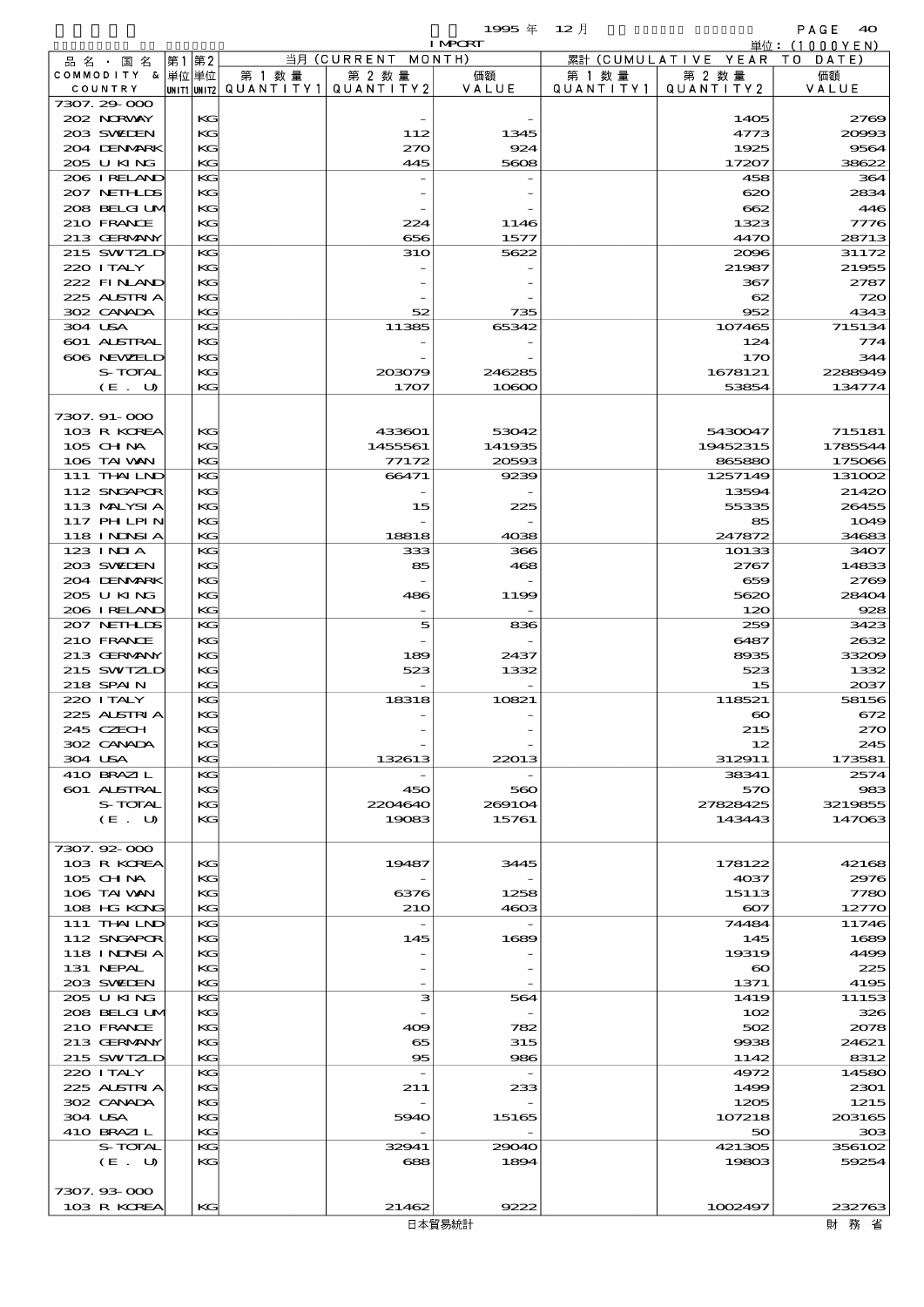|                   |      |             |           |                          | 1995年          | $12$ 月    |                     | PAGE<br>41    |
|-------------------|------|-------------|-----------|--------------------------|----------------|-----------|---------------------|---------------|
|                   |      |             |           |                          | <b>I MPORT</b> |           |                     | 単位: (1000YEN) |
| 品名・国名             | 第1第2 |             |           | 当月 (CURRENT MONTH)       |                |           | 累計 (CUMULATIVE YEAR | T O<br>DATE)  |
| COMMODITY & 単位単位  |      |             | 第 1 数量    | 第 2 数量                   | 価額             | 第 1 数量    | 第 2 数量              | 価額            |
| COUNTRY           |      | UNIT1 UNIT2 | QUANTITY1 | QUANTITY 2               | VALUE          | QUANTITY1 | QUANTITY 2          | VALUE         |
| 7307.93.000       |      |             |           |                          |                |           |                     |               |
| 105 CH NA         |      | KG          |           | 20160                    | 3892           |           | 112579              | 16715         |
| 106 TAI VAN       |      | KG          |           | 13395                    | 5300           |           | 59526               | 21911         |
| 111 THAILND       |      | KG          |           | 372453                   | 70888          |           | 5625068             | 967413        |
| <b>118 INDSIA</b> |      | KG          |           |                          |                |           | 1249                | 379           |
| 203 SWEDEN        |      | KG          |           | $\overline{\phantom{0}}$ |                |           | 1805                | 6465          |
| 204 DENMARK       |      | KG          |           |                          |                |           | 500                 | 744           |
| 205 U KING        |      | KG          |           | 15                       | 341            |           | 407                 | 8794          |
| 207 NEIHLIS       |      | KG          |           | 24                       | 244            |           | 107                 | 1195          |
| 210 FRANCE        |      | KG          |           | $\overline{a}$           |                |           | 265                 | 1613          |
| 213 GERMANY       |      | KG          |           | 115                      | 1468           |           | 954                 | 356C          |
| 215 SWIZLD        |      | KG          |           |                          |                |           | 230                 | 2072          |
| 220 I TALY        |      | KG          |           |                          |                |           | 18484               | 5572          |
| 302 CANADA        |      | KG          |           | 62                       | 900            |           | 62                  | $\infty$      |
| 304 USA           |      | KG          |           | 201                      | 3927           |           | 14940               | 41059         |
| 601 ALSTRAL       |      | KG          |           |                          |                |           | 153                 | 652           |
| S-TOTAL           |      | KG          |           | 427887                   | 96182          |           | 6838826             | 1311816       |
| (E. U)            |      | KG          |           | 154                      | 2053           |           | 22522               | 27952         |
|                   |      |             |           |                          |                |           |                     |               |
| 7307.99 000       |      |             |           |                          |                |           |                     |               |
| 103 R KOREA       |      | KG          |           | 150971                   | 81665          |           | 1435623             | 1056880       |
| $105$ CHNA        |      | KG          |           | 67445                    | 37582          |           | 624322              | 398570        |
| 106 TAI VAN       |      | KG          |           | 30308                    | 29171          |           | 335195              | 171967        |
| 108 HG KONG       |      | KG          |           |                          |                |           | 10                  | 432           |
| 111 THAILND       |      | KG          |           | 25448                    | 29400          |           | 735773              | 453673        |
| 112 SNGAPOR       |      | KG          |           | 616                      | 2002           |           | 2246                | 7332          |
| 113 MALYSIA       |      | KG          |           | $\infty$                 | 351            |           | 42                  | 1316          |
| 118 I NJNSI A     |      | KG          |           | 24351O                   | 37637          |           | 1199424             | 190980        |
| $123$ INIA        |      | KG          |           | 398                      | 241            |           | 398                 | 241           |
| 202 NORWAY        |      | KG          |           | $\infty$                 | 361            |           | 1515                | 4441          |
| 203 SWIDEN        |      | KG          |           | 3638                     | 7750           |           | 58166               | 114565        |
| 204 DENMARK       |      | KG          |           | 720                      | 1774           |           | 9804                | 10814         |
| 205 U KING        |      | KG          |           | 1513                     | 8585           |           | 13617               | 70218         |
| 206 I RELAND      |      | KG          |           | $\overline{\phantom{0}}$ |                |           | 1145                | 1055          |
|                   |      |             |           |                          |                |           |                     |               |

| 123 INIA     | KG           | 398              | 241    | 398              | 241         |
|--------------|--------------|------------------|--------|------------------|-------------|
| 202 NORWAY   | KG           | $\infty$         | 361    | 1515             | 4441        |
| 203 SWIEN    | KG           | 3638             | 7750   | 58166            | 114565      |
| 204 DENMARK  | KG           | 720              | 1774   | 9804             | 10814       |
| 205 U KING   | KG           | 1513             | 8585   | 13617            | 70218       |
| 206 IRELAND  | KG           |                  |        | 1145             | 1055        |
| 207 NETHLIS  | KG           | 211              | 1229   | 2708             | <b>8010</b> |
| 208 BELGI UM | KG.          | 214              | 672    | 3954             | 7834        |
| 210 FRANCE   | KG           | 94               | 831    | 3096             | 24886       |
| 213 GERMANY  | KG           | 4788             | 19643  | 46765            | 208973      |
| 215 SWIZLD   | $K$ $G$      | 65               | 517    | 15402            | 61343       |
| 220 I TALY   | KG           | 2733             | 8682   | 56048            | 43228       |
| 222 FINAND   | KG           | 25               | 617    | 321              | 2917        |
| 225 ALSTRIA  | KG.          | 240              | 523    | 7098             | 9983        |
| 302 CANADA   | KG           | 14               | 272    | 1059             | 1304        |
| 304 USA      | KG.          | 24561            | 98454  | 450509           | 1396092     |
| 410 BRAZIL   | KG           |                  |        | 280              | 701         |
| 601 ALSTRAL  | KG           |                  |        | $\infty$         | 289         |
| S-TOTAL      | КG           | 557622           | 367959 | 5004590          | 4248044     |
| (E. U)       | KG           | 14176            | 50306  | 202722           | 502483      |
|              |              |                  |        |                  |             |
| 7308 10 000  |              |                  |        |                  |             |
| 103 R KOREA  | M            |                  |        | $\infty$         | 8930        |
| 205 U KING   | $\mathbf{M}$ |                  |        | 545              | 115242      |
| 207 NETHLIS  | $\mathbf{M}$ |                  |        | 22               | 6463        |
| S-TOTAL      | M            |                  |        | 597              | 130635      |
| (E. U)       | $\mathbf{M}$ |                  |        | 567              | 121705      |
|              |              |                  |        |                  |             |
| 7308 20 000  |              |                  |        |                  |             |
| 103 R KOREA  | $\mathbf{M}$ |                  |        | 354              | 54632       |
| 105 CH NA    | $\mathbf{M}$ | 4                | 3183   | 165              | 41469       |
| 106 TAI VAN  | $\mathbf{M}$ |                  |        | 208              | 31839       |
| 113 MALYSIA  | $\mathbf{M}$ |                  |        | 29               | 8325        |
| 205 U KING   | $\mathbf{M}$ |                  |        | $\boldsymbol{z}$ | 368         |
| 304 USA      | $\mathbf{M}$ |                  |        | 179              | 115383      |
| 601 ALSTRAL  | $\mathbf{M}$ |                  |        | 24               | 5137        |
| S-TOTAL      | $\mathbf{M}$ | 4                | 3183   | 961              | 257153      |
| (E. U)       | $\mathbf{M}$ |                  |        | 2                | 368         |
|              |              |                  |        |                  |             |
| 7308 30 000  |              |                  |        |                  |             |
| 103 R KOREA  | M            | $\boldsymbol{z}$ | 1239   | 705              | 107066      |
| $105$ CHNA   | $\mathbf{M}$ | 11               | 2759   | 421              | 105325      |
| 106 TAI VAN  | M            |                  |        | з                | 2741        |
| 108 HG KONG  | $\mathbf{M}$ |                  |        | з                | 1620        |
| 111 THAILND  | $\mathbf{M}$ | $\mathbf{o}$     | 404    | 30               | 17008       |
| 112 SNGAPOR  | $\mathbf{M}$ | $\mathbf o$      | 1348   | 9                | 9670        |
| 113 MALYSIA  | $\mathbf{M}$ |                  |        | 36               | 11886       |
|              |              |                  |        |                  |             |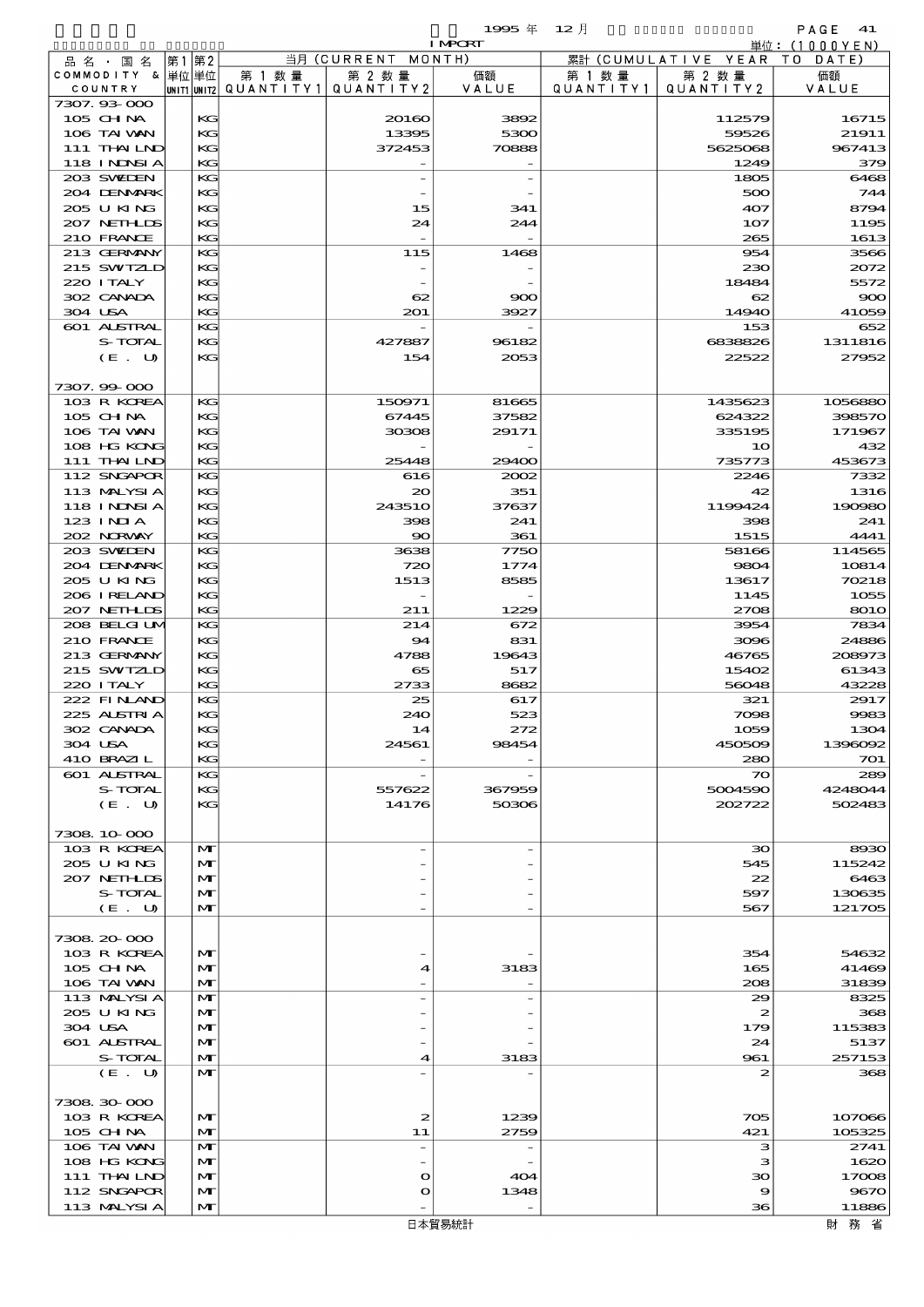$1995 \pm 12$  and  $PAGE = 42$ 

|                             |                   |                   |                                       |                    | <b>I MPCRT</b> |                      |                                  | 単位: (1000YEN)       |
|-----------------------------|-------------------|-------------------|---------------------------------------|--------------------|----------------|----------------------|----------------------------------|---------------------|
| 品 名 · 国 名                   |                   | 第1 第2             |                                       | 当月 (CURRENT MONTH) |                |                      | 累計 (CUMULATIVE YEAR TO DATE)     |                     |
| COMMODITY & 単位単位            |                   |                   | 第 1 数 量                               | 第 2 数量             | 価額<br>VALUE    | 第 1 数 量<br>QUANTITY1 | 第 2 数量                           | 価額                  |
| COUNTRY<br>7308 30 000      |                   |                   | unit1 unit2  Q∪ANT   TY1  Q∪ANT   TY2 |                    |                |                      | QUANTITY 2                       | VALUE               |
| 203 SWIEN                   |                   | $\mathbf{M}$      |                                       |                    |                |                      | $\infty$                         | 17279               |
| 205 U KING                  |                   | $\mathbf{M}$      |                                       | 9                  | 5253           |                      | 10                               | 11558               |
| 207 NETHLIS                 |                   | M                 |                                       | 8                  | 23226          |                      | 39                               | 122485              |
| 210 FRANCE                  |                   | M                 |                                       |                    |                |                      | 4                                | 5455                |
| 213 GERMANY<br>215 SWIZLD   |                   | M<br>M            |                                       | $\bullet$          | 658            |                      | з<br>$\mathbf o$                 | 20427<br>1230       |
| 220 I TALY                  |                   | $\mathbf{M}$      |                                       | $\mathbf o$        | 1916           |                      | 6                                | 13256               |
| 222 FINAND                  |                   | M                 |                                       |                    |                |                      | 7                                | 41046               |
| 302 CANADA                  |                   | M                 |                                       | з                  | 4586           |                      | 190                              | 116089              |
| 304 USA                     |                   | M                 |                                       | 55                 | 41624          |                      | 286                              | 259347              |
| 601 ALSTRAL                 |                   | M                 |                                       |                    |                |                      | $\mathbf{\Omega}$                | 204                 |
|                             | S-TOTAL<br>(E. U) | M<br>M            |                                       | 88<br>17           | 83013<br>31053 |                      | 1772<br>89                       | 863692<br>231506    |
|                             |                   |                   |                                       |                    |                |                      |                                  |                     |
| 7308 40 000                 |                   |                   |                                       |                    |                |                      |                                  |                     |
| 103 R KOREA                 |                   | $\mathbf{M}$      |                                       | 964                | 177800         |                      | 7413                             | 1485984             |
| 105 CH NA                   |                   | M                 |                                       | 446                | 61005          |                      | 4177                             | 578756              |
| 106 TAI VAN                 |                   | M                 |                                       | 64                 | 11538          |                      | 346                              | 55295               |
| 108 HG KONG                 |                   | M                 |                                       | 27                 | 5172           |                      | 1076                             | 152765              |
| 111 THAILND                 |                   | M                 |                                       | 222                | 32863          |                      | 2644                             | 379243              |
| 112 SNGAPOR                 |                   | $\mathbf{M}$      |                                       | 423                | 62293          |                      | 3169                             | 530668              |
| 113 MALYSIA<br>117 PHLPIN   |                   | M<br>M            |                                       | 51                 | 10047          |                      | 1547                             | 215448<br>25250     |
| 118 I NJNSI A               |                   | M                 |                                       | 28                 | 6340           |                      | 122<br>84                        | 18073               |
| 203 SWIDEN                  |                   | M                 |                                       |                    |                |                      | $\mathbf{o}$                     | 483                 |
| 204 DENMARK                 |                   | M                 |                                       |                    |                |                      | $\mathbf{\Omega}$                | 327                 |
| 205 U KING                  |                   | M                 |                                       |                    |                |                      | 9                                | 3391                |
| 207 NETHLIS                 |                   | M                 |                                       |                    |                |                      | 8                                | 6305                |
| 213 GERMANY                 |                   | M                 |                                       |                    |                |                      | œ                                | 56532               |
| 220 I TALY                  |                   | M                 |                                       |                    |                |                      | 28                               | 14522               |
| 302 CANADA                  |                   | M                 |                                       |                    |                |                      | $\mathbf{\Omega}$                | 1542                |
| 304 USA                     |                   | M                 |                                       | 1                  | 3360           |                      | 30                               | 17446               |
| 601 ALSTRAL<br>606 NEWELD   |                   | M<br>M            |                                       | ◢                  | 290            |                      | $\boldsymbol{\mathcal{A}}$<br>12 | 290<br>11928        |
|                             | S-TOTAL           | M                 |                                       | 2230               | 370708         |                      | 20768                            | 3554248             |
|                             | (E. U)            | $\mathbf{M}$      |                                       |                    |                |                      | 144                              | 81560               |
|                             |                   |                   |                                       |                    |                |                      |                                  |                     |
| 7308 90 010                 |                   |                   |                                       |                    |                |                      |                                  |                     |
| 103 R KOREA                 |                   | M                 |                                       | 725                | 146775         |                      | 20824                            | 3869069             |
| 105 CHNA                    |                   | M                 |                                       | 3907               | 453971         |                      | 41208                            | 5232245             |
| 106 TAI VAN                 |                   | $\mathbf{M}$      |                                       | 138                | 39908          |                      | 1077                             | 304191              |
| 108 HG KONG                 |                   | $\mathbf{M}$      |                                       |                    |                |                      | 61                               | 17517               |
| 111 THAILND<br>112 SNGAPOR  |                   | M<br>M            |                                       | 502<br>100         | 92820<br>15281 |                      | 712<br>2243                      | 128182<br>419889    |
| 113 MALYSIA                 |                   | M                 |                                       | 21                 | 47991          |                      | 6546                             | 188408              |
| <b>117 PHLPIN</b>           |                   | $\mathbf{M}$      |                                       | $\tau$             | 9900           |                      | 1065                             | 246471              |
| 118 I NDSI A                |                   | M                 |                                       | 1144               | 129915         |                      | 11053                            | 1056992             |
| 122 NYANAR                  |                   | M                 |                                       |                    |                |                      | з                                | 969                 |
| 202 N.RVAY                  |                   | M                 |                                       |                    |                |                      | 27                               | 6706                |
| 203 SWIDEN                  |                   | M                 |                                       |                    |                |                      | 112                              | 62518               |
| 204 DENMARK                 |                   | $\mathbf{M}$      |                                       |                    |                |                      | 237                              | 78708               |
| 205 U KING                  |                   | $\mathbf{M}$      |                                       | 90                 | 20714          |                      | 633                              | 212030              |
| 207 NETHLIS<br>208 BELGI UM |                   | M<br>M            |                                       | $\mathbf o$        | 4963           |                      | 112<br>14                        | 75303<br>4509       |
| 210 FRANCE                  |                   | M                 |                                       | 1                  | 5520           |                      | 54                               | 59112               |
| 213 GERMANY                 |                   | $\mathbf{M}$      |                                       | 18                 | 40525          |                      | 657                              | 395066              |
| 215 SWIZLD                  |                   | M                 |                                       |                    |                |                      | $\mathbf o$                      | 6460                |
| 218 SPAIN                   |                   | M                 |                                       | 2                  | 29817          |                      | 2                                | 31378               |
| 220 I TALY                  |                   | M                 |                                       | 41                 | 11524          |                      | 726                              | 211504              |
| 222 FINAND                  |                   | M                 |                                       | 6                  | 3628           |                      | 64                               | 28636               |
| 224 RUSSI AN                |                   | M                 |                                       |                    |                |                      | $\infty$                         | 58938               |
| 225 ALSTRIA<br>227 H.NGARY  |                   | M                 |                                       |                    |                |                      | 332                              | 79325               |
| 242 SLOVEN                  |                   | M<br>M            |                                       |                    |                |                      | $\mathbf o$<br>1                 | 1774<br>526         |
| 245 CZECH                   |                   | M                 |                                       |                    |                |                      | 17                               | 15165               |
| 302 CANADA                  |                   | M                 |                                       | 140                | 84408          |                      | 20447                            | 520603              |
| 304 USA                     |                   | M                 |                                       | 293                | 138224         |                      | 6442                             | 1403323             |
| 305 MEXICO                  |                   | M                 |                                       |                    |                |                      | $\mathbf{o}$                     | 320                 |
| 312 PANAMA                  |                   | M                 |                                       |                    |                |                      | 1043                             | 1988                |
| 541 KENYA                   |                   | M                 |                                       |                    |                |                      | 83                               | 9795                |
| 601 ALSTRAL                 |                   | M                 |                                       | 32                 | 1989           |                      | 172                              | 48188               |
| 606 NEWELD                  |                   | M                 |                                       | 379                | 118633         |                      | 3764                             | 1100802             |
|                             | S-TOTAL           | M<br>$\mathbf{M}$ |                                       | 7616<br>158        | 1396506        |                      | 119821<br>2943                   | 15876610<br>1238089 |
|                             | (E. U)            |                   |                                       |                    | 116691         |                      |                                  |                     |

財務省

日本貿易統計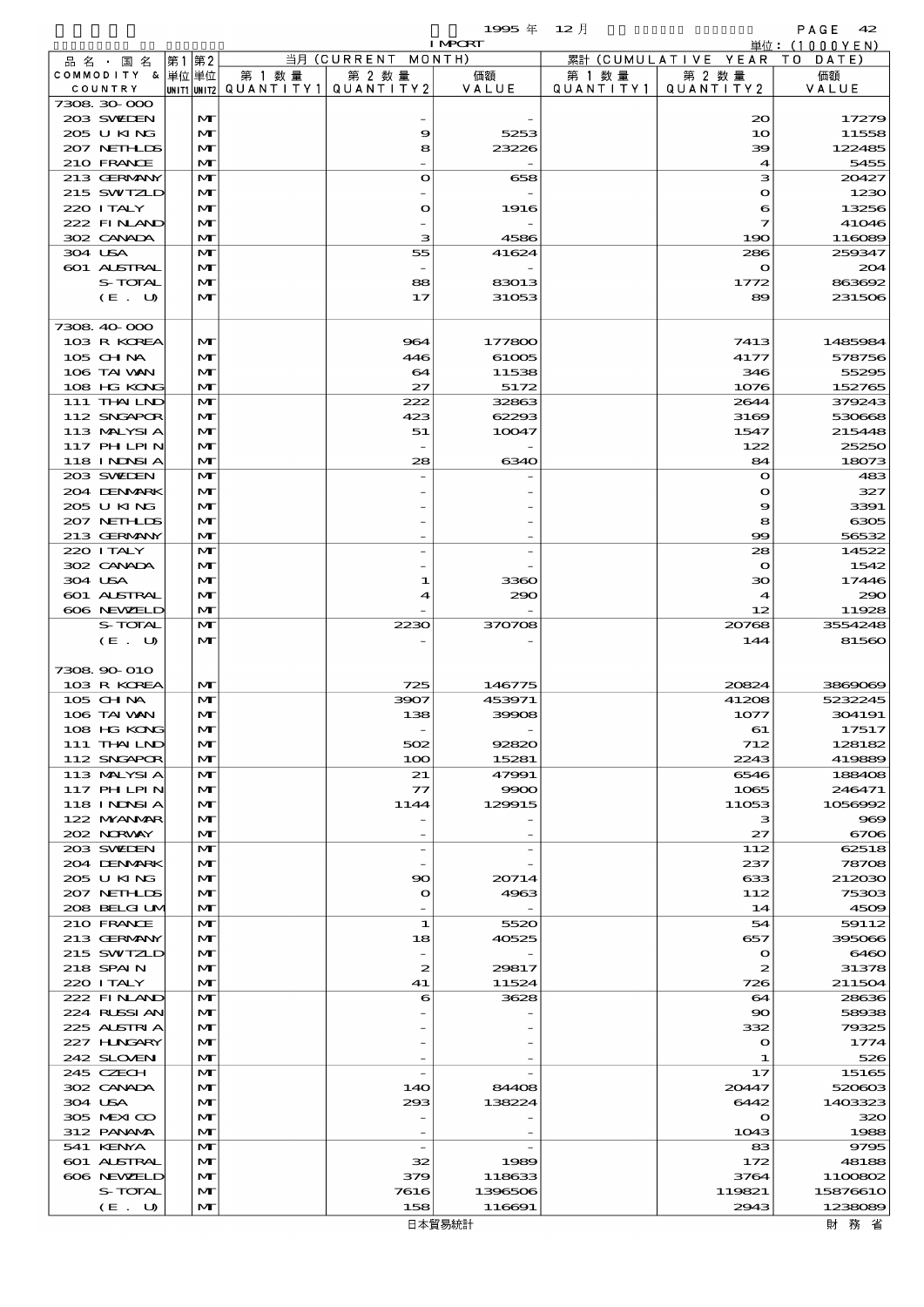$1995 \nless 12 \nless 12$ 

|                             |                              |        |                                                  | <b>I MPCRT</b>  |                              |                              | 単位: (1000YEN)         |
|-----------------------------|------------------------------|--------|--------------------------------------------------|-----------------|------------------------------|------------------------------|-----------------------|
| 品 名 ・ 国 名                   | 第1第2                         |        | 当月 (CURRENT MONTH)                               |                 |                              | 累計 (CUMULATIVE YEAR TO DATE) |                       |
| COMMODITY & 単位単位<br>COUNTRY |                              | 第 1 数量 | 第 2 数量<br> UNIT1 UNIT2  QUANT   TY1  QUANT   TY2 | 価額<br>VALUE     | 第 1 数 量<br>Q U A N T I T Y 1 | 第 2 数量<br>QUANTITY 2         | 価額<br>VALUE           |
| 7308 90 090                 |                              |        |                                                  |                 |                              |                              |                       |
| 103 R KOREA                 | $\mathbf{M}$                 |        | 311                                              | 81824           |                              | 1793                         | 430545                |
| 105 CHNA                    | $\mathbf{M}$                 |        | 157                                              | 24284           |                              | 2338                         | 338773                |
| 106 TAI VAN                 | $\mathbf{M}$                 |        | $\bullet$                                        | 397             |                              | 87                           | 27222                 |
| 108 HG KONG<br>110 VIEINAM  | $\mathbf{M}$<br>M            |        | 8                                                | 1186            |                              | 50<br>105                    | <b>7101</b><br>13688  |
| 111 THAILND                 | M                            |        | $\mathbf o$                                      | 292             |                              | 35                           | 9564                  |
| 112 SNGAPOR                 | $\mathbf{M}$                 |        | з                                                | 3122            |                              | $\bf{8}$                     | 31383                 |
| 113 MALYSIA                 | $\mathbf{M}$                 |        | 9                                                | 5745            |                              | 46                           | 52468                 |
| 118 INNSI A                 | $\mathbf{M}$                 |        | 13                                               | 3641            |                              | 52                           | 16062                 |
| 135 BAHRAIN                 | M                            |        |                                                  |                 |                              | $\mathbf{\Omega}$            | 580                   |
| 203 SWIEN<br>204 DENMARK    | M<br>$\mathbf{M}$            |        | з<br>$\mathbf o$                                 | 1306<br>1958    |                              | 71<br>$\bullet$              | 47860<br>$\cos$       |
| 205 U KING                  | M                            |        |                                                  |                 |                              | 35                           | 18641                 |
| 207 NETHLIS                 | $\mathbf{M}$                 |        |                                                  |                 |                              | 29                           | 7340                  |
| 208 BELGI UM                | M                            |        |                                                  |                 |                              | $\mathbf{\Omega}$            | 778                   |
| 210 FRANCE                  | $\mathbf{M}$                 |        | 1                                                | 1324            |                              | 6                            | 7787                  |
| 213 GERMANY                 | $\mathbf{M}$                 |        | 5                                                | 6241            |                              | 94                           | 68508                 |
| 215 SWIZLD                  | M                            |        |                                                  |                 |                              | 7                            | 10333                 |
| 220 I TALY<br>222 FINAND    | $\mathbf{M}$<br>$\mathbf{M}$ |        | 7                                                | 5512            |                              | 18<br>з                      | 14158<br>3904         |
| 227 HNGARY                  | $\mathbf{M}$                 |        |                                                  |                 |                              | 5                            | 3970                  |
| 302 CANADA                  | $\mathbf{M}$                 |        |                                                  |                 |                              | 86                           | 28294                 |
| 304 USA                     | M                            |        | 123                                              | 51885           |                              | 195                          | 99971                 |
| 601 ALSTRAL                 | $\mathbf{M}$                 |        |                                                  |                 |                              | $\circ$                      | 379                   |
| 606 NEWELD                  | $\mathbf{M}$                 |        | $\boldsymbol{\infty}$                            | 14663           |                              | 262                          | 42061                 |
| S-TOTAL                     | $\mathbf{M}$<br>M            |        | 709<br>16                                        | 203380<br>16341 |                              | 5413<br>256                  | 1287395<br>175001     |
| (E. U)                      |                              |        |                                                  |                 |                              |                              |                       |
| 7309.00.000                 |                              |        |                                                  |                 |                              |                              |                       |
| 103 R KOREA                 | $\mathbf{M}$                 |        | $\boldsymbol{z}$                                 | 796             |                              | 491                          | 174758                |
| 105 CH NA                   | $\mathbf{M}$                 |        | 8                                                | 1586            |                              | 444                          | 120873                |
| 106 TAI VAN                 | $\mathbf{M}$                 |        | 1                                                | 528             |                              | 75                           | 90942                 |
| 112 SNGAPOR                 | $\mathbf{M}$                 |        | $\mathbf{\Omega}$                                | 314             |                              | $\mathbf{\Omega}$            | 314                   |
| 113 MALYSIA<br>118 I NDSI A | M<br>$\mathbf{M}$            |        | 17<br>$\overline{a}$                             | 6672            |                              | 24<br>$\boldsymbol{z}$       | 11094<br>5987         |
| 202 NORWAY                  | $\mathbf{M}$                 |        | 1                                                | 1762            |                              | 12                           | <b>15310</b>          |
| 204 DENMARK                 | $\mathbf{M}$                 |        |                                                  |                 |                              | 1                            | 1329                  |
| 205 U KING                  | M                            |        | 2                                                | 9267            |                              | 23                           | 31300                 |
| 207 NETHLIS                 | M                            |        |                                                  |                 |                              | $\circ$                      | 490                   |
| 210 FRANCE                  | M                            |        | 36                                               | 19091           |                              | 176                          | <b>98140</b>          |
| 213 GERMANY<br>215 SWIZLD   | $\mathbf{M}$<br>$\mathbf{M}$ |        | <b>1O1</b>                                       | 23296           |                              | 127<br>$\Omega$              | 100014<br>240         |
| 220 I TALY                  | $\mathbf{M}$                 |        |                                                  |                 |                              | $\mathbf o$                  | 3300                  |
| 225 ALSTRIA                 | $\mathbf{M}$                 |        |                                                  |                 |                              | $\mathbf{o}$                 | 1665                  |
| 245 CZECH                   | $\mathbf{M}$                 |        |                                                  |                 |                              | з                            | 16581                 |
| 302 CANADA                  | M                            |        |                                                  |                 |                              | 49                           | 15337                 |
| 304 USA                     | $\mathbf{M}$                 |        | 33                                               | 29108           |                              | 559                          | 324547                |
| 413 ARCENT<br>601 ALSTRAL   | M<br>$\mathbf{M}$            |        | $\mathbf{o}$                                     | 281             |                              | $\mathbf o$<br>$\mathbf o$   | 2800<br>281           |
| 606 NEWELD                  | $\mathbf{M}$                 |        |                                                  |                 |                              | 13                           | 7050                  |
| 702 LNKNOWN                 | $\mathbf{M}$                 |        |                                                  |                 |                              | $\mathbf o$                  | 590                   |
| S-TOTAL                     | $\mathbf{M}$                 |        | 201                                              | 92701           |                              | 1999                         | 1022942               |
| $(E_U U)$                   | $\mathbf{M}$                 |        | 139                                              | 51654           |                              | 327                          | 236238                |
|                             |                              |        |                                                  |                 |                              |                              |                       |
| 7310 10 000<br>103 R KOREA  | KG                           |        | 70                                               | 300             |                              | 134883                       | 28025                 |
| $105$ CHNA                  | KG                           |        |                                                  |                 |                              | 83631                        | 10884                 |
| 106 TAI VAN                 | КG                           |        | 12299                                            | 9293            |                              | 19754                        | 11198                 |
| 108 HG KONG                 | KG                           |        |                                                  |                 |                              | 1005                         | 205                   |
| 112 SNGAPOR                 | KС                           |        |                                                  |                 |                              | 4052                         | 2256                  |
| 113 MALYSIA                 | KG                           |        | 2105                                             | 3023            |                              | 3731                         | 5836                  |
| 118 I NDSI A<br>$123$ INIA  | KG<br>КG                     |        |                                                  |                 |                              | 4537<br>1950                 | 2015<br>2383          |
| 203 SWIEN                   | KG                           |        |                                                  |                 |                              | $\infty$                     | 260                   |
| 204 DENMARK                 | KG                           |        | $\overline{\phantom{0}}$                         |                 |                              | 194                          | 1213                  |
| 205 U KING                  | KG                           |        | 191                                              | 260             |                              | 7191                         | 2531                  |
| 207 NETHLIS                 | KG                           |        | 180                                              | 514             |                              | 830                          | 1999                  |
| 208 BELGI UM                | КG                           |        |                                                  |                 |                              | <b>1810</b>                  | 3183                  |
| 210 FRANCE<br>213 GERMANY   | KG                           |        |                                                  | 534             |                              | 2256                         | 10692                 |
| 215 SWIZLD                  | KG<br>KG                     |        | 700                                              |                 |                              | 12078<br>1667                | 3663<br>3609          |
| 220 I TALY                  | KG                           |        |                                                  |                 |                              | $\infty$                     | $\boldsymbol{\alpha}$ |
| 222 FINAND                  | КG                           |        |                                                  |                 |                              | 235                          | 278                   |
| 302 CANADA                  | KG                           |        | 1056                                             | 878             |                              | 3300                         | 3689                  |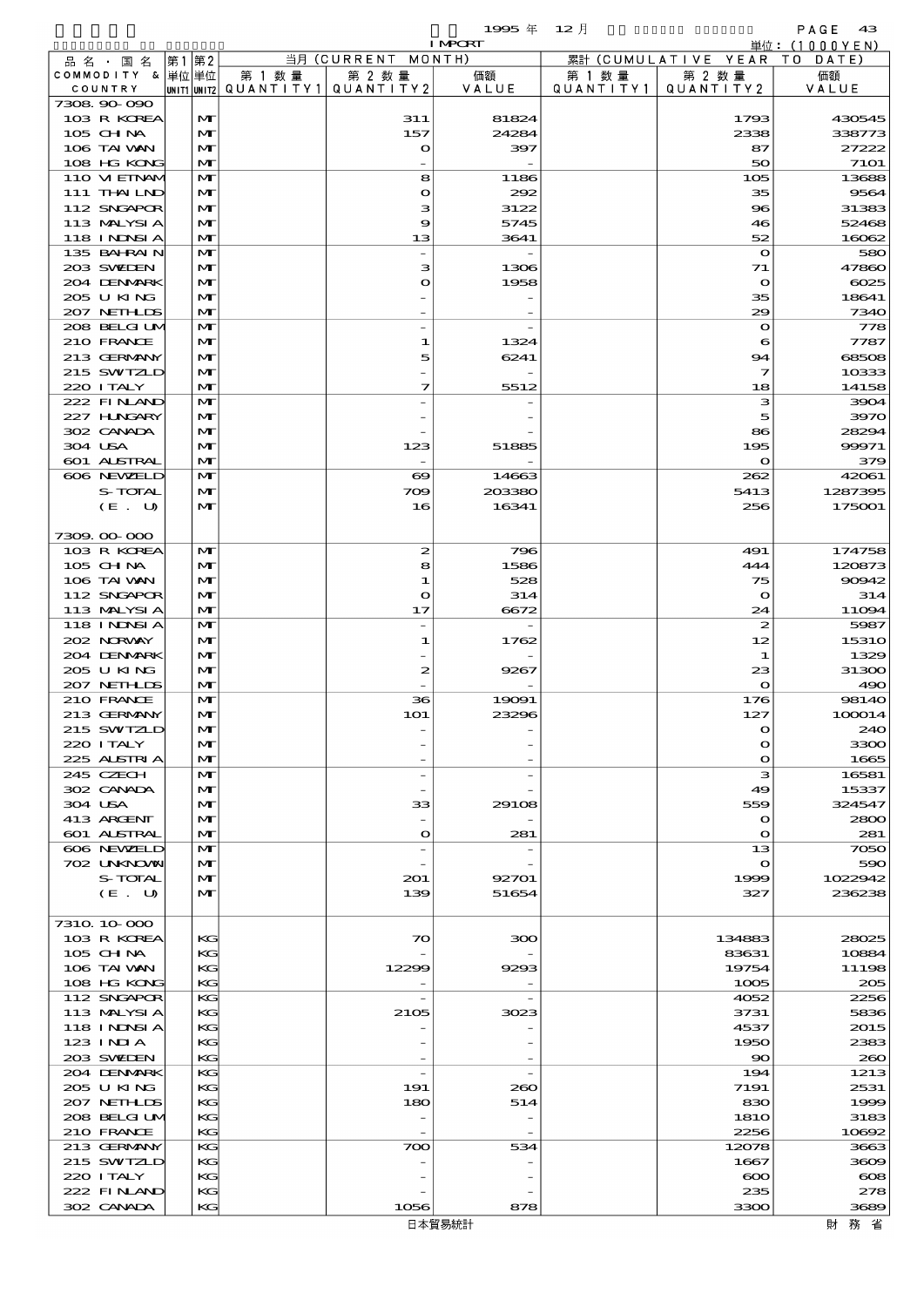$1995 \nsubseteq 12 \nexists$ 

|                                  |          |                                       |                    | <b>I MPORT</b> |           |                                | 単位: <u>(1000YEN)</u> |
|----------------------------------|----------|---------------------------------------|--------------------|----------------|-----------|--------------------------------|----------------------|
| 品名・国名                            | 第1 第2    |                                       | 当月 (CURRENT MONTH) |                |           | 累計 (CUMULATIVE YEAR TO DATE)   |                      |
| COMMODITY & 単位単位                 |          | 第 1 数量                                | 第 2 数量             | 価額             | 第 1 数 量   | 第 2 数量                         | 価額                   |
| COUNTRY<br>7310 10 000           |          | UNIT1 UNIT2  QUANT   TY1  QUANT   TY2 |                    | VALUE          | QUANTITY1 | QUANTITY2                      | VALUE                |
| 304 USA                          | KG       |                                       | 118567             | 63129          |           | 311605                         | 141677               |
| S-TOTAL                          | KG       |                                       | 135168             | 77931          |           | 595399                         | 236204               |
| (E. U)                           | KG       |                                       | 1071               | 1308           |           | 25284                          | 24427                |
|                                  |          |                                       |                    |                |           |                                |                      |
| 7310 21-000                      |          |                                       |                    |                |           |                                |                      |
| 103 R KOREA                      | KG       |                                       | 355063             | 105647         |           | 5922652                        | 1481270              |
| 105 CHNA<br>106 TAI VAN          | KG<br>KG |                                       |                    |                |           | 9000<br>251988                 | 1847<br>65439        |
| 111 THAILND                      | KG       |                                       | 142639             | 33704          |           | 794444                         | 218242               |
| 112 SNGAPOR                      | KG       |                                       | 2976               | 542            |           | 37759                          | 6426                 |
| 203 SWIEN                        | KG       |                                       | 90                 | 700            |           | $\infty$                       | 700                  |
| 205 U KING                       | KG       |                                       |                    |                |           | 780                            | 594                  |
| 210 FRANCE                       | KG       |                                       |                    |                |           | 267                            | 645                  |
| 213 GERMANY                      | KG       |                                       |                    |                |           | 15435                          | 4303                 |
| 304 USA<br>S-TOTAL               | KG<br>KG |                                       | 500768             | 140593         |           | 1452<br>7033867                | 2620<br>1782086      |
| (E. U)                           | KG       |                                       | $\infty$           | 700            |           | 16572                          | 6242                 |
|                                  |          |                                       |                    |                |           |                                |                      |
| 7310 29 000                      |          |                                       |                    |                |           |                                |                      |
| 103 R KOREA                      | KG       |                                       | 157859             | 48318          |           | 4440299                        | 1192053              |
| 105 CH NA                        | KG       |                                       | 13812              | 4851           |           | 116803                         | 54069                |
| 106 TAI VAN<br>108 HG KONG       | KG<br>KG |                                       | 25335<br>142       | 16179<br>221   |           | 302302<br>12174                | 173927<br>6201       |
| 111 THAILND                      | KG       |                                       | 2156               | 1165           |           | 47321                          | 24626                |
| 112 SNGAPOR                      | KG       |                                       | <b>710</b>         | 5154           |           | 29443                          | 13197                |
| 113 MALYSIA                      | KG       |                                       |                    |                |           | 2343                           | 1347                 |
| 123 INIA                         | KG       |                                       |                    |                |           | 940                            | 445                  |
| 203 SWIEN                        | KG       |                                       | 17234              | 5050           |           | 132013                         | 27612                |
| 204 DENMARK<br>205 U KING        | KG<br>KG |                                       | 8177               | 9456           |           | 38<br>36485                    | 487<br>50749         |
| 206 IRELAND                      | KG       |                                       |                    |                |           | 28800                          | 13612                |
| 207 NETHLIS                      | KG       |                                       |                    |                |           | 93087                          | 106486               |
| 208 BELGI UM                     | KG       |                                       |                    |                |           | 80380                          | 119894               |
| 210 FRANCE                       | KG       |                                       | 240                | $\infty$       |           | 3956                           | 10304                |
| 213 GERMANY                      | KG       |                                       | 24616              | 13385          |           | 608441                         | 470631               |
| 215 SWIZLD<br>218 SPAIN          | KG<br>KG |                                       |                    |                |           | 1102<br><b>3110</b>            | 1427<br>3815         |
| 220 I TALY                       | KG       |                                       | 5856               | 2987           |           | 17884                          | 11855                |
| 225 ALSTRIA                      | KG       |                                       |                    |                |           | 4846                           | 5450                 |
| 245 CZECH                        | KG       |                                       |                    |                |           | 950                            | 849                  |
| 302 CANADA                       | KG<br>KG |                                       |                    |                |           | 128                            | 1196                 |
| 304 USA<br>601 ALSTRAL           | КG       |                                       | 1379               | <b>SSO</b>     |           | 72879<br>3335                  | 229423<br>3504       |
| S-TOTAL                          | KG       |                                       | 257516             | 117230         |           | 6039059                        | 2523159              |
| (E. U)                           | KG       |                                       | 56123              | 31478          |           | 1009040                        | 820895               |
|                                  |          |                                       |                    |                |           |                                |                      |
| 7311.000000                      |          |                                       |                    |                |           |                                |                      |
| 103 R KOREA<br>105 CH NA         | NO<br>NO |                                       | 41875<br>2         | 20004<br>6145  |           | 434592<br>32                   | 142661<br>59083      |
| 106 TAI VAN                      | NO       |                                       | 9                  | 17834          |           | 1798                           | 23227                |
| 108 HG KONG                      | NO       |                                       | 12                 | 401            |           | 215                            | 1814                 |
| 111 THAILND                      | NO       |                                       |                    |                |           | 1308                           | 18941                |
| 112 SNGAPOR                      | NO       |                                       |                    |                |           | 38                             | 1596                 |
| 113 MALYSIA<br><b>118 INNSIA</b> | NO       |                                       |                    |                |           | 5                              | 1925                 |
| 123 INIA                         | NO<br>NO |                                       |                    |                |           | 10260<br>2                     | 1846<br>16203        |
| 137 SU ARAB                      | NO       |                                       |                    |                |           | 23                             | 406                  |
| 143 ISRAEL                       | NO       |                                       | 4                  | 10250          |           | 12                             | 30750                |
| 202 NORWAY                       | NO       |                                       | 2                  | 206            |           | 9                              | 1005                 |
| 203 SWIDEN                       | NO       |                                       |                    |                |           | <b>210</b>                     | 2125                 |
| 205 U KING                       | NO       |                                       | 279                | 5228           |           | 3178                           | 112681               |
| 206 IRELAND<br>207 NETHLIS       | NO<br>NO |                                       |                    |                |           | $\boldsymbol{4}$<br>477        | 564<br>$\infty$      |
| 208 BELGI UM                     | NO       |                                       |                    |                |           | $\boldsymbol{\infty}$          | 1618                 |
| 210 FRANCE                       | NO       |                                       | 30                 | 3517           |           | 4762                           | 64613                |
| 213 GERMANY                      | NO       |                                       | 1                  | $_{\rm 603}$   |           | 1266                           | 46112                |
| 220 I TALY                       | NO       |                                       | 8                  | 351            |           | 8                              | 351                  |
| 225 ALSTRIA                      | NO       |                                       | 28                 | 396            |           | 774                            | 19413                |
| 302 CANADA                       | NO       |                                       |                    |                |           | 11O                            | 6084                 |
| 304 USA<br>601 ALSTRAL           | NO<br>NO |                                       | 2558               | 46427          |           | 10544<br>$\boldsymbol{\infty}$ | 466587<br>1463       |
| S-TOTAL                          | NO       |                                       | 44808              | 111362         |           | 469757                         | 1027974              |
| (E. U)                           | NO       |                                       | 346                | 10095          |           | 10739                          | 254383               |
|                                  |          |                                       |                    |                |           |                                |                      |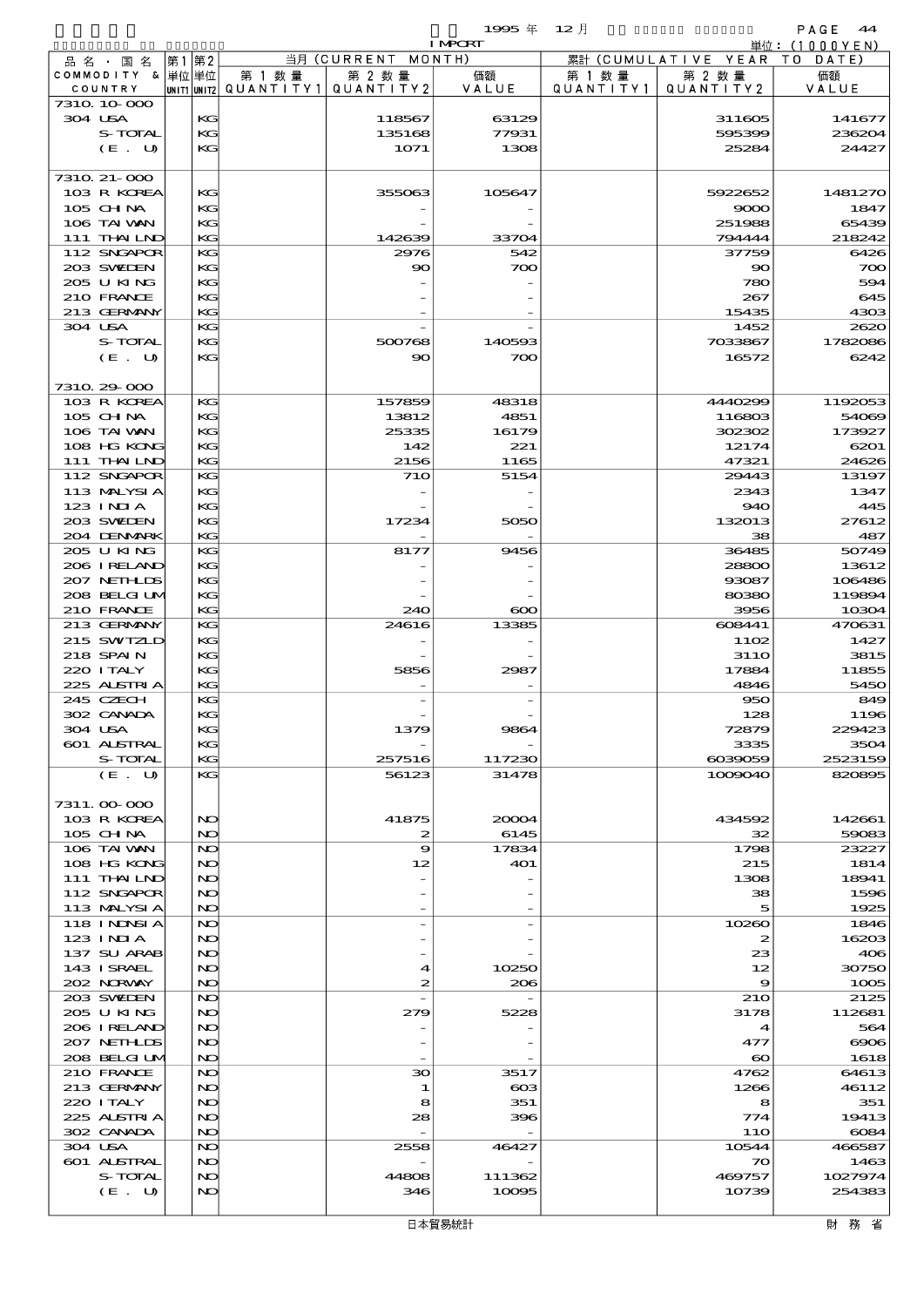$1995 \nless 12 \nless 12$ 

|         |                             |       |                   |        |                                                  | <b>I MPCRT</b>           |                      |                                  | 単位: (1000YEN)                |
|---------|-----------------------------|-------|-------------------|--------|--------------------------------------------------|--------------------------|----------------------|----------------------------------|------------------------------|
|         | 品 名 ・ 国 名                   | 第1 第2 |                   |        | 当月 (CURRENT MONTH)                               |                          |                      | 累計 (CUMULATIVE YEAR TO DATE)     |                              |
|         | COMMODITY & 単位単位<br>COUNTRY |       |                   | 第 1 数量 | 第 2 数量<br> UNIT1 UNIT2  QUANT   TY1  QUANT   TY2 | 価額<br>VALUE              | 第 1 数 量<br>QUANTITY1 | 第 2 数量<br>QUANTITY 2             | 価額<br>VALUE                  |
|         | 7312 10 010                 |       |                   |        |                                                  |                          |                      |                                  |                              |
|         | 103 R KOREA                 |       | $\mathbf{M}$      |        | 777                                              | 123154                   |                      | 13186                            | 1826434                      |
|         | 105 CHNA                    |       | $\mathbf{M}$      |        | 18                                               | 1937                     |                      | 243                              | 25022                        |
|         | 106 TAI VAN                 |       | M                 |        | 46                                               | 10764                    |                      | 368                              | 91493                        |
|         | 111 THAILND<br>112 SNGAPOR  |       | M<br>$\mathbf{M}$ |        | $\bullet$<br>8                                   | 6136<br>4060             |                      | з<br>113                         | 6378<br>48145                |
|         | 113 MALYSIA                 |       | M                 |        |                                                  |                          |                      | $\mathbf o$                      | 500                          |
|         | 203 SWIEN                   |       | $\mathbf{M}$      |        | O                                                | 280                      |                      | 43                               | 11700                        |
|         | 205 U KING                  |       | M                 |        |                                                  |                          |                      | $\boldsymbol{4}$                 | 4297                         |
|         | 207 NETHLIS                 |       | $\mathbf{M}$      |        |                                                  |                          |                      | $\mathbf o$                      | 2808                         |
|         | 208 BELGI UM<br>210 FRANCE  |       | $\mathbf{M}$<br>M |        |                                                  |                          |                      | 4<br>5                           | 15061<br>4240                |
|         | 213 GERMANY                 |       | M                 |        | $\mathbf{\Omega}$                                | 1950                     |                      | 16                               | 12689                        |
|         | 215 SWIZLD                  |       | $\mathbf{M}$      |        |                                                  |                          |                      | 8                                | 3542                         |
|         | 220 I TALY                  |       | $\mathbf{M}$      |        | 2                                                | 1395                     |                      | з                                | 8047                         |
|         | 302 CANADA                  |       | $\mathbf{M}$      |        |                                                  |                          |                      | $\mathbf{o}$                     | 9403                         |
| 304 USA |                             |       | M                 |        | 6                                                | 14214                    |                      | 108                              | 140297                       |
|         | 601 ALSTRAL<br>S-TOTAL      |       | $\mathbf{M}$<br>M |        | 857                                              | 163890                   |                      | $\overline{\mathbf{z}}$<br>14111 | 2979<br>2213035              |
|         | (E. U)                      |       | $\mathbf{M}$      |        | 2                                                | 3625                     |                      | 75                               | 58842                        |
|         |                             |       |                   |        |                                                  |                          |                      |                                  |                              |
|         | 7312 10 090                 |       |                   |        |                                                  |                          |                      |                                  |                              |
|         | 103 R KOREA                 |       | M                 |        | 303                                              | 61592                    |                      | 3054                             | 656496                       |
|         | 105 CHNA                    |       | M                 |        | 88                                               | 13370                    |                      | 1257                             | 127913                       |
|         | 106 TAI VAN<br>111 THAILND  |       | M<br>M            |        | 51<br>з                                          | 14840<br>16219           |                      | 452<br>25                        | 122034<br>303749             |
|         | 112 SNGAPOR                 |       | $\mathbf{M}$      |        |                                                  |                          |                      | 19                               | <b>21O1</b>                  |
|         | 113 MALYSIA                 |       | M                 |        | 15                                               | 1956                     |                      | $\bf{8}$                         | 11355                        |
|         | 118 I NDSI A                |       | $\mathbf{M}$      |        |                                                  |                          |                      | 15                               | 2309                         |
|         | 123 INIA                    |       | M                 |        |                                                  |                          |                      | 1                                | 315                          |
|         | 202 NORWAY                  |       | $\mathbf{M}$      |        | $\overline{a}$                                   |                          |                      | 55                               | 21784                        |
|         | 203 SWIEN<br>205 U KING     |       | M<br>M            |        | O                                                | 264                      |                      | 16<br>89                         | 12653<br>28064               |
|         | 206 I RELAND                |       | M                 |        |                                                  |                          |                      | $\mathbf o$                      | 2894                         |
|         | 207 NETHLIS                 |       | $\mathbf{M}$      |        |                                                  |                          |                      | $\mathbf o$                      | 2291                         |
|         | 208 BELGI UM                |       | M                 |        | $\overline{a}$                                   |                          |                      | 1                                | 1212                         |
|         | 210 FRANCE                  |       | M                 |        | O                                                | 344                      |                      | $\mathbf o$                      | 4083                         |
|         | 213 GERMANY<br>215 SWIZLD   |       | M                 |        | 8                                                | 7887                     |                      | 205                              | 83869                        |
|         | 220 I TALY                  |       | M<br>$\mathbf{M}$ |        | 18                                               | 4277                     |                      | 32<br>18                         | 16128<br>$\Theta$ $\Theta$ 5 |
|         | 225 ALSTRIA                 |       | $\mathbf{M}$      |        | $\overline{\phantom{a}}$                         |                          |                      | $\mathbf o$                      | $\infty$                     |
|         | 230 GREECE                  |       | M                 |        | 46                                               | 4114                     |                      | 46                               | 4114                         |
|         | 302 CANADA                  |       | $\mathbf{M}$      |        |                                                  |                          |                      | $\Omega$                         | 218                          |
| 304 USA |                             |       | M                 |        | 10                                               | 5694                     |                      | 186                              | 123573                       |
|         | 551 S AFRCA<br>601 ALSTRAL  |       | M<br>M            |        | $\overline{\phantom{a}}$<br>$\qquad \qquad -$    |                          |                      | $\mathbf o$<br>$\Omega$          | 229<br>429                   |
|         | 606 NEWELD                  |       | M                 |        |                                                  |                          |                      | $\mathbf{o}$                     | 769                          |
|         | S-TOTAL                     |       | M                 |        | 542                                              | 130557                   |                      | 5567                             | 1536239                      |
|         | (E. U)                      |       | $\mathbf{M}$      |        | 72                                               | 16886                    |                      | 375                              | 146837                       |
|         |                             |       |                   |        |                                                  |                          |                      |                                  |                              |
|         | 7312 90 000<br>103 R KOREA  |       | $\mathbf{M}$      |        | 57                                               | 3701                     |                      | 618                              | 45225                        |
|         | $105$ CHNA                  |       | M                 |        | 90                                               | 16174                    |                      | 915                              | 154304                       |
|         | 106 TAI VAN                 |       | M                 |        | 5                                                | 4445                     |                      | 24                               | 29775                        |
|         | 112 SNGAPOR                 |       | M                 |        |                                                  |                          |                      | з                                | 1466                         |
|         | 143 ISRAEL                  |       | M                 |        | $\overline{\phantom{a}}$                         | $\overline{\phantom{a}}$ |                      | $\Omega$                         | 4971                         |
|         | 205 U KING                  |       | M                 |        | O                                                | 297                      |                      | 15                               | 5550                         |
|         | 208 BELGI UM<br>213 GERMANY |       | M<br>M            |        | O                                                | 597                      |                      | $\boldsymbol{z}$<br>4            | 7562<br>8397                 |
|         | 220 I TALY                  |       | $\mathbf{M}$      |        |                                                  |                          |                      | $\mathbf o$                      | 1376                         |
|         | 222 FINAND                  |       | M                 |        | $\overline{a}$                                   |                          |                      | $\mathbf{o}$                     | 291                          |
|         | 230 GREECE                  |       | M                 |        |                                                  |                          |                      | 35                               | 2495                         |
|         | 302 CANADA                  |       | M                 |        | O                                                | 2146                     |                      | $\mathbf o$                      | 2146                         |
| 304 USA | S-TOTAL                     |       | M<br>M            |        | 1<br>153                                         | 1462<br>28822            |                      | 8<br>1624                        | 40430<br>303988              |
|         | (E. U)                      |       | $\mathbf{M}$      |        | O                                                | 894                      |                      | 56                               | 25671                        |
|         |                             |       |                   |        |                                                  |                          |                      |                                  |                              |
|         | 7313 00 000                 |       |                   |        |                                                  |                          |                      |                                  |                              |
|         | 103 R KOREA                 |       | M                 |        | 7                                                | 1233                     |                      | 166                              | 22781                        |
|         | 118 I NDSI A                |       | M                 |        |                                                  |                          |                      | 180                              | 14473                        |
|         | 215 SWIZLD                  |       | M<br>M            |        | $\overline{\phantom{a}}$                         |                          |                      | $\Omega$                         | 248                          |
| 304 USA | S-TOTAL                     |       | M                 |        | 7                                                | 1233                     |                      | 2<br>348                         | 336<br>37838                 |
|         |                             |       |                   |        |                                                  |                          |                      |                                  |                              |
|         | 7314 11-000                 |       |                   |        |                                                  |                          |                      |                                  |                              |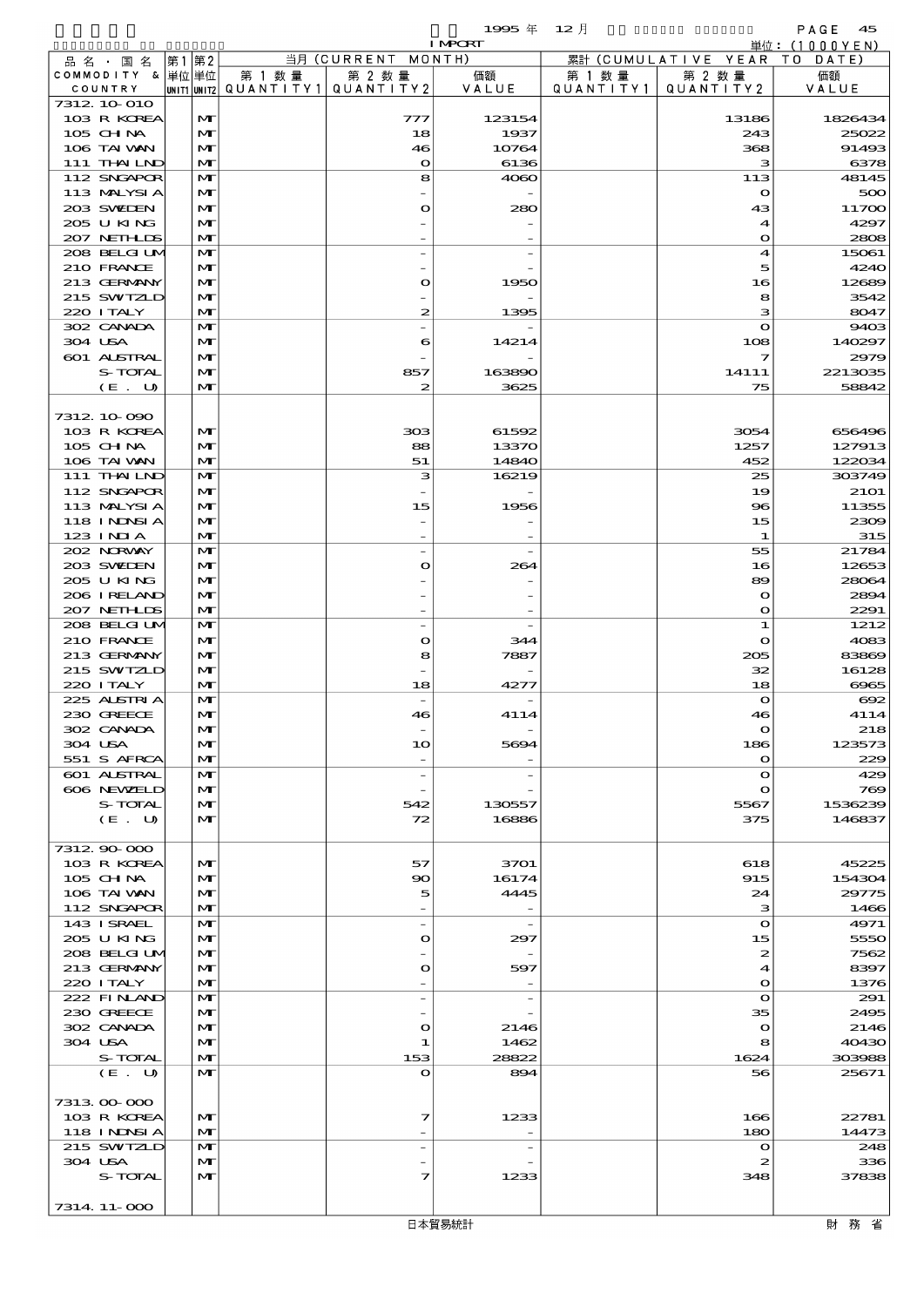$1995 \& 12 \quad \Box$ 

| 当月 (CURRENT MONTH)<br>累計 (CUMULATIVE YEAR TO DATE)<br>第1第2<br>品 名 ・ 国 名<br>COMMODITY & 単位単位<br>第 1 数量<br>第 2 数量<br>第 2 数量<br>価額<br>第 1 数量<br>価額<br> UNIT1 UNIT2  QUANT   TY1  QUANT   TY2<br>VALUE<br>Q U A N T I T Y 1<br>QUANTITY 2<br>VALUE<br>COUNTRY<br>7314 11-000<br>103 R KOREA<br>KG<br>14OO<br>1700<br>12194<br>12390<br>105 CHNA<br>KG<br>8416<br>4719<br>37412<br>106 TAI VAN<br>KG<br>3107<br>6697<br>14655<br>36392<br>111 THAILND<br>KG<br>990<br>880<br>23113<br>23809<br>123 INIA<br>KG<br>1987<br>3657<br>143 I SRAEL<br>KG<br>680<br>50<br>203 SWIEN<br>KG<br>1559<br>204 DENMARK<br>KG<br>27<br>581<br>205 U KING<br>KG<br>20<br>292<br>134<br>1920<br>207 NETHLIS<br>KG<br>176<br>2100<br>$\overline{\phantom{a}}$<br>208 BELGILM<br>KG<br>3530<br>106950<br>23<br>720<br>213 GERMANY<br>KG<br>27<br>2330<br>3106<br>215 SWIZLD<br>KG<br>15567<br>5992<br>188556<br>515<br>220 I TALY<br>KG<br>123<br>515<br>304 USA<br>KG<br>736<br>1896<br>14521<br>S-TOTAL<br>KG<br>15234<br>34801<br>118579<br>534782<br>KG<br>3342<br>(E. U)<br>70<br>8655<br>197009<br>7314 19 000<br>105 CH NA<br>KG<br>50221<br>9031<br>459731<br>78806<br>106 TAI VAN<br>KG<br>15548<br>7111<br>KG<br>7155<br>111 THAILND<br>117 PHLPIN<br>KG<br>2121<br>419<br>205 U KING<br>KG<br>839<br>$\mathbf o$<br>208 BELGI UM<br>KG<br>26<br>1172<br>302 CANADA<br>KG<br>19176<br>4427<br>304 USA<br>KG<br>41816<br>20019<br>S-TOTAL<br>KG<br>50221<br>9031<br>545573<br>113975<br>(E. U)<br>KG<br>2011<br>26<br>7314 20 000<br>113 MALYSIA<br>M<br>14<br>1076<br>177<br>13521<br><b>117 PHLPIN</b><br>M<br>265<br>265<br>1<br>1<br><b>118 INNSIA</b><br>$\mathbf{M}$<br>11<br>S-TOTAL<br>$\mathbf{M}$<br>15<br>1341<br>189<br>14704<br>7314 30 000<br>105 CHNA<br>M<br>440<br>52553<br>106 TAI VAN<br>M<br>19<br>4699<br>113 MALYSIA<br>M<br>10<br>1065<br>76<br>6322<br><b>118 INNSI A</b><br>M<br>348<br>$\blacktriangleleft$<br>$\mathbf{M}$<br>208 BELGI UN<br>125414<br>21<br>13054<br>262<br>302 CANADA<br>$\mathbf{M}$<br>5138<br>13<br>$\overline{\phantom{m}}$<br>304 USA<br>M<br>6<br>1771<br>62<br>13067<br><b>601 ALSTRAL</b><br>M<br>9<br>$\overline{\phantom{a}}$<br>S-TOTAL<br>$\mathbf{M}$<br>37<br>15890<br>885<br>$(E_U U)$<br>$\mathbf{M}$<br>21<br>13054<br>262<br>125414<br>7314 41-000<br>103 R KOREA<br>M<br>51<br>5646<br>398<br>33021<br>105 CH NA<br>M<br>80<br>14912<br>716<br>129272<br>205 U KING<br>$\mathbf{M}$<br>1413<br>17<br>2799<br>8<br>207 NETHLIS<br>M<br>535<br>535<br>1<br>1<br>208 BELGI UM<br>M<br>15<br>304 USA<br>M<br>5<br>2213<br>$\overline{a}$<br>606 NEWELD<br>M<br>17<br>S-TOTAL<br>$\mathbf{M}$<br>140<br>22506<br>1169<br>175344<br>(E. U)<br>$\mathbf{M}$<br>9<br>33<br>8080<br>1948<br>7314 42 000<br>105 CH NA<br>M<br>11<br>6315<br>141<br>106 TAI VAN<br>$\mathbf{M}$<br>32<br>11454<br>208 BELGI UM<br>M<br>з<br>1315<br>213 GERMANY<br>M<br>408<br>$\mathbf o$<br>S-TOTAL<br>M<br>11<br>6315<br>176<br>74280<br>(E. U)<br>$\mathbf{M}$<br>з<br>7314 49 000<br>103 R KOREA<br>M<br>$\bullet$<br>637<br>20<br>4169<br>105 CH NA<br>M<br>$\vert z \vert$<br>1491<br>107<br>20486<br>110 VIEINAM<br>M<br>3172<br>6<br>111 THAILND<br>$\mathbf{M}$<br>9<br>5570<br>203 SWIDEN<br>M<br>575<br>o<br>575<br>$\mathbf o$<br>205 U KING<br>M<br>$\mathbf o$<br>732<br>日本貿易統計<br>財務省 |  |  |  | <b>I MPORT</b> |  | 単位: (1000YEN) |
|-------------------------------------------------------------------------------------------------------------------------------------------------------------------------------------------------------------------------------------------------------------------------------------------------------------------------------------------------------------------------------------------------------------------------------------------------------------------------------------------------------------------------------------------------------------------------------------------------------------------------------------------------------------------------------------------------------------------------------------------------------------------------------------------------------------------------------------------------------------------------------------------------------------------------------------------------------------------------------------------------------------------------------------------------------------------------------------------------------------------------------------------------------------------------------------------------------------------------------------------------------------------------------------------------------------------------------------------------------------------------------------------------------------------------------------------------------------------------------------------------------------------------------------------------------------------------------------------------------------------------------------------------------------------------------------------------------------------------------------------------------------------------------------------------------------------------------------------------------------------------------------------------------------------------------------------------------------------------------------------------------------------------------------------------------------------------------------------------------------------------------------------------------------------------------------------------------------------------------------------------------------------------------------------------------------------------------------------------------------------------------------------------------------------------------------------------------------------------------------------------------------------------------------------------------------------------------------------------------------------------------------------------------------------------------------------------------------------------------------------------------------------------------------------------------------------------------------------------------------------------------------------------------------------------------------------------------------------------------------------------------------------------------------------------------------------------------------------------------------------------------------------------------------------------------------------------------------------------------------------------------------------------------------------------------------------------------|--|--|--|----------------|--|---------------|
|                                                                                                                                                                                                                                                                                                                                                                                                                                                                                                                                                                                                                                                                                                                                                                                                                                                                                                                                                                                                                                                                                                                                                                                                                                                                                                                                                                                                                                                                                                                                                                                                                                                                                                                                                                                                                                                                                                                                                                                                                                                                                                                                                                                                                                                                                                                                                                                                                                                                                                                                                                                                                                                                                                                                                                                                                                                                                                                                                                                                                                                                                                                                                                                                                                                                                                                               |  |  |  |                |  |               |
| 17579<br>2613<br>82330<br>54710<br>1182<br>918<br>1808<br>200349<br>4746<br>2758<br>61103<br>1723                                                                                                                                                                                                                                                                                                                                                                                                                                                                                                                                                                                                                                                                                                                                                                                                                                                                                                                                                                                                                                                                                                                                                                                                                                                                                                                                                                                                                                                                                                                                                                                                                                                                                                                                                                                                                                                                                                                                                                                                                                                                                                                                                                                                                                                                                                                                                                                                                                                                                                                                                                                                                                                                                                                                                                                                                                                                                                                                                                                                                                                                                                                                                                                                                             |  |  |  |                |  |               |
|                                                                                                                                                                                                                                                                                                                                                                                                                                                                                                                                                                                                                                                                                                                                                                                                                                                                                                                                                                                                                                                                                                                                                                                                                                                                                                                                                                                                                                                                                                                                                                                                                                                                                                                                                                                                                                                                                                                                                                                                                                                                                                                                                                                                                                                                                                                                                                                                                                                                                                                                                                                                                                                                                                                                                                                                                                                                                                                                                                                                                                                                                                                                                                                                                                                                                                                               |  |  |  |                |  |               |
|                                                                                                                                                                                                                                                                                                                                                                                                                                                                                                                                                                                                                                                                                                                                                                                                                                                                                                                                                                                                                                                                                                                                                                                                                                                                                                                                                                                                                                                                                                                                                                                                                                                                                                                                                                                                                                                                                                                                                                                                                                                                                                                                                                                                                                                                                                                                                                                                                                                                                                                                                                                                                                                                                                                                                                                                                                                                                                                                                                                                                                                                                                                                                                                                                                                                                                                               |  |  |  |                |  |               |
|                                                                                                                                                                                                                                                                                                                                                                                                                                                                                                                                                                                                                                                                                                                                                                                                                                                                                                                                                                                                                                                                                                                                                                                                                                                                                                                                                                                                                                                                                                                                                                                                                                                                                                                                                                                                                                                                                                                                                                                                                                                                                                                                                                                                                                                                                                                                                                                                                                                                                                                                                                                                                                                                                                                                                                                                                                                                                                                                                                                                                                                                                                                                                                                                                                                                                                                               |  |  |  |                |  |               |
|                                                                                                                                                                                                                                                                                                                                                                                                                                                                                                                                                                                                                                                                                                                                                                                                                                                                                                                                                                                                                                                                                                                                                                                                                                                                                                                                                                                                                                                                                                                                                                                                                                                                                                                                                                                                                                                                                                                                                                                                                                                                                                                                                                                                                                                                                                                                                                                                                                                                                                                                                                                                                                                                                                                                                                                                                                                                                                                                                                                                                                                                                                                                                                                                                                                                                                                               |  |  |  |                |  |               |
|                                                                                                                                                                                                                                                                                                                                                                                                                                                                                                                                                                                                                                                                                                                                                                                                                                                                                                                                                                                                                                                                                                                                                                                                                                                                                                                                                                                                                                                                                                                                                                                                                                                                                                                                                                                                                                                                                                                                                                                                                                                                                                                                                                                                                                                                                                                                                                                                                                                                                                                                                                                                                                                                                                                                                                                                                                                                                                                                                                                                                                                                                                                                                                                                                                                                                                                               |  |  |  |                |  |               |
|                                                                                                                                                                                                                                                                                                                                                                                                                                                                                                                                                                                                                                                                                                                                                                                                                                                                                                                                                                                                                                                                                                                                                                                                                                                                                                                                                                                                                                                                                                                                                                                                                                                                                                                                                                                                                                                                                                                                                                                                                                                                                                                                                                                                                                                                                                                                                                                                                                                                                                                                                                                                                                                                                                                                                                                                                                                                                                                                                                                                                                                                                                                                                                                                                                                                                                                               |  |  |  |                |  |               |
|                                                                                                                                                                                                                                                                                                                                                                                                                                                                                                                                                                                                                                                                                                                                                                                                                                                                                                                                                                                                                                                                                                                                                                                                                                                                                                                                                                                                                                                                                                                                                                                                                                                                                                                                                                                                                                                                                                                                                                                                                                                                                                                                                                                                                                                                                                                                                                                                                                                                                                                                                                                                                                                                                                                                                                                                                                                                                                                                                                                                                                                                                                                                                                                                                                                                                                                               |  |  |  |                |  |               |
|                                                                                                                                                                                                                                                                                                                                                                                                                                                                                                                                                                                                                                                                                                                                                                                                                                                                                                                                                                                                                                                                                                                                                                                                                                                                                                                                                                                                                                                                                                                                                                                                                                                                                                                                                                                                                                                                                                                                                                                                                                                                                                                                                                                                                                                                                                                                                                                                                                                                                                                                                                                                                                                                                                                                                                                                                                                                                                                                                                                                                                                                                                                                                                                                                                                                                                                               |  |  |  |                |  |               |
|                                                                                                                                                                                                                                                                                                                                                                                                                                                                                                                                                                                                                                                                                                                                                                                                                                                                                                                                                                                                                                                                                                                                                                                                                                                                                                                                                                                                                                                                                                                                                                                                                                                                                                                                                                                                                                                                                                                                                                                                                                                                                                                                                                                                                                                                                                                                                                                                                                                                                                                                                                                                                                                                                                                                                                                                                                                                                                                                                                                                                                                                                                                                                                                                                                                                                                                               |  |  |  |                |  |               |
|                                                                                                                                                                                                                                                                                                                                                                                                                                                                                                                                                                                                                                                                                                                                                                                                                                                                                                                                                                                                                                                                                                                                                                                                                                                                                                                                                                                                                                                                                                                                                                                                                                                                                                                                                                                                                                                                                                                                                                                                                                                                                                                                                                                                                                                                                                                                                                                                                                                                                                                                                                                                                                                                                                                                                                                                                                                                                                                                                                                                                                                                                                                                                                                                                                                                                                                               |  |  |  |                |  |               |
|                                                                                                                                                                                                                                                                                                                                                                                                                                                                                                                                                                                                                                                                                                                                                                                                                                                                                                                                                                                                                                                                                                                                                                                                                                                                                                                                                                                                                                                                                                                                                                                                                                                                                                                                                                                                                                                                                                                                                                                                                                                                                                                                                                                                                                                                                                                                                                                                                                                                                                                                                                                                                                                                                                                                                                                                                                                                                                                                                                                                                                                                                                                                                                                                                                                                                                                               |  |  |  |                |  |               |
|                                                                                                                                                                                                                                                                                                                                                                                                                                                                                                                                                                                                                                                                                                                                                                                                                                                                                                                                                                                                                                                                                                                                                                                                                                                                                                                                                                                                                                                                                                                                                                                                                                                                                                                                                                                                                                                                                                                                                                                                                                                                                                                                                                                                                                                                                                                                                                                                                                                                                                                                                                                                                                                                                                                                                                                                                                                                                                                                                                                                                                                                                                                                                                                                                                                                                                                               |  |  |  |                |  |               |
|                                                                                                                                                                                                                                                                                                                                                                                                                                                                                                                                                                                                                                                                                                                                                                                                                                                                                                                                                                                                                                                                                                                                                                                                                                                                                                                                                                                                                                                                                                                                                                                                                                                                                                                                                                                                                                                                                                                                                                                                                                                                                                                                                                                                                                                                                                                                                                                                                                                                                                                                                                                                                                                                                                                                                                                                                                                                                                                                                                                                                                                                                                                                                                                                                                                                                                                               |  |  |  |                |  |               |
|                                                                                                                                                                                                                                                                                                                                                                                                                                                                                                                                                                                                                                                                                                                                                                                                                                                                                                                                                                                                                                                                                                                                                                                                                                                                                                                                                                                                                                                                                                                                                                                                                                                                                                                                                                                                                                                                                                                                                                                                                                                                                                                                                                                                                                                                                                                                                                                                                                                                                                                                                                                                                                                                                                                                                                                                                                                                                                                                                                                                                                                                                                                                                                                                                                                                                                                               |  |  |  |                |  |               |
|                                                                                                                                                                                                                                                                                                                                                                                                                                                                                                                                                                                                                                                                                                                                                                                                                                                                                                                                                                                                                                                                                                                                                                                                                                                                                                                                                                                                                                                                                                                                                                                                                                                                                                                                                                                                                                                                                                                                                                                                                                                                                                                                                                                                                                                                                                                                                                                                                                                                                                                                                                                                                                                                                                                                                                                                                                                                                                                                                                                                                                                                                                                                                                                                                                                                                                                               |  |  |  |                |  |               |
|                                                                                                                                                                                                                                                                                                                                                                                                                                                                                                                                                                                                                                                                                                                                                                                                                                                                                                                                                                                                                                                                                                                                                                                                                                                                                                                                                                                                                                                                                                                                                                                                                                                                                                                                                                                                                                                                                                                                                                                                                                                                                                                                                                                                                                                                                                                                                                                                                                                                                                                                                                                                                                                                                                                                                                                                                                                                                                                                                                                                                                                                                                                                                                                                                                                                                                                               |  |  |  |                |  |               |
|                                                                                                                                                                                                                                                                                                                                                                                                                                                                                                                                                                                                                                                                                                                                                                                                                                                                                                                                                                                                                                                                                                                                                                                                                                                                                                                                                                                                                                                                                                                                                                                                                                                                                                                                                                                                                                                                                                                                                                                                                                                                                                                                                                                                                                                                                                                                                                                                                                                                                                                                                                                                                                                                                                                                                                                                                                                                                                                                                                                                                                                                                                                                                                                                                                                                                                                               |  |  |  |                |  |               |
|                                                                                                                                                                                                                                                                                                                                                                                                                                                                                                                                                                                                                                                                                                                                                                                                                                                                                                                                                                                                                                                                                                                                                                                                                                                                                                                                                                                                                                                                                                                                                                                                                                                                                                                                                                                                                                                                                                                                                                                                                                                                                                                                                                                                                                                                                                                                                                                                                                                                                                                                                                                                                                                                                                                                                                                                                                                                                                                                                                                                                                                                                                                                                                                                                                                                                                                               |  |  |  |                |  |               |
|                                                                                                                                                                                                                                                                                                                                                                                                                                                                                                                                                                                                                                                                                                                                                                                                                                                                                                                                                                                                                                                                                                                                                                                                                                                                                                                                                                                                                                                                                                                                                                                                                                                                                                                                                                                                                                                                                                                                                                                                                                                                                                                                                                                                                                                                                                                                                                                                                                                                                                                                                                                                                                                                                                                                                                                                                                                                                                                                                                                                                                                                                                                                                                                                                                                                                                                               |  |  |  |                |  |               |
|                                                                                                                                                                                                                                                                                                                                                                                                                                                                                                                                                                                                                                                                                                                                                                                                                                                                                                                                                                                                                                                                                                                                                                                                                                                                                                                                                                                                                                                                                                                                                                                                                                                                                                                                                                                                                                                                                                                                                                                                                                                                                                                                                                                                                                                                                                                                                                                                                                                                                                                                                                                                                                                                                                                                                                                                                                                                                                                                                                                                                                                                                                                                                                                                                                                                                                                               |  |  |  |                |  |               |
|                                                                                                                                                                                                                                                                                                                                                                                                                                                                                                                                                                                                                                                                                                                                                                                                                                                                                                                                                                                                                                                                                                                                                                                                                                                                                                                                                                                                                                                                                                                                                                                                                                                                                                                                                                                                                                                                                                                                                                                                                                                                                                                                                                                                                                                                                                                                                                                                                                                                                                                                                                                                                                                                                                                                                                                                                                                                                                                                                                                                                                                                                                                                                                                                                                                                                                                               |  |  |  |                |  |               |
|                                                                                                                                                                                                                                                                                                                                                                                                                                                                                                                                                                                                                                                                                                                                                                                                                                                                                                                                                                                                                                                                                                                                                                                                                                                                                                                                                                                                                                                                                                                                                                                                                                                                                                                                                                                                                                                                                                                                                                                                                                                                                                                                                                                                                                                                                                                                                                                                                                                                                                                                                                                                                                                                                                                                                                                                                                                                                                                                                                                                                                                                                                                                                                                                                                                                                                                               |  |  |  |                |  |               |
|                                                                                                                                                                                                                                                                                                                                                                                                                                                                                                                                                                                                                                                                                                                                                                                                                                                                                                                                                                                                                                                                                                                                                                                                                                                                                                                                                                                                                                                                                                                                                                                                                                                                                                                                                                                                                                                                                                                                                                                                                                                                                                                                                                                                                                                                                                                                                                                                                                                                                                                                                                                                                                                                                                                                                                                                                                                                                                                                                                                                                                                                                                                                                                                                                                                                                                                               |  |  |  |                |  |               |
|                                                                                                                                                                                                                                                                                                                                                                                                                                                                                                                                                                                                                                                                                                                                                                                                                                                                                                                                                                                                                                                                                                                                                                                                                                                                                                                                                                                                                                                                                                                                                                                                                                                                                                                                                                                                                                                                                                                                                                                                                                                                                                                                                                                                                                                                                                                                                                                                                                                                                                                                                                                                                                                                                                                                                                                                                                                                                                                                                                                                                                                                                                                                                                                                                                                                                                                               |  |  |  |                |  |               |
|                                                                                                                                                                                                                                                                                                                                                                                                                                                                                                                                                                                                                                                                                                                                                                                                                                                                                                                                                                                                                                                                                                                                                                                                                                                                                                                                                                                                                                                                                                                                                                                                                                                                                                                                                                                                                                                                                                                                                                                                                                                                                                                                                                                                                                                                                                                                                                                                                                                                                                                                                                                                                                                                                                                                                                                                                                                                                                                                                                                                                                                                                                                                                                                                                                                                                                                               |  |  |  |                |  |               |
|                                                                                                                                                                                                                                                                                                                                                                                                                                                                                                                                                                                                                                                                                                                                                                                                                                                                                                                                                                                                                                                                                                                                                                                                                                                                                                                                                                                                                                                                                                                                                                                                                                                                                                                                                                                                                                                                                                                                                                                                                                                                                                                                                                                                                                                                                                                                                                                                                                                                                                                                                                                                                                                                                                                                                                                                                                                                                                                                                                                                                                                                                                                                                                                                                                                                                                                               |  |  |  |                |  |               |
|                                                                                                                                                                                                                                                                                                                                                                                                                                                                                                                                                                                                                                                                                                                                                                                                                                                                                                                                                                                                                                                                                                                                                                                                                                                                                                                                                                                                                                                                                                                                                                                                                                                                                                                                                                                                                                                                                                                                                                                                                                                                                                                                                                                                                                                                                                                                                                                                                                                                                                                                                                                                                                                                                                                                                                                                                                                                                                                                                                                                                                                                                                                                                                                                                                                                                                                               |  |  |  |                |  |               |
|                                                                                                                                                                                                                                                                                                                                                                                                                                                                                                                                                                                                                                                                                                                                                                                                                                                                                                                                                                                                                                                                                                                                                                                                                                                                                                                                                                                                                                                                                                                                                                                                                                                                                                                                                                                                                                                                                                                                                                                                                                                                                                                                                                                                                                                                                                                                                                                                                                                                                                                                                                                                                                                                                                                                                                                                                                                                                                                                                                                                                                                                                                                                                                                                                                                                                                                               |  |  |  |                |  |               |
|                                                                                                                                                                                                                                                                                                                                                                                                                                                                                                                                                                                                                                                                                                                                                                                                                                                                                                                                                                                                                                                                                                                                                                                                                                                                                                                                                                                                                                                                                                                                                                                                                                                                                                                                                                                                                                                                                                                                                                                                                                                                                                                                                                                                                                                                                                                                                                                                                                                                                                                                                                                                                                                                                                                                                                                                                                                                                                                                                                                                                                                                                                                                                                                                                                                                                                                               |  |  |  |                |  |               |
|                                                                                                                                                                                                                                                                                                                                                                                                                                                                                                                                                                                                                                                                                                                                                                                                                                                                                                                                                                                                                                                                                                                                                                                                                                                                                                                                                                                                                                                                                                                                                                                                                                                                                                                                                                                                                                                                                                                                                                                                                                                                                                                                                                                                                                                                                                                                                                                                                                                                                                                                                                                                                                                                                                                                                                                                                                                                                                                                                                                                                                                                                                                                                                                                                                                                                                                               |  |  |  |                |  |               |
|                                                                                                                                                                                                                                                                                                                                                                                                                                                                                                                                                                                                                                                                                                                                                                                                                                                                                                                                                                                                                                                                                                                                                                                                                                                                                                                                                                                                                                                                                                                                                                                                                                                                                                                                                                                                                                                                                                                                                                                                                                                                                                                                                                                                                                                                                                                                                                                                                                                                                                                                                                                                                                                                                                                                                                                                                                                                                                                                                                                                                                                                                                                                                                                                                                                                                                                               |  |  |  |                |  |               |
|                                                                                                                                                                                                                                                                                                                                                                                                                                                                                                                                                                                                                                                                                                                                                                                                                                                                                                                                                                                                                                                                                                                                                                                                                                                                                                                                                                                                                                                                                                                                                                                                                                                                                                                                                                                                                                                                                                                                                                                                                                                                                                                                                                                                                                                                                                                                                                                                                                                                                                                                                                                                                                                                                                                                                                                                                                                                                                                                                                                                                                                                                                                                                                                                                                                                                                                               |  |  |  |                |  |               |
|                                                                                                                                                                                                                                                                                                                                                                                                                                                                                                                                                                                                                                                                                                                                                                                                                                                                                                                                                                                                                                                                                                                                                                                                                                                                                                                                                                                                                                                                                                                                                                                                                                                                                                                                                                                                                                                                                                                                                                                                                                                                                                                                                                                                                                                                                                                                                                                                                                                                                                                                                                                                                                                                                                                                                                                                                                                                                                                                                                                                                                                                                                                                                                                                                                                                                                                               |  |  |  |                |  |               |
|                                                                                                                                                                                                                                                                                                                                                                                                                                                                                                                                                                                                                                                                                                                                                                                                                                                                                                                                                                                                                                                                                                                                                                                                                                                                                                                                                                                                                                                                                                                                                                                                                                                                                                                                                                                                                                                                                                                                                                                                                                                                                                                                                                                                                                                                                                                                                                                                                                                                                                                                                                                                                                                                                                                                                                                                                                                                                                                                                                                                                                                                                                                                                                                                                                                                                                                               |  |  |  |                |  |               |
|                                                                                                                                                                                                                                                                                                                                                                                                                                                                                                                                                                                                                                                                                                                                                                                                                                                                                                                                                                                                                                                                                                                                                                                                                                                                                                                                                                                                                                                                                                                                                                                                                                                                                                                                                                                                                                                                                                                                                                                                                                                                                                                                                                                                                                                                                                                                                                                                                                                                                                                                                                                                                                                                                                                                                                                                                                                                                                                                                                                                                                                                                                                                                                                                                                                                                                                               |  |  |  |                |  |               |
|                                                                                                                                                                                                                                                                                                                                                                                                                                                                                                                                                                                                                                                                                                                                                                                                                                                                                                                                                                                                                                                                                                                                                                                                                                                                                                                                                                                                                                                                                                                                                                                                                                                                                                                                                                                                                                                                                                                                                                                                                                                                                                                                                                                                                                                                                                                                                                                                                                                                                                                                                                                                                                                                                                                                                                                                                                                                                                                                                                                                                                                                                                                                                                                                                                                                                                                               |  |  |  |                |  |               |
|                                                                                                                                                                                                                                                                                                                                                                                                                                                                                                                                                                                                                                                                                                                                                                                                                                                                                                                                                                                                                                                                                                                                                                                                                                                                                                                                                                                                                                                                                                                                                                                                                                                                                                                                                                                                                                                                                                                                                                                                                                                                                                                                                                                                                                                                                                                                                                                                                                                                                                                                                                                                                                                                                                                                                                                                                                                                                                                                                                                                                                                                                                                                                                                                                                                                                                                               |  |  |  |                |  |               |
|                                                                                                                                                                                                                                                                                                                                                                                                                                                                                                                                                                                                                                                                                                                                                                                                                                                                                                                                                                                                                                                                                                                                                                                                                                                                                                                                                                                                                                                                                                                                                                                                                                                                                                                                                                                                                                                                                                                                                                                                                                                                                                                                                                                                                                                                                                                                                                                                                                                                                                                                                                                                                                                                                                                                                                                                                                                                                                                                                                                                                                                                                                                                                                                                                                                                                                                               |  |  |  |                |  |               |
|                                                                                                                                                                                                                                                                                                                                                                                                                                                                                                                                                                                                                                                                                                                                                                                                                                                                                                                                                                                                                                                                                                                                                                                                                                                                                                                                                                                                                                                                                                                                                                                                                                                                                                                                                                                                                                                                                                                                                                                                                                                                                                                                                                                                                                                                                                                                                                                                                                                                                                                                                                                                                                                                                                                                                                                                                                                                                                                                                                                                                                                                                                                                                                                                                                                                                                                               |  |  |  |                |  |               |
|                                                                                                                                                                                                                                                                                                                                                                                                                                                                                                                                                                                                                                                                                                                                                                                                                                                                                                                                                                                                                                                                                                                                                                                                                                                                                                                                                                                                                                                                                                                                                                                                                                                                                                                                                                                                                                                                                                                                                                                                                                                                                                                                                                                                                                                                                                                                                                                                                                                                                                                                                                                                                                                                                                                                                                                                                                                                                                                                                                                                                                                                                                                                                                                                                                                                                                                               |  |  |  |                |  |               |
|                                                                                                                                                                                                                                                                                                                                                                                                                                                                                                                                                                                                                                                                                                                                                                                                                                                                                                                                                                                                                                                                                                                                                                                                                                                                                                                                                                                                                                                                                                                                                                                                                                                                                                                                                                                                                                                                                                                                                                                                                                                                                                                                                                                                                                                                                                                                                                                                                                                                                                                                                                                                                                                                                                                                                                                                                                                                                                                                                                                                                                                                                                                                                                                                                                                                                                                               |  |  |  |                |  |               |
|                                                                                                                                                                                                                                                                                                                                                                                                                                                                                                                                                                                                                                                                                                                                                                                                                                                                                                                                                                                                                                                                                                                                                                                                                                                                                                                                                                                                                                                                                                                                                                                                                                                                                                                                                                                                                                                                                                                                                                                                                                                                                                                                                                                                                                                                                                                                                                                                                                                                                                                                                                                                                                                                                                                                                                                                                                                                                                                                                                                                                                                                                                                                                                                                                                                                                                                               |  |  |  |                |  |               |
|                                                                                                                                                                                                                                                                                                                                                                                                                                                                                                                                                                                                                                                                                                                                                                                                                                                                                                                                                                                                                                                                                                                                                                                                                                                                                                                                                                                                                                                                                                                                                                                                                                                                                                                                                                                                                                                                                                                                                                                                                                                                                                                                                                                                                                                                                                                                                                                                                                                                                                                                                                                                                                                                                                                                                                                                                                                                                                                                                                                                                                                                                                                                                                                                                                                                                                                               |  |  |  |                |  |               |
|                                                                                                                                                                                                                                                                                                                                                                                                                                                                                                                                                                                                                                                                                                                                                                                                                                                                                                                                                                                                                                                                                                                                                                                                                                                                                                                                                                                                                                                                                                                                                                                                                                                                                                                                                                                                                                                                                                                                                                                                                                                                                                                                                                                                                                                                                                                                                                                                                                                                                                                                                                                                                                                                                                                                                                                                                                                                                                                                                                                                                                                                                                                                                                                                                                                                                                                               |  |  |  |                |  |               |
|                                                                                                                                                                                                                                                                                                                                                                                                                                                                                                                                                                                                                                                                                                                                                                                                                                                                                                                                                                                                                                                                                                                                                                                                                                                                                                                                                                                                                                                                                                                                                                                                                                                                                                                                                                                                                                                                                                                                                                                                                                                                                                                                                                                                                                                                                                                                                                                                                                                                                                                                                                                                                                                                                                                                                                                                                                                                                                                                                                                                                                                                                                                                                                                                                                                                                                                               |  |  |  |                |  |               |
|                                                                                                                                                                                                                                                                                                                                                                                                                                                                                                                                                                                                                                                                                                                                                                                                                                                                                                                                                                                                                                                                                                                                                                                                                                                                                                                                                                                                                                                                                                                                                                                                                                                                                                                                                                                                                                                                                                                                                                                                                                                                                                                                                                                                                                                                                                                                                                                                                                                                                                                                                                                                                                                                                                                                                                                                                                                                                                                                                                                                                                                                                                                                                                                                                                                                                                                               |  |  |  |                |  |               |
|                                                                                                                                                                                                                                                                                                                                                                                                                                                                                                                                                                                                                                                                                                                                                                                                                                                                                                                                                                                                                                                                                                                                                                                                                                                                                                                                                                                                                                                                                                                                                                                                                                                                                                                                                                                                                                                                                                                                                                                                                                                                                                                                                                                                                                                                                                                                                                                                                                                                                                                                                                                                                                                                                                                                                                                                                                                                                                                                                                                                                                                                                                                                                                                                                                                                                                                               |  |  |  |                |  |               |
|                                                                                                                                                                                                                                                                                                                                                                                                                                                                                                                                                                                                                                                                                                                                                                                                                                                                                                                                                                                                                                                                                                                                                                                                                                                                                                                                                                                                                                                                                                                                                                                                                                                                                                                                                                                                                                                                                                                                                                                                                                                                                                                                                                                                                                                                                                                                                                                                                                                                                                                                                                                                                                                                                                                                                                                                                                                                                                                                                                                                                                                                                                                                                                                                                                                                                                                               |  |  |  |                |  |               |
|                                                                                                                                                                                                                                                                                                                                                                                                                                                                                                                                                                                                                                                                                                                                                                                                                                                                                                                                                                                                                                                                                                                                                                                                                                                                                                                                                                                                                                                                                                                                                                                                                                                                                                                                                                                                                                                                                                                                                                                                                                                                                                                                                                                                                                                                                                                                                                                                                                                                                                                                                                                                                                                                                                                                                                                                                                                                                                                                                                                                                                                                                                                                                                                                                                                                                                                               |  |  |  |                |  |               |
|                                                                                                                                                                                                                                                                                                                                                                                                                                                                                                                                                                                                                                                                                                                                                                                                                                                                                                                                                                                                                                                                                                                                                                                                                                                                                                                                                                                                                                                                                                                                                                                                                                                                                                                                                                                                                                                                                                                                                                                                                                                                                                                                                                                                                                                                                                                                                                                                                                                                                                                                                                                                                                                                                                                                                                                                                                                                                                                                                                                                                                                                                                                                                                                                                                                                                                                               |  |  |  |                |  |               |
|                                                                                                                                                                                                                                                                                                                                                                                                                                                                                                                                                                                                                                                                                                                                                                                                                                                                                                                                                                                                                                                                                                                                                                                                                                                                                                                                                                                                                                                                                                                                                                                                                                                                                                                                                                                                                                                                                                                                                                                                                                                                                                                                                                                                                                                                                                                                                                                                                                                                                                                                                                                                                                                                                                                                                                                                                                                                                                                                                                                                                                                                                                                                                                                                                                                                                                                               |  |  |  |                |  |               |
|                                                                                                                                                                                                                                                                                                                                                                                                                                                                                                                                                                                                                                                                                                                                                                                                                                                                                                                                                                                                                                                                                                                                                                                                                                                                                                                                                                                                                                                                                                                                                                                                                                                                                                                                                                                                                                                                                                                                                                                                                                                                                                                                                                                                                                                                                                                                                                                                                                                                                                                                                                                                                                                                                                                                                                                                                                                                                                                                                                                                                                                                                                                                                                                                                                                                                                                               |  |  |  |                |  |               |
|                                                                                                                                                                                                                                                                                                                                                                                                                                                                                                                                                                                                                                                                                                                                                                                                                                                                                                                                                                                                                                                                                                                                                                                                                                                                                                                                                                                                                                                                                                                                                                                                                                                                                                                                                                                                                                                                                                                                                                                                                                                                                                                                                                                                                                                                                                                                                                                                                                                                                                                                                                                                                                                                                                                                                                                                                                                                                                                                                                                                                                                                                                                                                                                                                                                                                                                               |  |  |  |                |  |               |
|                                                                                                                                                                                                                                                                                                                                                                                                                                                                                                                                                                                                                                                                                                                                                                                                                                                                                                                                                                                                                                                                                                                                                                                                                                                                                                                                                                                                                                                                                                                                                                                                                                                                                                                                                                                                                                                                                                                                                                                                                                                                                                                                                                                                                                                                                                                                                                                                                                                                                                                                                                                                                                                                                                                                                                                                                                                                                                                                                                                                                                                                                                                                                                                                                                                                                                                               |  |  |  |                |  |               |
|                                                                                                                                                                                                                                                                                                                                                                                                                                                                                                                                                                                                                                                                                                                                                                                                                                                                                                                                                                                                                                                                                                                                                                                                                                                                                                                                                                                                                                                                                                                                                                                                                                                                                                                                                                                                                                                                                                                                                                                                                                                                                                                                                                                                                                                                                                                                                                                                                                                                                                                                                                                                                                                                                                                                                                                                                                                                                                                                                                                                                                                                                                                                                                                                                                                                                                                               |  |  |  |                |  |               |
|                                                                                                                                                                                                                                                                                                                                                                                                                                                                                                                                                                                                                                                                                                                                                                                                                                                                                                                                                                                                                                                                                                                                                                                                                                                                                                                                                                                                                                                                                                                                                                                                                                                                                                                                                                                                                                                                                                                                                                                                                                                                                                                                                                                                                                                                                                                                                                                                                                                                                                                                                                                                                                                                                                                                                                                                                                                                                                                                                                                                                                                                                                                                                                                                                                                                                                                               |  |  |  |                |  |               |
|                                                                                                                                                                                                                                                                                                                                                                                                                                                                                                                                                                                                                                                                                                                                                                                                                                                                                                                                                                                                                                                                                                                                                                                                                                                                                                                                                                                                                                                                                                                                                                                                                                                                                                                                                                                                                                                                                                                                                                                                                                                                                                                                                                                                                                                                                                                                                                                                                                                                                                                                                                                                                                                                                                                                                                                                                                                                                                                                                                                                                                                                                                                                                                                                                                                                                                                               |  |  |  |                |  |               |
|                                                                                                                                                                                                                                                                                                                                                                                                                                                                                                                                                                                                                                                                                                                                                                                                                                                                                                                                                                                                                                                                                                                                                                                                                                                                                                                                                                                                                                                                                                                                                                                                                                                                                                                                                                                                                                                                                                                                                                                                                                                                                                                                                                                                                                                                                                                                                                                                                                                                                                                                                                                                                                                                                                                                                                                                                                                                                                                                                                                                                                                                                                                                                                                                                                                                                                                               |  |  |  |                |  |               |
|                                                                                                                                                                                                                                                                                                                                                                                                                                                                                                                                                                                                                                                                                                                                                                                                                                                                                                                                                                                                                                                                                                                                                                                                                                                                                                                                                                                                                                                                                                                                                                                                                                                                                                                                                                                                                                                                                                                                                                                                                                                                                                                                                                                                                                                                                                                                                                                                                                                                                                                                                                                                                                                                                                                                                                                                                                                                                                                                                                                                                                                                                                                                                                                                                                                                                                                               |  |  |  |                |  |               |
|                                                                                                                                                                                                                                                                                                                                                                                                                                                                                                                                                                                                                                                                                                                                                                                                                                                                                                                                                                                                                                                                                                                                                                                                                                                                                                                                                                                                                                                                                                                                                                                                                                                                                                                                                                                                                                                                                                                                                                                                                                                                                                                                                                                                                                                                                                                                                                                                                                                                                                                                                                                                                                                                                                                                                                                                                                                                                                                                                                                                                                                                                                                                                                                                                                                                                                                               |  |  |  |                |  |               |
|                                                                                                                                                                                                                                                                                                                                                                                                                                                                                                                                                                                                                                                                                                                                                                                                                                                                                                                                                                                                                                                                                                                                                                                                                                                                                                                                                                                                                                                                                                                                                                                                                                                                                                                                                                                                                                                                                                                                                                                                                                                                                                                                                                                                                                                                                                                                                                                                                                                                                                                                                                                                                                                                                                                                                                                                                                                                                                                                                                                                                                                                                                                                                                                                                                                                                                                               |  |  |  |                |  |               |
|                                                                                                                                                                                                                                                                                                                                                                                                                                                                                                                                                                                                                                                                                                                                                                                                                                                                                                                                                                                                                                                                                                                                                                                                                                                                                                                                                                                                                                                                                                                                                                                                                                                                                                                                                                                                                                                                                                                                                                                                                                                                                                                                                                                                                                                                                                                                                                                                                                                                                                                                                                                                                                                                                                                                                                                                                                                                                                                                                                                                                                                                                                                                                                                                                                                                                                                               |  |  |  |                |  |               |
|                                                                                                                                                                                                                                                                                                                                                                                                                                                                                                                                                                                                                                                                                                                                                                                                                                                                                                                                                                                                                                                                                                                                                                                                                                                                                                                                                                                                                                                                                                                                                                                                                                                                                                                                                                                                                                                                                                                                                                                                                                                                                                                                                                                                                                                                                                                                                                                                                                                                                                                                                                                                                                                                                                                                                                                                                                                                                                                                                                                                                                                                                                                                                                                                                                                                                                                               |  |  |  |                |  |               |
|                                                                                                                                                                                                                                                                                                                                                                                                                                                                                                                                                                                                                                                                                                                                                                                                                                                                                                                                                                                                                                                                                                                                                                                                                                                                                                                                                                                                                                                                                                                                                                                                                                                                                                                                                                                                                                                                                                                                                                                                                                                                                                                                                                                                                                                                                                                                                                                                                                                                                                                                                                                                                                                                                                                                                                                                                                                                                                                                                                                                                                                                                                                                                                                                                                                                                                                               |  |  |  |                |  |               |
|                                                                                                                                                                                                                                                                                                                                                                                                                                                                                                                                                                                                                                                                                                                                                                                                                                                                                                                                                                                                                                                                                                                                                                                                                                                                                                                                                                                                                                                                                                                                                                                                                                                                                                                                                                                                                                                                                                                                                                                                                                                                                                                                                                                                                                                                                                                                                                                                                                                                                                                                                                                                                                                                                                                                                                                                                                                                                                                                                                                                                                                                                                                                                                                                                                                                                                                               |  |  |  |                |  |               |
|                                                                                                                                                                                                                                                                                                                                                                                                                                                                                                                                                                                                                                                                                                                                                                                                                                                                                                                                                                                                                                                                                                                                                                                                                                                                                                                                                                                                                                                                                                                                                                                                                                                                                                                                                                                                                                                                                                                                                                                                                                                                                                                                                                                                                                                                                                                                                                                                                                                                                                                                                                                                                                                                                                                                                                                                                                                                                                                                                                                                                                                                                                                                                                                                                                                                                                                               |  |  |  |                |  |               |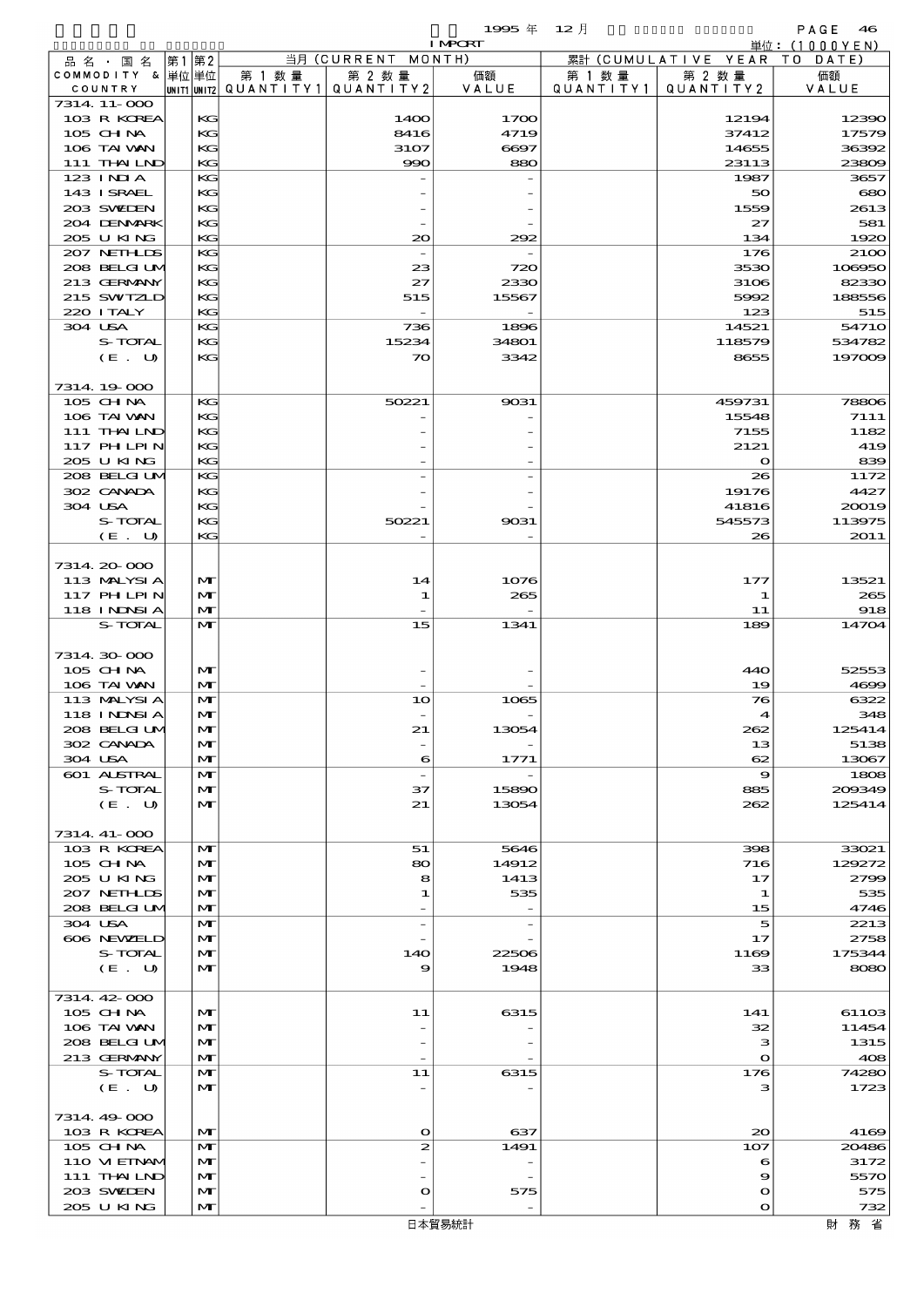$1995 \# 12 \n{}$ 

|                             |         |       |                              |        |                                          | <b>I MPORT</b> |           |                              | 単位:(1000YEN)    |
|-----------------------------|---------|-------|------------------------------|--------|------------------------------------------|----------------|-----------|------------------------------|-----------------|
| 品名・国名                       |         | 第1 第2 |                              |        | 当月 (CURRENT MONTH)                       |                |           | 累計 (CUMULATIVE YEAR TO DATE) |                 |
| COMMODITY & 単位単位            |         |       |                              | 第 1 数量 | 第 2 数量                                   | 価額             | 第 1 数 量   | 第 2 数量                       | 価額              |
| COUNTRY                     |         |       |                              |        | UNIT1  UNIT2   QUANT I TY1   QUANT I TY2 | VALUE          | QUANTITY1 | QUANTITY 2                   | VALUE           |
| 7314.49-000                 |         |       |                              |        |                                          |                |           |                              |                 |
| 208 BELGI UM<br>213 GERMANY |         |       | $\mathbf{M}$<br>$\mathbf{M}$ |        |                                          |                |           | 4<br>1                       | 5809<br>2539    |
| 215 SWIZLD                  |         |       | M                            |        |                                          |                |           | $\mathbf o$                  | 72018           |
| 304 USA                     |         |       | $\mathbf{M}$                 |        | $\mathbf{o}$                             | 289            |           | 124                          | 40014           |
| 305 MEXICO                  |         |       | $\mathbf{M}$                 |        |                                          |                |           | $\mathbf{o}$                 | 378             |
|                             | S-TOTAL |       | M                            |        | 2                                        | 2992           |           | 271                          | 155462          |
|                             | (E. U)  |       | $\mathbf{M}$                 |        | $\mathbf{o}$                             | 575            |           | 5                            | 9655            |
|                             |         |       |                              |        |                                          |                |           |                              |                 |
| 7314 50 000                 |         |       |                              |        |                                          |                |           |                              |                 |
| 103 R KOREA                 |         |       | $\mathbf{M}$                 |        | 285                                      | 18830          |           | 2784                         | 187151          |
| 106 TAI VAN<br>112 SNGAPOR  |         |       | M<br>$\mathbf{M}$            |        |                                          |                |           | 28<br>5                      | 3738<br>1422    |
| <b>118 INDSIA</b>           |         |       | M                            |        |                                          |                |           | 1                            | 318             |
| 304 USA                     |         |       | $\mathbf{M}$                 |        | $\infty$                                 | 8566           |           | 178                          | <b>46410</b>    |
|                             | S-TOTAL |       | $\mathbf{M}$                 |        | 315                                      | 27396          |           | 2996                         | 239039          |
|                             |         |       |                              |        |                                          |                |           |                              |                 |
| 7315, 11-000                |         |       |                              |        |                                          |                |           |                              |                 |
| 103 R KOREA                 |         |       | KC                           |        | 9164                                     | 3066           |           | 18781                        | 9154            |
| 105 CH NA                   |         |       | KG                           |        | 108003                                   | 26638          |           | 1588760                      | 370065          |
| 106 TAI VAN                 |         |       | KG                           |        | 7653                                     | 6758           |           | 354772                       | 126301          |
| 108 HG KONG<br>112 SNGAPOR  |         |       | KG<br>KC                     |        |                                          |                |           | 39074<br>9881                | 9428<br>8306    |
| 118 I NDSI A                |         |       | KG                           |        |                                          |                |           | 123                          | 490             |
| 202 NORWAY                  |         |       | KG                           |        |                                          |                |           | 360                          | 368             |
| 203 SWIEN                   |         |       | KG                           |        | 24                                       | 414            |           | 477                          | 5461            |
| 204 DENMARK                 |         |       | KG                           |        |                                          |                |           | 10                           | 279             |
| 205 U KING                  |         |       | KG                           |        | 2612                                     | 2887           |           | 35437                        | 34726           |
| 207 NETHLIS                 |         |       | KG                           |        |                                          |                |           | 4129                         | 7412            |
| 208 BELGI UM                |         |       | KG                           |        |                                          |                |           | 548                          | 323             |
| 210 FRANCE                  |         |       | KG                           |        | 389                                      | 2266           |           | 1320                         | 4646            |
| 213 GERMANY                 |         |       | KC                           |        | 413                                      | 3049           |           | 45583                        | 85345           |
| 215 SWIZLD<br>218 SPAIN     |         |       | KG<br>KG                     |        | 73<br>4225                               | 1898<br>2228   |           | 1384<br>150494               | 2351O<br>27350  |
| 220 I TALY                  |         |       | KG                           |        | 61                                       | 223            |           | 19322                        | 20846           |
| 225 ALSTRIA                 |         |       | KG                           |        |                                          |                |           | 563                          | 3205            |
| 304 USA                     |         |       | KC                           |        | 4338                                     | 9981           |           | 79218                        | 110282          |
|                             | S-TOTAL |       | KG                           |        | 136955                                   | 59408          |           | 2350236                      | 847497          |
|                             | (E. U)  |       | KG                           |        | 7724                                     | 11067          |           | 257883                       | 189593          |
|                             |         |       |                              |        |                                          |                |           |                              |                 |
| 7315, 12-000                |         |       |                              |        |                                          |                |           |                              |                 |
| 103 R KOREA                 |         |       | KG                           |        | 224                                      | 246            |           | 44305                        | 19194           |
| 105 CHNA<br>106 TAI WAN     |         |       | KС<br>KG                     |        | 73930<br>29895                           | 8676<br>$\cos$ |           | 1118660<br>295280            | 110975<br>62112 |
| 112 SNGAPOR                 |         |       | KC                           |        | 70936                                    | 23260          |           | 810469                       | 234606          |
| <b>118 INNSIA</b>           |         |       | KC                           |        |                                          |                |           | 249835                       | 26906           |
| 127 BANCLA                  |         |       | KC                           |        | 17950                                    | 4069           |           | 178708                       | 21906           |
| 203 SWIDEN                  |         |       | KG                           |        | 1917                                     | 2460           |           | 49158                        | 26103           |
| 204 DENMARK                 |         |       | KG                           |        |                                          |                |           | 992                          | 2003            |
| 205 U KING                  |         |       | KG                           |        | 397                                      | 1389           |           | 2880                         | 8323            |
| 207 NETHLIS                 |         |       | KG                           |        | 16000                                    | 6405           |           | 20099                        | 10427           |
| 208 BELGI UM<br>210 FRANCE  |         |       | KG                           |        |                                          |                |           | 1529<br>417                  | 1029<br>1351    |
| 213 GERMANY                 |         |       | KG<br>KG                     |        | 1349                                     | 3059           |           | 131007                       | 119346          |
| 215 SWIZLD                  |         |       | KG                           |        | $\infty$                                 | 1214           |           | 5076                         | 14901           |
| 218 SPAIN                   |         |       | KG                           |        |                                          |                |           | 784200                       | 111289          |
| 220 I TALY                  |         |       | KG                           |        | 28451                                    | 15455          |           | 192367                       | 64587           |
| 225 ALSTRIA                 |         |       | KC                           |        | 2012                                     | 1868           |           | 39858                        | 12098           |
| 304 USA                     |         |       | KG                           |        | 10158                                    | 9944           |           | 190306                       | 101302          |
| 551 S AFRCA                 |         |       | KG                           |        |                                          |                |           | 69396                        | 10631           |
|                             | S-TOTAL |       | KC                           |        | 253309                                   | 84078          |           | 4184542                      | 959089          |
|                             | (E. U)  |       | KG                           |        | 50126                                    | 30636          |           | 1222507                      | 356556          |
| 7315, 19000                 |         |       |                              |        |                                          |                |           |                              |                 |
| 103 R KOREA                 |         |       | KG                           |        |                                          |                |           | 1332                         | 970             |
| 105 CH NA                   |         |       | KG                           |        |                                          |                |           | 50004                        | 11335           |
| 106 TAI VAN                 |         |       | KC                           |        | 70273                                    | 14420          |           | 754297                       | 129403          |
| 111 THAILND                 |         |       | KC                           |        |                                          |                |           | 1257                         | 1934            |
| 203 SWIDEN                  |         |       | KG                           |        |                                          |                |           | 68                           | 1838            |
| 205 U KING                  |         |       | KG                           |        |                                          |                |           | 1206                         | 1153            |
| 207 NETHLIS                 |         |       | KC                           |        |                                          |                |           | 100                          | 477             |
| 213 GERMANY                 |         |       | KC                           |        |                                          |                |           | 135                          | 952             |
| 215 SWIZLD<br>220 I TALY    |         |       | KG<br>KG                     |        | 54                                       | 2275           |           | 54<br>444                    | 2275<br>797     |
|                             |         |       |                              |        |                                          |                |           |                              |                 |

304 USA KG - - 6801 6590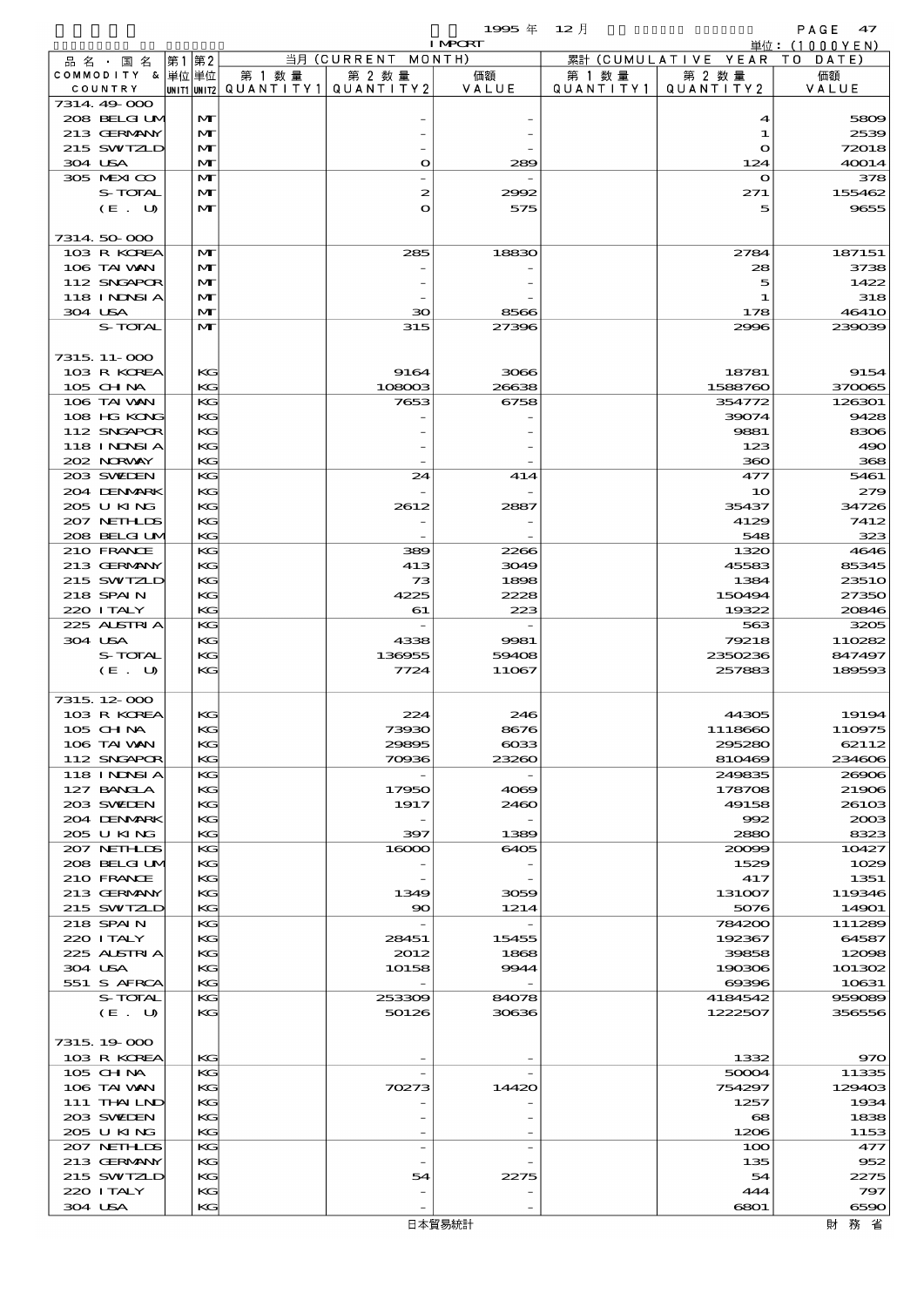$1995 \nleftrightarrow 12 \nparallel$  PAGE 48

|                           | <b>I MPCRT</b> |          |                                                 |                    |                          |                   | 単位: (1000YEN)                |                 |  |
|---------------------------|----------------|----------|-------------------------------------------------|--------------------|--------------------------|-------------------|------------------------------|-----------------|--|
| 品名・国名                     | 第1 第2          |          |                                                 | 当月 (CURRENT MONTH) |                          |                   | 累計 (CUMULATIVE YEAR TO DATE) |                 |  |
| COMMODITY & 単位単位          |                |          | 第 1 数量                                          | 第 2 数量             | 価額                       | 第 1 数量            | 第 2 数量                       | 価額              |  |
| COUNTRY                   |                |          | $ $ UNIT1 $ $ UNIT2 $ $ QUANTITY1 $ $ QUANTITY2 |                    | VALUE                    | Q U A N T I T Y 1 | QUANTITY 2                   | VALUE           |  |
| 7315 19 000               |                |          |                                                 |                    |                          |                   |                              |                 |  |
| S-TOTAL                   |                | КG       |                                                 | 70327              | 16695                    |                   | 815698                       | 157724          |  |
| (E. U)                    |                | KG       |                                                 |                    |                          |                   | 1953                         | 5217            |  |
|                           |                |          |                                                 |                    |                          |                   |                              |                 |  |
| 7315 20 000               |                |          |                                                 |                    |                          |                   |                              |                 |  |
| 103 R KOREA               |                | KG       |                                                 |                    |                          |                   | 85415                        | 22003           |  |
| $105$ CHNA                |                | KG       |                                                 |                    |                          |                   | 291753                       | 91788           |  |
| 133 I RAN                 |                | KC       |                                                 |                    |                          |                   | 20000                        | 25782           |  |
| 213 GERMANY               |                | KG<br>KG |                                                 | 5334               | 5026<br>46318            |                   | 89669                        | 96376<br>803397 |  |
| 220 I TALY<br>225 ALSTRIA |                | KG       |                                                 | 71673<br>5113      | 8787                     |                   | 879199<br>47394              | 55193           |  |
| 304 USA                   |                | KG       |                                                 |                    |                          |                   | 8600                         | 2348            |  |
| S-TOTAL                   |                | KC       |                                                 | 82120              | 60131                    |                   | 1422030                      | 1096887         |  |
| (E. U)                    |                | KG       |                                                 | 82120              | 60131                    |                   | 1016262                      | 954966          |  |
|                           |                |          |                                                 |                    |                          |                   |                              |                 |  |
| 7315, 81-000              |                |          |                                                 |                    |                          |                   |                              |                 |  |
| 105 CHNA                  |                | КG       |                                                 | 258732             | 23716                    |                   | 4211572                      | 365869          |  |
| 106 TAI VAN               |                | KC       |                                                 |                    |                          |                   | 76                           | 260             |  |
| 127 BANCLA                |                | KG       |                                                 |                    |                          |                   | 36400                        | 3779            |  |
| 205 U KING                |                | KG       |                                                 |                    |                          |                   | 74907                        | 4845            |  |
| 210 FRANCE                |                | KG       |                                                 |                    |                          |                   | 30                           | 251             |  |
| 213 GERMANY               |                | KG       |                                                 |                    |                          |                   | 850                          | 1519            |  |
| 218 SPAIN                 |                | KG       |                                                 |                    |                          |                   | 588414                       | 91936           |  |
| 222 FINAND                |                | KG       |                                                 |                    |                          |                   | 9037                         | 2145            |  |
| 225 ALSTRIA               |                | KG       |                                                 | 523                | 831                      |                   | 523                          | 831             |  |
| 304 USA                   |                | KG       |                                                 | 1115               | 532                      |                   | 1115                         | 532             |  |
| S-TOTAL                   |                | KG       |                                                 | 260370             | 25079                    |                   | 4922924                      | 471967          |  |
| (E. U)                    |                | KG       |                                                 | 523                | 831                      |                   | 673761                       | 101527          |  |
|                           |                |          |                                                 |                    |                          |                   |                              |                 |  |
| 7315 82 000               |                |          |                                                 |                    |                          |                   |                              |                 |  |
| 103 R KOREA               |                | KG       |                                                 |                    | $\overline{\phantom{a}}$ |                   | 395                          | 443             |  |
| 105 CHNA                  |                | KG       |                                                 | 146180             | 15951                    |                   | 954339                       | 125082          |  |
| 106 TAI VAN               |                | KC       |                                                 | 36312              | 5732                     |                   | 257638                       | 44073           |  |
| 202 NORWAY                |                | KG       |                                                 |                    |                          |                   | 18740                        | 7831            |  |
| 203 SWIDEN                |                | KG       |                                                 | 1600               | 652                      |                   | 18957                        | 7227            |  |
| 205 U KING                |                | KG       |                                                 |                    | $\overline{\phantom{a}}$ |                   | 78                           | 274             |  |
| 207 NETHLIS               |                | KG       |                                                 | 197                | 635                      |                   | 197                          | 635             |  |
| 213 GERMANY               |                | KC       |                                                 |                    |                          |                   | 21352                        | 7553            |  |
| 215 SWIZLD                |                | KG       |                                                 |                    |                          |                   | 34969                        | 54447           |  |
| 220 I TALY                |                | KG       |                                                 | 12033              | 8092                     |                   | 73126                        | 31237           |  |
| 225 ALSTRIA               |                | KG       |                                                 | 15912              | 2572                     |                   | 95033                        | 73929           |  |
| 304 USA                   |                | KG       |                                                 | 49440              | 11966                    |                   | 302486                       | 68343           |  |
| S-TOTAL                   |                | KG       |                                                 | 261674             | 45600                    |                   | 1777310                      | 421074          |  |
| $(E_U U)$                 |                | KG       |                                                 | 29742              | 11951                    |                   | 208743                       | 120855          |  |
|                           |                |          |                                                 |                    |                          |                   |                              |                 |  |
| 7315, 89-000              |                |          |                                                 |                    |                          |                   |                              |                 |  |
| 103 R KOREA               |                | KG       |                                                 | 4812               | 4736                     |                   | 47739                        | 47314           |  |
| 105 CHNA                  |                | KC       |                                                 | 2473               | 1183                     |                   | 119490                       | 22545           |  |
| 106 TAI WAN               |                | КG       |                                                 | 1403               | 4501                     |                   | 63332                        | 112881          |  |
| 108 HG KONG               |                | KG       |                                                 |                    |                          |                   | 3895                         | 2726            |  |
| 202 NORWAY                |                | KG       |                                                 |                    |                          |                   | 104                          | 370             |  |
| 203 SWIDEN                |                | KG       |                                                 |                    |                          |                   | 3638                         | 4181            |  |
| 205 U KING                |                | KG       |                                                 |                    |                          |                   | <b>310</b>                   | 3301            |  |
| 207 NETHLIS               |                | КG       |                                                 |                    |                          |                   | 966                          | 399             |  |
| 210 FRANCE                |                | KG       |                                                 |                    |                          |                   | 74                           | 1029            |  |
| 213 GERMANY               |                | KG       |                                                 | 11974              | 16905                    |                   | 73359                        | 87564           |  |
| 215 SWIZLD                |                | КG       |                                                 | 1099               | 3235                     |                   | 37582                        | 92940           |  |
| 220 I TALY                |                | KC       |                                                 |                    |                          |                   | 345476                       | 243557          |  |
| 225 ALSTRIA               |                | КG       |                                                 |                    |                          |                   | 2803                         | 4150            |  |
| 304 USA                   |                | KG       |                                                 | 21011              | 15380                    |                   | 249861                       | 170964          |  |
| 551 S AFRCA               |                | KG       |                                                 |                    |                          |                   | 3435                         | 972             |  |
| S-TOTAL                   |                | КG       |                                                 | 42772              | 45940                    |                   | 952064                       | 794893          |  |
| (E. U)                    |                | KC       |                                                 | 11974              | 16905                    |                   | 426626                       | 344181          |  |
| 7315, 90-000              |                |          |                                                 |                    |                          |                   |                              |                 |  |
| 103 R KOREA               |                | KG       |                                                 |                    |                          |                   | 1486                         | 1354            |  |
| $105$ CHNA                |                | КG       |                                                 | 4239               | 1459                     |                   | 76506                        | 19000           |  |
| 106 TAI VAN               |                | KG       |                                                 |                    |                          |                   | 10625                        | 7302            |  |
| 111 THAILND               |                | КG       |                                                 | 702                | 612                      |                   | 702                          | 612             |  |
| 203 SWIEN                 |                | KG       |                                                 |                    |                          |                   | 510                          | 1228            |  |
| 205 U KING                |                | KG       |                                                 |                    | $\overline{a}$           |                   | 191                          | 462             |  |
| 213 GERMANY               |                | KG       |                                                 |                    |                          |                   | 18                           | 273             |  |
| 215 SWIZLD                |                | KC       |                                                 | 371                | 2893                     |                   | 2761                         | 11521           |  |
| 220 ITALY                 |                | KC       |                                                 |                    |                          |                   | 6243                         | 2899            |  |
|                           |                |          |                                                 |                    |                          |                   |                              |                 |  |

 220 ITALY KG - - 6243 2899 304 USA  $|$  KG 1860 1075 3428 3428 4853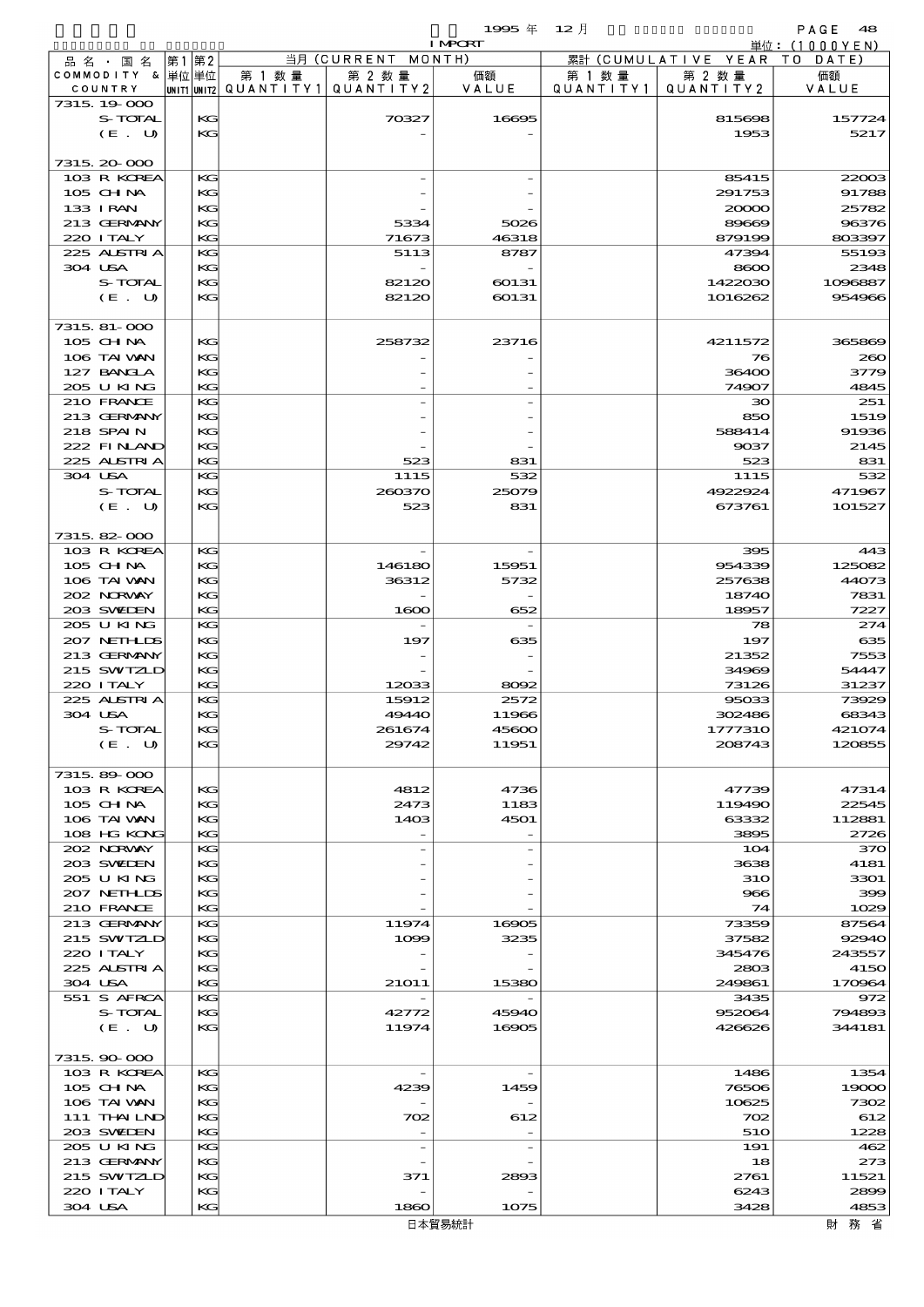|                           |                            |    |          |                          |                    | 1995 $#$       | $12$ 月    |                     | PAGE<br>49                   |
|---------------------------|----------------------------|----|----------|--------------------------|--------------------|----------------|-----------|---------------------|------------------------------|
|                           |                            |    |          |                          | 当月 (CURRENT MONTH) | <b>I MPCRT</b> |           | 累計 (CUMULATIVE YEAR | 単位: (1000YEN)<br>T O<br>DATE |
| 品名・国名<br>COMMODITY & 単位単位 |                            | 第1 | 第2       | 第 1 数 量                  | 第 2 数量             | 価額             | 第 1 数 量   | 第 2 数量              | 価額                           |
| COUNTRY                   |                            |    |          | unit1 unit2  Q∪ANT   TY1 | QUANTITY2          | VALUE          | QUANTITY1 | QUANTITY 2          | VALUE                        |
| 7315, 90-000              |                            |    |          |                          |                    |                |           |                     |                              |
|                           | S-TOTAL                    |    | KG       |                          | 7172               | $\alpha$       |           | 102470              | 49504                        |
|                           | (E. U)                     |    | $K$ $G$  |                          |                    |                |           | 6962                | 4862                         |
| 7316 00 000               |                            |    |          |                          |                    |                |           |                     |                              |
|                           | 103 R KOREA                |    | KG       |                          |                    |                |           | 629                 | 238                          |
| 105 CH NA                 |                            |    | KG       |                          | 98471              | 9736           |           | 1387868             | 123159                       |
| 106 TAI WAN               |                            |    | KG       |                          |                    |                |           | 2347                | 593                          |
|                           | 112 SNGAPOR<br>117 PH LPIN |    | KG<br>KG |                          | 2360               | 273            |           | 19940<br>$\infty$   | 3090<br>$\bf{608}$           |
| 205 U KING                |                            |    | KG       |                          |                    |                |           | 1737                | 2703                         |
|                           | 207 NETHLIS                |    | KG       |                          |                    |                |           | 26122               | 6223                         |
| 210 FRANCE                |                            |    | KG       |                          |                    |                |           | <b>1O11</b>         | 546                          |
|                           | 213 GERMANY                |    | KG       |                          |                    |                |           | 178                 | 853                          |
| 304 USA                   |                            |    | KG       |                          |                    |                |           | 27176               | 26515                        |
|                           | 606 NEWELD<br>S-TOTAL      |    | KG<br>KG |                          | 100831             | 10009          |           | 1154<br>1474242     | 761<br>165379                |
|                           | (E. U)                     |    | KG       |                          |                    |                |           | 29048               | 10325                        |
|                           |                            |    |          |                          |                    |                |           |                     |                              |
| 7317.00-000               |                            |    |          |                          |                    |                |           |                     |                              |
|                           | 103 R KOREA                |    | KG       |                          | 513557             | 69772          |           | 6263553             | 781105                       |
|                           | 104 N KOREA                |    | KG       |                          |                    |                |           | 14962               | 884                          |
| $105$ CHNA                |                            |    | KG       |                          | 308623             | 34069          |           | 4421109             | 420127                       |
|                           | 106 TAI VAN<br>108 HG KONG |    | KG<br>КC |                          | 196377             | 32623          |           | 4207640<br>500      | 630874<br>870                |
|                           | 111 THAILND                |    | KG       |                          | 9650               | 4820           |           | 26471               | 10670                        |
|                           | 112 SNGAPOR                |    | KG       |                          | 100                | 426            |           | 888                 | 3245                         |
|                           | 113 MALYSIA                |    | KG       |                          | 2077               | 381            |           | 2077                | 381                          |
|                           | <b>117 PHLPIN</b>          |    | KG       |                          |                    |                |           | 71514               | 7852                         |
|                           | 118 I NDSI A               |    | KG       |                          |                    |                |           | 323308              | 28146                        |
| 203 SWIEN                 | 204 DENMARK                |    | KG<br>КC |                          |                    |                |           | 3151<br>843         | 1130<br>337                  |
| 205 U KING                |                            |    | KG       |                          | 9250               | 3722           |           | 46861               | 18460                        |
|                           | 207 NETHLIS                |    | KG       |                          |                    |                |           | 2062                | 828                          |
|                           | 208 BELGI UM               |    | KG       |                          |                    |                |           | 5793                | 4869                         |
| 210 FRANCE                |                            |    | KG       |                          |                    |                |           | 16534               | 23302                        |
|                           | 213 GERMANY                |    | КC       |                          | $\infty$           | 2888           |           | 95474               | 42517                        |
| 220 I TALY                | 215 SWIZLD                 |    | KG<br>KG |                          | 14066<br>179       | 46894          |           | 149957<br>25843     | 429124<br>23256              |
| 245 CZECH                 |                            |    | KG       |                          |                    | 236            |           | 681                 | 324                          |
| 302 CANADA                |                            |    | KG       |                          | 1219               | 366            |           | 15004               | 4285                         |
| 304 USA                   |                            |    | KG       |                          | 11583              | 7816           |           | 160731              | 79422                        |
|                           | <b>601 ALSTRAL</b>         |    | KG       |                          | 27300              | 7572           |           | 278282              | 72967                        |
|                           | S-TOTAL                    |    | KG       |                          | 1099981            | 211585         |           | 16133238            | 2584975                      |
|                           | (E. U)                     |    | KG       |                          | 15429              | 6846           |           | 196561              | 114699                       |
| 7318 11-000               |                            |    |          |                          |                    |                |           |                     |                              |
| 106 TAI VAN               |                            |    | KG       |                          | 46982              | 6985           |           | 386931              | 73394                        |
|                           | 113 MALYSIA                |    | KG       |                          |                    |                |           | 98146               | 8477                         |
| 203 SWIEN                 |                            |    | KG       |                          |                    |                |           | 311                 | 203                          |
| 304 USA                   |                            |    | KG       |                          |                    |                |           | 272                 | <b>1210</b>                  |
|                           | S-TOTAL<br>(E. U)          |    | КC<br>KG |                          | 46982              | 6985           |           | 485660<br>311       | 83284<br>203                 |
|                           |                            |    |          |                          |                    |                |           |                     |                              |
| 7318 12 000               |                            |    |          |                          |                    |                |           |                     |                              |
|                           | 103 R KOREA                |    | KG       |                          | 13654              | 4991           |           | 110950              | 31852                        |
| $105$ CHNA                |                            |    | KG       |                          | 373                | $\bf{60}$      |           | 2572                | 4996                         |
| 106 TAI VAN               |                            |    | KG       |                          | 262713             | 53693          |           | 2147811             | 449662                       |
|                           | 108 HG KONG                |    | KG       |                          |                    |                |           | 91                  | 649                          |
|                           | 113 MALYSIA<br>204 DENMARK |    | KG<br>KG |                          | $\infty$           | 631            |           | $\infty$<br>1360    | 631<br>528                   |
|                           | 213 GERMANY                |    | KG       |                          |                    |                |           | 4955                | 1292                         |
|                           | 225 ALSTRIA                |    | KG       |                          |                    |                |           | 177                 | 682                          |
| 304 USA                   |                            |    | KG       |                          | 3162               | 3355           |           | 31503               | 18557                        |
|                           | S-TOTAL                    |    | KG       |                          | 279972             | 63330          |           | 2299489             | 508849                       |
|                           | (E. U)                     |    | KG       |                          |                    |                |           | 6492                | 2502                         |
| 7318 13 000               |                            |    |          |                          |                    |                |           |                     |                              |
|                           | 103 R KOREA                |    | KG       |                          |                    |                |           | 3666                | 1873                         |
| 105 CH NA                 |                            |    | KG       |                          | 3516               | 1950           |           | 45084               | 21504                        |
| 106 TAI VAN               |                            |    | KG       |                          | 7776               | 2850           |           | 59740               | 30429                        |
|                           | 111 THAILND                |    | KG       |                          |                    |                |           | 230                 | 414                          |
|                           | 204 DENMRK                 |    | KG       |                          |                    |                |           | 15                  | 241                          |
|                           | 215 SWIZLD<br>S-TOTAL      |    | KG<br>KG |                          | 11292              | 4800           |           | 1559<br>110294      | 181O<br>56271                |
|                           |                            |    |          |                          |                    | 日本貿易統計         |           |                     | 財務省                          |
|                           |                            |    |          |                          |                    |                |           |                     |                              |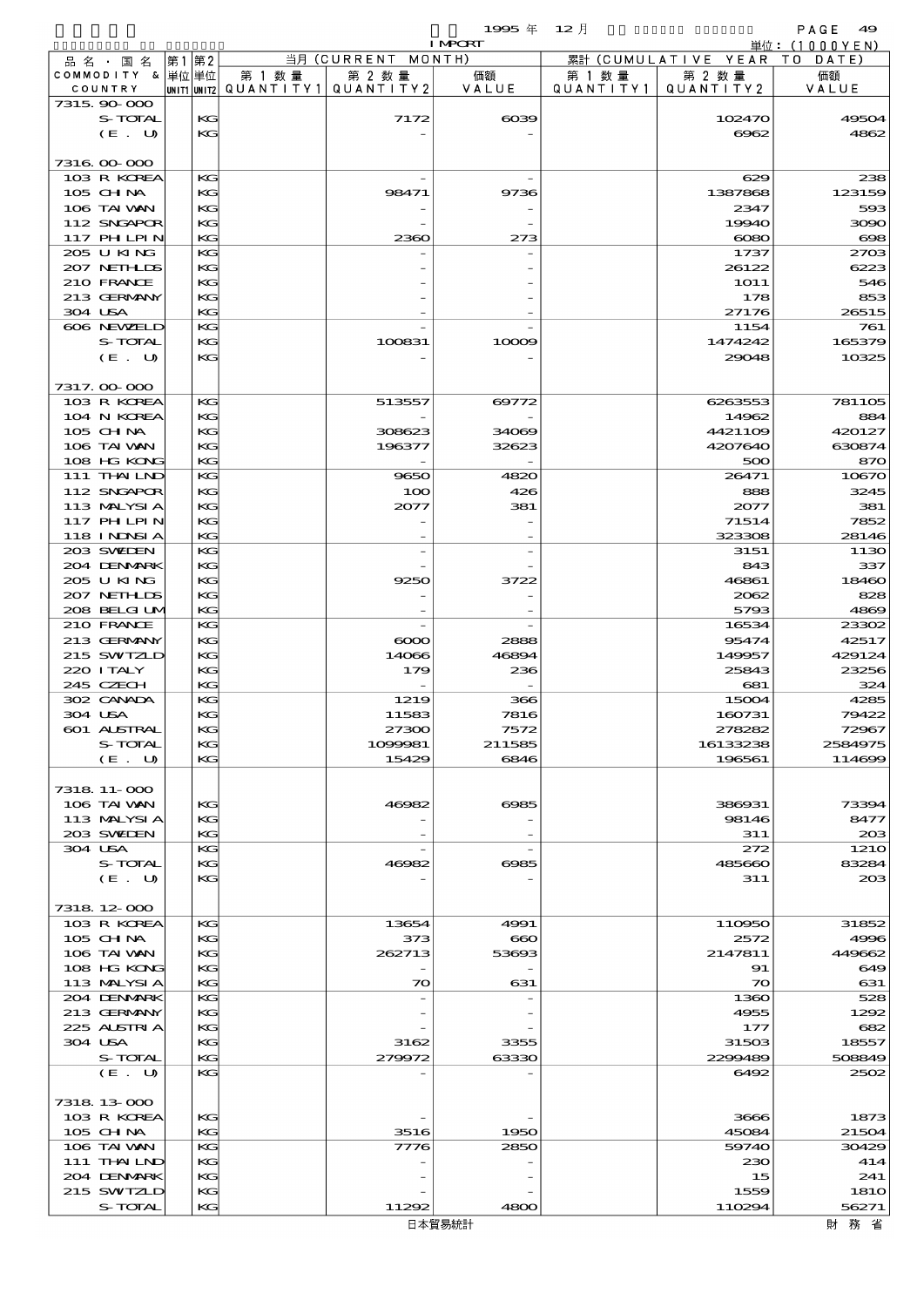|                               |      |          |                                       |                       | 1995 $#$       | $12$ 月               |                                | PAGE<br>50       |
|-------------------------------|------|----------|---------------------------------------|-----------------------|----------------|----------------------|--------------------------------|------------------|
|                               |      |          |                                       |                       | <b>I MPCRT</b> |                      |                                | 単位: (1000YEN)    |
| 品名・国名<br>COMMODITY & 単位単位     | 第1第2 |          | 第 1 数 量                               | 当月 (CURRENT<br>第 2 数量 | MONTH)<br>価額   |                      | 累計 (CUMULATIVE YEAR)<br>第 2 数量 | DATE<br>TO<br>価額 |
| COUNTRY                       |      |          | unit1 unit2  QUANT   TY1  QUANT   TY2 |                       | VALUE          | 第 1 数 量<br>QUANTITY1 | QUANTITY2                      | VALUE            |
| 7318 13 000                   |      |          |                                       |                       |                |                      |                                |                  |
| (E. U)                        |      | KG       |                                       |                       |                |                      | 15                             | 241              |
|                               |      |          |                                       |                       |                |                      |                                |                  |
| 7318 14 000                   |      |          |                                       |                       |                |                      |                                |                  |
| 103 R KOREA                   |      | KG       |                                       | 8192                  | 2713           |                      | 146502                         | 55024            |
| 105 CHNA<br>106 TAI VAN       |      | KG<br>KG |                                       | 95164                 | 17244          |                      | 468<br>1101482                 | 231<br>241753    |
| 111 THAILND                   |      | KG       |                                       |                       |                |                      | 15981                          | $\cos z$         |
| 112 SNGAPOR                   |      | KG       |                                       | 1078                  | 377            |                      | 2855                           | 1503             |
| 113 MALYSIA                   |      | KG       |                                       |                       |                |                      | 1086                           | 907              |
| 118 INNSI A                   |      | KG       |                                       |                       |                |                      | 53056                          | 16577            |
| 203 SWIDEN                    |      | KG       |                                       |                       |                |                      | <b>210</b>                     | 495              |
| 207 NETHLIS                   |      | KG       |                                       |                       |                |                      | 324                            | 1008             |
| 210 FRANCE                    |      | KG       |                                       |                       |                |                      | 14175                          | 18238            |
| 213 GERMANY                   |      | KG       |                                       | 250                   | 2165           |                      | 11457                          | 56106            |
| 215 SWIZLD                    |      | KG       |                                       | 691                   | 1882           |                      | 9746                           | 17127            |
| 304 USA                       |      | KG       |                                       |                       |                |                      | <b>7140</b>                    | 17090            |
| S-TOTAL                       |      | KG       |                                       | 105375                | 24381          |                      | 1364482                        | 432091           |
| (E. U)                        |      | KG       |                                       | 250                   | 2165           |                      | 26166                          | 75847            |
| 7318 15 010                   |      |          |                                       |                       |                |                      |                                |                  |
| 103 R KOREA                   |      | KG       |                                       | 334270                | 83578          |                      | 3790907                        | 752912           |
| 104 N KOREA                   |      | KG       |                                       |                       |                |                      | 52                             | 214              |
| $105$ CHNA                    |      | KG       |                                       | 885051                | 87361          |                      | 10518112                       | 922753           |
| 106 TAI VAN                   |      | KG       |                                       | 1452956               | 178521         |                      | 17083434                       | 2363286          |
| 108 HG KONG                   |      | KG       |                                       |                       |                |                      | 6                              | 289              |
| 110 VI EINAV                  |      | KG       |                                       | 1714                  | 2483           |                      | 1954                           | 3091             |
| 111 THAILND                   |      | KG       |                                       | 101779                | 34913          |                      | 689354                         | 240260           |
| 112 SNGAPOR                   |      | KG       |                                       | 56                    | 385            |                      | 42295                          | 16737            |
| 113 MALYSIA                   |      | KG       |                                       | 33892                 | 9929           |                      | 637680                         | 178459           |
| <b>118 INDSIA</b><br>123 INIA |      | KG<br>KG |                                       | 20551                 | 1962           |                      | 92788<br>1877                  | 18021            |
| 137 SU ARAB                   |      | KG       |                                       | 208                   | 515            |                      | 208                            | 2100<br>515      |
| 202 NRWAY                     |      | KG       |                                       | 2225                  | 1434           |                      | 5979                           | 10869            |
| 203 SWIEN                     |      | KG       |                                       | 3365                  | 16842          |                      | 38154                          | 90860            |
| 204 DENMARK                   |      | KG       |                                       | 276                   | 204            |                      | 3089                           | 3680             |
| 205 U KING                    |      | KG       |                                       | 4752                  | 13682          |                      | 131034                         | 253751           |
| 206 IRELAND                   |      | KG       |                                       |                       |                |                      | 100                            | 352              |
| 207 NETHLIS                   |      | KG       |                                       | 171                   | 1145           |                      | 7899                           | 8559             |
| 210 FRANCE                    |      | KG       |                                       | 6                     | 851            |                      | 5001                           | 34973            |
| 213 GERMANY                   |      | KG       |                                       | 5468                  | 17546          |                      | 79934                          | 200353           |
| 215 SWIZL                     |      | KG<br>KG |                                       | 1591                  | 3148           |                      | 38946<br>28                    | 49584<br>1219    |
| 218 SPAIN<br>220 I TALY       |      | KG       |                                       | 8044                  | 4494           |                      | 80369                          | 46803            |
| 222 FINAND                    |      | KG       |                                       |                       |                |                      | 171                            | 844              |
| 225 ALSTRIA                   |      | KG       |                                       | 521                   | 915            |                      | 13414                          | 23128            |
| 302 CANADA                    |      | KG       |                                       |                       |                |                      | 1163                           | 4911             |
| 304 USA                       |      | KG       |                                       | 23432                 | 214373         |                      | 531534                         | 2060113          |
| 551 S AFRCA                   |      | KG       |                                       |                       |                |                      | 48                             | 280              |
| 601 ALSTRAL                   |      | KG       |                                       | 24438                 | 3148           |                      | 380079                         | 40615            |
| S-TOTAL                       |      | KG       |                                       | 2904766               | 677429         |                      | 34175609                       | 7329531          |
| (E. U)                        |      | KG       |                                       | 22603                 | 55679          |                      | 359193                         | 664522           |
|                               |      |          |                                       |                       |                |                      |                                |                  |
| 7318 15 090<br>103 R KOREA    |      | KG       |                                       | 22967                 | 19840          |                      | 197760                         | 142780           |
| 105 CH NA                     |      | KG       |                                       | 22061                 | 6126           |                      | 157623                         | 40646            |
| 106 TAI VAN                   |      | KG       |                                       | 276581                | 53859          |                      | 2605875                        | 542152           |
| 108 HG KONG                   |      | KG       |                                       |                       |                |                      | 2857                           | 3017             |
| 111 THAILND                   |      | KG       |                                       | 385                   | 795            |                      | 6425                           | 5593             |
| 112 SNGAPOR                   |      | KG       |                                       | $\infty$              | 2179           |                      | 15020                          | 35685            |
| 113 MALYSIA                   |      | KG       |                                       | 320                   | 621            |                      | 80039                          | 17678            |
| 117 PHLPIN                    |      | KG       |                                       |                       |                |                      | 131                            | 1291             |
| 118 I NDSI A                  |      | KG       |                                       | 21204                 | 10602          |                      | 103224                         | 70301            |
| 123 INIA                      |      | KG       |                                       |                       |                |                      | 20384                          | 9709             |
| 125 SRILANK                   |      | KG       |                                       |                       |                |                      | 1631                           | 980              |
| 127 BANCLA<br>138 KUWAIT      |      | KG<br>KG |                                       | 35                    | 231            |                      | 1903<br>28                     | 1285<br>500      |
| 143 ISRAEL                    |      | KG       |                                       |                       |                |                      | 73                             | 2932             |
| 202 NORWAY                    |      | KG       |                                       |                       |                |                      | 1412                           | 1585             |
| 203 SWIDEN                    |      | KG       |                                       | 421                   | 4562           |                      | 5932                           | 25507            |
| 204 DENMARK                   |      | KG       |                                       | 375                   | 589            |                      | $\infty$                       | 8380             |
| 205 U KING                    |      | KG       |                                       | 79                    | 2904           |                      | 3798                           | 29653            |
| 206 IRELAND                   |      | KG       |                                       | 6485                  | 8900           |                      | 62694                          | 55232            |
| 207 NETHLIS                   |      | KG       |                                       | 364                   | 872            |                      | 4419                           | 10008            |
| 208 BELGIUM                   |      | KG       |                                       |                       |                |                      | 2212                           | 4572             |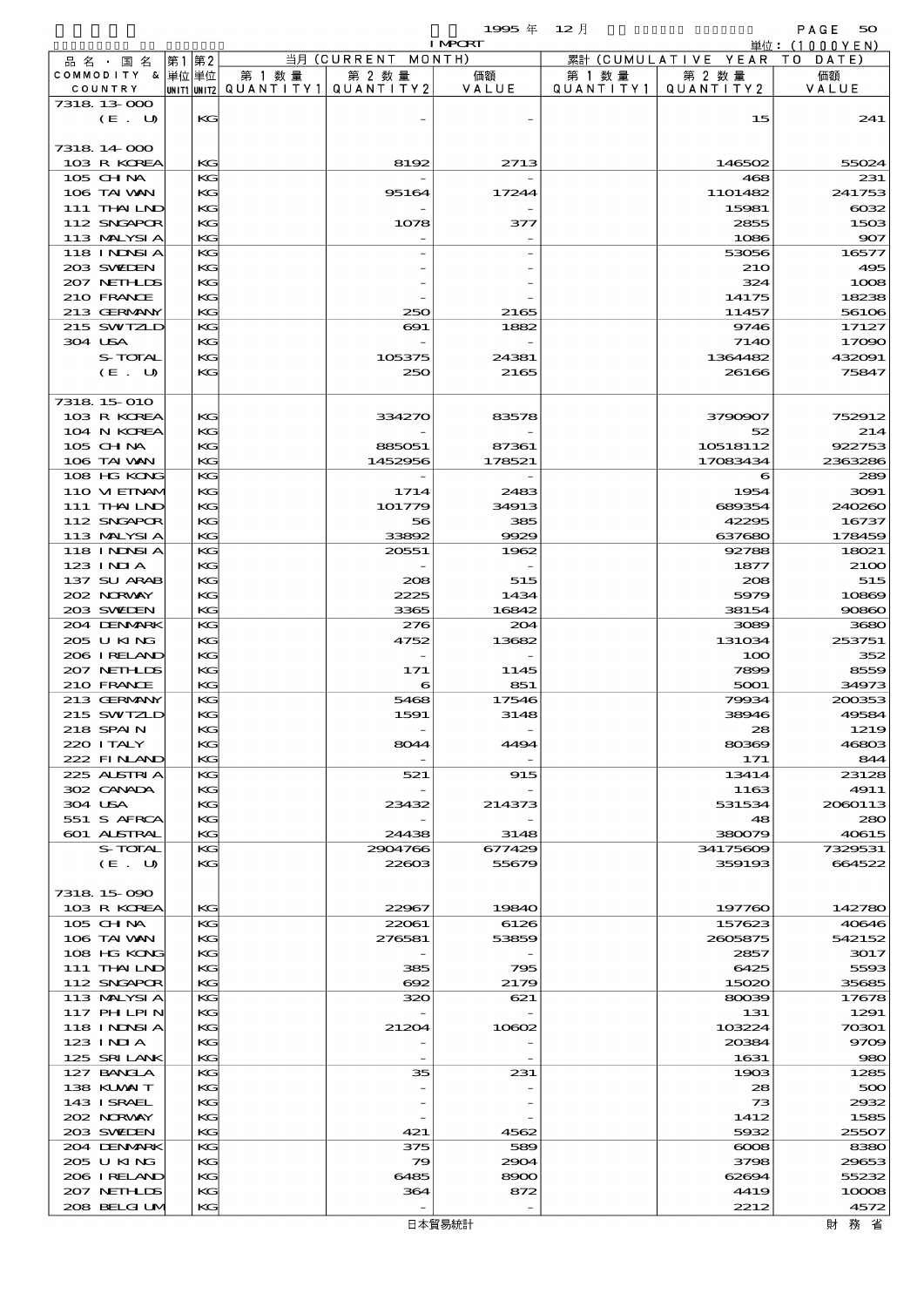|                                 |          |                          |                     | 1995年           | $12$ 月    |                       | PAGE<br>51                     |
|---------------------------------|----------|--------------------------|---------------------|-----------------|-----------|-----------------------|--------------------------------|
|                                 |          |                          | 当月 (CURRENT MONTH)  | <b>I MPORT</b>  |           | 累計 (CUMULATIVE YEAR)  | 単位: $(1000YEN)$<br>T O<br>DATE |
| 品 名 ・ 国 名<br>COMMODITY & 単位単位   | 第1 第2    | 第 1 数量                   | 第 2 数量              | 価額              | 第 1 数 量   | 第 2 数量                | 価額                             |
| COUNTRY                         |          | unit1 unit2  Q∪ANT   TY1 | QUANTITY 2          | VALUE           | QUANTITY1 | QUANTITY 2            | VALUE                          |
| 7318 15 090                     |          |                          |                     |                 |           |                       |                                |
| 210 FRANCE                      | KG       |                          | 35                  | 1649            |           | 5142                  | 25964                          |
| 213 GERMANY                     | KG       |                          | 6305                | 22907           |           | 56741                 | 194665                         |
| 215 SWIZLD<br>218 SPAIN         | KG       |                          | 1527                | 11841           |           | 15823                 | 102976<br>743                  |
| 220 I TALY                      | KG<br>KG |                          | 826<br>1005         | 318<br>2956     |           | 931<br>3404           | 8793                           |
| 222 FINAND                      | KG       |                          |                     |                 |           | 275                   | 708                            |
| 225 ALSTRIA                     | KG       |                          |                     |                 |           | 986                   | 4216                           |
| 302 CANADA                      | KG       |                          |                     |                 |           | 2482                  | 6226                           |
| 304 USA                         | KG       |                          | 4758                | 63924           |           | 105305                | 756735                         |
| 305 MEXICO                      | KG       |                          |                     |                 |           | 11O                   | 505                            |
| 601 ALSTRAL                     | KG       |                          |                     |                 |           | 390                   | 531                            |
| S-TOTAL                         | KG       |                          | 366425              | 215675          |           | 3471037               | 2111548                        |
| (E. U)                          | KG       |                          | 15895               | 45657           |           | 152542                | 368441                         |
| 7318 16 000                     |          |                          |                     |                 |           |                       |                                |
| 103 R KOREA                     | KG       |                          | 26622               | 8645            |           | 758972                | 127652                         |
| 104 N KOREA                     | KG       |                          |                     |                 |           | 106                   | 222                            |
| $105$ CHNA                      | KG       |                          | 128305              | 29975           |           | 2342664               | 463395                         |
| 106 TAI VAN                     | KG       |                          | 744514              | 188943          |           | 7833407               | 1936013                        |
| 110 VI EINAM                    | KG       |                          | 1067                | 940             |           | 3801                  | 3352                           |
| 111 THAILND                     | KG       |                          | 21161               | 3919            |           | 42484                 | 7495                           |
| 112 SNGAPOR                     | KG       |                          | 12                  | 287             |           | 85353                 | 32375                          |
| 113 MALYSIA                     | KG       |                          | 152898              | 68295           |           | 2297431               | 693323                         |
| <b>118 INNSIA</b><br>$123$ INJA | KG<br>KG |                          | 1182                | 1417            |           | 278201<br>37324       | 72408<br>4276                  |
| 137 SU ARAB                     | KG       |                          | 415<br>$\mathbf{G}$ | 251<br>200      |           | $\boldsymbol{\alpha}$ | 200                            |
| 202 NORWAY                      | KG       |                          |                     |                 |           | 352                   | 592                            |
| 203 SWIEN                       | KG       |                          | 55                  | 267             |           | 17040                 | 68890                          |
| 204 DENMARK                     | KG       |                          |                     |                 |           | 975                   | 2153                           |
| 205 U KING                      | KG       |                          | 69521               | 50578           |           | 1021407               | 746830                         |
| 207 NETHLIS                     | KG       |                          |                     |                 |           | 1787                  | 2582                           |
| 208 BELGI UM                    | KG       |                          |                     |                 |           | 49                    | 610                            |
| 210 FRANCE                      | KG       |                          | 168                 | 7758            |           | 2369                  | 37182                          |
| 213 GERMANY                     | KG       |                          | 4400                | 17940           |           | 34194                 | 149348                         |
| 215 SWIZLD<br>218 SPAIN         | KG       |                          | 84                  | 6716            |           | 2137<br>5             | 39811                          |
| 220 I TALY                      | KG<br>KG |                          | 5333                | 2613            |           | 30601                 | 582<br>21505                   |
| 221 MALTA                       | KG       |                          |                     |                 |           | 14885                 | 5062                           |
| 222 FINAND                      | KG       |                          |                     |                 |           | 234                   | 2146                           |
| 225 ALSTRIA                     | KG       |                          |                     |                 |           | 281                   | 1273                           |
| 245 CZECH                       | KG       |                          |                     |                 |           | 148                   | 734                            |
| 302 CANADA                      | KG       |                          | 5                   | 553             |           | 31485                 | <b>9110</b>                    |
| 304 USA                         | KG       |                          | 8288                | 187666          |           | 253739                | 1482898                        |
| 601 ALSTRAL                     | KG       |                          | 1549                | 317             |           | 2023                  | 1130                           |
| S-TOTAL                         | KG       |                          | 1165642             | 577289<br>79156 |           | 15093517              | 5913158                        |
| (E. U)                          | KG       |                          | 79477               |                 |           | 1108942               | 1033101                        |
| 7318 19 000                     |          |                          |                     |                 |           |                       |                                |
| 103 R KOREA                     | KG       |                          | <b>8840</b>         | 2634            |           | 514980                | 139946                         |
| 105 CH NA                       | KG       |                          | 587                 | 741             |           | 98415                 | 15288                          |
| 106 TAI VAN                     | KG       |                          | 58664               | 14689           |           | 323093                | 72175                          |
| 111 THAILND                     | KG       |                          | 33882               | 10560           |           | 475939                | 133276                         |
| 113 MALYSIA                     | KG       |                          |                     |                 |           | 619610                | 27130                          |
| 204 DENMARK                     | KG       |                          |                     |                 |           | 623                   | 249                            |
| 205 U KING                      | KG       |                          | 165                 | 4734            |           | 57400                 | 95521                          |
| 206 I RELAND<br>210 FRANCE      | KG<br>KG |                          | 45<br>192           | 334<br>291      |           | 98<br>924             | 917<br>2442                    |
| 213 GERMANY                     | KG       |                          | 935                 | 4278            |           | 8911                  | 67377                          |
| 215 SWIZLD                      | KG       |                          | 4302                | 6164            |           | 7362                  | 15089                          |
| 220 I TALY                      | KG       |                          |                     |                 |           | 1779                  | 776                            |
| 225 ALSTRIA                     | KG       |                          |                     |                 |           | 1545                  | 2520                           |
| 242 SLOVEN                      | KG       |                          |                     |                 |           | 1560                  | 8703                           |
| 302 CANADA                      | KG       |                          |                     |                 |           | 44                    | 303                            |
| 304 USA                         | KG       |                          | 8181                | 27757           |           | 19971                 | 156768                         |
| 606 NEWELD                      | KG       |                          |                     |                 |           | 5664                  | 915                            |
| S-TOTAL                         | KG       |                          | 115793              | 72182           |           | 2137918               | 739395                         |
| (E. U)                          | KG       |                          | 1337                | 9637            |           | 71280                 | 169802                         |
| 7318 21-000                     |          |                          |                     |                 |           |                       |                                |
| 103 R KOREA                     | KG       |                          | 19474               | 4626            |           | 84773                 | 15959                          |
| 105 CHNA                        | KG       |                          | 138211              | 16103           |           | 1358489               | 141125                         |
| 106 TAI VAN                     | KG       |                          |                     |                 |           | 39272                 | 8799                           |
| 108 HG KONG                     | KG       |                          |                     |                 |           | 214                   | 614                            |
| 111 THAILND                     | KG       |                          |                     |                 |           | 31200                 | 2789                           |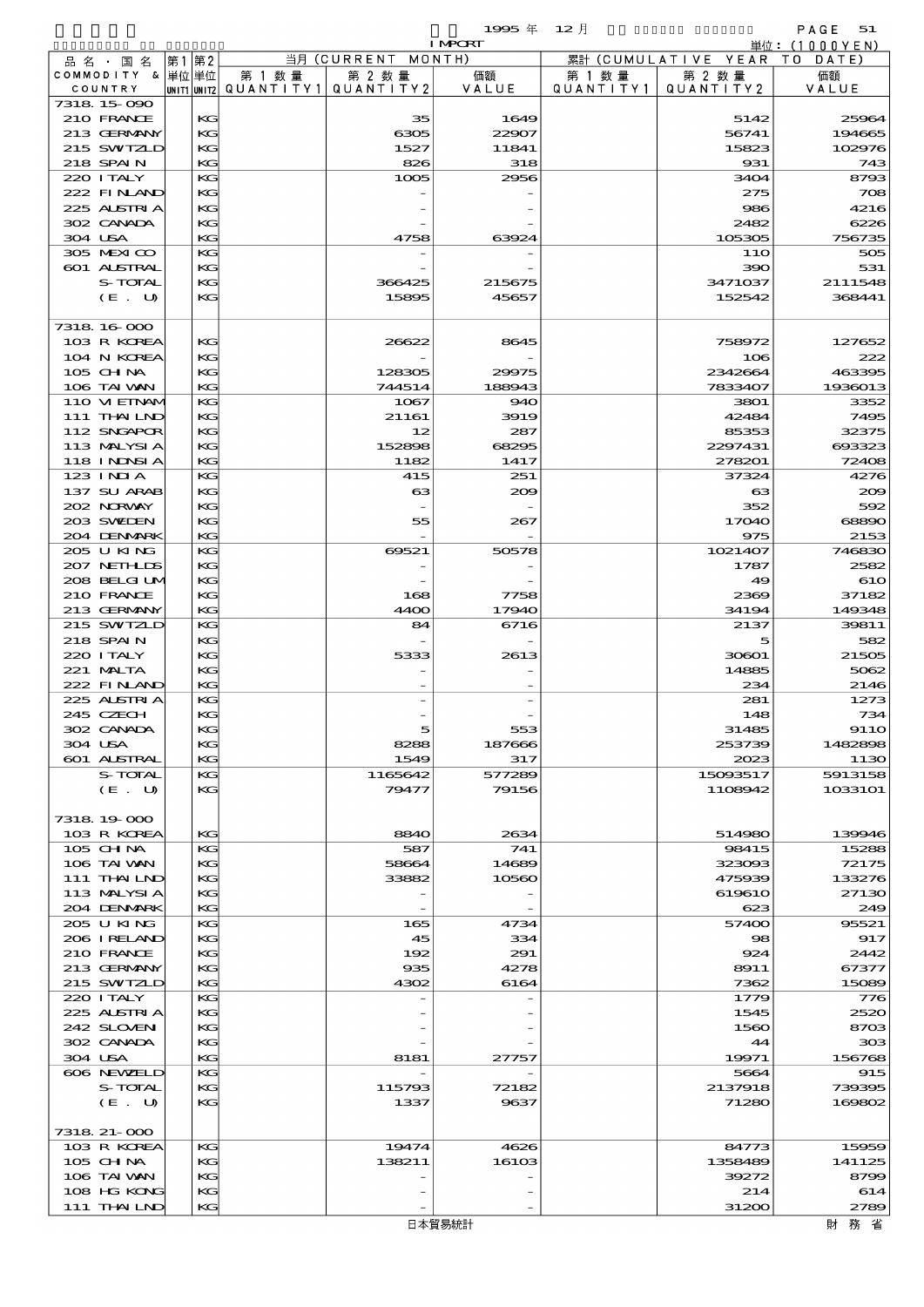$1995 \frac{4}{7}$   $12 \frac{1}{7}$   $1995 \frac{4}{7}$   $12 \frac{1}{7}$   $1000 \frac{1}{7}$   $1000 \frac{1}{7}$ 

|                             |    |          |                                                  |                                 | <b>I MPCRT</b> |                      |                              | 単位:(1000YEN)    |
|-----------------------------|----|----------|--------------------------------------------------|---------------------------------|----------------|----------------------|------------------------------|-----------------|
| 品名・国名                       | 第1 | 第2       |                                                  | 当月(CURRENT                      | MONTH)         |                      | 累計 (CUMULATIVE YEAR TO DATE) |                 |
| COMMODITY & 単位単位<br>COUNTRY |    |          | 第 1 数量<br> UNIT1 UNIT2  QUANT   TY1  QUANT   TY2 | 第 2 数量                          | 価額<br>VALUE    | 第 1 数 量<br>QUANTITY1 | 第 2 数量<br>QUANTITY 2         | 価額<br>VALUE     |
| 7318 21-000                 |    |          |                                                  |                                 |                |                      |                              |                 |
| 112 SNGAPOR                 |    | KG       |                                                  |                                 |                |                      | 963                          | 3879            |
| 113 MALYSIA                 |    | KG       |                                                  |                                 |                |                      | 152                          | 212             |
| 203 SWIEN                   |    | KG<br>KG |                                                  |                                 |                |                      | 1541                         | 9792            |
| 205 U KING<br>207 NETHLIS   |    | KG       |                                                  | 177<br>6                        | 624<br>266     |                      | 1173<br>14                   | 3998<br>490     |
| 213 GERMANY                 |    | KG       |                                                  | 528                             | 1997           |                      | 6546                         | 20776           |
| 225 ALSTRIA                 |    | KG       |                                                  |                                 |                |                      | 156                          | 1391            |
| 304 USA                     |    | KG       |                                                  | 982                             | 8520           |                      | 5807                         | 67472           |
| 601 ALSTRAL                 |    | KG       |                                                  |                                 |                |                      | 300                          | 238             |
| S-TOTAL<br>(E. U)           |    | KG<br>KG |                                                  | 159378<br>711                   | 32136<br>2887  |                      | 1530600<br>9430              | 277534<br>36447 |
|                             |    |          |                                                  |                                 |                |                      |                              |                 |
| 7318 22 000                 |    |          |                                                  |                                 |                |                      |                              |                 |
| 103 R KOREA                 |    | KG       |                                                  | 42425                           | 8162           |                      | 85767                        | 19169           |
| 105 CH NA                   |    | KG       |                                                  | 234935                          | 26594          |                      | 2518361                      | 228913          |
| 106 TAI VAN                 |    | KG       |                                                  | 156401                          | 36549          |                      | 1187553                      | 317242          |
| 111 THAILND<br>112 SNGAPOR  |    | KG<br>KG |                                                  | 42936<br>зо                     | 5265<br>694    |                      | 591637<br>273                | 64008<br>1549   |
| 113 MALYSIA                 |    | KG       |                                                  |                                 |                |                      | 4                            | 377             |
| <b>117 PHLPIN</b>           |    | KG       |                                                  |                                 |                |                      | $\infty$                     | 900             |
| <b>118 INNSIA</b>           |    | KG       |                                                  |                                 |                |                      | 399                          | 201             |
| 127 BANCLA                  |    | KG       |                                                  | $\boldsymbol{\infty}$           | 396            |                      | 265                          | 1680            |
| 131 NEPAL                   |    | KG       |                                                  |                                 |                |                      | 62                           | 234             |
| 137 SU ARAB<br>143 I SRAEL  |    | KG<br>KG |                                                  | 75                              | 923            |                      | 75<br>5                      | 923<br>762      |
| 202 NORWAY                  |    | KG       |                                                  |                                 |                |                      | 35                           | 473             |
| 203 SWIEN                   |    | KG       |                                                  | 380                             | 1402           |                      | 2066                         | 6928            |
| 204 DENMARK                 |    | KG       |                                                  |                                 |                |                      | 784                          | 707             |
| 205 U KING                  |    | KG       |                                                  | 19                              | 6929           |                      | 667                          | 64577           |
| 207 NETHLIS                 |    | KG       |                                                  | 26                              | 346            |                      | 2355                         | 1226            |
| 210 FRANCE<br>213 GERMANY   |    | KG<br>KG |                                                  | 16<br>866                       | 2130<br>3965   |                      | 1086<br>17074                | 17701<br>54715  |
| 215 SWIZLD                  |    | KG       |                                                  |                                 |                |                      | 466                          | 16086           |
| 220 I TALY                  |    | KG       |                                                  |                                 |                |                      | 764                          | 1070            |
| 222 FINAND                  |    | KG       |                                                  | $\overline{a}$                  |                |                      | 34                           | 1969            |
| 225 ALSTRIA                 |    | KG       |                                                  | 726                             | 729            |                      | 2626                         | 2120            |
| 242 SLOVEN                  |    | KG       |                                                  |                                 |                |                      | 624                          | 3307            |
| 302 CANADA<br>304 USA       |    | KG<br>KG |                                                  | 7516                            | 37349          |                      | $\mathbf o$<br>101267        | 245<br>381094   |
| S-TOTAL                     |    | KG       |                                                  | 486411                          | 131433         |                      | 4514319                      | 1188185         |
| (E. U)                      |    | KG       |                                                  | 2033                            | 15501          |                      | 27456                        | 151013          |
|                             |    |          |                                                  |                                 |                |                      |                              |                 |
| 7318 23 000                 |    |          |                                                  |                                 |                |                      |                              |                 |
| 103 R KOREA                 |    | KG       |                                                  | 23578                           | 4102           |                      | 330018                       | 52126           |
| 105 CH NA<br>106 TAI VAN    |    | KG<br>KG |                                                  | 3490                            | 679            |                      | 1684<br>28806                | 2696<br>8731    |
| 111 THAILND                 |    | KG       |                                                  |                                 |                |                      | 9679                         | 2889            |
| 112 SNGAPOR                 |    | KG       |                                                  | 9                               | 213            |                      | 524                          | 846             |
| 113 MALYSIA                 |    | KG       |                                                  |                                 |                |                      | $\boldsymbol{z}$             | 528             |
| 203 SWIDEN                  |    | KG       |                                                  | 59                              | 290            |                      | $\boldsymbol{\infty}$        | 1176            |
| 205 U KING                  |    | KG       |                                                  | 455                             | 4121           |                      | $\infty$                     | 20016           |
| 210 FRANCE<br>213 GERMANY   |    | KG<br>KG |                                                  | $\overline{\phantom{a}}$<br>493 | 1512           |                      | 508<br>2372                  | 3765<br>11726   |
| 220 I TALY                  |    | KG       |                                                  | 297                             | 230            |                      | 1141                         | 1209            |
| 225 ALSTRIA                 |    | KG       |                                                  | $\hspace{0.1mm}-\hspace{0.1mm}$ |                |                      | 50                           | 1370            |
| 304 USA                     |    | KG       |                                                  | 676                             | 15372          |                      | 6697                         | 160464          |
| 601 ALSTRAL                 |    | KG       |                                                  |                                 |                |                      | 340                          | 430             |
| S-TOTAL                     |    | KG       |                                                  | 29057                           | 26519          |                      | 388879                       | 267972          |
| (E. U)                      |    | KG       |                                                  | 1304                            | 6153           |                      | 11129                        | 39262           |
| 7318 24 000                 |    |          |                                                  |                                 |                |                      |                              |                 |
| 103 R KOREA                 |    | KG       |                                                  |                                 |                |                      | 48103                        | 15971           |
| $105$ CHNA                  |    | KG       |                                                  | 21                              | 2649           |                      | 1602                         | 29915           |
| 106 TAI VAN                 |    | KG       |                                                  | $\boldsymbol{\infty}$           | 655            |                      | 720                          | 4081            |
| 113 MALYSIA                 |    | KG       |                                                  |                                 |                |                      | $\boldsymbol{\infty}$        | 559             |
| 203 SWIDEN<br>204 DENMARK   |    | KG<br>KG |                                                  |                                 |                |                      | 25<br>2883                   | 369<br>1098     |
| 205 U KING                  |    | KG       |                                                  | 3327                            | 2935           |                      | 11751                        | 18853           |
| 207 NETHLIDS                |    | KG       |                                                  |                                 |                |                      | 11O                          | 515             |
| 213 GERMANY                 |    | KG       |                                                  | 745                             | 1911           |                      | 10820                        | 18587           |
| 215 SWIZLD                  |    | KG       |                                                  |                                 |                |                      | 5                            | 252             |
| 220 I TALY<br>222 FINAND    |    | KG<br>KG |                                                  | 46                              | 1499           |                      | 111<br>$\infty$              | 4387<br>222     |
| 304 USA                     |    | KG       |                                                  | 324                             | 6675           |                      | 4308                         | 53644           |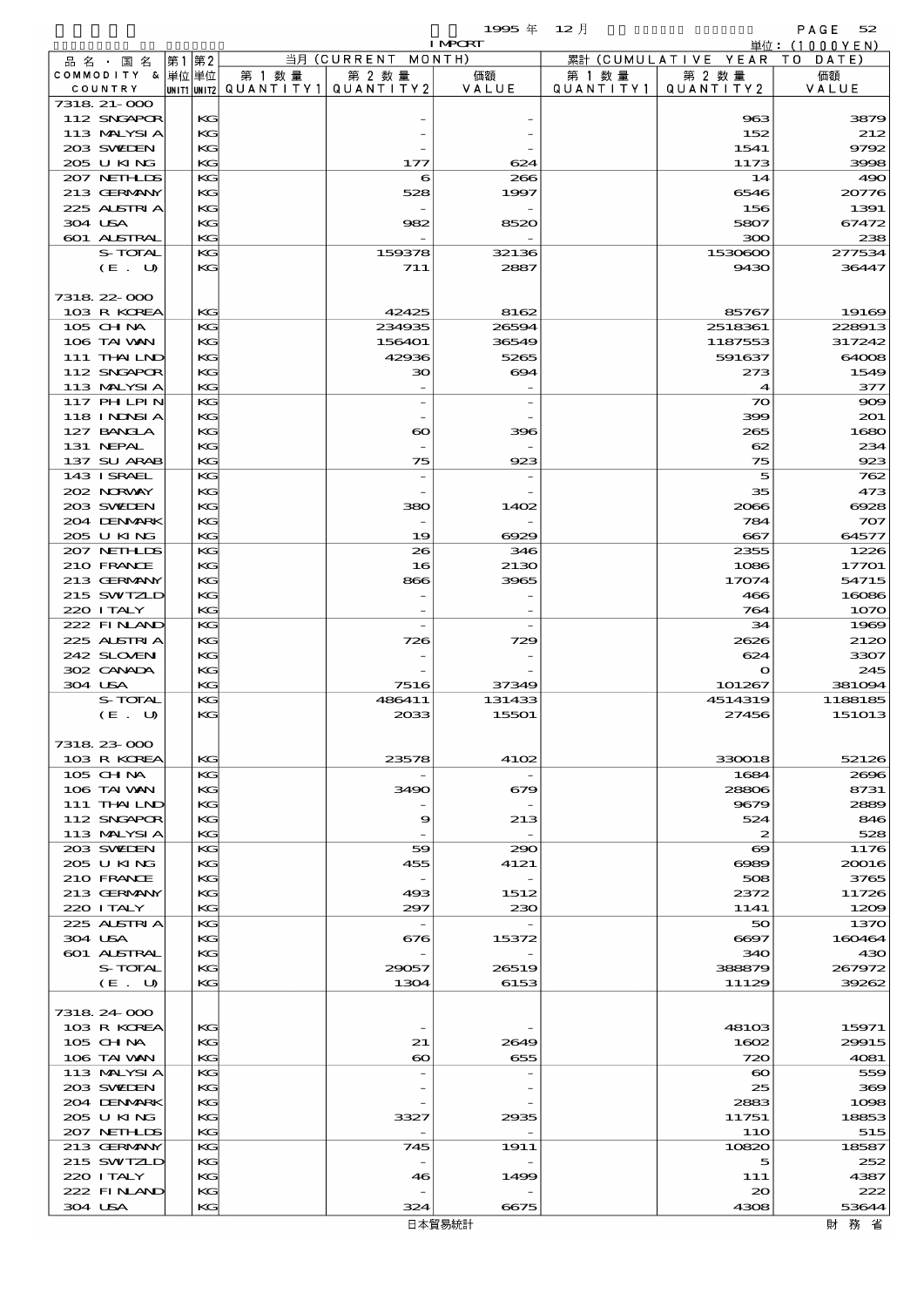$1995 \nsubseteq 12 \nexists$ 

|                            |          |        |                                       | <b>I MPORT</b>           |           |                              | 単位: (1000YEN) |
|----------------------------|----------|--------|---------------------------------------|--------------------------|-----------|------------------------------|---------------|
| 品名・国名                      | 第1 第2    |        | 当月 (CURRENT MONTH)                    |                          |           | 累計 (CUMULATIVE YEAR TO DATE) |               |
| COMMODITY & 単位単位           |          | 第 1 数量 | 第 2 数量                                | 価額                       | 第 1 数 量   | 第 2 数量                       | 価額            |
| COUNTRY<br>7318 24 000     |          |        | UNIT1 UNIT2  QUANT   TY1  QUANT   TY2 | VALUE                    | QUANTITY1 | QUANTITY2                    | VALUE         |
| S-TOTAL                    | KG       |        | 4523                                  | 16324                    |           | 80518                        | 148453        |
| (E. U)                     | KG       |        | 4118                                  | 6345                     |           | 25720                        | 44031         |
|                            |          |        |                                       |                          |           |                              |               |
| 7318 29 000                |          |        |                                       |                          |           |                              |               |
| 103 R KOREA                | KG       |        | 1735                                  | 534                      |           | 125596                       | 26931         |
| 105 CH NA                  | KG       |        | 28872                                 | <b>7310</b>              |           | 361012                       | 137828        |
| 106 TAI VAN                | KG       |        | 5343                                  | 3421                     |           | 173729                       | 101766        |
| 108 HG KONG                | KG       |        |                                       |                          |           | 1378                         | 1409          |
| 111 THAILND                | KG       |        | 36695                                 | 7424                     |           | 1314682                      | 296124<br>455 |
| 112 SNGAPOR<br>113 MALYSIA | KG<br>KG |        |                                       |                          |           | 159<br>7459                  | 4122          |
| 117 PHLPIN                 | KG       |        |                                       |                          |           | $\infty$                     | 800           |
| 118 I NDSI A               | KG       |        |                                       |                          |           | 1860                         | 1718          |
| 123 INIA                   | KG       |        | 882                                   | 534                      |           | 1231                         | 989           |
| 125 SRILANK                | KG       |        |                                       |                          |           | 3925                         | 1268          |
| 127 BANCLA                 | KG       |        | 963                                   | ဆာ                       |           | 11541                        | 3398          |
| 143 I SRAEL                | KG       |        |                                       |                          |           | 8                            | 257           |
| 203 SWIDEN                 | KG       |        |                                       |                          |           | 4455                         | 3672          |
| 204 DENMARK                | KG       |        |                                       |                          |           | $\tau$                       | 523           |
| 205 U KING<br>207 NETHLIS  | KG<br>KG |        | 1067                                  | 4024                     |           | 6940<br>846                  | 81032<br>475  |
| 208 BELGI UM               | KG       |        |                                       |                          |           | 231                          | 415           |
| 210 FRANCE                 | KG       |        | 39                                    | 4276                     |           | 535                          | 31886         |
| 213 GERMANY                | KG       |        | 654                                   | 4781                     |           | 14187                        | 49167         |
| 215 SWIZLD                 | KG       |        |                                       |                          |           | 487                          | 3586          |
| 220 I TALY                 | KG       |        | 228                                   | 598                      |           | 2757                         | 3871          |
| 222 FINAND                 | KG       |        | 81                                    | 253                      |           | 81                           | 253           |
| 302 CANADA                 | KG       |        | 5                                     | 399                      |           | 11                           | 2964          |
| 304 USA                    | KG       |        | 6052                                  | 51229                    |           | 85867                        | 601996        |
| 601 ALSTRAL                | KG       |        | 190                                   | 1075                     |           | 11961                        | 19940         |
| S-TOTAL                    | KG       |        | 82806                                 | 86158                    |           | 2131105                      | 1376845       |
| (E. U)                     | KG       |        | 2069                                  | 13932                    |           | $301$ CO                     | 171294        |
| 7319.10-000                |          |        |                                       |                          |           |                              |               |
| 103 R KOREA                | KG       |        | $\overline{\phantom{a}}$              | $\overline{\phantom{a}}$ |           | 204                          | 2056          |
| 105 CH NA                  | KG       |        | 3568                                  | 4006                     |           | 42327                        | 43851         |
| 106 TAI VAN                | KG       |        | 517                                   | 1000                     |           | 2876                         | 5766          |
| $123$ INIA                 | KG       |        | 362                                   | 2324                     |           | 1547                         | 9572          |
| 205 U KING                 | KG       |        | 379                                   | 614                      |           | 976                          | 3367          |
| 213 GERMANY                | KG       |        | 292                                   | 477                      |           | 1496                         | 3913          |
| 238 UKRAINE                | KG       |        |                                       |                          |           | 180                          | 301           |
| 304 USA                    | KG       |        |                                       |                          |           | 1318                         | 3121          |
| S-TOTAL<br>(E. U)          | KG<br>KG |        | 5118<br>671                           | 8421<br>1091             |           | 50924<br>2472                | 71947<br>7280 |
|                            |          |        |                                       |                          |           |                              |               |
| 7319.20-000                |          |        |                                       |                          |           |                              |               |
| 103 R KOREA                | KG       |        | 2412                                  | 2028                     |           | 28222                        | 18461         |
| 105 CH NA                  | КC       |        |                                       |                          |           | 7638                         | 6422          |
| 106 TAI VAN                | KG       |        |                                       |                          |           | 816                          | 1595          |
| 113 MALYSIA                | KG       |        |                                       |                          |           | 9861                         | 9809          |
| 205 U KING                 | KG       |        |                                       |                          |           | 75                           | 277           |
| 213 GERMANY                | KG       |        |                                       |                          |           | 645                          | 1126          |
| 304 USA                    | КC       |        |                                       |                          |           | 222                          | 300           |
| S-TOTAL<br>(E. U)          | KG<br>KG |        | 2412                                  | 2028                     |           | 47479<br>720                 | 37990<br>1403 |
|                            |          |        |                                       |                          |           |                              |               |
| 7319. 30-000               |          |        |                                       |                          |           |                              |               |
| 103 R KOREA                | KG       |        | 2500                                  | 766                      |           | 101375                       | 22019         |
| 105 CH NA                  | KG       |        | 6094                                  | 3597                     |           | 47312                        | 45320         |
| 106 TAI VAN                | KG       |        | 227                                   | 1166                     |           | 10902                        | 13253         |
| 108 HG KONG                | KG       |        |                                       |                          |           | 2054                         | 2522          |
| 111 THAILND                | KG       |        |                                       |                          |           | 1722                         | 5330          |
| 112 SNGAPOR                | KG       |        |                                       |                          |           | 145                          | 224           |
| 113 MALYSIA<br>117 PHLPIN  | KG<br>KG |        | 1000                                  | 728                      |           | 16195<br>1                   | 10061         |
| 205 U KING                 | KG       |        |                                       |                          |           | $_{\rm ss}$                  | 213<br>728    |
| 213 GERMANY                | KG       |        | 52                                    | 667                      |           | 6927                         | 23413         |
| 215 SWTZLD                 | KG       |        |                                       |                          |           | 22                           | 253           |
| 220 I TALY                 | KG       |        | 10                                    | 288                      |           | 45                           | 1165          |
| 302 CANADA                 | KG       |        | 5                                     | 231                      |           | 5                            | 231           |
| 304 USA                    | KG       |        | 186                                   | 918                      |           | 13989                        | 18354         |
| S-TOTAL                    | KG       |        | 10074                                 | 8361                     |           | 200787                       | 143116        |
| (E. U)                     | KG       |        | 62                                    | 955                      |           | 7065                         | 25306         |
|                            |          |        |                                       |                          |           |                              |               |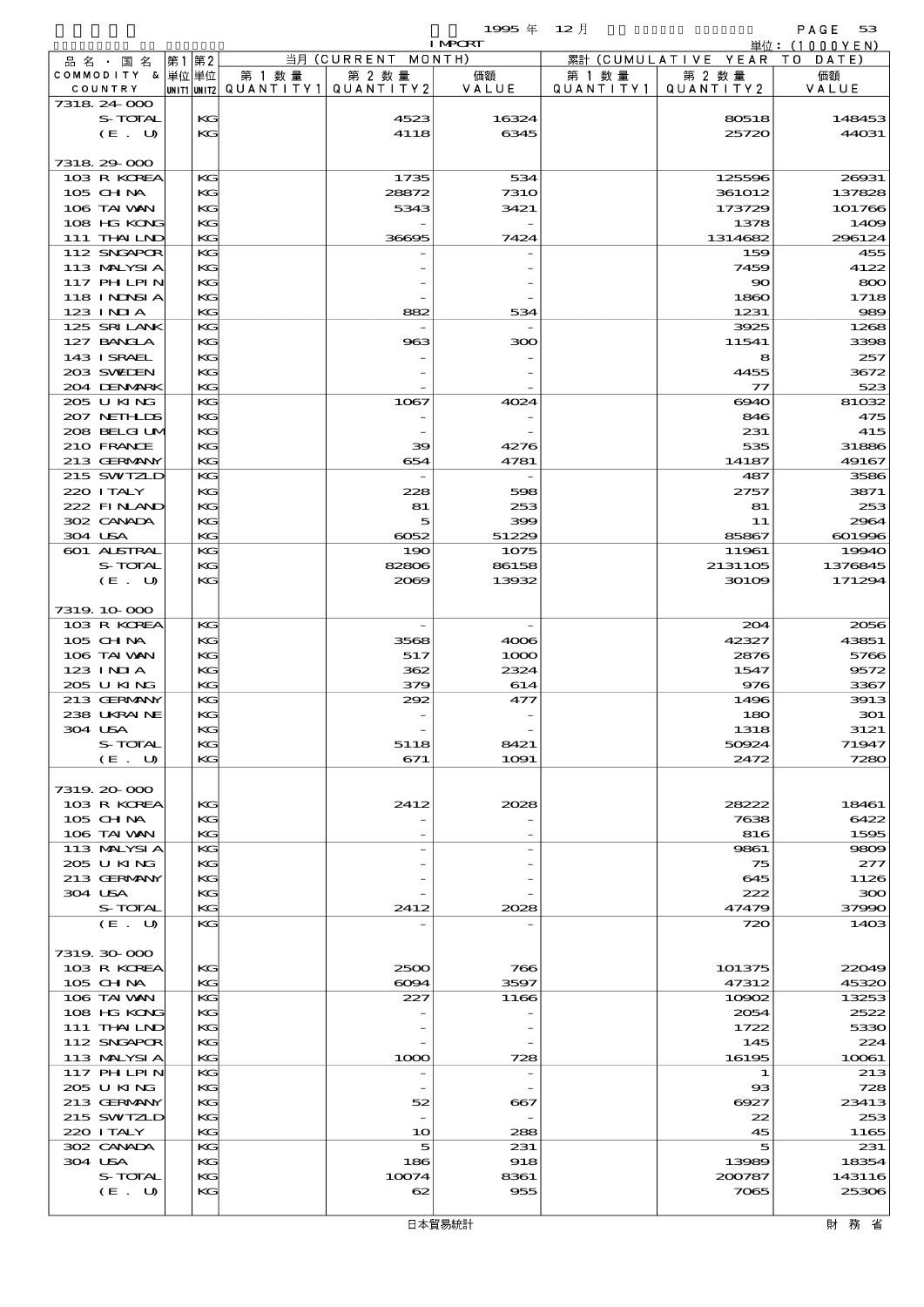$1995 \text{ } \#$   $12 \text{ } \frac{\text{}}{\text{}}$  RAGE 54  $1995 \text{ } \# \text{ } 12 \text{ } \frac{1}{2}$ <br>INPORT 単位: (1000YEN) 第1 第2 当月 (CURRENT MONTH) 累計 (CUMULATIVE YEAR TO DATE) 品名 · 国名 COMMODITY &  $\frac{1}{20}$  $\frac{1}{10}$  $\frac{1}{10}$ 第 2 数量 第 1 数量 価額 第 1 数量 第 2 数量 価額 QUANTITY1 VALUE COUNTRY UNIT1 UNIT2 QUANTITY<sub>2</sub> QUANTITY1 QUANTITY2 VAIUF  $7319.90\text{ }\Omega$  105 CHINA KG - - 1950 1669 213 GERMANY KG - - - - 795 3620 220 ITALY KG - - 75 222 304 USA  $|$  KG 13  $|$  2129 1015 12255 S-TOTAL KG 13 2129 3835 17766  $(E. U)$  KG  $-$  -  $-$  870 3842 7320.10-010 106 TAIWAN KG 42276 7015 745098 123696 111 THAILND KG - - - - 98865 11456 113 MALYSIA KG 16243 2990 173398 29977 118 INDSIA KG 129472 14554 2536700 257775 203 SWEDEN KG 93 307 811 839  $205 \text{ U K} \cdot \text{K}$ 210 FRANCE KG - 1898 749 213 GERMANY KG - - 430 823 302 CANADA KG - - 300 826 304 USA  $|$  KG 942 1591 1591 10204 9143 601 ALSTRAL KG 34000 4421 119453 19037 S-TOTAL KG 223106 31186 3687237 454629  $(E. U)$  KG 173 615 3219 2719 7320.10-090  $103 \text{ R KORFA}$   $| \text{KG} |$ 105 CHNA KG 6388 5314 40044 29476  $106$  TAI WAN KG  $\qquad$   $\qquad$   $\qquad$   $\qquad$   $\qquad$   $\qquad$   $\qquad$   $\qquad$   $\qquad$   $\qquad$   $\qquad$   $\qquad$   $\qquad$   $\qquad$   $\qquad$   $\qquad$   $\qquad$   $\qquad$   $\qquad$   $\qquad$   $\qquad$   $\qquad$   $\qquad$   $\qquad$   $\qquad$   $\qquad$   $\qquad$   $\qquad$   $\qquad$   $\qquad$   $\qquad$   $\qquad$   $\qquad$   $\qquad$  108 HG KONG KG 1194 919 919 5720 4644 111 THAILND  $\begin{vmatrix} \text{kG} \end{vmatrix}$  -  $\begin{vmatrix} 1 & 1 & 1 & 1 \end{vmatrix}$  523 112 SNGAPOR KG - - 188 850 113 MALYSIA KG 400 1574 791 2993 117 PHILPIN KG 58 319 233 1060  $118 \text{ INDSIA}$  KG 82 228 82 82 228 202 NORWAY KG - - 4 836 205 U KING  $\begin{vmatrix} 1 & 0 & 0 \\ 0 & 0 & 0 \\ 0 & 0 & 0 \end{vmatrix}$  -  $\begin{vmatrix} 1 & 0 & 0 \\ 0 & 0 & 0 \\ 0 & 0 & 0 \end{vmatrix}$  437 207 NETHLIS KG 153 282 154 1594 210 FRANCE KG - - 54 2241 213 GERMANY KG - - 2959 8817 215 SWITZLD KG - - 2 263 220 ITALY KG - - 8 202 225 ALSTRIA KG 1 254 2249 17737  $304 \text{ USA}$   $| \text{KG} |$   $189$   $980$   $9016$   $28040$  $S-TOTAL$  KG 8465 9870 66619 102648  $(E. U)$  KG 154 536 5539 31028 7320.20-010 105 CHINA KG - - 380 503 106 TAIWAN KG - - 66997 18267 111 THAILND  $\begin{vmatrix} \kappa G & \kappa \end{vmatrix}$  -  $\begin{vmatrix} 1 & \kappa G \\ \kappa G \end{vmatrix}$  871 118 INDNSIA KG - - 83550 11920 203 SWIEN KG - 416 991 205 U KING  $\begin{array}{|c|c|c|c|c|c|c|c|c|} \hline \text{205 U K1NG} & \text{KG} & & 59 & & 335 & & 1966 \ \hline \end{array}$ 207 NETHLIS KG 2540 4898 17680 37098 210 FRANCE KG - - 12 708 213 GERMANY KG 2854 9743 77492 120298 218 SPAIN KG 38164 10450 291636 73652 220 ITALY KG - - 441 2432 302 CANADA KG - - 1020 1089 304 USA KG 10780 10472 104208 104208 114922 601 AUSTRAL KG - - 46607 9105 S-TOTAL KG 54397 35898 693750 397930 (E. U) KG 43617 25426 389643 241253 7320.20-090  $103 \text{ R KOREA}$   $|\text{KG}|$  6143 3888 57051 57051 37562 105 CHINA KG 55 419 97548 26505 106 TAIWAN KG 7061 7061 7976 68896 88880 108 HG KONG KG 310 310 1154 HG 4387 11881 111 THAILND KG 316 3937 473 4247 112 SNGAPOR KG - - 1906 4057 113 MALYSIA KG 1543 2017 6744 21915 125 SRILANK KG 5585 2341 61290 26604

財務省

 $143$  ISRAEL KG  $129$  2002  $202 \text{ NORMAY}$  KG  $\begin{array}{|l|l|}\n\hline\n-1 & -1 & -1 \\
\hline\n-1 & -1 & -1\n\end{array}$  900 2295 203 SWEEN KG 256 1246 1246 18253 202185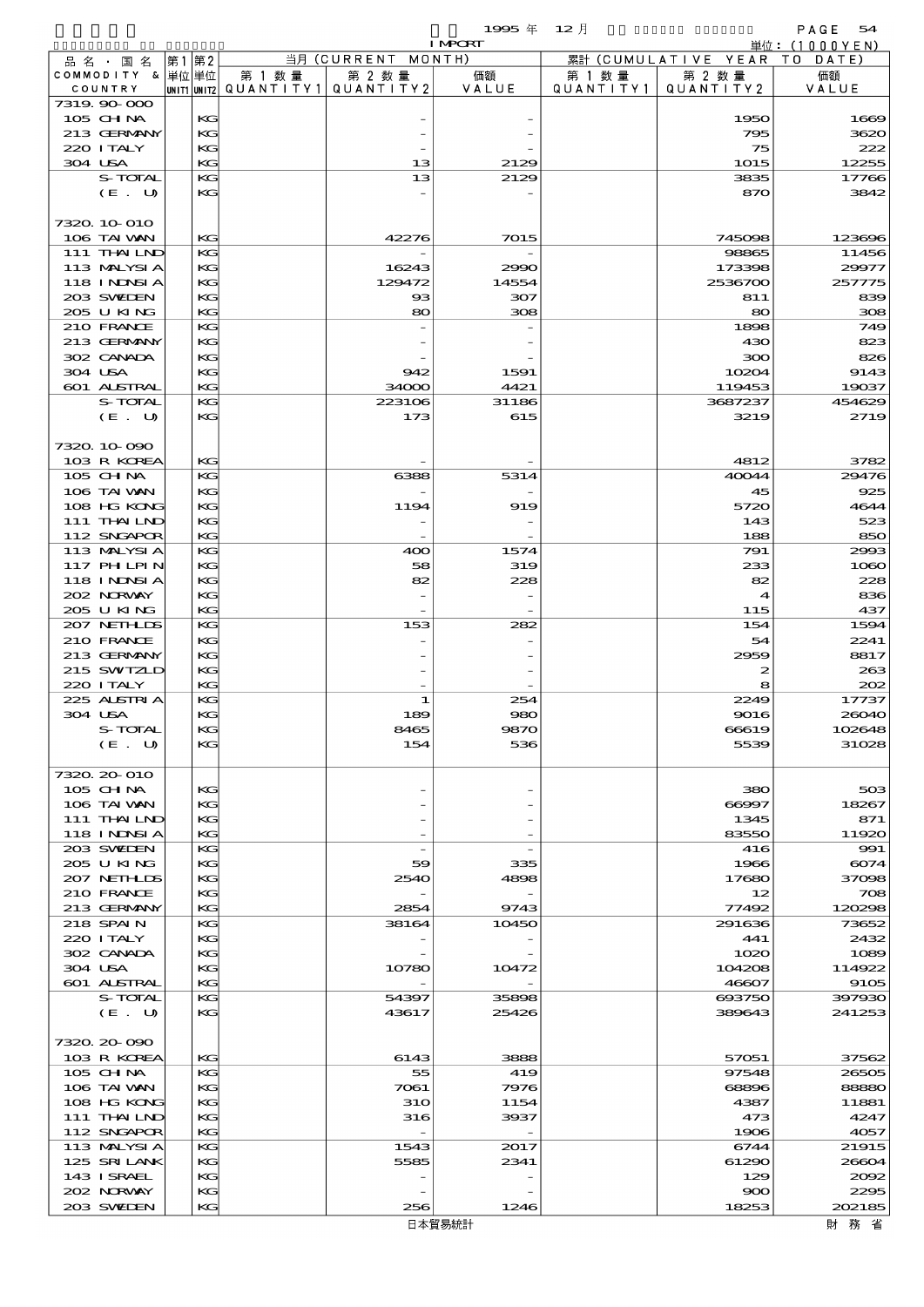|                            |              |           |                  | 1995年                    | $12$ 月    |                     | PAGE<br>55                       |
|----------------------------|--------------|-----------|------------------|--------------------------|-----------|---------------------|----------------------------------|
|                            |              |           | 当月 (CURRENT      | <b>I MPORT</b><br>MONTH) |           | 累計 (CUMULATIVE YEAR | 単位: (1000 Y E N )<br>DATE<br>T O |
| 品名・国名<br>COMMODITY & 単位単位  | 第1 第2        | 第 1 数 量   | 第 2 数量           | 価額                       | 第 1 数 量   | 第 2 数量              | 価額                               |
| COUNTRY                    | UNIT1  UNIT2 | QUANTITY1 | QUANTITY2        | VALUE                    | QUANTITY1 | QUANTITY2           | VALUE                            |
| 7320.20-090                |              |           |                  |                          |           |                     |                                  |
| 204 DENMARK<br>205 U KING  | KG           |           |                  |                          |           | 430                 | 1452                             |
| 206 IRELAND                | KG<br>KС     |           | 2567             | 3078                     |           | 24467<br>2222       | 34135<br>1412                    |
| 207 NETHLIS                | KG           |           |                  |                          |           | 196                 | 1403                             |
| 208 BELGI UM               | KG           |           |                  |                          |           | 10903               | 23651                            |
| 210 FRANCE                 | KG           |           | з                | 499                      |           | 2408                | 10303                            |
| 213 GERMANY                | KG           |           | 7794             | 12806                    |           | 34367               | 54975                            |
| 215 SWIZLD<br>218 SPAIN    | KG<br>KG     |           | 367              | 584                      |           | 1257<br>18          | 5012<br>201                      |
| 220 I TALY                 | KG           |           |                  |                          |           | 937                 | 863                              |
| 222 FINAND                 | KG           |           |                  |                          |           | 80                  | 1319                             |
| 302 CANADA                 | KG           |           |                  |                          |           | 265                 | 361                              |
| 304 USA                    | KС           |           | 49901            | 3414O                    |           | 373753              | 302702                           |
| 305 MEXICO                 | KG           |           |                  |                          |           | 461                 | 1622                             |
| 601 ALSTRAL<br>606 NEWELD  | KG<br>KG     |           |                  |                          |           | 773                 | 2539                             |
| S-TOTAL                    | KG           |           | 165<br>82066     | 277<br>74362             |           | 1953<br>772067      | 1870<br>872043                   |
| (E. U)                     | KG           |           | 10620            | 17629                    |           | 94281               | 331899                           |
|                            |              |           |                  |                          |           |                     |                                  |
| 7320, 90-010               |              |           |                  |                          |           |                     |                                  |
| 106 TAI VAN                | KG           |           |                  |                          |           | 7                   | 642                              |
| 111 THAILND                | KG           |           |                  |                          |           | 190                 | 328                              |
| 213 GERMANY                | KC           |           |                  |                          |           | 79                  | 401                              |
| 304 USA<br>S-TOTAL         | KG<br>KG     |           |                  |                          |           | 5319<br>5595        | 5800<br>7171                     |
| (E. U)                     | KG           |           |                  |                          |           | 79                  | 401                              |
|                            |              |           |                  |                          |           |                     |                                  |
| 7320.90-090                |              |           |                  |                          |           |                     |                                  |
| 103 R KOREA                | KG           |           | 3941             | 2588                     |           | 9506                | 9641                             |
| 105 CH NA                  | KG           |           | 2685             | 3428                     |           | 36777               | 46071                            |
| 106 TAI VAN                | KG           |           | 7166             | 5605                     |           | 135170              | 77360                            |
| 108 HG KONG<br>111 THAILND | KG<br>KG     |           |                  |                          |           | <b>2210</b><br>100  | 5638<br>509                      |
| 112 SNGAPOR                | KG           |           | 271              | 1195                     |           | 2211                | 4573                             |
| 113 MALYSIA                | KG           |           | 457              | 1955                     |           | 1002                | 6509                             |
| 117 PH LPIN                | KG           |           |                  |                          |           | 27                  | 291                              |
| 203 SWIEN                  | KG           |           |                  |                          |           | 9                   | $\bf{cos}$                       |
| 205 U KING                 | KС           |           |                  |                          |           | 1168                | 6879                             |
| 207 NEIHLIS                | KG           |           |                  |                          |           | 3075                | 6393                             |
| 210 FRANCE<br>213 GERMANY  | KС<br>KG     |           | 597<br>2322      | 1890<br>$\cos$           |           | 2795<br>31590       | 11262<br>67727                   |
| 215 SWIZLD                 | KG           |           | 28               | 378                      |           | 629                 | 7540                             |
| 220 I TALY                 | KC           |           |                  |                          |           | 62                  | 1217                             |
| 222 FINAND                 | KG           |           | 10               | 235                      |           | 10                  | 235                              |
| 225 ALSTRIA                | KG           |           |                  |                          |           | 103                 | 675                              |
| 302 CANADA                 | KC           |           |                  |                          |           | 12                  | 339                              |
| 304 USA<br>601 ALSTRAL     | KG<br>KC     |           | 4276<br>$\infty$ | 11327<br>304             |           | 39658<br>$\infty$   | 187659<br>304                    |
| 606 NEWELD                 | KG           |           |                  |                          |           | 1427                | 862                              |
| S-TOTAL                    | KG           |           | 22353            | 34931                    |           | 268231              | 442287                           |
| $(E_U U)$                  | КC           |           | 2929             | 8151                     |           | 38812               | 94991                            |
|                            |              |           |                  |                          |           |                     |                                  |
| 7321. 11-000               |              |           |                  |                          |           |                     |                                  |
| 103 R KOREA<br>105 CHNA    | NO<br>NO     |           | 15786<br>47984   | 19879<br>70117           |           | 41831<br>169616     | 52878<br>246568                  |
| 106 TAI VAN                | NO           |           |                  |                          |           | 27580               | 35047                            |
| 112 SNGAPOR                | NO           |           |                  |                          |           | 1                   | 565                              |
| 203 SWIEN                  | NO           |           | 3489             | 11890                    |           | 105682              | 223904                           |
| 205 U KING                 | NO           |           |                  |                          |           | 28749               | 80218                            |
| 210 FRANCE                 | NO           |           | 82               | 4788                     |           | 73742               | 166298                           |
| 213 GERMANY<br>220 I TALY  | NO<br>NO     |           | 52               | 508                      |           | 15684<br>539        | 100039<br>4064                   |
| 225 ALSTRIA                | NO           |           |                  |                          |           | 30                  | $\infty$                         |
| 302 CANADA                 | NO           |           |                  |                          |           | 134                 | 2574                             |
| 304 USA                    | NO           |           | 302              | 2062                     |           | 37843               | 237165                           |
| 606 NEWELD                 | NO           |           |                  |                          |           | 1                   | 4305                             |
| S-TOTAL                    | NO           |           | 67695            | 109244                   |           | 501432              | 1154317                          |
| (E. U)                     | NO           |           | 3623             | 17186                    |           | 224426              | 575215                           |
| 7321.12.000                |              |           |                  |                          |           |                     |                                  |
| 105 CHNA                   | NO           |           |                  |                          |           | 4800                | 6927                             |
| 106 TAI VAN                | NO           |           |                  |                          |           | 5036                | 3427                             |
| 108 HG KONG                | NO           |           |                  |                          |           | 2330                | 5650                             |
| 117 PHLPIN                 | NO           |           |                  |                          |           | 380                 | 1981                             |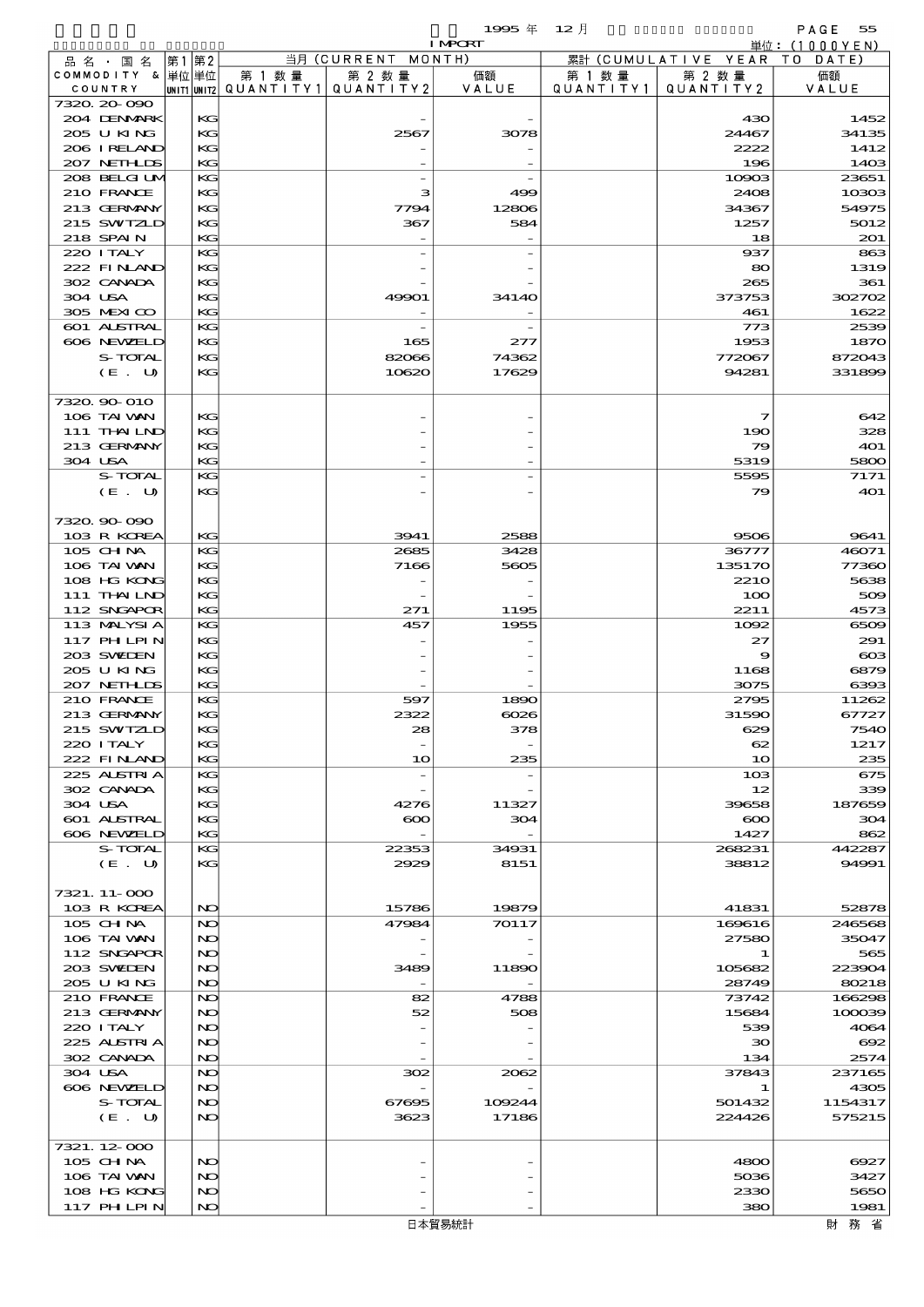|                             |      |          |                          |                    | 1995 $#$       | $12$ 月    |                      | PAGE<br>56                |
|-----------------------------|------|----------|--------------------------|--------------------|----------------|-----------|----------------------|---------------------------|
|                             | 第1第2 |          |                          | 当月 (CURRENT MONTH) | <b>I MPORT</b> |           | 累計 (CUMULATIVE YEAR) | 単位: (1000YEN)<br>TO DATE) |
| 品名 国名<br>COMMODITY & 単位単位   |      |          | 第 1 数 量                  | 第 2 数量             | 価額             | 第 1 数 量   | 第 2 数量               | 価額                        |
| COUNTRY                     |      |          | unit1 unit2  Q∪ANT   TY1 | QUANTITY 2         | VALUE          | QUANTITY1 | QUANTITY 2           | VALUE                     |
| 7321. 12-000                |      |          |                          |                    |                |           |                      |                           |
| 203 SWIEN                   |      | NO       |                          | 500                | 2309           |           | 4735                 | 14190                     |
| 205 U KING<br>210 FRANCE    |      | NO<br>NO |                          |                    |                |           | 8984<br>200          | 26236<br>223              |
| 213 GERMANY                 |      | NO       |                          |                    |                |           | 100                  | 234                       |
| 215 SWIZLD                  |      | NO       |                          | $\infty$           | 3151           |           | 2180                 | 10049                     |
| 302 CANADA                  |      | NO       |                          |                    |                |           | $\bf{8}$             | 359                       |
| 304 USA                     |      | NO       |                          | $\infty$           | 3171           |           | 305858               | 1374716                   |
| S-TOTAL                     |      | NO       |                          | 1700               | 8631           |           | 334699               | 1443992                   |
| (E. U)                      |      | NO       |                          | 500                | 2309           |           | <b>14019</b>         | 40883                     |
| 7321.13-000                 |      |          |                          |                    |                |           |                      |                           |
| 103 R KOREA                 |      | NO       |                          |                    |                |           | 39468                | 40312                     |
| 105 CH NA                   |      | NO       |                          | 5856               | 2057           |           | 305748               | 249723                    |
| 106 TAI VAN                 |      | NO       |                          | 10288              | 9005           |           | 848760               | 891588                    |
| 113 MALYSIA                 |      | NO       |                          |                    |                |           | 20500                | 8268                      |
| 118 INNSI A                 |      | NO       |                          |                    |                |           | 14980                | 3238                      |
| $123$ INIA                  |      | NO       |                          |                    |                |           | з                    | 262                       |
| 203 SWIDEN<br>204 DENMARK   |      | NO<br>NO |                          | 2                  | 250            |           | 11                   | 1462<br>486               |
| 206 IRELAND                 |      | NO       |                          |                    |                |           | 4<br>49              | 2593                      |
| 213 GERMANY                 |      | NO       |                          | 5800               | 1601           |           | 20440                | 5786                      |
| 220 I TALY                  |      | NO       |                          |                    |                |           | 2220                 | 3358                      |
| 234 TURKEY                  |      | NO       |                          |                    |                |           | $\infty$             | 569                       |
| 302 CANADA                  |      | NO       |                          | 12                 | 1407           |           | 375                  | 5623                      |
| 304 USA                     |      | NO       |                          |                    |                |           | 15480                | 65287                     |
| 601 ALSTRAL                 |      | NO       |                          |                    |                |           | 65                   | 2454                      |
| 606 NEWELD                  |      | NO       |                          |                    |                |           | 20                   | 770                       |
| S-TOTAL<br>(E. U)           |      | NO<br>NO |                          | 21958<br>5802      | 14320<br>1851  |           | 1268723<br>22724     | 1281779<br>13685          |
|                             |      |          |                          |                    |                |           |                      |                           |
| 7321. 81-000                |      |          |                          |                    |                |           |                      |                           |
| 103 R KOREA                 |      | NO       |                          |                    |                |           | 6814                 | 19872                     |
| 105 CH NA                   |      | NO       |                          |                    |                |           | 624                  | 2936                      |
| 108 HG KONG                 |      | NO       |                          |                    |                |           | 4                    | 451                       |
| 205 U KING                  |      | NO       |                          |                    |                |           | 11480                | 42409                     |
| 208 BELGI UM<br>210 FRANCE  |      | NO<br>NO |                          | 5                  | 1419           |           | 15<br>55             | 1524<br>1892              |
| 213 GERMANY                 |      | NO       |                          | 22                 | 784            |           | 144                  | 4701                      |
| 215 SWIZLD                  |      | NO       |                          |                    |                |           | 10                   | 205                       |
| 220 I TALY                  |      | NO       |                          |                    |                |           | 50                   | 1263                      |
| 230 GREECE                  |      | NO       |                          |                    |                |           |                      | 1053                      |
| 302 CANADA                  |      | NO       |                          | 1                  | 448            |           | 2                    | 761                       |
| 304 USA                     |      | NO       |                          | 73                 | 6735           |           | 544                  | 16435                     |
| S-TOTAL                     |      | NO       |                          | <b>1O1</b>         | 9386           |           | 19746                | 93502                     |
| (E. U)                      |      | NO       |                          | 27                 | 2203           |           | 11748                | 52842                     |
| 7321.82-000                 |      |          |                          |                    |                |           |                      |                           |
| 103 R KOREA                 |      | NO       |                          | 11OO               | 26180          |           | 4082                 | 93145                     |
| 105 CH NA                   |      | NO       |                          |                    |                |           | 100                  | 291                       |
| 106 TAI VAN                 |      | NO       |                          |                    |                |           | 948                  | 3473                      |
| 203 SVEDEN                  |      | NO       |                          |                    |                |           | 1141                 | 7343                      |
| 208 BELGI UM                |      | NO       |                          |                    |                |           | 14                   | 1009                      |
| 210 FRANCE                  |      | NO       |                          |                    |                |           | 6                    | 339                       |
| 213 GERMANY<br>215 SWIZLD   |      | NO<br>NO |                          |                    |                |           | 2550<br>25           | 19878<br>437              |
| 217 PORTUGL                 |      | NO       |                          |                    |                |           | 1600                 | 8543                      |
| 302 CANADA                  |      | NO       |                          |                    |                |           | 2                    | 592                       |
| 304 USA                     |      | NO       |                          |                    |                |           | 27188                | 47855                     |
| S-TOTAL                     |      | NO       |                          | 11OO               | 26180          |           | 37656                | 182905                    |
| (E. U)                      |      | NO       |                          |                    |                |           | 5311                 | 37112                     |
|                             |      |          |                          |                    |                |           |                      |                           |
| 7321.83-000<br>103 R KOREA  |      | NO       |                          |                    |                |           | 1543                 | 4192                      |
| 105 CH NA                   |      | NO       |                          | 435                | 2982           |           | 24438                | 76072                     |
| 106 TAI VAN                 |      | NO       |                          |                    |                |           | 54090                | 69634                     |
| 157 GEORGIA                 |      | NO       |                          |                    |                |           | 5                    | 387                       |
| 202 NORVAY                  |      | NO       |                          | 82                 | 4198           |           | 415                  | 20142                     |
| 203 SWIDEN                  |      | NO       |                          | 40                 | 5573           |           | 136                  | 16299                     |
| 204 DENMARK                 |      | NO       |                          | 16                 | 1457           |           | 741                  | 48074                     |
| 205 U KING                  |      | NO       |                          | 8                  | 423            |           | 42                   | 3242                      |
| 206 I RELAND                |      | NO       |                          |                    |                |           | 48                   | 2490                      |
| 207 NETHLIS<br>208 BELGI UM |      | NO<br>NO |                          |                    |                |           | 9<br>247             | 439<br>15386              |
| 210 FRANCE                  |      | NO       |                          | 7                  | 288            |           | 58                   | 7005                      |
|                             |      |          |                          |                    | 日本貿易統計         |           |                      | 財務省                       |
|                             |      |          |                          |                    |                |           |                      |                           |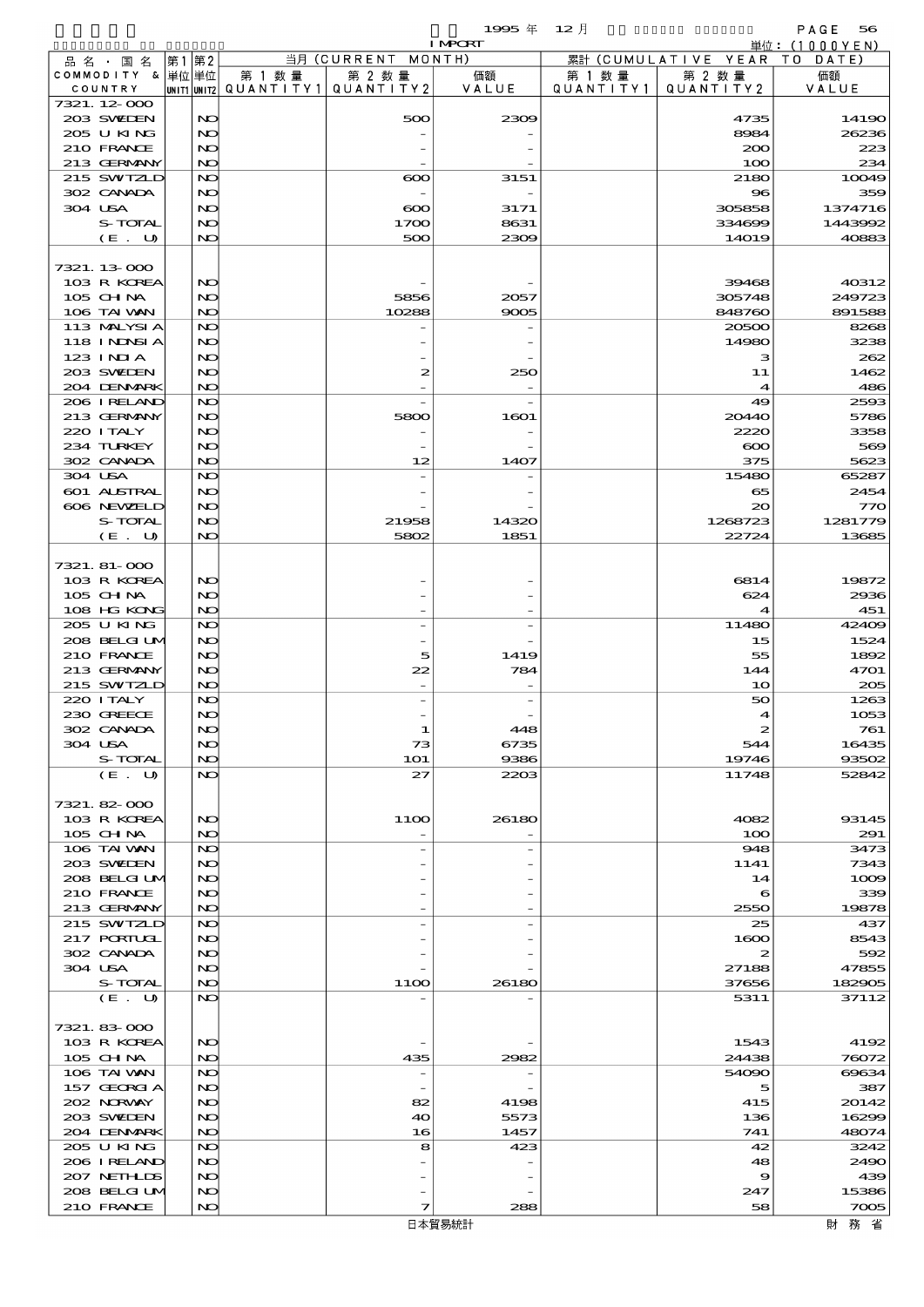- 19995年 12月 - PAGE 57<br>F - 単位:(1000YEN)

|                             |          |        |                                       | <b>I MPORT</b> |           |                     | 単位:(1000YEN)   |
|-----------------------------|----------|--------|---------------------------------------|----------------|-----------|---------------------|----------------|
| 品 名 ・ 国 名                   | 第1第2     |        | 当月(CURRENT                            | MONTH)         |           | 累計 (CUMULATIVE YEAR | T O<br>DATE    |
| COMMODITY & 単位単位            |          | 第 1 数量 | 第 2 数量                                | 価額             | 第 1 数 量   | 第 2 数量              | 価額             |
| COUNTRY                     |          |        | UNIT1 UNIT2  QUANT   TY1  QUANT   TY2 | VALUE          | QUANTITY1 | QUANTITY2           | VALUE          |
| 7321.83 000                 |          |        |                                       |                |           |                     |                |
| 213 GERMANY<br>220 I TALY   | NO<br>NO |        | 2<br>1                                | 670<br>467     |           | 167<br>19           | 16757<br>3541  |
| 222 FINAND                  | NO       |        | 1                                     | 372            |           | 56                  | 4375           |
| 225 ALSTRIA                 | NO       |        |                                       |                |           | 51                  | 4000           |
| 302 CANADA                  | NO       |        | 4                                     | $\infty$       |           | 105                 | 12718          |
| 304 USA                     | NO       |        | 311                                   | 16239          |           | 6204                | 204278         |
| 311 CST RCA                 | NO       |        |                                       |                |           | $\infty$            | 302            |
| 601 ALSTRAL                 | NO       |        |                                       |                |           | 75                  | 4665           |
| 606 NEWELD                  | NO       |        |                                       |                |           | 20                  | 729            |
| S-TOTAL                     | NO       |        | 907                                   | 33359          |           | 88489               | 514727         |
| (E. U)                      | NO       |        | 75                                    | 9250           |           | 1574                | 121608         |
|                             |          |        |                                       |                |           |                     |                |
| 7321.90 000                 |          |        |                                       |                |           |                     |                |
| 103 R KOREA                 | KG       |        | 5070                                  | 1294           |           | 45692               | 19830          |
| 105 CHNA                    | KG       |        | 121373                                | 9198           |           | 1567980             | 159897         |
| 106 TAI VAN                 | KG       |        | 31106                                 | 12167          |           | 796572              | 194563         |
| 108 HG KONG                 | KG       |        |                                       |                |           | 10542               | 11601          |
| 110 VIEINAM                 | KG       |        | 16382                                 | 1546           |           | 234423              | 19151          |
| 111 THAILND                 | KG       |        | 110847                                | 1281O          |           | 1284526             | 135260         |
| 112 SNGAPOR                 | KG       |        |                                       |                |           | 9857                | 2647           |
| 118 I NJNSI A               | KG       |        | 3222                                  | 851            |           | 40627               | 10494          |
| 202 NRWAY<br>203 SWIEN      | KG<br>KG |        | 877                                   | 401            |           | 5681                | 2856           |
| 204 DENMARK                 | KG       |        | $\boldsymbol{\infty}$<br>180          | 1058<br>503    |           | 6315<br>18634       | 30403<br>24851 |
| 205 U KING                  | KG       |        |                                       |                |           | 22550               | 17022          |
| 206 IRELAND                 | KG       |        |                                       |                |           | 534                 | 261            |
| 207 NETHLIS                 | KG       |        | 235                                   | 574            |           | 9856                | 7691           |
| 208 BELGI UM                | KG       |        |                                       |                |           | 1965                | 1076           |
| 210 FRANCE                  | KG       |        |                                       |                |           | 141O                | 3449           |
| 213 GERMANY                 | KG       |        | 478                                   | 4935           |           | 1870                | 7114           |
| 220 I TALY                  | KG       |        | 429                                   | 685            |           | 1216                | 1032           |
| 222 FINAND                  | KG       |        |                                       |                |           | 1673                | 4769           |
| 302 CANADA                  | KG       |        |                                       |                |           | 7592                | 5177           |
| 304 USA                     | KG       |        | 536                                   | 1328           |           | 70465               | 82322          |
| 606 NEWELD                  | KG       |        |                                       |                |           | 4281                | 735            |
| S-TOTAL                     | KG       |        | 290795                                | 47350          |           | 4144261             | 742201         |
| (E. U)                      | KG       |        | 1382                                  | 7755           |           | 66023               | 97668          |
|                             |          |        |                                       |                |           |                     |                |
| 7322. 11-000<br>103 R KOREA |          |        |                                       |                |           | 88890               |                |
| 111 THAILND                 | KG<br>KG |        | 6880                                  | 1111           |           | 2912                | 13743<br>2006  |
| 203 SVELEN                  | КG       |        |                                       |                |           | 6866                | 3549           |
| 208 BELGI UM                | KG       |        |                                       |                |           | 1000                | 2278           |
| 213 GERMANY                 | KG       |        | 5998                                  | 8512           |           | 43078               | 40186          |
| 215 SWIZLD                  | KG       |        | 3471                                  | 3051           |           | 39081               | 53695          |
| 220 I TALY                  | KG       |        |                                       |                |           | 143365              | 21146          |
| 225 ALSTRIA                 | KG       |        |                                       |                |           | 5220                | 14472          |
| 304 USA                     | KG       |        | 9516                                  | <b>3010</b>    |           | 28475               | 10065          |
| <b>548 REUN ON</b>          | KG       |        |                                       |                |           | 8116                | 11466          |
| S-TOTAL                     | KG       |        | 25865                                 | 15684          |           | 367003              | 172606         |
| (E. U)                      | KG       |        | 5998                                  | 8512           |           | 199529              | 81631          |
|                             |          |        |                                       |                |           |                     |                |
| 7322.19.000                 |          |        |                                       |                |           |                     |                |
| 103 R KOREA                 | KG       |        | 1500                                  | 1620           |           | 1500                | 1620           |
| 203 SWIDEN                  | KG       |        | 14153                                 | 12536          |           | 635388              | 320468         |
| 205 U KING                  | KG       |        |                                       |                |           | 420                 | 655            |
| 206 IRELAND<br>208 BELGI UM | KG<br>KG |        |                                       |                |           | 8304                | 7265<br>171285 |
| 210 FRANCE                  | KG       |        | 2408<br>146                           | 2342<br>5290   |           | 169030<br>233       | 6134           |
| 213 GERMANY                 | KG       |        | 25651                                 | 15409          |           | 233862              | 115711         |
| 215 SWIZLD                  | КG       |        | 5070                                  | 3848           |           | 36995               | 23692          |
| 220 I TALY                  | KG       |        |                                       |                |           | $\infty$            | 2411           |
| 222 FINAND                  | KG       |        | 878                                   | 598            |           | 10366               | 6318           |
| 224 RUSSI AN                | KG       |        |                                       |                |           | 40898               | 23028          |
| 304 USA                     | KG       |        | 202                                   | 1630           |           | 448                 | 4349           |
| S-TOTAL                     | KG       |        | 50008                                 | 43273          |           | 1143494             | 682936         |
| (E. U)                      | KG       |        | 43236                                 | 36175          |           | 1063653             | 630247         |
|                             |          |        |                                       |                |           |                     |                |
| 7322.90.000                 |          |        |                                       |                |           |                     |                |
| 103 R KOREA                 | KG       |        |                                       |                |           | 11573               | 9078           |
| 202 NORWAY                  | KG       |        |                                       |                |           | 26                  | 298            |
| 203 SWIEN                   | KG       |        |                                       |                |           | 21296               | 14294          |
| 204 DENMARK                 | KG       |        |                                       |                |           | 1235                | 3458           |
| 205 U KING                  | KG       |        |                                       |                |           | 1212                | 8386           |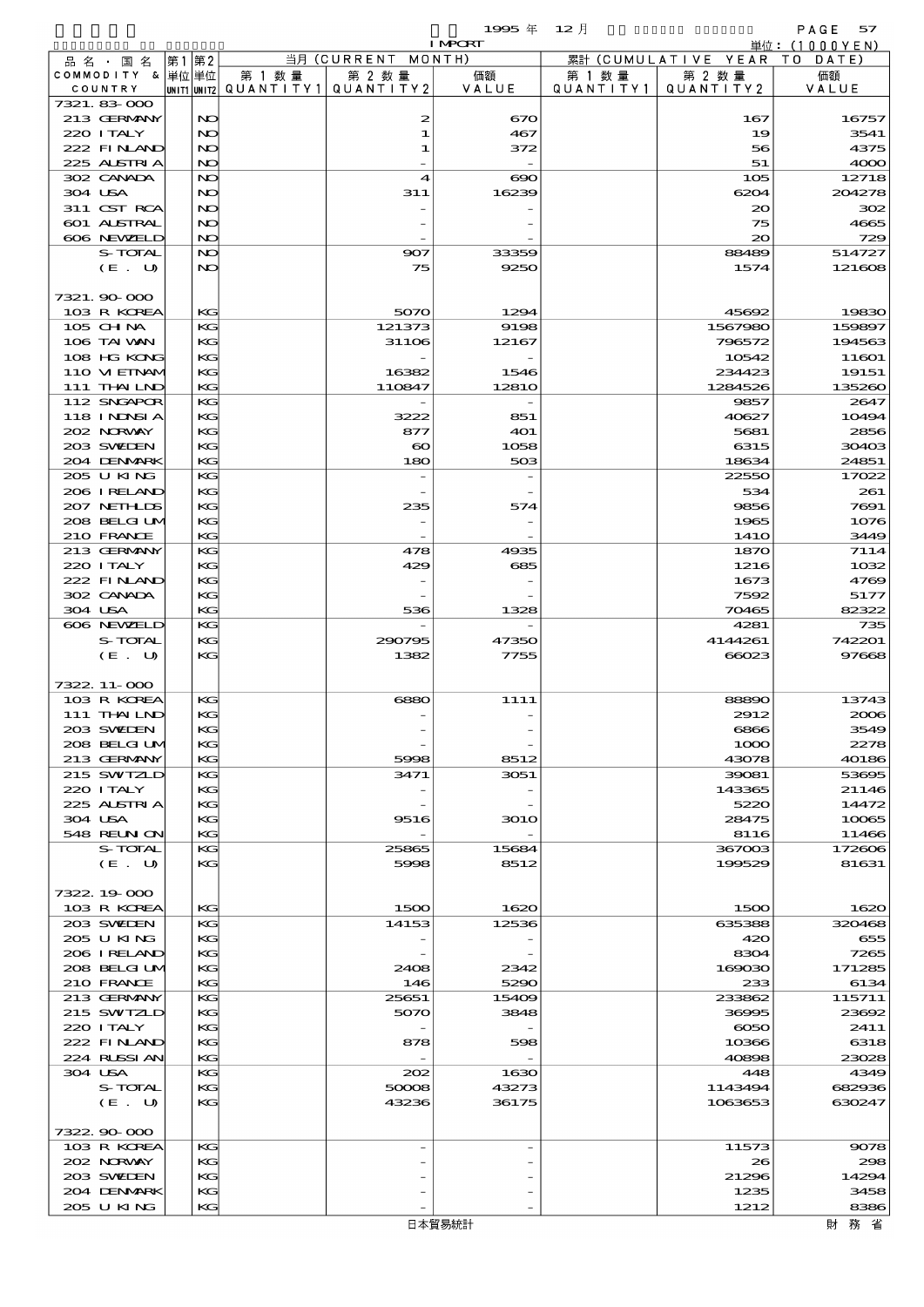$1995 \nsubseteq 12 \nexists$ 

|                             |       |           |        |                                                  | <b>I MPORT</b>  |                   |                              | 単位: (1000YEN)      |
|-----------------------------|-------|-----------|--------|--------------------------------------------------|-----------------|-------------------|------------------------------|--------------------|
| 品名・国名                       | 第1 第2 |           |        | 当月 (CURRENT MONTH)                               |                 |                   | 累計 (CUMULATIVE YEAR TO DATE) |                    |
| COMMODITY & 単位単位<br>COUNTRY |       |           | 第 1 数量 | 第 2 数量<br> unit1 unit2  QUANT   TY1  QUANT   TY2 | 価額<br>VALUE     | 第 1 数量            | 第 2 数量<br>QUANTITY 2         | 価額                 |
| 7322 90 000                 |       |           |        |                                                  |                 | Q U A N T I T Y 1 |                              | VALUE              |
| 207 NETHLIDS                |       | KG        |        | 747                                              | 961             |                   | 747                          | 961                |
| 210 FRANCE                  |       | KG        |        |                                                  |                 |                   | 45381                        | 40109              |
| 213 GERMANY                 |       | KG        |        | 40                                               | 220             |                   | 2363                         | 9556               |
| 220 I TALY                  |       | KG.       |        | 2584                                             | 1322            |                   | 17003                        | 9342               |
| 304 USA<br>S-TOTAL          |       | KG<br>KG  |        | 3429<br>6800                                     | 4226<br>6729    |                   | 36193<br>137029              | 47477<br>142959    |
| (E. U)                      |       | KG        |        | 3371                                             | 2503            |                   | 89237                        | 86106              |
|                             |       |           |        |                                                  |                 |                   |                              |                    |
| 7323 10 000                 |       |           |        |                                                  |                 |                   |                              |                    |
| 103 R KOREA                 |       | KG        |        | 39768                                            | 30716           |                   | 347935                       | 285610             |
| $105$ CHNA                  |       | KG        |        | 33358                                            | 26828           |                   | 294559                       | 184664             |
| 106 TAI VAN                 |       | KG        |        | 13347                                            | 9289            |                   | 88756                        | 62895              |
| 207 NETHLIS<br>208 BELGI UM |       | KG<br>KG. |        |                                                  |                 |                   | 3298<br>50                   | 3164<br>929        |
| 210 FRANCE                  |       | KG        |        | 21                                               | 330             |                   | 200                          | 5774               |
| 213 GERMANY                 |       | КG        |        | 20667                                            | 20105           |                   | 350480                       | 310821             |
| 304 USA                     |       | KG        |        | 1998                                             | 1239            |                   | 21533                        | 16160              |
| 410 BRAZIL                  |       | KG        |        |                                                  |                 |                   | 1185                         | 11O7               |
| S-TOTAL                     |       | KG        |        | 109159                                           | 88507           |                   | 1107996                      | 871124             |
| (E. U)                      |       | KG        |        | 20688                                            | 20435           |                   | 354028                       | 320688             |
| 7323.91-000                 |       |           |        |                                                  |                 |                   |                              |                    |
| 103 R KOREA                 |       | KG        |        | 7761                                             | 1701            |                   | 66527                        | 18323              |
| 105 CH NA                   |       | KG.       |        | 153697                                           | 20799           |                   | 1761641                      | 221639             |
| 106 TAI VAN                 |       | KG        |        | 34665                                            | 9373            |                   | 573755                       | 131624             |
| 108 HG KONG                 |       | $K$ $G$   |        |                                                  |                 |                   | 2213                         | 3034               |
| 111 THAILND                 |       | KG        |        |                                                  |                 |                   | 1470                         | 341                |
| 117 PH LPIN<br>$123$ INIA   |       | KG<br>KG. |        | <b>7140</b><br>650                               | 2527<br>385     |                   | 100135<br>1631               | 34711<br>1047      |
| 205 U KING                  |       | KG        |        |                                                  |                 |                   | 3379                         | 3508               |
| 210 FRANCE                  |       | KG        |        | 414                                              | 568             |                   | 1145                         | 1728               |
| 213 GERMANY                 |       | KG        |        |                                                  |                 |                   | $\cos$                       | 362                |
| 220 I TALY                  |       | KG        |        |                                                  |                 |                   | 3132                         | 3063               |
| 304 USA                     |       | KG        |        |                                                  |                 |                   | 9358                         | 5667               |
| S-TOTAL<br>(E. U)           |       | KG<br>KG  |        | 204327<br>414                                    | 35353<br>568    |                   | 2524989<br>8259              | 425047<br>8661     |
|                             |       |           |        |                                                  |                 |                   |                              |                    |
| 7323 92 000                 |       |           |        |                                                  |                 |                   |                              |                    |
| 103 R KOREA                 |       | $K$ $G$   |        | 7390                                             | 2534            |                   | 19387                        | 6731               |
| 105 CHNA                    |       | KG        |        | 22460                                            | 7577            |                   | 349618                       | 100870             |
| 106 TAI VAN                 |       | KG        |        | 8162                                             | 2279            |                   | 130188                       | 76905              |
| 108 HG KONG<br>111 THAILND  |       | KG<br>KG  |        |                                                  | 2430            |                   | 192                          | 222<br>10124       |
| <b>118 INNSI A</b>          |       | KG        |        | 4481<br>12873                                    | 5583            |                   | 16489<br>329609              | 93402              |
| 203 SWELEN                  |       | KG        |        |                                                  |                 |                   | 14O                          | 334                |
| 204 DENMARK                 |       | KG        |        |                                                  |                 |                   | 863                          | 535                |
| 205 U KING                  |       | KG        |        |                                                  |                 |                   | 146                          | 233                |
| 210 FRANCE                  |       | KG        |        | 14701                                            | 11131           |                   | 106091                       | 78088              |
| 213 GERMANY                 |       | $K$ $G$   |        | 2506                                             | 2267            |                   | 8181                         | 8919               |
| 218 SPAIN<br>220 I TALY     |       | KG<br>KG  |        |                                                  |                 |                   | 336<br>4678                  | 1OO1<br>3681       |
| 222 FINAND                  |       | KG        |        |                                                  |                 |                   | 174                          | 542                |
| 223 POLAND                  |       | KG        |        |                                                  |                 |                   | 508                          | 575                |
| 225 ALSTRIA                 |       | $K$ $G$   |        |                                                  |                 |                   | 988                          | 1676               |
| 227 H.NGARY                 |       | KG        |        |                                                  |                 |                   | 3030                         | 1693               |
| 244 MACEDON                 |       | KG        |        |                                                  |                 |                   | 39660                        | 21594              |
| 304 USA<br>305 MEXICO       |       | KG<br>KG  |        | 220                                              | 532             |                   | 5039<br>21024                | 7650<br>11485      |
| S-TOTAL                     |       | KG        |        | 72793                                            | 34333           |                   | 1036341                      | 426260             |
| (E. U)                      |       | KG        |        | 17207                                            | 13398           |                   | 121597                       | 95009              |
|                             |       |           |        |                                                  |                 |                   |                              |                    |
| 732393000                   |       |           |        |                                                  |                 |                   |                              |                    |
| 103 R KOREA<br>105 CH NA    |       | KG<br>KG  |        | 78941<br>159003                                  | 64413<br>112119 |                   | 1758602<br>3130210           | 1500965<br>1775096 |
| 106 TAI VAN                 |       | KG        |        | 115857                                           | 66374           |                   | 1464610                      | 749591             |
| 108 HG KONG                 |       | KG        |        | 3180                                             | 1406            |                   | 57964                        | 60423              |
| 110 VIEINAM                 |       | KG        |        |                                                  |                 |                   | 800                          | 520                |
| 111 THAILND                 |       | KG        |        | 261067                                           | 211579          |                   | 2101150                      | 1671140            |
| 113 MALYSIA                 |       | KG        |        | 11756                                            | 21703           |                   | 169445                       | 235584             |
| 117 PHLPIN                  |       | KG<br>KG  |        |                                                  |                 |                   | 55220                        | 23606<br>404314    |
| 118 I NDSI A<br>123 INIA    |       | KG        |        | 4557<br>28137                                    | 4583<br>11551   |                   | 194461<br>414659             | 163798             |
| 124 PAKISTN                 |       | KG        |        |                                                  |                 |                   | 105                          | 202                |
| 202 NORWAY                  |       | KG        |        |                                                  |                 |                   | 186                          | $\infty$           |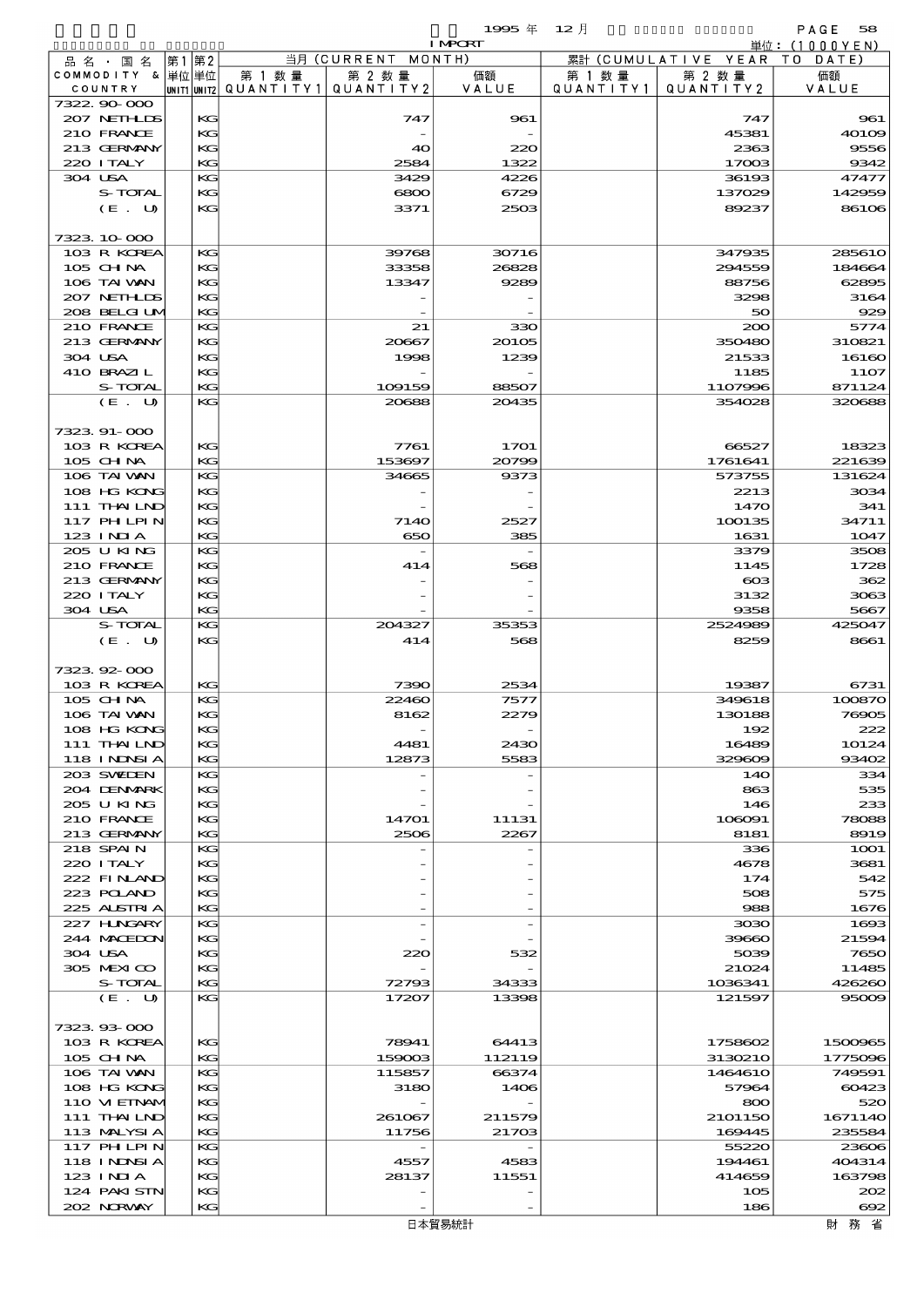$1995 \nsubseteq 12 \nexists$ 

|         |                             |    |          |        |                                                  | <b>I MPORT</b> |                      |                              | 単位:(1000YEN)        |
|---------|-----------------------------|----|----------|--------|--------------------------------------------------|----------------|----------------------|------------------------------|---------------------|
|         | 品 名 ・ 国 名                   | 第1 | 第2       |        | 当月 (CURRENT MONTH)                               |                |                      | 累計 (CUMULATIVE YEAR TO DATE) |                     |
|         | COMMODITY & 単位単位<br>COUNTRY |    |          | 第 1 数量 | 第 2 数量<br> UNIT1 UNIT2  QUANT   TY1  QUANT   TY2 | 価額<br>VALUE    | 第 1 数 量<br>QUANTITY1 | 第 2 数量<br>QUANTITY 2         | 価額<br>VALUE         |
|         | 732393000                   |    |          |        |                                                  |                |                      |                              |                     |
|         | 203 SWIDEN                  |    | KG       |        |                                                  |                |                      | 542                          | 494                 |
|         | 204 DENMARK                 |    | KG       |        | 180                                              | 834            |                      | 1082                         | 4717                |
|         | 205 U KING                  |    | KG       |        | 174                                              | 1142           |                      | 5621                         | 28441               |
|         | 207 NETHLIS<br>208 BELGILM  |    | KG<br>KG |        | 1249                                             | 3833           |                      | 882<br>6617                  | 2934<br>15958       |
|         | 210 FRANCE                  |    | KG       |        | 10822                                            | 24882          |                      | 188964                       | 368055              |
|         | 213 GERMANY                 |    | KG       |        | 17959                                            | 42570          |                      | 233555                       | 479214              |
|         | 215 SWIZLD                  |    | KG       |        | 335                                              | 760            |                      | 15798                        | 52314               |
|         | 217 PORTUGL                 |    | KG       |        | 182                                              | 491            |                      | 1609                         | 2952                |
|         | 218 SPAIN<br>220 I TALY     |    | KG<br>KG |        | 13971<br>7881                                    | 13614<br>20512 |                      | 61664<br>106371              | 59539<br>236904     |
|         | 224 RUSSI AN                |    | KG       |        |                                                  |                |                      | $\infty$                     | 489                 |
|         | 234 TURKEY                  |    | KG       |        |                                                  |                |                      | 18619                        | 12038               |
|         | 302 CANADA                  |    | KG       |        |                                                  |                |                      | $\bf{60}$                    | 3828                |
| 304 USA |                             |    | KG       |        | 185672                                           | 346990         |                      | 3353492                      | 6736189             |
|         | 305 MEXICO                  |    | KG       |        |                                                  |                |                      | 190                          | 345                 |
|         | 601 ALSTRAL<br>S-TOTAL      |    | KG<br>KG |        | 80<br>901003                                     | 285<br>949641  |                      | 80<br>13343227               | 285<br>14590627     |
|         | (E. U)                      |    | KG       |        | 52418                                            | 107878         |                      | 606907                       | 1199208             |
|         |                             |    |          |        |                                                  |                |                      |                              |                     |
|         | 7323 94 000                 |    |          |        |                                                  |                |                      |                              |                     |
|         | 103 R KOREA                 |    | KG       |        |                                                  |                |                      | 146252                       | 64793               |
|         | $105$ CHNA<br>106 TAI VAN   |    | KG<br>KG |        | 10093                                            | 2823           |                      | 541847<br>539445             | 156534<br>313593    |
|         | 111 THAILND                 |    | KG       |        | 45900                                            | 20624          |                      | 1002160                      | 425933              |
|         | 113 MALYSIA                 |    | KG       |        |                                                  |                |                      | 12282                        | 4175                |
|         | <b>118 INNSIA</b>           |    | KG       |        | 50405                                            | 17538          |                      | 654530                       | 210954              |
|         | 203 SWIEN                   |    | KG       |        |                                                  |                |                      | 2460                         | 1O14                |
|         | 205 U KING                  |    | KG       |        | 300                                              | 533            |                      | 2886                         | 3425                |
|         | 210 FRANCE<br>213 GERMANY   |    | KG<br>KG |        | $\infty$<br>1965                                 | 817<br>2290    |                      | 1718<br>11814                | 2439<br>14355       |
|         | 220 I TALY                  |    | KG       |        | 196                                              | 458            |                      | 2652                         | 2282                |
|         | 223 POLAND                  |    | KG       |        | 6427                                             | 3418           |                      | 42920                        | 21805               |
|         | 244 MACEDON                 |    | KG       |        | 58895                                            | 25620          |                      | 58895                        | 25620               |
|         | 302 CANADA                  |    | KG       |        | $\infty$                                         | 676            |                      | 1081                         | 1192                |
| 304 USA | 305 MEXICO                  |    | KG<br>KG |        | 485                                              | 586            |                      | 2501<br>23484                | 3595<br>12703       |
|         | S-TOTAL                     |    | KG       |        | 175879                                           | 75383          |                      | 3046927                      | 1264412             |
|         | (E. U)                      |    | KG       |        | 3066                                             | 4098           |                      | 21530                        | 23515               |
|         |                             |    |          |        |                                                  |                |                      |                              |                     |
|         | 732399000                   |    |          |        |                                                  |                |                      |                              |                     |
|         | 103 R KOREA                 |    | KG<br>KG |        | 9263<br>271481                                   | 5240<br>75850  |                      | 288989                       | 129949<br>775149    |
|         | 105 CH NA<br>106 TAI VAN    |    | KG       |        | 153524                                           | 49008          |                      | 3099552<br>2621273           | 766214              |
|         | 108 HG KONG                 |    | KG       |        |                                                  |                |                      | 16466                        | 10430               |
|         | 111 THAILND                 |    | KG       |        | 67454                                            | 22709          |                      | 1142068                      | 355793              |
|         | 113 MALYSIA                 |    | KG       |        |                                                  |                |                      | 15883                        | <b>31O1</b>         |
|         | <b>117 PHLPIN</b>           |    | KG<br>KG |        | 224                                              | 795            |                      | 27058                        | 29751               |
|         | 118 INNSI A<br>$123$ INIA   |    | KG       |        | 1433                                             | 1626           |                      | 4187<br>2909                 | 6371<br>3430        |
|         | 203 SWIDEN                  |    | KG       |        | 1800                                             | 708            |                      | 4597                         | 2382                |
|         | 204 DENMARK                 |    | KG       |        |                                                  |                |                      | $\infty$                     | 870                 |
|         | 205 U KING                  |    | KG       |        | 2161                                             | 2649           |                      | 26961                        | 33841               |
|         | 207 NETHLIS                 |    | KG       |        |                                                  |                |                      | 3809                         | 3559                |
|         | 208 BELGI UM<br>210 FRANCE  |    | KG<br>KG |        | $\overline{\phantom{a}}$<br>640                  | 1131           |                      | <b>1210</b><br>52010         | 2425<br>82137       |
|         | 213 GERMANY                 |    | KG       |        | 36509                                            | 24890          |                      | 342170                       | 223056              |
|         | 215 SWIZLD                  |    | KG       |        |                                                  |                |                      | 1666                         | 2778                |
|         | 217 PORTUGL                 |    | KG       |        | 400                                              | 780            |                      | 654                          | 1192                |
|         | 218 SPAIN                   |    | KG       |        | 372                                              | 315            |                      | 2876                         | 4121                |
|         | 220 I TALY                  |    | KG<br>KG |        | 38642                                            | 35209          |                      | 251578                       | 191710              |
|         | 223 POLAND<br>234 TURKEY    |    | KG       |        | 1025<br>1630                                     | 557<br>1O4O    |                      | 3075<br>1630                 | 2041<br><b>1O4O</b> |
|         | 235 ESTON A                 |    | KG       |        | 156                                              | 252            |                      | 156                          | 252                 |
|         | 302 CANADA                  |    | KG       |        |                                                  |                |                      | 938                          | 737                 |
| 304 USA |                             |    | KG       |        | 14103                                            | 7060           |                      | 102419                       | 82642               |
|         | 305 MEXICO                  |    | KG<br>KG |        |                                                  |                |                      | 2277                         | 626<br>593          |
|         | 601 ALSTRAL<br>S-TOTAL      |    | KG       |        | 600817                                           | 229819         |                      | 400<br>8017411               | 2716190             |
|         | (E. U)                      |    | KG       |        | 80524                                            | 65682          |                      | 686465                       | 545293              |
|         |                             |    |          |        |                                                  |                |                      |                              |                     |
|         | 7324.10.000                 |    |          |        |                                                  |                |                      |                              |                     |
|         | 103 R KOREA                 |    | KG       |        | 13000                                            | 5338           |                      | 17764                        | 7563                |
|         | 105 CH NA                   |    | KG       |        | 2400                                             | 1397           |                      | 22522                        | 10056               |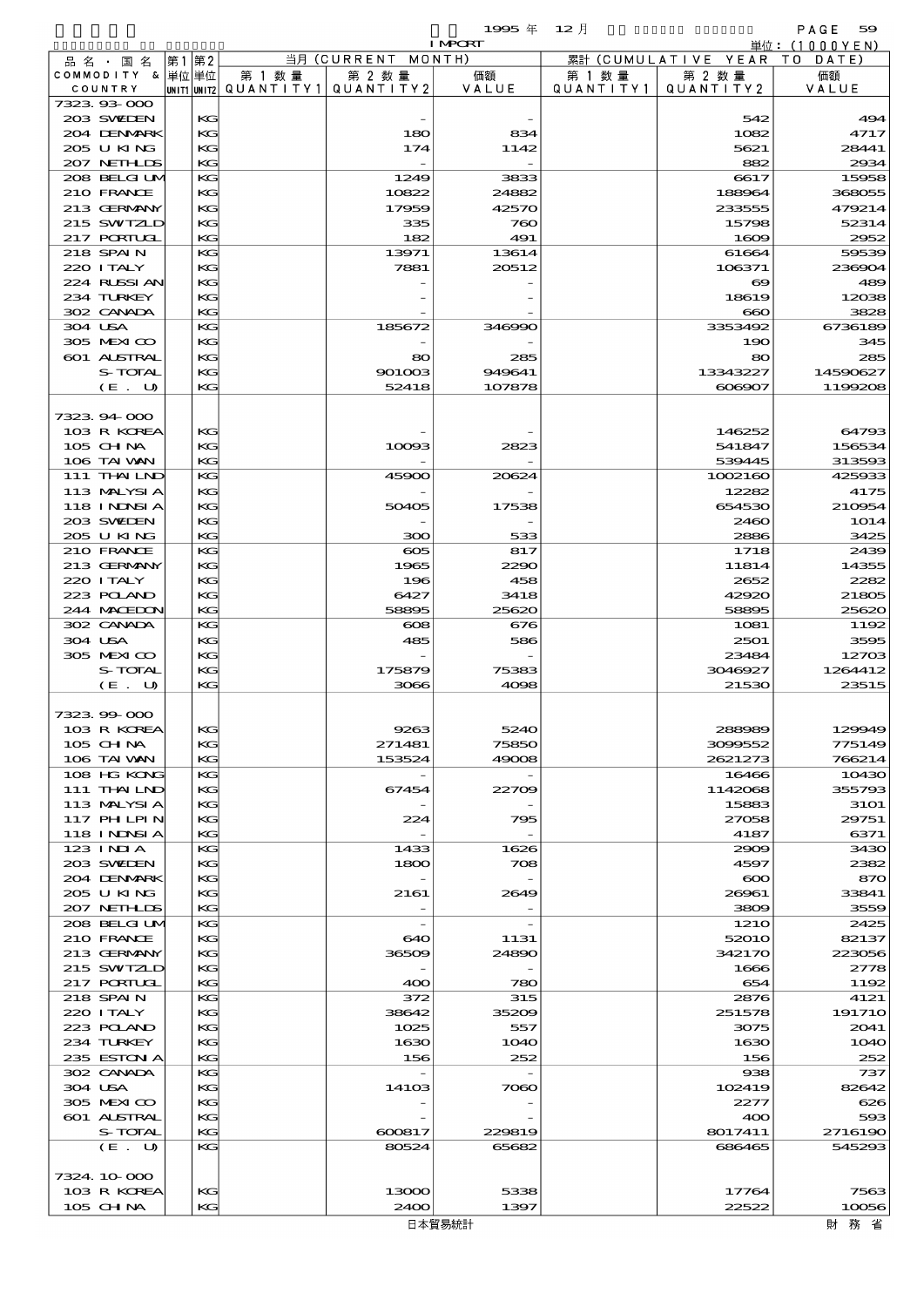- 1999年 12月 - PAGE 60<br>Training - Hotel Maria (Financial) 600<br>単位:(1000YEN)

|                   |              |                                       |                          | <b>I MPORT</b>        |           |                       | 単位: (1000 Y E N) |
|-------------------|--------------|---------------------------------------|--------------------------|-----------------------|-----------|-----------------------|------------------|
| 品名・国名             | 第1第2         |                                       | 当月 (CURRENT              | MONTH)                |           | 累計 (CUMULATIVE YEAR   | T O<br>DATE      |
| COMMODITY & 単位単位  |              | 第 1 数量                                | 第 2 数量                   | 価額                    | 第 1 数 量   | 第 2 数量                | 価額               |
| COUNTRY           |              | unit1 unit2  QUANT   TY1  QUANT   TY2 |                          | VALUE                 | QUANTITY1 | QUANTITY2             | VALUE            |
| 7324 10 000       |              |                                       |                          |                       |           |                       |                  |
| 106 TAI VAN       | KG           |                                       | 908                      | 316                   |           | 22437                 | 14711            |
| 108 HG KONG       | KG           |                                       |                          |                       |           | 493                   | 847              |
| 112 SNGAPOR       | KG           |                                       | $\infty$                 | 213                   |           | 216                   | 739              |
| <b>118 INNSIA</b> | KG           |                                       |                          |                       |           | 1770                  | 11O <sub>3</sub> |
| 202 NORWAY        | KG           |                                       | 160                      | 551                   |           | 160                   | 551              |
| 203 SWIEN         | KG           |                                       |                          |                       |           | 495                   | 1676             |
| 204 DENMARK       | KG           |                                       |                          |                       |           | 254                   | 616              |
| 213 GERMANY       | KG           |                                       | ഒട                       | 2268                  |           | 2024                  | 7487             |
| 215 SWIZLD        | KG           |                                       |                          |                       |           | 360                   | 1130             |
| 220 I TALY        | KG           |                                       | 254                      | 406                   |           | 1973                  | 5460             |
| 222 FINAND        | KG           |                                       |                          |                       |           | 100                   | 385              |
| 302 CANADA        | KG           |                                       |                          |                       |           | 3560                  | 3046             |
| 304 USA           | KG           |                                       | 4118                     | 3746                  |           | 35841                 | 37826            |
| 601 ALSTRAL       | KG           |                                       | 1487                     | 440                   |           | 1487                  | 440              |
| 606 NEWELD        | KG           |                                       |                          |                       |           | 3531                  | 840              |
| S-TOTAL           | KG           |                                       | 23112                    | 14675                 |           | 114987                | 94476            |
| (E. U)            | KG           |                                       | 949                      | 2674                  |           | 4846                  | 15624            |
|                   |              |                                       |                          |                       |           |                       |                  |
| 7324. 21-000      |              |                                       |                          |                       |           |                       |                  |
| 103 R KOREA       |              |                                       |                          |                       |           |                       |                  |
|                   | KG           |                                       |                          |                       |           | <b>1O4O</b>           | 2617             |
| 111 THAILND       | KG           |                                       |                          |                       |           | 116                   | 244              |
| 205 U KING        | KG           |                                       |                          |                       |           | 100                   | 402              |
| 213 GERMANY       | KG           |                                       | 180                      | 300                   |           | 20916                 | 8566             |
| 217 PORTUGL       | KG           |                                       | 428                      | 523                   |           | 563                   | 731              |
| 218 SPAIN         | KG           |                                       | 20400                    | 5787                  |           | 70360                 | 18659            |
| 302 CANADA        | KG           |                                       |                          |                       |           | 17513                 | 4429             |
| 304 USA           | KG           |                                       | 5696                     | 2929                  |           | 43062                 | 21933            |
| S-TOTAL           | KG           |                                       | 26704                    | 9539                  |           | 153670                | 57581            |
| (E. U)            | KG           |                                       | 21008                    | 6610                  |           | 91939                 | 28358            |
|                   |              |                                       |                          |                       |           |                       |                  |
| 7324.29-000       |              |                                       |                          |                       |           |                       |                  |
| 106 TAI VAN       | KG           |                                       |                          |                       |           | 1070                  | 1274             |
| <b>117 PHLPIN</b> | KG           |                                       |                          |                       |           | 192                   | 273              |
| 210 FRANCE        | KG           |                                       |                          |                       |           | 130                   | 330              |
| 213 GERMANY       | KG           |                                       |                          |                       |           | $\boldsymbol{\infty}$ | <b>31O</b>       |
| 302 CANADA        | KG           |                                       |                          |                       |           | 130                   | 283              |
| 304 USA           | KG           |                                       | 200                      | 948                   |           | 9092                  | 8583             |
| S-TOTAL           | KG           |                                       | 200                      | 948                   |           | 10683                 | 11053            |
| (E. U)            | KG           |                                       |                          |                       |           | 199                   | 640              |
|                   |              |                                       |                          |                       |           |                       |                  |
| 7324.90.000       |              |                                       |                          |                       |           |                       |                  |
| 103 R KOREA       | KG.          |                                       |                          |                       |           | 17728                 | 11593            |
| 105 CH NA         | KG           |                                       | 3366                     | 3012                  |           | 38306                 | 28251            |
| 106 TAI VAN       | KG           |                                       | 1920                     | 2290                  |           | 23189                 | 28369            |
| 111 THAILND       | KG           |                                       | 4442                     | 4359                  |           | 24991                 | 25948            |
| 112 SNGAPOR       | КG           |                                       |                          |                       |           | 3485                  | 1419             |
| 117 PH LPIN       | KG           |                                       | 1800                     | 10200                 |           | 7842                  | 20284            |
| <b>118 INNSIA</b> | KG           |                                       |                          |                       |           | 6641                  | 2673             |
| $123$ INIA        | KG           |                                       |                          |                       |           | 519                   | 538              |
| 203 SWIDEN        | KG           |                                       | 18550                    | 61387                 |           | 48092                 | 180253           |
| 204 DENMARK       | КG           |                                       | 178                      | $\boldsymbol{\alpha}$ |           | 646                   | 2357             |
| 205 U KING        | KG           |                                       |                          |                       |           | $\infty$              | 576              |
| 207 NETHLIS       | KG           |                                       |                          |                       |           | 80                    | 817              |
| 210 FRANCE        | KG           |                                       |                          |                       |           | 2595                  | 3820             |
|                   |              |                                       |                          |                       |           |                       |                  |
| 213 GERMANY       | KG           |                                       | 199                      | 5096                  |           | 5236                  | 27440            |
| 218 SPAIN         | КG           |                                       |                          |                       |           | 58                    | 264              |
| 220 I TALY        | KG           |                                       | 185                      | 574                   |           | 4365                  | $\infty$         |
| 302 CANADA        | KG           |                                       | 173                      | 205                   |           | 173                   | 205              |
| 304 USA           | KG           |                                       | 4196                     | 6291                  |           | 40020                 | 60094            |
| S-TOTAL           | KG           |                                       | 35009                    | 94022                 |           | 224036                | 400921           |
| (E. U)            | KG           |                                       | 19112                    | 67665                 |           | 61142                 | 221547           |
|                   |              |                                       |                          |                       |           |                       |                  |
| 7325, 10,000      |              |                                       |                          |                       |           |                       |                  |
| 103 R KOREA       | $\mathbf{M}$ |                                       | 326                      | 76947                 |           | 2637                  | 605629           |
| 105 CH NA         | $\mathbf{M}$ |                                       | 4630                     | 292759                |           | 52174                 | 3090239          |
| 106 TAI VAN       | $\mathbf{M}$ |                                       | 164                      | 30759                 |           | 2146                  | 329232           |
| 108 HG KONG       | $\mathbf{M}$ |                                       |                          |                       |           | $\infty$              | 455              |
| 110 VIEINAM       | $\mathbf{M}$ |                                       | $\qquad \qquad -$        |                       |           | 7                     | 613              |
| 111 THAILND       | $\mathbf{M}$ |                                       | 16                       | 1775                  |           | 257                   | 24129            |
| 112 SNGAPOR       | M            |                                       | $\overline{\phantom{a}}$ |                       |           | $\mathbf o$           | 665              |
| 113 MALYSIA       | M            |                                       | 41                       | 7260                  |           | 1191                  | 189565           |
| 117 PH LPIN       | $\mathbf{M}$ |                                       | $\bullet$                | 263                   |           | 16                    | 2542             |
| 118 I NINSI A     | $\mathbf{M}$ |                                       | 18                       | 2174                  |           | 273                   | 30251            |
| 122 NYANAR        | $\mathbf{M}$ |                                       |                          |                       |           | 194                   | 14001            |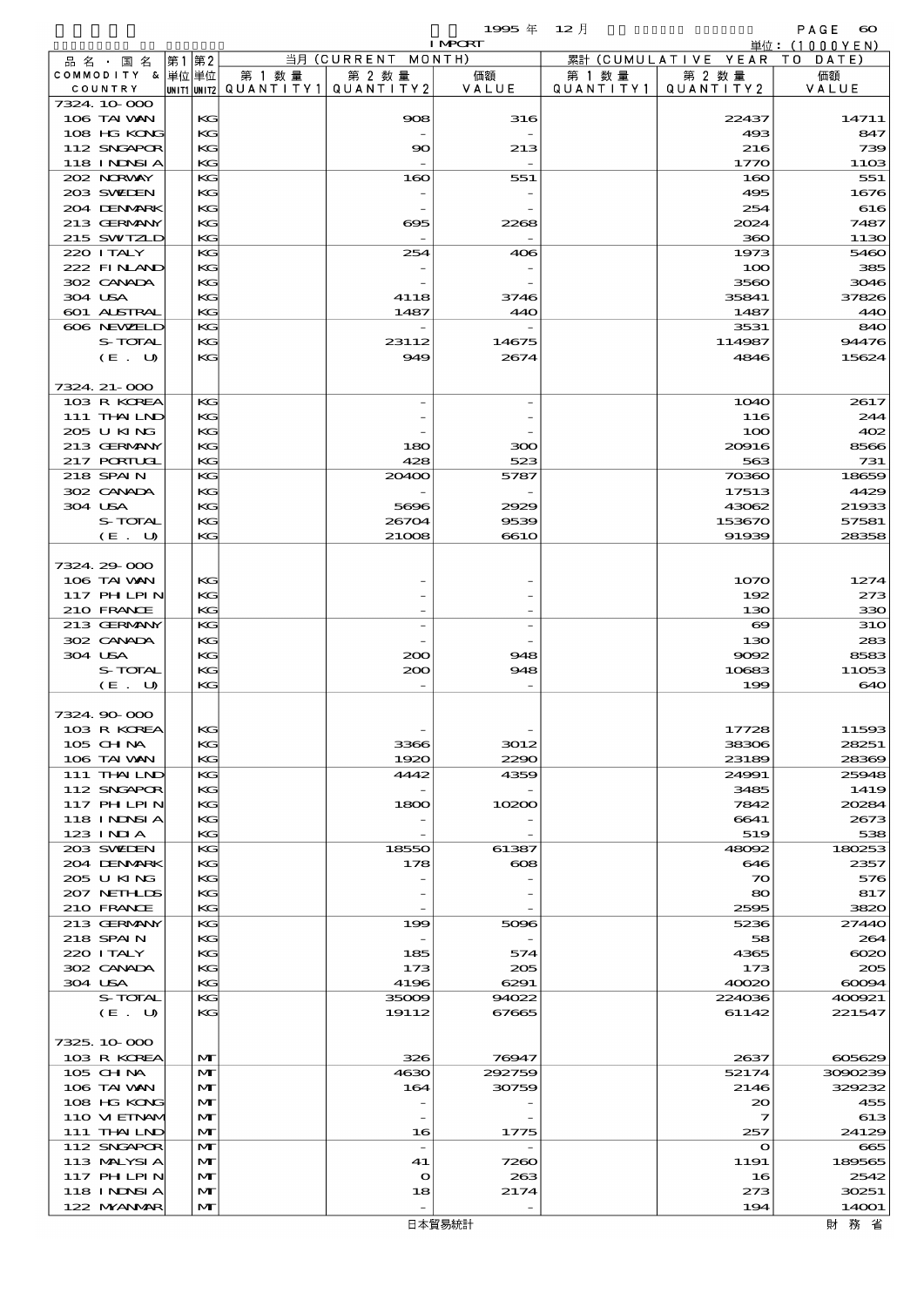$1995 \nsubseteq 12 \nexists$ 

|                             |                              |        |                                                  | <b>I MPCRT</b>   |         |                                 | 単位: (1000YEN)     |
|-----------------------------|------------------------------|--------|--------------------------------------------------|------------------|---------|---------------------------------|-------------------|
| 品名・国名                       | 第1 第2                        |        | 当月 (CURRENT MONTH)                               |                  |         | 累計 (CUMULATIVE YEAR TO DATE)    |                   |
| COMMODITY & 単位単位<br>COUNTRY |                              | 第 1 数量 | 第 2 数量<br> UNIT1 UNIT2  QUANT   TY1  QUANT   TY2 | 価額<br>VALUE      | 第 1 数 量 | 第 2 数量<br>QUANTITY1   QUANTITY2 | 価額<br>VALUE       |
| 7325, 10,000                |                              |        |                                                  |                  |         |                                 |                   |
| $123$ INIA                  | $\mathbf{M}$                 |        | 18                                               | 2334             |         | 112                             | 30613             |
| 203 SWIEN                   | $\mathbf{M}$                 |        |                                                  |                  |         | $\mathbf{o}$                    | 356               |
| 204 DENMARK<br>205 U KING   | M<br>$\mathbf{M}$            |        |                                                  |                  |         | 11<br>56                        | 9226<br>7429      |
| 210 FRANCE                  | M                            |        |                                                  |                  |         | $\mathbf{\Omega}$               | 1470              |
| 213 GERMANY                 | M                            |        |                                                  |                  |         | 17                              | 1257              |
| 215 SWIZLD                  | $\mathbf{M}$                 |        |                                                  |                  |         | 1                               | 341O              |
| 220 I TALY                  | $\mathbf{M}$                 |        |                                                  |                  |         | $\mathbf{\Omega}$               | 428               |
| 304 USA<br>601 ALSTRAL      | M<br>M                       |        | $\bullet$                                        | 271              |         | 97<br>$\mathbf{\Omega}$         | 9419<br>461       |
| S-TOTAL                     | M                            |        | 5213                                             | 414542           |         | 59209                           | 4351390           |
| (E. U)                      | $\mathbf{M}$                 |        |                                                  |                  |         | 84                              | 20166             |
|                             |                              |        |                                                  |                  |         |                                 |                   |
| 7325.91-000                 |                              |        |                                                  |                  |         |                                 |                   |
| 103 R KOREA<br>105 CH NA    | M<br>$\mathbf{M}$            |        | 11O<br>12                                        | 13659<br>644     |         | 1089<br>27                      | 129053<br>1795    |
| 111 THAILND                 | $\mathbf{M}$                 |        |                                                  |                  |         | $\infty$                        | 2331              |
| $123$ INJA                  | $\mathbf{M}$                 |        |                                                  |                  |         | 239                             | 22229             |
| 207 NETHLIS                 | $\mathbf{M}$                 |        |                                                  |                  |         | 40                              | 5604              |
| 208 BELGI UM                | $\mathbf{M}$                 |        | $\overline{a}$                                   |                  |         | 343                             | 48607             |
| 304 USA<br>410 BRAZIL       | M<br>$\mathbf{M}$            |        | 19                                               | 1224             |         | 54<br>21                        | 3028<br>2252      |
| S-TOTAL                     | M                            |        | 141                                              | 15527            |         | 1833                            | 214899            |
| (E. U)                      | $\mathbf{M}$                 |        |                                                  |                  |         | 383                             | 54211             |
|                             |                              |        |                                                  |                  |         |                                 |                   |
| 7325.99-000                 |                              |        |                                                  |                  |         |                                 |                   |
| 103 R KOREA<br>105 CH NA    | $\mathbf{M}$<br>M            |        | 647<br>1596                                      | 112224<br>137235 |         | 5334<br>18003                   | 959832<br>1210199 |
| 106 TAI VAN                 | M                            |        | 121                                              | 34489            |         | 1247                            | 358385            |
| 108 HG KONG                 | $\mathbf{M}$                 |        | $\overline{\phantom{a}}$                         |                  |         | 5                               | 1186              |
| 110 VI EINAM                | $\mathbf{M}$                 |        | 73                                               | 2314             |         | 109                             | 3436              |
| 111 THAILND                 | $\mathbf{M}$                 |        | 46                                               | 11256            |         | 632                             | 170527            |
| 112 SNGAPOR<br>113 MALYSIA  | M<br>$\mathbf{M}$            |        | 23                                               | 2754             |         | 25<br>178                       | 9114<br>25548     |
| 117 PHLPIN                  | $\mathbf{M}$                 |        |                                                  |                  |         | 4                               | 1120              |
| 118 INNSI A                 | $\mathbf{M}$                 |        |                                                  |                  |         | 61                              | 8764              |
| 123 INIA                    | $\mathbf{M}$                 |        | $\bullet$                                        | 233              |         | 47                              | 7153              |
| 127 BANCLA                  | M                            |        | 20                                               | 2063             |         | 252                             | 25185             |
| 143 I SRAEL<br>205 U KING   | M<br>$\mathbf{M}$            |        |                                                  |                  |         | 27<br>16                        | 7143<br>14717     |
| 207 NETHLIS                 | M                            |        |                                                  |                  |         | $\mathbf{o}$                    | 319               |
| 210 FRANCE                  | $\mathbf{M}$                 |        | 13                                               | 3168             |         | 15                              | 4649              |
| 213 GERMANY                 | M                            |        | $\infty$                                         | 9389             |         | 382                             | 55495             |
| 220 I TALY<br>227 HNGARY    | M<br>$\mathbf{M}$            |        | $\overline{\phantom{a}}$                         |                  |         | 30<br>9                         | 11982<br>7163     |
| 302 CANADA                  | $\mathbf{M}$                 |        |                                                  |                  |         | $\Omega$                        | 857               |
| 304 USA                     | $\mathbf{M}$                 |        | 2                                                | 765              |         | 5                               | 7652              |
| 410 BRAZIL                  | M                            |        |                                                  |                  |         | 322                             | 81033             |
| 551 S AFRCA                 | M                            |        |                                                  |                  |         | 4                               | 396               |
| S-TOTAL<br>(E. U)           | M<br>$\mathbf{M}$            |        | 2561<br>33                                       | 315890<br>12557  |         | 26707<br>443                    | 2971855<br>87162  |
|                             |                              |        |                                                  |                  |         |                                 |                   |
| 7326, 11-000                |                              |        |                                                  |                  |         |                                 |                   |
| 103 R KOREA                 | $\mathbf{M}$                 |        | 27                                               | 9383             |         | 80                              | 29375             |
| 105 CH NA                   | $\mathbf{M}$                 |        | $\overline{\phantom{a}}$                         |                  |         | 32                              | 8447              |
| 106 TAI VAN<br>123 INIA     | M<br>$\mathbf{M}$            |        | 88                                               | 30252            |         | <b>11O4</b><br>35               | 407922<br>6692    |
| 208 BELGI UM                | $\mathbf{M}$                 |        |                                                  |                  |         | $\mathbf o$                     | 225               |
| 215 SWIZLD                  | $\mathbf{M}$                 |        | $\bullet$                                        | 214              |         | $\Omega$                        | 214               |
| 304 USA                     | $\mathbf{M}$                 |        |                                                  |                  |         | 2                               | 4078              |
| S-TOTAL<br>(E. U)           | $\mathbf{M}$<br>$\mathbf{M}$ |        | 115                                              | 39849            |         | 1253<br>$\mathbf{o}$            | 456953<br>225     |
|                             |                              |        |                                                  |                  |         |                                 |                   |
| 7326, 19-000                |                              |        |                                                  |                  |         |                                 |                   |
| 103 R KOREA                 | $\mathbf{M}$                 |        | 18                                               | 3834             |         | 191                             | 70193             |
| $105$ CHNA                  | M                            |        | 18                                               | 5882             |         | 294                             | 58370             |
| 106 TAI VAN<br>111 THAILND  | M<br>M                       |        | 65<br>$\mathbf o$                                | 16686<br>1125    |         | 982<br>1                        | 204797<br>3974    |
| 112 SNGAPOR                 | $\mathbf{M}$                 |        |                                                  |                  |         | 6                               | 3034              |
| 117 PHLPIN                  | $\mathbf{M}$                 |        |                                                  |                  |         | 5                               | 651               |
| 118 I NDSI A                | $\mathbf{M}$                 |        |                                                  |                  |         | 19                              | 5550              |
| 123 INIA<br>202 NORVAY      | $\mathbf{M}$<br>$\mathbf{M}$ |        |                                                  |                  |         | $\mathbf o$                     | 501<br>9229       |
| 204 DENMARK                 | $\mathbf{M}$                 |        | 7                                                | 1982             |         | 4<br>82                         | 29921             |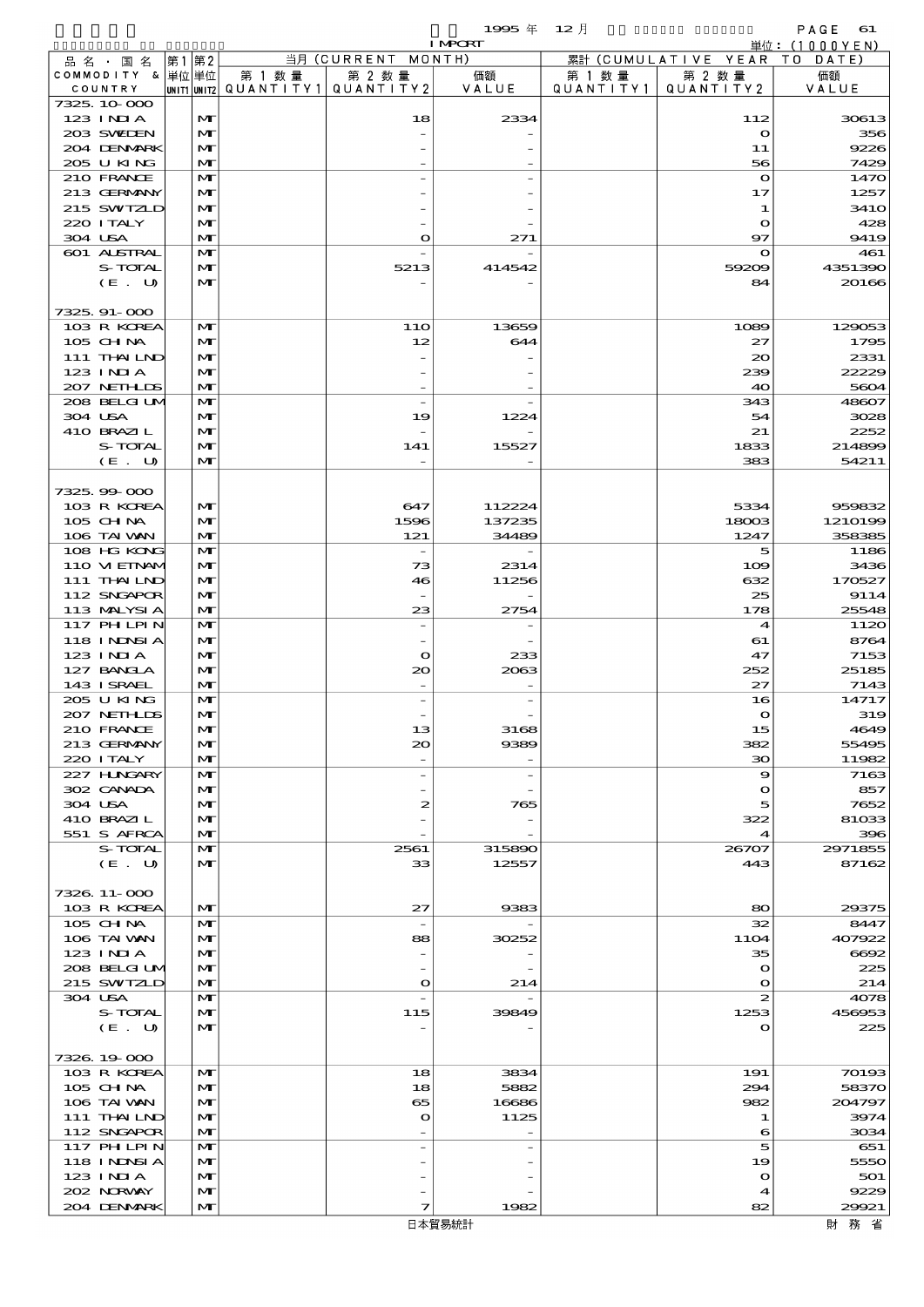$1995 \nleftrightarrow 12 \nparallel$  PAGE 62

|                            |                              |        |                                       | <b>I MPCRT</b> |           |                              | 単位: (1000YEN)     |
|----------------------------|------------------------------|--------|---------------------------------------|----------------|-----------|------------------------------|-------------------|
| 品名・国名                      | 第1 第2                        |        | 当月 (CURRENT MONTH)                    |                |           | 累計 (CUMULATIVE YEAR TO DATE) |                   |
| COMMODITY & 単位単位           |                              | 第 1 数量 | 第 2 数量                                | 価額<br>VALUE    | 第 1 数 量   | 第 2 数量<br>QUANTITY 2         | 価額                |
| COUNTRY<br>7326, 19000     |                              |        | UNIT1 UNIT2  QUANT I TY1  QUANT I TY2 |                | QUANTITY1 |                              | VALUE             |
| 205 U KING                 | M                            |        |                                       |                |           | $\mathbf o$                  | 318               |
| 207 NETHLIS                | $\mathbf{M}$                 |        |                                       |                |           | 6                            | 1450              |
| 210 FRANCE                 | M                            |        | 2                                     | 10491          |           | 173                          | 98666             |
| 213 GERMANY                | $\mathbf{M}$                 |        |                                       |                |           | 80                           | 48987             |
| 218 SPAIN<br>220 I TALY    | M<br>M                       |        |                                       |                |           | 1<br>5                       | 733<br>1313       |
| 224 RUSSIAN                | $\mathbf{M}$                 |        |                                       |                |           | 42                           | 2867              |
| 245 CZECH                  | M                            |        |                                       |                |           | $\mathbf o$                  | 239               |
| 302 CANADA                 | $\mathbf{M}$                 |        |                                       |                |           | $\mathbf o$                  | 264               |
| 304 USA                    | M                            |        |                                       |                |           | 46                           | 22659             |
| S-TOTAL                    | M                            |        | 11O                                   | 40000          |           | 1937                         | 563716            |
| (E. U)                     | $\mathbf{M}$                 |        | 9                                     | 12473          |           | 347                          | 181388            |
| 7326.20-000                |                              |        |                                       |                |           |                              |                   |
| 103 R KOREA                | M                            |        | $\mathbf{o}$                          | 2404           |           | 228                          | 95242             |
| 105 CH NA                  | M                            |        | 166                                   | 40801          |           | 2976                         | 53411O            |
| 106 TAI VAN                | $\mathbf{M}$                 |        | 171                                   | 59674          |           | 2154                         | 604629            |
| 108 HG KONG                | M                            |        | $\overline{\phantom{a}}$              |                |           | 68                           | 17081             |
| 111 THAILND<br>112 SNGAPOR | $\mathbf{M}$<br>$\mathbf{M}$ |        | 10                                    | 4178           |           | 1025                         | 244732<br>1235    |
| 113 MALYSIA                | M                            |        | 4                                     | 2434           |           | 4<br>48                      | 15144             |
| 117 PHLPIN                 | $\mathbf{M}$                 |        | 2                                     | 3079           |           | 31                           | 45299             |
| <b>118 INNSIA</b>          | M                            |        |                                       |                |           | 7                            | 1901              |
| 203 SWIEN                  | $\mathbf{M}$                 |        |                                       |                |           | 18                           | 7690              |
| 204 DENMARK                | M                            |        | $\overline{\phantom{a}}$              |                |           | 1                            | 406               |
| 205 U KING<br>208 BELGI UM | $\mathbf{M}$                 |        | 23                                    | 6785           |           | 578<br>$\mathbf{o}$          | 186776            |
| 210 FRANCE                 | $\mathbf{M}$<br>M            |        | 23                                    | 6296           |           | 53                           | 249<br>18474      |
| 213 GERMANY                | $\mathbf{M}$                 |        | $\Omega$                              | 1477           |           | 6                            | 12222             |
| 215 SWIZLD                 | $\mathbf{M}$                 |        |                                       |                |           | $\bullet$                    | 22232             |
| 220 I TALY                 | $\mathbf{M}$                 |        | 7                                     | 5411           |           | 89                           | 19856             |
| 302 CANADA                 | $\mathbf{M}$                 |        |                                       |                |           | 57                           | 28107             |
| 304 USA                    | M                            |        | 28                                    | 12823          |           | 360                          | 165890            |
| 305 MEXICO                 | $\mathbf{M}$                 |        | $\Omega$                              | 251            |           | $\mathbf o$                  | 3777              |
| 601 ALSTRAL<br>606 NEWELD  | M<br>$\mathbf{M}$            |        | $\Omega$<br>8                         | 430<br>2035    |           | 9<br>11                      | 2565<br>4430      |
| S-TOTAL                    | M                            |        | 442                                   | 148078         |           | 7723                         | 2032047           |
| (E. U)                     | $\mathbf{M}$                 |        | 53                                    | 19969          |           | 745                          | 245673            |
|                            |                              |        |                                       |                |           |                              |                   |
| 7326.90-010                |                              |        |                                       |                |           |                              |                   |
| 103 R KOREA                | KG                           |        | 490                                   | 1679           |           | 490                          | 1679              |
| 106 TAI VAN<br>203 SWIDEN  | KG<br>KG                     |        | 162                                   | 433            |           | 2320<br>3733                 | 4788<br>16652     |
| 205 U KING                 | KG                           |        |                                       |                |           | 1731                         | 961               |
| 207 NETHLIS                | KG                           |        | 26                                    | 1002           |           | 508                          | 6918              |
| 210 FRANCE                 | KG                           |        |                                       |                |           | 4288                         | 6897              |
| 213 GERMANY                | KG                           |        | 162                                   | 930            |           | 458                          | 4543              |
| 220 I TALY                 | KG                           |        |                                       |                |           | 130                          | 487               |
| 225 ALSTRIA                | KG                           |        | 2282                                  | 20805          |           | 18087                        | 222723            |
| 302 CANADA<br>304 USA      | KG<br>KG                     |        | 13279                                 | 18339          |           | 13<br>121417                 | 371<br>135022     |
| 601 ALSTRAL                | KC                           |        |                                       |                |           | 526                          | 5966              |
| S-TOTAL                    | KG                           |        | 16401                                 | 43188          |           | 153701                       | 407007            |
| (E. U)                     | KG                           |        | 2632                                  | 23170          |           | 28935                        | 259181            |
|                            |                              |        |                                       |                |           |                              |                   |
| 7326.90-020                |                              |        |                                       |                |           |                              |                   |
| 103 R KOREA<br>104 N KOREA | KG<br>KG                     |        | 2112347                               | 487995         |           | 20368865<br>3103             | 4716451<br>843    |
| $105$ CHNA                 | KG                           |        | 3409944                               | 979338         |           | 37808026                     | 8977643           |
| 106 TAI VAN                | KG                           |        | 647540                                | 314062         |           | 10435225                     | 3981868           |
| 108 HG KONG                | KG                           |        | 80667                                 | 47335          |           | 1020773                      | 495821            |
| 110 VIEINAM                | KG                           |        | 3984                                  | 3971           |           | 304659                       | 51023             |
| 111 THAILND                | KG                           |        | 325403                                | 98413          |           | 3535127                      | 941530            |
| 112 SNGAPOR                | KG                           |        | 13639                                 | 12806          |           | 853289                       | 244126            |
| 113 MALYSIA<br>117 PHLPIN  | KG<br>KG                     |        | 117772<br>572582                      | 23190<br>95286 |           | 1856897<br>8061105           | 372858<br>1237038 |
| 118 INNSI A                | KG                           |        | 113849                                | 35965          |           | 1545205                      | 456518            |
| 123 INIA                   | KG                           |        | 57860                                 | 19077          |           | 472224                       | 151076            |
| 124 PAKISTN                | KG                           |        |                                       |                |           | 1189                         | 2052              |
| 125 SRILANK                | KG                           |        | 3984                                  | 11543          |           | 6584                         | 14421             |
| 133 I RAN                  | KG                           |        |                                       |                |           | 173                          | 267               |
| 143 ISRAEL                 | KG                           |        | 13                                    | 208            |           | 119                          | 3982              |
| 202 NORWAY                 | KG                           |        | 66293                                 | 28300          |           | 124583                       | 70756             |
| 203 SWIDEN                 | KG                           |        | 240655                                | 120385         |           | 1702605                      | 1070512           |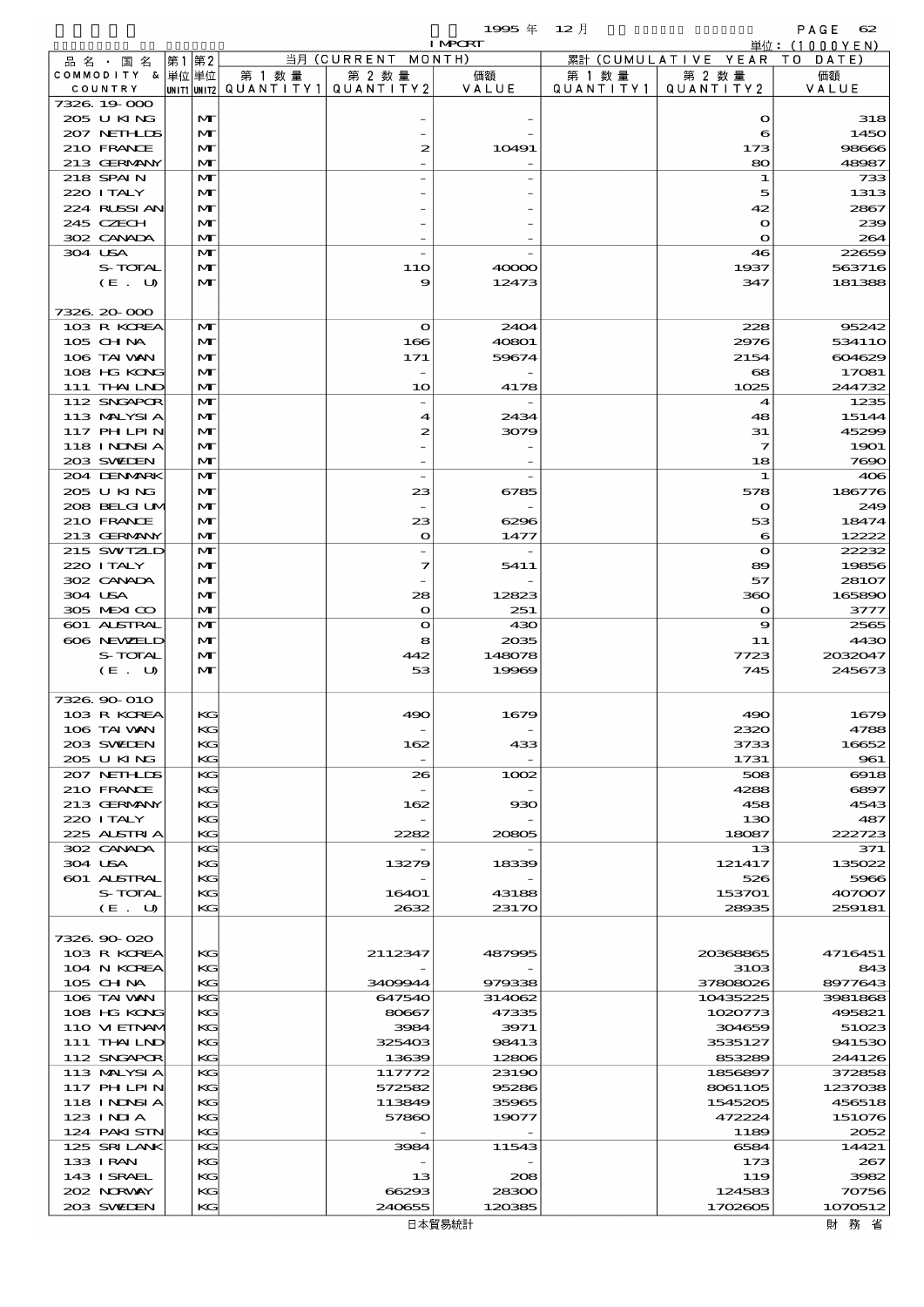## $1995 \nsubseteq 12 \nexists$

|                             |    |                   |                                       |               | <b>I MPCRT</b>    |                   |                              | 単位: (1000 Y E N)  |
|-----------------------------|----|-------------------|---------------------------------------|---------------|-------------------|-------------------|------------------------------|-------------------|
| 品 名 ・ 国 名                   | 第1 | 第2                |                                       | 当月 (CURRENT   | MONTH)            |                   | 累計 (CUMULATIVE YEAR TO DATE) |                   |
| COMMODITY & 単位単位            |    |                   | 第 1 数量                                | 第 2 数量        | 価額                | 第 1 数 量           | 第 2 数量<br>QUANTITY2          | 価額                |
| COUNTRY<br>7326.90-020      |    |                   | UNIT1 UNIT2  Q∪ANT   TY1  Q∪ANT   TY2 |               | VALUE             | Q U A N T I T Y 1 |                              | VALUE             |
| 204 DENMARK                 |    | KG                |                                       | 1294          | 3713              |                   | 89593                        | 183419            |
| 205 U KING                  |    | KG                |                                       | 65594         | 81457             |                   | 855626                       | 1098340           |
| 206 IRELAND                 |    | KG                |                                       | 230           | 3882              |                   | 11441                        | 8311              |
| 207 NETHLIS                 |    | KG                |                                       | 6180          | 10900             |                   | 268925                       | 230440            |
| 208 BELGI UM                |    | KG                |                                       | 1184          | 22310             |                   | 51949                        | 193329            |
| 210 FRANCE                  |    | KG                |                                       | 29127         | 44532             |                   | 397929                       | 706022            |
| 211 MONACO<br>213 GERMANY   |    | KG<br>KG          |                                       |               |                   |                   | 26<br>1714553                | 330<br>1696255    |
| 215 SWIZLD                  |    | KG                |                                       | 119854<br>439 | 141393<br>4119    |                   | 31390                        | 412480            |
| 217 PORTUGL                 |    | KG                |                                       |               |                   |                   | 756                          | 1594              |
| 218 SPAIN                   |    | KG                |                                       | 3519          | 7819              |                   | 293948                       | 115184            |
| 220 I TALY                  |    | KG                |                                       | 50228         | 42460             |                   | 557142                       | 403732            |
| 222 FINAND                  |    | KG                |                                       |               |                   |                   | 60945                        | 39343             |
| 223 POLAND                  |    | KG                |                                       | 11528         | 2888              |                   | 11528                        | 2888              |
| 224 RUSSI AN                |    | KG                |                                       |               |                   |                   | 158                          | 4304              |
| 225 ALSTRIA                 |    | KG                |                                       | 360           | 1821              |                   | 15122                        | 40100             |
| 227 H.NGARY<br>230 GREECE   |    | KG<br>KG          |                                       |               |                   |                   | 151<br>2178                  | 349<br>998        |
| 234 TURKEY                  |    | KG                |                                       |               |                   |                   | 74238                        | 10928             |
| 238 UKRAINE                 |    | KG                |                                       |               |                   |                   | 29                           | 213               |
| 245 CZECH                   |    | KG                |                                       |               |                   |                   | 2064                         | 2943              |
| 302 CANADA                  |    | KG                |                                       | 63363         | 31091             |                   | 261622                       | 163364            |
| 304 USA                     |    | KG                |                                       | 956315        | 635716            |                   | 10186011                     | 7503369           |
| 305 MEXICO                  |    | KG                |                                       | 1055          | 3316              |                   | 35113                        | 73069             |
| 324 PRIRICO                 |    | KG                |                                       | 228           | 390               |                   | 228                          | 390               |
| 330 ST LLCI                 |    | KG                |                                       |               |                   |                   | 470                          | 1989              |
| 333 C DOMAC<br>410 BRAZIL   |    | KG<br>KG          |                                       |               |                   |                   | 573<br>17681                 | 536<br>4562       |
| 525 N GER                   |    | KG                |                                       |               |                   |                   | 708                          | 1694              |
| 549 ZNBABVE                 |    | KG                |                                       |               |                   |                   | 13                           | 221               |
| 551 S AFRCA                 |    | KG                |                                       | 184336        | 36405             |                   | 2017831                      | 430528            |
| 601 ALSTRAL                 |    | KG                |                                       | 28770         | 2764              |                   | 218148                       | 52232             |
| 606 NEWELD                  |    | KG                |                                       | 13919         | 1939              |                   | 53197                        | 11499             |
| 626 MICRONE                 |    | KG                |                                       |               |                   |                   | 48                           | 208               |
| S-TOTAL                     |    | KG                |                                       | 9304055       | 3356789<br>480672 |                   | 105331085                    | 36183948          |
| (E. U)                      |    | KG                |                                       | 518225        |                   |                   | 6022712                      | 5787579           |
| 7401.10.000                 |    |                   |                                       |               |                   |                   |                              |                   |
| 106 TAI VAN                 |    | $\mathbf{M}$      |                                       |               |                   |                   | 15                           | 20503             |
| 118 I NJNSI A               |    | $\mathbf{M}$      |                                       |               |                   |                   | 2                            | 414               |
| 210 FRANCE                  |    | $\mathbf{M}$      |                                       | 461           | 62303             |                   | 1578                         | 205146            |
| S-TOTAL                     |    | $\mathbf{M}$      |                                       | 461           | 62303             |                   | 1595                         | 226063            |
| (E U)                       |    | $\mathbf{M}$      |                                       | 461           | 62303             |                   | 1578                         | 205146            |
|                             |    |                   |                                       |               |                   |                   |                              |                   |
| 7401. 20-000<br>106 TAI VAN |    | M                 |                                       |               |                   |                   | 1232                         | 167118            |
| 108 HG KONG                 |    | M                 |                                       |               |                   |                   | 152                          | 18366             |
| 112 SNGAPOR                 |    | $\mathbf{M}$      |                                       |               |                   |                   | 213                          | 25594             |
| 118 I NDSI A                |    | $\mathbf{M}$      |                                       |               |                   |                   | 82                           | 11188             |
| 208 BELGI UM                |    | M                 |                                       |               |                   |                   | $\infty$                     | 11773             |
| S-TOTAL                     |    | $\mathbf{M}$      |                                       |               |                   |                   | 1600                         | 234039            |
| (E. U)                      |    | M                 |                                       |               |                   |                   | 20                           | 11773             |
| 7402.00 010                 |    |                   |                                       |               |                   |                   |                              |                   |
| 106 TAI VAN                 |    | $\mathbf{M}$      |                                       |               |                   |                   | 17                           | 6019              |
| 305 MEXICO                  |    | $\mathbf{M}$      |                                       |               |                   |                   | 2001                         | 811303            |
| 407 PERU                    |    | M                 |                                       |               |                   |                   | 9334                         | 2588980           |
| 409 CH LE                   |    | $\mathbf{M}$      |                                       |               |                   |                   | 8914                         | 2499533           |
| 550 NAMIBIA                 |    | $\mathbf{M}$      |                                       |               |                   |                   | 1016                         | 312497            |
| S-TOTAL                     |    | $\mathbf{M}$      |                                       |               |                   |                   | 21282                        | 6218332           |
|                             |    |                   |                                       |               |                   |                   |                              |                   |
| 7403 11-010<br>103 R KOREA  |    | $\mathbf{M}$      |                                       |               |                   |                   | 98                           | 2910 <sub>3</sub> |
| 104 N KOREA                 |    | M                 |                                       |               |                   |                   | $\infty$                     | 4975              |
| 105 CH NA                   |    | $\mathbf{M}$      |                                       |               |                   |                   | 4750                         | 1252182           |
| 117 PH LPIN                 |    | $\mathbf{M}$      |                                       | 1840          | 559121            |                   | 32549                        | 9033984           |
| 133 I RAN                   |    | M                 |                                       |               |                   |                   | 4677                         | 1238496           |
| 141 OMN                     |    | $\mathbf{M}$      |                                       |               |                   |                   | 1577                         | 410195            |
| 153 KAZAKI S                |    | $\mathbf{M}$      |                                       |               |                   |                   | 1337                         | 306156            |
| 207 NETHLIS<br>213 GERMANY  |    | M<br>$\mathbf{M}$ |                                       |               |                   |                   | 76<br>346                    | 20390<br>92734    |
| 223 POLAND                  |    | $\mathbf{M}$      |                                       |               |                   |                   | 917                          | 250108            |
| 224 RUSSI AN                |    | $\mathbf{M}$      |                                       |               |                   |                   | 1359                         | 381052            |
| 302 CANADA                  |    | $\mathbf{M}$      |                                       | 90            | 27550             |                   | 1734                         | 479125            |
|                             |    |                   |                                       |               | $ +57 = 6 + 51$   |                   |                              | 미 하는 사진           |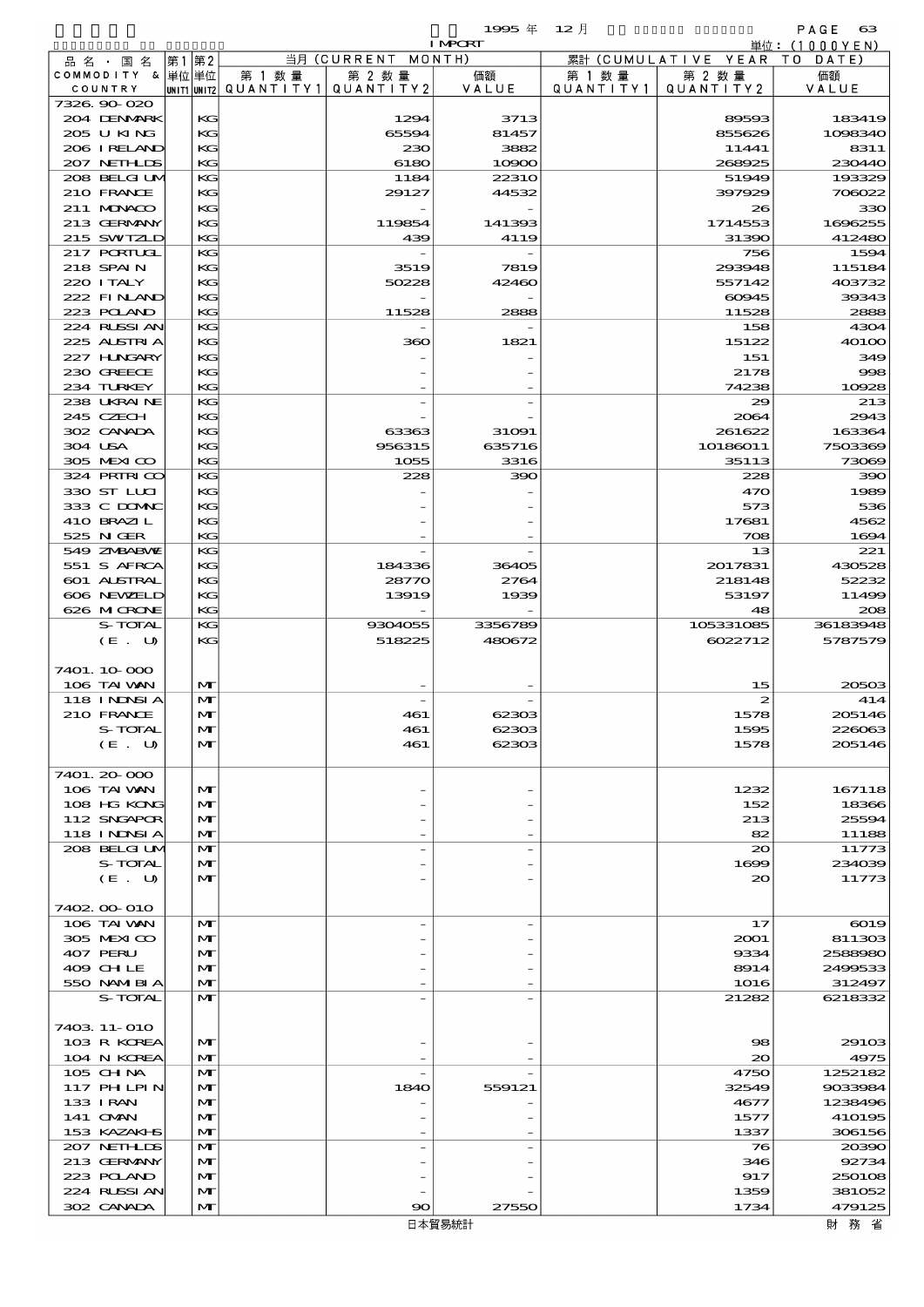$1995 \text{ } \# \quad 12 \text{ } \frac{1}{2}$  and  $\text{ } \frac{1}{2}$  and  $\text{ } \frac{1}{2}$  and  $\text{ } \frac{1}{2}$  and  $\text{ } \frac{1}{2}$  and  $\text{ } \frac{1}{2}$  and  $\text{ } \frac{1}{2}$  and  $\text{ } \frac{1}{2}$  and  $\text{ } \frac{1}{2}$  and  $\text{ } \frac{1}{2}$  and  $\text{ } \frac{1}{2}$  and  $\text{ } \frac{$ 

| ------<br>--- | $   -$ |  |
|---------------|--------|--|
|               |        |  |
|               |        |  |

|                           |                   |        |                                       | <b>I MPCRT</b>           |           |                              | 単位: (1000YEN)        |
|---------------------------|-------------------|--------|---------------------------------------|--------------------------|-----------|------------------------------|----------------------|
| 品名・国名                     | 第1第2              |        | 当月 (CURRENT MONTH)                    |                          |           | 累計 (CUMULATIVE YEAR TO DATE) |                      |
| COMMODITY & 単位単位          |                   | 第 1 数量 | 第 2 数量                                | 価額                       | 第 1 数 量   | 第 2 数量                       | 価額                   |
| COUNTRY                   |                   |        | UNIT1 UNIT2  QUANT   TY1  QUANT   TY2 | VALUE                    | QUANTITY1 | QUANTITY 2                   | VALUE                |
| 7403 11-010               |                   |        |                                       |                          |           |                              |                      |
| 304 USA                   | M                 |        | 6087                                  | 1849437                  |           | 58398                        | 16246798             |
| 407 PERU<br>409 CHLE      | $\mathbf{M}$<br>M |        | 3455<br>10732                         | 1015170<br>3245509       |           | 45923<br>137036              | 12481797<br>37794561 |
|                           |                   |        |                                       |                          |           |                              |                      |
| 410 BRAZIL<br>533 ZAI RE  | M                 |        |                                       |                          |           | 1501                         | 399484               |
| 543 TANZN A               | M<br>M            |        | 150                                   | 40737                    |           | 2758<br>2                    | 721875<br>353        |
| 545 MDZANBQ               | M                 |        |                                       |                          |           | 48                           | 14043                |
| 549 ZMBABWE               | M                 |        |                                       |                          |           | 222                          | 57195                |
| 551 S AFRCA               | M                 |        | 1608                                  | 480122                   |           | 16330                        | 4453829              |
| 554 ZAMBIA                | $\mathbf{M}$      |        | 2234                                  | 680624                   |           | 59856                        | 15764096             |
| 601 ALSTRAL               | M                 |        | 701                                   | 205837                   |           | 16081                        | 4493206              |
| S-TOTAL                   | M                 |        | 26897                                 | 8104107                  |           | 387595                       | 105925737            |
| (E. U)                    | $\mathbf{M}$      |        |                                       |                          |           | 422                          | 113124               |
|                           |                   |        |                                       |                          |           |                              |                      |
| 7403 13 010               |                   |        |                                       |                          |           |                              |                      |
| 304 USA                   | $\mathbf{M}$      |        |                                       |                          |           | 2                            | 900                  |
| S-TOTAL                   | M                 |        |                                       |                          |           | 2                            | 900                  |
|                           |                   |        |                                       |                          |           |                              |                      |
| 7403 19 019               |                   |        |                                       |                          |           |                              |                      |
| 409 CHLE                  | $\mathbf{M}$      |        | 148                                   | 44068                    |           | 1741                         | 481408               |
| S-TOTAL                   | $\mathbf{M}$      |        | 148                                   | 44068                    |           | 1741                         | 481408               |
|                           |                   |        |                                       |                          |           |                              |                      |
| 7403 21-000               |                   |        |                                       |                          |           |                              |                      |
| 103 R KOREA               | M                 |        | 36                                    | 6525                     |           | 91                           | 18343                |
| 105 CHNA                  | $\mathbf{M}$      |        |                                       |                          |           | 199                          | 37547                |
| 111 THAILND               | M                 |        |                                       |                          |           | 1                            | 358                  |
| 205 U KING                | M                 |        |                                       |                          |           | 10                           | 1898                 |
| 220 I TALY                | M                 |        |                                       |                          |           | 355                          | 75949                |
| 223 POLAND                | M                 |        |                                       |                          |           | 92                           | 16513                |
| 224 RUSSI AN              | M                 |        | 186                                   | 33911                    |           | 1270                         | 199266               |
| 232 BLLGAR                | M                 |        | 57                                    | 10742                    |           | 621                          | 107936               |
| 238 UKRAINE               | M                 |        |                                       |                          |           | 307                          | 47491                |
| 304 USA                   | M                 |        |                                       |                          |           | 19                           | 4656                 |
| 601 ALSTRAL               | M                 |        |                                       |                          |           | з                            | 583                  |
| S-TOTAL                   | M                 |        | 279                                   | 51178                    |           | 2968                         | 510540               |
| (E. U)                    | $\mathbf{M}$      |        |                                       |                          |           | 365                          | 77847                |
|                           |                   |        |                                       |                          |           |                              |                      |
| 7403 22 010               |                   |        |                                       |                          |           |                              |                      |
| 105 CHNA                  | M                 |        | 192                                   | 49362                    |           | 2000                         | 583005               |
| 232 BLLGAR                | M                 |        |                                       |                          |           | 34                           | 5707                 |
| 551 S AFRCA               | M                 |        |                                       |                          |           | 1                            | 239                  |
| S-TOTAL                   | $\mathbf{M}$      |        |                                       | 4936                     |           | 2635                         | 588951               |
|                           |                   |        |                                       |                          |           |                              |                      |
| 7403 23 010               |                   |        |                                       |                          |           |                              |                      |
| 106 TAI WAN               | $\mathbf{M}$      |        | $\overline{\phantom{a}}$              |                          |           | $\mathbf{S}$                 | 18453                |
| S-TOTAL                   | M                 |        |                                       |                          |           | $\infty$                     | 18453                |
|                           |                   |        |                                       |                          |           |                              |                      |
| 7403 23 030               |                   |        |                                       |                          |           |                              |                      |
| 210 FRANCE                | M                 |        | $\mathbf{o}$                          | 997                      |           | $\Omega$                     | 2705                 |
| 304 USA                   | M                 |        | $\overline{a}$                        | $\overline{\phantom{a}}$ |           | 13                           | 15745                |
| S-TOTAL                   | $\mathbf{M}$      |        | $\mathbf{o}$                          | 997                      |           | 13                           | 18450                |
| (E. U)                    | M                 |        | $\mathbf{o}$                          | 997                      |           | $\Omega$                     | 2705                 |
|                           |                   |        |                                       |                          |           |                              |                      |
| 7403 29 010               |                   |        |                                       |                          |           |                              |                      |
| 103 R KOREA               | M                 |        | $\overline{\phantom{a}}$              |                          |           | 81                           | 34151                |
| $105$ CHNA<br>106 TAI VAN | $\mathbf{M}$<br>M |        | 56                                    | 19172                    |           | 1770<br>57                   | 512496<br>17530      |
| 108 HG KONG               | M                 |        |                                       |                          |           | 6                            | 245                  |
| 137 SU ARAB               | M                 |        |                                       |                          |           | 18                           | 5566                 |
| 205 U KING                | M                 |        | $\overline{\phantom{a}}$              |                          |           | 31                           | 10430                |
| 304 USA                   | $\mathbf{M}$      |        |                                       |                          |           | 100                          | 42755                |
| S-TOTAL                   | M                 |        | 56                                    | 19172                    |           | 2063                         | 623173               |
| (E. U)                    | $\mathbf{M}$      |        |                                       |                          |           | 31                           | 10430                |
|                           |                   |        |                                       |                          |           |                              |                      |
| 7403.29-020               |                   |        |                                       |                          |           |                              |                      |
| 304 USA                   | M                 |        |                                       |                          |           | 5                            | 2786                 |
| S-TOTAL                   | $\mathbf{M}$      |        |                                       |                          |           | 5                            | 2786                 |
|                           |                   |        |                                       |                          |           |                              |                      |
| 7403 29 030               |                   |        |                                       |                          |           |                              |                      |
| 105 CH NA                 | M                 |        | $\overline{a}$                        |                          |           | 15                           | 14389                |
| 108 HG KONG               | $\mathbf{M}$      |        |                                       |                          |           | 5                            | 4794                 |
| 112 SNGAPOR               | M                 |        |                                       |                          |           | 35                           | 34035                |
| 213 GERMANY               | M                 |        |                                       |                          |           | $\mathbf o$                  | 1297                 |
| 225 ALSTRIA               | M                 |        |                                       |                          |           | $\mathbf O$                  | 1383                 |
|                           |                   |        |                                       | 口卡契目结扎                   |           |                              | 日本 マケーシン             |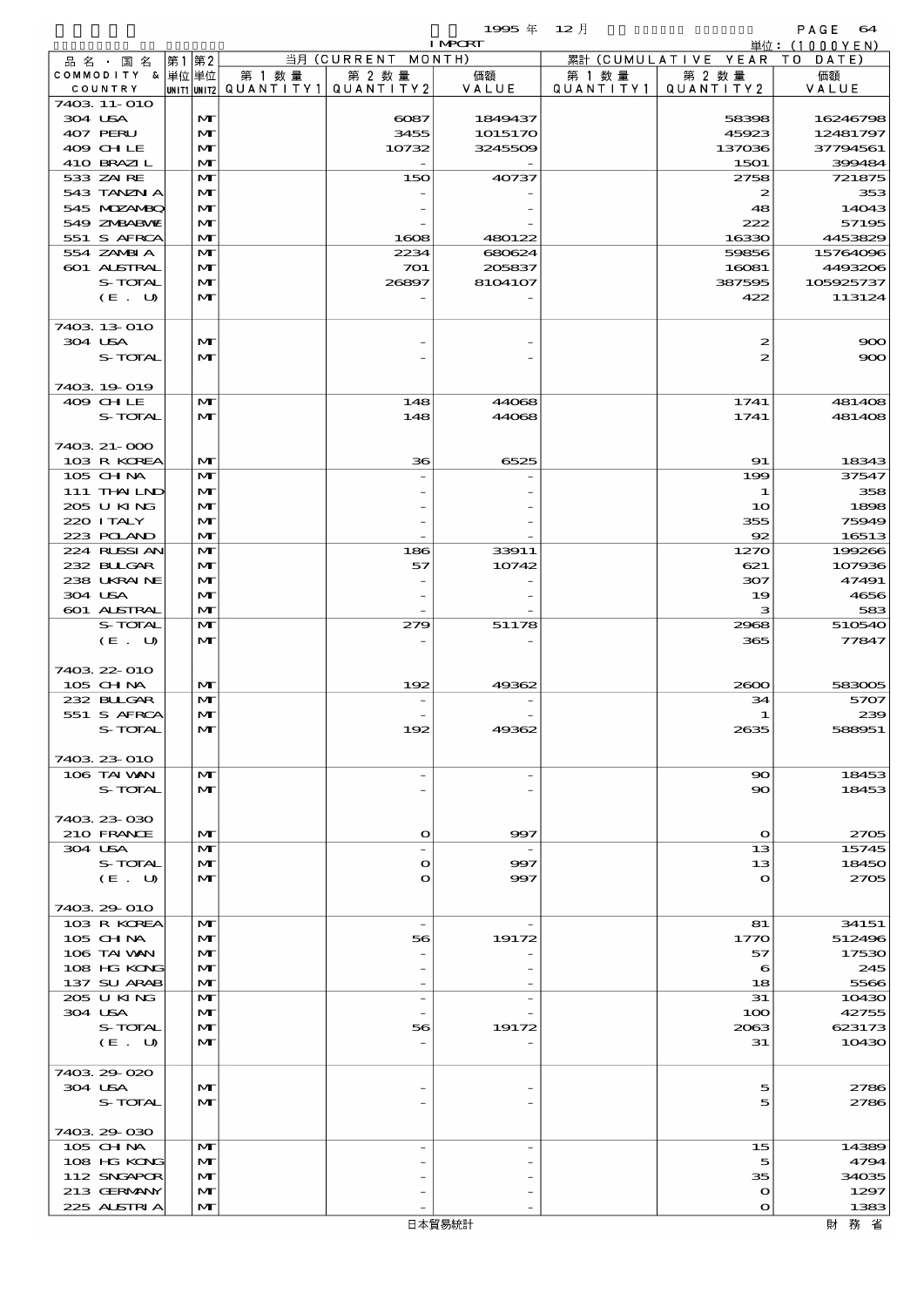$1$ 995  $\overline{4}$  12  $\overline{f}$  12  $\overline{f}$  PAGE 65

|                              |                              |                                                  |                          | <b>I MPORT</b>  |                             |                              | 単位: (1000YEN)      |
|------------------------------|------------------------------|--------------------------------------------------|--------------------------|-----------------|-----------------------------|------------------------------|--------------------|
| 品名・国名                        | 第1 第2                        |                                                  | 当月 (CURRENT MONTH)       |                 |                             | 累計 (CUMULATIVE YEAR TO DATE) |                    |
| COMMODITY & 単位単位<br>COUNTRY  |                              | 第 1 数量<br> UNIT1 UNIT2  QUANT   TY1  QUANT   TY2 | 第 2 数量                   | 価額<br>VALUE     | 第 1 数量<br>Q U A N T I T Y 1 | 第 2 数量<br>QUANTITY 2         | 価額<br>VALUE        |
| 7403 29 030                  |                              |                                                  |                          |                 |                             |                              |                    |
| 304 USA                      | $\mathbf{M}$                 |                                                  | 16                       | 24488           |                             | 394                          | 567208             |
| S-TOTAL                      | M                            |                                                  | 16                       | 24488           |                             | 449                          | 623106             |
| (E. U)                       | $\mathbf{M}$                 |                                                  |                          |                 |                             | $\mathbf{o}$                 | 2680               |
|                              |                              |                                                  |                          |                 |                             |                              |                    |
| 7404 00 010<br>103 R KOREA   | $\mathbf{M}$                 |                                                  | 34                       | 10367           |                             | 1819                         | 480071             |
| 105 CHNA                     | $\mathbf{M}$                 |                                                  | 94                       | 23537           |                             | 891                          | 205027             |
| 106 TAI VAN                  | M                            |                                                  | 525                      | 150966          |                             | 10150                        | 2819181            |
| 108 HG KONG                  | $\mathbf{M}$                 |                                                  | 212                      | 62621           |                             | 864                          | 219463             |
| 110 VIEINAM                  | $\mathbf{M}$                 |                                                  | 50                       | 6924            |                             | 337                          | 51842              |
| 111 THAILND                  | M                            |                                                  | $\mathbf{S}$             | 29273           |                             | 2706                         | 684676             |
| 112 SNGAPOR<br>113 MALYSIA   | $\mathbf{M}$                 |                                                  | 1091                     | 316599          |                             | 13451                        | 3588150<br>3439421 |
| <b>116 BRUNEI</b>            | M<br>$\mathbf{M}$            |                                                  | 918                      | 269794          |                             | 12946<br>40                  | 11444              |
| 117 PHLPIN                   | $\mathbf{M}$                 |                                                  | 338                      | 93005           |                             | 5987                         | 1573537            |
| 118 I NDSI A                 | M                            |                                                  | 18                       | 4938            |                             | 336                          | 89839              |
| 125 SRILANK                  | $\mathbf{M}$                 |                                                  |                          |                 |                             | 59                           | 17030              |
| 135 BAHRAIN                  | M                            |                                                  | 22                       | 6343            |                             | 134                          | 36985              |
| 137 SU ARAB                  | $\mathbf{M}$                 |                                                  | 476                      | 136902          |                             | 8186                         | 2266117            |
| 138 KUWAIT<br>143 I SRAEL    | $\mathbf{M}$<br>M            |                                                  | 42                       | 13159           |                             | 620<br>680                   | 166343<br>190618   |
| 144 JORDAN                   | $\mathbf{M}$                 |                                                  |                          |                 |                             | 168                          | 48325              |
| 146 LEBANON                  | $\mathbf{M}$                 |                                                  | 35                       | 10475           |                             | 258                          | <b>73710</b>       |
| 147 U ARB E                  | $\mathbf{M}$                 |                                                  | 337                      | 98978           |                             | 4433                         | 1267813            |
| 149 YEMEN                    | $\mathbf{M}$                 |                                                  | 14                       | 4014            |                             | 40                           | 12039              |
| 205 U KING                   | $\mathbf{M}$                 |                                                  | 19                       | 5953            |                             | 610                          | 181704             |
| 207 NETHLIS                  | $\mathbf{M}$                 |                                                  |                          |                 |                             | 19                           | 4484               |
| 224 RUSSIAN<br>227 H.NGARY   | $\mathbf{M}$<br>$\mathbf{M}$ |                                                  |                          |                 |                             | 18<br>21                     | 3669<br>5211       |
| 230 GREECE                   | $\mathbf{M}$                 |                                                  |                          |                 |                             | 115                          | 29358              |
| 233 CYPRUS                   | $\mathbf{M}$                 |                                                  |                          |                 |                             | 15                           | 4234               |
| 302 CANADA                   | $\mathbf{M}$                 |                                                  | 37                       | 11063           |                             | 854                          | 238216             |
| 304 USA                      | $\mathbf{M}$                 |                                                  | 2374                     | 713624          |                             | 30070                        | 8294691            |
| 402 VENEZLA                  | $\mathbf{M}$                 |                                                  | 19                       | 6185            |                             | 88                           | 27072              |
| 409 CHLE                     | $\mathbf{M}$                 |                                                  |                          |                 |                             | 152                          | 39111              |
| 412 URUCLAY<br>413 ARCENT    | $\mathbf{M}$<br>$\mathbf{M}$ |                                                  |                          |                 |                             | 16                           | 5139               |
| 510 SENEGAL                  | M                            |                                                  |                          |                 |                             | 56<br>34                     | 15533<br>10762     |
| 541 KENYA                    | $\mathbf{M}$                 |                                                  |                          |                 |                             | 120                          | 28900              |
| 551 S AFRCA                  | $\mathbf{M}$                 |                                                  | 20                       | 5785            |                             | 346                          | 92650              |
| 601 ALSTRAL                  | $\mathbf{M}$                 |                                                  | 181                      | 52621           |                             | 4460                         | 1162265            |
| 618 NEWALD                   | $\mathbf{M}$                 |                                                  | 21                       | 5547            |                             | 78                           | 20260              |
| 620 GLAM                     | M                            |                                                  | 17                       | 4543            |                             | 329                          | 84065              |
| 627 MARIANA<br>S-TOTAL       | $\mathbf{M}$<br>$\mathbf{M}$ |                                                  | 6991                     | 2043216         |                             | 9<br>101515                  | 1758<br>27490713   |
| (E. U)                       | $\mathbf{M}$                 |                                                  | 19                       | 5953            |                             | 744                          | 215546             |
|                              |                              |                                                  |                          |                 |                             |                              |                    |
| 7404.00-091                  |                              |                                                  |                          |                 |                             |                              |                    |
| 103 R KOREA                  | $\mathbf{M}$                 |                                                  |                          |                 |                             | 188                          | 40988              |
| 105 CH NA                    | $\mathbf{M}$                 |                                                  | 284                      | 57447           |                             | 2915                         | 598242             |
| 106 TAI VAN<br>108 HG KONG   | $\mathbf{M}$<br>$\mathbf{M}$ |                                                  | 290<br>736               | 63127<br>129748 |                             | 3579<br>12776                | 798713<br>2216374  |
| 110 VI EINAM                 | $\mathbf{M}$                 |                                                  | $\overline{\phantom{a}}$ |                 |                             | 137                          | 17341              |
| 111 THAILND                  | $\mathbf{M}$                 |                                                  | $\boldsymbol{4}$         | 853             |                             | 121                          | 17577              |
| 112 SNGAPOR                  | $\mathbf{M}$                 |                                                  | 137                      | 30424           |                             | 2454                         | 473941             |
| 113 MALYSIA                  | $\mathbf{M}$                 |                                                  | 172                      | 34770           |                             | 2642                         | 492195             |
| 117 PHLPIN                   | $\mathbf{M}$                 |                                                  | 54                       | 10606           |                             | 1034                         | 186497             |
| 118 I NDSI A<br>124 PAKI STN | $\mathbf{M}$<br>$\mathbf{M}$ |                                                  |                          |                 |                             | 40<br>455                    | 7953<br>88121      |
| 135 BAHRAIN                  | $\mathbf{M}$                 |                                                  | $\overline{\phantom{a}}$ |                 |                             | 12                           | 1505               |
| 137 SU ARAB                  | $\mathbf{M}$                 |                                                  | 64                       | 9580            |                             | 184                          | 29099              |
| 147 U ARB E                  | $\mathbf{M}$                 |                                                  |                          |                 |                             | 243                          | 55865              |
| 205 U KING                   | $\mathbf{M}$                 |                                                  |                          |                 |                             | 74                           | 10519              |
| 302 CANADA                   | $\mathbf{M}$                 |                                                  |                          |                 |                             | $\mathbf{97}$                | 14066              |
| 304 USA<br>312 PANAMA        | $\mathbf{M}$<br>$\mathbf{M}$ |                                                  | 206                      | 42339           |                             | 7770<br>13                   | 1412494<br>654     |
| 412 URUJAY                   | $\mathbf{M}$                 |                                                  |                          |                 |                             | 18                           | 2898               |
| 413 ARGENT                   | M                            |                                                  | 21                       | 4375            |                             | 21                           | 4375               |
| 551 S AFRCA                  | $\mathbf{M}$                 |                                                  |                          |                 |                             | 31                           | 4701               |
| 601 ALSTRAL                  | $\mathbf{M}$                 |                                                  | 122                      | 19784           |                             | 2354                         | 387703             |
| 606 NEWELD                   | $\mathbf{M}$                 |                                                  |                          |                 |                             | 35                           | 3735               |
| 627 MARIANA                  | $\mathbf{M}$                 |                                                  |                          |                 |                             | з                            | 297                |
| S-TOTAL<br>(E. U)            | M<br>$\mathbf{M}$            |                                                  | 2090                     | 403053          |                             | 37196<br>74                  | 6865853<br>10519   |
|                              |                              |                                                  |                          |                 |                             |                              |                    |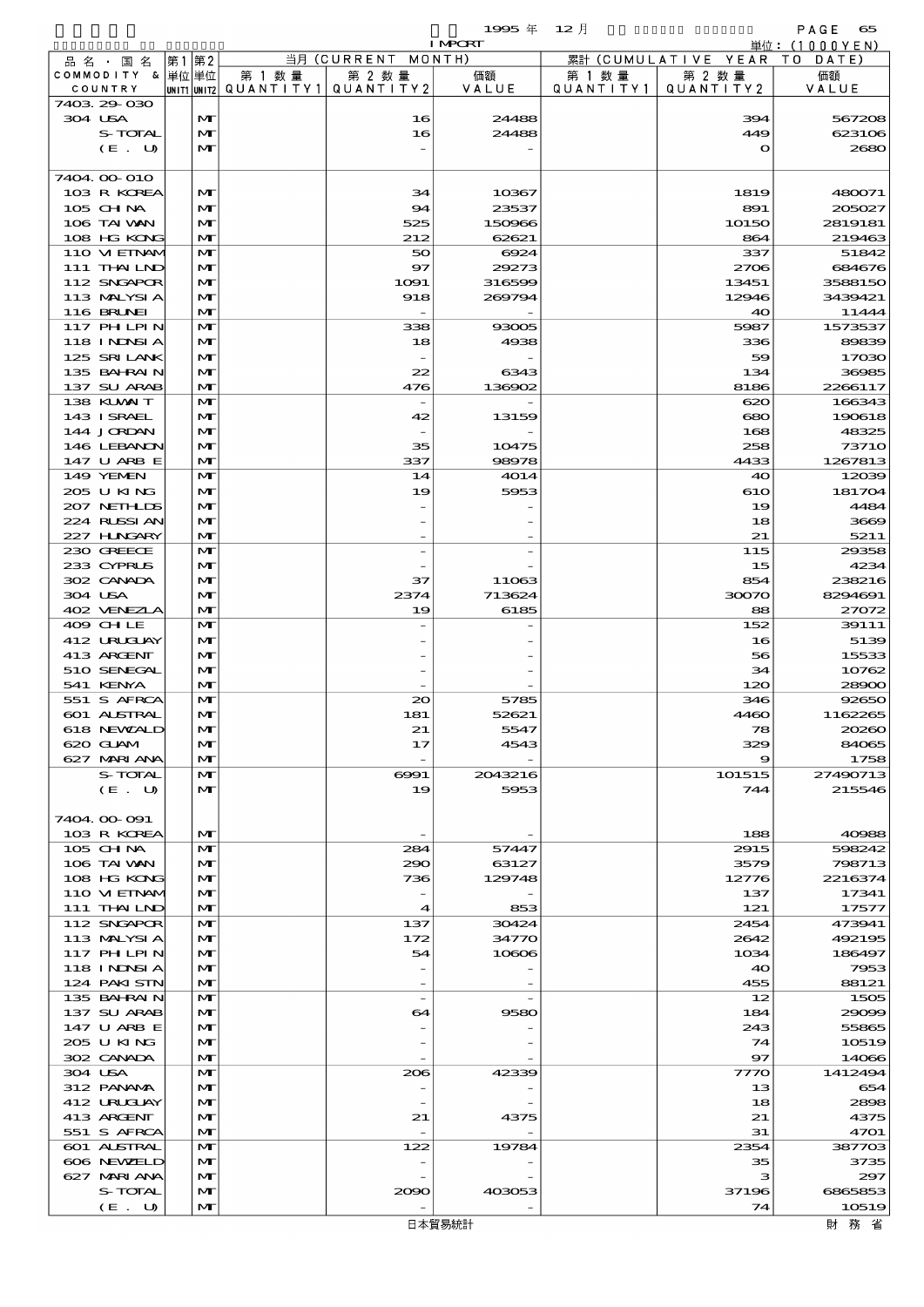$1995 \nless 12 \nless 12$ 

|                  |              |        |                                          | <b>I MPORT</b> |           |                              | 単位: (1000YEN) |
|------------------|--------------|--------|------------------------------------------|----------------|-----------|------------------------------|---------------|
| 品名・国名            | 第1 第2        |        | 当月 (CURRENT MONTH)                       |                |           | 累計 (CUMULATIVE YEAR TO DATE) |               |
| COMMODITY & 単位単位 |              | 第 1 数量 | 第 2 数量                                   | 価額             | 第 1 数量    | 第 2 数量                       | 価額            |
| COUNTRY          |              |        | UNIT1  UNIT2   QUANT   TY1   QUANT   TY2 | VALUE          | QUANTITY1 | QUANTITY 2                   | VALUE         |
| 7404.00-099      |              |        |                                          |                |           |                              |               |
| 103 R KOREA      | M            |        |                                          |                |           | 31                           | 7249          |
| 105 CHNA         | $\mathbf{M}$ |        | 36                                       | 2926           |           | 387                          | 26142         |
| 106 TAI VAN      | M            |        | 128                                      | 25974          |           | 2683                         | 518212        |
| 108 HG KONG      | M            |        | $\mathbf{G}$                             | 11844          |           | 817                          | 124017        |
| 110 VIEINAM      | M            |        | $\overline{\phantom{a}}$                 |                |           | 47                           | 1111O         |
| 111 THAILND      | M            |        | 30                                       | 3402           |           | 502                          | 86653         |
| 112 SNGAPOR      | M            |        | 422                                      | 87000          |           | 4409                         | 902596        |
| 113 MALYSIA      | M            |        | 6                                        | 1496           |           | 1373                         | 304418        |
| 117 PHLPIN       | M            |        |                                          |                |           | 59                           | 11669         |
| 118 I NJNSI A    | M            |        | $\overline{a}$                           |                |           | 179                          | 41900         |
| 124 PAKI STN     | $\mathbf{M}$ |        | 95                                       | 24269          |           | 469                          | 105467        |
| 137 SU ARAB      | M            |        |                                          |                |           | 294                          | 76259         |
| 144 JORDAN       | M            |        |                                          |                |           | 35                           | 10000         |
| 147 U ARB E      | $\mathbf{M}$ |        | 10                                       | 3065           |           | 10                           | 3065          |
| 205 U KING       | $\mathbf{M}$ |        |                                          |                |           | 19                           | <b>5310</b>   |
| 210 FRANCE       | M            |        |                                          |                |           | 53                           |               |
|                  |              |        | 17                                       | 7220           |           |                              | 21452         |
| 213 GERMANY      | $\mathbf{M}$ |        |                                          |                |           | 16                           | 6658          |
| 230 GREECE       | M            |        |                                          |                |           | 39                           | 10840         |
| 304 USA          | M            |        | 85                                       | 36244          |           | 2714                         | 745237        |
| 324 PRIRICO      | $\mathbf{M}$ |        |                                          |                |           | 17                           | 2836          |
| 401 COLMBIA      | $\mathbf{M}$ |        |                                          |                |           | 18                           | 2999          |
| 402 VENEZLA      | M            |        |                                          |                |           | 17                           | 5942          |
| 501 MROCCO       | M            |        |                                          |                |           | 32                           | 4578          |
| 506 EGYPT        | M            |        |                                          |                |           | 33                           | 6155          |
| 601 ALSTRAL      | $\mathbf{M}$ |        |                                          |                |           | 62                           | 6955          |
| 606 NEWELD       | M            |        |                                          |                |           | 76                           | 7223          |
| S-TOTAL          | M            |        | 892                                      | 203440         |           | 14391                        | 3054942       |
| (E. U)           | $\mathbf{M}$ |        | 17                                       | 7220           |           | 127                          | 44260         |
|                  |              |        |                                          |                |           |                              |               |
| 7405.00-000      |              |        |                                          |                |           |                              |               |
| 103 R KOREA      | M            |        |                                          |                |           | 10                           | 4414          |
| 105 CHNA         | M            |        |                                          |                |           | 15                           | 12971         |
| 205 U KING       | M            |        | 48                                       | 17895          |           | 629                          | 208904        |
| 208 BELGI UM     | M            |        |                                          |                |           | 38                           | 20270         |
| 304 USA          | $\mathbf{M}$ |        | 1                                        | 4230           |           | 239                          | 177236        |
| 549 ZNBABVE      | M            |        |                                          |                |           | 21                           | 7660          |
|                  |              |        |                                          |                |           |                              |               |
| 551 S AFRCA      | M            |        |                                          |                |           | 20                           | 6932          |
| S-TOTAL          | M            |        | 49                                       | 22125          |           | 972                          | 438387        |
| (E. U)           | M            |        | 48                                       | 17895          |           | 667                          | 229174        |
|                  |              |        |                                          |                |           |                              |               |
| 7406 10 000      |              |        |                                          |                |           |                              |               |
| 105 CH NA        | КG           |        |                                          |                |           | 2603                         | 2193          |
| 203 SWIDEN       | KG           |        |                                          |                |           | 15009                        | 6377          |
| 204 DENMARK      | KG           |        |                                          |                |           | 800                          | 263           |
| 205 U KING       | KG           |        | 9500                                     | 8592           |           | 259570                       | 141965        |
| 210 FRANCE       | KG           |        | $\infty$                                 | 509            |           | 3200                         | 5245          |
| 213 GERMANY      | KG           |        | 5000                                     | 4662           |           | 133800                       | 113050        |
| 220 I TALY       | KG           |        |                                          |                |           | 18007                        | 8341          |
| 304 USA          | KG           |        | 20130                                    | 13189          |           | 203109                       | 137193        |
| 324 PRIRICO      | KG           |        |                                          |                |           | 1952                         | 22752         |
| 410 BRAZIL       | KG           |        | 2000                                     | 1975           |           | 13900                        | 11594         |
| 601 ALSTRAL      | KG           |        |                                          |                |           | 86800                        | 32967         |
| S-TOTAL          | KG           |        | 37230                                    | 28927          |           | 738750                       | 481940        |
| (E. U)           | KG           |        | 15100                                    | 13763          |           | 430386                       | 275241        |
|                  |              |        |                                          |                |           |                              |               |
| 7406 20 000      |              |        |                                          |                |           |                              |               |
| 108 HG KONG      | KG           |        |                                          |                |           | 37218                        | 5730          |
| 213 GERMANY      | KG           |        |                                          |                |           | 34800                        | 44976         |
| 215 SWIZLD       | KG           |        |                                          |                |           | 2100                         | 1439          |
| 220 I TALY       |              |        |                                          |                |           | $\mathbf o$                  | 825           |
|                  | KG           |        |                                          |                |           |                              |               |
| 304 USA          | KG           |        |                                          |                |           | 67812                        | 40815         |
| S-TOTAL          | KC           |        |                                          |                |           | 141930                       | 93785         |
| (E. U)           | KG           |        |                                          |                |           | 34800                        | 45801         |
|                  |              |        |                                          |                |           |                              |               |
| 7407.10.000      |              |        |                                          |                |           |                              |               |
| 103 R KOREA      | KG           |        |                                          |                |           | 50933                        | 21796         |
| 112 SNGAPOR      | KC           |        |                                          |                |           | 3018                         | 3479          |
| 205 U KING       | KG           |        |                                          |                |           | 59434                        | 23492         |
| 210 FRANCE       | KG           |        | 37223                                    | 16794          |           | 916784                       | 392900        |
| 222 FINAND       | KG           |        |                                          |                |           | 426                          | 545           |
| 304 USA          | KG           |        | 632                                      | 1999           |           | 13837                        | 17662         |
| 407 PERU         | KC           |        |                                          |                |           | 22633                        | 8445          |
| S-TOTAL          | KC           |        | 37855                                    | 18793          |           | 1067065                      | 468319        |
| (E. U)           | KG           |        | 37223                                    | 16794          |           | 976644                       | 416937        |
|                  |              |        |                                          |                |           |                              |               |

日本貿易統計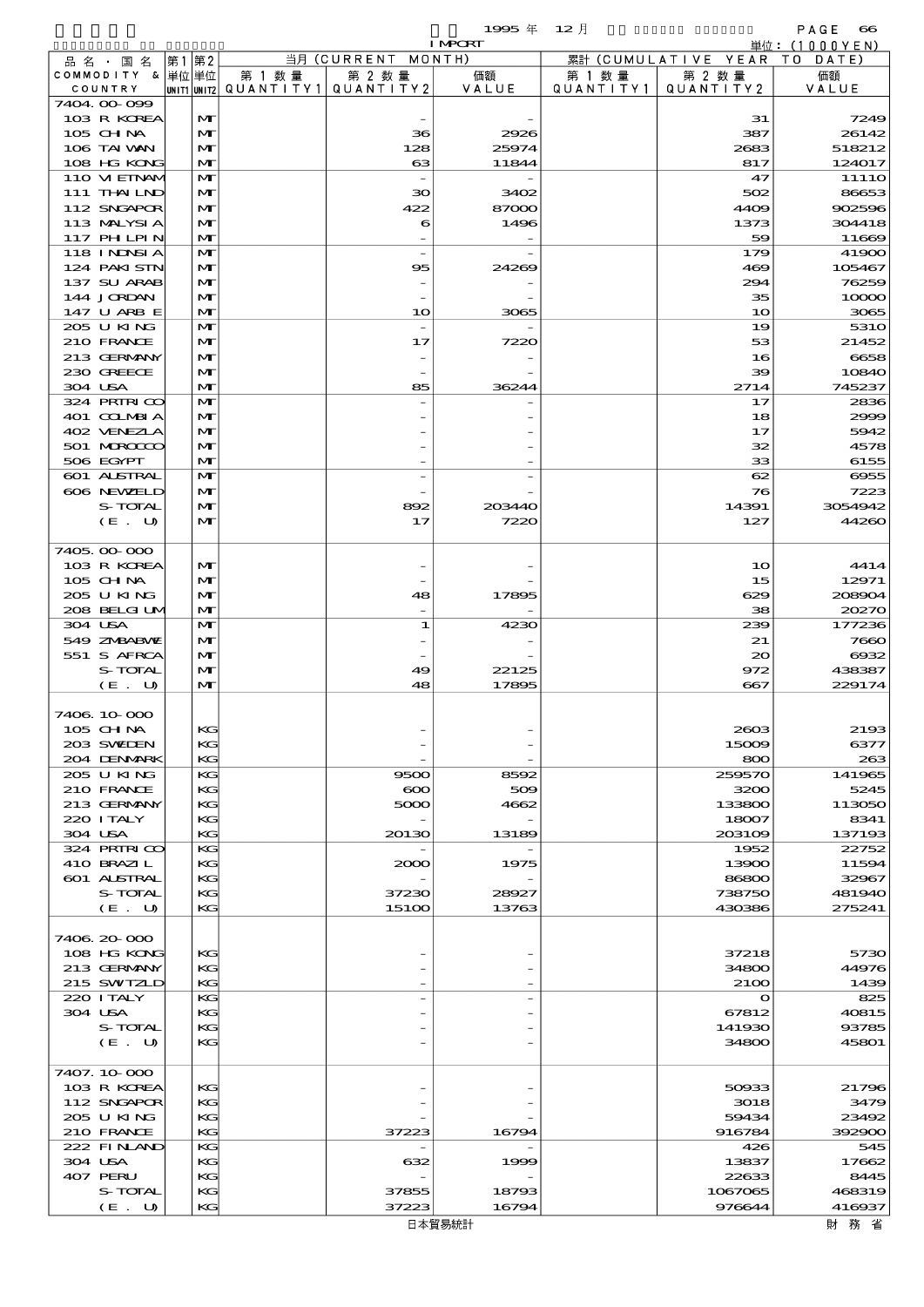$1995 \nless 12 \nless 12$ 

|                  |      |        |                                       | <b>I MPORT</b> |           |                              | 単位: (1000YEN) |
|------------------|------|--------|---------------------------------------|----------------|-----------|------------------------------|---------------|
| 品名・国名            | 第1第2 |        | 当月 (CURRENT MONTH)                    |                |           | 累計 (CUMULATIVE YEAR TO DATE) |               |
| COMMODITY & 単位単位 |      | 第 1 数量 | 第 2 数量                                | 価額             | 第 1 数量    | 第 2 数量                       | 価額            |
| COUNTRY          |      |        | UNIT1 UNIT2  Q∪ANT   TY1  Q∪ANT   TY2 | VALUE          | QUANTITY1 | QUANTITY 2                   | VALUE         |
| 7407. 21-000     |      |        |                                       |                |           |                              |               |
| 105 CHNA         | KG   |        | 90                                    | 647            |           | 7444                         | 7367          |
| 106 TAI VAN      | KG   |        |                                       |                |           | 50585                        | 12557         |
| 133 I RAN        | KG   |        |                                       |                |           | 17943                        | 4339          |
| 205 U KING       | KG   |        |                                       |                |           | 5225                         | 2221          |
| 213 GERMANY      | KG   |        |                                       |                |           | 700                          | 842           |
| 215 SWIZLD       | KG   |        |                                       |                |           | 878                          | 1045          |
| 220 I TALY       | KG   |        |                                       |                |           | 17590                        | 3783          |
| 223 POLAND       | KG   |        |                                       |                |           | 23494                        | 6065          |
| 304 USA          | KG   |        | 3590                                  | 2974           |           | 15153                        | 18475         |
| 551 S AFRCA      | KG   |        |                                       |                |           | 14434                        | 3697          |
| 606 NEWELD       | KG   |        |                                       |                |           | 34203                        | 11767         |
| S-TOTAL          | KG   |        | 3680                                  | 3621           |           | 187649                       | 72158         |
| (E. U)           | KG   |        |                                       |                |           | 23515                        | 6846          |
|                  |      |        |                                       |                |           |                              |               |
| 7407.22-000      |      |        |                                       |                |           |                              |               |
| 106 TAI VAN      | KG   |        |                                       |                |           | 290                          | 205           |
| 215 SWIZLD       | KG   |        | 2430                                  | 5069           |           | 8227                         | 16393         |
| 220 I TALY       | KG   |        |                                       |                |           | 326                          | 508           |
| 304 USA          | KG   |        | 477                                   | 520            |           | 49968                        | 67629         |
| 601 ALSTRAL      | KG   |        |                                       |                |           | 14060                        | 6895          |
| S-TOTAL          | KG   |        | 2907                                  | 5589           |           | 72871                        | 91630         |
| (E. U)           | KG   |        |                                       |                |           | 326                          | 508           |
|                  |      |        |                                       |                |           |                              |               |
| 7407.29 010      |      |        |                                       |                |           |                              |               |
| 103 R KOREA      | KG   |        |                                       |                |           | 3600                         | 3279          |
| 112 SNGAPOR      | KG   |        |                                       |                |           | 1907                         | 417           |
| 304 USA          | KG   |        | 30                                    | 234            |           | 9073                         | 11314         |
| 601 ALSTRAL      | KG   |        |                                       |                |           | 50522                        | 14130         |
| S-TOTAL          | KG   |        | $\infty$                              | 234            |           | 65102                        | 29140         |
|                  |      |        |                                       |                |           |                              |               |
| 7407.29-090      |      |        |                                       |                |           |                              |               |
| 103 R KOREA      | KG   |        | 21600                                 | 18288          |           | 247560                       | 187543        |
| 105 CH NA        | KG   |        |                                       |                |           | 500                          | 273           |
| 106 TAI WAN      | KG   |        | 7000                                  | 8808           |           | 60264                        | 77796         |
| 113 MALYSIA      | KG   |        | 1590                                  | 1528           |           | 7450                         | 5733          |
| 205 U KING       | KG   |        | 536                                   | 577            |           | 615                          | 970           |
| 213 GERMANY      | KG   |        |                                       |                |           | 1719                         | 2215          |
| 215 SWIZLD       | KG   |        |                                       |                |           | 874                          | 786           |
| 222 FINAND       | KG   |        |                                       |                |           | 4113                         | 1968          |
| 304 USA          | KG   |        | 19784                                 | 41085          |           | 158662                       | 371838        |
| 606 NEWELD       | KG   |        |                                       |                |           | 2000                         | $\infty$      |
| S-TOTAL          | KG   |        | 50510                                 | 70286          |           | 483757                       | 649814        |
| $(E_U U)$        | KG   |        | 536                                   | 577            |           | 6447                         | 5153          |
|                  |      |        |                                       |                |           |                              |               |
| 7408 11-000      |      |        |                                       |                |           |                              |               |
| 103 R KOREA      | KG   |        |                                       |                |           | $\alpha$ 0000000             | 1638419       |
| 105 CH NA        | KG   |        |                                       |                |           | 18835                        | 6461          |
| 106 TAI VAN      | KG   |        | 112000                                | 36220          |           | 5421655                      | 1482026       |
| 112 SNGAPOR      | KG   |        |                                       |                |           | 1455                         | 1860          |
| 113 MALYSIA      | KG   |        |                                       |                |           | 5993                         | 1716          |
| 118 I NDSI A     | KG   |        | 21000                                 | 6887           |           | 328184                       | 99670         |
| 210 FRANCE       | KG   |        |                                       |                |           | 8521                         | <b>4110</b>   |
| 215 SWIZLD       | KG   |        |                                       |                |           | 9135                         | 5190          |
| 218 SPAIN        | KG   |        |                                       |                |           | 2000                         | 536           |
| 231 ROMAN A      | KG   |        |                                       |                |           | 3470                         | <b>11O7</b>   |
| 234 TURKEY       | KG   |        |                                       |                |           | 280000                       | 78234         |
| 304 USA          | KG   |        | 195960                                | 63524          |           | 2356182                      | 702932        |
| S-TOTAL          | KG   |        | 328960                                | 106631         |           | 14435520                     | 4022261       |
| (E. U)           | KG   |        |                                       |                |           | 10521                        | 4646          |
|                  |      |        |                                       |                |           |                              |               |
| 7408 19 000      |      |        |                                       |                |           |                              |               |
| 103 R KOREA      | KG   |        |                                       |                |           | 22399                        | 11648         |
| 105 CH NA        | KG   |        | 11O <sub>3</sub>                      | 997            |           | 28295                        | 11014         |
| 106 TAI VAN      | KG   |        | 22480                                 | 12247          |           | 326153                       | 155674        |
| 108 HG KONG      | KG   |        |                                       |                |           | 2448                         | 2909          |
| 111 THAILND      | KG   |        |                                       |                |           | 532                          | 386           |
| 112 SNGAPOR      | KC   |        | 9998                                  | 6013           |           | 60048                        | 54167         |
| 113 MALYSIA      | KG   |        |                                       |                |           | 139530                       | 68945         |
| 210 FRANCE       | KG   |        | 20                                    | 568            |           | 6027                         | 9676          |
| 213 GERMANY      | KG   |        | 1778                                  | 3432           |           | 13313                        | 29159         |
| 215 SWIZLD       | KG   |        |                                       |                |           | 186                          | 233           |
| 217 PORTUGL      | KG   |        | 3206                                  | 3468           |           | 33573                        | 32416         |
| 220 I TALY       | KC   |        | 31227                                 | 10947          |           | 350680                       | 112715        |
| 222 FINAND       | KG   |        |                                       |                |           | 181                          | 2235          |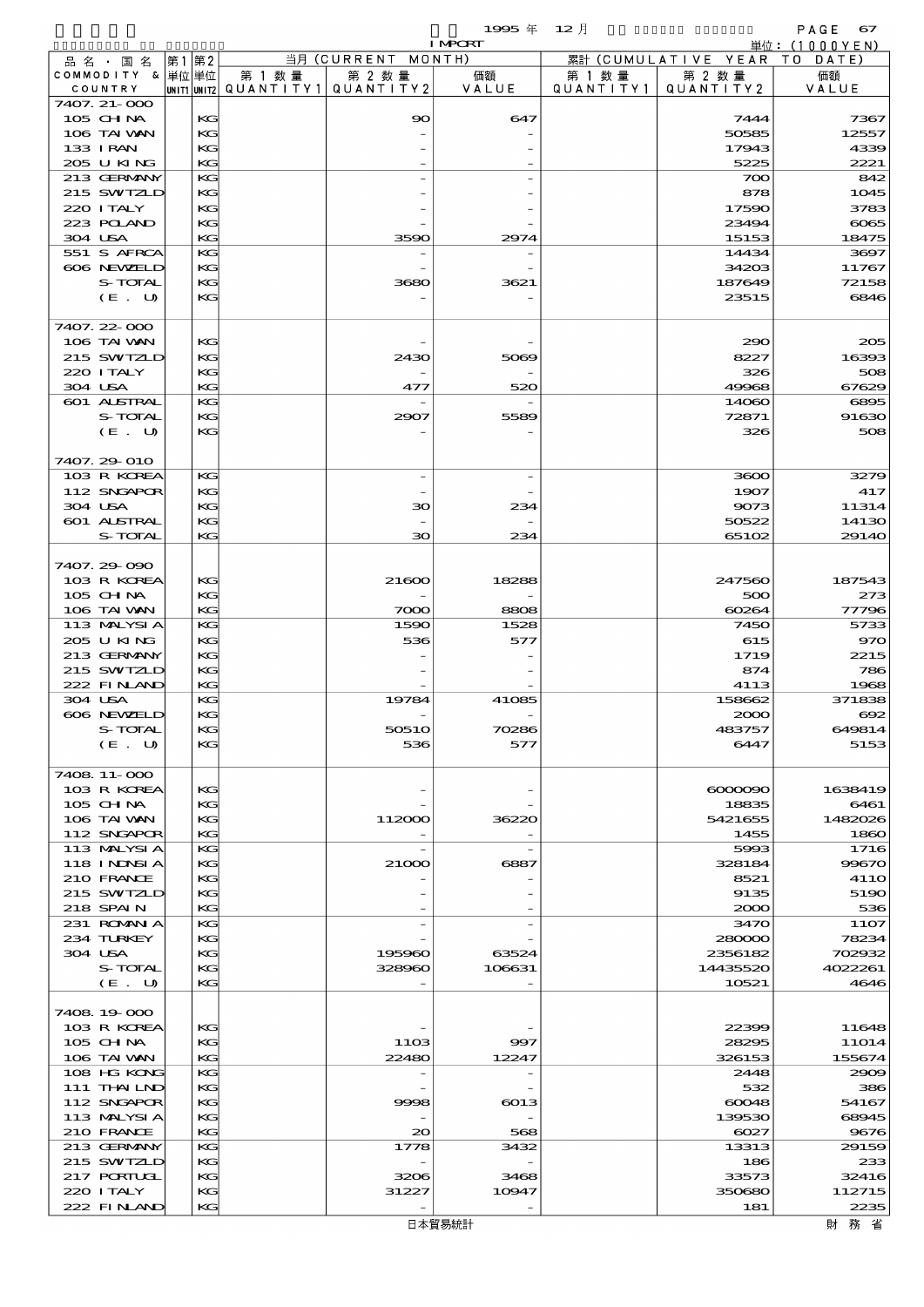$1995 \text{ } \text{\textsterling} \text{ } 12 \text{ } \text{\textsterling}$ 

|                               |    |          |                          |                              | 1995 $#$       | $12$ 月    |                               | PAGE<br>68       |
|-------------------------------|----|----------|--------------------------|------------------------------|----------------|-----------|-------------------------------|------------------|
|                               |    |          |                          |                              | <b>I MPORT</b> |           |                               | 単位: $(1000YEN)$  |
| 品 名 ・ 国 名<br>COMMODITY & 単位単位 | 第1 | 第2       | 第 1 数量                   | 当月 (CURRENT MONTH)<br>第 2 数量 | 価額             | 第 1 数 量   | 累計 (CUMULATIVE YEAR<br>第 2 数量 | TO DATE)<br>価額   |
| COUNTRY                       |    |          | unit1 unit2  Q∪ANT   TY1 | QUANTITY2                    | VALUE          | QUANTITY1 | QUANTITY 2                    | VALUE            |
| 7408 19000                    |    |          |                          |                              |                |           |                               |                  |
| 225 ALSTRIA                   |    | KG       |                          |                              |                |           | 951                           | 964              |
| 304 USA                       |    | KG       |                          |                              |                |           | 15482                         | 11579            |
| 305 MEXICO<br>S-TOTAL         |    | KG<br>KG |                          | 69812                        | 37672          |           | 306<br>1000104                | 428<br>504148    |
| (E. U)                        |    | KG       |                          | 36231                        | 18415          |           | 404725                        | 187165           |
|                               |    |          |                          |                              |                |           |                               |                  |
| 7408 21-000                   |    |          |                          |                              |                |           |                               |                  |
| 103 R KOREA                   |    | KG       |                          | 14292                        | 6717           |           | 122666                        | 58422            |
| 105 CHNA                      |    | KG       |                          |                              |                |           | 55000                         | 15692            |
| 106 TAI WAN                   |    | KG       |                          | 41953                        | 14841          |           | 57313                         | 20971            |
| 113 MALYSIA<br>205 U KING     |    | KG<br>KG |                          |                              |                |           | 380<br>689                    | 228<br>259       |
| 210 FRANCE                    |    | KG       |                          |                              |                |           | 14409                         | 10388            |
| 213 GERMANY                   |    | KG       |                          | 6269                         | 10766          |           | 75094                         | 127153           |
| 222 FINAND                    |    | KG       |                          |                              |                |           | 460                           | 311              |
| 304 USA                       |    | KG       |                          |                              |                |           | 572                           | 2613             |
| 606 NEWELD                    |    | KG       |                          | 1000                         | 370            |           | 38000                         | 12432            |
| S-TOTAL<br>(E. U)             |    | KG<br>KG |                          | 63514<br>6269                | 32694<br>10766 |           | 364583<br>90652               | 248469<br>138111 |
|                               |    |          |                          |                              |                |           |                               |                  |
| 7408 22 000                   |    |          |                          |                              |                |           |                               |                  |
| 103 R KOREA                   |    | KG       |                          | 7236                         | 4050           |           | 66623                         | 38044            |
| $105$ CHNA                    |    | KG       |                          |                              |                |           | 88                            | 540              |
| 106 TAI VAN                   |    | KG       |                          |                              |                |           | 889                           | 809              |
| 205 U KING                    |    | KG       |                          | 2054                         | 2176           |           | 7384                          | 6978             |
| 210 FRANCE                    |    | KG       |                          | 726                          | 980            |           | 948                           | 1328             |
| 213 GERMANY<br>215 SWIZLD     |    | KG<br>KG |                          | 1992                         | 2704           |           | 10503<br>972                  | 21765<br>1020    |
| 218 SPAIN                     |    | KG       |                          |                              |                |           | <b>1O1</b>                    | 431              |
| 220 I TALY                    |    | KG       |                          | 929                          | 1231           |           | 14173                         | 21057            |
| 225 ALSTRIA                   |    | KG       |                          | 224                          | 916            |           | 307                           | 1506             |
| 304 USA                       |    | KG       |                          | 1503                         | 1757           |           | 38154                         | 34644            |
| 601 ALSTRAL                   |    | KG       |                          |                              |                |           | 902                           | 2023             |
| 606 NEWELD                    |    | KG       |                          |                              |                |           | 3201                          | 1736             |
| S-TOTAL<br>(E. U)             |    | KG<br>KG |                          | 14664<br>5925                | 13814<br>8007  |           | 144245<br>33416               | 131881<br>53065  |
|                               |    |          |                          |                              |                |           |                               |                  |
| 7408 29 010                   |    |          |                          |                              |                |           |                               |                  |
| 106 TAI VAN                   |    | KG       |                          |                              |                |           | 1018                          | 986              |
| 112 SNGAPOR                   |    | KG       |                          |                              |                |           | 70086                         | 30926            |
| 205 U KING                    |    | KG       |                          |                              |                |           | $\infty$                      | 230              |
| 213 GERMANY<br>225 ALSTRIA    |    | KG<br>KG |                          | 634                          | 1560           |           | 1461<br>489                   | 6267<br>521      |
| 304 USA                       |    | KG       |                          |                              |                |           | 21851                         | 17478            |
| S-TOTAL                       |    | KG       |                          | 634                          | 1560           |           | 95004                         | 56408            |
| (E. U)                        |    | KG       |                          | 634                          | 1560           |           | 2049                          | 7018             |
|                               |    |          |                          |                              |                |           |                               |                  |
| 7408 29 090                   |    |          |                          |                              |                |           |                               |                  |
| 103 R KOREA                   |    | KG       |                          | 4000                         | 2379           |           | 15700                         | 10334            |
| 105 CHNA<br>106 TAI VAN       |    | KG<br>KG |                          | $\infty$<br>6100             | 3108<br>5574   |           | 35536<br>100110               | 20641<br>70381   |
| 111 THAILND                   |    | KG       |                          | 587                          | 722            |           | 587                           | 722              |
| 112 SNGAPOR                   |    | KG       |                          |                              |                |           | 19953                         | 8375             |
| 113 MALYSIA                   |    | KG       |                          |                              |                |           | 617                           | 2104             |
| 205 U KING                    |    | KG       |                          | 2817                         | 2967           |           | 17013                         | 17585            |
| 210 FRANCE                    |    | KG       |                          |                              |                |           | 12442                         | 11005            |
| 213 GERMANY<br>222 FINAND     |    | KC<br>KG |                          | 2682<br>132                  | 4392<br>1331   |           | 17011<br>8677                 | 22032<br>122113  |
| 225 ALSTRIA                   |    | KG       |                          | $\overline{\phantom{a}}$     |                |           | 1352                          | 1391             |
| 304 USA                       |    | KG       |                          | 7492                         | 6921           |           | 249623                        | 230290           |
| S-TOTAL                       |    | KG       |                          | 2981O                        | 27394          |           | 478621                        | 516973           |
| (E. U)                        |    | KG       |                          | 5631                         | 8690           |           | 56495                         | 174126           |
|                               |    |          |                          |                              |                |           |                               |                  |
| 7409. 11-000<br>103 R KOREA   |    | КG       |                          | 20128                        | 8198           |           |                               |                  |
| 105 CH NA                     |    | KG       |                          |                              |                |           | 195078<br>516                 | 73307<br>301     |
| 106 TAI VAN                   |    | KG       |                          |                              |                |           | 1634                          | 679              |
| 108 HG KONG                   |    | KG       |                          |                              |                |           | 4752                          | 2579             |
| 111 THAILND                   |    | KG       |                          |                              |                |           | 155                           | 735              |
| 112 SNGAPOR                   |    | KG       |                          |                              |                |           | 3023                          | 1269             |
| 113 MALYSIA                   |    | KG       |                          | 1322                         | 874            |           | 2613                          | 1799             |
| 205 U KING<br>210 FRANCE      |    | KG<br>KG |                          |                              |                |           | 504<br>79749                  | 216<br>34186     |
| 213 GERMANY                   |    | KG       |                          |                              |                |           | 4190                          | 1613             |
|                               |    |          |                          |                              |                |           |                               |                  |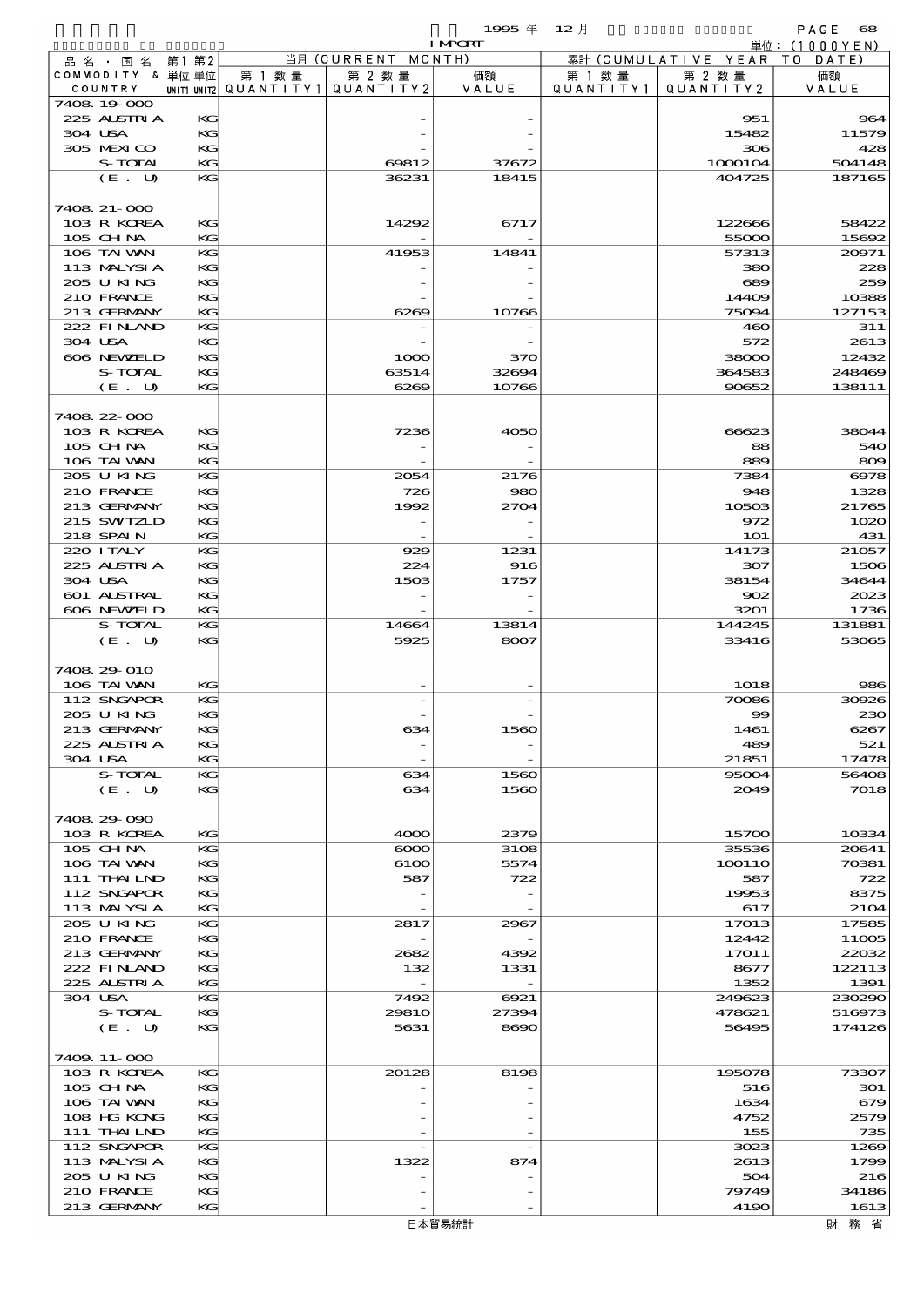|                           |         |      |          |                                       |                    | 1995年 12月      |           |                              | PAGE 699        |
|---------------------------|---------|------|----------|---------------------------------------|--------------------|----------------|-----------|------------------------------|-----------------|
|                           |         |      |          |                                       |                    | <b>I MPORT</b> |           |                              | 単位: (1000YEN)   |
| 品名・国名                     |         | 第1第2 |          |                                       | 当月 (CURRENT MONTH) |                |           | 累計 (CUMULATIVE YEAR TO DATE) |                 |
| COMMODITY & 単位単位          |         |      |          | 第 1 数量                                | 第 2 数量             | 価額             | 第 1 数 量   | 第 2 数量                       | 価額              |
| COUNTRY<br>7409. 11-000   |         |      |          | unit1 unit2  QUANT   TY1  QUANT   TY2 |                    | VALUE          | QUANTITY1 | QUANTITY2                    | VALUE           |
| 222 FINAND                |         |      | KG       |                                       |                    |                |           | 147371                       | 67145           |
| 304 USA                   |         |      | KG       |                                       | 54007              | 28005          |           | 427335                       | 215745          |
|                           | S-TOTAL |      | KG       |                                       | 75457              | 37077          |           | 866920                       | 399574          |
|                           | (E. U)  |      | KG       |                                       |                    |                |           | 231814                       | 103160          |
|                           |         |      |          |                                       |                    |                |           |                              |                 |
| 7409.19000                |         |      |          |                                       |                    |                |           |                              |                 |
| 103 R KOREA               |         |      | KG       |                                       | 13590              | 12349          |           | 265470                       | 204645          |
| $105$ CHNA                |         |      | KG       |                                       |                    |                |           | 35000                        | 14427           |
| 106 TAI VAN               |         |      | KG       |                                       | 19385              | 11947          |           | 97725                        | 49789           |
| 205 U KING                |         |      | KG       |                                       |                    |                |           | 26897                        | 14909           |
| 209 LUXMBRG               |         |      | KG       |                                       |                    |                |           | 15280                        | 15443           |
| 210 FRANCE                |         |      | KG       |                                       | 17312              | 6677           |           | 121625                       | 49391           |
| 213 GERMANY               |         |      | KG       |                                       |                    |                |           | 7477                         | 7477            |
| 304 USA                   |         |      | KG       |                                       | 54                 | 894            |           | <b>3810</b>                  | 13294           |
| 407 PERU<br>409 CHLE      |         |      | KG       |                                       |                    |                |           | 20902<br>972                 | 7216            |
| 551 S AFRCA               |         |      | KG<br>KG |                                       |                    |                |           | 5086                         | 403<br>2189     |
|                           | S-TOTAL |      | KG       |                                       | 50341              | 31867          |           | 600244                       | 379183          |
|                           | (E. U)  |      | KG       |                                       | 17312              | 6677           |           | 171279                       | 87220           |
|                           |         |      |          |                                       |                    |                |           |                              |                 |
| 7409. 21-000              |         |      |          |                                       |                    |                |           |                              |                 |
| 103 R KOREA               |         |      | KG       |                                       | 179101             | 60543          |           | 3902755                      | 1113093         |
| $105$ CHNA                |         |      | KG       |                                       |                    |                |           | 17471                        | 4293            |
| 106 TAI VAN               |         |      | KG       |                                       | 6850               | 2414           |           | 23620                        | <b>7810</b>     |
| 108 HG KONG               |         |      | KG       |                                       |                    |                |           | 3000                         | 899             |
| 112 SNGAPOR               |         |      | KG       |                                       | 535                | 217            |           | 2879                         | 1518            |
| 113 MALYSIA               |         |      | KG       |                                       |                    |                |           | 592                          | 756             |
| $123$ INIA                |         |      | KG       |                                       | 554                | 363            |           | 554                          | 363             |
| 205 U KING                |         |      | KG       |                                       |                    |                |           | 194159                       | 49645           |
| 207 NETHLIS               |         |      | KG       |                                       | 33280              | 9963           |           | 108200                       | 29540           |
| 208 BELGI UM              |         |      | KG       |                                       | 16763              | 4465           |           | 16763                        | 4465            |
| 213 GERMANY               |         |      | KG       |                                       | 89817              | 24589          |           | 2139894                      | 556706          |
| 223 POLAND                |         |      | KG       |                                       |                    |                |           | 5118                         | 1667            |
| 304 USA                   |         |      | KG       |                                       |                    |                |           | 41449                        | 17457           |
|                           | S-TOTAL |      | КC       |                                       | 326900             | 102554         |           | 6456454                      | 1788212         |
|                           | (E. U)  |      | KG       |                                       | 139860             | 39017          |           | 2459016                      | 640356          |
|                           |         |      |          |                                       |                    |                |           |                              |                 |
| 7409 29 000               |         |      |          |                                       |                    |                |           |                              |                 |
| 103 R KOREA<br>$105$ CHNA |         |      | KG<br>КC |                                       |                    |                |           | 2115<br>466                  | 750<br>227      |
| 106 TAI VAN               |         |      | KG       |                                       |                    |                |           | 145                          | 302             |
| 108 HG KONG               |         |      | KG       |                                       |                    |                |           | $\infty$                     | 675             |
| 205 U KING                |         |      | KG       |                                       |                    |                |           | 923                          | 777             |
| 210 FRANCE                |         |      | КC       |                                       |                    |                |           | 2004                         | 1095            |
| 213 GERMANY               |         |      | КC       |                                       | 494                | 2628           |           | <b>1910</b>                  | 9665            |
| 304 USA                   |         |      | KG       |                                       | 49                 | 426            |           | 16606                        | 11575           |
|                           | S-TOTAL |      | KG       |                                       | 543                | 3054           |           | 24777                        | 25066           |
|                           | (E. U)  |      | KG       |                                       | 494                | 2628           |           | 4837                         | 11537           |
|                           |         |      |          |                                       |                    |                |           |                              |                 |
| 7409. 31-000              |         |      |          |                                       |                    |                |           |                              |                 |
| 103 R KOREA               |         |      | KG       |                                       | 146420             | 76547          |           | 1780584                      | 828492          |
| $105$ CHNA                |         |      | KG       |                                       |                    |                |           | 12442                        | 7990            |
| 108 HG KONG               |         |      | KG       |                                       | 508                | 526            |           | 4176                         | 3128            |
| 111 THAILND               |         |      | KG       |                                       |                    |                |           | $\boldsymbol{\alpha}$        | 305             |
| 112 SNGAPOR               |         |      | КC       |                                       |                    |                |           | 492                          | 560             |
| 213 GERMANY               |         |      | KG       |                                       |                    |                |           | 3575                         | 1970            |
| 215 SWIZLD                |         |      | KС       |                                       |                    |                |           | 15                           | 333             |
| 304 USA                   | S-TOTAL |      | KG<br>KG |                                       | 9145<br>156073     | 7534<br>84607  |           | 22003<br>1823350             | 18321<br>861099 |
|                           | (E. U)  |      | KG       |                                       |                    |                |           | 3575                         | 1970            |
|                           |         |      |          |                                       |                    |                |           |                              |                 |
| 7409.39-000               |         |      |          |                                       |                    |                |           |                              |                 |
| $105$ CHNA                |         |      | KG       |                                       |                    |                |           | 487                          | 387             |
| 304 USA                   |         |      | KG       |                                       |                    |                |           | 118                          | 1289            |
|                           | S-TOTAL |      | KG       |                                       |                    |                |           | $\infty$                     | 1676            |
|                           |         |      |          |                                       |                    |                |           |                              |                 |
| 7409.40-000               |         |      |          |                                       |                    |                |           |                              |                 |
| 103 R KOREA               |         |      | KG       |                                       | 22677              | 15304          |           | 453061                       | 277629          |
| 105 CHNA                  |         |      | KG       |                                       |                    |                |           | 2161                         | 1418            |
| 106 TAI VAN               |         |      | КC       |                                       |                    |                |           | 593                          | 217             |
| 108 HG KONG               |         |      | KG       |                                       | 221                | 210            |           | 7305                         | 5583            |
| 113 MALYSIA               |         |      | KG       |                                       |                    |                |           | 2077                         | 1638            |
| 213 GERMANY               |         |      | KG       |                                       | 3686               | 5086           |           | 70184                        | 66054           |
| 304 USA                   |         |      | KG       |                                       | 22217              | 18801          |           | 419997                       | 256212          |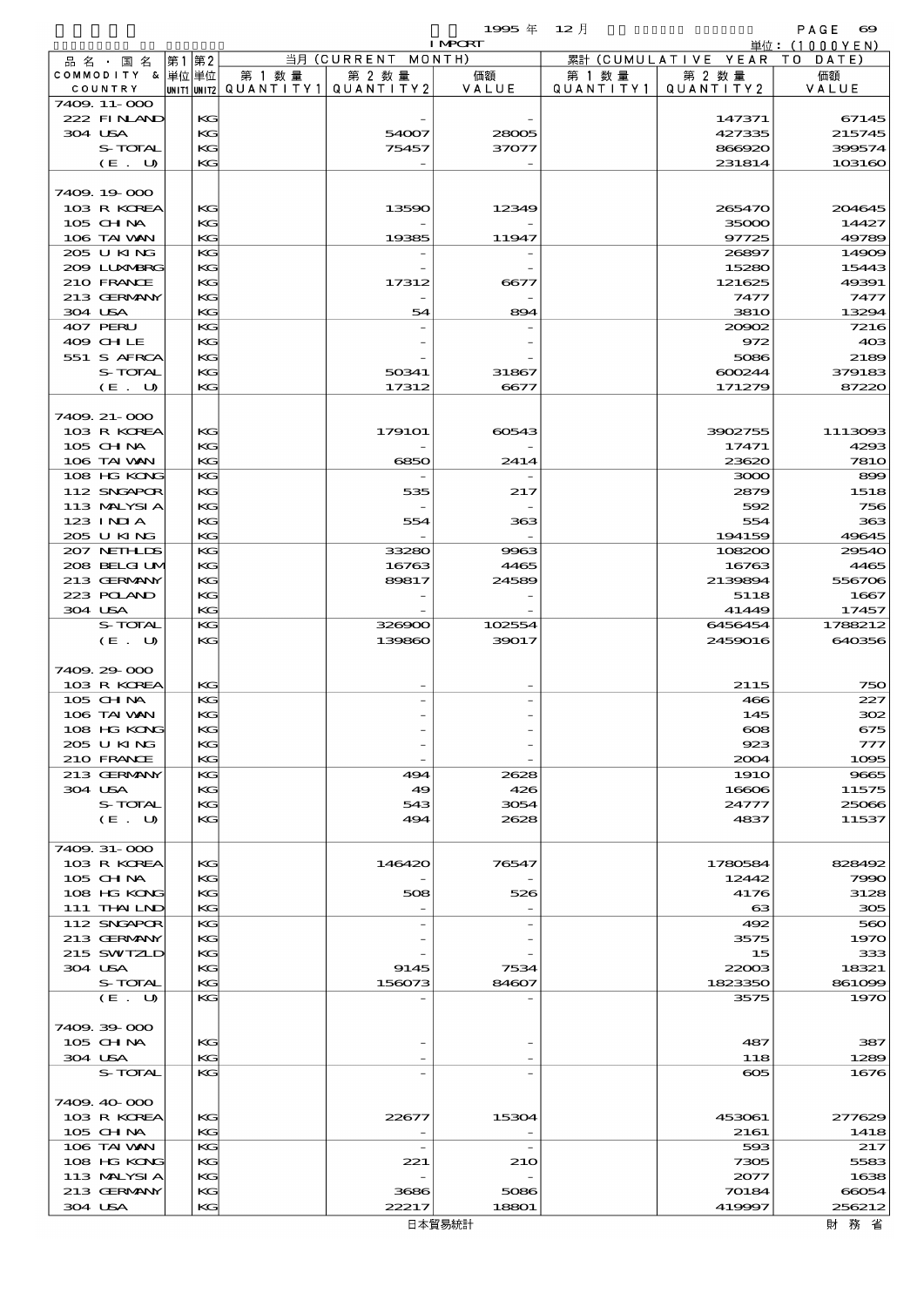$1995 \pm 12 \pm 70$ 

|                            |  |          |                                       |                    | <b>I MPORT</b> |           |                              | 単位: (1000YEN)   |
|----------------------------|--|----------|---------------------------------------|--------------------|----------------|-----------|------------------------------|-----------------|
| 品名·国名                      |  | 第1 第2    |                                       | 当月 (CURRENT MONTH) |                |           | 累計 (CUMULATIVE YEAR TO DATE) |                 |
| COMMODITY & 単位単位           |  |          | 第 1 数量                                | 第 2 数量             | 価額             | 第 1 数 量   | 第 2 数量                       | 価額              |
| COUNTRY                    |  |          | unit1 unit2  QUANT   TY1  QUANT   TY2 |                    | VALUE          | QUANTITY1 | QUANTITY2                    | VALUE           |
| 7409 40 000                |  |          |                                       |                    |                |           |                              |                 |
| S-TOTAL                    |  | KG       |                                       | 48801              | 39401          |           | 955378                       | 608751          |
| (E. U)                     |  | KG       |                                       | 3686               | 5086           |           | 70184                        | 66054           |
|                            |  |          |                                       |                    |                |           |                              |                 |
| 7409.90-000                |  |          |                                       |                    |                |           |                              |                 |
| 103 R KOREA                |  | KG       |                                       |                    |                |           | 68385                        | 29695           |
| 105 CHNA                   |  | KG       |                                       |                    |                |           | 961                          | 2356            |
| 106 TAI VAN                |  | KG       |                                       |                    |                |           | 943                          | 534             |
| 108 HG KONG                |  | KG       |                                       |                    |                |           | 28320                        | 14307           |
| 112 SNGAPOR                |  | KG       |                                       |                    |                |           | 6402                         | 3583            |
| 113 MALYSIA                |  | KG       |                                       |                    |                |           | 5702                         | 2658            |
| 205 U KING                 |  | KG       |                                       |                    |                |           | 9                            | 289             |
| 210 FRANCE                 |  | KG       |                                       |                    |                |           | 9350                         | 3312            |
| 213 GERMANY                |  | KG       |                                       |                    |                |           | 23069                        | 10183           |
| 225 ALSTRIA                |  | KG       |                                       |                    |                |           | 331                          | 1668            |
| 304 USA                    |  | KG<br>KG |                                       | 60528              | 101662         |           | 670466                       | 1026425         |
| S-TOTAL                    |  |          |                                       | 60528              | 101662         |           | 813938<br>32759              | 1095010         |
| (E. U)                     |  | KG       |                                       |                    |                |           |                              | 15452           |
|                            |  |          |                                       |                    |                |           |                              |                 |
| 7410 11-000                |  |          |                                       |                    |                |           |                              |                 |
| 103 R KOREA<br>106 TAI VAN |  | KG<br>KG |                                       | 17184<br>31102     | 14752          |           | 655191                       | 434059          |
| 108 HG KONG                |  | KG       |                                       |                    | 26229          |           | 621149<br>67310              | 459533<br>56558 |
| 113 MALYSIA                |  | KG       |                                       |                    |                |           |                              | 1548            |
| 203 SWIEN                  |  | KG       |                                       | 515<br>130088      | 205<br>69584   |           | 875<br>1977770               | 932816          |
| 2009 LUNABRG               |  | KG       |                                       | 6725               | 13572          |           | 86452                        | 147004          |
| 213 GERMANY                |  | KG       |                                       |                    |                |           | 18202                        | 7590            |
| 304 USA                    |  | KG       |                                       | 2979               | $\bf 6690$     |           | 102264                       | 169340          |
| S-TOTAL                    |  | KG       |                                       | 188593             | 131032         |           | 3529213                      | 2208448         |
| (E. U)                     |  | KG       |                                       | 136813             | 83156          |           | 2082424                      | 1087410         |
|                            |  |          |                                       |                    |                |           |                              |                 |
| 7410 12 000                |  |          |                                       |                    |                |           |                              |                 |
| 103 R KOREA                |  | KG       |                                       | 11635              | 6956           |           | 147759                       | 75925           |
| 105 CHNA                   |  | KG       |                                       |                    |                |           | 383                          | 3851            |
| 106 TAI VAN                |  | KG       |                                       | 329                | 1963           |           | 24886                        | 32908           |
| 203 SWIDEN                 |  | KG       |                                       |                    |                |           | 83209                        | 31986           |
| 207 NETHLIS                |  | KG       |                                       |                    |                |           | 35513                        | 13382           |
| 213 GERMANY                |  | KG       |                                       |                    |                |           | 1974                         | 9571            |
| 304 USA                    |  | KG       |                                       | 14257              | 34204          |           | 184774                       | 368037          |
| S-TOTAL                    |  | KС       |                                       | 26221              | 43123          |           | 478498                       | 535660          |
| (E. U)                     |  | KG       |                                       |                    |                |           | 120696                       | 54939           |
|                            |  |          |                                       |                    |                |           |                              |                 |
| 7410 21-000                |  |          |                                       |                    |                |           |                              |                 |
| 103 R KOREA                |  | KG       |                                       | 108498             | 59285          |           | 3213280                      | 1691270         |
| 105 CH NA                  |  | KG       |                                       |                    |                |           | 955176                       | 406284          |
| 106 TAI VAN                |  | KG       |                                       | 675244             | 427155         |           | 9885692                      | 5887769         |
| 108 HG KONG                |  | KG       |                                       |                    |                |           | 16927                        | 15178           |
| 112 SNGAPOR                |  | KG       |                                       | 4150               | 3286           |           | 123532                       | 79655           |
| 113 MALYSIA                |  | KG       |                                       | 73828              | 5881O          |           | 879601                       | 662071          |
| 203 SWIEN                  |  | KG       |                                       |                    |                |           | 13303                        | 6785            |
| 213 GERMANY                |  | KG       |                                       | 7200               | 6853           |           | 83470                        | 78648           |
| 304 USA                    |  | KG       |                                       | 13256              | 66620          |           | 256130                       | 634542          |
| S-TOTAL                    |  | KG       |                                       | 882176             | 622009         |           | 15427111                     | 9462202         |
| (E. U)                     |  | KG       |                                       | 7200               | 6853           |           | 96773                        | 85433           |
|                            |  |          |                                       |                    |                |           |                              |                 |
| 7410 22 000                |  |          |                                       |                    |                |           |                              |                 |
| 103 R KOREA                |  | KG       |                                       | 4000               | 3602           |           | 40029                        | 31530           |
| 106 TAI VAN                |  | KG       |                                       | 19776              | 8961           |           | 174552                       | 109593          |
| 207 NETHLIS                |  | KG       |                                       |                    |                |           | 17376                        | 5927            |
| 213 GERMANY                |  | KG       |                                       |                    |                |           | 68                           | 887             |
| 302 CANADA                 |  | KG       |                                       |                    |                |           | 800                          | 6717            |
| 304 USA                    |  | KG       |                                       | 1839               | 14703          |           | 3232                         | 24941           |
| S-TOTAL                    |  | KG       |                                       | 25615              | 27266          |           | 236057                       | 179595          |
| (E. U)                     |  | KG       |                                       |                    |                |           | 17444                        | 6814            |
|                            |  |          |                                       |                    |                |           |                              |                 |
| 7411.10.000                |  |          |                                       |                    |                |           |                              |                 |
| 103 R KOREA                |  | KG       |                                       | 86573              | 51328          |           | 953654                       | 514367          |
| $105$ CHNA                 |  | KG       |                                       |                    |                |           | 36582                        | <b>17310</b>    |
| 106 TAI VAN                |  | KG       |                                       | 2961               | 2339           |           | 27394                        | 17659           |
| 111 THAILND                |  | КG       |                                       | 16778              | 9211           |           | 195547                       | 114709          |
| 113 MALYSIA                |  | KG       |                                       | 24518              | 14455          |           | 112795                       | 70720           |
| 203 SWIEN                  |  | KG       |                                       |                    |                |           | 1730                         | 894             |
| 205 U KING                 |  | KG       |                                       |                    |                |           | 579                          | 1113            |
| 207 NETHLIS                |  | KG       |                                       |                    |                |           | 13583                        | 5776            |
| 208 BELGI UM               |  | KG       |                                       |                    |                |           | 271                          | 269             |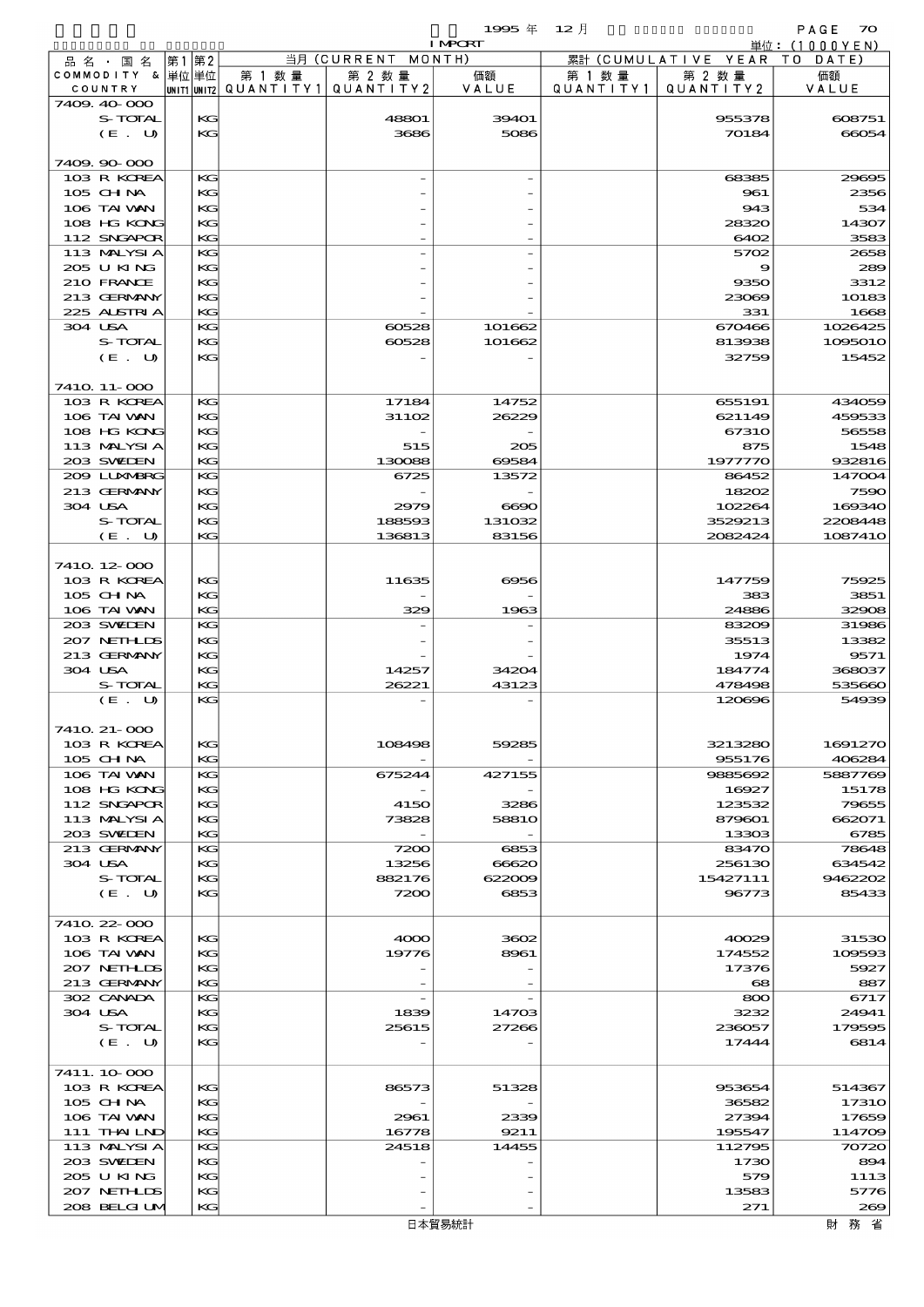|                             |      |          |                                     |                      | 1995 $#$       | 12月                  |                              | PAGE 71        |
|-----------------------------|------|----------|-------------------------------------|----------------------|----------------|----------------------|------------------------------|----------------|
|                             |      |          |                                     |                      | <b>I MPORT</b> |                      |                              | 単位: (1000YEN)  |
| 品 名 ・ 国 名                   | 第1第2 |          |                                     | 当月 (CURRENT MONTH)   |                |                      | 累計 (CUMULATIVE YEAR TO DATE) |                |
| COMMODITY & 単位単位<br>COUNTRY |      |          | 第 1 数量<br> unit1 unit2  Q∪ANT   TY1 | 第 2 数量<br>QUANTITY 2 | 価額<br>VALUE    | 第 1 数 量<br>QUANTITY1 | 第 2 数量<br>QUANTITY2          | 価額<br>VALUE    |
| 7411.10.000                 |      |          |                                     |                      |                |                      |                              |                |
| 210 FRANCE                  |      | KG       |                                     | 13752                | 6083           |                      | 116739                       | 54336          |
| 213 GERMANY                 |      | KG       |                                     | 18                   | 1275           |                      | 359                          | 4115           |
| 220 I TALY                  |      | KG       |                                     | 1000                 | 848            |                      | 5364                         | 3625           |
| 222 FINAND                  |      | KG       |                                     |                      |                |                      | 570635                       | 271891         |
| 223 POLAND                  |      | KG       |                                     |                      |                |                      | 2190                         | 1105           |
| 230 GREECE                  |      | KG       |                                     |                      |                |                      | 4918                         | 1858           |
| 304 USA                     |      | KG       |                                     | 77082                | 46530          |                      | 384656                       | 207015         |
| 601 ALSTRAL                 |      | KG       |                                     |                      |                |                      | 25716                        | 9810           |
| S-TOTAL                     |      | KG       |                                     | 222682               | 132969         |                      | 2452712                      | 1296572        |
| (E. U)                      |      | KG       |                                     | 14770                | 9106           |                      | 714178                       | 343877         |
|                             |      |          |                                     |                      |                |                      |                              |                |
| 7411. 21-000                |      |          |                                     |                      |                |                      |                              |                |
| 103 R KOREA                 |      | KG       |                                     |                      |                |                      | 706                          | 1836           |
| 106 TAI VAN                 |      | KG       |                                     | 754                  | 455            |                      | 25020                        | 14681          |
| 111 THAILND                 |      | KG       |                                     |                      |                |                      | 717                          | 1814           |
| 207 NETHLIS                 |      | KG       |                                     |                      |                |                      | 8                            | 262            |
| 213 GERMANY                 |      | KG       |                                     | 1667                 | 2375           |                      | 10965                        | 13936          |
| 220 ITALY                   |      | KG       |                                     | 45880                | 25359          |                      | 45905                        | 25588          |
| 302 CANADA                  |      | KG       |                                     |                      |                |                      | 780                          | 246            |
| 304 USA                     |      | KG       |                                     | 332                  | 559            |                      | 5053                         | 7253           |
| S-TOTAL                     |      | KG       |                                     | 48633                | 28748          |                      | 89154                        | 65616          |
| (E. U)                      |      | KG       |                                     | 47547                | 27734          |                      | 56878                        | 39786          |
|                             |      |          |                                     |                      |                |                      |                              |                |
| 7411.22-000                 |      |          |                                     |                      |                |                      |                              |                |
| 103 R KOREA                 |      | KG       |                                     |                      |                |                      | 1202000                      | 513909         |
| 106 TAI VAN                 |      | KG       |                                     |                      |                |                      | 204                          | 231            |
| 203 SWIEN                   |      | KG       |                                     |                      |                |                      | $30^{\circ}$                 | 236            |
| 205 U KING                  |      | KG       |                                     |                      |                |                      | 17212                        | 12722          |
| 213 GERMANY<br>220 I TALY   |      | KG<br>KG |                                     | 2959                 | 3329           |                      | 5514<br>870579               | 9026<br>533848 |
| 222 FINAND                  |      | KG       |                                     | 10058                | $\cos$         |                      | 1405                         | 1491           |
| 304 USA                     |      | KG       |                                     | 1006                 | 1818           |                      | 2089                         | 3679           |
| 601 ALSTRAL                 |      | KG       |                                     |                      |                |                      | <b>1001</b>                  | 537            |
| S-TOTAL                     |      | KG       |                                     | 14023                | 11749          |                      | 2100034                      | 1075679        |
| (E. U)                      |      | KG       |                                     | 13017                | 9931           |                      | 894740                       | 557323         |
|                             |      |          |                                     |                      |                |                      |                              |                |
| 7411.29-010                 |      |          |                                     |                      |                |                      |                              |                |
| 220 I TALY                  |      | KG       |                                     | $\mathbf o$          | 2198           |                      | $\mathbf o$                  | 2198           |
| 302 CANADA                  |      | KG       |                                     |                      |                |                      | 18102                        | $\infty$       |
| 304 USA                     |      | KG       |                                     |                      |                |                      | 52650                        | 16999          |
| 601 ALSTRAI                 |      | КG       |                                     |                      |                |                      | 188846                       | 53173          |
| 606 NEWELD                  |      | KG       |                                     |                      |                |                      | 37433                        | 11706          |
| S-TOTAL                     |      | KG       |                                     | $\mathbf o$          | 2198           |                      | 297031                       | 90082          |
| (E. U)                      |      | KG       |                                     | $\mathbf{o}$         | 2198           |                      | $\mathbf o$                  | 2198           |
|                             |      |          |                                     |                      |                |                      |                              |                |
| 7411.29-090                 |      |          |                                     |                      |                |                      |                              |                |
| 103 R KOREA                 |      | KG       |                                     |                      |                |                      | 250                          | 467            |
| 111 THAILND                 |      | KG       |                                     |                      |                |                      | 420                          | 1172           |
| 205 U KING                  |      | KG       |                                     |                      |                |                      | 194                          | 7335           |
| 215 SWIZLD                  |      | KG       |                                     | 9                    | 454            |                      | 117                          | 1933           |
| 220 I TALY                  |      | KG       |                                     | 3574                 | 1572           |                      | 3574                         | 1572           |
| 304 USA                     |      | KG       |                                     | 812                  | 512            |                      | 54382                        | 59361          |
| S-TOTAL                     |      | KG       |                                     | 4395                 | 2538           |                      | 58937                        | 71840          |
| (E. U)                      |      | KG       |                                     | 3574                 | 1572           |                      | 3768                         | 8907           |
|                             |      |          |                                     |                      |                |                      |                              |                |
| 7412 10 000                 |      |          |                                     |                      |                |                      |                              |                |
| 103 R KOREA                 |      | KG       |                                     | 470                  | 2730           |                      | 20615                        | 61364          |
| 105 CH NA                   |      | KG       |                                     | 567                  | 1637           |                      | 3233                         | 8280           |
| 106 TAI VAN                 |      | KG       |                                     | 616                  | $\infty$       |                      | 16397                        | 26825          |
| 111 THAILND                 |      | KG       |                                     | 2743                 | 3526           |                      | 19767                        | 27938          |
| 113 MALYSIA                 |      | KG       |                                     |                      |                |                      | 1198                         | 493            |
| 118 INNSI A                 |      | KG       |                                     | 8822                 | 6979           |                      | 15377                        | 12725          |
| 205 U KING                  |      | KG       |                                     |                      |                |                      | 10                           | 321            |
| 207 NETHLIS                 |      | KG       |                                     |                      |                |                      | $\blacktriangleleft$         | 1880           |
| 210 FRANCE                  |      | KG       |                                     |                      |                |                      | 182                          | 348            |
| 220 I TALY                  |      | KG       |                                     |                      |                |                      | 142                          | 356            |
| 304 USA                     |      | KG       |                                     | 34688                | 42713          |                      | 576346                       | 468422         |
| 410 BRAZIL<br>S-TOTAL       |      | KG<br>KG |                                     |                      |                |                      | $\infty$                     | 356            |
| (E. U)                      |      | KG       |                                     | 47906                | 58194          |                      | 653341<br>338                | 609308<br>2905 |
|                             |      |          |                                     |                      |                |                      |                              |                |
| 7412.20-000                 |      |          |                                     |                      |                |                      |                              |                |
| 103 R KOREA                 |      | KG       |                                     | 4343                 | 5417           |                      | 77305                        | 112662         |
| 104 N KOREA                 |      | KG       |                                     | 810                  | 463            |                      | 5586                         | 2676           |
|                             |      |          |                                     |                      |                |                      |                              |                |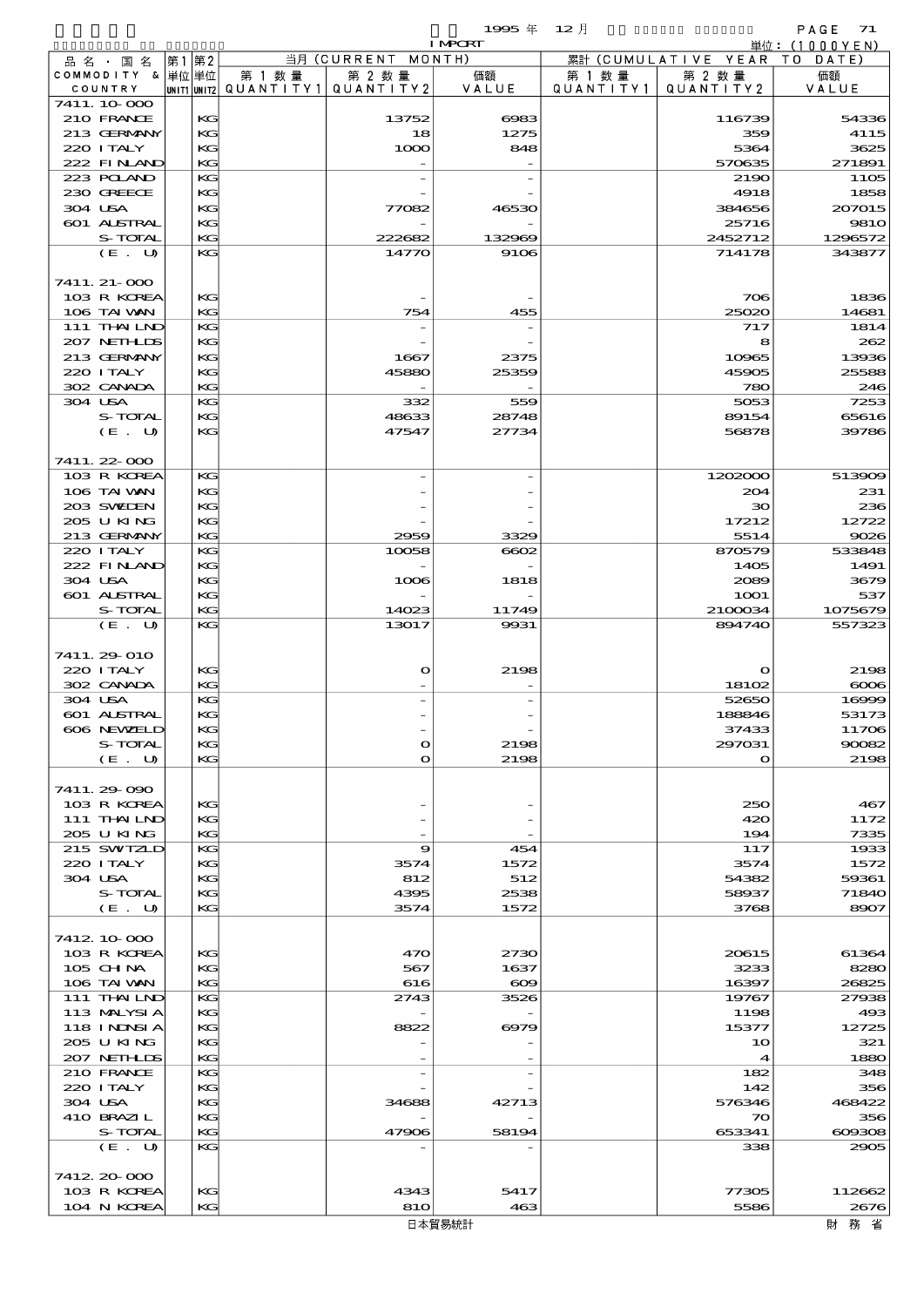|                                           |   |               | 1995 年<br>12H |                    |        |           |                     | PAGE<br>72  |  |
|-------------------------------------------|---|---------------|---------------|--------------------|--------|-----------|---------------------|-------------|--|
| <b>I MPORT</b>                            |   |               |               |                    |        |           | 単位: $(1000YEN)$     |             |  |
| 品 名<br>国名                                 | 第 | 第2            |               | 当月 (CURRENT MONTH) |        |           | 累計 (CUMULATIVE YEAR | DATE<br>т о |  |
| СОММОDІТҮ                                 |   | &   単位   単位   | 第 1 数量        | 第 2 数量             | 価額     | 第 1       | 第 2 数量              | 価額          |  |
| COUNTRY                                   |   | UNIT1 UNIT2   | 'QUANTITY.    | QUANTITY2          | VALUE  | QUANTITY1 | QUANTITY 2          | VALUE       |  |
| 7412.20.000                               |   |               |               |                    |        |           |                     |             |  |
| $\sim$ $\sim$ $\sim$ $\sim$ $\sim$ $\sim$ |   | <b>TERMIN</b> |               | $\sim$             | $\sim$ |           | $\sim$ $\sim$       | $\sim$      |  |

| COMMODITY & 单位 单位<br>COUNTRY |    | 第 1 数 量<br> UNIT1 UNIT2  Q∪ANT   TY1 | 第 2 数量<br>QUANTITY 2 | 価額<br>VALUE | 第 1 数量<br>QUANTITY1 | 第 2 数量<br>QUANTITY2 | 価額<br>VALUE |
|------------------------------|----|--------------------------------------|----------------------|-------------|---------------------|---------------------|-------------|
| 7412.20-000                  |    |                                      |                      |             |                     |                     |             |
| 105 CH NA                    | KG |                                      | 10947                | 8351        |                     | 219657              | 131600      |
| 106 TAI VAN                  | KG |                                      | <b>30810</b>         | 26361       |                     | 274831              | 214995      |
| 111 THAILND                  | KC |                                      | 44107                | 26068       |                     | 301185              | 190256      |
| 112 SNGAPOR                  | KG |                                      | 11755                | 53002       |                     | 186907              | 74884C      |
| 113 MALYSIA                  | KG |                                      |                      |             |                     | 318                 | 25C         |
| 118 INNSI A                  | KG |                                      |                      |             |                     | 390                 | 42C         |
| 143 I SRAEL                  | KG |                                      |                      |             |                     | 80                  | 200         |
| 202 NORWAY                   | KG |                                      |                      |             |                     | 1114                | 3054        |
| 203 SWIEN                    | KG |                                      | 5                    | 232         |                     | 7678                | 1491C       |
| 204 DENMARK                  | KG |                                      |                      |             |                     | 72                  | 213         |
| 205 U KING                   | KG |                                      | 30                   | 513         |                     | 1416                | 8575        |
| 210 FRANCE                   | KC |                                      | 444                  | 1530        |                     | 3540                | 12571       |
| 213 GERMANY                  | KG |                                      | 384                  | 1966        |                     | 9449                | 37738       |
| 215 SWIZLD                   | KG |                                      | 75                   | 712         |                     | 3932                | 21805       |
| 220 I TALY                   | KG |                                      |                      |             |                     | 9818                | 11370       |
| 222 FINAND                   | KG |                                      |                      |             |                     | 116                 | 32C         |
| 302 CANADA                   | KG |                                      | 29                   | 393         |                     | 55                  | 1002        |
| 304 USA                      | KG |                                      | 4450                 | 23298       |                     | 111527              | 337411      |
| 410 BRAZIL                   | KG |                                      | $\tau$               | 411         |                     | 429                 | 1458        |
| S-TOTAL                      | KG |                                      | 108266               | 148717      |                     | 1215405             | 1852331     |
| (E. U)                       | KG |                                      | 863                  | 4241        |                     | 32089               | 85697       |
|                              |    |                                      |                      |             |                     |                     |             |
| 7413 00 000                  |    |                                      |                      |             |                     |                     |             |
| 103 R KOREA                  | КG |                                      | 12776                | 5837        |                     | 126629              | 52270       |
| 105 CHNA                     | KG |                                      |                      |             |                     | 1014                | 1348        |
| 106 TAI VAN                  | KG |                                      | 90                   | 648         |                     | 140813              | 50144       |
| 108 HG KONG                  | KG |                                      |                      |             |                     | 446                 | 771         |
| 111 THAILND                  | KG |                                      |                      |             |                     | 80                  | 360         |
| 112 SNGAPOR                  | KG |                                      |                      |             |                     | 1719                | 1300        |
| 113 MALYSIA                  | KG |                                      |                      |             |                     | 540                 | 573         |
| 204 DENMARK                  | KG |                                      |                      |             |                     | 15                  | 206         |
| 205 U KING                   | KC |                                      | 13                   | 201         |                     | 13                  | 201         |
| 213 GERMANY                  | KG |                                      |                      |             |                     | 2514                | 4250        |
| 222 FINAND                   | KG |                                      |                      |             |                     | 6198                | 7265E       |
| 304 USA                      | KG |                                      | 3767                 | 4116        |                     | 28081               | 75560       |
| S-TOTAL                      | KG |                                      | 16646                | 10802       |                     | 308062              | 259653      |
| (E. U)                       | KG |                                      | 13                   | 201         |                     | 8740                | 77318       |
|                              |    |                                      |                      |             |                     |                     |             |
| 7414 10 000                  |    |                                      |                      |             |                     |                     |             |
| 304 USA                      | KG |                                      |                      |             |                     | 16                  | 280         |
| <b>S-TOTAL</b>               | KG |                                      |                      |             |                     | 16                  | 280         |
|                              |    |                                      |                      |             |                     |                     |             |
| 7414 90 000                  |    |                                      |                      |             |                     |                     |             |
| 105 CHNA                     | KG |                                      |                      |             |                     | 7005                | 5483        |
| 123 INIA                     | KG |                                      |                      |             |                     | 2188                | 321C        |
| 205 U KING                   | KG |                                      |                      |             |                     | $\bf{85}$           | 1378        |
| 213 GERMANY                  | KC |                                      |                      |             |                     | 30038               | 100016      |
| 304 USA                      | KC |                                      | 270                  | 1537        |                     | 8392                | 22467       |
| S-TOTAL                      | KG |                                      | 270                  | 1537        |                     | 47718               | 132554      |
| (E. U)                       | KG |                                      |                      |             |                     | 30133               | 101394      |
|                              |    |                                      |                      |             |                     |                     |             |
| 7415, 10,000                 |    |                                      |                      |             |                     |                     |             |
|                              |    |                                      |                      |             |                     |                     |             |
| 105 CH NA                    | KC |                                      |                      |             |                     | 253                 | 426         |
| 106 TAI VAN                  | KG |                                      | 1461                 | 5055        |                     | 9684                | 30243       |
| 213 GERMANY                  | KG |                                      | 455                  | 920         |                     | 2095                | 3485        |
| 220 I TALY                   | KG |                                      |                      |             |                     | 31                  | 58C         |
| 304 USA                      | KC |                                      |                      |             |                     | 1991                | 5148        |
| S-TOTAL                      | KC |                                      | 1916                 | 5975        |                     | 14054               | 39882       |
| (E. U)                       | KG |                                      | 455                  | 920         |                     | 2126                | 4065        |
|                              |    |                                      |                      |             |                     |                     |             |
| 7415, 21-000                 |    |                                      |                      |             |                     |                     |             |
| 106 TAI VAN                  | KC |                                      |                      |             |                     | 161                 | 948         |
| 108 HG KONG                  | KC |                                      |                      |             |                     | 337                 | 321         |
| 127 BANCLA                   | KG |                                      |                      |             |                     | 799                 | 415         |
| 205 U KING                   | KG |                                      |                      |             |                     | 239                 | 232         |
| 213 GERMANY                  | KG |                                      |                      |             |                     | 107                 | 976         |
| 304 USA                      | KC |                                      |                      |             |                     | 478                 | 778         |
| S-TOTAL                      | KC |                                      |                      |             |                     | 2121                | 367C        |
| (E. U)                       | KG |                                      |                      |             |                     | 346                 | 1208        |
|                              |    |                                      |                      |             |                     |                     |             |
| 7415 29 000                  |    |                                      |                      |             |                     |                     |             |
| 103 R KOREA                  | KG |                                      |                      |             |                     | 1                   | 224         |
| 106 TAI VAN                  | KG |                                      |                      |             |                     | 364                 | 735         |
| 108 HG KONG                  | KG |                                      |                      |             |                     | 100                 | 524         |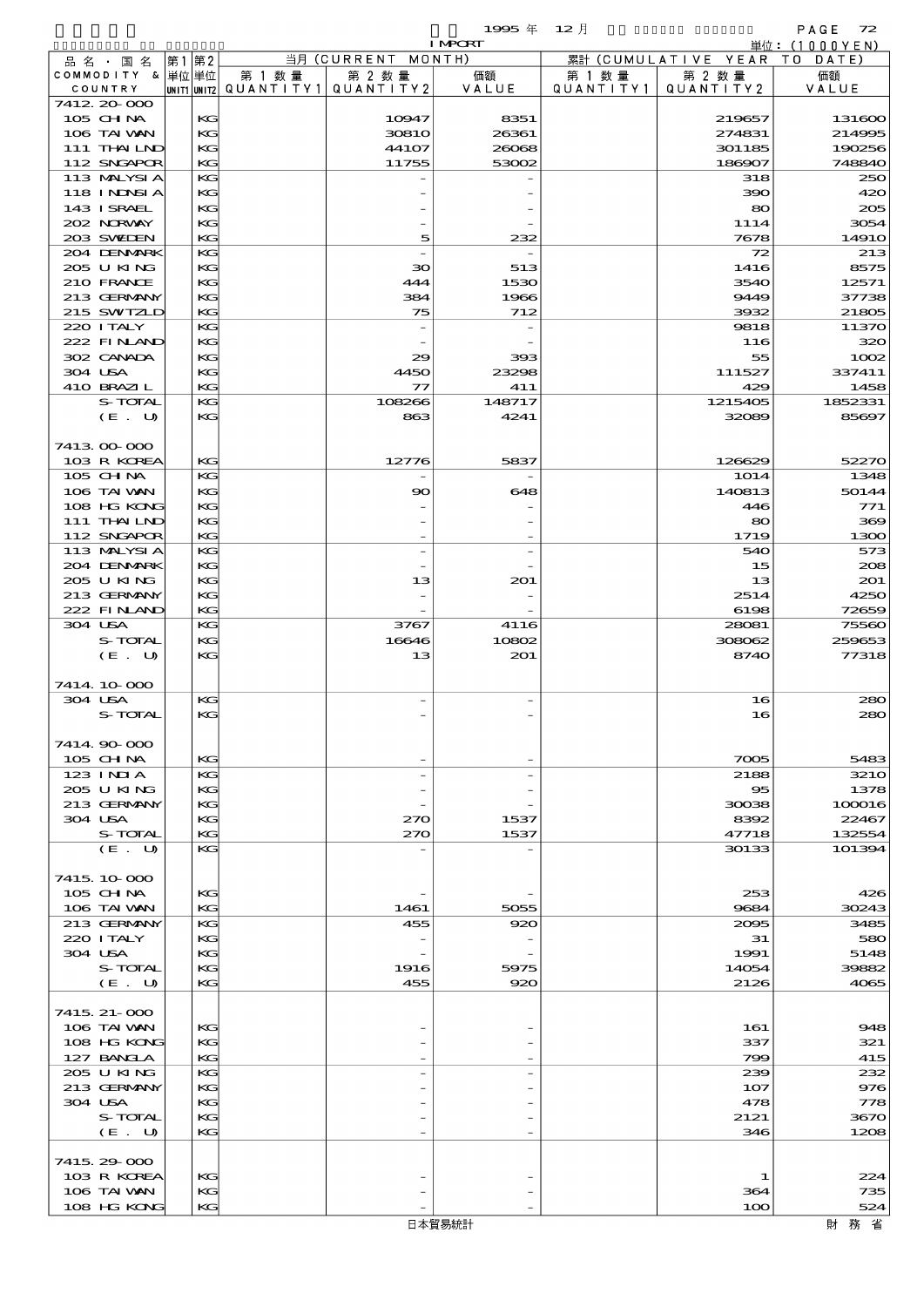$1995 \nsubseteq 12 \nexists$ 

|                            |          |        |                                       | <b>I MPORT</b> |           |                              | 単位: (1000YEN) |
|----------------------------|----------|--------|---------------------------------------|----------------|-----------|------------------------------|---------------|
| 品 名 ・ 国 名                  | 第1 第2    |        | 当月 (CURRENT MONTH)                    |                |           | 累計 (CUMULATIVE YEAR TO DATE) |               |
| COMMODITY & 単位単位           |          | 第 1 数量 | 第 2 数量                                | 価額             | 第 1 数 量   | 第 2 数量                       | 価額            |
| COUNTRY                    |          |        | UNIT1 UNIT2  QUANT I TY1  QUANT I TY2 | VALUE          | QUANTITY1 | QUANTITY 2                   | VALUE         |
| 7415 29 000<br>112 SNGAPOR | KG       |        |                                       |                |           | 40                           | 1351          |
| 203 SWIEN                  | KG       |        |                                       |                |           | $\boldsymbol{\infty}$        | 305           |
| 213 GERMANY                | KG       |        | 38                                    | 223            |           | 151                          | 859           |
| 215 SWIZLD                 | KG       |        |                                       |                |           | 19                           | 759           |
| 304 USA                    | KG       |        | 8                                     | 208            |           | 148                          | 1969          |
| S-TOTAL                    | KG       |        | 46                                    | 431            |           | 883                          | 6726          |
| (E. U)                     | KG       |        | 38                                    | 223            |           | 211                          | 1164          |
|                            |          |        |                                       |                |           |                              |               |
| 7415 32 000                |          |        |                                       |                |           |                              |               |
| 103 R KOREA                | KG       |        | 1313                                  | 1139           |           | 21555                        | 18220         |
| 105 CH NA                  | KG       |        | 3811                                  | 1980           |           | 33421                        | 18827         |
| 106 TAI VAN                | KG       |        | 638                                   | 1251           |           | 36422                        | 50075         |
| 108 HG KONG                | KG       |        | 2270                                  | $\infty$       |           | 10483                        | 3257          |
| 111 THAILND<br>112 SNGAPOR | KG<br>KG |        | 432                                   | 2415           |           | 1601<br>44                   | 8950<br>806   |
| 118 INNSI A                | KG       |        |                                       |                |           | 1008                         | 4814          |
| 203 SWIEN                  | KG       |        |                                       |                |           | 285                          | 647           |
| 204 DENMARK                | KG       |        | 96                                    | 329            |           | 803                          | 2930          |
| 205 U KING                 | KG       |        | 153                                   | 753            |           | 12443                        | 50953         |
| 210 FRANCE                 | KG       |        | 29                                    | 242            |           | 1248                         | 5443          |
| 213 GERMANY                | KG       |        | 120                                   | 1415           |           | 3424                         | 19303         |
| 215 SWIZLD                 | KG       |        |                                       |                |           | 372                          | 4570          |
| 220 I TALY                 | KG       |        |                                       |                |           | 260                          | 940           |
| 225 ALSTRIA                | KG       |        |                                       |                |           | 50                           | 204           |
| 304 USA                    | KG       |        | 140                                   | 438            |           | 24764                        | 86993         |
| S-TOTAL                    | KG       |        | 9002                                  | 10568          |           | 148183                       | 276932        |
| (E. U)                     | KG       |        | 398                                   | 2739           |           | 18513                        | 80420         |
|                            |          |        |                                       |                |           |                              |               |
| 7415 39 000                |          |        |                                       |                |           |                              |               |
| 103 R KOREA                | KG       |        |                                       |                |           | 425                          | 220           |
| 105 CH NA                  | KG       |        | 1147                                  | 1073           |           | 5863                         | 7723          |
| 106 TAI VAN<br>112 SNGAPOR | KG<br>KG |        | 5772                                  | 7454           |           | 63198<br>1                   | 119070<br>286 |
| 203 SWIEN                  | KG       |        |                                       |                |           | 91                           | 457           |
| 205 U KING                 | KG       |        | 424                                   | 1305           |           | 8585                         | 32522         |
| 210 FRANCE                 | KG       |        |                                       |                |           | 769                          | 2596          |
| 213 GERMANY                | KG       |        |                                       |                |           | 1300                         | 4603          |
| 304 USA                    | КC       |        |                                       |                |           | <b>910</b>                   | 3247          |
| S-TOTAL                    | KG       |        | 7343                                  | 9832           |           | 81142                        | 170724        |
| (E. U)                     | KG       |        | 424                                   | 1305           |           | 10745                        | 40178         |
|                            |          |        |                                       |                |           |                              |               |
| 7416 00 000                |          |        |                                       |                |           |                              |               |
| 103 R KOREA                | KG       |        |                                       |                |           | 3285                         | 3657          |
| $105$ CHNA                 | KG       |        | 442                                   | 2348           |           | 6121                         | 28788         |
| 112 SNGAPOR                | KG       |        |                                       |                |           | 150                          | 575           |
| 113 MALYSIA                | KG       |        |                                       |                |           | 404                          | 341O          |
| 117 PHLPIN                 | KG       |        | 25                                    | 1251           |           | 350                          | 11860         |
| 210 FRANCE<br>213 GERMANY  | КC       |        |                                       |                |           | 8                            | 636           |
| 220 I TALY                 | KG<br>KG |        |                                       |                |           | 133<br>$_{\infty}$           | 6279<br>230   |
| 304 USA                    | KG       |        |                                       |                |           | 7                            | 331           |
| S-TOTAL                    | KG       |        | 467                                   | 3599           |           | 10478                        | 55766         |
| (E. U)                     | KG       |        |                                       |                |           | 161                          | 7145          |
|                            |          |        |                                       |                |           |                              |               |
| 7417.000000                |          |        |                                       |                |           |                              |               |
| 103 R KOREA                | KG       |        |                                       |                |           | 3883                         | 5886          |
| 105 CH NA                  | KG       |        |                                       |                |           | 1004                         | 1685          |
| 106 TAI VAN                | КG       |        | 1900                                  | 2445           |           | 3750                         | 5249          |
| 108 HG KONG                | KG       |        |                                       |                |           | 210                          | 2215          |
| 208 BELGI UM               | KG       |        | 27                                    | 232            |           | 57                           | 495           |
| 210 FRANCE                 | KG       |        |                                       |                |           | 191                          | 296           |
| 213 GERMANY<br>304 USA     | KG<br>КC |        | 210                                   | 369            |           | 5<br>2626                    | 779<br>2459   |
| S-TOTAL                    | KG       |        | 2137                                  | 3046           |           | 11726                        | 19064         |
| (E. U)                     | KG       |        | 27                                    | 232            |           | 253                          | 1570          |
|                            |          |        |                                       |                |           |                              |               |
| 7418 10 000                |          |        |                                       |                |           |                              |               |
| 103 R KOREA                | KG       |        | 1219                                  | 1131           |           | 32714                        | 30733         |
| 105 CH NA                  | KG       |        | 3414                                  | 3882           |           | 98321                        | 70463         |
| 106 TAI VAN                | KG       |        | 651                                   | 1043           |           | 9813                         | 14825         |
| 108 HG KONG                | KG       |        | 722                                   | <b>14O1</b>    |           | 8032                         | 12614         |
| 110 VIEINAM                | KG       |        |                                       |                |           | 138                          | 259           |
| 111 THAILND                | KG       |        |                                       |                |           | 861                          | 1036          |
| 112 SNGAPOR                | KG       |        |                                       |                |           | 215                          | 444           |

日本貿易統計

財務省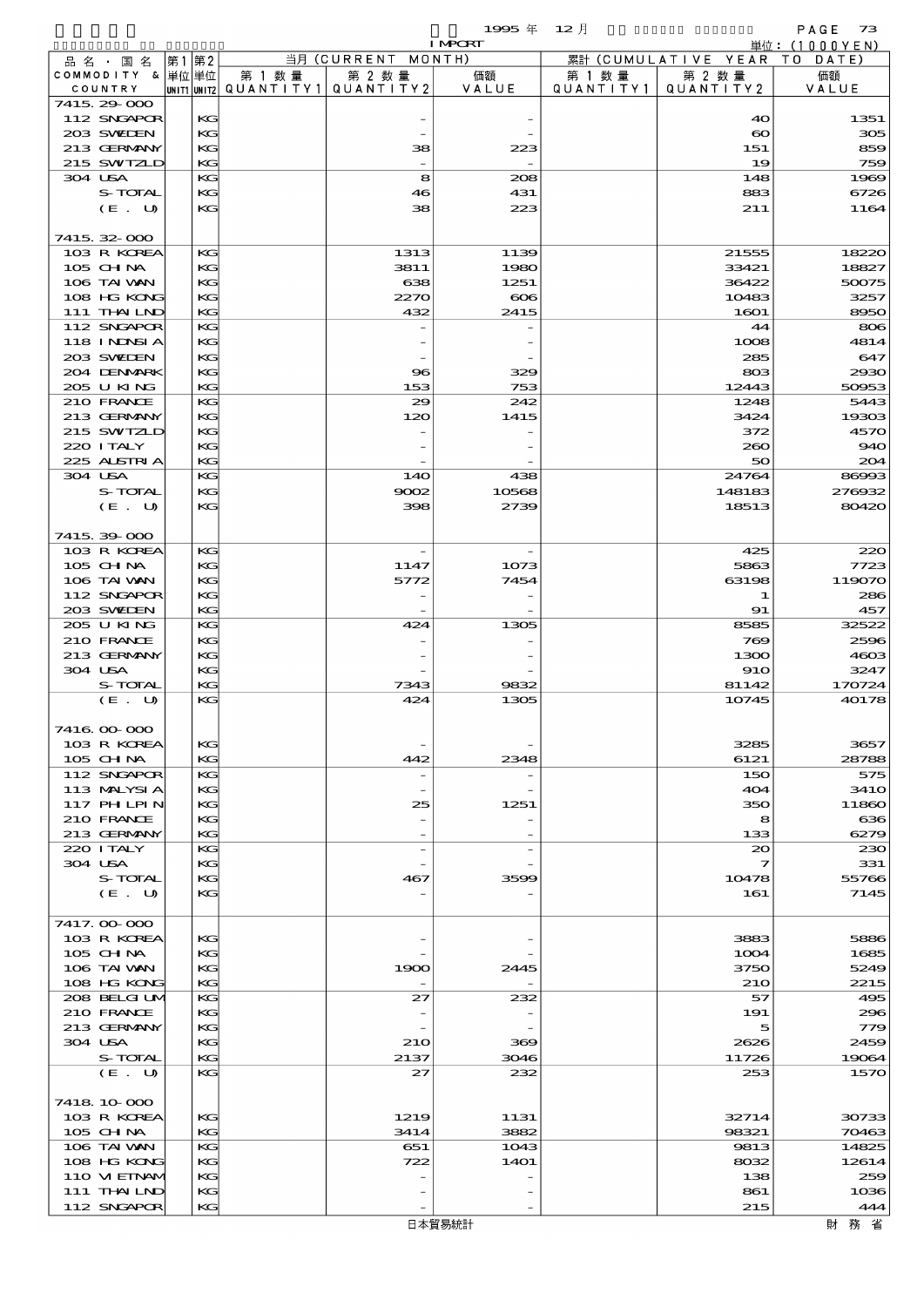|                                  |       |    |                          |                          | 1995 $#$       | $12$ 月    |                      | PAGE<br>74    |
|----------------------------------|-------|----|--------------------------|--------------------------|----------------|-----------|----------------------|---------------|
|                                  |       |    |                          |                          | <b>I MPORT</b> |           |                      | 単位: (1000YEN) |
| 品名・国名                            | 第1 第2 |    |                          | 当月 (CURRENT MONTH)       |                |           | 累計 (CUMULATIVE YEAR) | TO<br>DATE)   |
| COMMODITY & 単位単位                 |       |    | 第 1 数量                   | 第 2 数量                   | 価額             | 第 1 数 量   | 第 2 数量               | 価額            |
| COUNTRY                          |       |    | unit1 unit2  Q∪ANT   TY1 | QUANTITY 2               | VALUE          | QUANTITY1 | QUANTITY2            | VALUE         |
| 7418 10 000<br><b>118 INNSIA</b> |       | KG |                          |                          |                |           | 262                  | 514           |
| $123$ INIA                       |       | KG |                          | 242                      | 229            |           | 16277                | 15791         |
| 133 IRAN                         |       | KG |                          | 314                      | 454            |           | 471                  | 836           |
| 205 U KING                       |       | KG |                          | 590                      | 1829           |           | 6529                 | 39261         |
| 206 I RELAND                     |       | KG |                          |                          |                |           | 172                  | 316           |
| 207 NETHLIS                      |       | KG |                          |                          |                |           | 124                  | 464           |
| 208 BELGI UM                     |       | KG |                          | 10                       | 225            |           | 260                  | 484           |
| 210 FRANCE                       |       | KG |                          | 1464                     | 5023           |           | 9245                 | 3460E         |
| 213 GERMANY                      |       | KG |                          | 150                      | 560            |           | 1961                 | 42838         |
| 215 SWIZLD                       |       | KG |                          |                          |                |           | 631                  | 2762          |
| 217 PORTUGL                      |       | KG |                          |                          |                |           | 399                  | 1277          |
| 218 SPAIN                        |       | KG |                          |                          |                |           | 2303                 | 5468          |
| 220 I TALY                       |       | KG |                          | 888                      | 840            |           | 24825                | 56539         |
| 225 ALSTRIA                      |       | KG |                          | $\overline{\phantom{a}}$ |                |           | 402                  | 745           |
| 230 GREECE                       |       | KG |                          | $\overline{\phantom{a}}$ |                |           | 2045                 | 10013         |
| 234 TURKEY                       |       | KG |                          | 147                      | 369            |           | 443                  | 723           |
| 302 CANADA                       |       | KG |                          |                          |                |           | 1587                 | 4452          |
| 304 USA                          |       | KG |                          | 106                      | 4829           |           | 26542                | 37942         |
| 517 GHANA                        |       | KG |                          |                          |                |           | 674                  | 3676          |
| S-TOTAL                          |       | KG |                          | 9917                     | 21815          |           | 245246               | 389084        |
| (E. U)                           |       | KG |                          | 3102                     | 8477           |           | 48265                | 192014        |
|                                  |       |    |                          |                          |                |           |                      |               |
| 7418 20 000                      |       |    |                          |                          |                |           |                      |               |
| 103 R KOREA                      |       | KG |                          |                          |                |           | 5925                 | 7922          |
| 105 CH NA                        |       | KG |                          |                          |                |           | 360                  | 552           |
| 106 TAI VAN                      |       | KG |                          | 245                      | 346            |           | 13211                | 18730         |
| 111 THAILND                      |       | KG |                          | 7357                     | 9009           |           | 178904               | 216038        |
| <b>118 INNSIA</b>                |       | KG |                          | 14518                    | 18744          |           | 170600               | 228065        |
| 204 DENMARK                      |       | KG |                          |                          |                |           | 524                  | 1769          |
| 205 U KING                       |       | KG |                          |                          |                |           | 150                  | 1053          |
| 210 FRANCE                       |       | KG |                          |                          |                |           | 159                  | 1741          |
| 213 GERMANY                      |       | KG |                          | 2601                     | 12953          |           | 41761                | 154387        |
| 218 SPAIN                        |       | KG |                          |                          |                |           | 1311                 | 3153          |
| 220 I TALY                       |       | KG |                          |                          |                |           | 5726                 | 13753         |
| 304 USA                          |       | KG |                          | 289                      | 487            |           | 3038                 | 6886          |
| S-TOTAL                          |       | KG |                          | <b>25010</b>             | 41539          |           | 421669               | 654049        |
| (E. U)                           |       | KG |                          | 2601                     | 12953          |           | 49631                | 175856        |
|                                  |       |    |                          |                          |                |           |                      |               |
| 7419.10.000                      |       |    |                          |                          |                |           |                      |               |
| 103 R KOREA                      |       | KС |                          | 3193                     | 8320           |           | 47077                | 95851         |
| 105 CHNA                         |       | KG |                          | 629                      | 1621           |           | 11176                | 16158         |
| 106 TAI VAN                      |       | KG |                          | 531                      | 2147           |           | 6680                 | 22115         |
| 108 HG KONG                      |       | KG |                          | 196                      | 520            |           | 2095                 | 5344          |
| 112 SNGAPOR                      |       | KG |                          | $\overline{\phantom{a}}$ |                |           | 505                  | 3008          |
| 125 SRILANK                      |       | KG |                          | $\overline{\phantom{a}}$ |                |           | 4425                 | 13325         |
| 205 U KING                       |       | KG |                          |                          |                |           | з                    | 204           |
| 213 GERMANY                      |       | KG |                          | $_{\infty}$              | 1424           |           | 434                  | 6046          |
| 220 I TALY                       |       | KG |                          |                          |                |           | 590                  | 3417          |
| 304 USA                          |       | KG |                          | 1429                     | 2670           |           | 3571                 | 63405         |
| S-TOTAL                          |       | KG |                          | 5998                     | 16702          |           | 76556                | 228874        |
| (E. U)                           |       | KG |                          | $\infty$                 | 1424           |           | 1027                 | 9667          |
|                                  |       |    |                          |                          |                |           |                      |               |
| 7419.91-000                      |       |    |                          |                          |                |           |                      |               |
| 105 CHNA                         |       | KG |                          | $\overline{\phantom{a}}$ |                |           | 23244                | 8864          |
| 106 TAI VAN                      |       | KG |                          | 274                      | 221            |           | 5064                 | 16223         |
| 111 THAILND                      |       | KG |                          | 14261                    | 7200           |           | 385196               | 178519        |
| 123 INIA                         |       | KG |                          | 79                       | 289            |           | 79                   | 289           |
| 205 U KING                       |       | KG |                          |                          |                |           | 677                  | 1372          |
| 213 GERMANY                      |       | KG |                          |                          |                |           | 108163               | 53459         |
| 220 I TALY                       |       | KG |                          |                          |                |           | 292                  | 1693          |
| 302 CANADA                       |       | KG |                          |                          |                |           | 1008                 | 393           |
| 304 USA                          |       | KG |                          | 59872                    | 22683          |           | 301153               | 112753        |
| 551 S AFRCA                      |       | KG |                          | 16                       | 231            |           | 16                   | 231           |
| S-TOTAL                          |       | KG |                          | 74502                    | 30624          |           | 824892               | 373796        |
| (E. U)                           |       | KG |                          |                          |                |           | 109132               | 56524         |
|                                  |       |    |                          |                          |                |           |                      |               |
| 7419.99-010                      |       |    |                          |                          |                |           |                      |               |
| 103 R KOREA                      |       | KG |                          | 718                      | 3782           |           | 3378                 | 25194         |
| 105 CH NA                        |       | KG |                          | 938                      | 2567           |           | 13566                | 32503         |
| 106 TAI VAN                      |       | KG |                          | 239                      | 3513           |           | 4880                 | 25901         |
| 108 HG KONG                      |       | KG |                          |                          |                |           | 1239                 | 719C          |
| 111 THAILND                      |       | KG |                          | 2320                     | 2224           |           | 2565                 | 4821          |
| 118 I NDSI A                     |       | KG |                          |                          |                |           | 56                   | 373           |
| 205 U KING                       |       | KG |                          | з                        | 288            |           | 367                  | 3473          |
|                                  |       |    |                          |                          |                |           |                      |               |